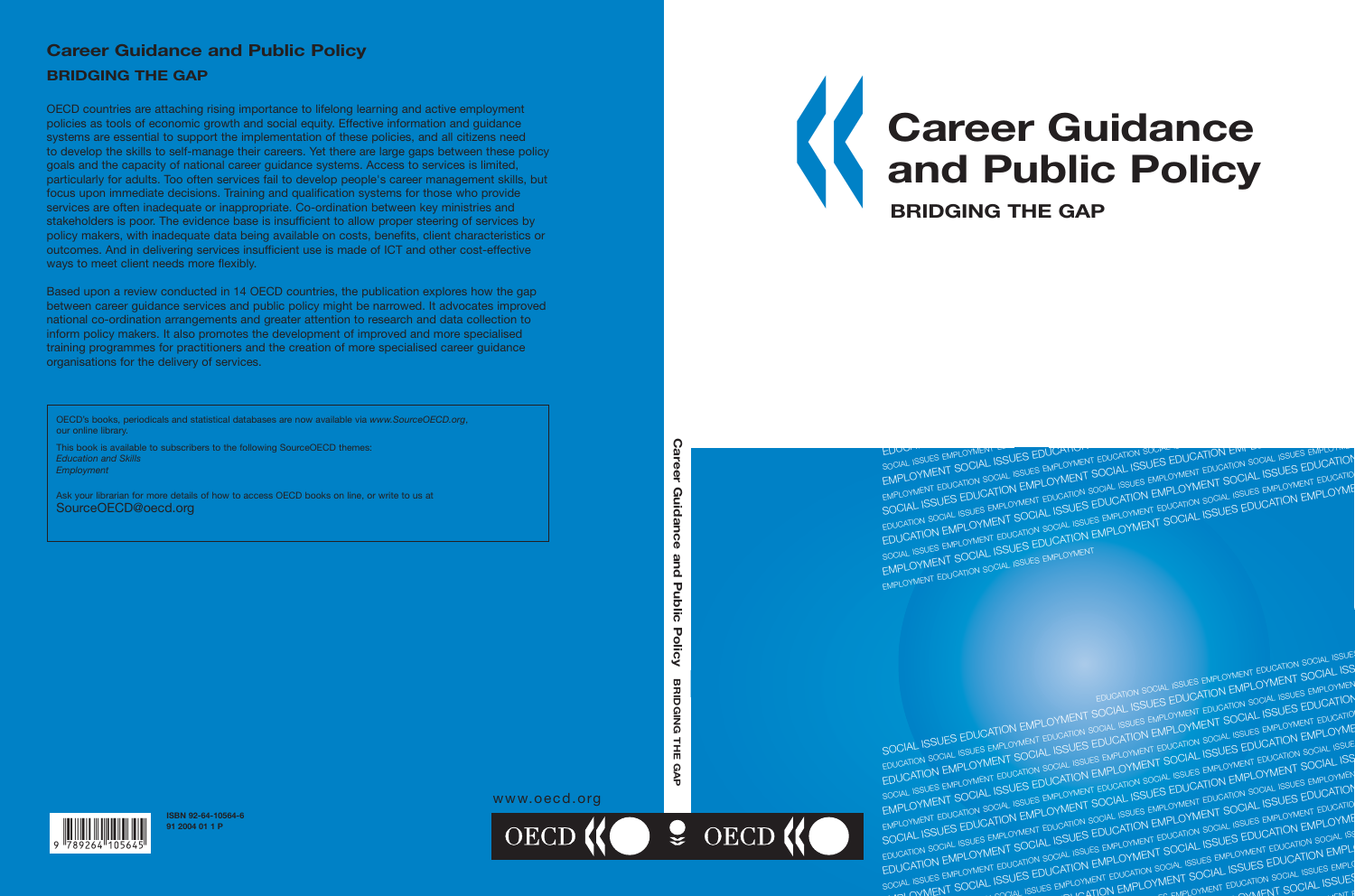# **Career Guidance and Public Policy**

Bridging the Gap



ORGANISATION FOR ECONOMIC CO-OPERATION AND DEVELOPMENT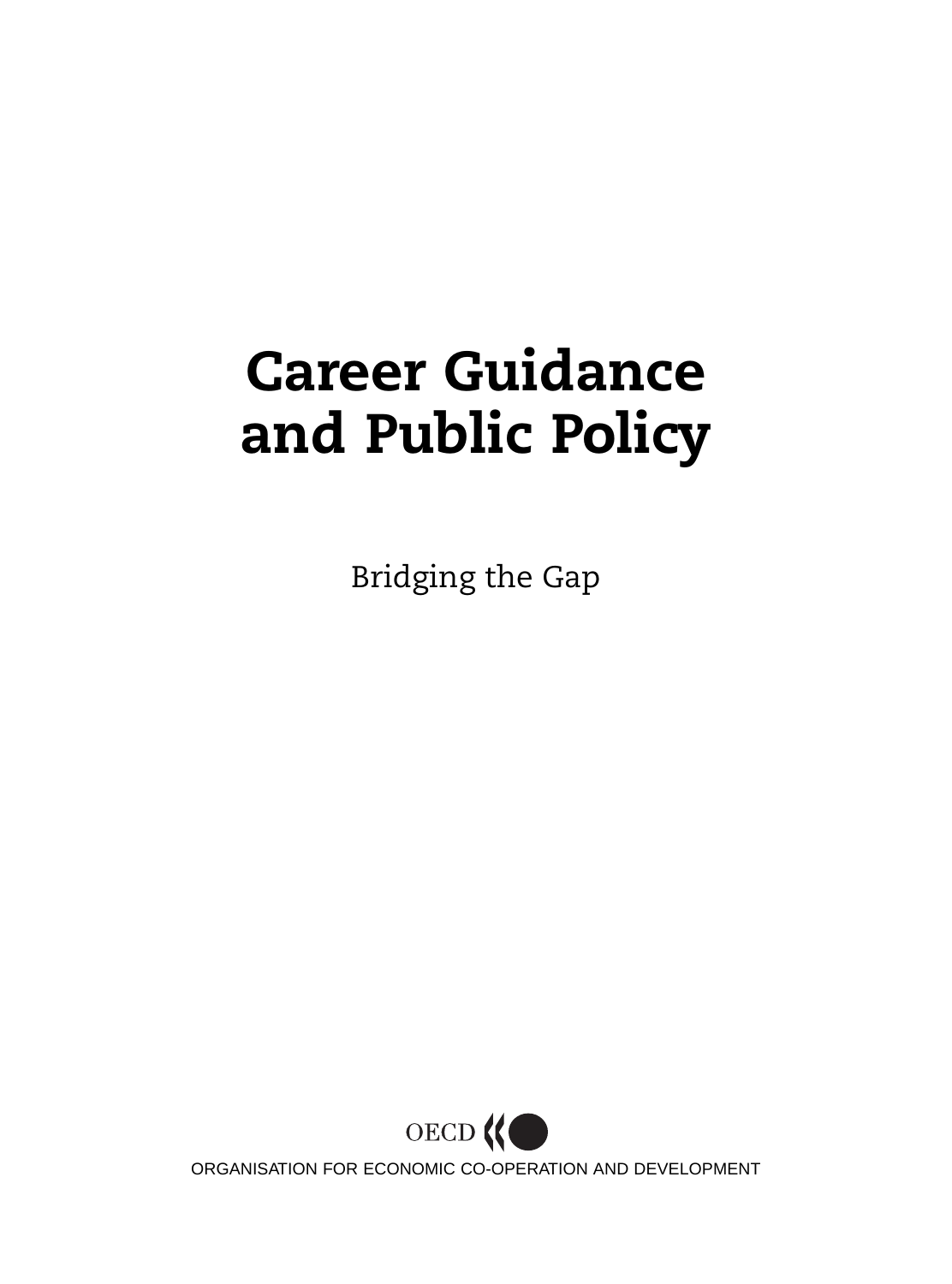# **ORGANISATION FOR ECONOMIC CO-OPERATION AND DEVELOPMENT**

 Pursuant to Article 1 of the Convention signed in Paris on 14th December 1960, and which came into force on 30th September 1961, the Organisation for Economic Co-operation and Development (OECD) shall promote policies designed:

- to achieve the highest sustainable economic growth and employment and a rising standard of living in member countries, while maintaining financial stability, and thus to contribute to the development of the world economy;
- to contribute to sound economic expansion in member as well as non-member countries in the process of economic development; and
- to contribute to the expansion of world trade on a multilateral, non-discriminatory basis in accordance with international obligations.

 The original member countries of the OECD are Austria, Belgium, Canada, Denmark, France, Germany, Greece, Iceland, Ireland, Italy, Luxembourg, the Netherlands, Norway, Portugal, Spain, Sweden, Switzerland, Turkey, the United Kingdom and the United States. The following countries became members subsequently through accession at the dates indicated hereafter: Japan (28th April 1964), Finland (28th January 1969), Australia (7th June 1971), New Zealand (29th May 1973), Mexico (18th May 1994), the Czech Republic (21st December 1995), Hungary (7th May 1996), Poland (22nd November 1996), Korea (12th December 1996) and the Slovak Republic (14th December 2000). The Commission of the European Communities takes part in the work of the OECD (Article 13 of the OECD Convention).

> *Publié en français sous le titre :* **Orientation professionnelle et politique publique** COMMENT COMBLER L'ÉCART

### © OECD 2004

Permission to reproduce a portion of this work for non-commercial purposes or classroom use should be obtained through the Centre français d'exploitation du droit de copie (CFC), 20, rue des Grands-Augustins, 75006 Paris, France, tel. (33-1) 44 07 47 70, fax (33-1) 46 34 67 19, for every country except the United States. In the United States permission should be obtained through the Copyright Clearance Center, Customer Service, (508)750-8400, 222 Rosewood Drive, Danvers, MA 01923 USA, or CCC Online: *www.copyright.com*. All other applications for permission to reproduce or translate all or part of this book should be made to OECD Publications, 2, rue André-Pascal, 75775 Paris Cedex 16, France.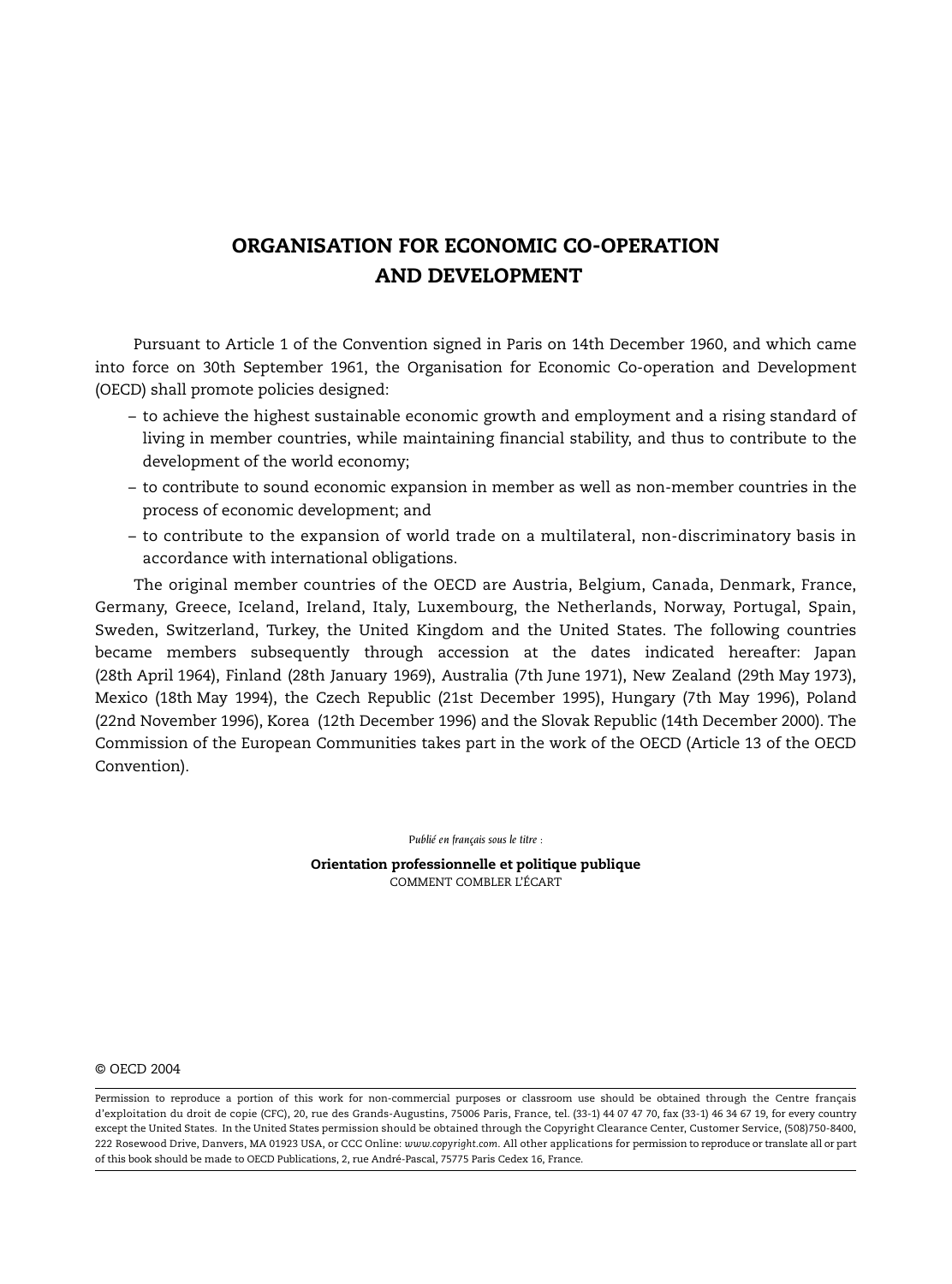# **FOREWORD**

This publication reports the findings of a review that was begun in early 2001 of career guidance policies in 14 OECD countries. It has looked at how the organisation, management and delivery of career guidance can help to advance some key public policy objectives. In particular, the review has looked at how career guidance services can assist countries to advance lifelong learning goals, and at how career guidance can help in the implementation of active labour market policies. The review has coincided with a growing international interest in the relationship between career guidance and public policy. This interest is reflected in the holding – in 1999 and 2001 – of two international symposia on career guidance and public policy (Canadian Career Development Foundation, 2000 and 2002) and in the conduct of parallel reviews by agencies of the European Commission and by the World Bank. The OECD review has been closely involved with both of these related initiatives.

The review has adopted a broad perspective. Consistent with its focus upon how career guidance can contribute to national lifelong learning policies, it has focused upon career guidance services throughout the lifespan: for young people; for adults; and for the "third age". It has examined career guidance services in a wide range of settings: compulsory schooling; upper secondary education; tertiary education; community settings; public employment services; and the workplace. Its perspective on the stakeholders of career guidance services has also been a broad one, encompassing not only governments, but also employers, trade unions, community organisations, educational institutions, parents, students and career guidance practitioners.

The findings of the review are organised around four main questions:

- Why does career guidance matter for public policy? (Chapters 1 and 2)
- How can career guidance be delivered more effectively? (Chapters 3 to 6)
- How should career guidance be resourced? (Chapters 7 and 8)
- How can strategic leadership be improved? (Chapters 9 and 10)

Details of how the review was conducted are given in Annex 1. This comparative report draws heavily upon the national questionnaires and Country Notes developed in the course of the review. These, together with other key documentation from the review, can be found on the review's web site: *www.oecd.org/edu/careerguidance.* 

The national co-ordinators who managed the completion of national questionnaires and the organisation of national visits have been a key to the success of the review. Together with those who have written commissioned papers for the review and the experts who took part in the national visits they have been an important source of much of the thinking that can be found in this report. Details of the national co-ordinators, and of the experts who were involved in the review, are provided in Annex 1. Within the OECD secretariat the review was managed by Richard Sweet and Tony Watts, who were the authors of this comparative report. Administrative assistance was provided by Dianne Fowler, and the project was carried out under the supervision of Abrar Hasan, Head of the Education and Training Policy Division. This report is published under the responsibility of the Secretary-General of the OECD.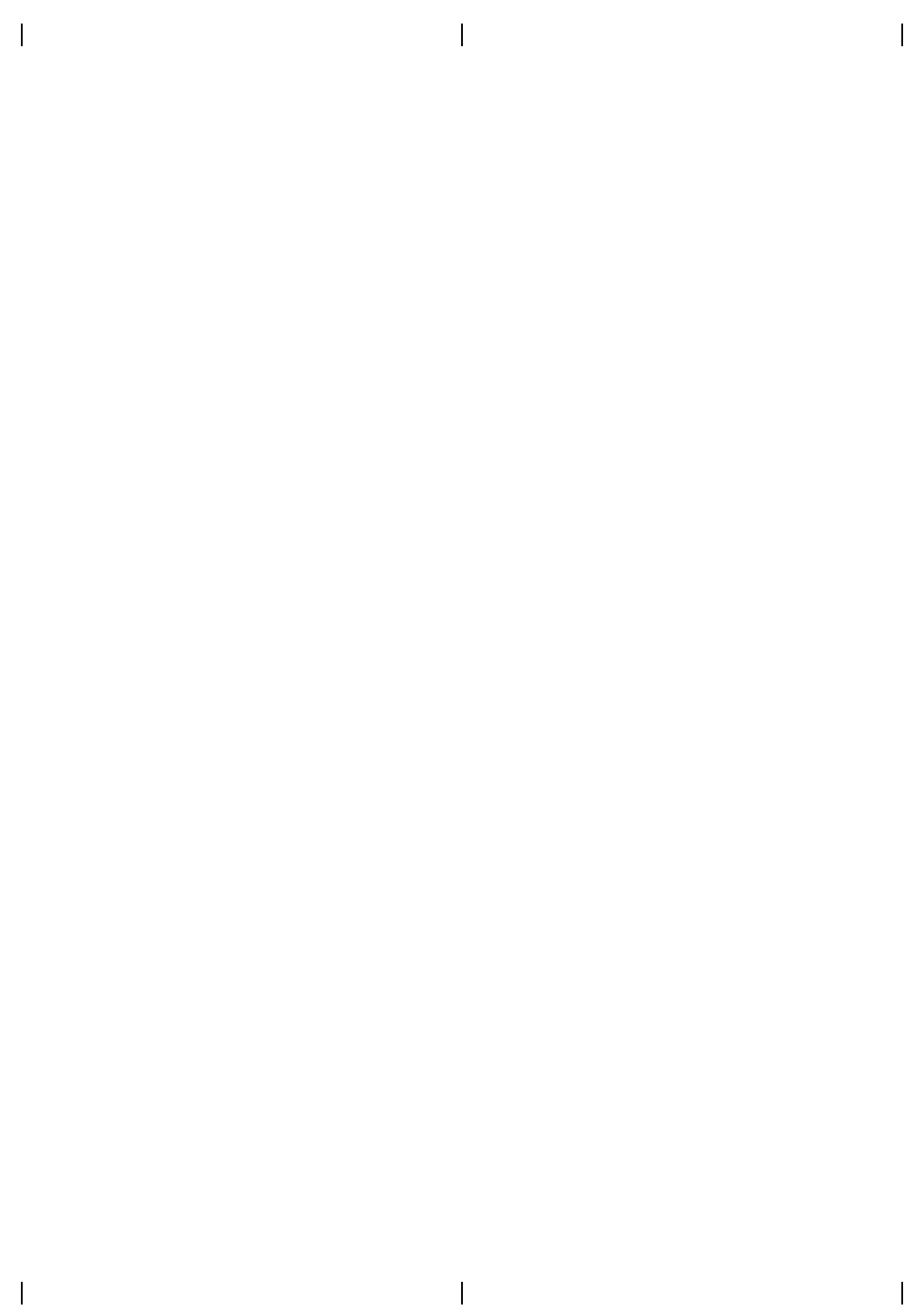# **TABLE OF CONTENTS**

| 1.1. |                                                                                  |  |
|------|----------------------------------------------------------------------------------|--|
| 1.2. | The special challenges of lifelong learning and active employment policies  22   |  |
| 1.3. |                                                                                  |  |
|      |                                                                                  |  |
| 2.1. |                                                                                  |  |
| 2.2. |                                                                                  |  |
|      |                                                                                  |  |
| 3.1. |                                                                                  |  |
| 3.2. |                                                                                  |  |
| 3.3. |                                                                                  |  |
|      |                                                                                  |  |
| 4.1. |                                                                                  |  |
| 4.2. |                                                                                  |  |
| 4.3. |                                                                                  |  |
| 4.4. |                                                                                  |  |
| 4.5. |                                                                                  |  |
|      | CHAPTER 5. Widening Access through Innovative and Diverse Delivery  73           |  |
| 5.1. |                                                                                  |  |
| 5.2. |                                                                                  |  |
| 5.3. |                                                                                  |  |
| 5.4. |                                                                                  |  |
|      |                                                                                  |  |
| 6.1. |                                                                                  |  |
| 6.2. |                                                                                  |  |
| 6.3. |                                                                                  |  |
| 6.4. |                                                                                  |  |
|      |                                                                                  |  |
| 7.1. |                                                                                  |  |
| 7.2. |                                                                                  |  |
| 7.3. | Reshaping the career guidance workforce and its training and qualifications  102 |  |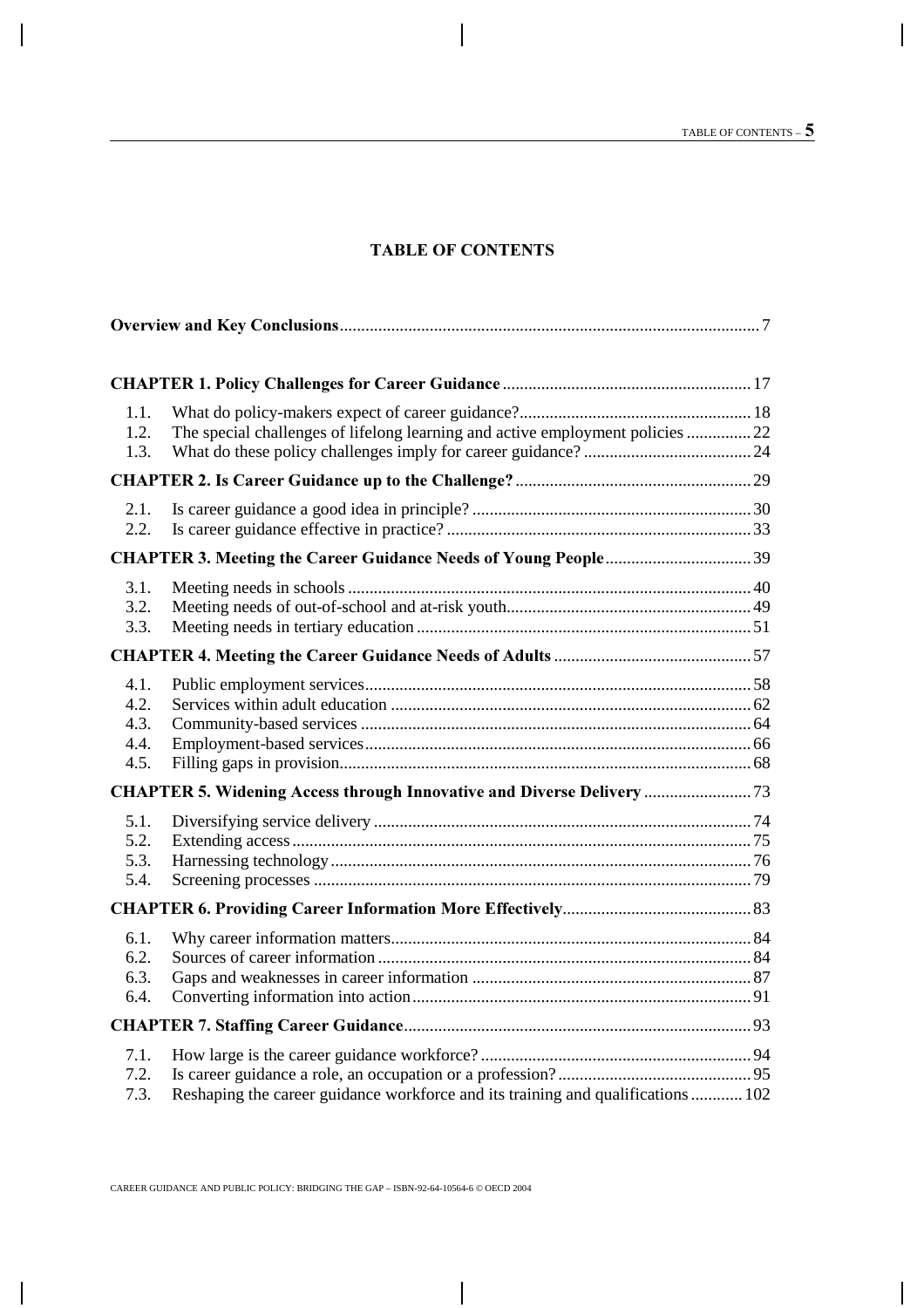| 8.1.                                                                      |  |  |  |  |
|---------------------------------------------------------------------------|--|--|--|--|
| 8.2.                                                                      |  |  |  |  |
| 8.3.                                                                      |  |  |  |  |
| CHAPTER 9. How Can Policy Influence the Practice of Career Guidance?  123 |  |  |  |  |
| 9.1.                                                                      |  |  |  |  |
| 9.2.                                                                      |  |  |  |  |
| 9.3.                                                                      |  |  |  |  |
| 9.4.                                                                      |  |  |  |  |
| 9.5.                                                                      |  |  |  |  |
| CHAPTER 10. Building Policy Frameworks for Lifelong Guidance 137          |  |  |  |  |

| <i>Annex 3.</i> The Training, Qualifications and Work Roles of Staff Providing Personal Career      |  |
|-----------------------------------------------------------------------------------------------------|--|
| <i>Annex 4.</i> Estimates of Total Government Expenditure on Career Guidance in Three Countries 169 |  |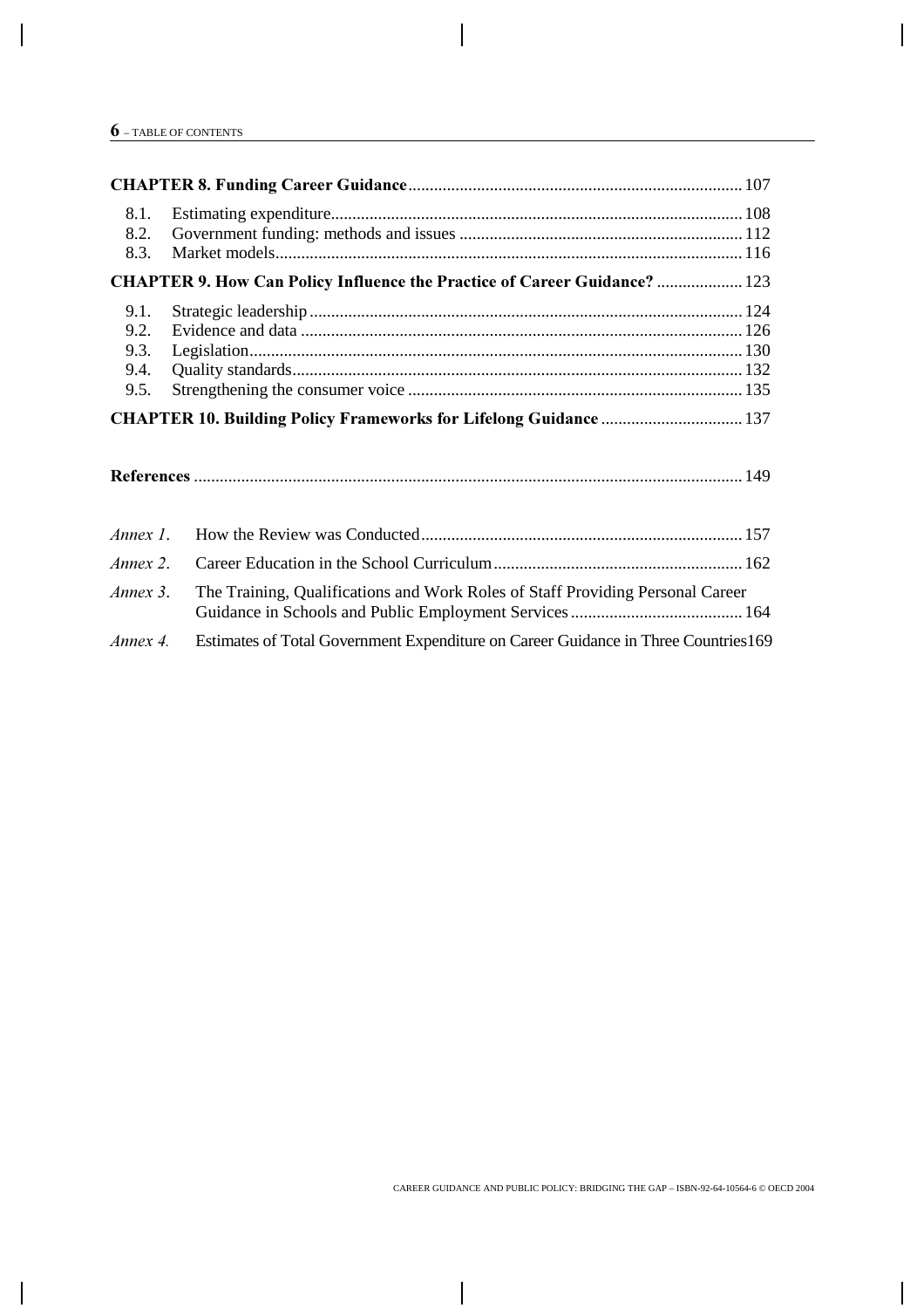# **OVERVIEW AND KEY CONCLUSIONS**

### **Reading this report**

Those reading this report who are pressed for time might like to read only this overview section. It contains both a descriptive summary of the key content of the report, and its key conclusions. Alternatively, they might wish just to read the summaries of key policy conclusions at the beginning of each of the report's ten chapters. Another option is to read only the margin notes on the edge of each page. We hope, of course, that you will have time to read the whole report.

### **Introduction**

As education and employment policies seek to widen choices and to create systems that can respond to varying needs across the lifespan, career guidance becomes increasingly important for public policy. And public policy is important for career guidance: it sets the frameworks for it, and provides most of its funds. However there is a gap between the two. Few career guidance practitioners show a great engagement in policy questions. And few policy-makers have a detailed grasp of how career guidance is organised and delivered. This publication draws upon the experiences of 14 OECD countries to explore ways in which this gap can be bridged. It is organised around four key questions:

- Why does career guidance matter for public policy? (Chapters 1 and 2)
- How can career guidance be delivered more effectively? (Chapters 3 to 6)
- How should career guidance be resourced? (Chapters 7 and 8)
- How can strategic leadership be improved? (Chapters 9 and 10)

# Why does career guidance matter for public policy?

**Chapter 1** describes the expectations, many of which are long-standing, that policy-makers in OECD countries have for career guidance services: to improve the efficiency of education systems and the labour market; and to contribute to social equity. It then sets out the newer challenges that lifelong learning and active labour market policies pose for career guidance: for access to career guidance to be greatly widened; for services to be delivered in far more flexible ways; and yet for these to be done in ways that limit the costs to the public purse. The chapter describes what these newer challenges imply for how career guidance services are organised and provided. At present, services are available largely to limited numbers of groups, at fixed points in life, and are focused upon immediate decisions. The future challenges are: to make a shift so that services focus upon developing career-management skills, as well as upon information provision and immediate decision-making; and to make services universally accessible throughout the lifespan: in ways, in locations and at times that reflect more diverse client needs.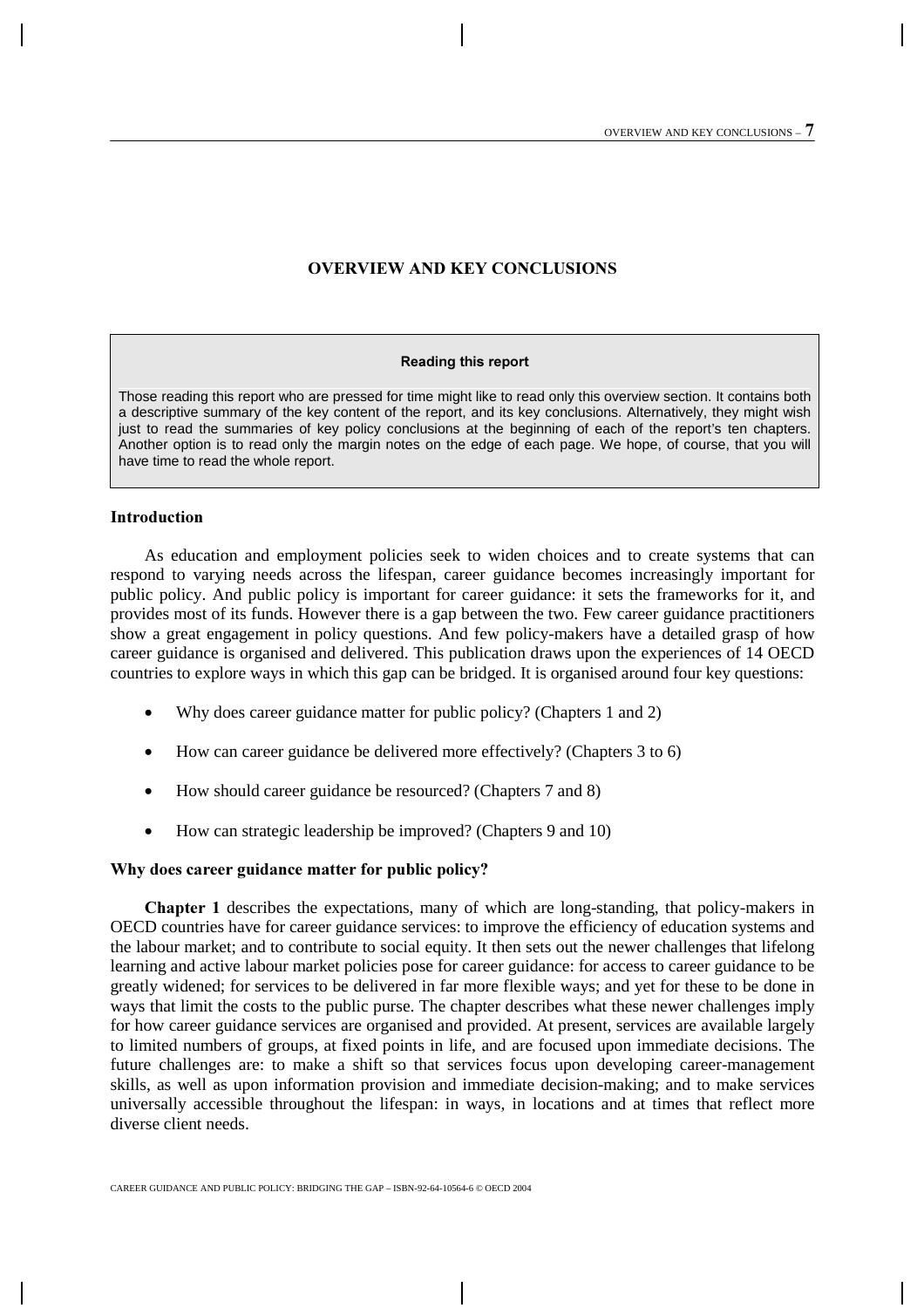**Chapter 2** points out that there are good conceptual and theoretical arguments in support of the ability of career guidance to help in the implementation of the types of policy objectives that were outlined in Chapter 1. For example the ways in which career guidance is provided might help to better articulate community demand for learning, contribute to higher educational access and completion, and improve the match between labour market supply and demand. Although the empirical evidence in support of this is limited, it is generally positive. This evidence is, however, stronger for its impact upon short-term learning outcomes than upon medium-term behavioural outcomes, and in turn this evidence is stronger than evidence on longer-term impacts. The longer-term evidence is quite weak, and obtaining it will require more and better longitudinal research.

# How can career guidance be delivered more effectively?

**Chapter 3** outlines some of the key policy issues involved in providing career guidance for young people: in schools; for out-of-school and at-risk youth; and in tertiary education. In schools, an approach that sees career guidance only as a personal service, provided by schools themselves, has many limitations. It is costly, and this limits access. It can be too divorced from the labour market and too focused only upon short-term educational decision-making. Where it is combined with personal and study guidance, it is universally given a low priority. Where school funds are tied to student numbers and there is competition between institutions, there can be pressure upon guidance staff to retain students, whether or not this is in their best interests. Some countries, such as Germany, address some of these issues through the use of specialised external services that come into the school to provide personal career guidance.

In addition to addressing these issues, policies for career guidance in schools need to shift away from an approach that focuses only upon immediate educational and occupational choices, and towards a broader approach that also tries to develop career self-management skills: for example the ability to make effective career decisions, and to implement them. This requires an approach that is embedded in the curriculum, and which incorporates learning from experience. Such a strategy requires a whole-of-school approach, and has substantial implications for resource allocation, teacher training and development, and school planning.

Career guidance also has an important role in addressing the needs of students at risk and early school leavers. Many successful examples exist, notably in Scandinavian countries, in which career guidance is embedded in early intervention programmes which incorporate mutual obligation and personal action planning.

The changing face of tertiary education – expanded participation; increased diversity, choice and competition – poses major challenges for career guidance that few countries seem well equipped to handle. In tertiary education such services are generally limited both in scale and in focus, and inconsistent in quality. Comprehensive tertiary careers services are well developed in countries such as Ireland and the United Kingdom, and are growing in other countries, but are generally lacking. The avenues open to governments to improve this situation include the use of performance contracts, as in Finland.

**Chapter 4** describes the main settings in which career guidance is provided for adults, and the policy issues that arise in each of them. In public employment services, which traditionally have been one of the major sources of career guidance for adults, the focus is generally upon short-term employment options rather than longer-term career development. There can be a conflict between the need to restrain expenditure on unemployment benefits and the need to ensure rapid returns to work on the one hand, and the longer-term career development interests of individuals on the other. Within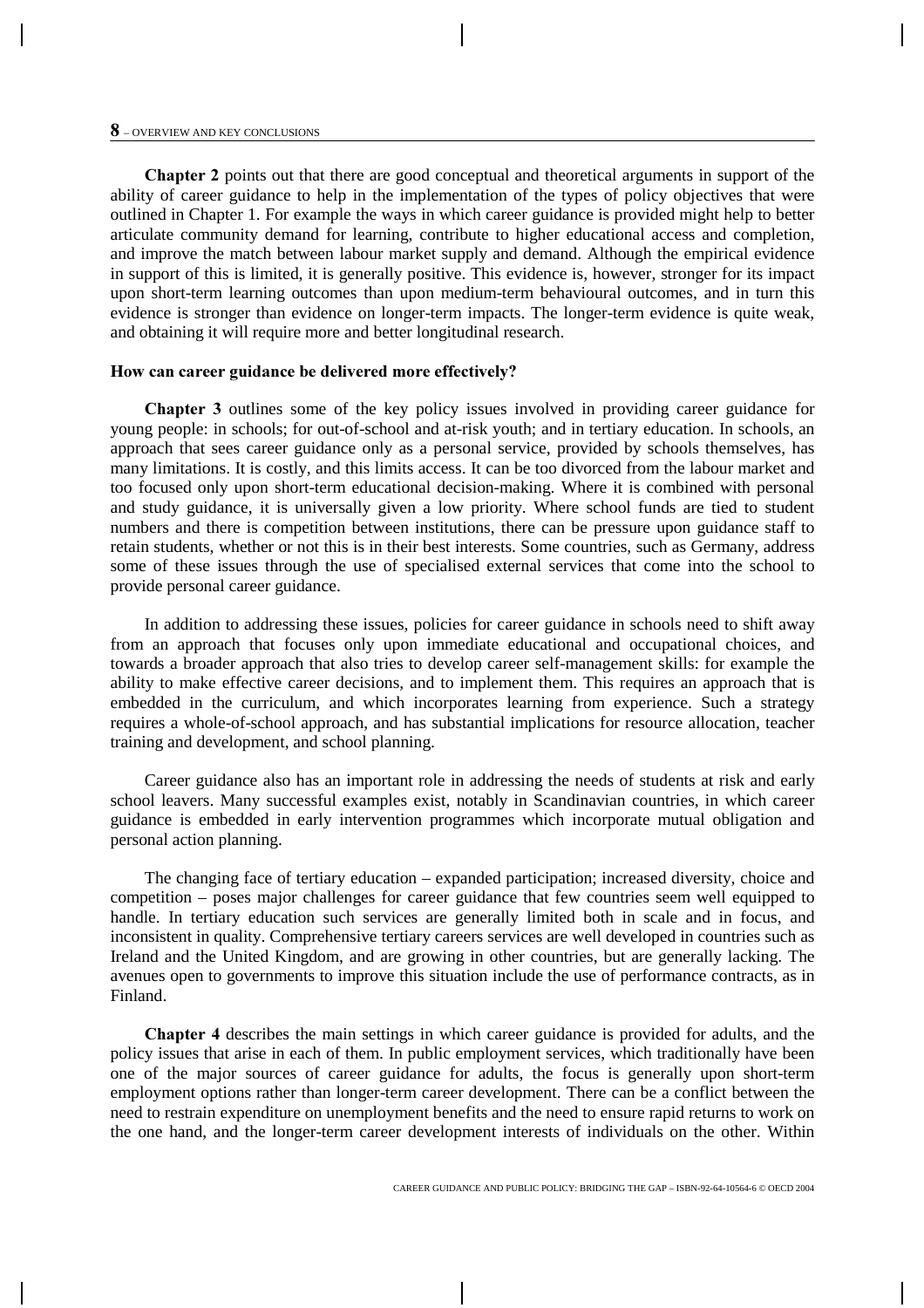public employment services career guidance generally concentrates upon the unemployed, and services for the employed are much more limited: using self-service methods and with limited opportunities for personal help. And the training and qualifications of those who provide career guidance in public employment services are often at a low level. In Canada career guidance services for adults are commonly contracted out to community groups. This can bring services closer to client needs, but result in services that are fragmented.

Career guidance services, in many countries, are also available in adult education. Here, a major problem is the close links between individual institutions and career guidance, and the need for impartial information and advice is a significant issue. Regionally-based services, such as the adult guidance partnerships in England and the all-age regional careers companies in Wales and Scotland, can be an approach to this issue, as can telephone and web-based services. Systematic feedback from career guidance services can help to improve the match between the supply of adult learning and the demand for it.

Government policy can help to stimulate career guidance provided within enterprises: for example through training levies that include career guidance as allowable expenditure as in Quebec, or through quality-mark schemes such as can be observed in the Netherlands. Innovative arrangements in co-operation with trade unions can be observed in Denmark, Norway and the United Kingdom, and these seem well suited to targeting at least some of the needs of low-qualified workers in the work place.

Significant gaps exist in adults' access to career guidance, and there are indications that demand exceeds the supply of services. In particular, services are more limited for those who are employed, those in small and medium-sized enterprises, and those not in the labour market or not entitled to social security assistance. Much policy attention has been devoted in OECD countries to reforming the retirement age and ways to finance retirement. Yet little attention has been given to policies and programmes that link financial planning to career guidance in order to assist people to make more flexible transitions to retirement. The chapter concludes by suggesting two options for addressing these gaps: strengthening the capacity of public employment services to provide career guidance; and expanding regional partnerships.

**Chapter 5** highlights how innovative and more diverse delivery methods can be used to widen access to career guidance on a more cost-effective basis. These can include group guidance; self-help techniques; the use of community members to deliver parts of programmes; the creation of openaccess resource centres; the wider use of support staff; and outreach methods. ICT has a potentially important role to play in widening access, and can be used for purposes that range from the provision of information to raising people's self-awareness and improving their decision-making. Nevertheless there are limitations to the potential uses of ICT in career guidance. These range from bandwidth limitations to lack of training and skills on the part of career guidance staff. Increasing use is also being made of help lines, although call centre technology is under-exploited in many countries. ICT needs to be seen as part of a wider suite of delivery methods, and integrated with, rather than separated from, face-to-face methods. All of the methods outlined in the chapter for delivering career guidance in a more cost-effective way have significant implications for career guidance staffing structures, and for staff qualifications and training arrangements. They also increase the need for screening tools to determine priorities for services and to better match the type of service provided to clients' needs. Such tools exist, but are not widely used.

**Chapter 6** focuses upon career information. It points out that information about the self, about education and training opportunities and about occupations and their characteristics is central to the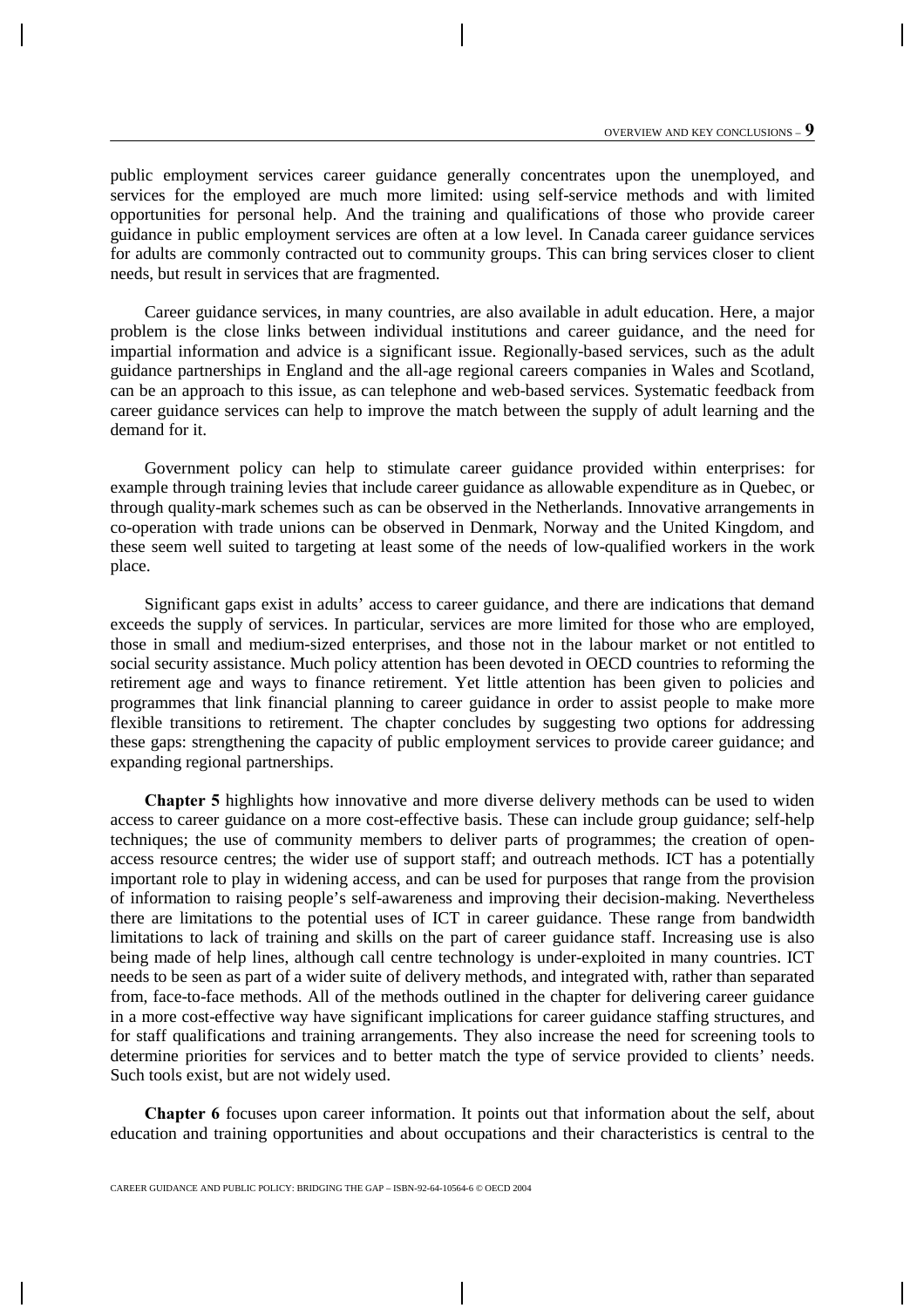key theories that underpin career guidance, and that information also plays a central role in how economists treat the efficiency of markets. Good quality career information is thus essential for good quality career guidance. Governments play a central role in funding the collection, organisation, linking, systematising and distribution of career information. At times, as in France, this is through specialised centralised agencies, but more typically it is done through separate ministries, either directly or under contract to private providers. There are also many non-government providers of career information: educational institutions; employers; the media; and the private sector.

If not well co-ordinated between different ministries (particularly education and labour), different sectors of education, and different levels of government, career information can become quite fragmented and non-transparent, making it difficult for people to access. This has implications for both geographical and social mobility. Fragmented career information might suit existing administrative boundaries, but it fails to reflect the types of information that people need to make career decisions. In addition to a lack of integration, common weaknesses in career information include: a failure to include information on labour market supply and demand; delays in capturing changes in the content of occupations or in identifying new occupations; the absence of information on the destinations and labour market outcomes of those completing courses of education and training; a greater emphasis upon educational information than upon occupational and labour market information; and weak links between these two key information domains.

ICT has the potential to overcome many of these problems, particularly lack of integration and poor links between different types of information. However many ICT-based career information systems fail to take advantage of this potential, and simply replicate paper-based systems. Governments have a strong interest in the quality as well as the availability of career information. In the United States standards have been developed to help to maintain and improve career information quality, and these have been a model for the development of similar standards in other countries. To be of real value, career information needs to be not only produced, but also to be disseminated well, and converted into action: policy-makers need to think about how career information can be made meaningful and placed into context.

# How should career guidance be resourced?

**Chapter** 7 addresses the staffing of career guidance services. It begins by pointing out that in nearly all countries information on the size and composition of the career guidance workforce is difficult to obtain. However Canadian and Danish estimates suggest that the number of career guidance practitioners may represent an upper bound of 0.8% of the total labour force.

When assessed against some standard criteria for a profession – such as being able to control labour supply and the existence of clear and lengthy qualification routes – it is clear that in most countries career guidance is not a profession, but an occupation or a role. The training that is provided for career guidance practitioners is rarely both specialised and at tertiary level. Specialised tertiarylevel qualifications exist in a few instances – for example Germany's Federal Employment Service and the United Kingdom. More commonly career guidance forms part of more general guidance and counselling training, is limited to short tertiary courses, is in-service, or recruitment is based upon qualifications in fields such as psychology which are related, but too general and insufficient. As a result of limited or insufficient training arrangements, many career guidance practitioners receive no thorough grounding in the basic theories of career guidance, little systematic exposure to its social and economic contexts and purposes, and no systematic applied training in the several methodologies that form the knowledge base of its practice.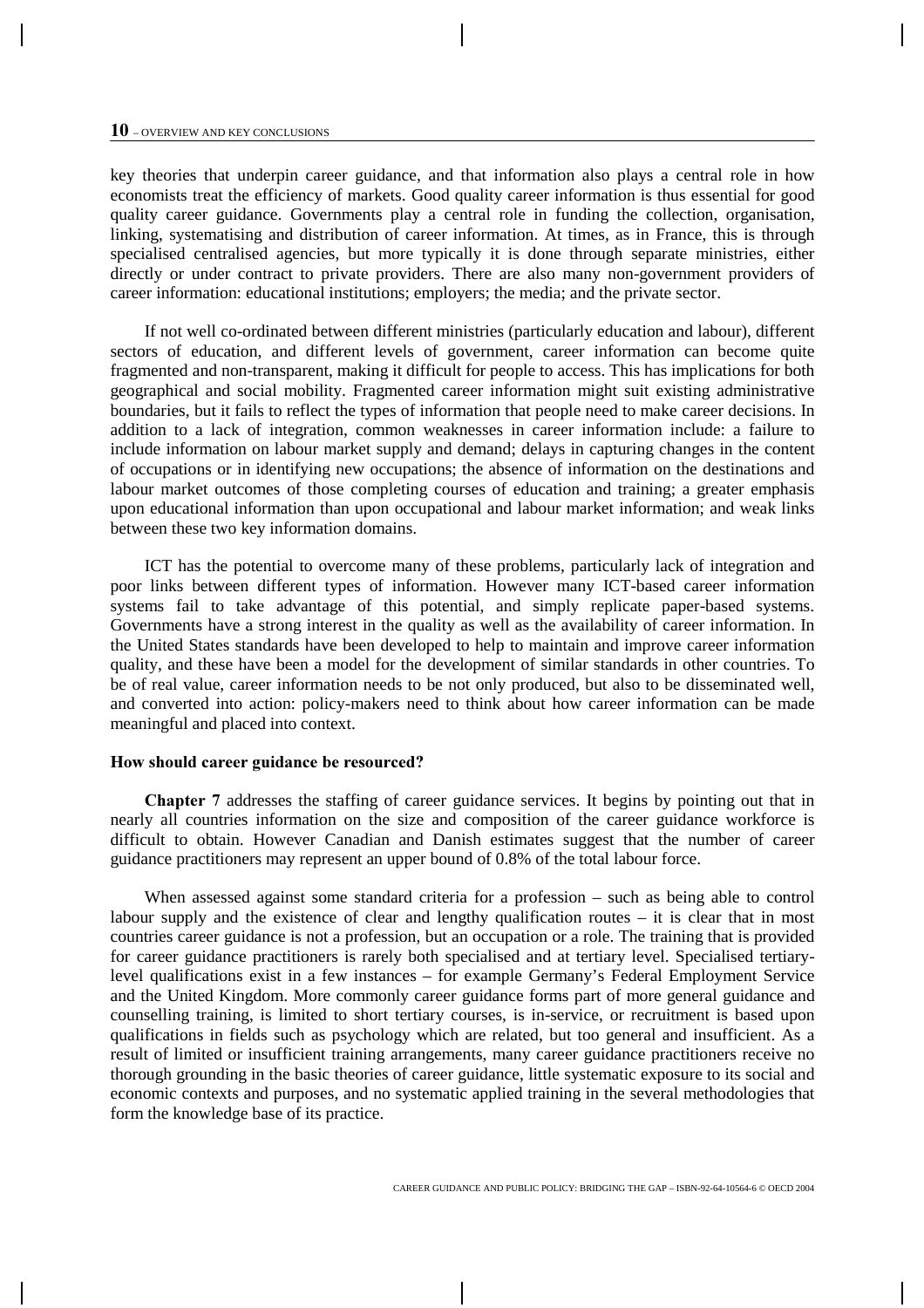While in nearly all countries career guidance practitioners have limited capacity to influence occupational supply, there are examples in countries such as Austria, Canada and the Netherlands of registers of career guidance practitioners being established in order to help to maintain and raise standards of practice. Many countries have a range of associations to represent career guidance practitioners. Often, as in Ireland and Korea, these are poorly linked, making it difficult for policymakers to relate effectively to the career guidance field.

Occupational structures for the delivery of career guidance need to be strengthened. A priority for policy-makers in most OECD countries should be to create separate, and appropriate, occupational and organisational structures through which career guidance can be delivered, together with associated qualification and training requirements.

The level, content and structure of training courses are central to the capacity of governments to use the types of cost-effective and flexible delivery methods that are needed to widen access to career guidance. Hence the training and qualifications of career guidance practitioners become issues for policy-makers. In many countries, deficiencies are evident in the quality and level of the training that is available, and generally its content shows a number of gaps. Governments need to play a stronger role in shaping the nature of career guidance training and qualifications to remove these barriers to the implementation of key public policy goals.

Comprehensive and modular competency frameworks for the career guidance workforce are a first step in addressing such training deficiencies. Competency frameworks such as the Canadian Standards and Guidelines for Career Development Practitioners can help to bring greater consistency and flexibility to training arrangements. They also have advantages in terms of the management of the career guidance workforce.

**Chapter 8** looks at how career guidance is funded. As with staffing data, information on how much is spent on career guidance is weak in nearly all countries. This arises for a number of reasons, including the low priority that policy-makers have given to collecting such information.

However not all of the problems involved in estimating expenditure are insurmountable. Denmark and Finland, for example, are able to provide estimates of resource use in particular sectors based upon estimates of staff time devoted to guidance. And three countries – Australia, Austria and England – were able to provide sufficient data to enable at least an initial estimate to be made of total government expenditure on career guidance. These range from an annual expenditure of  $€8.48$  per person aged 15-64 in Austria to  $\epsilon$ 23.54 in England. While not directly comparable, the estimates broadly reflect the relative level and intensity of career guidance services in these countries.

How governments fund career guidance has implications for the nature and quality of services. Devolved funding, for example, requires decisions to be made about the residual responsibilities of national governments, and about strategic co-ordination. And it requires policy-makers to consider how to avoid wide variation in the level and quality of services. Staffing formulas can achieve a de facto earmarking of funds within devolved funding systems and in systems where block grants are used. Performance contracts and legislative-based entitlements can be other ways to address the issue.

Some career guidance services are contracted out in a number of countries. This can result in cheaper services and in services that are more closely attuned to the needs of particular groups. Whilst some contracting out can be managed by central governments and associated with tight quality requirements, within devolved funding systems it can be associated with wide variation in quality.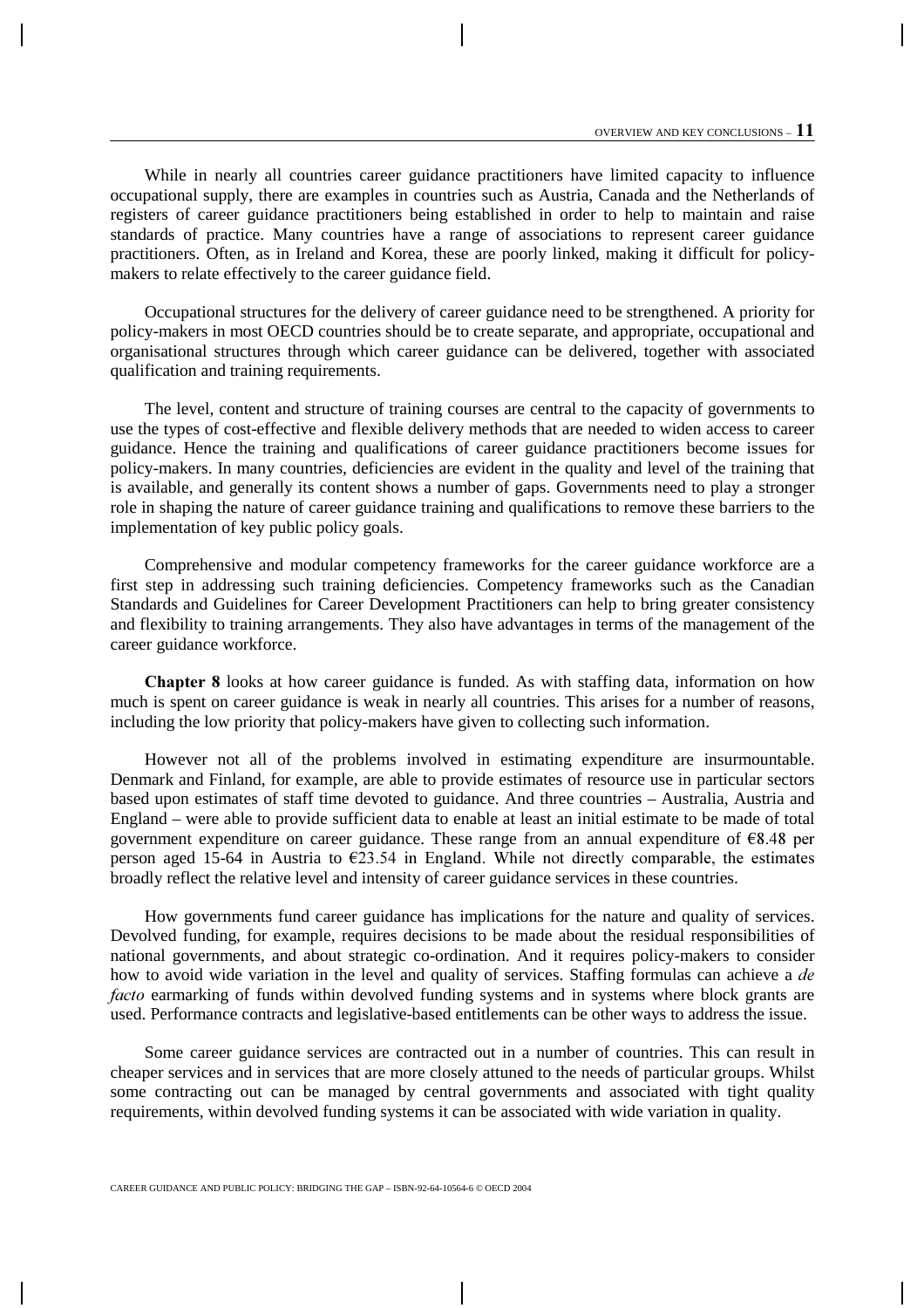Market models are another way in which career guidance can be funded. Relatively strong private markets exist in the publication of career information and in career guidance associated with outplacement services. Some countries, such as the Netherlands, also appear to have limited markets for personal career guidance, paid for by individuals. Information on these markets is sparse. Personal career guidance is difficult to handle through private markets for a number of reasons. Both supply and demand are difficult to specify and define; it is highly variable in its nature; it is often subsumed under other services; and many of those who need it most are least able to afford it. The significant societal benefits that, it has been argued, can flow from well organised career guidance constitute a case for government support for such services, as individual benefits might be harder to capture than in the case of other services. However a wider use of market models could allow government funds to be better targeted on those who can least afford to pay and whose needs are the greatest.

Governments have a role in stimulating markets in order to build overall capacity. They have a role in regulating career guidance markets and in helping to set quality standards. And they have a role in compensating for market failure. There are a number of steps that governments can take that could help to stimulate private markets for career guidance. These include: the wider use of contracting out as a funding mechanism; better specifying the supply of and demand for career guidance in order to make it more transparent; the adoption of more innovative approaches to the financing of career guidance such as linking it to individual learning accounts; and addressing quality standards in order to raise consumer confidence.

# How can strategic leadership be improved?

**Chapter 9** outlines how policy can have a stronger impact upon the organisation and delivery of career guidance services. Governments have an important role in providing strategic leadership, but need to do so in association with other stakeholders: education and training providers; employers; trade unions; community agencies, students, parents, consumers, and career guidance practitioners. Strong co-operation between education and employment portfolios is particularly important: for example to ensure that educational and occupational information are integrated; and to ensure that a strong labour market perspective is included in schools' career guidance programmes. Whilst mechanisms for leadership and co-ordination are generally weak, some positive initiatives can be seen: for example in Luxembourg, Norway and the United Kingdom.

Evidence and data are important tools for policy-making. While career guidance has a strong research tradition, much of this has concentrated upon theories and techniques, and has had little relevance for policy. Its focus upon both outcomes and costs, for example, has been weak. In addition to better evidence on outcomes and costs, policy-makers in most countries need to obtain improved data on career guidance inputs and processes. Much of this could be obtained by better administrative data. Examples include better information on the characteristics of clients, on the types of services received by different types of clients, and on client satisfaction rates. In the face of some strong evidence gaps (for example on the scale and nature of private markets for career guidance) governments need to improve their national research infrastructure for career guidance. This can be done through a number of concrete steps, including financial support for research institutes that specialise in the link between career guidance and public policy, and the development of academic expertise through the regular commissioning of policy-relevant research.

Legislation is extensively used as a tool to steer career guidance services in countries such as Finland, Spain and the United Kingdom, but is not used at all in others, such as Australia. Where it is used it tends to be rather general in nature. While it provides certain minimum guarantees, it often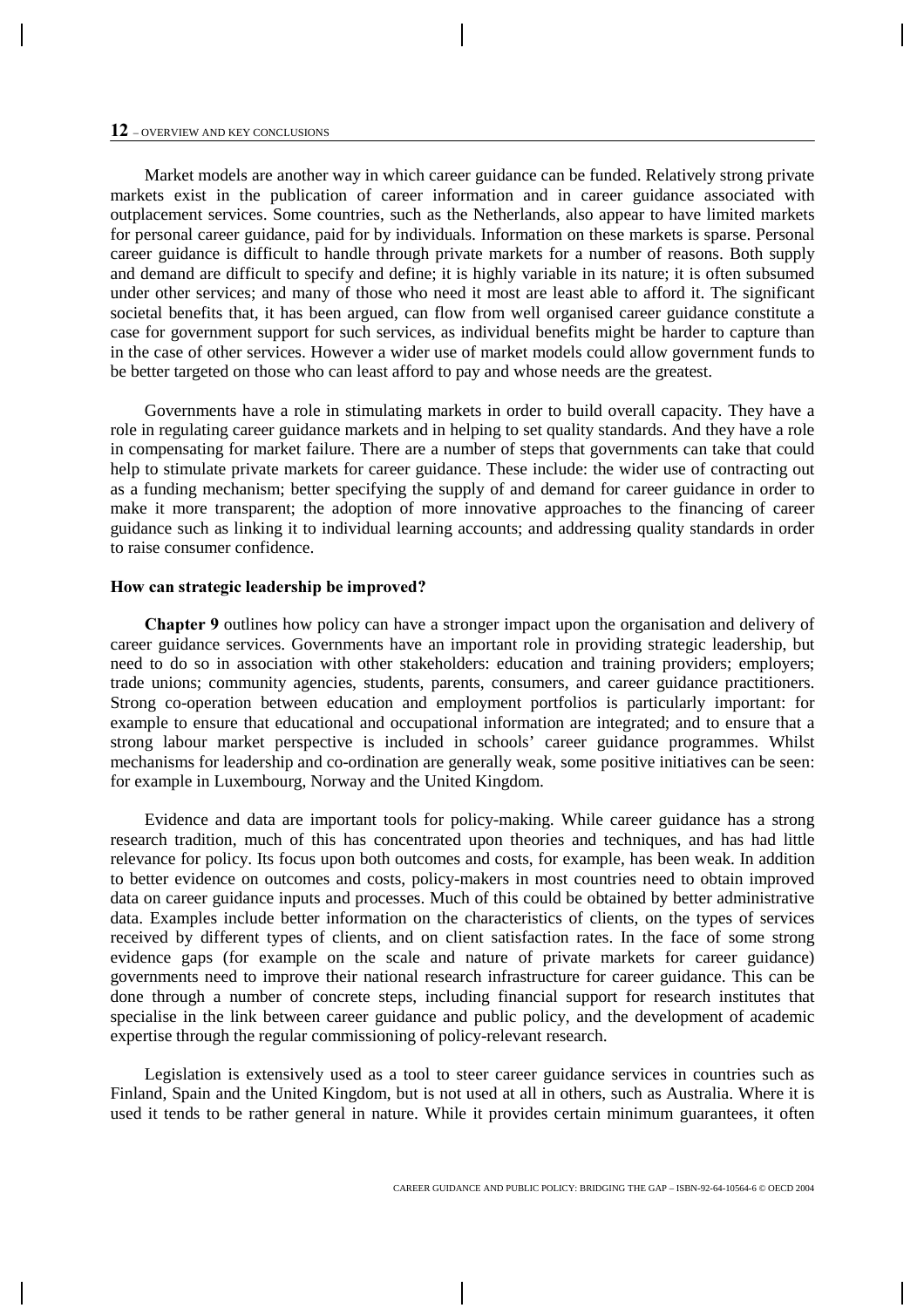appears to be quite a weak policy steering tool. Its wider use to define client entitlements could, however, strengthen its value.

Quality standards can be developed for both the processes used to deliver career guidance services, and for the outcomes to be expected of them. They are particularly important in decentralised systems, but also have a key place in centralised systems where governments are the dominant providers. Sometimes the quality standards used to steer career guidance are general industrial standards such as ISO 9000, or part of broader quality standards applying to the sectors (of education, or of employment services) that career guidance services are part of. However examples exist of quality standards that have been developed specifically for career guidance services. In most cases these are voluntary, but they can also be linked to the provision of funds. Generally the link between quality standards and the provision of funds is weak. Career guidance quality standards seem more likely to be effective if they are developed in co-operation with key stakeholders, and are used for continual quality improvement. Quality standards can also be linked to the types of outcomes expected of career guidance services. When phrased in developmental terms, such as the Canadian Blueprint for Lifework Designs, these seem to be particularly attractive in a lifelong learning and active employability context.

Governments can also seek to strengthen the ways in which career guidance services are steered by strengthening the voice of consumers. Steps include client need and satisfaction surveys, and community consultations.

**Chapter 10** outlines the key challenges that face policy-makers in designing lifelong guidance systems, and sets out the choices that have to be made in translating these challenges into practical programmes. In deciding broad priorities for resource allocation, policy-makers should give the first priority to systems that promote career decision-making and career self-management skills, and to systems that produce high quality impartial career information. Policies should not be based upon the assumption that everybody needs intensive personal advice and guidance, but should seek to match levels of personal help, from brief to intensive, to personal needs and circumstances.

A key step must be the identification of gaps in services. These will vary from country to country, and the priorities for filling them will reflect national demographic, educational and economic issues. Nevertheless there are a number of common choices that need to be addressed by policy-makers in all countries. These include deciding when the process should start and how long through the lifespan it should extend. In a lifelong learning context the arguments in favour of it starting during primary school seem strong. At the other end of the lifespan, the arguments are also strong for ensuring that it can help people to plan more flexible transitions between full-time work and retirement.

Policy-makers also need to decide how responsibility for services for young people should be shared. For those who are in school, the strongest arguments are in favour of a shared responsibility between schools and external agencies. In this way the advantages of a developmental approach, a strong labour market focus, and advice that is independent of the interests of particular institutions can be combined. In planning entry to tertiary education, governments should ensure that information on tertiary courses is impartial and adopts a consumer perspective. Governments should also try to ensure that tertiary careers services are comprehensive: including enrolment advice, career development and employability programmes, links with future employers, and job placement. For young people who have dropped out of school early and who are neither in the labour market nor in education the most effective career guidance services are community-based, and part of wider early intervention programmes based around personal action planning.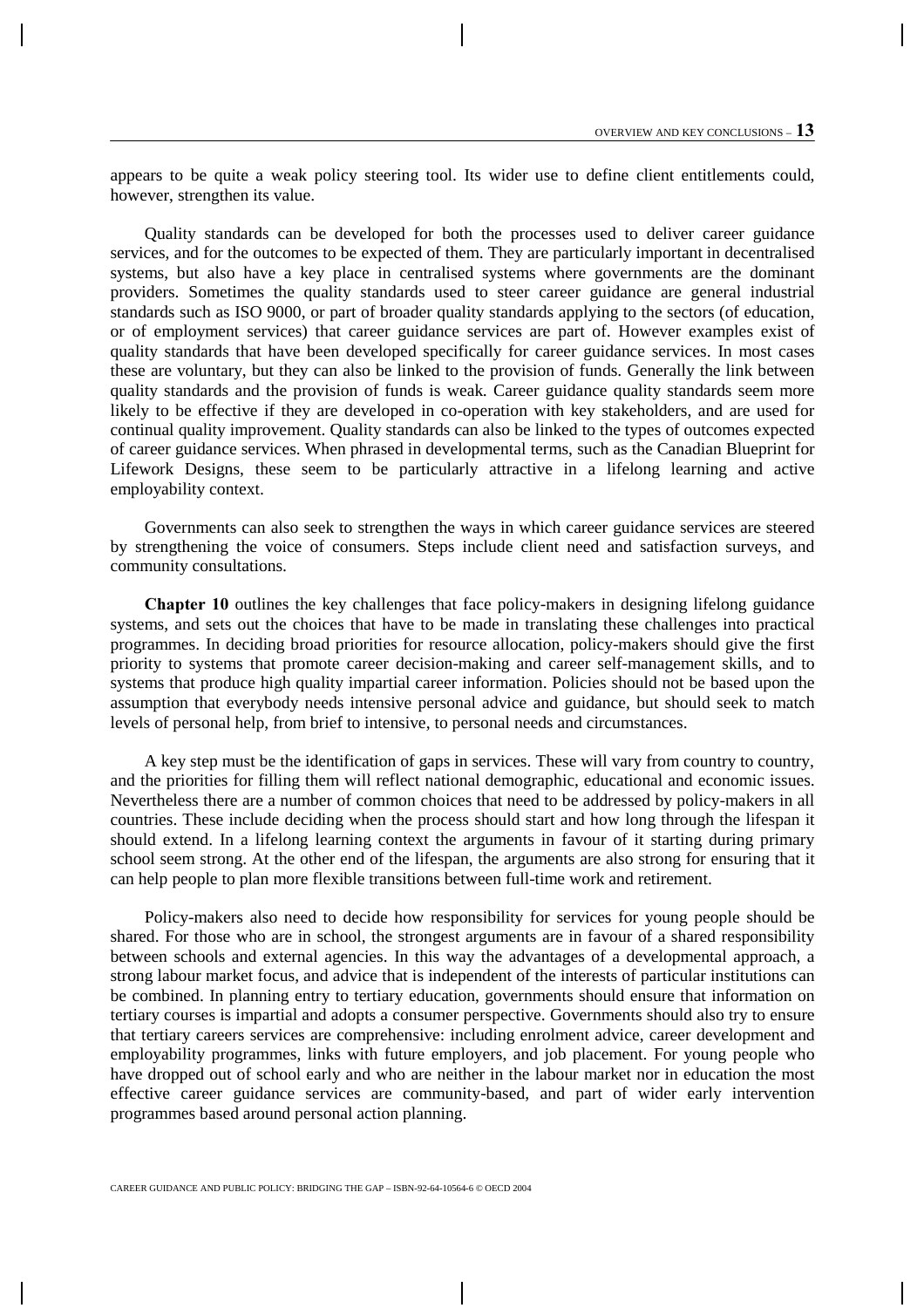Where services are provided by external agencies, policy-makers need to decide if these are to be all-age, as in Germany and Wales for example, or age-specific. While age-specific services might appear to have some advantages, many of these can also be provided through all-age services. All-age services have a number of organisational and resource-use advantages. In providing a diverse range of services throughout the lifespan within the one organisational framework, they are potentially more cost-effective, and can avoid resource duplication.

Policy-makers are also faced with a choice between including career guidance as just one element in broader guidance and advisory services, or providing it through specialised career guidance services. The universal experience of the review has been that when included within broadly-focused guidance services career guidance tends to be squeezed by the more immediate and day-to-day personal and study problems of the minority of students with particular problems. Under such circumstances the career guidance and career development needs of the majority tend to be a secondary priority. The importance of providing career guidance through specialised career guidance services is also emphasised by the need for policy-makers to improve the transparency of career guidance in order to make it more accessible.

In seeking to expand adult career guidance services policy-makers can draw upon a number of innovative approaches outlined in this report. These include: a wider role for public employment services; more extended local partnerships; a closer link between financial planning for retirement and career guidance; more innovative and cost-effective delivery methods, with implications for staffing structures and staff training and qualifications; the wider adoption of market-models; and the adoption of more innovative methods to finance career guidance. Some models for providing career guidance to adults already exist. However none of the existing models – whether within education systems, through public employment services, employers, the private market, or the community – is able on its own to meet all needs. A comprehensive approach needs to draw upon several of them, as well as upon more innovative methods, strengthening the case for better strategic co-ordination.

# In conclusion

The creation and management of lifelong guidance systems requires policy-makers to address six major issues, whether in considering career guidance services for young people, for adults, or for both. In most OECD countries these issues have, to date, received minimal attention. They are:

- Ensuring that resource allocation decisions give the first priority to systems that develop career self-management skills and career information, and that delivery systems match levels of personal help, from brief to extensive, to personal needs and circumstances, rather than assuming that everybody needs intensive personal career guidance.
- Ensuring greater diversity in the types of services that are available and in the ways that they are delivered, including greater diversity in staffing structures, wider use of self-help techniques, and a more integrated approach to the use of ICT.
- Working more closely with career guidance practitioners to shape the nature of initial and further education and training qualifications in support of the development of career selfmanagement skills, better career information, and more diverse service delivery.
- Improving the information base for public policy-making, including gathering improved data on the financial and human resources devoted to career guidance, on client need and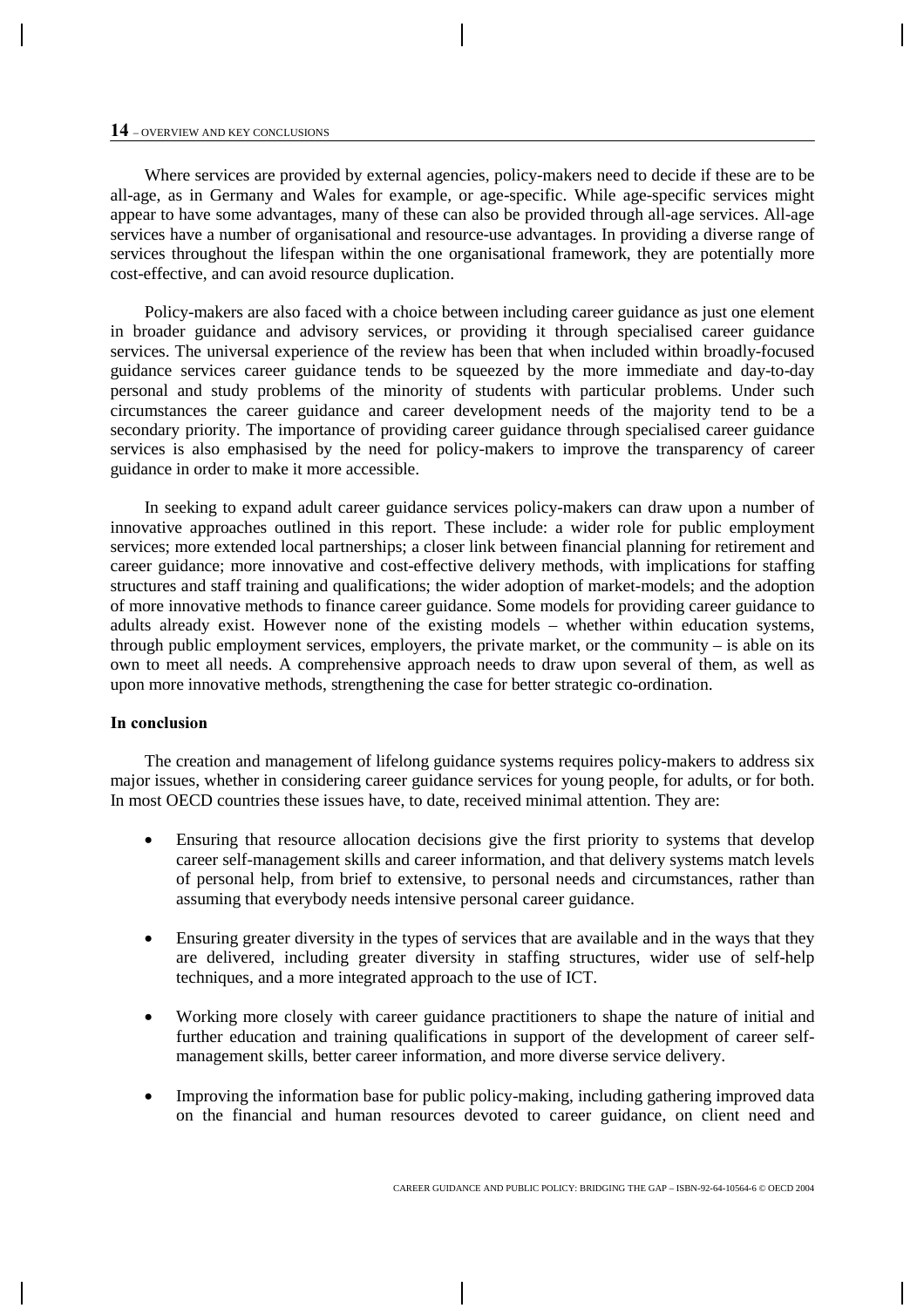demand, on the characteristics of clients, on client satisfaction, and on the outcomes and cost-effectiveness of career guidance.

- Developing better quality assurance mechanisms and linking these to the funding of services.
- Developing stronger structures for strategic leadership.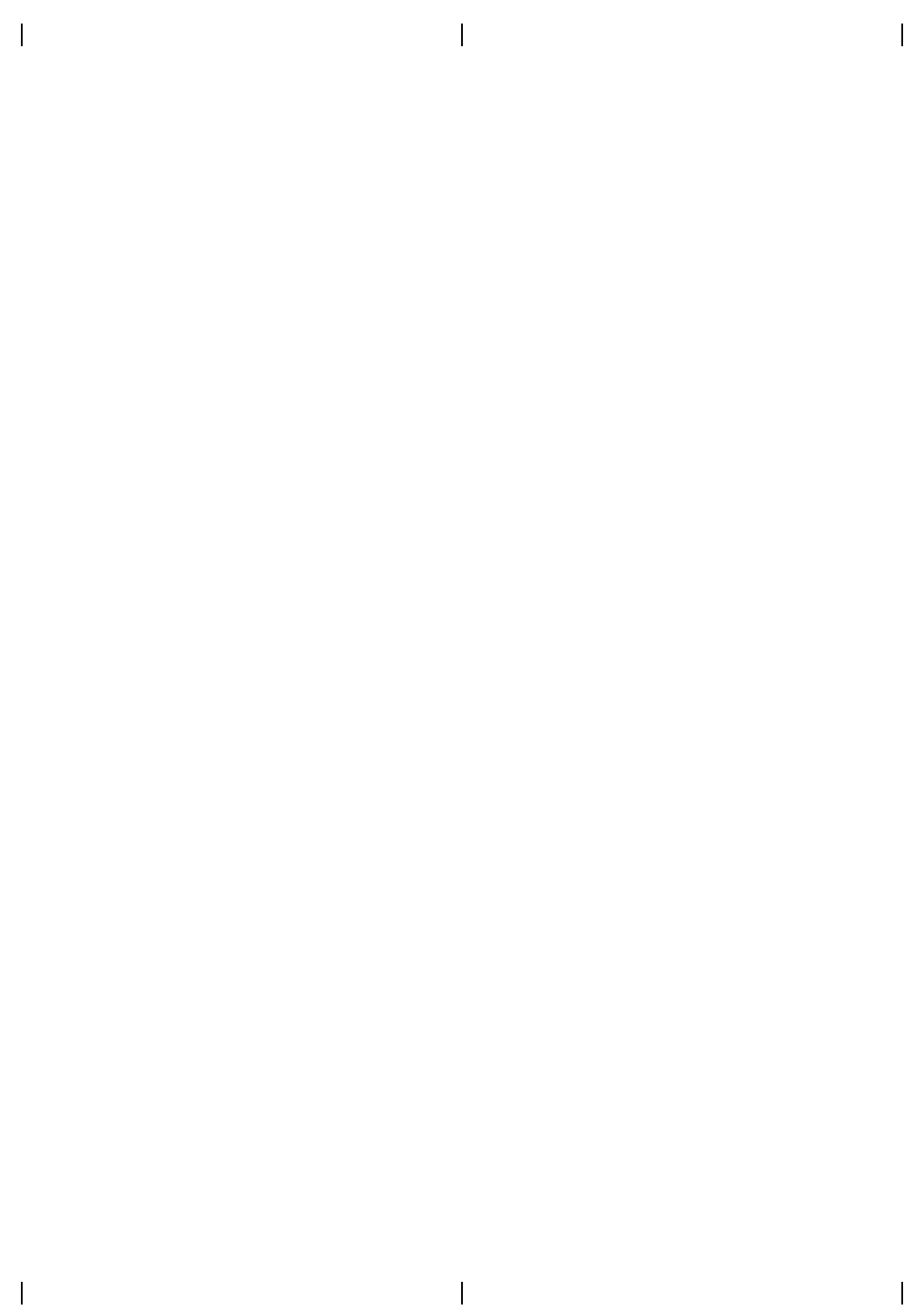# CHAPTER 1. POLICY CHALLENGES FOR CAREER GUIDANCE

This chapter describes the expectations, many of which are long-standing, that policy-makers in OECD countries have for career guidance services. It then sets out the special challenges that lifelong learning and active labour market policies pose for career guidance, and concludes by describing what these policy challenges imply for how career guidance services are organised and provided.

The chapter's key policy conclusions are that:

- $\blacklozenge$  While policy-makers in some OECD countries expect career guidance to be centred upon individual goals, in all countries they also expect it to contribute to public policy objectives: making education systems more efficient; contributing to the improved efficiency of the labour market; and helping to improve social equity.
- $\blacklozenge$  Many of these expectations are long-standing. The progressive adoption of lifelong learning strategies in OECD countries, and an emphasis upon active employability in labour market polices, pose new challenges for career guidance. It needs to shift from being largely available to selected groups, at particular points in life, to being much more widely available throughout the lifespan. And services need to shift from an approach largely focused upon helping people to make immediate decisions through face-to-face interviews, to a broader approach that also encompasses the development of career self-management skills such as the ability to make and implement effective career decisions.
- $\blacklozenge$ OECD countries need, then, to work towards the development of lifelong guidance systems.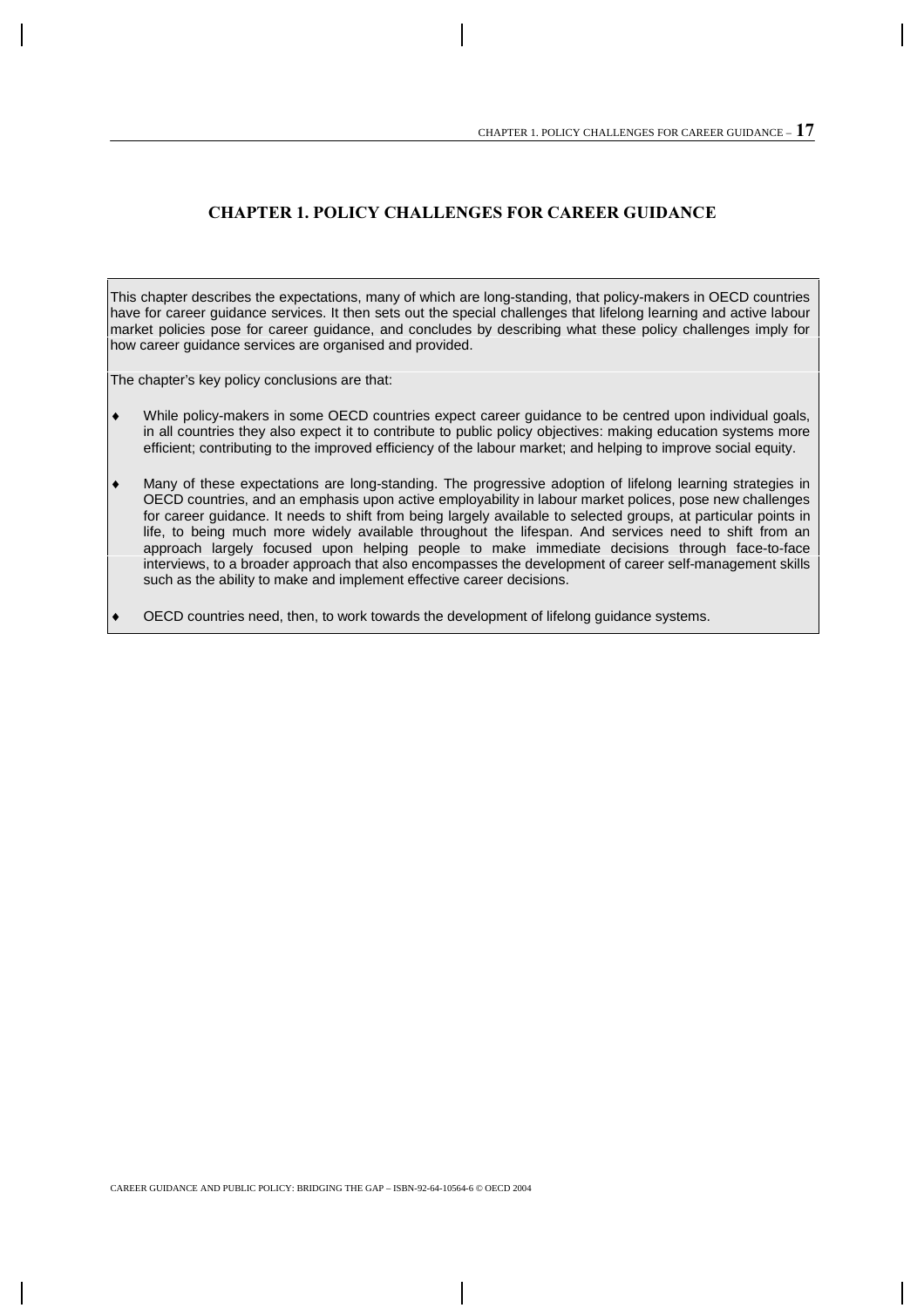# 1.1. What do policy-makers expect of career guidance<sup>1</sup>?

**There is a gap between** career guidance and *public policy. This report is about ways to bridge it.* 

**Some public policy** challenges for career *guidance are long*standing.

Policy-makers in OECD countries expect career guidance to help *individuals, but also to* **serve public policy** goals.

 $\overline{a}$ 

Public policy has not in the past been of great interest to most career guidance practitioners, whose primary motivation quite properly is a desire to help people. Similarly, the details of how career guidance is provided have often been of limited interest to public policy-makers. Nevertheless public policies set the frameworks for career guidance and provide the funds for much of it. Career guidance becomes increasingly important for public policy as education and employment policies seek to widen individual choices and to create systems that can respond to very different needs throughout life. This report is about how the gap between career guidance and public policy can be bridged.

Support by public policy-makers for career guidance has traditionally rested upon a belief that it can improve the efficiency and effectiveness of labour markets and educational systems, as well as contribute to social equity. Indeed formal career guidance has its origins in a concern in the early parts of the  $20<sup>th</sup>$  century to use systematic methods to help underprivileged young people to choose an occupation when they were leaving school and about to look for a job (Parsons, 1909). Some of the policy challenges that career guidance must respond to in OECD countries are long-standing: to improve the knowledge and skills base of the population; to keep unemployment low and ensure that labour supply and demand are in harmony; and to ensure that education and employment opportunities are distributed equitably. Others, as we shall see below, are more recent, and pose new challenges for career guidance.

Countries participating in the OECD review of career guidance policies were asked to indicate the key goals and objectives of their career guidance services. They were also asked to indicate the major educational, labour market and social influences that are shaping their career guidance policies. Some countries – Denmark and Norway are examples – made it clear that they expected the goals of career guidance to be centred on the individual: for instance by increasing personal satisfaction, improving career decision-making, or increasing personal development. All countries made it clear that they also expected career guidance to serve a number of important public objectives. And all indicated that their career guidance services are being strongly influenced by current issues and developments in public policy. These public policy goals, issues and developments fall into three broad categories: learning goals; labour market goals; and social equity goals.

<sup>1.</sup> In some countries terms such as "vocational guidance", "vocational counselling", "career counselling", "information, advice and guidance" and "career development" are used to refer to the range of activities that is included here within the term career guidance. In this report career guidance encompasses all of these, and no attempt is made to distinguish between them. Box 1.1 expands on the meaning of the term career guidance. Boxes 1.2 and 1.4 provide examples of the types of activities that it includes.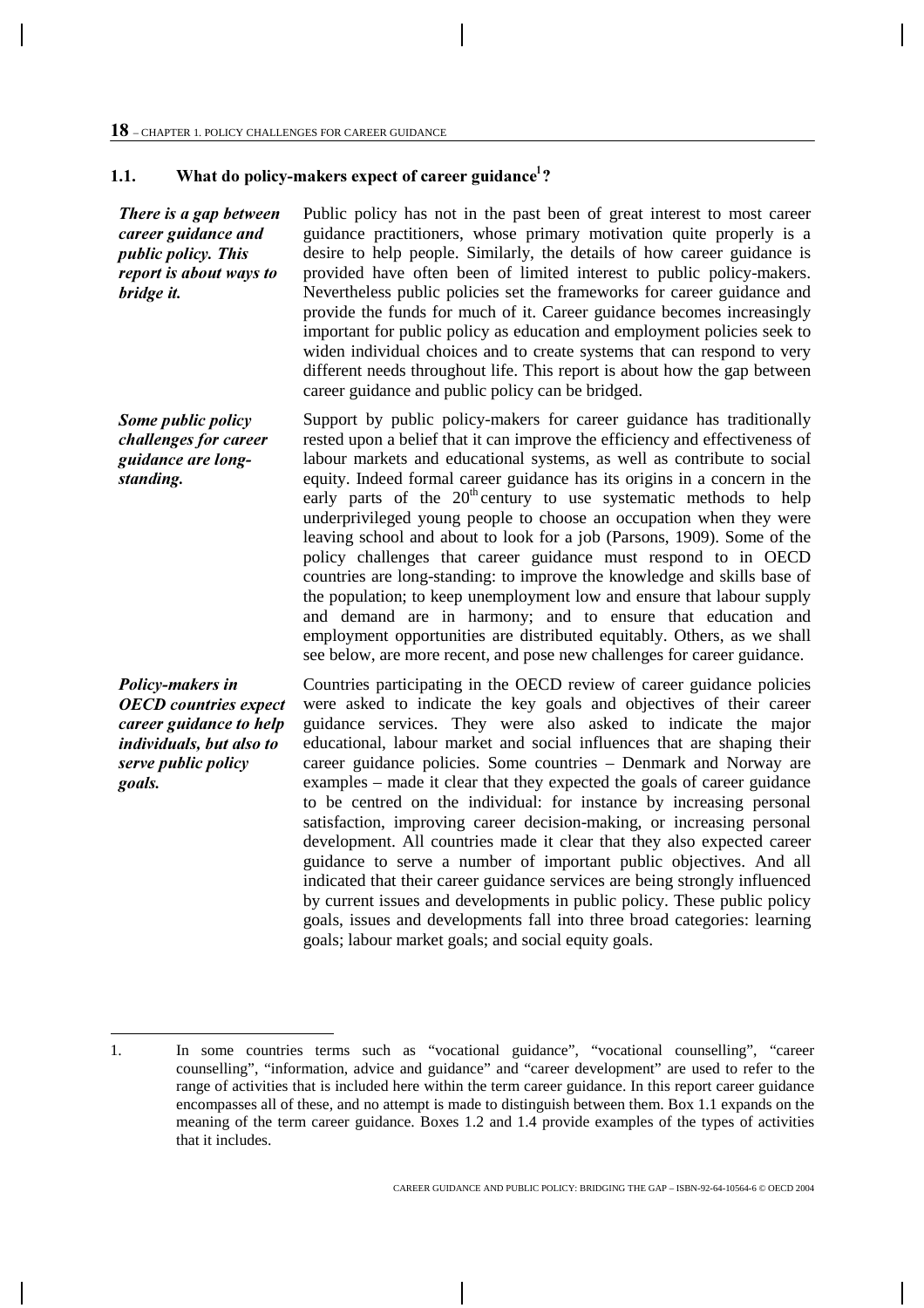### Box 1.1. What is career guidance?

Career guidance refers to services intended to assist people, of any age and at any point throughout their lives to make educational, training and occupational choices and to manage their careers. Career guidance helps people to reflect on their ambitions, interests, qualifications and abilities. It helps them to understand the labour market and education systems, and to relate this to what they know about themselves. Comprehensive career guidance tries to teach people to plan and make decisions about work and learning. Career guidance makes information about the labour market and about educational opportunities more accessible by organising it, systematising it, and making it available when and where people need it.

In its contemporary forms, career guidance draws upon a number of disciplines: psychology; education; sociology; and labour economics. Historically, psychology is the major discipline that has under-pinned its theories and methodologies. In particular differential psychology and developmental psychology have had an important influence (Super, 1957; Kuder, 1977; Holland, 1997). One-to-one interviews and psychological testing for many years were seen as its central tools. There are many countries where psychology remains the major entry route.

However in most countries career guidance is now provided by people with a very wide range of training and qualifications. Some are specialists; some are not. Some have had extensive, and expensive, training; others have had very little. Training programmes are still heavily based upon developing skills in providing help in oneto-one interviews. On the other hand, psychological testing now receives a reduced emphasis in many countries as counselling theories have moved from an emphasis upon the practitioner as expert to seeing practitioners as facilitators of individual choice and development.

While personal interviews are still the dominant tool, career guidance includes a wide range of other services: group discussions; printed and electronic information; school lessons;<sup>2</sup> structured experience; telephone advice; on-line help. Career guidance is provided to people in a very wide range of settings: schools and tertiary institutions; public employment services; private guidance providers; enterprises; and community settings.

| It is seen as a<br>contribution to the                        | Learning goals                                                                                                                                                                                                                                                                                                                                                                                                                                                                     |
|---------------------------------------------------------------|------------------------------------------------------------------------------------------------------------------------------------------------------------------------------------------------------------------------------------------------------------------------------------------------------------------------------------------------------------------------------------------------------------------------------------------------------------------------------------|
| development of human<br>resources                             | In some cases, countries expressed the significance of career guidance for<br>education, training and skills development in quite broad terms. For<br>example, Australia, Austria, Canada, Finland, Germany, Ireland, the<br>Netherlands and the United Kingdom made it clear that career guidance is<br>an important part of their approach to lifelong learning. Canada and<br>Korea saw it as one way in which public policy can support the<br>development of human resources. |
| as a way to improve<br>the efficiency of<br>education systems | Some countries were more specific about the learning goals that career<br>guidance supports. Austria saw it as one of the ways in which the<br>permeability and effectiveness of educational pathways can be improved.<br>Finland, the Netherlands and Norway saw its importance rising with the<br>growing individualisation and diversification of school programmes. The                                                                                                        |

 $\overline{a}$ 

<sup>2.</sup> In schools, it is important to distinguish career guidance, and the career education classes that can be part of it, from vocational education. The one involves preparation for career decision-making. The other involves preparation for entry to a specific employment sector through developing the necessary skills and qualifications. In some countries (e.g. Australia, Korea) the two have at times tended to be confused with one another. In Australia, indeed, the growth of vocational courses within schools has to some extent been at the expense of career education programmes, not least because career guidance staff have often been deployed to play significant roles in setting them up and supporting them.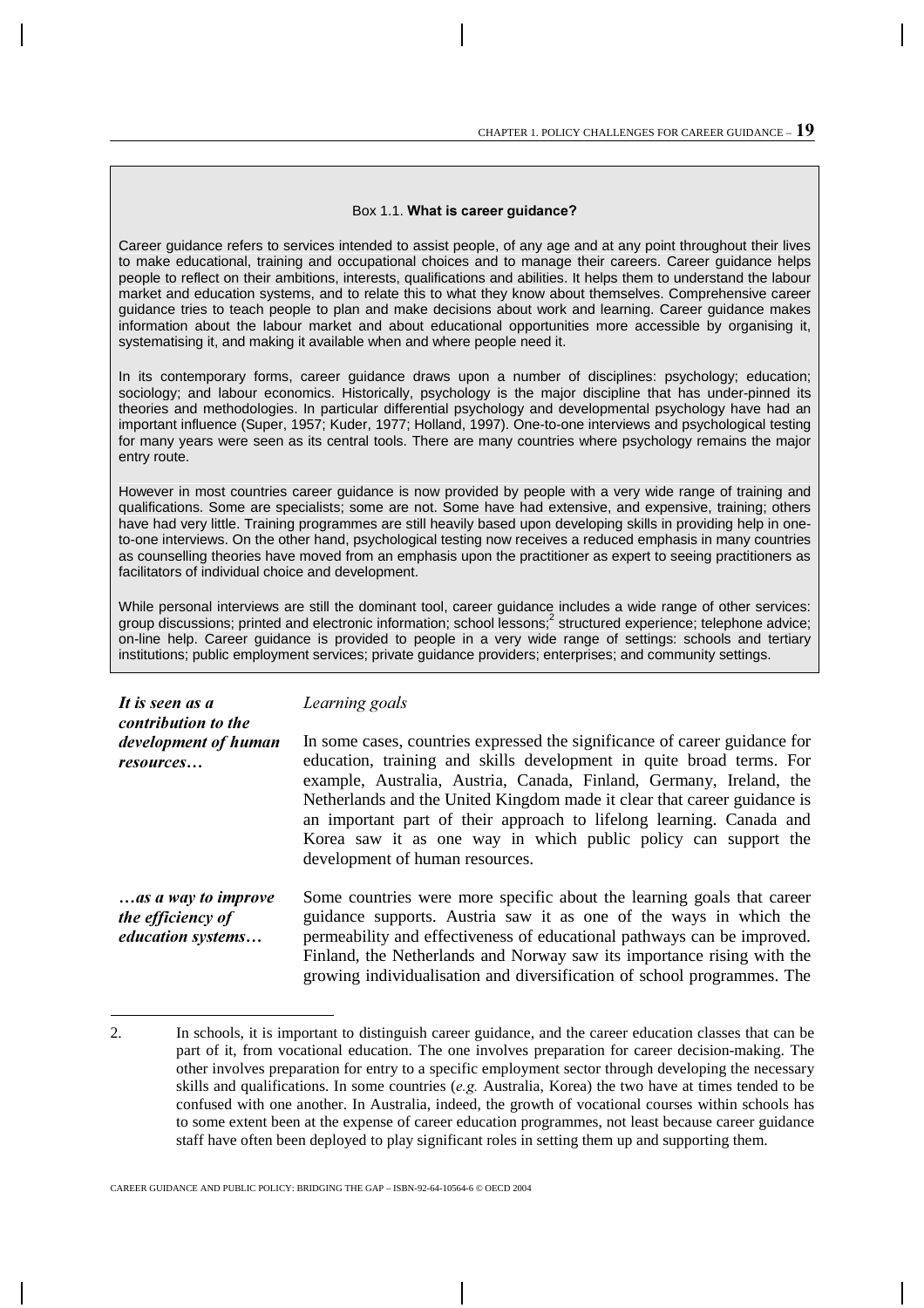Netherlands argued that career guidance is needed to support the more active approaches to learning that are important in developing lifelong learners. The United Kingdom saw career guidance as an important tool in its efforts to improve levels of basic skills, again an important part of its lifelong learning strategies.

More broadly, it is very common for countries to see career guidance as a tool that can help to improve the efficiency of their education systems. Denmark, Finland, Germany and the Netherlands believed that it can support the attainment of high rates of educational qualification by youth and adults. Austria, Denmark, Finland, Ireland, the Netherlands, Norway and Spain argued that it can help to reduce dropout rates and improve graduation rates.

...as a tool to help *improve the fit between* education and the *labour market...* Countries also saw career guidance as a way to improve the interface between education and the labour market. Austria and Norway explicitly said that it is a way to improve the match between the two. Australia, Korea and the United Kingdom saw it as important in improving the school-to-work transition. The Netherlands regarded career guidance as one way to support qualifications upgrading in response to labour market change.

...and to assist the internationalisation of *<u>education.</u>* Finally, three European countries – Austria, Finland and Germany – saw career guidance as growing in importance as education becomes increasingly internationalised: for example by helping to provide information and advice on international study opportunities. A similar motivation under-pinned the creation in 2003 by the European Commission of a web site portal to provide information on learning opportunities throughout Europe (www.ploteus.net/ploteus/portal/home.jsp).

### Box 1.2. Three long-standing approaches

Finland's Employment Office employs some 280 specialised vocational guidance psychologists. Each has a master's degree in psychology, and also completes short in-service training. Many obtain further postgraduate qualifications. Their clients include undecided school leavers, unemployed people, and adults who want to change careers. Clients need to make appointments, and typically have more than one interview. Demand is very high: it is not unusual for people to wait six weeks for an appointment.

Germany's Federal Employment Office's career counsellors visit schools, run class talks, and provide smallgroup guidance and short personal interviews in the penultimate year of compulsory schooling. Many of these counsellors have undertaken a specialised three-year course of study at the Federal College of Public Administration. School classes are taken to the Office's career information centres (BIZ) where they are familiarised with the centre's facilities; they can subsequently re-visit the centre and book longer career counselling interviews at the local employment office.

Ireland's secondary schools have one guidance counsellor for every 500 students. Each is required to have a postgraduate diploma in guidance and a teaching qualification. Staffing and qualification levels such as this are quite high by OECD standards. Guidance counsellors are teachers, with a reduced teaching load to provide career advice, to help students with learning difficulties, and to help those with personal problems. Career education classes are not compulsory, but are included in some school programmes.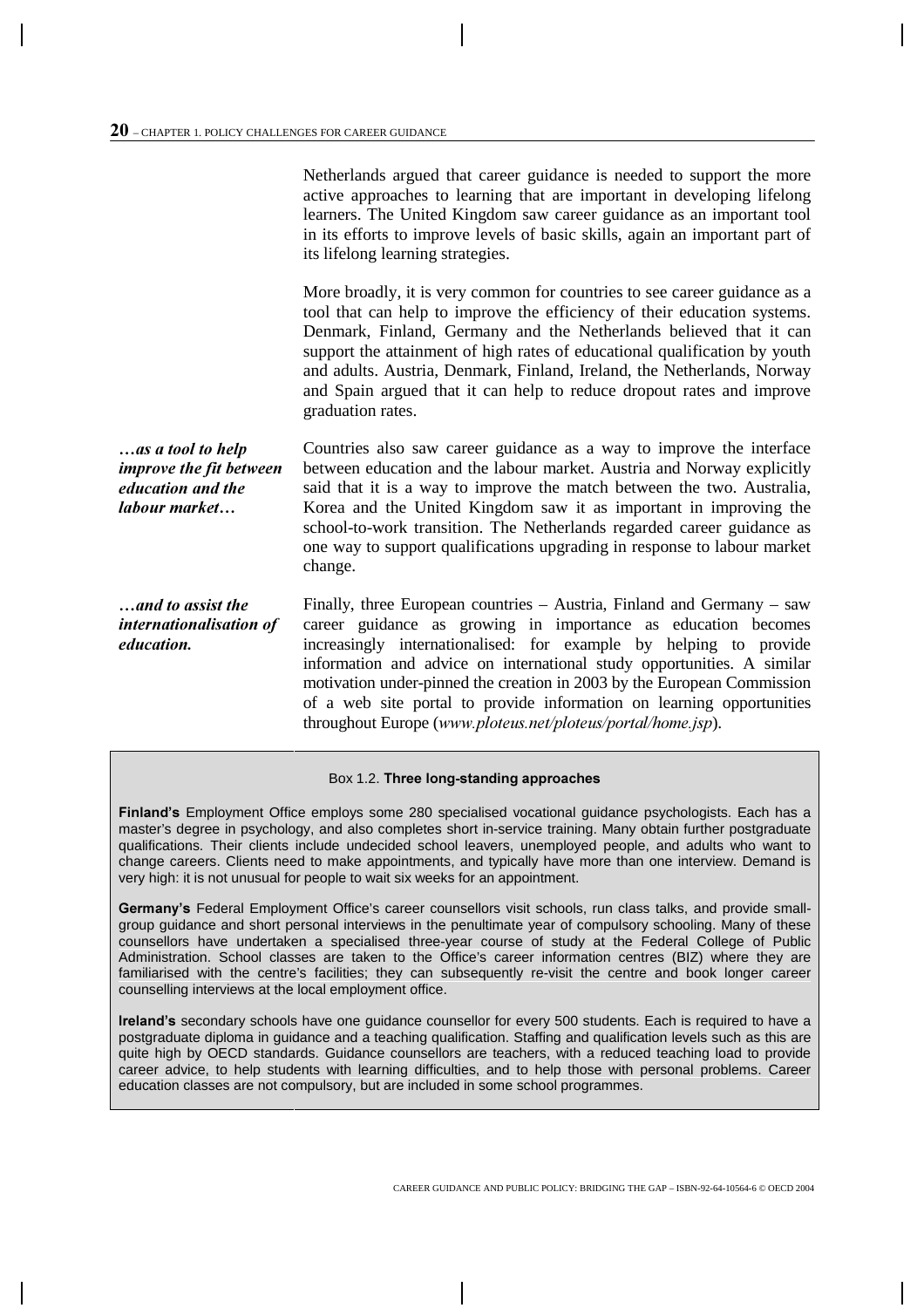Policy-makers expect career guidance to contribute to a number of labour market policy  $obiectives.$ Labour market goals As with learning goals, countries often expressed the importance of career guidance for labour market policies in quite general terms. For example, Australia, Canada, Denmark, Germany and the United Kingdom argued that it is important in helping to improve labour market outcomes or labour market efficiency. Denmark argued that it can help to reduce the effects of labour market destabilisation. Austria, Denmark, Finland, Germany, Korea and Spain indicated that it can help to prevent or reduce unemployment. *For example improving*  $labour$  *mobility*... There are a number of specific labour market objectives that countries saw career guidance as helping to achieve. For example, Austria and Spain both argued that it can improve labour mobility. Austria, Canada and Luxembourg argued that it can help to improve the match between supply and demand. In a similar vein, Austria, Finland, Germany, Ireland and the Netherlands believed that it can help to improve labour supply and is a way of addressing skill shortages. Canada, Germany, the Netherlands and Spain argued that career guidance can assist active labour market policies by helping to reduce individual dependency upon income support.

...and supporting the ability of the labour market to adjust to *-*  Some countries also argued that career guidance is an important part of policies that support adjustments to the broad changes that are occurring in labour markets. Denmark, Finland, Germany and the Netherlands saw it as important in helping to deal with the effects of an ageing society, or in reducing early retirement. Korea and the United Kingdom saw career guidance as important in helping to support the notion of a lifelong career, as opposed to a lifelong job. Austria, Finland, Germany and Norway argued that it can support the growing internationalisation of the labour market. Canada believed that career guidance can help address the impact of migration on the labour market.

*Career guidance is also* seen as being able to contribute to equity goals.

*Social equity goals* 

Somewhat less frequently, countries argued that career guidance can help to achieve a number of social equity goals: both within education and the labour market, and more broadly. Australia and the United Kingdom argued that it can help to promote greater social inclusion. Denmark and Spain argued that it can address the needs of marginalised groups and of the disadvantaged. Finland, Germany and Norway believed that career guidance is important in supporting the social integration of migrants and ethnic minorities.

**For example by** supporting the *disadvantaged or by addressing gender* equity. Some countries indicated a more specific focus to their social equity goals. Germany and Ireland argued that career guidance can support the integration of the disadvantaged and the poorly qualified in education, and, together with Spain, in employment. Canada argued that it can address growing polarisation in the labour market.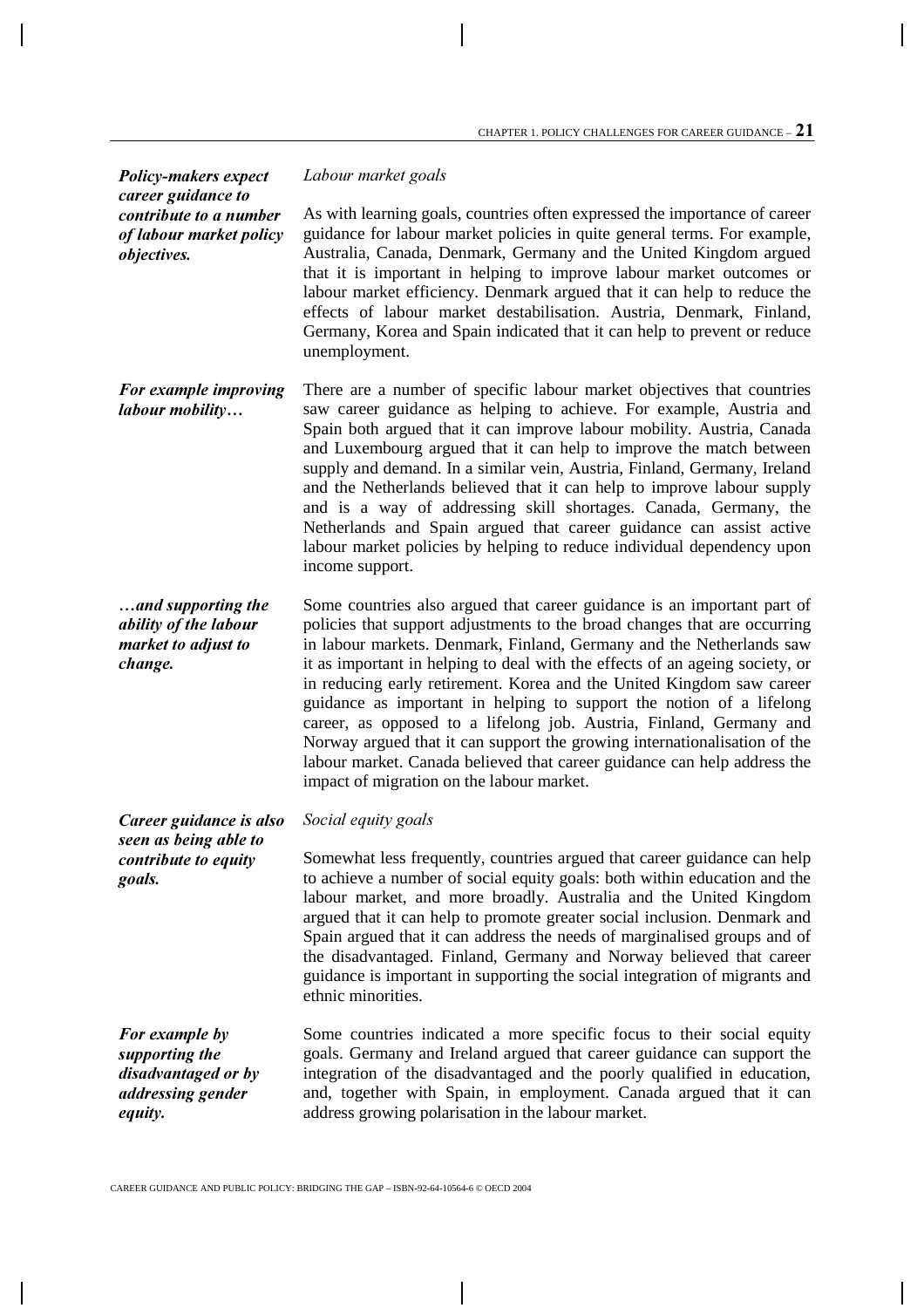Some countries focused specifically on gender issues. The Netherlands and Spain believed that career guidance can support rising female labour force participation. Austria, Germany and Norway argued that it can help to address gender segmentation in the labour market.

#### $1.2.$ The special challenges of lifelong learning and active employment policies

*Lifelong learning poses rarticular challenges for career guidance.* The steps that many OECD countries are taking to implement lifelong approaches to learning pose particular challenges for career guidance policies and programmes. In broad terms, a commitment to lifelong learning sees learning taking place throughout the lifespan. Just as importantly, it promotes substantial individual control over what is learned, and over the timing, location and mode of learning. It places a strong emphasis not only upon achieving formal skills and qualifications, but also upon developing the motivation to learn and the skills to manage one's own learning (OECD, 2001a).

*More diverse learning* systems that increase the potential for individual choice... In specific terms, these approaches involve a higher proportion of the population attaining initial educational qualifications at upper secondary and tertiary level. They need more flexible pathways to be created through initial education and training. This requires people to have the knowledge and skills to navigate their way through these pathways and to manage their own learning. And the creation of more learner-driven education systems increases the scope for individual choice in learning. Commitments to broad lifelong learning goals require countries increasingly to make it possible for adults to return to learning, with appropriate assessment and recognition of the knowledge and skills acquired through work and experience.

...require sophisticated systems of information *and advice.* It is difficult to see how learning systems such as these can operate in the absence of highly developed systems of information and advice, any more than it is possible to see how financial markets could operate in the absence of appropriate information and sources of advice to guide financial investment decisions. Such systems of information and advice are needed both within initial education and within further education and training, and at the interface between both of these and the labour market. Within initial education highly developed information and advice systems are needed to support the development of learning management skills, to support flexible pathways, and to ensure that the benefits of investing in extended education are not lost through making inappropriate choices. Within further education and training they are needed to make sure that adults have the right information and advice to return to study after periods of absence. In particular, well developed information and advice systems are needed to help support people who have low qualifications and low skills. These are the least likely to be able to navigate their way into and through complex education systems, and they are likely, without advice and information, to make poor choices or to drop out of formal learning (OECD, 2003a).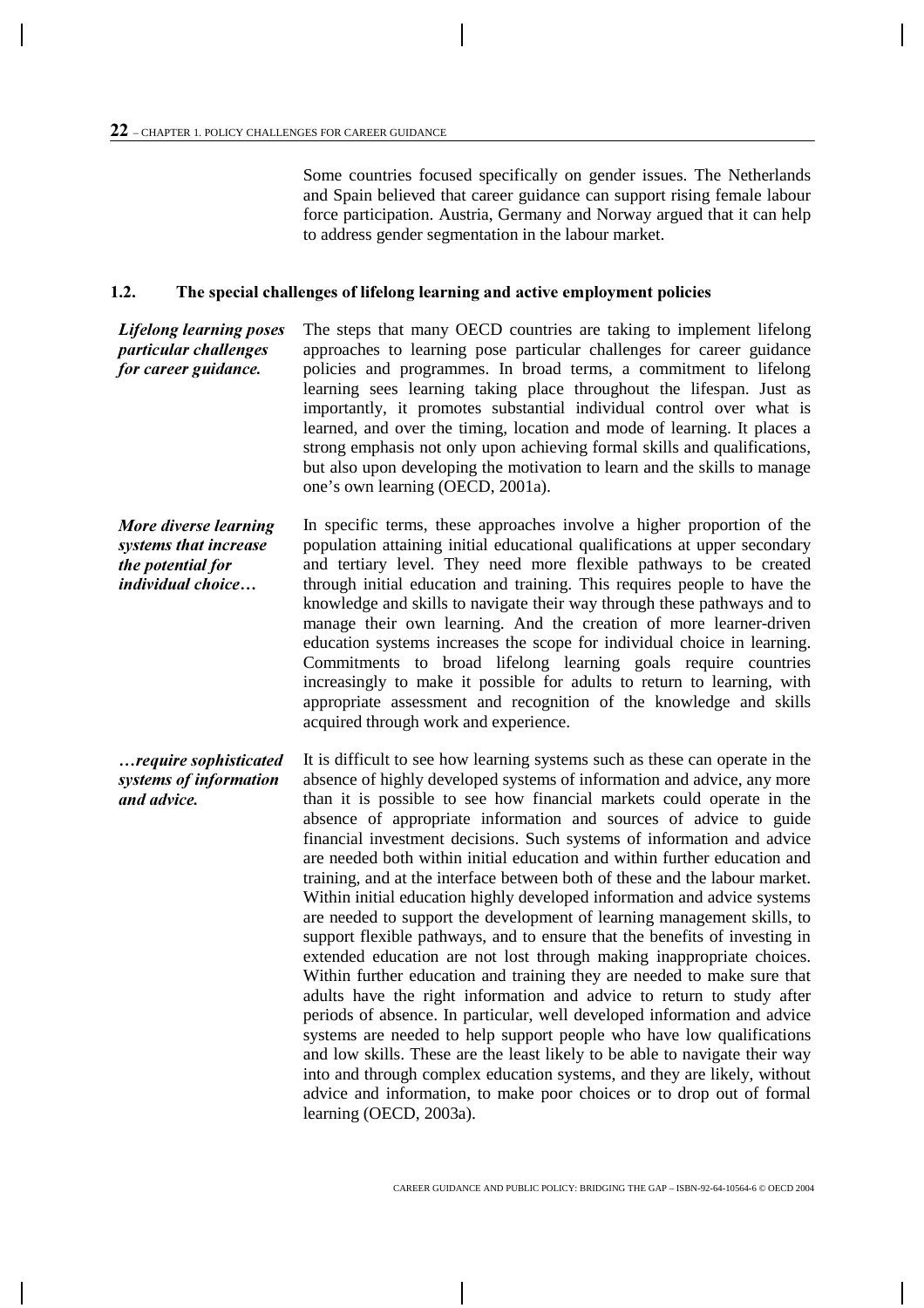New thinking about labour market policies *also poses challenges for career guidance.* 

Closely related to these challenges are ones that emerge from new views of labour market policy. Three developments in approaches to labour market policy, in particular, pose challenges for career guidance: the introduction, in a number of OECD countries, of active, mutual obligation approaches to the payment of unemployment benefits and to welfare dependency; growing interest in the notion of employability as a tool of labour market policy; and the employment implications of ageing societies.

Active, mutual *<i><i><u>bligation</u>* approaches to unemployment and welfare dependency require a career guidance input.

# *Active, mutual obligation approaches to welfare dependency*

With the rise in unemployment levels in OECD countries in the mid-1970s, attention focused upon shifting policy away from the payment of passive unemployment benefits towards more "active" approaches based upon labour market programmes that involve education, training or subsidised employment. Subsequently, approaches towards active labour market policies shifted, and the term came also to connote approaches that involve a mutual obligation. Such mutual obligations involve the unemployed person being required to actively search for work or to undertake training to continue to qualify for unemployment benefits. An emphasis upon earlier intervention to help the unemployed is part of such approaches. A similar approach is part of approaches to the payment of welfare benefits in many OECD countries.

The European Employment Strategy, which was formulated in 1997, is an example of such approaches. It requires member countries to intervene to offer unemployed young people assistance before the end of six months of unemployment. It requires unemployed adults to be offered a similar "fresh start" before reaching twelve months of unemployment: either by being offered training, work practice or another employability measure, or by accompanying individual career guidance (European Commission, 1998).

A key element in many such approaches is the development of an individual action plan, worked out between the benefit recipient and an adviser. A similar approach can be seen in the early intervention programmes that have been introduced, with apparent success, in a number of Nordic countries to deal with early school leavers (OECD, 2000a). If such approaches to unemployment policy and welfare dependency are to be successful, public employment offices and welfare administration centres need greatly improved access to information on education and training opportunities. Their staff need an increased capacity to act in an advisory or guidance role, in addition to a benefit administration, vacancy administration and job placement role.

**The concept of** employability also has *implications for career <u>guidance</u>* if it is to be translated into *practical programmes.* 

Employability as a tool of labour market policy

A closely related approach focuses upon the concept of employability. The notion of employability has a number of interpretations (Gazier, 1999). One of these is the more active approach to dealing with unemployment outlined above. A broader view sees employability as a collection of individual attributes such as the ability to find and keep a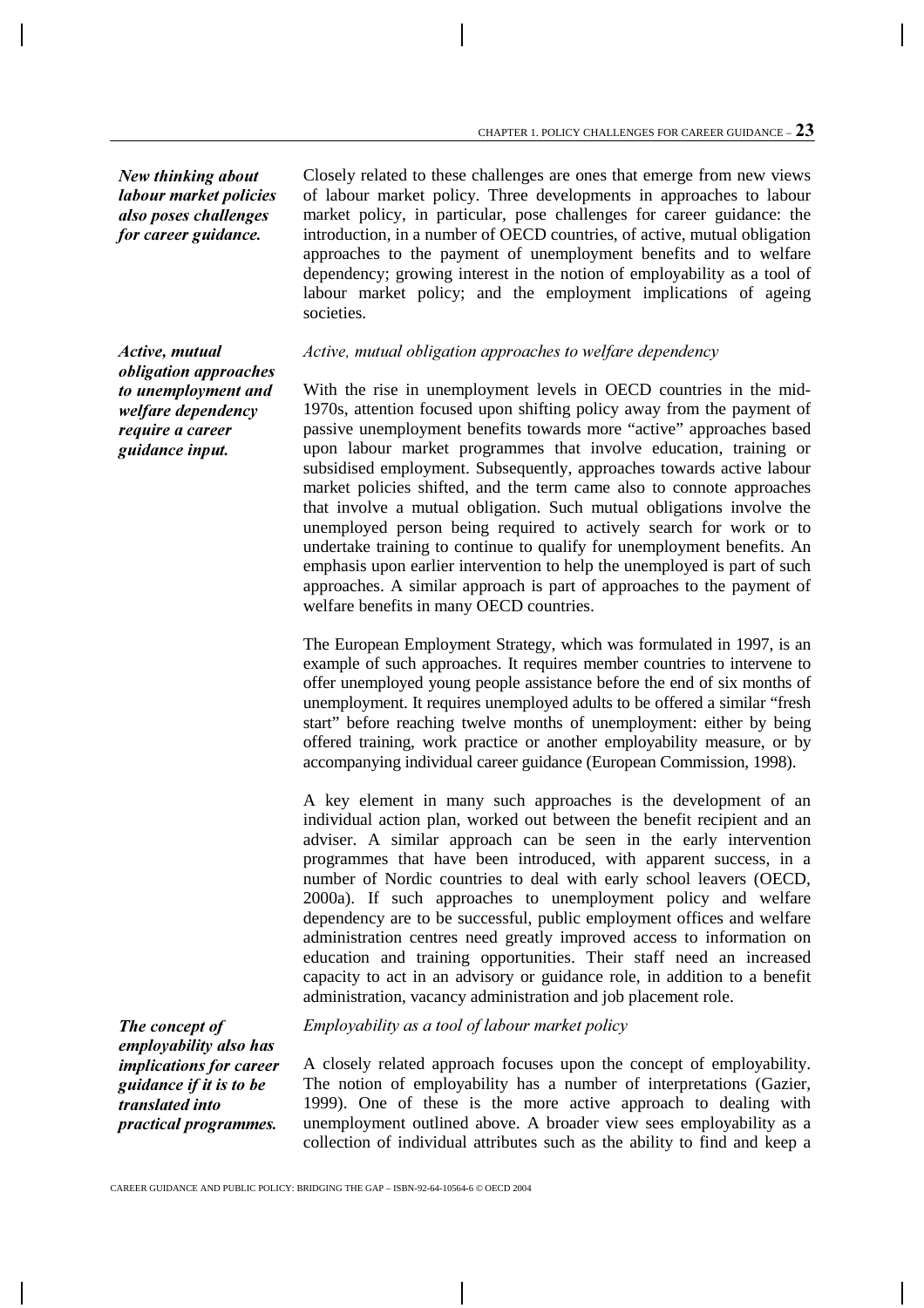job, and the capacity to adapt to a changing labour market and new job requirements. Translating such thinking into practical policies and programmes has not gone very far in most OECD countries. However it is hard to see how such thinking about employment policy could be translated into practical programmes without a strong career guidance component.

And effective policies *for ageing societies require mechanisms to* advise people on flexible transitions to 

# The employment implications of ageing societies

Another challenge that career guidance needs to face is the employment implications of ageing societies. To date much of the policy debate that surrounds ageing societies has focused upon reform to the retirement age and reformed income support arrangements (OECD, 1998a). Debate is emerging on the importance of financial and legislative reforms being accompanied by more flexible working arrangements in the latter periods of life. More flexible working arrangements might allow a sudden shift from full-time work to retirement to be replaced by a more gradual and more flexible transition. Over a longer period this could include options such as part-time work, self employment and voluntary work. Debate is also emerging on the importance of public policies supporting more active ageing, so that additional free time is not used passively, partly to utilise the social contribution of older people, and partly to reduce health expenditure. And it is becoming clear that whether people use their increased leisure actively in their retirement is very much determined by how they use their time when employed (OECD, 2000b).

Alongside the important role that financial planning plays in helping people to prepare for and enjoy their retirement, career guidance has a clear role to play in supporting increased flexibility in time use in the transition from full-time employment to full-time retirement, as well as in helping people better to prepare for the transition (Department for Education and Skills, 2003).

# 1.3. What do these policy challenges imply for career guidance?

**Traditionally, career** guidance has mainly *been provided in* schools and in public employment services. The theoretical basis of career guidance has long emphasised the developmental nature of career decision-making. Yet this has less often been reflected in the ways that services are organised and delivered. In most OECD countries, career guidance has traditionally been provided in two main settings (see Box 1.3). The first of these has been schools, where career guidance has largely focused upon helping young people at the point of leaving school with key decisions such as which occupation or which course of tertiary study to choose. The second main setting for career guidance has been the public employment service, where career guidance has largely focused upon helping the unemployed with immediate job decisions. In both settings face-to-face interviews have been the career guidance method, supplemented by career information, usually in printed form. In both settings information provision and immediate decisions have predominated over the development of career-management skills.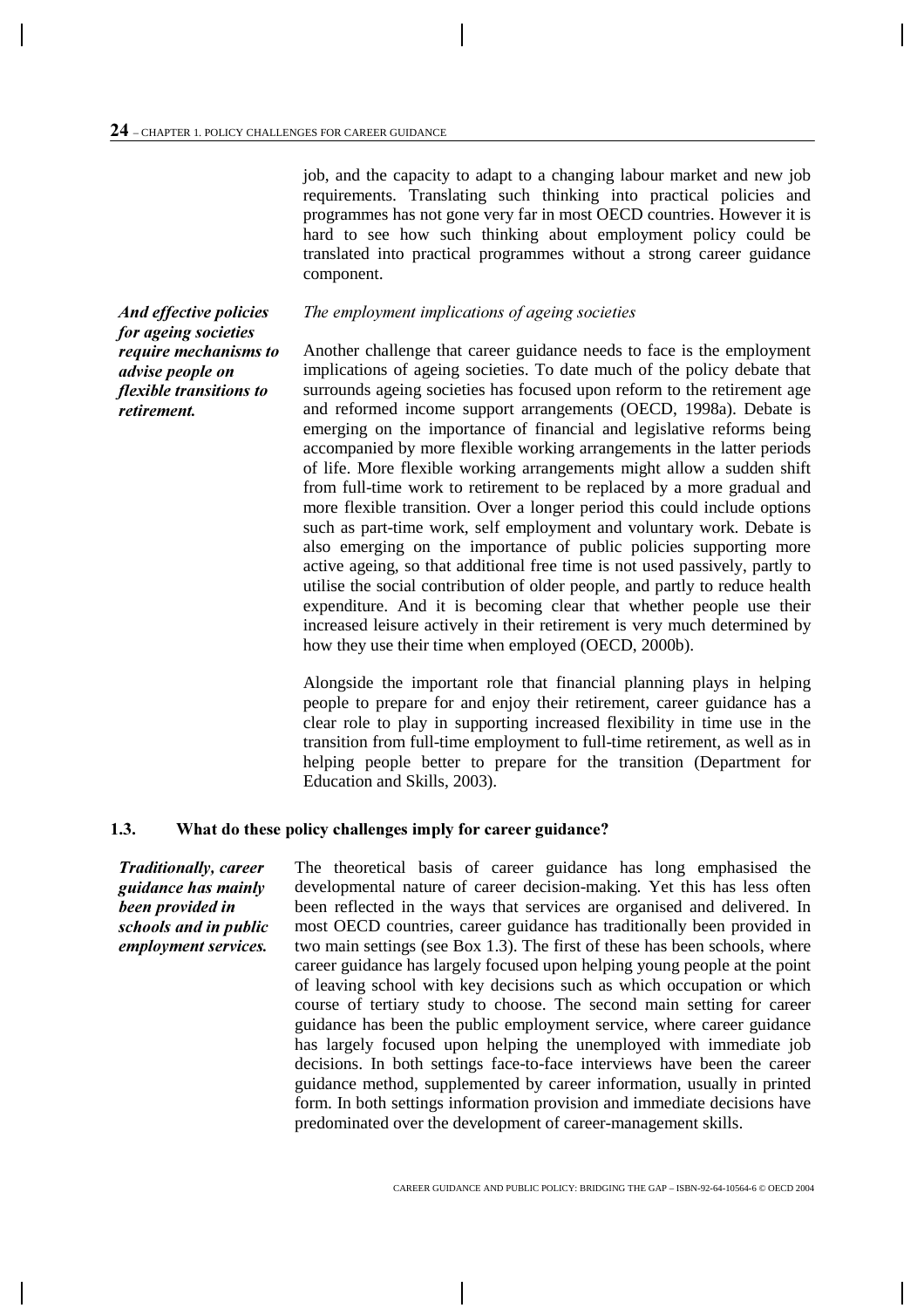### Box 1.3. Where are career guidance practitioners employed?

Information on where career guidance practitioners are employed helps us to understand what services are provided, and to whom. OECD countries find it very difficult to provide accurate information on the number of career guidance staff and where they are employed (see Chapter 7). The following examples, taken from national questionnaires completed for the OECD review, are indicative:

In Australia, an estimated 69% of career guidance personnel are employed in schools, 12% in further education colleges, 6% in universities, and 12% in other settings. The number who provide career guidance in the publicly-funded employment service cannot be estimated with any precision due to the decentralised nature of subcontracted services.

In Austria, counting the number of career guidance practitioners is difficult, as most who provide services are not full-time, combining career guidance with other tasks. However it can be estimated that roughly 47% of all practitioners are in schools, 39% in the public employment service, 9% in adult education, and 4% in tertiary education.

In Canada, roughly 28% of career guidance practitioners are in employment services and 17% are in schools. 55% are in the community sector.

In Ireland 46% of those who provide career guidance are located in secondary schools, 4% in tertiary education, 2% in adult education, and 46% in the two main arms of the public employment service.

> Inevitably, this emphasis results in gaps in provision. In particular, there is relatively little provision, in most OECD countries, for tertiary students, for employed adults, and for adults not in the labour market.

There are many variations on these two principal models, and in many countries career guidance is increasingly being provided in a wider range of settings and in more varied ways (as Box 1.4 makes clear). Nevertheless, the traditional model of career guidance does not appear well suited to the full range of contemporary policy challenges that it is expected to meet. The wide range of challenges that policy-makers in OECD countries believe career guidance should be able to address, and in particular the challenge of helping to implement lifelong approaches to learning and active approaches to labour market policy, imply radically different ways of organising and providing career guidance services.

The policy challenges for career guidance set out above imply that, at the least, career guidance services need to broaden from largely providing assistance with *decisions* at limited and selected points in people's lives to an approach which also encompasses the development of careermanagement *skills*. In addition, countries need to greatly expand access to career guidance so that it is available to people throughout their lives, and so that it can be available not just to selected groups such as school students or the unemployed, but to all. If this changed emphasis and expanded access were to be achieved solely through the traditional way in which career guidance is provided – face-to-face interviews – there would inevitably be a substantial increase in costs. Both to minimise cost increases, and to meet the needs of a greatly expanded and more diverse range of clients, career guidance needs to be made available much more flexibly in time and space, and to adopt a wider range of delivery methods.

**The traditional model** *is not well suited to the wide range of* contemporary policy challenges that it is expected to meet.

**Significant changes in** *access and in delivery* methods are implied by contemporary *policy challenges...*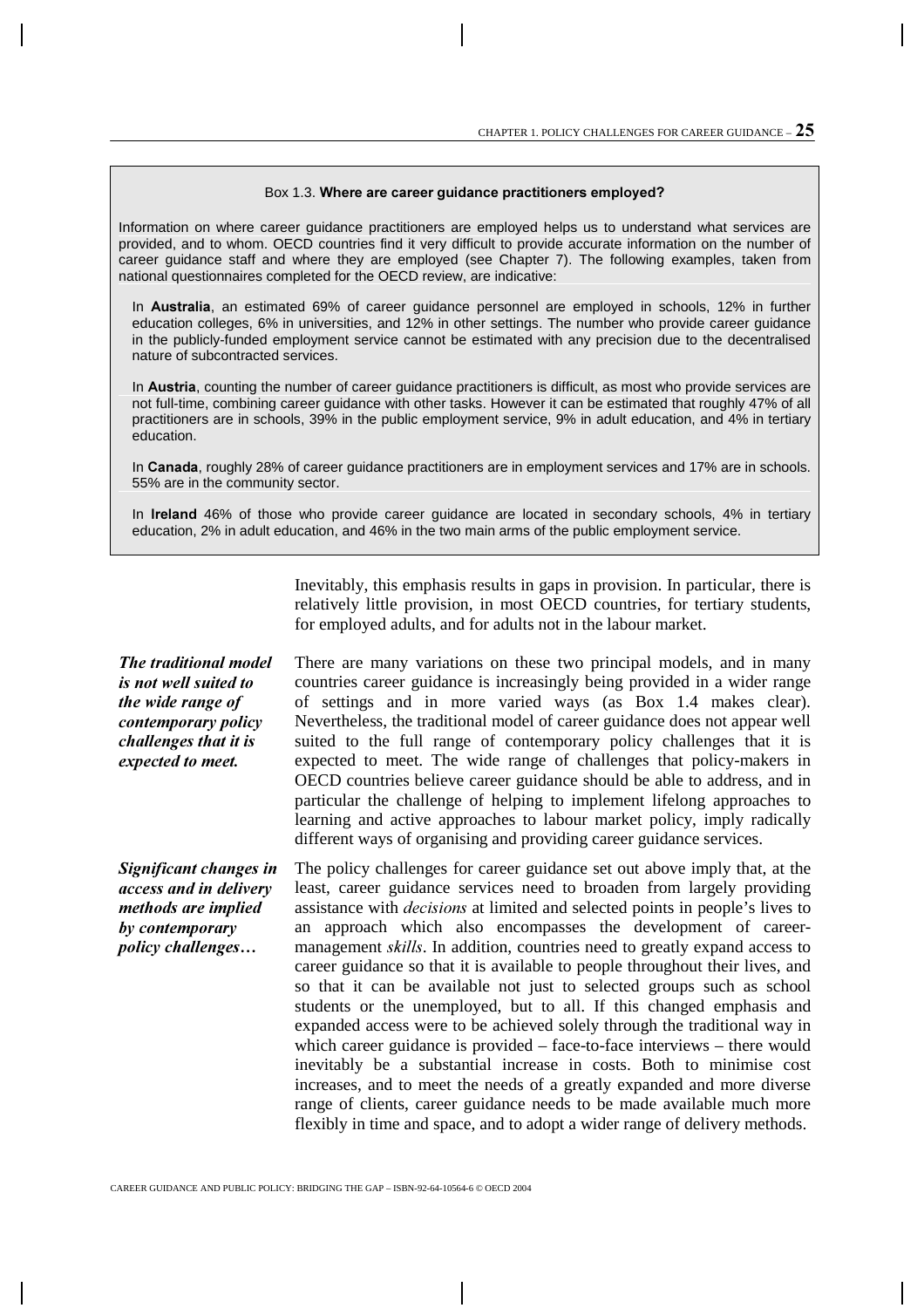...*if countries are to implement lifelong <u>guidance</u> systems as* elements of their *lifelong learning and* active employment strategies.

OECD countries need to establish lifelong guidance systems as part of their lifelong learning and active labour market policies. Such systems would have features such as:

- transparency and ease of access over the lifespan, including a capacity to meet the needs of a diverse range of clients;
- particular attention to key transition points over the lifespan;
- flexibility and innovation in service delivery to reflect the differing needs and circumstances of diverse client groups;
- processes to stimulate regular review and planning;
- access to individual guidance by appropriately qualified practitioners for those who need such help, at times when they need it;
- programmes to develop career-management skills;
- opportunities to investigate and experience learning and work options before choosing them;
- assured access to service delivery that is independent of the interests of particular institutions or enterprises;
- access to comprehensive and integrated educational, occupational and labour market information; and
- involvement of relevant stakeholders.

A key aim of the OECD review of national career guidance policies has been to assess how well they are able to meet these criteria.

# Box 1.4. Using innovation to widen access

Australia's national careers web site (/www.myfuture.edu.au/) contains information on courses of education and training, on labour market supply and demand at the regional level, on the content of occupations, and on sources of funding for study. Users can explore their personal interests and preferences, and relate these to educational and occupational information. In its first seven months the site was accessed 2.5 million times.

In Austria three large career fairs are held each year. They cover vocational training, tertiary education and adult education. They are visited by thousands of people, involve hundreds of professional and trade organisations, employers, trade unions and educational institutions, and are strategically marketed to schools and the community.

Canada's public employment services contract many career guidance services to community organisations, which are often seen as more attuned to the needs of particular groups: single parents or Aboriginal people, for example. Some of these organisations focus mainly on career development activities, such as information services, career counselling and job-search workshops. Others have a wider range of education, training and community functions. Some have trained career guidance staff; many do not.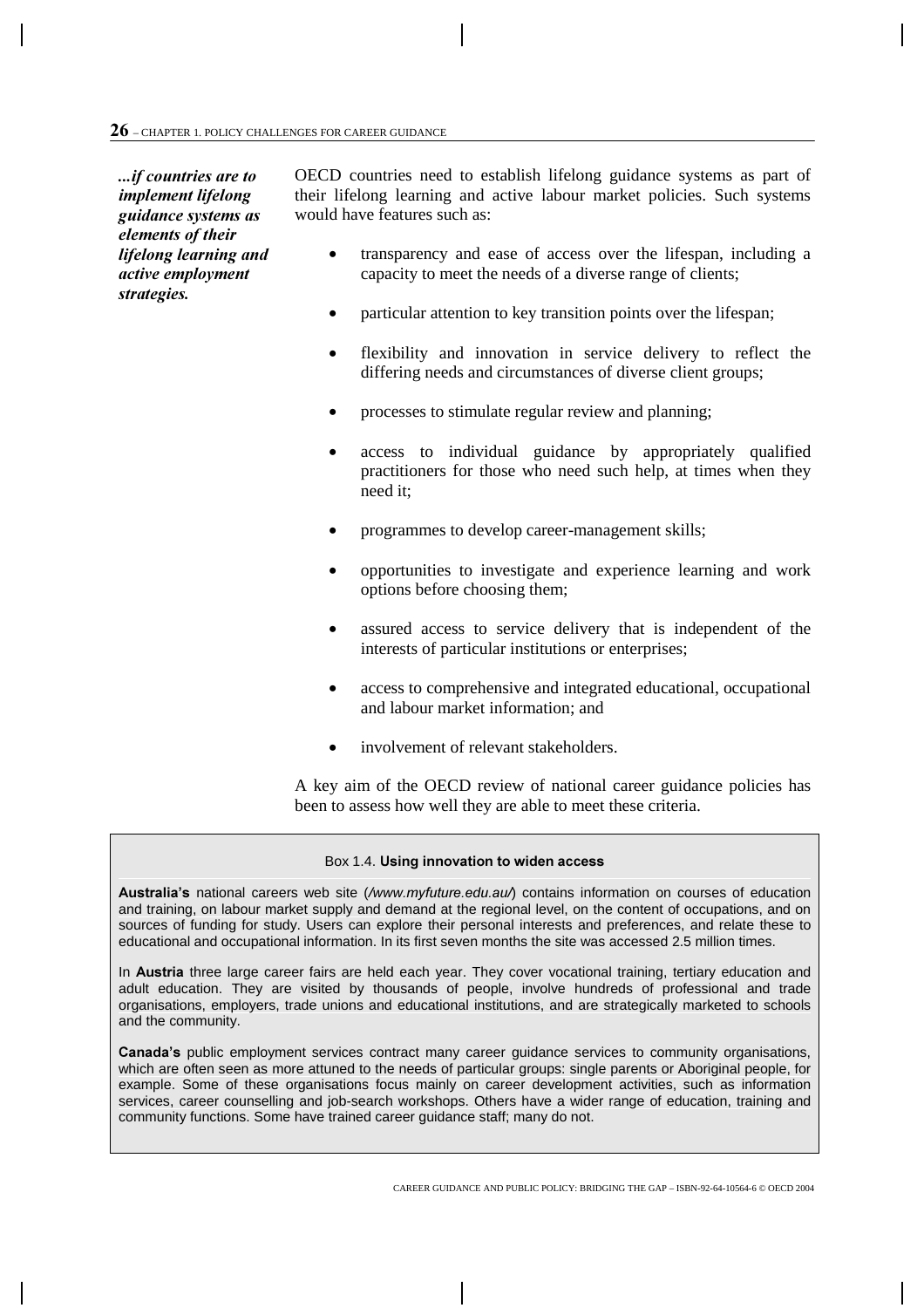### Box 1.4. Using innovation to widen access (continued)

In England, the careers service at the University of Leicester used to require all students to make an appointment and have a lengthy interview. During the 1990s student numbers grew by 50% but staff numbers in the careers service declined. This forced a rethink. Now, a drop-in, self-service system in a careers resource centre is the major initial form of contact. Career development programmes are run in all undergraduate classes with each undergraduate department having a careers tutor to act as a first point of contact. Increased use is also made of ICT-based tools.

In Spain, the international company Altadis has a career development programme, built around a database of employees' qualifications and descriptions of existing positions in the firm. Those taking part in the programme are interviewed regularly to assess their competencies and aspirations against future business needs. As part of a planned redundancy programme negotiated with the trade unions, Altadis offers career counselling to employees, and has contracted a specialist outplacement firm to provide this service. This firm normally employs psychology or economics graduates.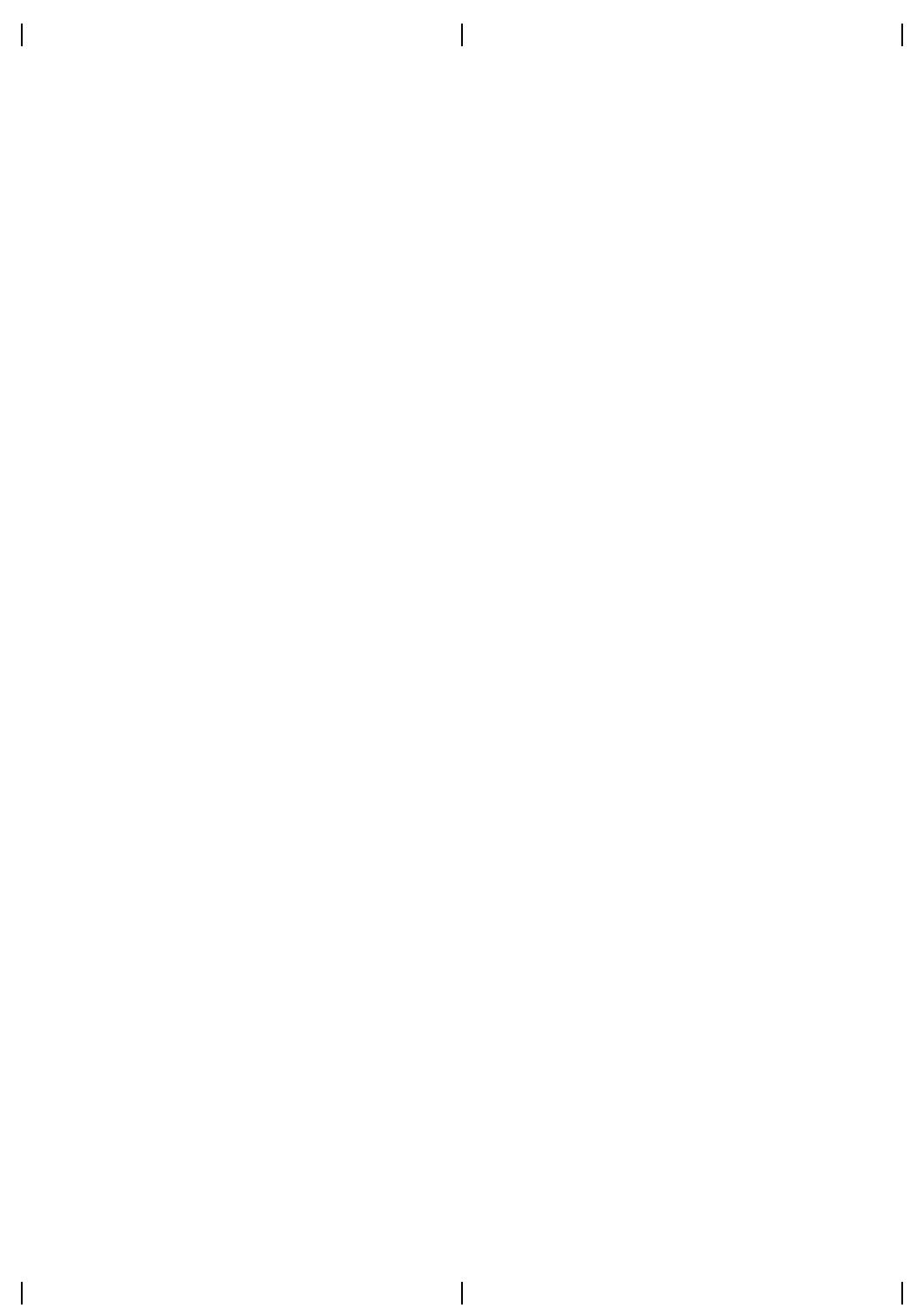# CHAPTER 2. IS CAREER GUIDANCE UP TO THE CHALLENGE?

This chapter examines the conceptual and theoretical arguments which suggest that career guidance has a positive contribution to make towards the achievement of many key public policy goals. It presents a framework for thinking of the effects of career guidance, and reviews empirical evidence on its impact.

The chapter's key policy conclusions are that:

- $\bullet$  There are good conceptual and theoretical arguments in support of the potential of career guidance to contribute to the achievement of the sorts of public policy goals outlined in Chapter 1. In addition to learning, labour market and equity goals, conceptual and theoretical arguments support its potential to contribute to the development of human capital, broadly defined.
- $\bullet$  The empirical literature suggests that evidence for the positive impact of career guidance upon short-term learning outcomes (for example self-awareness, knowledge of opportunities, or decision-making skills) can be treated with considerable confidence. Evidence on the impact of career guidance upon medium-term behavioural outcomes such as educational achievement or dependency upon welfare benefits is less robust, but generally positive. Evidence on longer-term impacts is very limited, and will need better longitudinal research.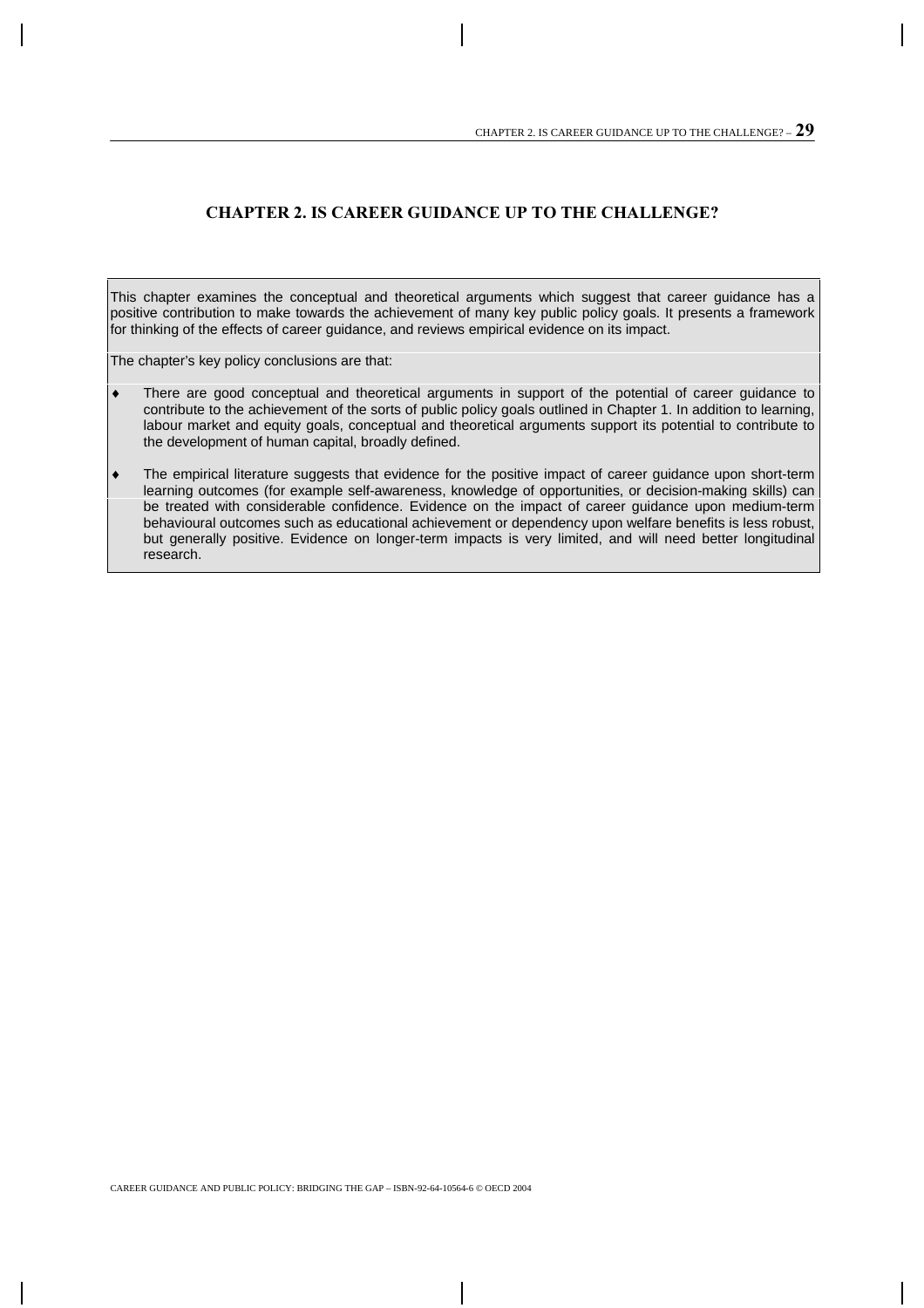# 2.1. Is career guidance a good idea in principle?

| Conceptual arguments | Policy-makers in OECD countries have, as we have seen, multiple |  |  |  |  |  |  |  |  |
|----------------------|-----------------------------------------------------------------|--|--|--|--|--|--|--|--|
| support career       | expectations for career guidance. There are good conceptual and |  |  |  |  |  |  |  |  |
| guidance             | theoretical arguments in support of such expectations.          |  |  |  |  |  |  |  |  |

...contributing to *higher educational* access and course completion rates... Learning benefits

For example, career guidance might help to increase access to learning and educational completion rates by:

- assessing people's learning needs, so that they enrol in programmes that are appropriate to these needs;
- telling potential learners about learning programmes that are available, and putting them in contact with learning providers;
- supporting learners when they are having problems: for example, helping those who are thinking of dropping out to find alternative and more satisfying programmes of study, or to resolve the personal problems that are getting in the way of productive learning; and
- encouraging learning providers to change the way they work in order to meet the needs of new learners: for example, by changing their opening hours, modifying their teaching methods, or developing new courses.

...and better *articulating community demand for learning, and its supply.* 

**This becomes more** *important as* educational choices and alternatives *increase.* 

In aggregate, such activities could help to better articulate the scale and nature of the community's demand for learning, as well as its supply. They could help to improve the match between the two. They could increase the transparency of learning systems, and their flexibility in response to consumer demand. In these ways, they could not only increase participation, but also reduce dropout rates.

The importance of interventions such as these seems to increase as choices within education systems grow, and as the educational choices and labour market consequences that people face become more complex. Recent experience in countries such as Denmark and Finland shows that awareness of the importance of career guidance tends to increase as countries make pathways through education – in particular, through postcompulsory education – more flexible and more individualised. Consumer-driven learning systems require attention to the information and advisory systems needed to make decisions efficient. This increases the importance of career guidance in helping to manage the transitions between education and working life, and transitions from one level of education to another.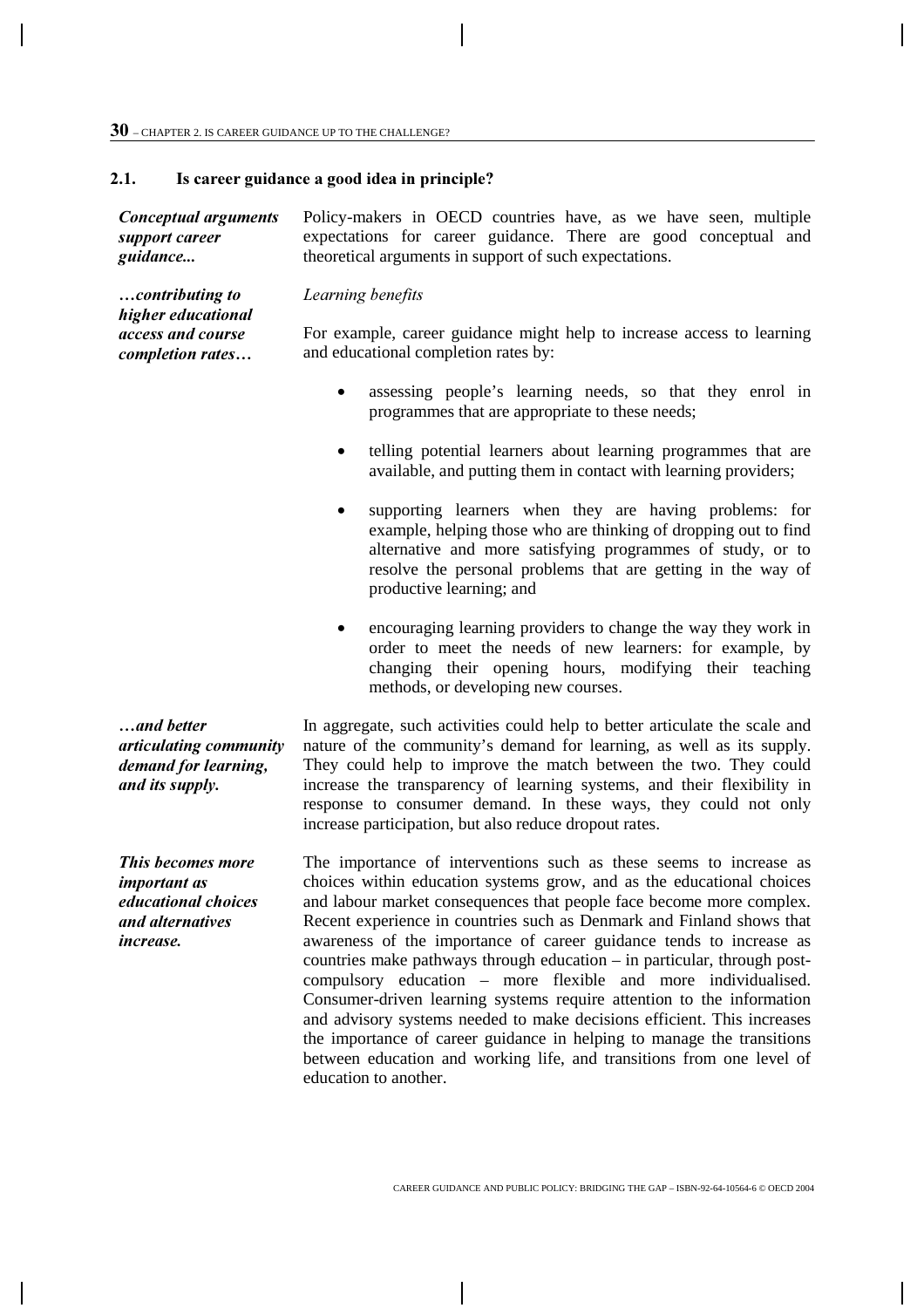*Labour economists have long recognised* the role that career guidance can play in labour market  $efficiency...$ 

# Labour market benefits

Labour economists and labour market policy-makers have long recognised that career guidance can help improve labour market efficiency (Ginzberg, 1971; Killeen, White and Watts, 1992; Rosen, 1995; Watt, 1996; Autor, 2001; Woods and Frugoli, 2002). This largely rests upon the value of information in improving labour market transparency and flexibility. It also rests upon higher allocative efficiency as the result of a better match between individual talents and qualifications on the one hand and the skills and qualifications demanded by employers on the other. Many of the ways that career guidance could help to improve the efficiency and effectiveness of the labour market are similar to the ways it might help to achieve learning goals. For example, career guidance commonly:

- helps people to understand their interests, abilities and qualifications so that they seek jobs that they are likely to have a chance of obtaining, will enjoy and will do well: and to avoid looking for ones that they might not be able to get, would not enjoy or would not be good at;
- helps people to find out about what is involved in occupations, so that they are more likely to know which ones they might like and be good at;
- helps people to find out about particular jobs that are available and how they can apply for them;
- teaches people how to assess the short- and long-term consequences of particular types of occupational choices;
- makes information about the labour market, and education systems, more accessible by organising it, systematising it, and making it available when and where people need it; and
- teaches people how to search for, understand and evaluate information about occupations.

In broad terms, interventions such as these seem likely to improve the flexibility and transparency of the labour market. For example, they could help to improve the match between supply and demand by helping people to search for a better fit between their talents and qualifications and available work opportunities. Unemployment could be reduced if such interventions helped to reduce the incidence of voluntary employment terminations or periods of job search (thus reducing frictional unemployment); or if they encouraged those made redundant to improve their qualifications or to seek new types of work in different regions (thus addressing structural unemployment).

...by improving the match between supply and demand, for example...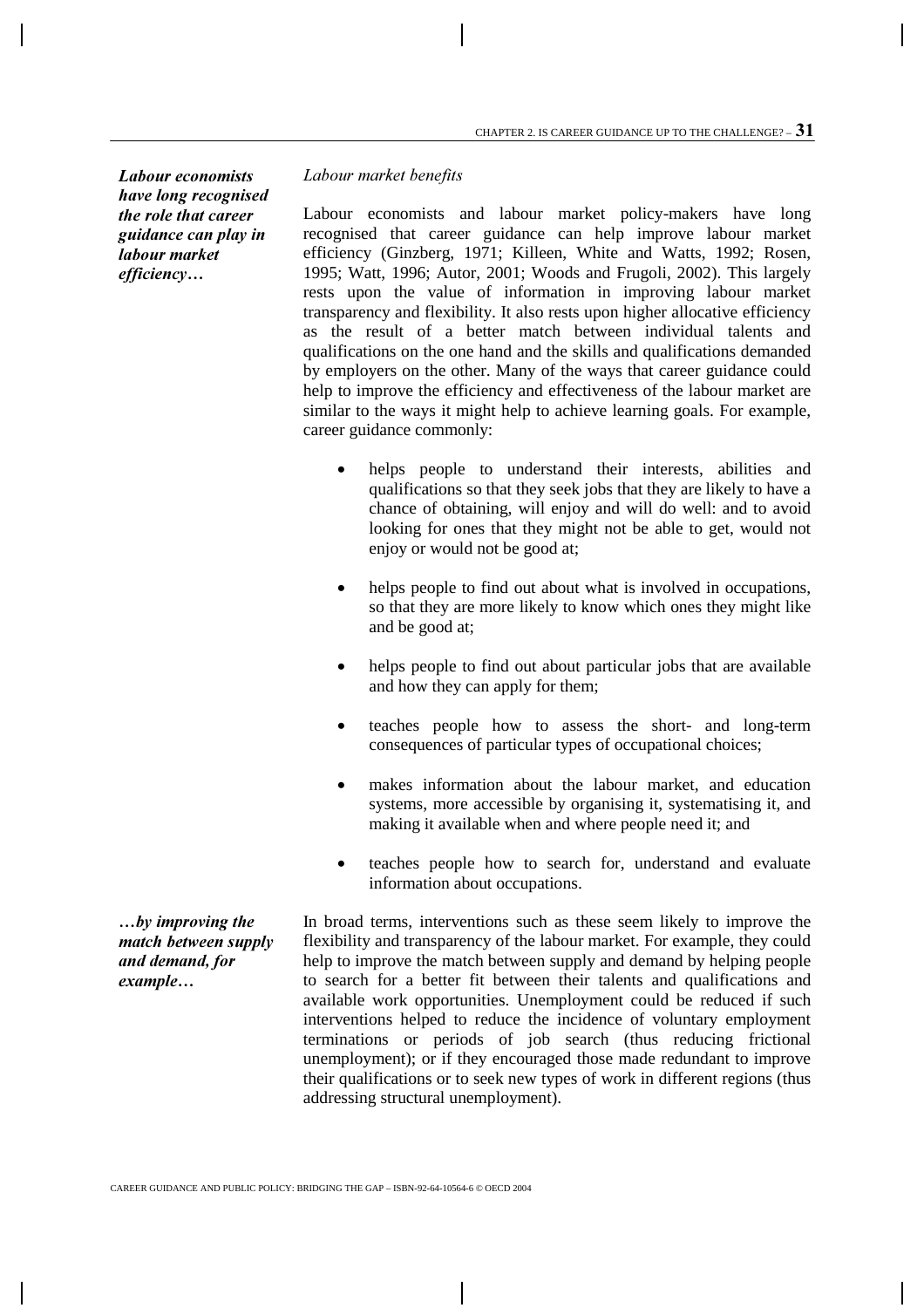...and contributing to *the development of* employability.

*Career guidance can* also be argued to make a contribution to equity *through its role in* maximising the use of *people's talents,* regardless of their background.

**Career guidance also** *has the potential to* contribute to the development of human *capital, broadly* defined.

Career guidance also has the capacity to contribute to the development of employability: through assisting the unemployed to assess their training needs; through helping those on welfare benefits to plan how they can reenter the labour force; and through helping people to develop the skills needed to manage their careers.

# Equity benefits

There are also strong conceptual arguments in support of the contribution that career guidance can make to social equity. Many career guidance activities attempt to maximise the use that people make of their talents, regardless of their gender, social background or ethnic origin. Disadvantaged groups are likely to be less familiar with educational and labour market information than more advantaged groups. They may be more under-confident in, unskilled in, or unused to negotiating access to complex learning systems. They may need more help in finding opportunities that can maximise their talents, and in overcoming barriers to accessing these opportunities.

If targeted on disadvantaged groups, as some programmes and services are in OECD countries, career guidance seems to have the potential to contribute to the implementation of many national equity goals: the integration of immigrants and refugees into employment and training; reducing gender segmentation in the labour market; reducing the impact of family advantage upon educational and labour market outcomes; reducing the impact of these factors upon tracking within education systems; increasing social cohesion.

# *Human capital benefits*

People's knowledge and skills play a strong role in economic growth in OECD countries. The importance of human capital as a source of economic growth appears to be increasing (OECD, 2000c; OECD, 2001b). Traditionally human capital has been defined largely in terms of people's productive capacity and characteristics: in other words in terms of "skills", broadly defined. Newer and wider ways of thinking about human capital (OECD, 2002) point out that less than half of earnings variation in OECD countries can be accounted for by educational qualifications and readily measurable skills. It argues that a significant part of the remainder may be explained by people's ability to build, and to manage, their skills. The characteristics that are important in the development of human capital include the ability to acquire skills: in other words, to learn, to identify one's learning needs, and to manage one's learning. They also include the ability to understand how best to use these skills. Included in this category are career planning, job search and career-management skills. There is a close harmony between this wider view of human capital and some notions of employability. Seen in this wider context, it seems that many aspects of career guidance have the potential to contribute significantly to national policies for the development of human capital.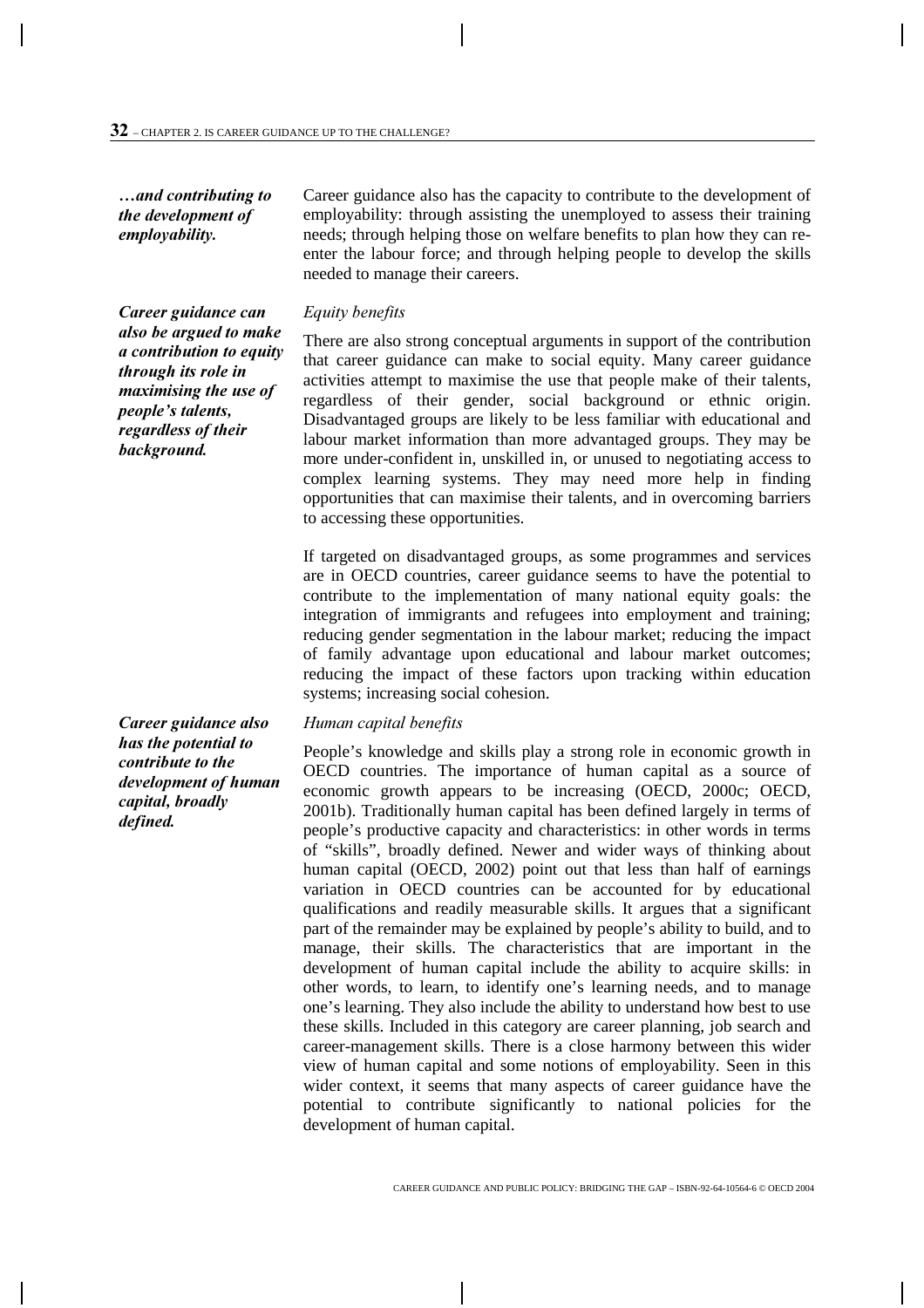# 2.2. Is career guidance effective in practice?

*While the model for evaluating career* guidance is a complex *one*...

...career guidance has been identified as one *<u>element</u>* in a number of effective policies.

The model for evaluating career guidance properly is a very complex one (Maguire and Killeen, 2003). Types of clients and their needs and problems vary widely. The help that they receive is also very diverse, coexists with other interventions and influences, and is often quite brief. Outcomes, both intended and unintended, behavioural and attitudinal, short- and long-term can also vary widely. Obtaining clear answers about impacts under these circumstances requires large-scale research with complex experimental designs and statistical controls. Such research is lengthy and expensive. To date limited studies have been conducted. Evaluation studies have, however, identified guidance services as among the key features of effective policy approaches in a number of areas, even if their separate contribution cannot readily be disentangled. It has been found, for example, to be an element of effective approaches to: labour market programmes (Martin, 1998; OECD, 1999); welfare-to-work programmes (General Accounting Office, 1999; McIntyre and Robins, 1999); secondary schooling (Lapan et al., 1997); and the transition from school to work (OECD, 2000a).

Its effects can be thought of at the *individual level...* 

...the organisational *level...* 

The potential effects of career guidance can be thought of at the individual, organisational and societal levels. At the *individual level*, potential benefits could result from people being better able to manage their choices of learning and work, and to maximise their potential. At the *organisational* level, potential benefits could flow to education and training providers if learners were assisted to identify and enter learning programmes which meet their needs and aspirations. And they could flow to employers if career guidance resulted in a supply of job applicants

whose talents and motivations were matched to employers' requirements.

...and the societal *!* Benefits could result at the *societal* level if career guidance leads to greater efficiency in the allocation of human resources: for example by enhancing the motivation of learners and workers; reducing drop-outs from education and training; reducing mismatches between labour supply and demand; encouraging upskilling of the workforce; reducing the incidence of floundering between job transitions; and thus improving the ways that learning and labour markets operate. Social benefits could also result if career guidance helped to widen access to learning and work opportunities (both helping people to avoid social exclusion and helping the excluded to gain access to learning and work), thus enhancing social equity. Career guidance services might also be thought of as reinforcing the value attached in democratic societies to the right of individuals to make free choices about their own lives.

A framework for thinking of potential effects

*Effects can range* from the immediate to the longer-term. These potential effects can be thought of as operating at three stages: immediate attitudinal changes and increased knowledge; *intermediate* behavioural changes for example through improved search efficiency and persistence, or through entering a particular career path, course or job as a result of career guidance; and *longer-term* outcomes such as success and satisfaction.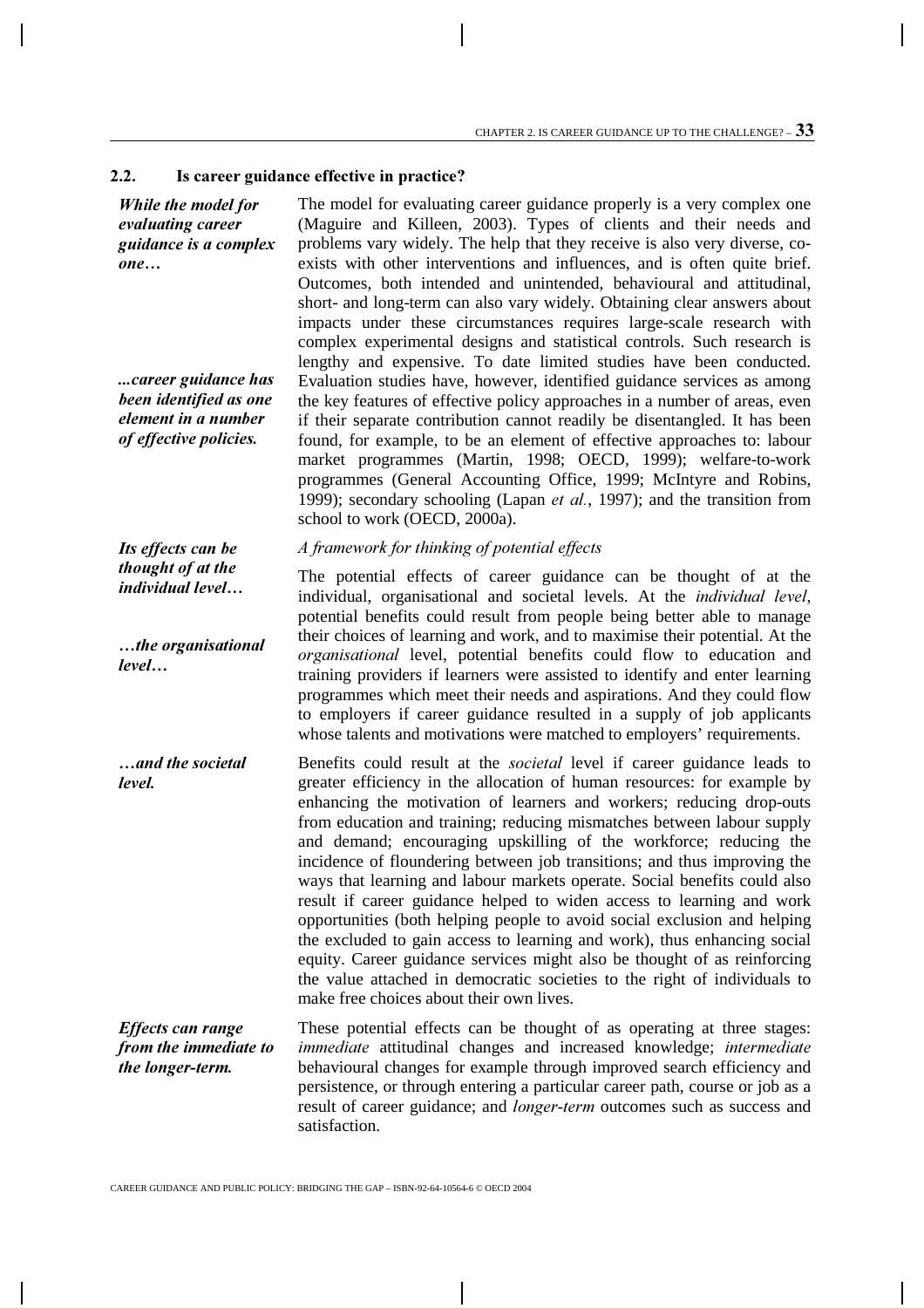*Most evaluations to* date have concentrated *<u>on learning outcomes.</u>* 

# Learning outcomes

Most of the existing evaluation evidence relates to learning outcomes. There are two main reasons:

- It is appropriate. Learning outcomes directly represent the aims of career guidance interventions. Mostly, career guidance is concerned not to tell people what to do but to help them acquire knowledge, skills and attitudes which will help them to make better career choices and transitions.
- It is fairly easy to do. Since learning outcomes are immediate, they are relatively easy and cheap to measure. Studies of longerterm outcomes are more complex and expensive to mount, and more subject to contamination from extraneous factors.

A review by Killeen and Kidd (1991) of 40 (mainly United States) studies divided the learning outcomes from career guidance into six main categories:

- precursors: attitudinal factors which facilitate rational decisionmaking such as reduced decision-anxiety;
- self-awareness: learning about self;
- opportunity-awareness: learning about opportunities and options;
- decision-making skills: learning rational decision-making skills and strategies;
- transition skills: learning skills for implementing decisions (including job-search skills and interview skills);
- certainty of decision.

**Positive impacts upon** *learning outcomes are reported in many* studies.

The findings were overwhelmingly positive: of the 40 studies, only four reported no gains in the categories identified, 30 reported wholly positive results, and gains were reported in each category more often than null results. Also, positive results were reported for each main type of guidance intervention: classes and courses, workshops and groups, individual guidance, test interpretation and feedback, experience-based interventions, and multi-method interventions.

Similar conclusions have been found in more extensive and more rigorous United States meta-analyses of good-quality controlled studies by Spokane and Oliver (1983), by Oliver and Spokane (1988) and by Whiston, Sexton and Lasoff (1998). The latter study concluded that:

- career interventions are effective with most age-groups;
- individual guidance has the biggest effect, followed by group counselling and classroom interventions;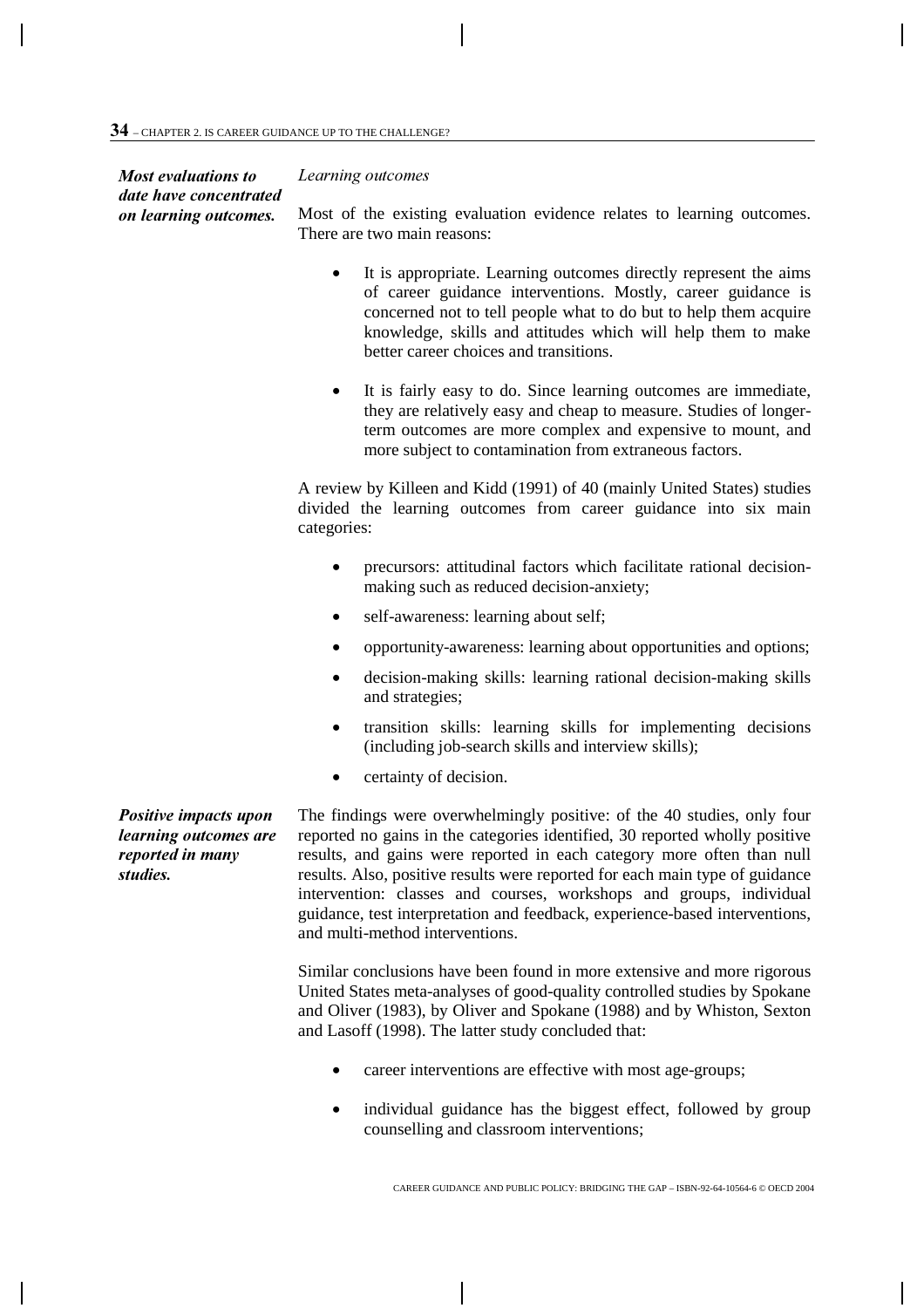- counsellor-free interventions have the smallest effect sizes;
- computer-delivered interventions are the most cost-effective.

A review of the impact of career interventions by Prideaux *et al.* (2000) which included both meta-analyses and individual studies, concluded that:

"Career intervention studies have displayed almost unanimous support for the provision of some kind of career counselling or education for both adolescents and adult samples. Programs that aim to assist people in a variety of career-related activities including career decision making, career exploration, career maturity, and career self-efficacy have generally shown positive effects" (p. 236).

# *Behavioural outcomes*

**The behavioural** effects of career

assess.

guidance are hard to Studies of behavioural outcomes require a follow-up design, which raises a number of difficulties. The effects may not be visible for some time. But the longer the time that elapses, the more other factors come into play. Studies with control groups are particularly difficult to sustain over extended periods: contact cannot be indefinitely extended, nor guidance indefinitely denied.

**However a limited** *number of studies* suggest positive effects *<i><u>on behaviour: for*</u> example on  *learning...* A number of studies have been carried out to determine the extent to which guidance interventions result in behavioural outcomes such as participation in education and training programmes. Studies in the United Kingdom have demonstrated significant positive effects both for employed (Killeen and White, 2000) and for unemployed adults (Killeen, 1996a). An Australian study showed that even a modest career counselling intervention with a very disadvantaged group of unemployed individuals led to a significant increase in participation in learning (Breunig et al., 2003). A Finnish study found that intensive guidance courses were more effective than subsidised employment or training in getting unemployed people off the unemployment register and into unsubsidised employment (Vuori and Vesalainen, 1999).

...on reduced welfare payment receipt... The main evidence published to date on the intermediate economic benefits of career guidance interventions relative to their economic costs was a series of United States studies on the effectiveness of Job Clubs. Six months after participation, mean welfare payments had reduced by 48% for Job Club participants but only by 15% for controls. This exceeded the cost per placement and therefore indicated a net saving (Azrin et al., 1980, 1981).

...and on educational achievement. Not all career guidance is designed to lead to immediate decisions. Career education programmes in schools, for example, have longer-term aims. However evaluations of their impact have largely focused upon intermediate effects: on educational motivation and hence on academic attainment (Killeen, Sammons and Watts, 1999). In the United States, career education programmes have shown some modest but positive effects on various measures of academic attainment (Evans and Burck,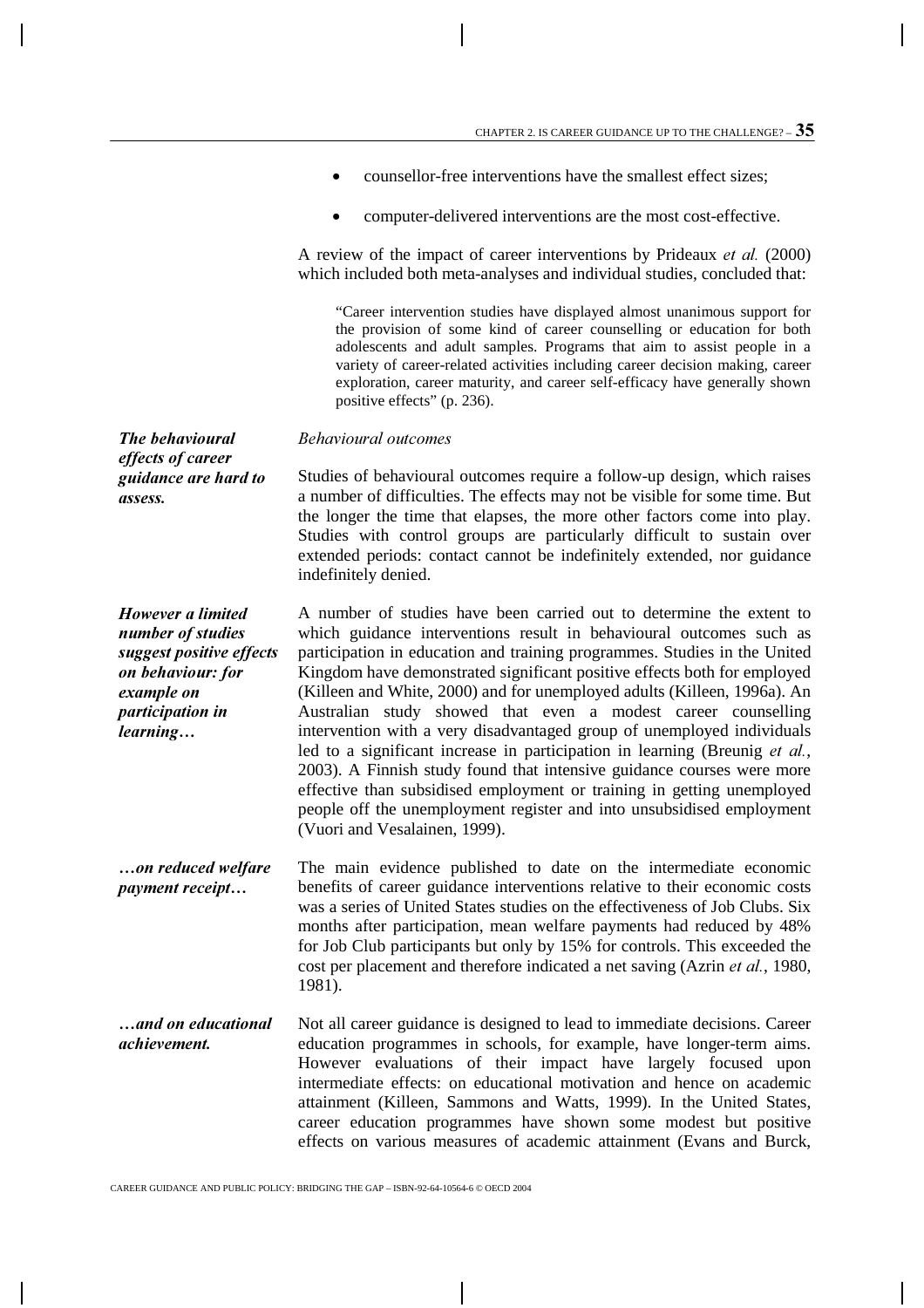1992). Similarly, comprehensive guidance programmes in schools have been shown to have a modest but significant additive effect on selfreported grades as well as on the perceived value of education as an investment for the future (Lapan, Gysbers and Sun, 1997).

*Evidence on longerterm impacts is very limited.* 

# *(*

On long-term outcomes, the available evidence is very limited. The methodological difficulties encountered in studies of behavioural outcomes are multiplied in the case of long-term longitudinal studies. Sample sizes are not easy to sustain, and effect sizes inevitably decline as other factors intervene. Such studies are very costly to mount, and difficult to execute satisfactorily.

A key difficulty is defining the intervention whose impact is being measured. If this is a single intervention viewed as an event – a single career counselling interview, for example – it seems unrealistic to expect large effects to be sustained over a long period of time. If on the other hand attention is focused on the effect of a series of interventions viewed as a process, the problems of defining and controlling these interventions, and of identifying control groups which have had access to no such interventions, become much more difficult to solve. These problems grow as career guidance becomes more diverse in its nature.

Of some historical interest in this respect is a series of studies, mainly conducted in the 1920s and 1930s, which examined the effectiveness of so-called scientific guidance based on the use of psychometric tests. These studies demonstrated that those who entered jobs in line with the recommendations based on such guidance were more satisfied with, and more stable in, their jobs, than those in jobs differing from the recommendation. They also showed that in controlled trials, the effect of the guidance was to raise the perceived suitability of their jobs and to reduce job turnover (for a review of these studies, see Watts and Kidd, 1978).

*Better, and more longitudinal, research* is needed.

Future research needs

In general, the evidence on the benefits of career guidance is limited but positive. It indicates that evidence for its positive impact upon short-term learning, motivational and attitudinal outcomes can be treated with a high degree of confidence, and in the case of its impact upon actual behaviour with moderate confidence. However evidence on its impact upon longterm individual outcomes, and hence upon economic outcomes, is very limited. If more definitive long-term evidence is required by policymakers, the studies to establish such evidence need to be mounted. In particular, if longitudinal studies could explore the relationship between immediate learning outcomes and longer-term outcomes, and if positive connections between them were to be established, the learning outcomes could thereafter be regarded not only as being of value in their own right but also as proxies for longer-term outcomes (Killeen, White and Watts,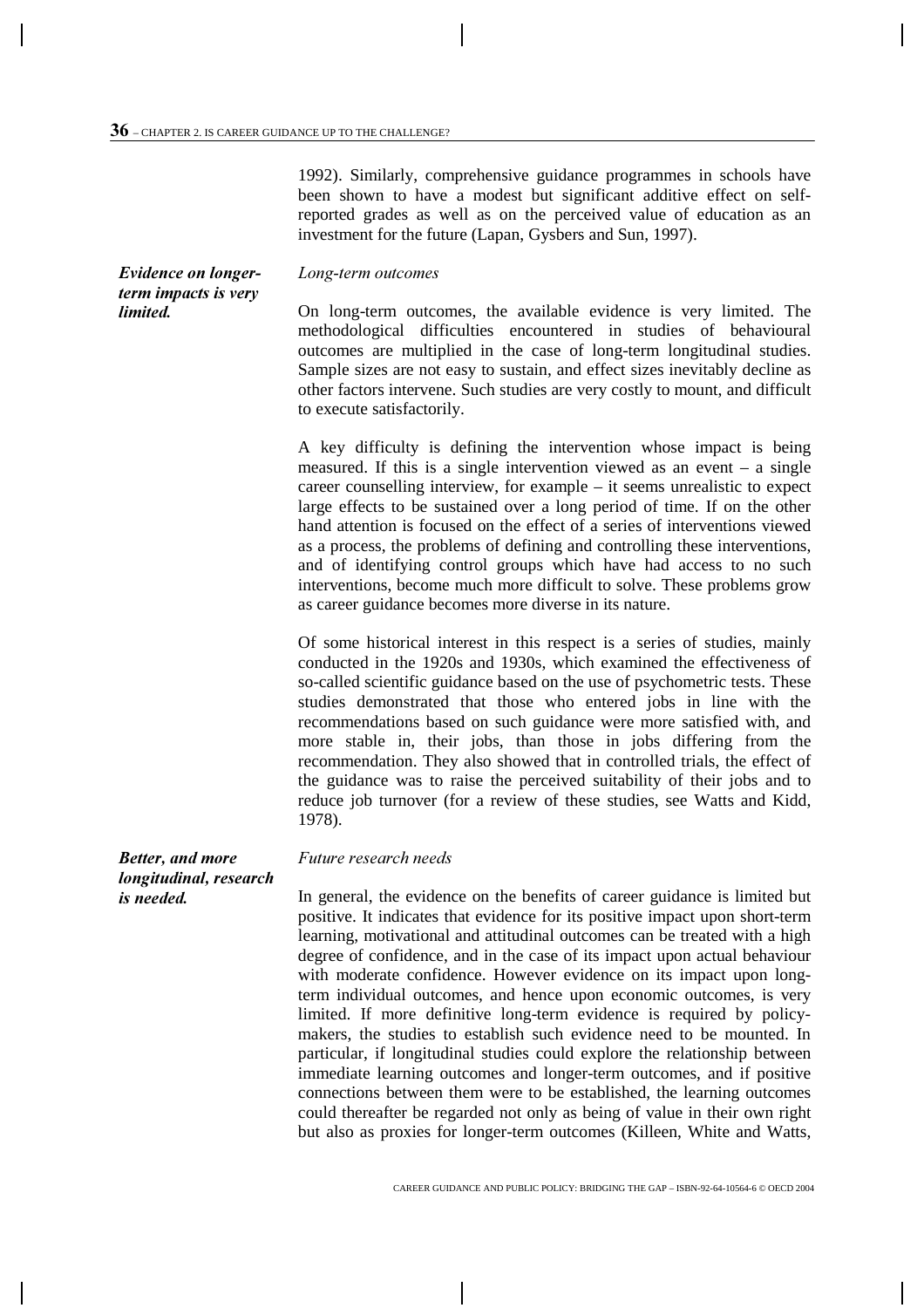1992). To date, no such studies have been conducted. In addition, few studies have been conducted which directly relate costs to benefits. More such studies are needed, with different populations and under diverse conditions.

*Newer delivery models* also need to be *evaluated.* A further important issue is that most evaluations to date have studied types of career guidance that may be diminishing in relative importance (one-to-one face-to-face counselling, for example). Few studies have yet been conducted of the impact of service delivery models incorporating extensive use of client self-service and of information and communication technologies.<sup>1</sup> This is an example of the need for more sustained research on the interaction between types of treatment and types of outcomes.

 $\overline{a}$ 

<sup>1.</sup> These newer delivery models also have implications for the collection of basic data on who the clients of career guidance services are. This point is raised again in Section 9.2.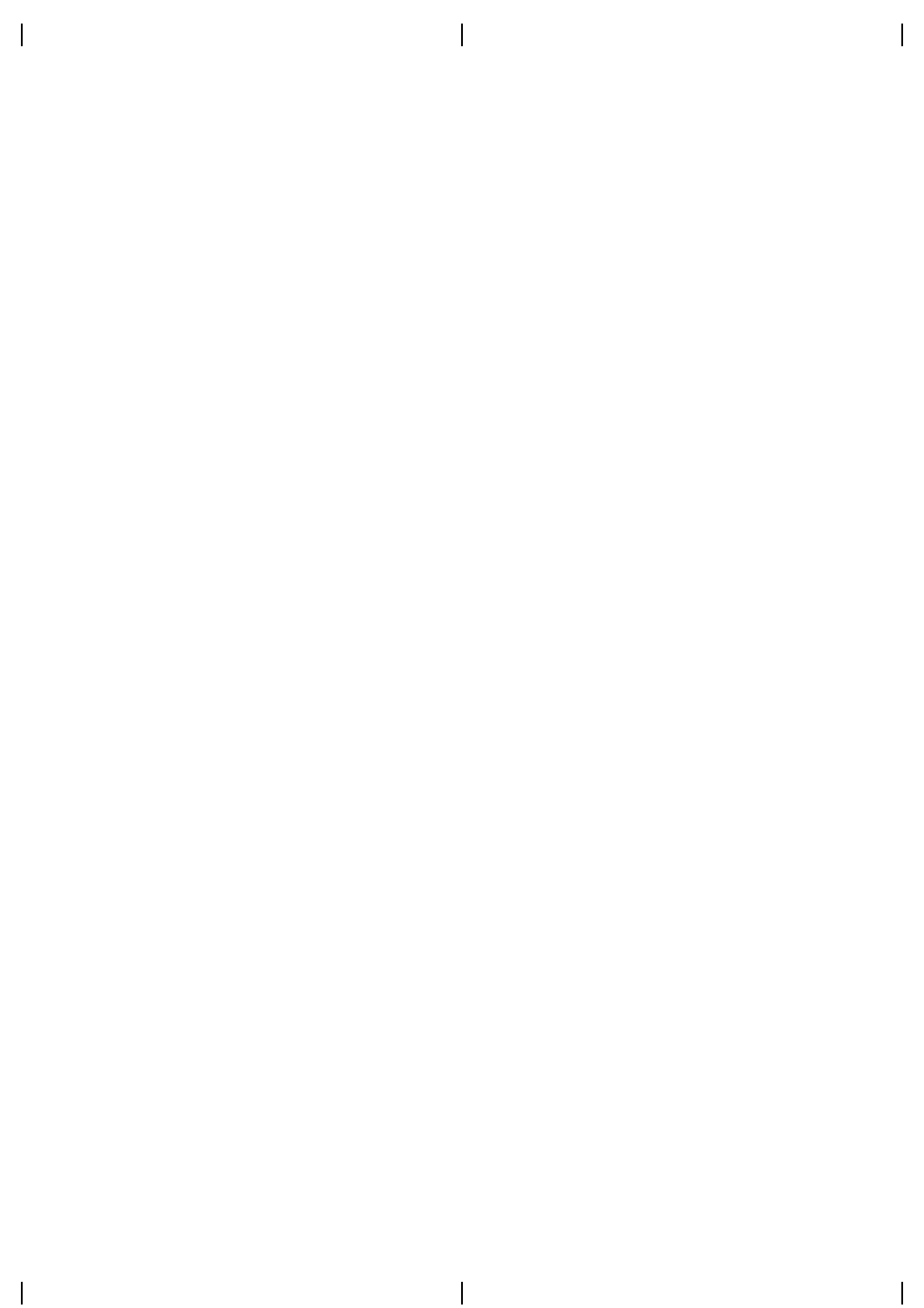# CHAPTER 3. MEETING THE CAREER GUIDANCE NEEDS OF YOUNG PEOPLE

This chapter outlines some of the key policy issues involved in providing career guidance for young people: in schools; for out-of-school and at-risk youth; and in tertiary education.

The chapter's key policy conclusions are that:

- $\blacklozenge$  When career guidance in schools is delivered as a personal service, through personal interviews, it is expensive and access to it is limited. It can also be too remote from the labour market when provided by schools themselves, too subordinate to personal and study guidance if provided by those who are not career guidance specialists, and too linked to the self-interest of particular institutions. Providing it through specialised external career guidance agencies that visit the school can help to overcome some of these problems. There is, though, a risk that too much dependence on such agencies will reinforce the concept of career guidance as a service and weaken links with the curriculum. Links with such agencies should be complementary to, rather than a substitute for, programmes inside the school.
- $\blacklozenge$  To develop students' career self-management and career decision-making skills, an approach based upon personal interviews is not enough. It needs to be supplemented by a developmental approach, embedded in the curriculum and with a strong experiential component. Such programmes need to involve community members as well as school staff. They have significant implications for the organisation of the whole school: the curriculum; resource allocation; and teachers' skills.
- $\bullet$  Career guidance is almost invariably a component of the most successful programmes for out-of-school youth. Such programmes work best when they are located in the community, highly individualised in their approach, and involve mutual obligations and individual action-planning.
- $\blacklozenge$  Increasing rates of participation in tertiary education in OECD countries have coincided with the development of a more diverse and competitive tertiary education sector whose links to the labour market have become both more extensive and more diffuse. These developments have implications for the provision of tertiary education career guidance services that few countries have yet addressed adequately. In order to improve tertiary careers services, broadening their scope and application, governments have a number of policy levers available, including performance contracts and wider use of public analysis and debate.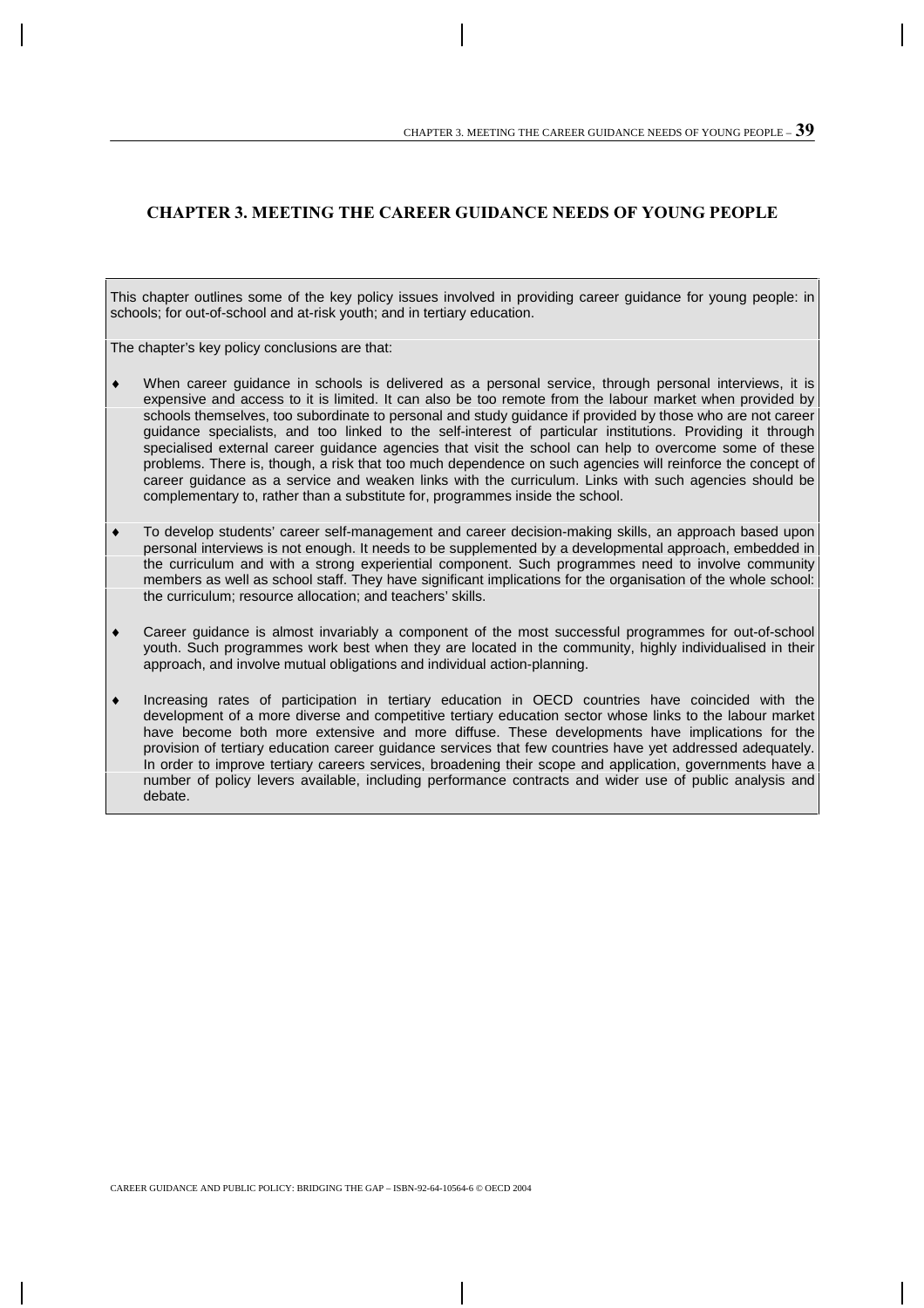# 3.1. Meeting needs in schools

*Lifelong learning* transforms the role of guidance in schools. The policy challenges for career guidance outlined in Chapter 1 have significant implications for schools. They must: ensure that all students can access career guidance, not just a few; extend career guidance beyond a personal service approach focused upon immediate occupational and tertiary education decisions; allow all young people, as part of the curriculum, to develop the skills to manage their progression in learning and work throughout their lives; and incorporate an experiential component, closely linked to the labour market and the world of work.

**Previously, guidance** in schools has been viewed as a personal  $s$ ervice...

# Career guidance as a personal service

Traditionally, career guidance in schools has been viewed largely as a personal service, provided at key decision points, and a support to the curriculum rather than part of it. It has mainly been delivered through personal interviews, sometimes supported by psychometric testing. This has made it expensive to provide to large numbers, and so has limited its availability.

...*focused mainly on* educational choices... Personal career guidance services in schools have commonly suffered from further constraints. The focus has tended to be on educational decisionmaking, often with little attention to the occupational and longer-term career choices that flow from particular educational pathways. In particular, where career guidance services are wholly school-based, links with the labour market can be weak. And those who are planning to enter tertiary education may receive greater attention than the job-bound: Figure 3.1 shows that, at the upper secondary level, this is the case in many countries: Belgium (Flemish Community), Denmark, Finland, Hungary, Ireland, Korea, Mexico, Norway and Switzerland.

...often subsumed  *counselling...* Such problems are made worse if, as in countries such as Canada, Ireland and Norway, guidance counsellors have to deal with personal and social guidance as well as educational and vocational guidance. The two areas of work require rather different skills and resources. Career guidance, for example, requires regular updating to keep in touch with changes in the education system and the labour market. This may not be given sufficient attention within an integrated model. The universal experience appears to be that attention to the educational and vocational guidance needs of all students tends to get squeezed by attention to the personal and social guidance needs of those few students with particular difficulties:

- In Canada, a survey of school guidance counsellors in 1994 found that 61% named personal crisis counselling as one of their top time-consuming tasks, whereas only 32% named career planning and only 25% educational planning (cited in Canada questionnaire response).
- In Norway, some guidance counsellors spend up to 80% of their time dealing with pressing personal and social matters (Teig, 2000).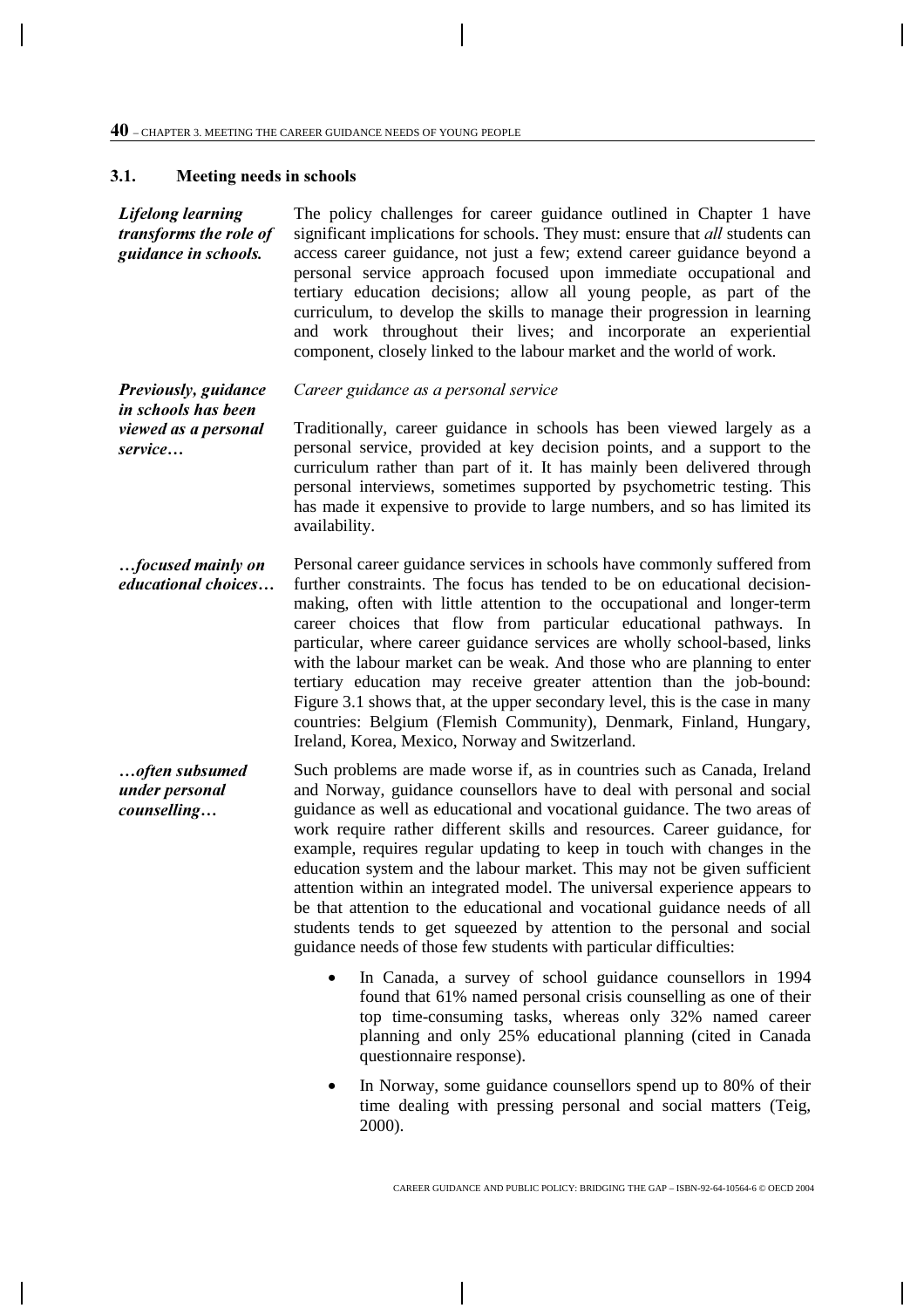The tendency for personal and study counselling to squeeze attention to career guidance within holistic roles has also been observed in the current review in Australia (Queensland), Ireland and Korea, as well as in other countries. A recent American survey of high school guidance services reveals that helping students with their school academic achievement is the most emphasised goal of school guidance programmes, and that schools are least likely to report that the most emphasised goal is helping students to plan and prepare for their work roles after high school. The survey reveals that the activity on which guidance staff spend most time is the choice and scheduling of high school courses (National Center for Educational Statistics, 2003; see also Grubb, 2002b, p. 14).

Figure 3.1. Percentage of upper secondary students in academic and vocational programmes who receive individual career counselling, 2002



Note: Academic programmes refer to those general education programmes classified as 3-AG in ISCED97 *i.e.* those designed to lead to tertiary education. Vocational programmes refer to those classified as 3-BV or 3-CV in ISCED97 *i.e.* nonacademic (pre-) vocational programmes. However in the case of Finland, Italy and Sweden the reference is to those programmes classified as 3-AV in ISCED97 *i.e.* academic (pre-) vocational programmes.

Source: OECD International Survey of Upper Secondary Schools.

This tendency is partly because the personal and social needs of students with difficulties are often more demanding, particularly if they are causing disruption within the school. It may also be strengthened by the personal predilections of the guidance counsellors, which may have been reinforced by their training. Reflecting such concerns, Norway has set up a three-year trial project to explore how responsibility for educational and vocational guidance on the one hand, and personal and social counselling on the other, might be split by attaching them to different roles (with good referral links between them). Countries in which schools already split the two roles include Australia (New South Wales) and the Netherlands.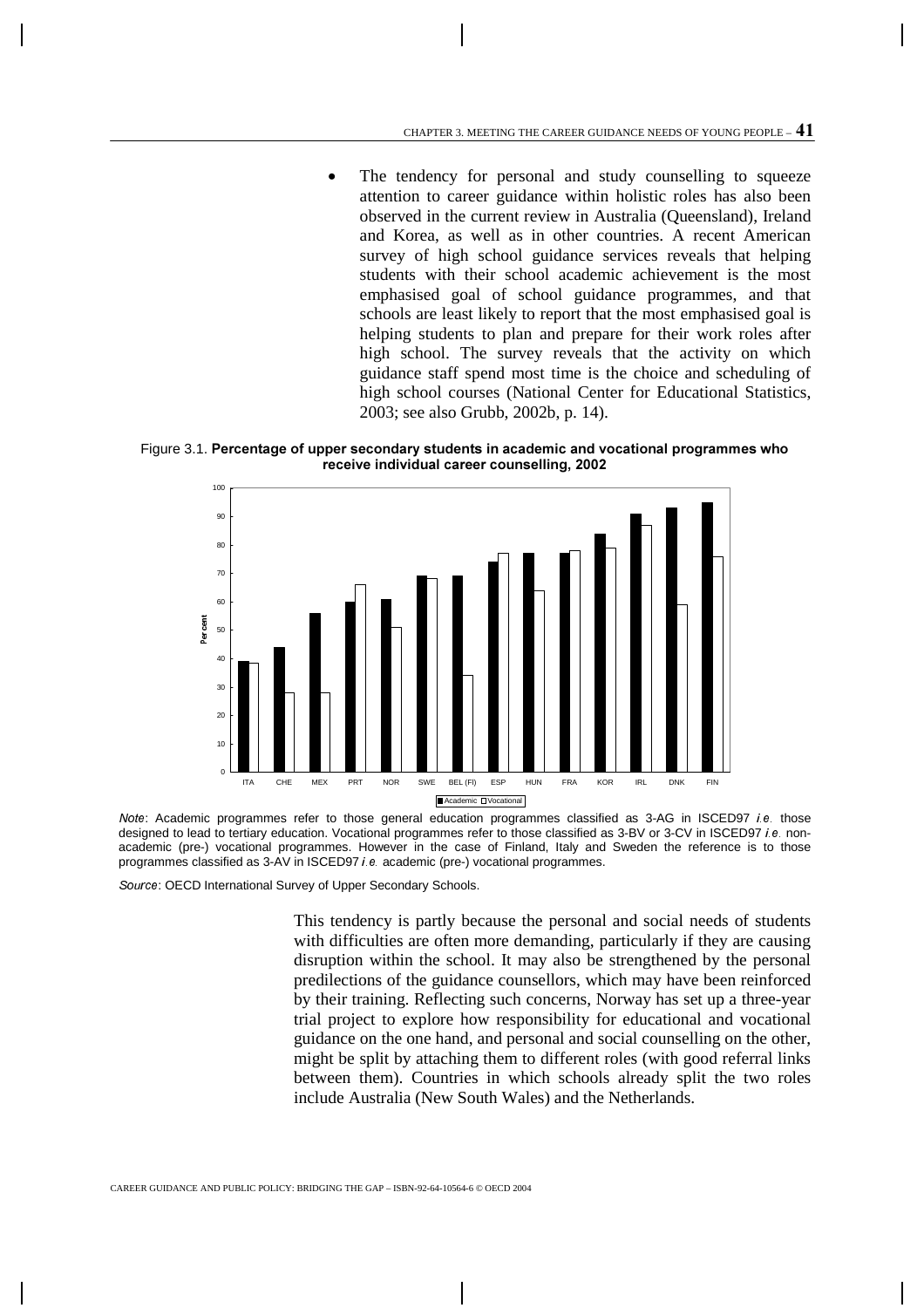...and possibly under some pressure to serve the interests of the school rather than the student.

A further problem with school-based guidance services is that they may be under pressure to place the institutional needs of their school before the needs of students. These pressures often operate in subtle, subconscious ways. They are particularly evident in systems where school funding is linked to the recruitment and retention of students. In such cases, guidance services may tend to promote the interests of their institution, even in cases where it is not in the interests of a student to enrol or remain there. Such pressures have been noted in a number of countries in the review, including Denmark, the Netherlands and the United Kingdom.

*Some countries* accordingly provide career guidance from *outside the school.* 

A response in some countries to these various issues has been for personal career guidance to be provided by an agency based outside the school. The potential advantages of this include the possibility of career guidance having closer links to the labour market, the likelihood that career guidance will have a clear identity, separate from other forms of guidance, and the increased possibility that guidance will be independent of the interests of the educational institution. A strong example of career guidance in schools that is provided by an external agency is Germany (Box 3.1). Strong external support to schools is also provided in the United Kingdom through Connexions, formerly the Careers Service, and in the Czech Republic where the public employment service plays a strong role in providing career guidance to schools as part of the national strategy to address youth unemployment. There, research by the National Institute of Vocational Education has shown that students rely more heavily upon the employment service for assistance than they do upon in-school services. Some involvement by the public employment service in school career guidance services can also be observed in Luxembourg.

# Box 3.1. The relationship of the Federal Employment Service to schools in Germany

As the result of a 1971 agreement between the German Federal Employment Service and the Standing Conference of Ministers of Education and Cultural Affairs, the Service provides schools with information, guidance and placement services relating to post-school work, training and tertiary education options. This complements the school's responsibilities for vocational orientation both within the curriculum and through workexperience programmes, and for guidance on educational choices within the school.

Career counsellors visit the school to run a two-hour session with each class in the penultimate year of compulsory schooling. They are also available for further class sessions, for small-group guidance sessions or for short career counselling interviews. Classes are then taken to the service's career information centre (BIZ), and can re-visit the centre individually for longer interviews. The service's career counsellors also commonly attend parents' evenings and help to organise other events like career fairs. There are specialist career counsellors for *Abitur* students. The Federal Employment Service also provides a range of free information (magazines, handbooks, brochures, CD-ROMs and on-line information) for all school students and for Arbeitslehre teachers. Co-operation is fostered by a Standing Contact Commission with representatives of both sides. In addition, supplementary agreements have been made at *Länder* level. The detailed arrangements are negotiated annually at local level between the local labour office (Arbeitsamt) and schools.

> In several countries links with such external agencies have been weakened in recent years:

 In Austria, Canada, Denmark and Norway, staff from the employment service used to visit schools fairly regularly. Now,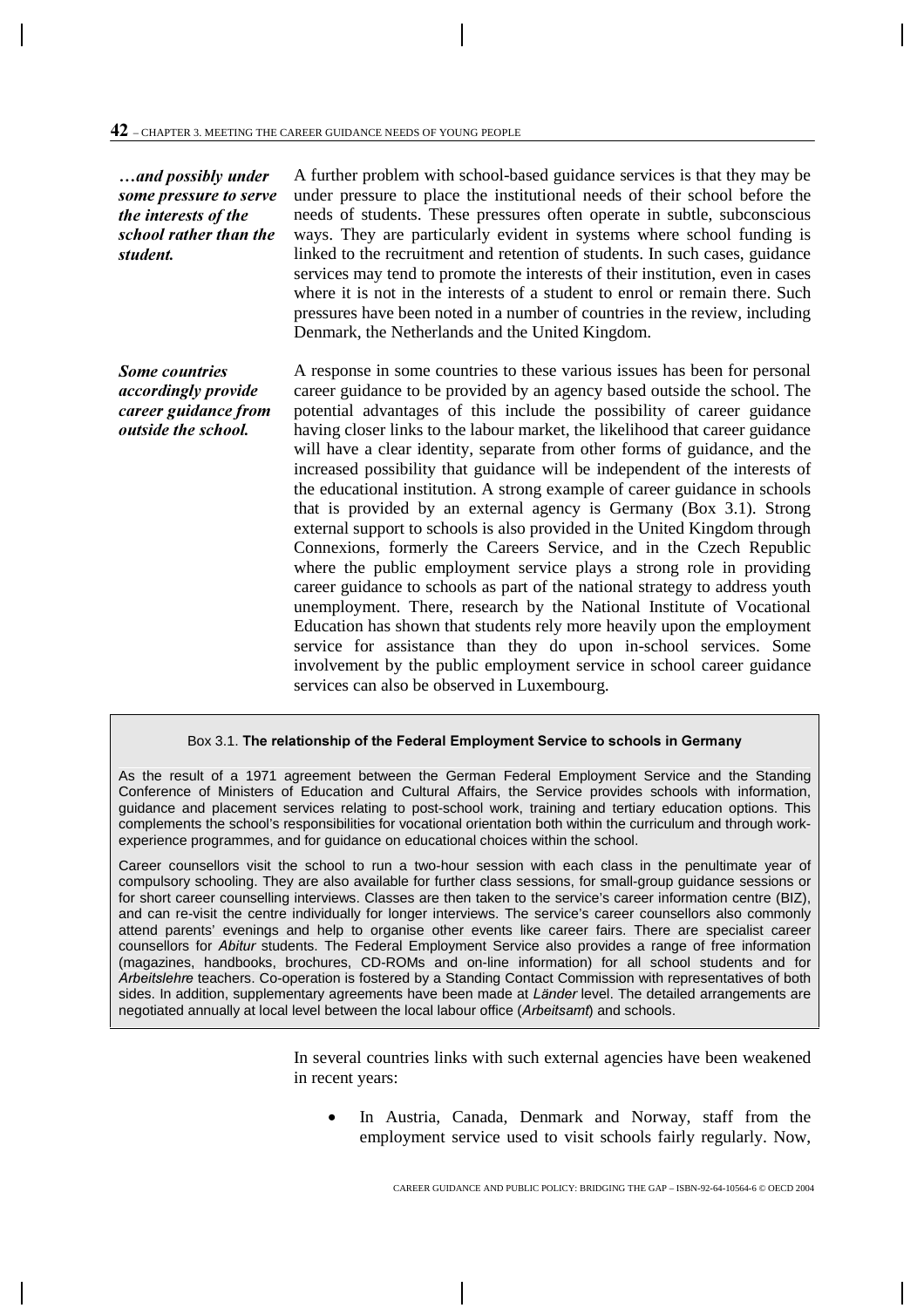such links are commonly confined to occasional events like careers fairs. Although career information may be distributed to schools, links which might help to activate and flesh out this information are largely absent.

- In the Netherlands, the former state-funded guidance offices were merged with other education-work brokerage organisations into 16 regional guidance offices (AOBs) which were expected to provide demand-based guidance services to schools and other organisations. Their government subsidies were gradually reduced, and the funds passed to the schools, which were free to purchase services from the AOBs or elsewhere, or to retain the money and provide the services themselves. Many preferred the latter course. As a result, the number of AOBs has been reduced, through mergers, takeovers and bankruptcies, from 16 to 3, with the number of staff shrinking from around 1 800 in the mid-1980s to around 300 by the end of the 1990s (see Meijers, 2001).
- In New Zealand, a more modest form of the same policy has been followed, with some centrally contracted services continuing to be funded from Careers Services (a government agency) but with additional school-managed funding being provided for additional services which can be purchased on a contestable basis from Careers Services or from private providers (see Oakes and von Dadelszen, 2000).

 On the other hand, a number of countries are considering setting up a new range of external agencies. In Australia, the federal Government is introducing Career and Transition Pilots under which 30 career and transition advisers will work with schools, local communities, young people and their families. In Denmark, the possibility is being explored of setting up 50 new cross-sectoral centres at the interface between the folkeskole and the various forms of youth education. In Korea, there are plans to establish centres in each province, to provide a resource centre for schools as well as a place where both young people and adults could go for independent career counselling.

**Such services should** reinforce, not replace, school-based programmes. Services based outside the school can considerably strengthen careers programmes in schools. There is, though, a risk that too much dependence on such agencies will reinforce the concept of career guidance as a service and weaken links with the curriculum. Links with such agencies should be complementary to, rather than a substitute for, programmes inside the school.

*Programmes that are* part of the curriculum are growing in *importance.* 

Career guidance in the curriculum

In recent years there has been a trend for career guidance based upon personal interviews to be supplemented with a curriculum-based approach. An emphasis upon lifelong learning and sustained employability greatly enhances the case for such an approach.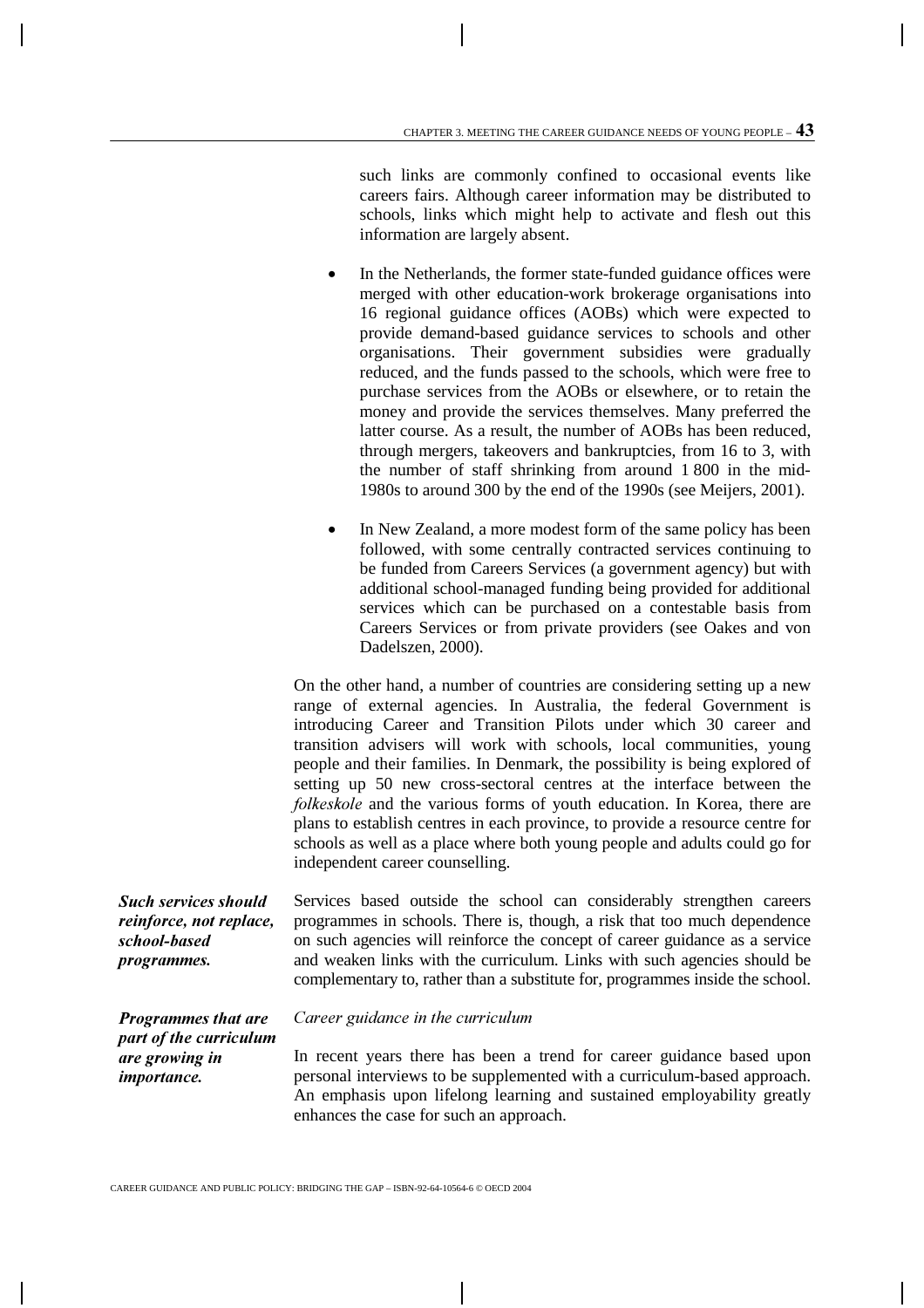**These include career**  *programmes, which* vary in content... As Annex 2 illustrates, most countries now include programmes of career education within the curriculum. These vary in content. Some ( in Germany, for example) focus mainly on understanding the world of work and its demands. Most, however, also include attention to selfawareness and the development of skills for making decisions and managing transitions. In a lifelong context, this broader approach is highly desirable.

...in structure... Career education programmes also vary in their structure. Three broad patterns can be distinguished: *stand-alone* programmes that are run as a separate course; programmes that are *subsumed*, for example included as one strand of a course in personal, social and health education, or in social studies; and programmes that are *infused* within most or all subjects across the curriculum. In some countries (for example Australia, Austria, the Czech Republic and the United Kingdom) more than one of these patterns can be seen. Often this is because of the autonomy that schools are given to decide which model to select.

> In many cases, as the examples in Annex 2 show, the programmes are mandatory. This is the case in Austria, in some Canadian provinces, in the Czech Republic, in Denmark, in Finland, mostly in Germany, in the Netherlands, in principle in Norway, in Spain, and in the United Kingdom. In some of the Canadian provinces it leads to credits that are needed for graduation. However in other cases, such as Ireland, Korea and Luxembourg, it can be left to the individual school to decide whether to offer it or not.

> Where career education is mandatory, its quality is easier to monitor in its stand-alone or subsumed forms. With the infusion model, provision can be patchy, disconnected and often invisible to the student. At times it can be adopted for reasons that have little to do with the needs of students. In Austria, for example, it was adopted only because of resistance by teachers to time being taken away from the teaching of their subjects. Experience in Austria and Norway shows that the infusion model requires a high level of co-ordination and support to be effective. And it needs some separate provision where the student is helped to make personal sense of the bits and to pull them together. In the Netherlands, a previous requirement for all teachers to include career education in their teaching has been largely withdrawn in order to reduce the load on teachers.

..*in location*... School systems vary in the grades in which career education is located. Annex 2 suggests that the most common approach is to concentrate career education in lower secondary education. There are exceptions: in Canada (British Columbia and Ontario), the Czech Republic, Finland and Spain it extends into upper secondary education. In Canada (British Columbia and Ontario), the Czech Republic and Denmark it begins in primary school. The dominant pattern reflects a common assumption that the key careerrelated decisions are made at the end of compulsory schooling. Such an assumption might have had some validity when the end of compulsory education represented the main point of transition from school to the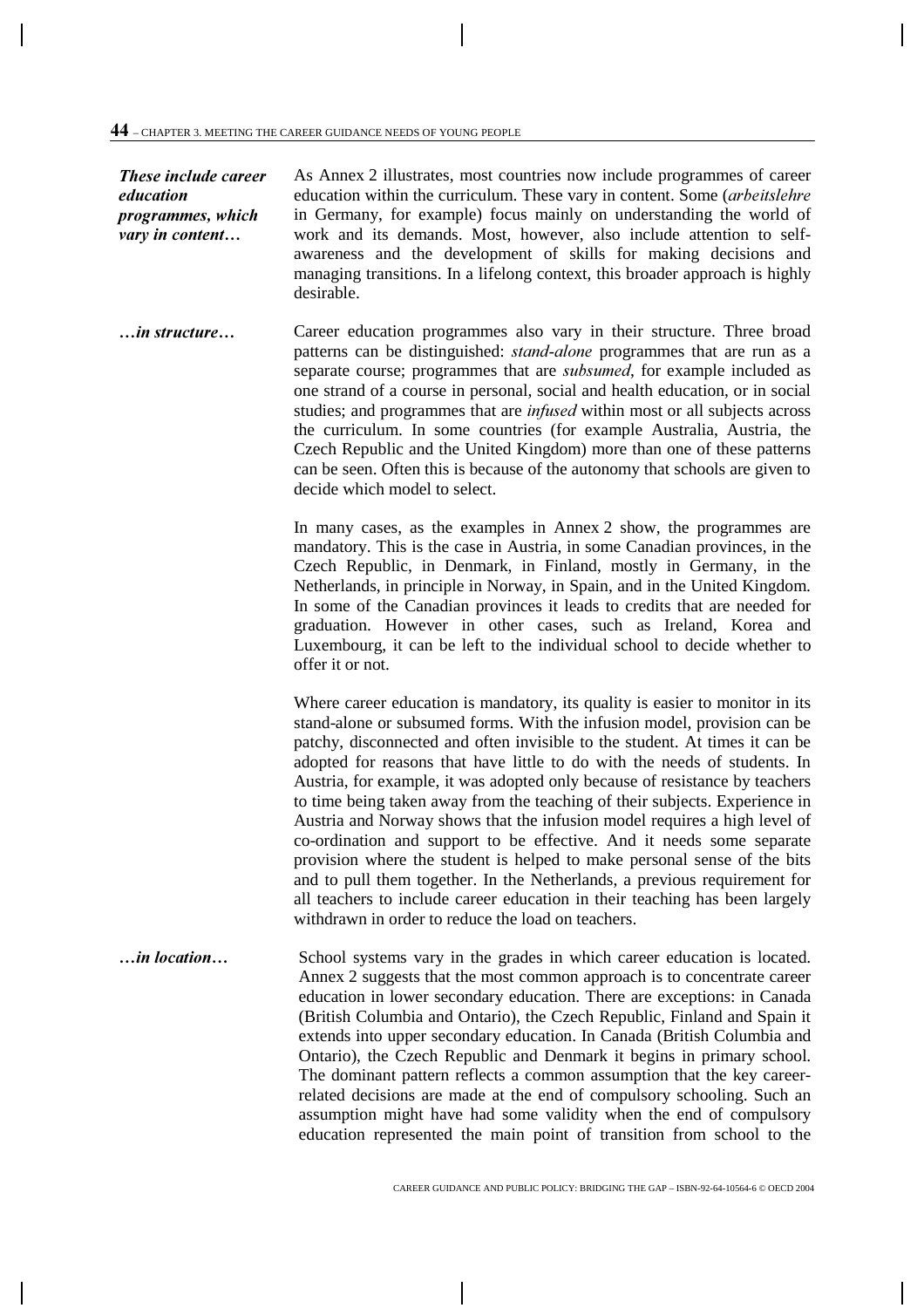labour market, or from school to very specific occupational preparation. However this is less and less the case in nearly all OECD countries. In the context of lifelong learning, the case for starting in primary school is strong. Box 3.2 describes an innovative career education curriculum resource that can be applied from grade 3 through to grade 12: it is operating in ten OECD countries.

#### Box 3.2. The Real Game

The Real Game is a career development programme that involves role playing and simulation. Through interactive and experiential exercises in the classroom, it allows students to learn about adult life and work roles and engage in career and educational planning. It helps them to understand how their choices, including decisions about their school work, may affect their lives as adults. Although presented as a game, it contains defined learning objectives and clear performance indicators. The Real Game normally takes between 18 and 23 hours of class time to complete. This can be played in an intensive week, or extended over longer periods such as a term or a full school year. Other career guidance resources can be linked to it, and it can involve parents, people from the community, and more than one teacher.

The Real Game involves six developmentally-sequenced games that can be played in grades 3-4, 5-6, 7-8, 9- 10 and 11-12, as well as with adults. To illustrate these: in the grade 3-4 game, students may prepare and rehearse responses to questions about services and businesses in their town or neighbourhood; in the grade 7- 8 game they may reflect on their attitudes to the roles of men and women in society, or brainstorm how they would respond to being unemployed; in the grade 11-12 game they may simulate experiences encountered three years after leaving school, or interview one another to see if they have the education, experience and skills required for a particular career.

The Real Game was launched in Canada in 1996 after extensive development involving over 5 000 students, parents, teachers and career guidance practitioners. It has since been extended under licence to nine other countries: Australia, Denmark, France, Germany, Hungary, the Netherlands, New Zealand, the United Kingdom, and the United States. Before being launched in a country, each game in the series undergoes development, piloting and evaluation, guided by an international advisory group. This is complemented by national advisory committees. The Real Game Series is funded by Human Resources Development Canada under the understanding that all programmes in the series will be fully self-sustaining once launched. Further information can be obtained at www.realgame.com/. Edwards et al. (1999) provide an evaluation of the United Kingdom trials of the game for 12-13 year-olds.

...and in the students they include. Where career education is located in the curriculum determines which students are involved. In most cases, all students are. In Germany, however, where students are normally divided into different types of school between the ages of 10 and 12, *arbeitslehre* is less commonly provided to students in the *gymnasium* than to those in the *hauptschule* or realschule. In Ireland, career education is mandated for students in the Leaving Certificate Vocational Programme, and may also be included in Transition Year programmes, but may not be offered to other students. In the Netherlands it is compulsory in pre-vocational education: "orientation towards learning and working" is included in the upper forms of all general subjects, and "orientation towards the sector" in all vocational subjects. In general education, however, "orientation on continued education" is an optional part of the so-called "free space" periods, and (as its name suggests) focuses more on educational choices than on their longer-term career implications.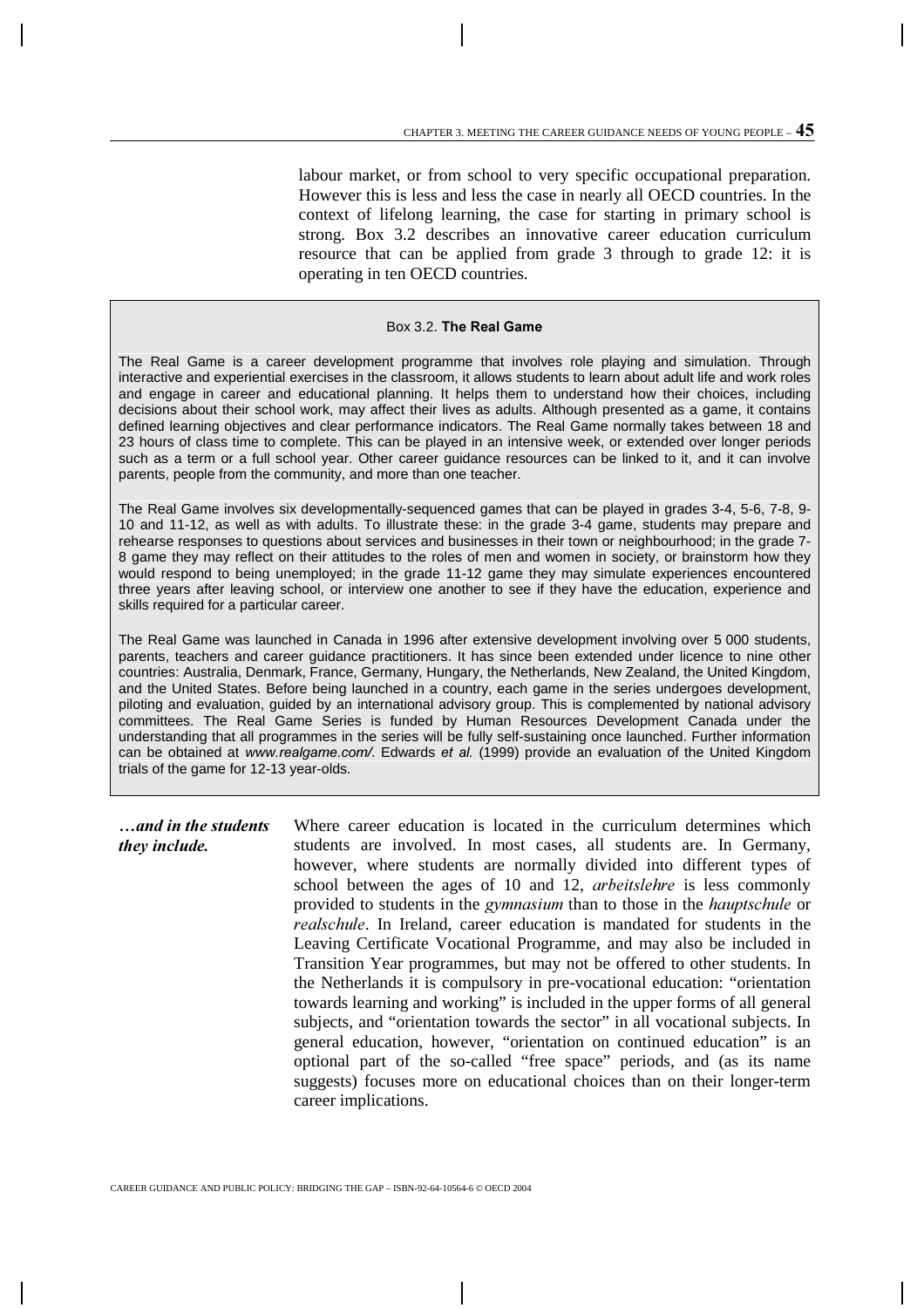# *Career education* needs to be linked to

Career education programmes need to be closely and actively linked to the world of work and to post-school educational options. In many countries, the curriculum includes work experience, work shadowing, work visits, and work simulation such as mini-enterprises. For example in Australia and the United Kingdom, it is usual (though not mandatory) for students to have a one- or two-week work-experience placement before major subject choices are made. In Denmark and Norway, most students have at least two one-week work-experience placements. In other countries such opportunities are much more limited: this is the case in Austria, Ireland, Korea and the Netherlands, for example. Another approach, used in countries like the United Kingdom and the United States (Grubb, 2002a), has been to use mentoring schemes which match adults with young people on a longer-term basis. These can be used for various purposes, including coaching for career plans. As well as work experience, some school systems arrange for students to "taste" particular educational opportunities before making decisions. Well-developed arrangements for this exist in Denmark.

**Profiling and** portfolio systems can be a way to develop career-management skills.

A potentially important role is played by profiling and portfolio systems, designed to encourage students to manage their own learning and to see its relationship with their career plans. These programmes can start in primary school: for example in the Netherlands, some primary schools in Rotterdam have started to plan for the introduction of a portfolio system, broadly similar to those being introduced into some secondary schools. Some systems are strongly career-related. In Australia (New South Wales), an Employment Related Skills Logbook enables students to identify the work-related competencies they are developing through their various school subjects and to relate these to their career planning. Similar systems in Canada (Ontario) and Denmark are described in Box 3.3.

# Box 3.3. Portfolio systems in Canada and Denmark

In Canada (Ontario), the "Choices into Action" programme requires all students to develop and maintain an academic and career portfolio, and in grades 7-12 also to complete annual education plans. To support this process, schools are required, at least in grades 7-11, to assign teachers to act as advisers. They regularly timetable group sessions of at least 30 minutes per week with the students (usually numbering between 12 and 20) for whom they are responsible.

In Denmark, students must develop individual education plans from grade 6, in preparation for choice of subject options. As part of this, they are expected to see the guidance counsellor for one individual session in grades 6 and 7, and for two sessions in grades 8 and 9. The process is supported by an education book: a personal document in which pupils record their achievements and their developing interests and aims. The plans themselves have to be signed by the pupil, a parent and the guidance counsellor. This system offers a clear entitlement: an assurance that each pupil will be seen singly on a number of occasions. It is also a way to involve parents in career guidance.

> Profiling or portfolio arrangements seem to assume higher importance as the curriculum becomes more flexible, modular and individualised. They can be linked to the tutorial or homeroom systems that many countries, such as Denmark, the Netherlands, Korea and Spain have established.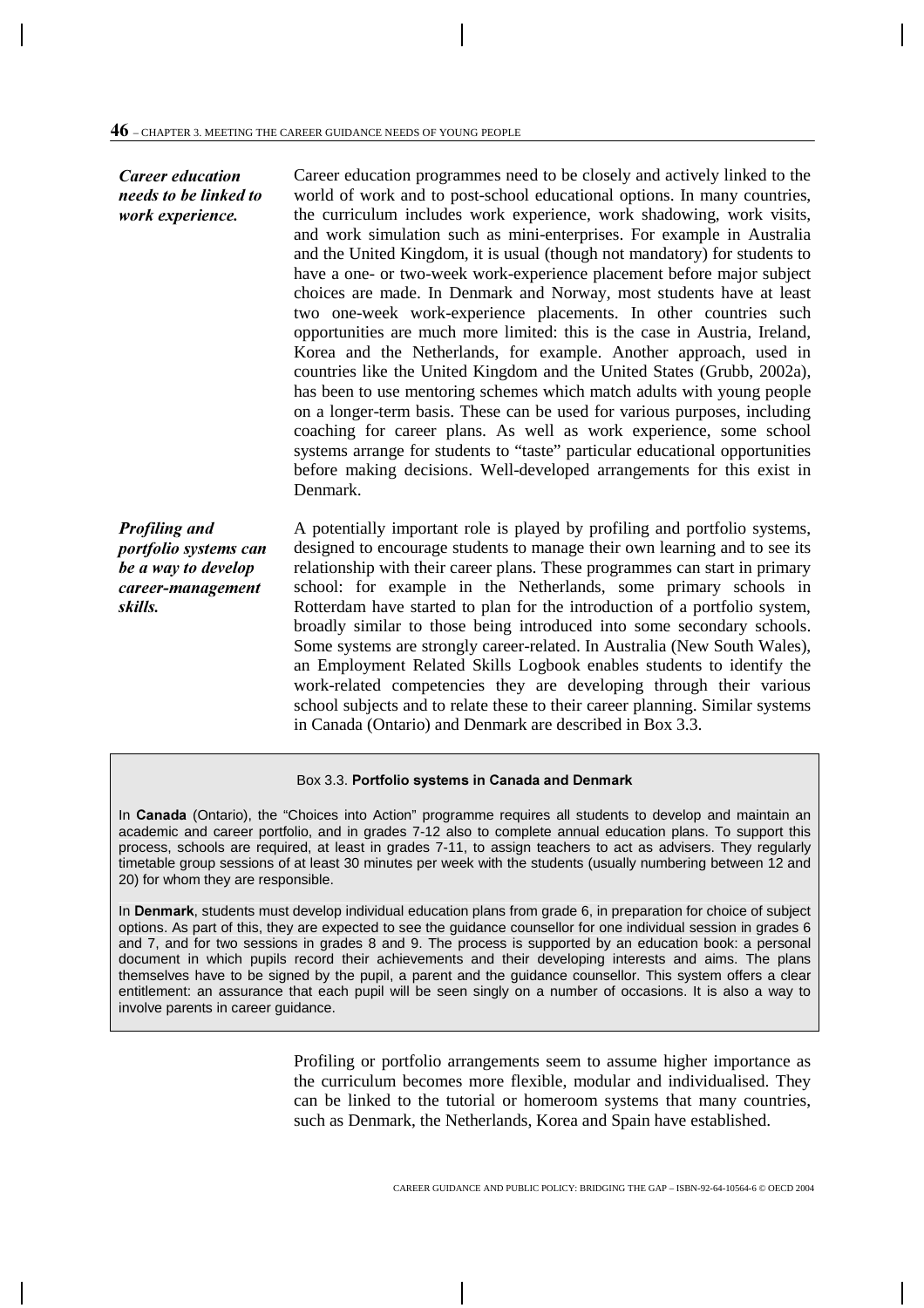**Parents, employers** and others can make *significant*  $contributions.$ 

Alongside teachers, there is a strong case for more active involvement of parents, employers, former students and other community representatives in school career guidance programmes. Employers can be involved through the work experience and other experience-based schemes discussed above. Parents and former students can also be used in this way. A further reason for involving parents is to ensure that their influence on their children's career choices is well-informed, and supportive rather than controlling. Many such activities are organised on an ad hoc basis at the local level, but there are some examples of systematic programmes:

- In the United States, the Puente programme, created to help Latino students complete high school and become eligible for public colleges and universities in California, includes parent groups, partly to educate parents about college and its requirements, and partly to get parents to "let go" of their children. It also often takes parents on trips to local colleges (Grubb, 2002b).
- In Canada (New Brunswick), where many recipients of welfare support are single parents with adolescent children, workshops are being provided to help these parents understand career development issues and to assist them in supporting their teenagers as learners and workers. It is hoped that the workshops will also motivate and bring a sense of optimism to the parents themselves. The initiative represents a "family learning" approach to career development (Bezanson and Kellett, 2001).
- The Austrian National Union of Students has, for many years, provided a voluntary but highly organised programme of advisory services for final year (grade 12) school students to assist the transition to university life. This involves a comprehensive programme of visits to school classes to provide information on university study, as well as individual advice that is available to both prospective and current students in the offices of the Union. Those who take part in the school visits are provided with some training by the Union.

These various approaches to schools' career education programmes have been brought together in Canada (Quebec) in the concept of the guidanceoriented school (Box 3.4). A similar approach can be seen in some schools in Luxembourg. This brings together a strong community partnership with a whole-school approach in which guidance is seen as being at the heart of the school's purpose.

All of these approaches to career guidance are broader than an approach based upon personal interviews. All have implications for the organisation of the school, and for the distribution of resources within the school. These implications go well beyond career guidance staff. As examples:

 Portfolio systems need to be allocated curriculum time for supported reflection, on a group and (preferably) individual basis.

**These several ideas** are embodied in the *notion* of a *diguidance-oriented school"*...

...and all have *implications for* school resources and management...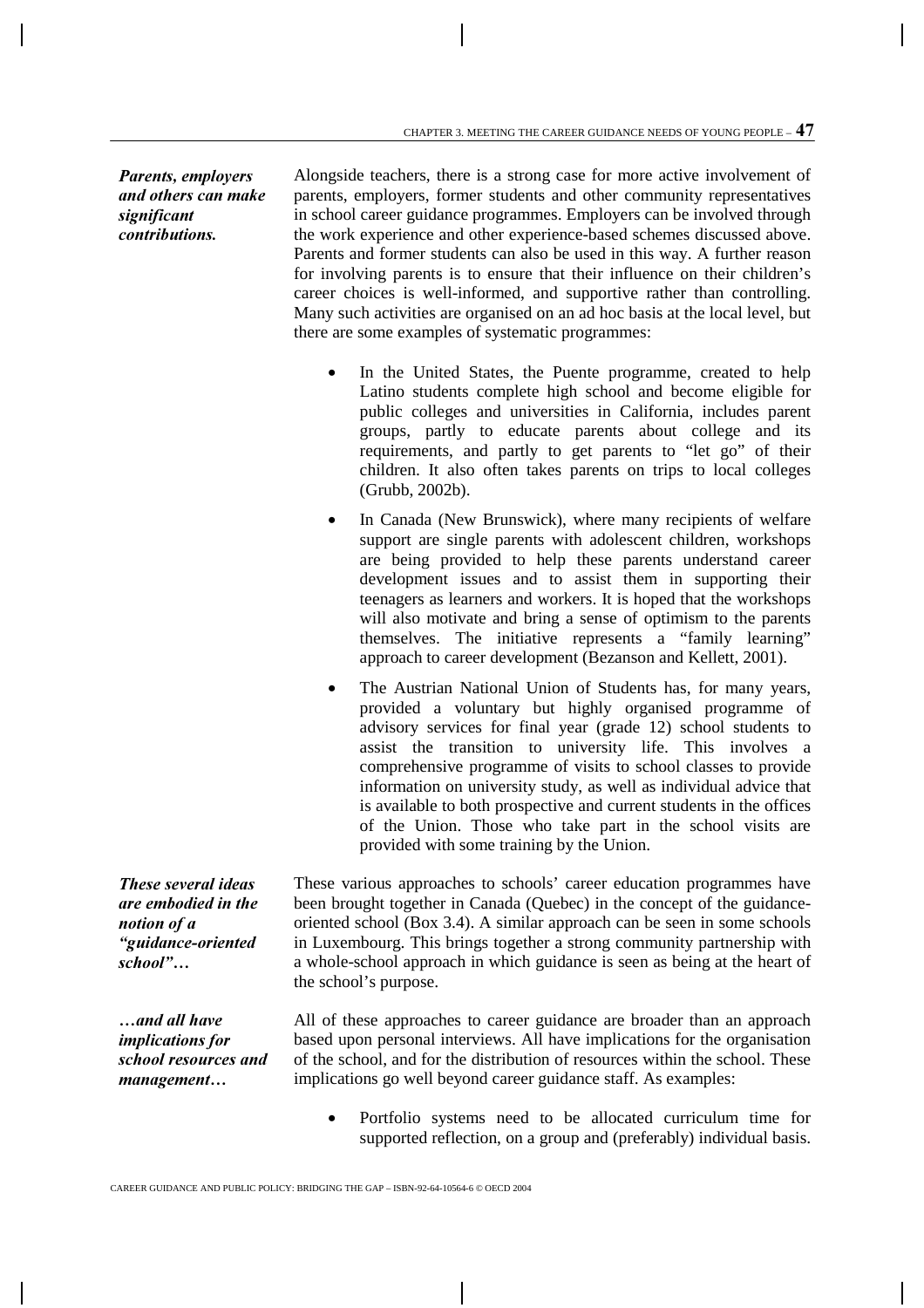Without such support, these systems can easily degenerate into mere paper systems, and their potential as career development processes can be lost.

- Programmes such as work experience, that require students to learn in the community, need appropriate insurance arrangements, and effective brokerage arrangements between enterprises and schools to ensure sufficient placements and assure their quality. Such arrangements need to be resourced.
- The involvement of teachers in guidance programmes, whether as career education teachers, or as supports for profiling and portfolio systems, or in tutorial or homeroom roles, has considerable implications both for initial teacher education and for ongoing staff development if programmes are to be of high quality.

#### Box 3.4. Guidance-oriented schools

In Canada (Quebec), schools are being encouraged to develop the concept of the guidance-oriented school (*l'école orientante*). This is linked to wider competency-oriented school reforms. Personal and career planning is defined as one of five "broad areas of learning" throughout schooling. The aim is to provide support for students' identity development in primary school and guidance in career planning throughout secondary school. This is linked to ensuring that students understand the usefulness of their studies (in languages, mathematics, sciences and so on) and why they are studying them. To implement this concept, the number of qualified guidance specialists is being increased. In addition, the active involvement of all stakeholders is being promoted, first by encouraging discussion and collaboration between teachers and guidance staff, and then by developing partnerships with parents and the community. Schools are being permitted considerable flexibility in determining what a guidance-oriented school is within the broad parameters provided (ministère de l'Éducation Québec, 2001).

A similar approach, linking a broad concept of career guidance to wider school reform and to wider links between the school and its community, can be seen in how career guidance is being introduced into some Luxembourg lycées. There, the curriculum, which can be included in each of grades 7, 8 and 9, includes the transition from primary to secondary school, life and social skills, study methods and tutorial support in addition to career education. It teaches decision-making skills and career-management skills in addition to assisting students to make specific choices. Teachers deliver this curriculum, with support from school psychologists. Employers and parents are involved by, for example, explaining occupations to students. It includes work experience or job shadowing, mentoring by students in higher grades, and personal projects. Luxembourg has commissioned evaluations of these initiatives to assess the impact upon student progression and upon operation of the *lycées* (Centre de co-ordination des projets d'établissement, 2002).

| as well as for the | The whole-school approaches described above have considerable               |
|--------------------|-----------------------------------------------------------------------------|
| roles of career    | implications for the role of career guidance specialists within schools: an |
| guidance staff.    | example is given in Box 3.5. They need to be viewed as consultants as well  |
|                    | as direct service providers. This has significant implications for their    |
|                    | training, which needs to include curriculum, consultancy and community      |
|                    | liaison skills, as well as individual interviewing skills.                  |
|                    |                                                                             |

**These various** *elements must form a*  $\emph{coherent programme.}$ 

Whole-school approaches also have implications for school management. The contributions of guidance specialists, of teachers and of community resources need to be integrated into a coherent programme. This requires attention from the senior management of the school, and systematic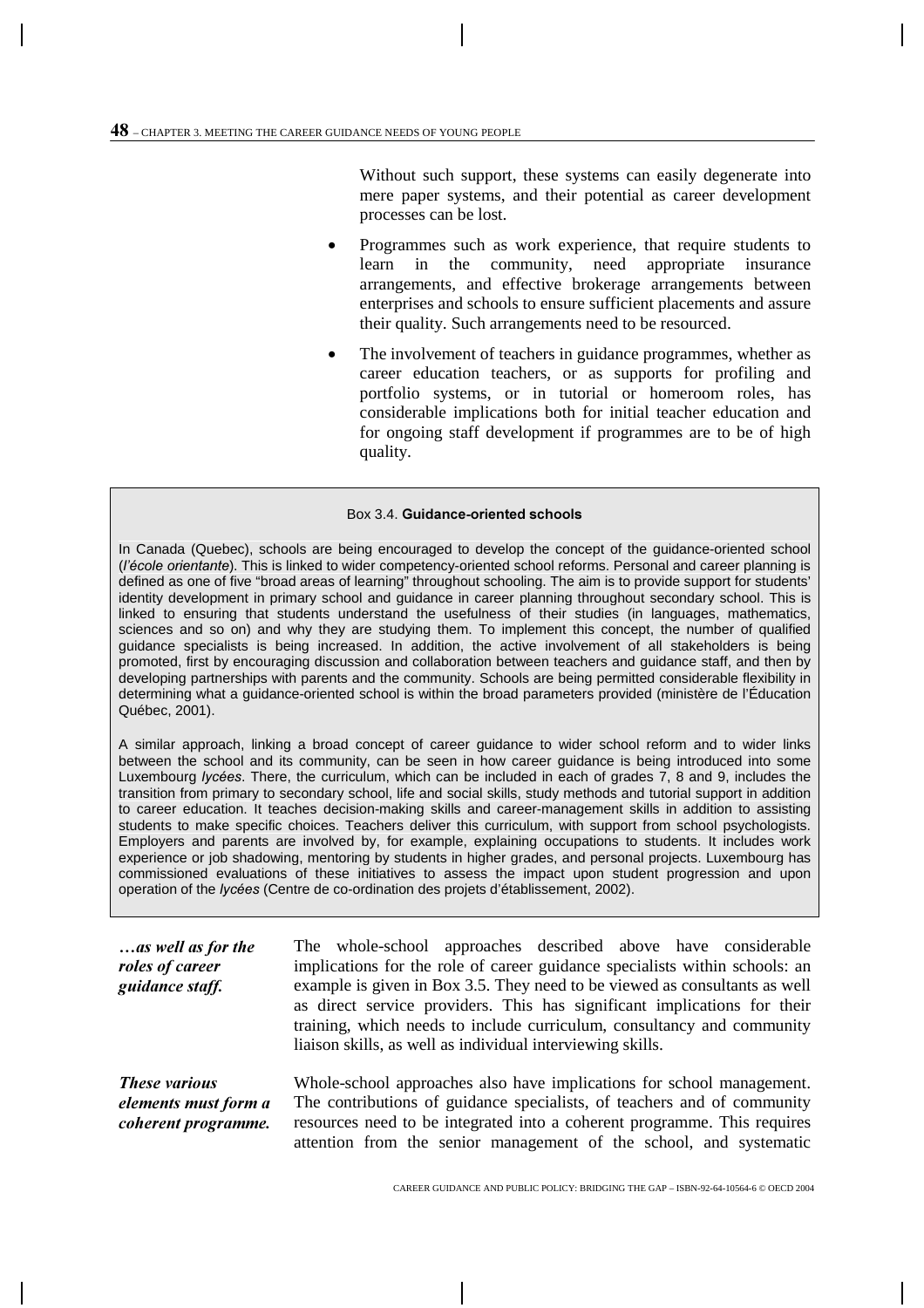planning. In Canada (Ontario), as an example, all school principals are required to develop a comprehensive written guidance and career education programme plan. In addition, they are required every three years to conduct a survey of students, parents, teachers and other partners to evaluate the delivery and effectiveness of all components of the programme.

#### Box 3.5. The changing roles of school guidance staff in Denmark

In Denmark, as part of reforms in the vocational education and training system, some of the large technical colleges have recognised that the skills and concerns of the guidance counsellors are now at the heart of the teaching and learning process. They have accordingly sought to use their guidance counsellors not only for delivering services to students but also for working with teachers as consultants. This is replacing the guidance counsellors' own teaching commitments: it seems possible that in future the guidance counsellors will spend around half of their time on guidance work and the rest on consultancy work, and do no direct teaching apart from careers education.

# 3.2. Meeting needs of out-of-school and at-risk youth

| A major current<br>policy concern is to<br>reintegrate young<br>drop-outs. | In all OECD countries, attention has focused upon the problems associated<br>with early school leaving as school completion rates have risen. This has<br>involved the development of programmes for those early school leavers<br>who are drifting in and out of unemployment, labour-market inactivity and<br>marginal unskilled work. The aim is to support their reinsertion into formal<br>learning, whether school-based or work-based. It has also involved the<br>development of preventative programmes for those judged to be most at<br>risk of leaving school early. Guidance is almost invariably a major element<br>of both types of programme.                                                                                                                                                                                                   |
|----------------------------------------------------------------------------|-----------------------------------------------------------------------------------------------------------------------------------------------------------------------------------------------------------------------------------------------------------------------------------------------------------------------------------------------------------------------------------------------------------------------------------------------------------------------------------------------------------------------------------------------------------------------------------------------------------------------------------------------------------------------------------------------------------------------------------------------------------------------------------------------------------------------------------------------------------------|
| <b>Formal</b> guidance                                                     | Programmes targeted upon early school leavers                                                                                                                                                                                                                                                                                                                                                                                                                                                                                                                                                                                                                                                                                                                                                                                                                   |
| agencies may be given<br>responsibilities for<br>this task                 | Where there are formal guidance agencies with a continuing responsibility<br>for young people, they are normally responsible for working with early<br>school leavers. In Germany the Federal Employment Service continues to<br>be accessible to young people who have left school. It operates a variety of<br>pre-vocational programmes for young people who are experiencing<br>difficulties in getting training places or a job. In England, the Connexions<br>service is responsible for young people to the age of 19, whatever their<br>educational status. It gives priority to those who are at risk as part of the<br>government's policies to combat social exclusion.                                                                                                                                                                              |
| or specific services<br>may be set up for this<br>purpose.                 | Other countries have set up specific services for this group, and guidance is<br>invariably part of what they do. In Denmark, municipalities are legally<br>obliged to make contact with, and offer guidance to, young people who<br>have dropped out of formal education on at least two occasions a year up<br>to the age of 19. Some municipalities extend the system beyond this. In<br>some cases this work is done by school guidance counsellors. In others,<br>especially the larger municipalities, it is done by separate youth guidance<br>counsellors. From the age of 18 such young people become entitled to<br>limited income support, but only if they develop and implement action<br>plans in consultation with the youth guidance service. The focus is on<br>helping them to take up their rights to participate in education and training. |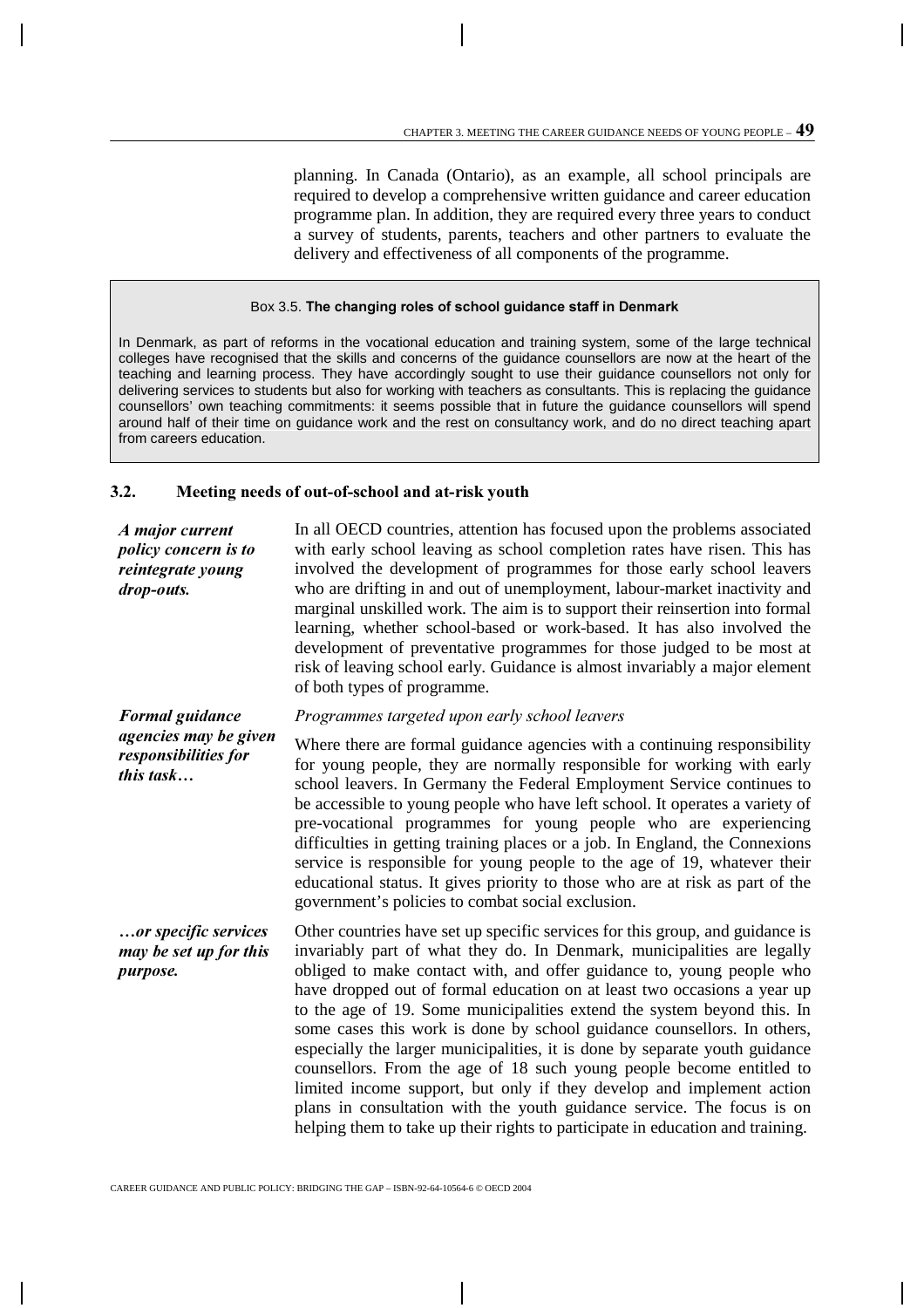Very similar services exist in Norway and Sweden. In all three countries the combination of early intervention, mutual obligation and individual action planning appears to be very successful in reducing the number of young people under the age of 20 who are unemployed or not in the labour market (OECD, 2000a).

A similar, although less highly developed, model for early intervention at the local level to support early school leavers, and which also involves a strong guidance element, can be found in Luxembourg's Action Locale pour Jeunes service. It co-ordinates action for young people who are unemployed or otherwise in difficulty in the labour market. It systematically follows them up on an individual basis and tries to integrate them into employment. This help can take a variety of forms including individual guidance, the development of action plans, and training in jobseeking skills.

In Ireland, the Youthreach programme provides a safety net for early school leavers and unemployed youth. Programmes are located in a wide variety of settings: centres sponsored by local Vocational Education Committees; Community Training workshops that are funded by the Training and Employment Agency (FÁS); and Senior Traveller Training Centres. In the programme, the personal, social, educational and vocational problems experienced by many participants result in advice, guidance and counselling often forming part of the job of those who teach in the programme. Pilot programmes have been established to train them to do so. In addition, a guidance service is provided to each programme by qualified personnel on a limited part-time basis: these include staff from the Training and Employment Agency.

In Canada (Quebec), a network of non-profit Carrefours Jeunesse-Emploi (Youth Employment Centres) offer information and guidance alongside workshops and cultural, social and travel projects to young people aged 16-35, through a network of 106 service points. They focus particularly (though not exclusively) on young people at risk, and include outreach services to make contact with them.

**Such work needs to be** *highly individualised.* Whatever the structure of such services, it seems that successful strategies involve a highly individualised approach, looking after young people's personal and social needs as well as their educational and vocational guidance needs. This can be done by career guidance staff working with youth workers, using outreach approaches. An alternative model, which is being trialled in England's Connexions service, is to have a single generic "first-in-line" role, supported by a range of specialists (including career guidance specialists) who can be brought in when needed.

> It is much easier to reintegrate young people if they have a wide range of education and training programmes available to them, including ones that are specifically designed to meet their needs. The education system in Denmark includes options such as production schools (Moeller and Ljung, 1999) which let young people design their own curriculum rather than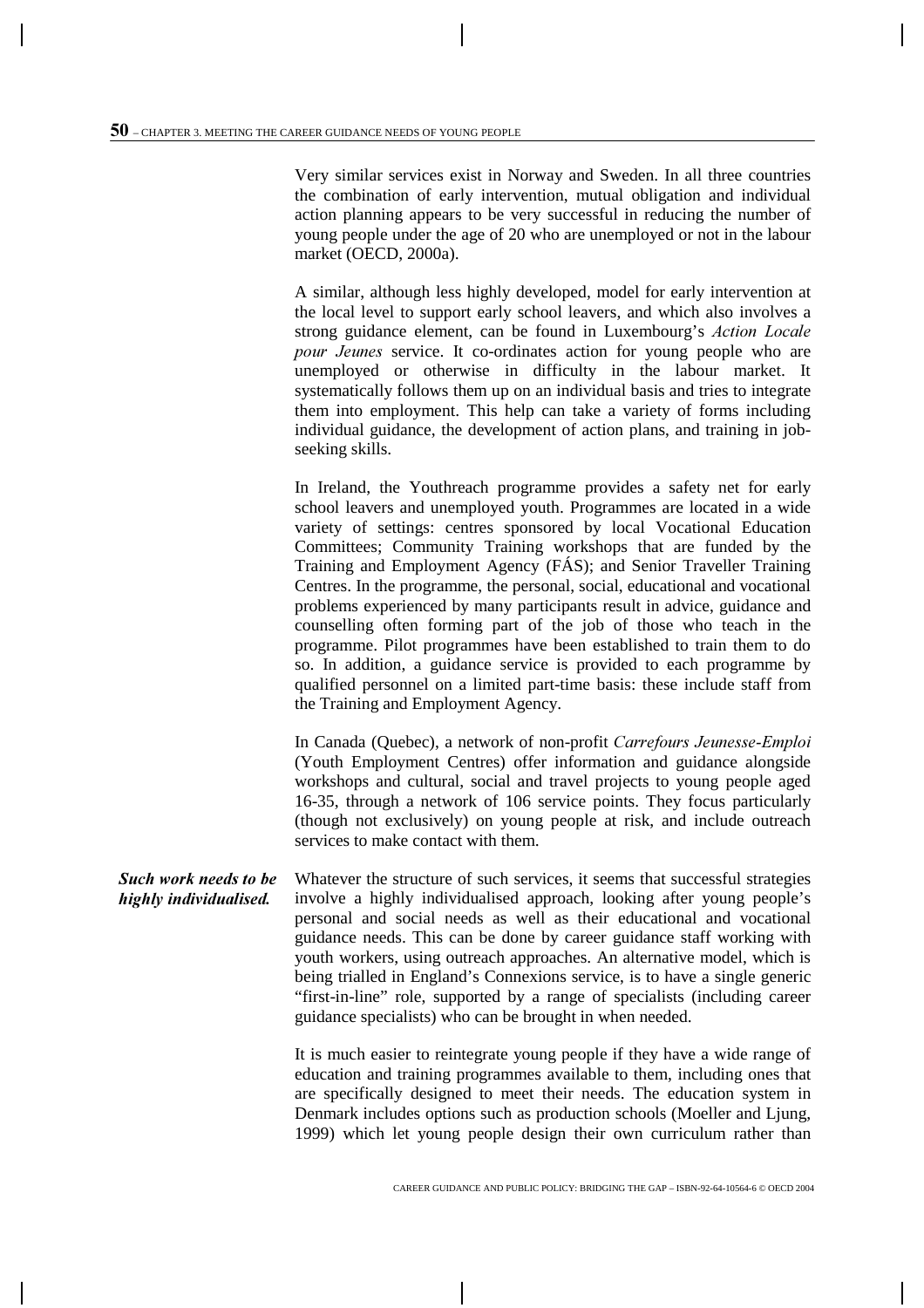simply choosing between prescribed options. Guidance is strongly embedded in such structures.

**Preventive** *programmes in* schools are also needed. Programmes designed to prevent early school leaving Alongside reintegration services for young people who have already dropped out, there is a need for preventive programmes within schools. A strong career guidance involvement can also be observed in many of these types of programmes. As an example, in Luxembourg, the  pour Jeunes (ALJ) works closely with the *modulaire* classes of the *lycées* techniques, in which the weakest students, who are most likely to be at risk of unemployment, are concentrated. Teachers in these schools are given time to work with the ALJ. A further example of such a programme is presented in Box 3.6.

# Box 3.6. An Australian programme for working with at-risk students in schools

The Jobs Pathways Programme (JPP) in Australia is managed by the federal Department of Education, Science and Training (DEST). It operates on a regional basis, with funding targeted particularly at regions with high levels of youth unemployment and low school completion rates.

JPP providers are awarded time-limited contracts based on competitive tendering. They include private for-profit organisations, private not-for-profit organisations, community organisations, schools and TAFE institutes. Their staff come from a variety of backgrounds, including teaching, youth work and social work; they are unlikely to have had any specific guidance training.

They service a number of schools, visiting periodically (perhaps once a week, perhaps every few weeks) to work mainly with at-risk about-to-leave students on an individual or group basis. In addition, young people who have left school but have not entered a course or full-time job can access JPP. Young people who have been receiving unemployment payments for six months may be referred to JPP providers as part of their "mutual obligation" requirements.

Participants receive an initial assessment to identify the help they need. This may include mentoring, preparation of resumes, interview preparation, job placement, and advocacy on their behalf. It may also include referral to a career counselling workshop and then working with the young person to implement the action plan arising from the workshop. Funding is based on the services provided rather than on outcomes.

# 3.3. Meeting needs in tertiary education

**Tertiary** education *has undergone major changes in OECD*  Almost without exception, OECD countries have experienced very substantial increases in participation in tertiary education since the beginning of the 1990s. Between 1995 and 1999 alone, enrolment rates grew by an average of 23% across the OECD (OECD, 2001e). Expansion has been accompanied by change and diversification. The student body has become more diverse; new types of institutions with broader purposes than traditional universities have been created; attendance patterns have become more flexible; the courses offered have become wider; relationships with the community and the labour market have become closer in many cases and yet more diffuse in others; and competition between institutions has increased (OECD, 1997; OECD, 1998b; Grubb, 2003). All of these changes have created major challenges for career guidance.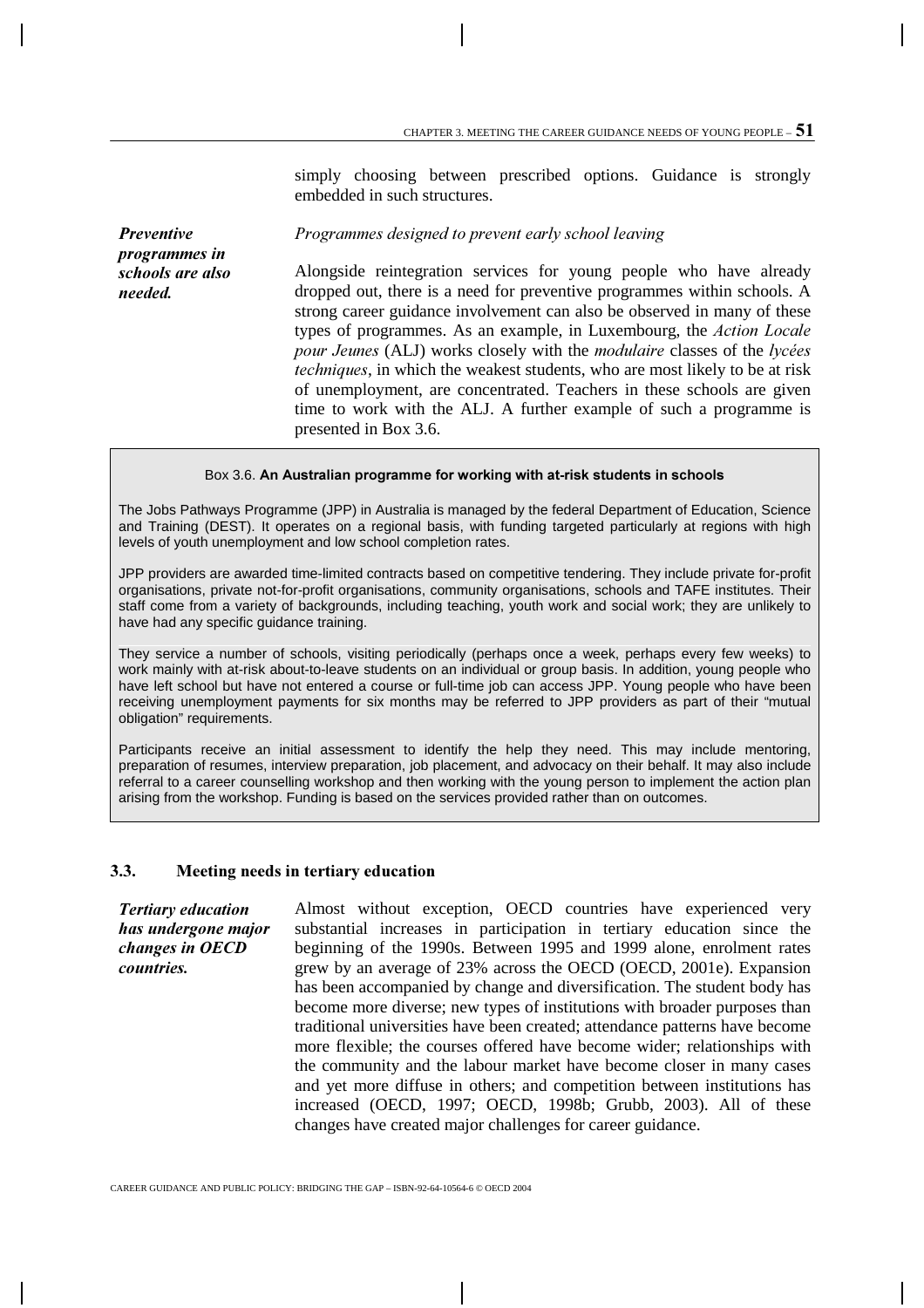**These changes pose** *major* career *guidance* challenges... As institutions become more differentiated, as the number of institutions and courses to choose from increases, and as courses become more differentiated in content between institutions, the need grows for information and advice to help people decide what and where to study. As institutions become more competitive, the need for information and advice that is independent of the interests of particular institutions rises. Increased competition between institutions for students and for resources leads to the labour market outcomes of their graduates becoming a key marketing feature. It also leads institutions to become aware that their graduates' employability and career-management skills can be an important way for them to market themselves both to potential students and to employers. On all these grounds, the need for good quality consumer guides, reflecting the client perspective, grows stronger. As institutions and courses become more diverse, and as enrolments in courses that are not narrowly linked to specific professional qualifications grow, links between tertiary education and the labour market become more diffused and complex, increasing the need for more sophisticated ways to link graduates to post-graduation employment. Thus the need for career guidance services increases at the point of entry to tertiary education, during it, and at the interface between it and the labour market. This calls for a comprehensive approach.

...which tertiary *education is often illequipped to handle.* 

Career guidance services in many countries' tertiary education systems are ill-equipped to handle these challenges. Commonly they are limited in scale, highly variable in their nature, and often address only some of the needs and challenges that they face. For example:

- In Australia, student outcomes surveys in technical and further education (TAFE) institutes have consistently shown student counselling services and career and job information to receive lower satisfaction ratings from graduates than any other aspects of their TAFE experience.
- In Austria, a survey has described services in higher education as "…a patchwork of services active at different institutions, in different geographical areas, with different forms of specialisations, that are not systematically organised so as to make all forms of guidance and counselling equally available to each student at each university" (Schilling and Moist, 1998).
- In Korea, it seems that 61% of students in four-year institutions have never received any on-campus career development services; even among those in their final two years, the figure is over 25%. Most services are one-off recruitment-oriented events such as special lectures or seminars. There is demand for better services both from students and from employers.

Most tertiary education institutions provide services to help students to study and choose courses (Watts and van Esbroeck, 1998). Such educational guidance services, however, usually pay little or no attention to career guidance, including the career implications of course choices. In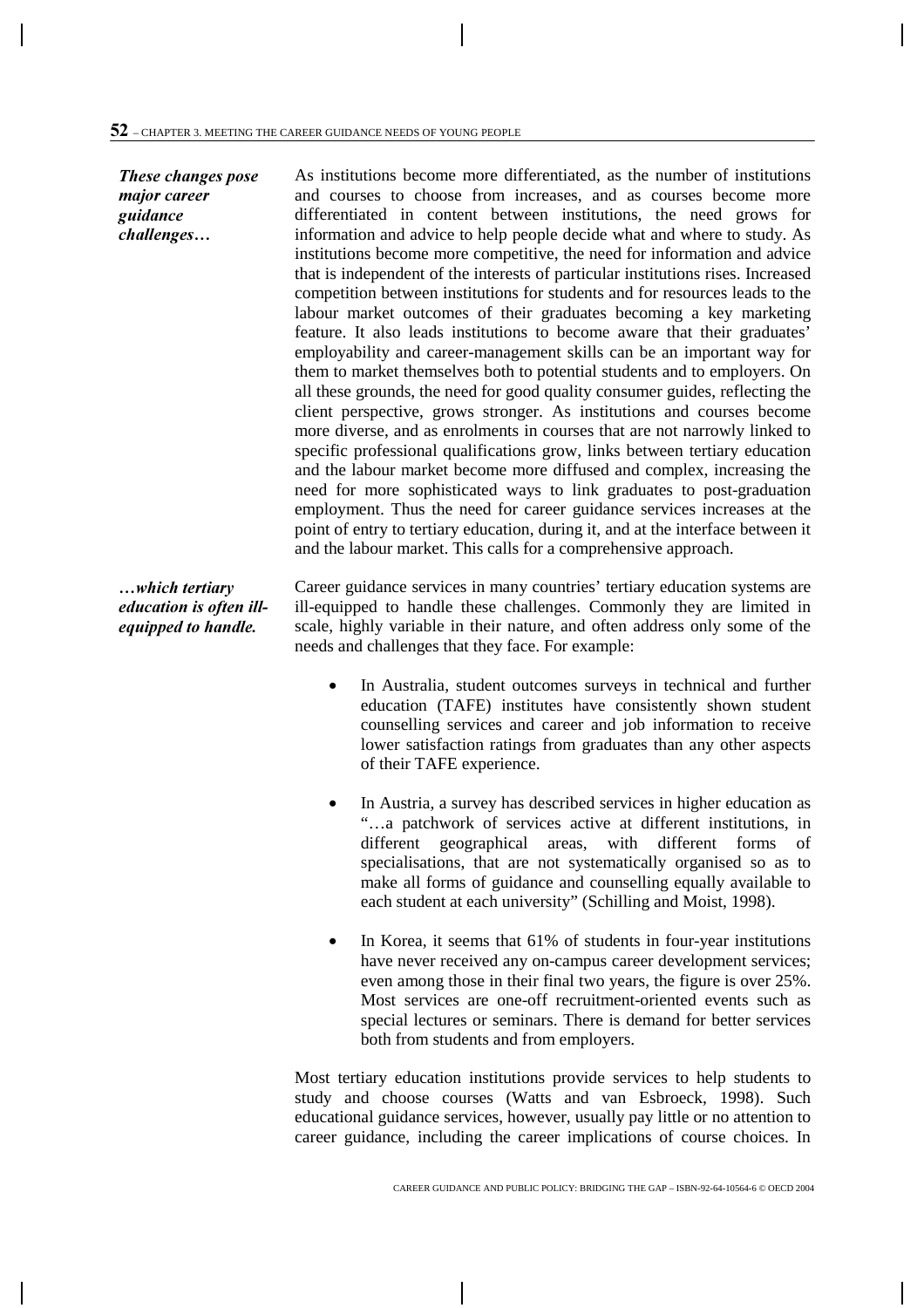almost all countries institutions are free to decide whether and how to provide career guidance.

In most countries tertiary education guides are produced. In nearly all OECD countries, central tertiary education guides are produced to supplement the handbooks and promotional materials produced by individual institutions. Traditionally these have often been produced by Ministries of Education, and in print format, with final-year school students as the principal target group. Increasingly they are in electronic format. This can be in CD-ROM format, as in Ireland where high Internet access costs limit possibilities for on-line provision. It can also be on-line as in countries such as Australia, Finland, Korea and the United Kingdom. On-line guides have the advantage of being able to be updated quickly and cheaply. In some countries the private sector plays an active role in producing them, either under contract to governments as in Austria, Canada and the Netherlands or on a commercial basis as in Australia and the United Kingdom.

> The distribution of such guides can be variable. In some countries they are distributed to all final-year (generally grade 12) school students. In other cases, for example in Austria, they are provided to school careers staff, but not directly to students.

**But these commonly** contain quite limited information. Sometimes these central guides are comprehensive, providing information on the full range of tertiary study possibilities. However they are often segmented: providing information separately on courses in universities and in non-university institutions. Information on tertiary education can also be segmented on a regional basis. This is commonly the case in Spain, where the individual autonomous regions produce their own guides to tertiary study.

> A major limitation of such guides in nearly all countries is that they are restricted to matters such as the content of courses and entry requirements. They rarely act as genuine consumer guides, as they do not contain information on matters such as student satisfaction with the quality of teaching and graduates' labour market outcomes. On the rare occasions that consumer guides are available to prospective students, as in Australia's Good Universities Guide (www.thegoodguides.com.au), they have generally been produced by the private sector rather than by central government agencies.

*Institutions vary in* the extent to which *they offer career* guidance and in what *they provide.* 

The extent to which tertiary education institutions provide career guidance services varies considerably both between and within countries. Institutions usually have considerable freedom to decide what they offer. Four patterns can be distinguished:

> Counselling services. Career guidance is sometimes integrated into personal counselling services. Such services tend to have staff with counselling qualifications, but may have weak links with the labour market and concentrate mainly on personal problem counselling. In Austria, for example, the Federal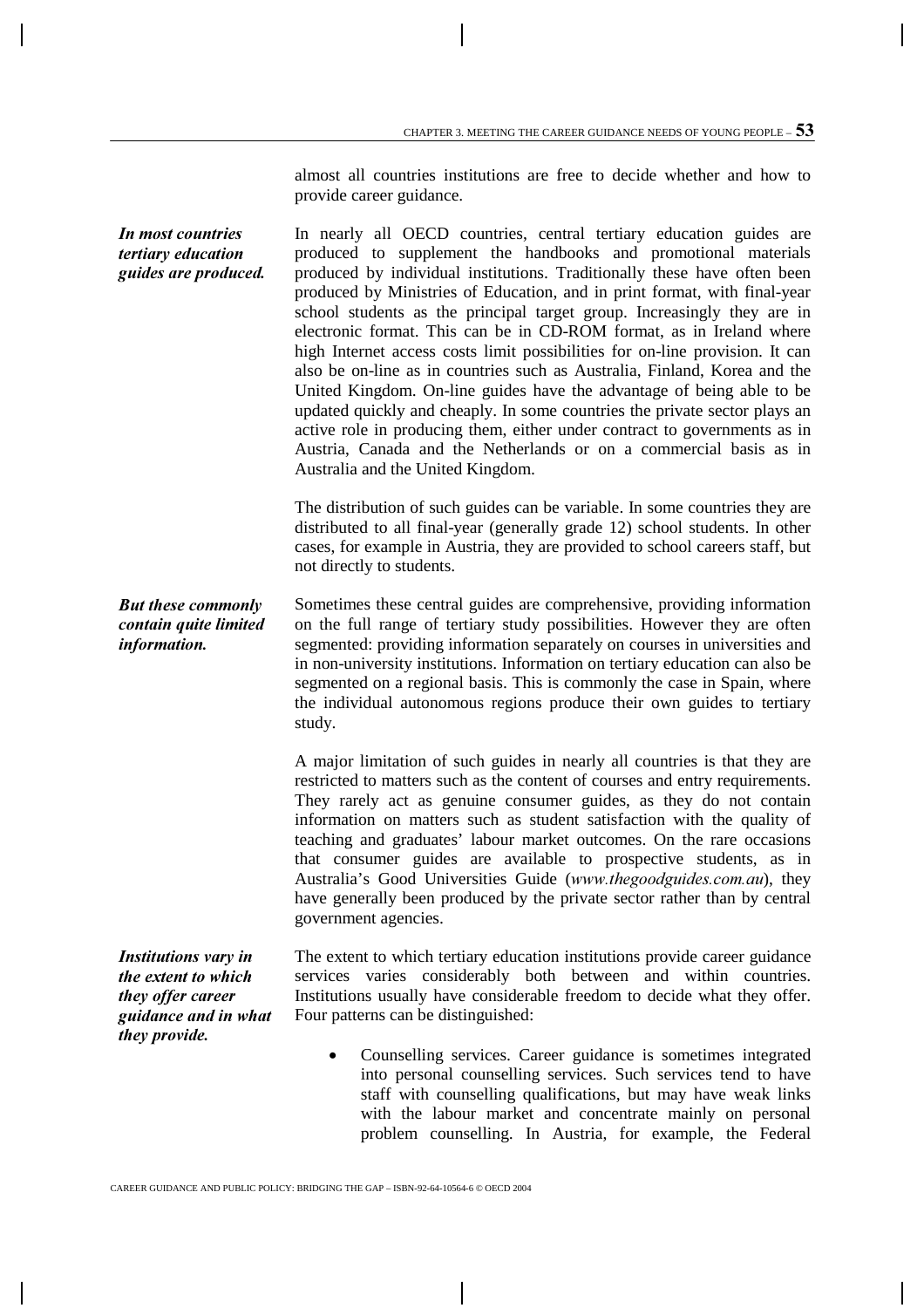Ministry for Education, Science and Culture has established a network of six Psychological Student Counselling Centres to deal with personal, emotional and study problems, but careers services are relatively under-developed.

- Integrated student services. Some institutions have an integrated student services model which includes career guidance among a range of other student welfare services.
- Placement services. These focus mainly on job placement. They may include on-campus recruitment services. In addition to postgraduation jobs, they may include placement into vacation jobs and part-time jobs. Such services may offer limited attention to students' career development. This is the case for example in Korea where separate placement services and counselling services tend to be the principal forms of student services available.
- Specialised careers services. Some institutions have separate careers services which offer a variety of career guidance and placement services. Separate specialised careers services are well established in Ireland and the United Kingdom, and to a lesser extent in Australia, and are growing in some other European countries, including Finland, Germany, the Netherlands and Norway. Box 3.7 provides an example of a specialised careers service. In Germany, students also have access to the Federal Employment Service's higher education teams, which are based in institutions that have more than 10 000 students.

*Some institutions are introducing career*  programmes. There is growing recognition in some countries of the need for tertiary institutions to develop employability and career-management skills in their students. Career-management courses have been developed in a number of institutions, particularly in Australia, Canada, Korea and the United Kingdom, and also in Spain. In many cases these lead to credits, and in a few institutions they are mandatory. They may include opportunities for work experience in the form of co-operative education programmes, internships, work shadowing or work simulation. They may include profiling and portfolio systems. In Australia and the United Kingdom, and to some extent in Germany, a number of universities have introduced portfolio systems. These can require students to record not only what they are learning, but also the work-related competencies they are acquiring through learning it.

> The traditional autonomy of tertiary institutions limits the scope for central governments to directly shape and influence career guidance services. In the United Kingdom a major review of university careers services (Harris, 2001) has helped to focus debate within universities upon career guidance, and has generated interest within some institutions in change and reform, even if the scope for direct government intervention to improve services is relatively limited. Performance contracts are a more direct mechanism for influencing tertiary education careers services. These are widely used by governments in many OECD countries for

**Performance** 

contracts can be a direct way for governments to *influence tertiarv <u>education*</u> careers *services.*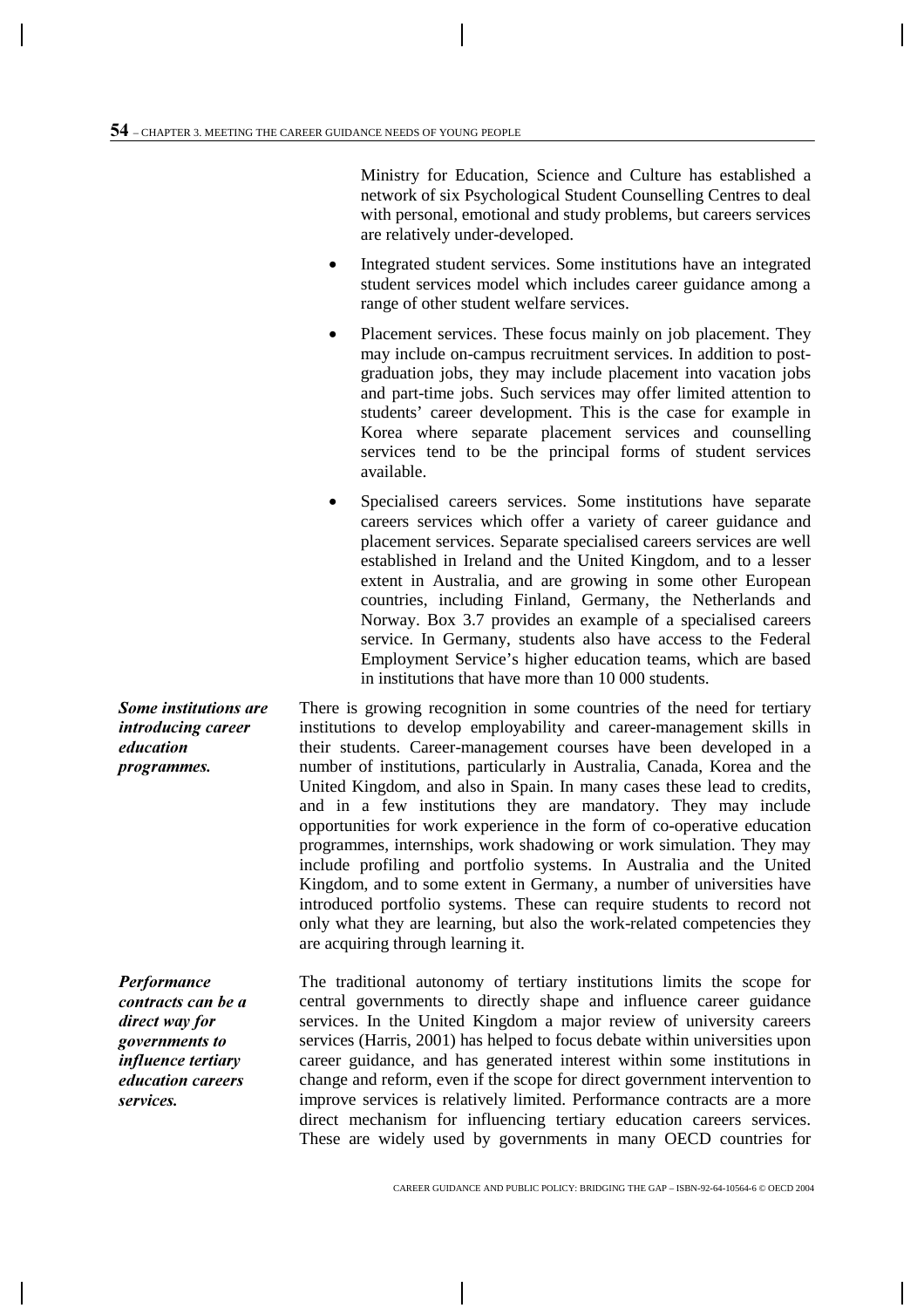monitoring and controlling performance, quality and funding in tertiary education (OECD, 2003d). Finland offers an example of the use of such an instrument to influence career guidance in tertiary education. There, a review of tertiary careers services highlighted considerable variation in the level and quality of provision. This has resulted in new requirements for the annual financial contract between universities and the Ministry of Education to include a concrete plan to improve guidance services, and for strategies to promote guidance within new study programmes.

#### Box 3.7. A specialised tertiary careers service

The Careers Advisory Service at Trinity College Dublin (*www.tcd.ie/Careers/*) provides a wide range of services to students, graduates, academic staff and employers.

In addition to personal advice, students have access to a comprehensive careers library and to a range of online resource materials. The Service organises careers days that enable students to make contact with employers to discuss post-graduation employment. It provides students with access to job vacancies, and helps to arrange internships, work experience and vacation employment. Regular seminars are held throughout the year on job seeking skills, including video rehearsal of interview skills. Students can have access to psychological testing to assist their career decision-making. The Service arranges opportunities for students to be mentored by recent young graduates for short periods in order to better prepare themselves for postgraduation employment. A personal development programme is run within eight of the university's departments to help develop employability skills.

Graduates of Trinity College are able to use the Service for personal advice, for help with job placement, and to use the careers library.

Employers are provided with access to students for recruitment purposes, and can post vacancies with the Service. A range of company directories are available in the Service, employers are regularly surveyed on the qualities that they require in graduates, and graduates are surveyed annually to determine where they are working.

There are academic staff in each school or department responsible for liaising with the Careers Advisory Service. The Service works actively with academic staff to ensure that they refer students appropriately to the service, and academic staff have a close involvement with the personal development programme, which forms a formal part of the academic curriculum.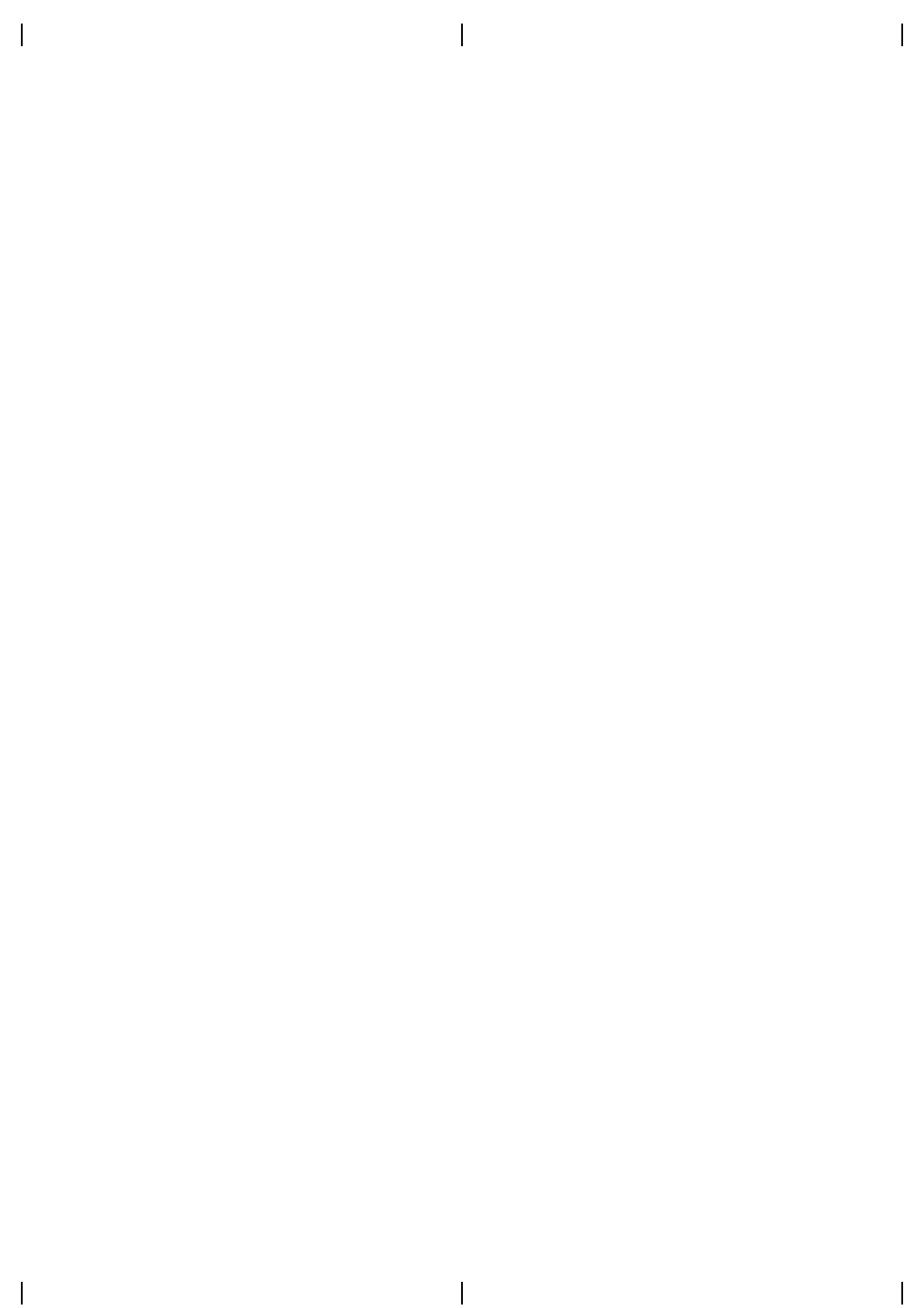# CHAPTER 4. MEETING THE CAREER GUIDANCE NEEDS OF ADULTS

This chapter describes the main settings in which career guidance is provided to adults in OECD countries, sets out some of the specific issues that arise in these settings, and suggests some options for filling some of the more important gaps in career guidance for adults.

The chapter's key policy conclusions are that:

- $\bullet$  The focus of public employment services upon the unemployed limits their capacity to provide career guidance that can address longer-term career development needs, or provide career guidance to those who are employed.
- $\blacklozenge$  Career guidance services in adult education can be too closely tied to the self-interest of particular educational institutions. Regionally-based independent services are one solution to this problem. Systematic feedback from career guidance services can help to improve the match between the supply of adult learning and the demand for it.
- $\bullet$  Community-based career guidance services for adults can be more accessible and closer to the needs of particular target groups. On the other hand they can be more variable in quality and fragmented in their approach.
- $\bullet$  A number of approaches can be used to influence the provision of career guidance within the workplace. These include linking it to training levies, quality-mark schemes that reward firms with good human resource development practices, and services delivered through trade unions.
- $\blacklozenge$  The chapter suggests two approaches to addressing some of the gaps in the provision of career guidance for adults. These include a wider role for public employment services, and wider use of regionally-based partnerships. Other strategies for increasing adults' access to career guidance are suggested in the following chapters.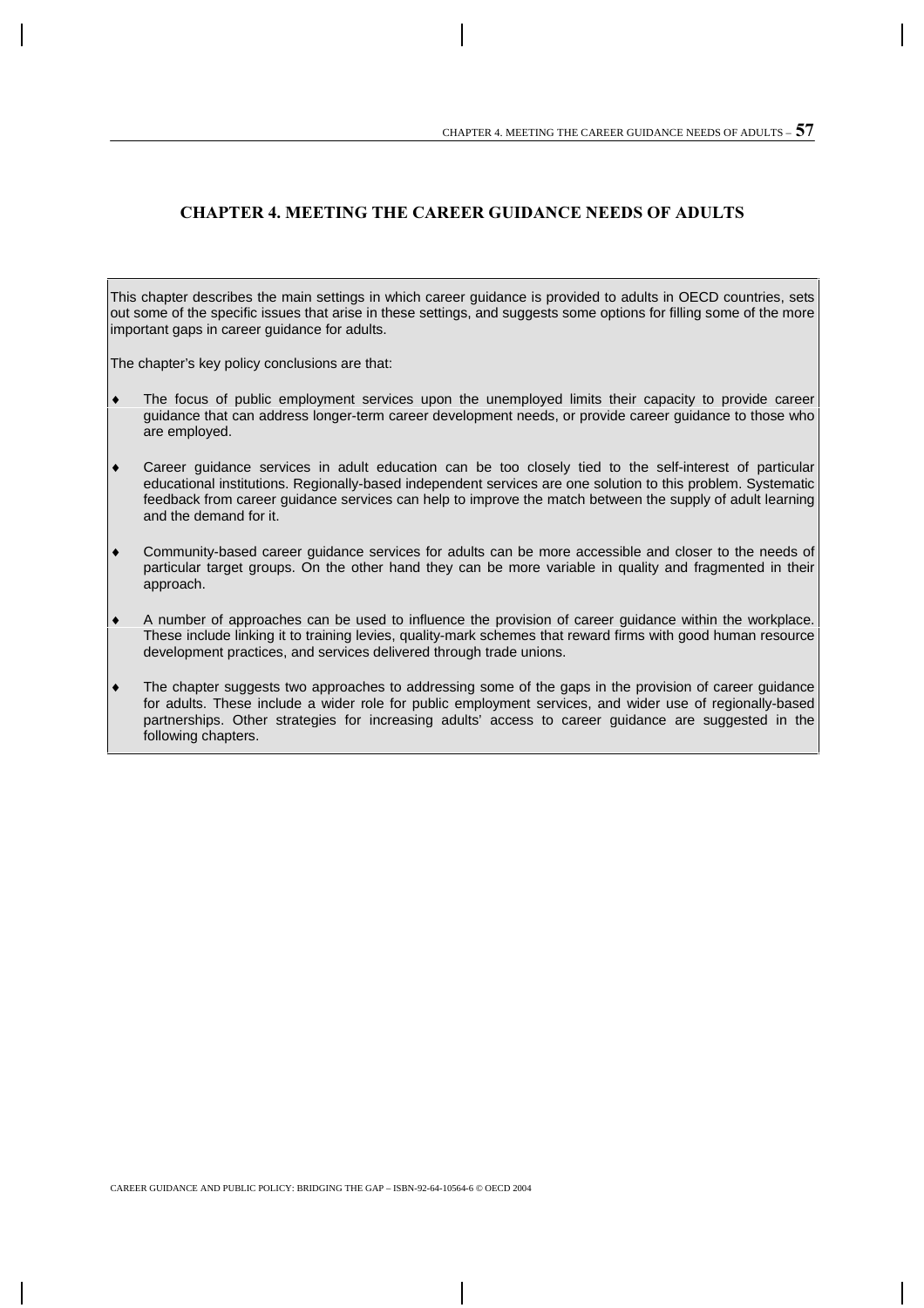# 4.1. Public employment services

*Much provision for adults is in public employment*  $s$ *ervices...* Traditionally, career guidance services for adults have been largely concentrated in public employment services. The major users of such services have been the unemployed, as well as other groups on the edge of the labour market such as disabled people. ...and addresses *-*   $\it objectives...$ ..*.requiring* gatekeeping and benefit-policing as *well as guidance* roles. Services for such groups tend to focus on getting them a job as quickly as possible in order to reduce unemployment levels and income-security payments (and, in cases where there are concerns about overall labour shortages, to increase labour force participation rates). Sometimes help with job placement is offered on a self-service basis. Sometimes training is required before people can be placed in jobs. This can be in job-seeking skills, in basic skills, or in specific vocational skills. Training is frequently preceded by some employment counselling, partly to advise people, but also to decide how much training the state is prepared to provide. This commonly leads to a case-managed action plan which is required in order to maintain eligibility for income support. In other words, the counselling often performs gatekeeping and policing functions in relation to public resources. It is not just to help the individual make decisions, but also to make institutional decisions about the individual. For example in Denmark, unemployed adults are only allowed to remain on benefits for five years, and before the end of 12 months of unemployment (six months in the case of individuals under the age of 25) they must be activated. This involves them seeing a placement officer or guidance counsellor and developing an individual action plan. This plan can include gaining entry into education and training, a job, or a jobcreation programme. The fact that the guidance is linked to the administration of benefit entitlements may place some limits on its neutrality. In Germany, unemployed people are obliged to attend placement and guidance services in order to maintain their rights to benefits. **This can lead to role** *conflict.* Where the administrative and counselling tasks are combined there can be some role conflict. For example the longer-term interests of the individual may require a higher investment in training than is necessary for short-term job entry. More generally, counselling requires people to be open and honest, and the gatekeeping and benefit-policing tasks are likely to restrict this. Administrative tasks may also consume much of the time that might be available for counselling. Such role conflicts might be unavoidable in the interests of efficient administration of public employment services. Rather than an argument for resolving them, they might point to the need for additional sources of impartial career guidance that can be accessed by the unemployed. *Despite this, the trend in some countries has been towards integration of such roles...* In some countries, the trend in recent years has been to integrate rather than separate such roles, and to weaken career guidance structures in public employment services. In Denmark, for example, the roles of guidance counsellor and placement officer have recently become more blurred. Placement officers may offer some basic guidance, and guidance

counsellors may be involved in developing individual action plans.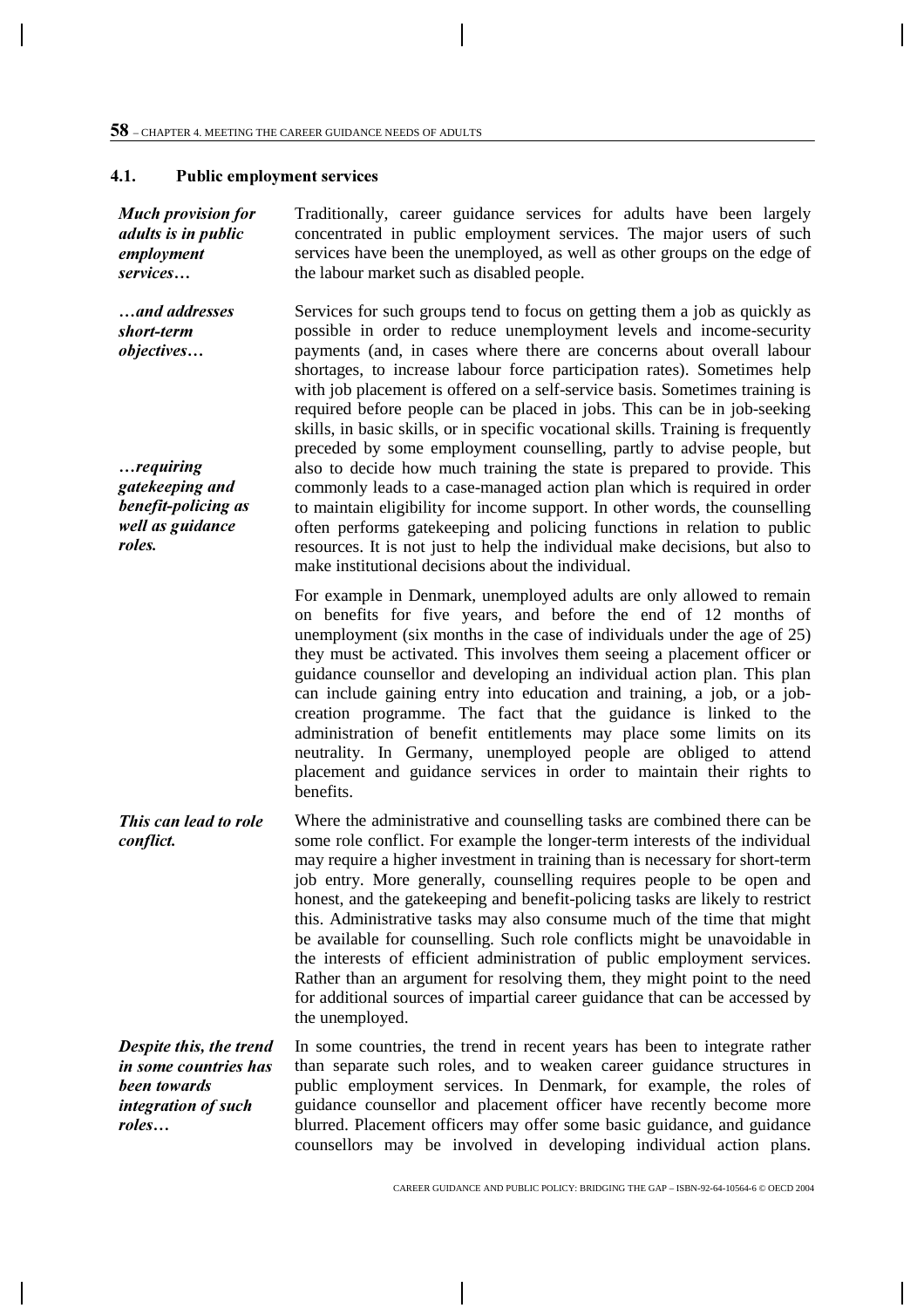Previously the guidance counsellors sat to some extent outside the organisational culture. Now, however, they are more integrated into it. It is a culture which is strongly focused on serving the needs of the labour market and on leading to a concrete outcome: entry to employment or education and training. The training for the guidance counsellor role is conducted in-house, as part of the general training programme for public employment service staff. It comprises a two-week course on top of the basic three-month initial training. This is a reduction from the former training pattern. It seems, then, that the role of the guidance counsellor within the service has changed to some extent from a client-centred role to an organisational role.

In Norway, the public employment service used to offer career guidance to schools and to others. The Employment Act still formally requires it to "provide vocational guidance to those who need it". But with the rise in unemployment the service to schools was withdrawn in the mid-1980s, and since then career guidance has almost entirely disappeared as a separate service. Instead it is part of the general placement services. In the new inhouse web-based staff training programme, career guidance has proved to be one of the most popular options; the training is however fairly basic in nature, and the opportunities for staff to use such skills are limited.

In Canada, screening interviews and case management have in some cases been contracted out to third-party organisations, which are not eligible for the training provided to employment counsellors by the federal government.

Often, the main training provided for employment service staff is administrative rather than guidance training. In Luxembourg, for example, the staff of the ADEM-OP (Administration d'Emploi-Orientation *Professionelle*) are generally recruited under normal civil service conditions, and are not required to have specific career guidance qualifications. Even in Germany, where career guidance constitutes a separate occupational category within the public employment service, with its own separate training arrangements, only around one in five of those in career counsellor roles within the Federal Employment Service have been trained on the three-year undergraduate courses at the Service's own Fachhochschule in Mannheim. Most of the rest have been on generic three-year courses in public administration in the *Fachhochschule* and then after work experience in the Federal Employment Service have undertaken relatively short six-month courses in career counselling. This means that their training as counsellors is more limited, and that they tend to approach it within an administrative mind-set.

On the other hand, as indicated in Chapter 1, Finland has retained a separate career guidance service within its public employment service. Elsewhere, too, there are signs of moves towards a separate and more highly trained workforce. In Australia, a Career Counselling Programme has been established by the federal government and its delivery is contracted out. The programme is available to young people aged 15-20

...within an  $administrative$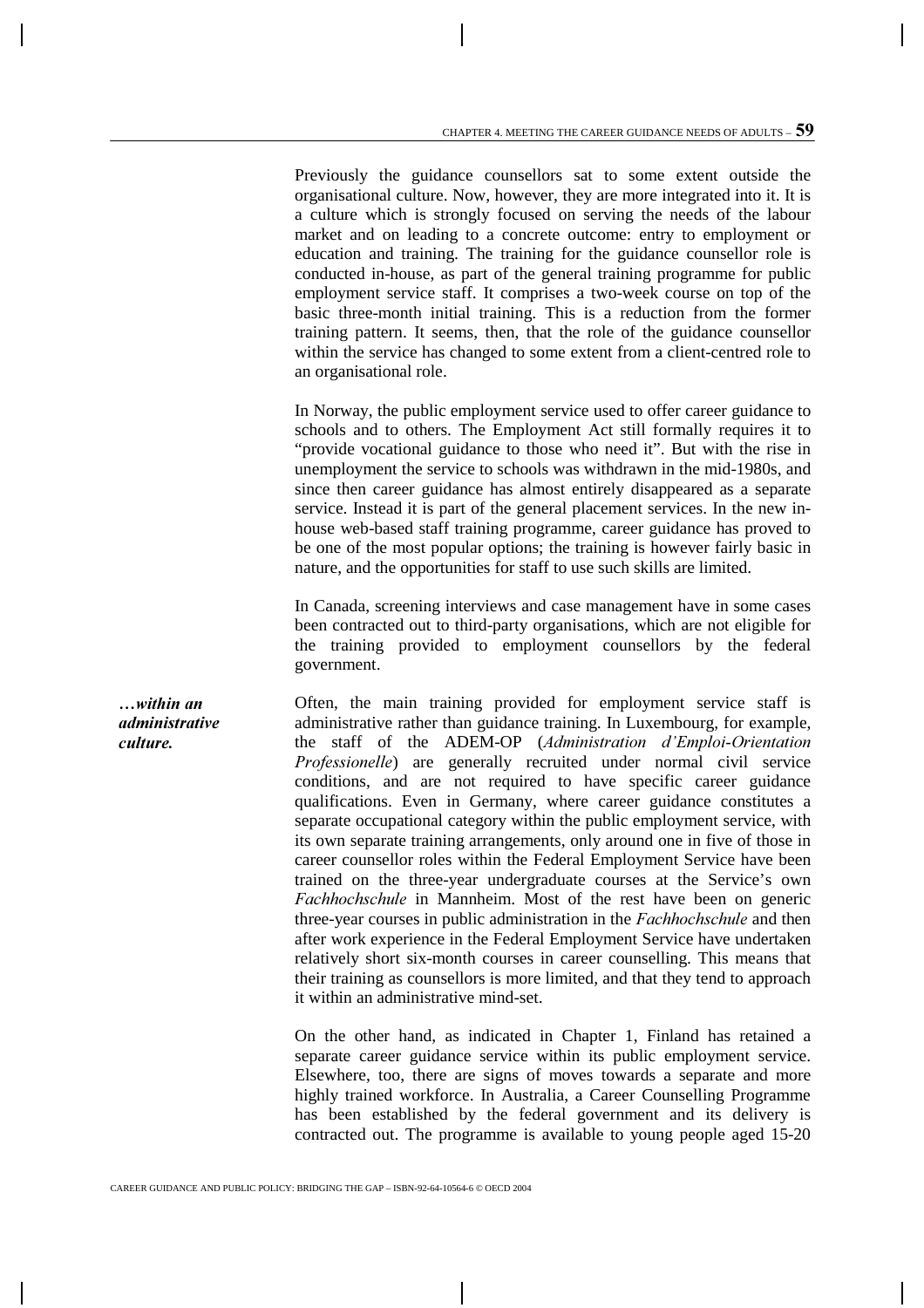who are registered as job-seekers but are not eligible for income support. It is also available to job-seekers of all ages who are receiving activity-tested income support. Participants receive career counselling in groups and in some cases may receive individual sessions. The programme is distinctive because it has set strong standards for staff: the career counsellors involved must have an appropriate tertiary qualification (preferably at postgraduate level) in career guidance or counselling, must be able to demonstrate at least five years' recent experience in providing career counselling to young people, and must be affiliated to a state or national career counselling organisation.

In Ireland, nearly eight in ten of the employment service staff who provide career guidance have had at least some form of guidance training. They can undertake a part-time university course in adult guidance over a twelve-month period, with their tuition fees and release time for course attendance being paid for, and with salary increments for those who successfully complete the course. A goal has been set for increasing the number of staff who have such qualifications. In Korea, where current training for employment service staff is limited, there are plans to move towards a structure of bachelor and master's degrees, possibly linked to training for human resource staff and industrial trainers. A few universities are developing courses of this kind, but as yet they have no official status.

**There** is a trend *towards one-stop centres.* In several countries, there has been a trend towards establishing one-stop centres: co-locating employment and welfare services, so that welfare clients can more readily access the range of services they need:

- In Australia, the first port-of-call for job-seekers is Centrelink, which offers information about education, training and employment assistance, and administers a variety of welfare benefits. It then refers those who are eligible to other employment services. Thus it operates both as a one-stop portal and as a filtering mechanism.
- In the Netherlands, 131 Centres for Work and Income have been established across the country, to provide initial one-stop centres for both job-information and benefit-claimant services. Staff come from a mix of employment and social-security backgrounds: the aim is to merge the two roles, mainly through in-house training.
- In England and Northern Ireland a merger of the Employment Service and the Benefits Agency has resulted in the creation of Jobcentre Plus to provide an integrated approach to the reduction of welfare dependency.
- A similar trend exists in Canada, and moves in the same direction are under consideration in Norway. One-stop centres are common, too, in the United States (Bezanson and Kellett, 2001).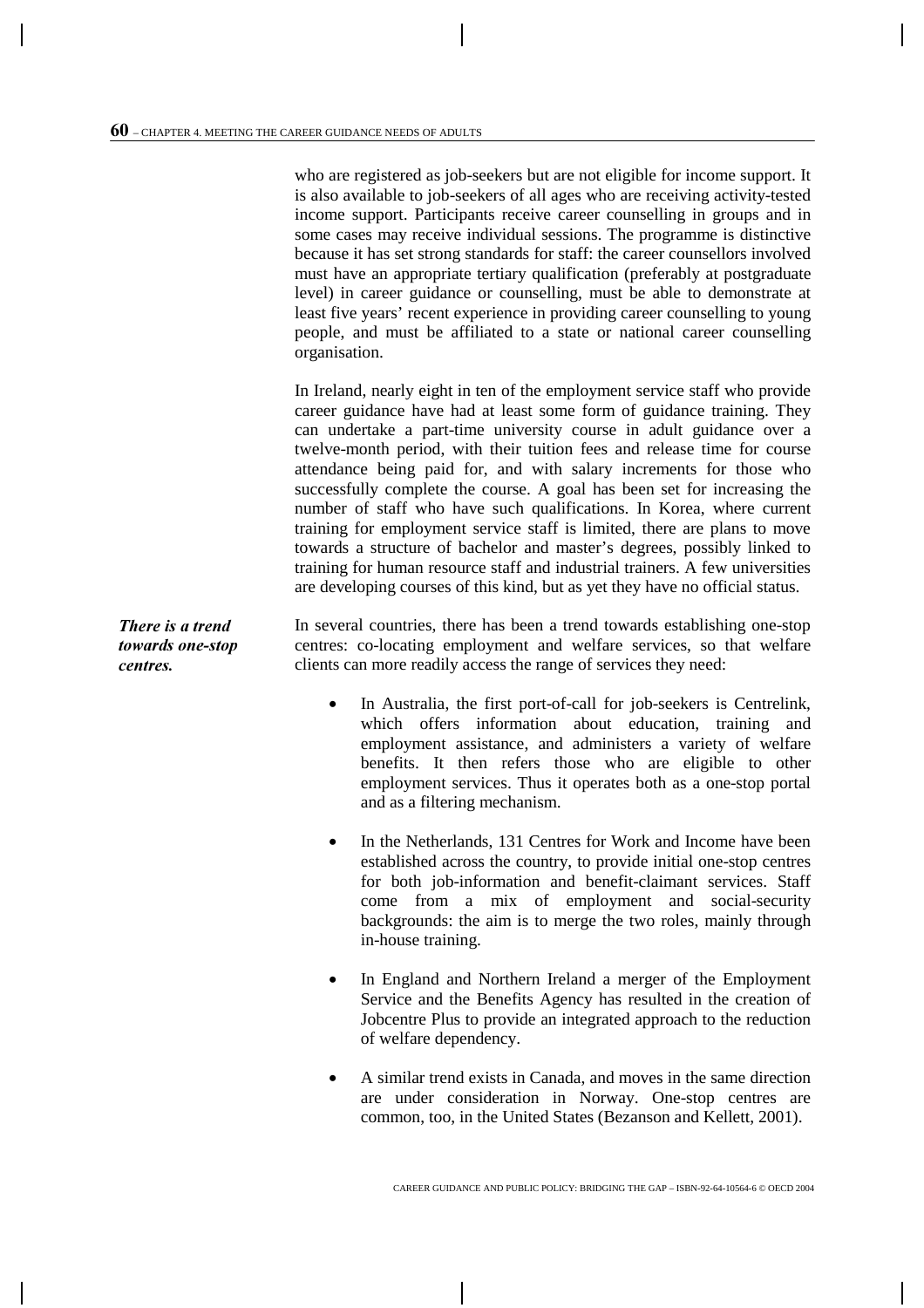**Services for employed** people are often web**based** and *impersonal*; personal services for them are usually limited.

Most public employment services offer web-based career guidance to those who are employed. For example:

- In Korea, the Work-Net web site provides individuals with access to job vacancies, and employers with access to job seekers. It contains a wide range of occupational and labour market information and data on training courses. In addition, it offers online test administration and on-line information-oriented counselling services. WorkNet is widely used by employed people who are thinking of changing jobs as well as by the unemployed.
- In the Netherlands, a new web site has been developed (www.werk.nl/) which includes diagnostic instruments (based on interests), data on occupations (including labour-market trends and salary data), information on education and training opportunities, and access to a web version of the database of job vacancies. There are also plans to develop a client-support centre, to be accessible by telephone, e-mail, fax and post.
- In Norway, the public employment service (Aetat) has developed a range of self-help tools, many of them web-based. These include: an interest inventory; a career choice programme which offers self-assessments of interests, work values and skills, plus an occupational matching facility and help with job-seeking (Veivalg); and a career learning programme (Gradplus) adapted from the United Kingdom and addressed mainly to higher education graduates. There are proposals under consideration to set up a call centre to respond to enquiries about learning and work.

Web-based services are either not accessible to or do not meet the needs of all adults. Other career guidance services available within public employment services to employed clients are usually limited, and offered largely on a self-service basis. For example in Norway, access to the service's web site is provided on a walk-in basis, along with printed vacancy information, word-processing facilities for writing job applications and curricula vitae, free telephones for contacting employers, and some limited staff support. In Canada, public employment offices across the country include resource centres which have Internet access and paper-based materials. In general, however, these have limited space, and staff support for such resources is usually confined to administrative help (for print-outs, booking machines, etc.) rather than skilled information support.

Even where the services are more extensive, their image tends to restrict their use. In Denmark, as an example, the guidance counsellors and placement officers in the public employment service are in principle available to everyone; in practice, however, the stigma stemming from their association with the unemployed deters many other people from using them.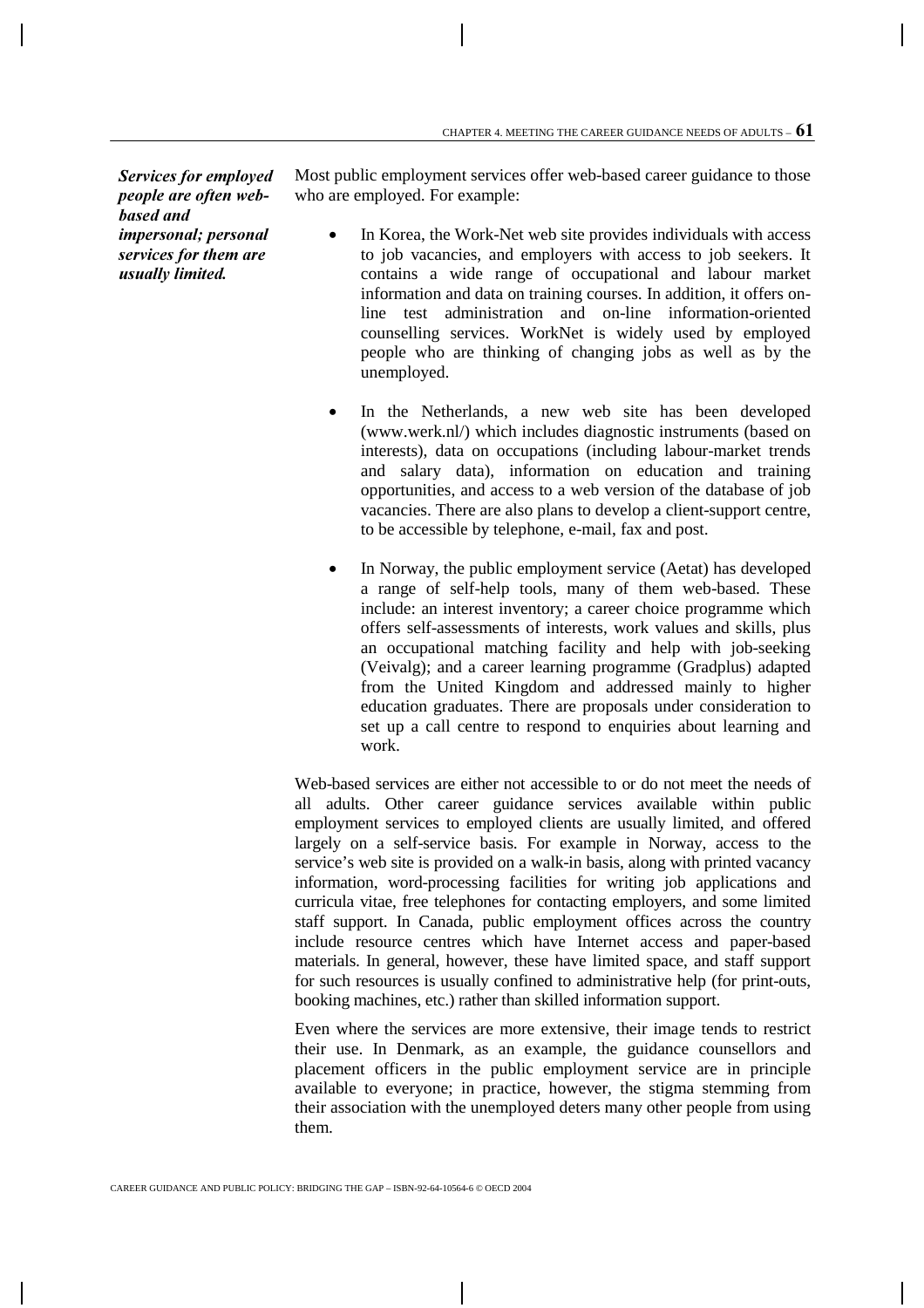# Some countries have redesigned their centres to attract more employed people.

A few countries have been attempting to attract more employed people by redesigning their centres to give less prominence to queues for welfare payments. In the Netherlands, in marketing the new Centres for Work and Income, greater emphasis is being placed on the employed group than on the unemployed. Benefit claimant services are kept to the back end of the centres. An electronic vacancy databank using a touch-screen approach includes not only directly notified vacancies but also other vacancies taken from press advertisements. Other career information resources include free web and telephone access. Staff are available to provide brief personal help where it is needed. Similarly, in Norway, the public employment service's centres are being redesigned to include state-of-the-art amenities that are attractive and accessible: welfare-claimant services operate discreetly behind screens at the back. In general, however, the effectiveness of public employment services continues to be measured largely by how fast they return benefit claimants to work, rather than by broader criteria.

## $Other public services$

Other public career guidance services may be offered to particular targetgroups. These may include immigrants, asylum seekers and offenders. In Canada, there are special employment services for immigrants, funded by Citizenship and Immigration Canada and by some of the provinces as part of their settlement and adaptation programmes. These services include employment counselling, job-search programmes, help with recognition of foreign credentials, and prior learning assessment. In Ireland, career guidance is provided by the Training and Employment Agency's Asylum Seekers Unit. It is also provided within prisons, normally as part of prerelease programmes. Services provided by trained guidance counsellors are complemented by less structured guidance provided by probation officers, chaplains, teachers in the prison education service and the like.

### 4.2. Services within adult education

*Adults enrolled in* education have access to their institution's *career guidance services.* 

Some countries such as Austria, Denmark and Spain have developed guidance services within adult education. Enrolled adults have access to the career guidance services available to all students. Some such services pay more attention than others to the needs of mature students, including the rather different position they may have in relation to the labour market. Many of these services are stronger on educational opportunities than on labour-market issues, and tend to focus mainly on the institution in which they are based. This may limit their comprehensiveness and impartiality.

**Some institutions** have extended career *<u>guidance services to</u>* adults in the *community.* 

Some tertiary education institutions offer guidance services to adults who are not enrolled. They do this in three different ways:

 As part of strategies to build relationships with alumni, which might lead in due course to alumni bequests and other benefits. Such strategies are common in the United States, and are beginning to develop in countries such as Australia, Canada and the United Kingdom.

CAREER GUIDANCE AND PUBLIC POLICY: BRIDGING THE GAP – ISBN-92-64-10564-6 © OECD 2004

*Career guidance* services may exist for  *immigrants and*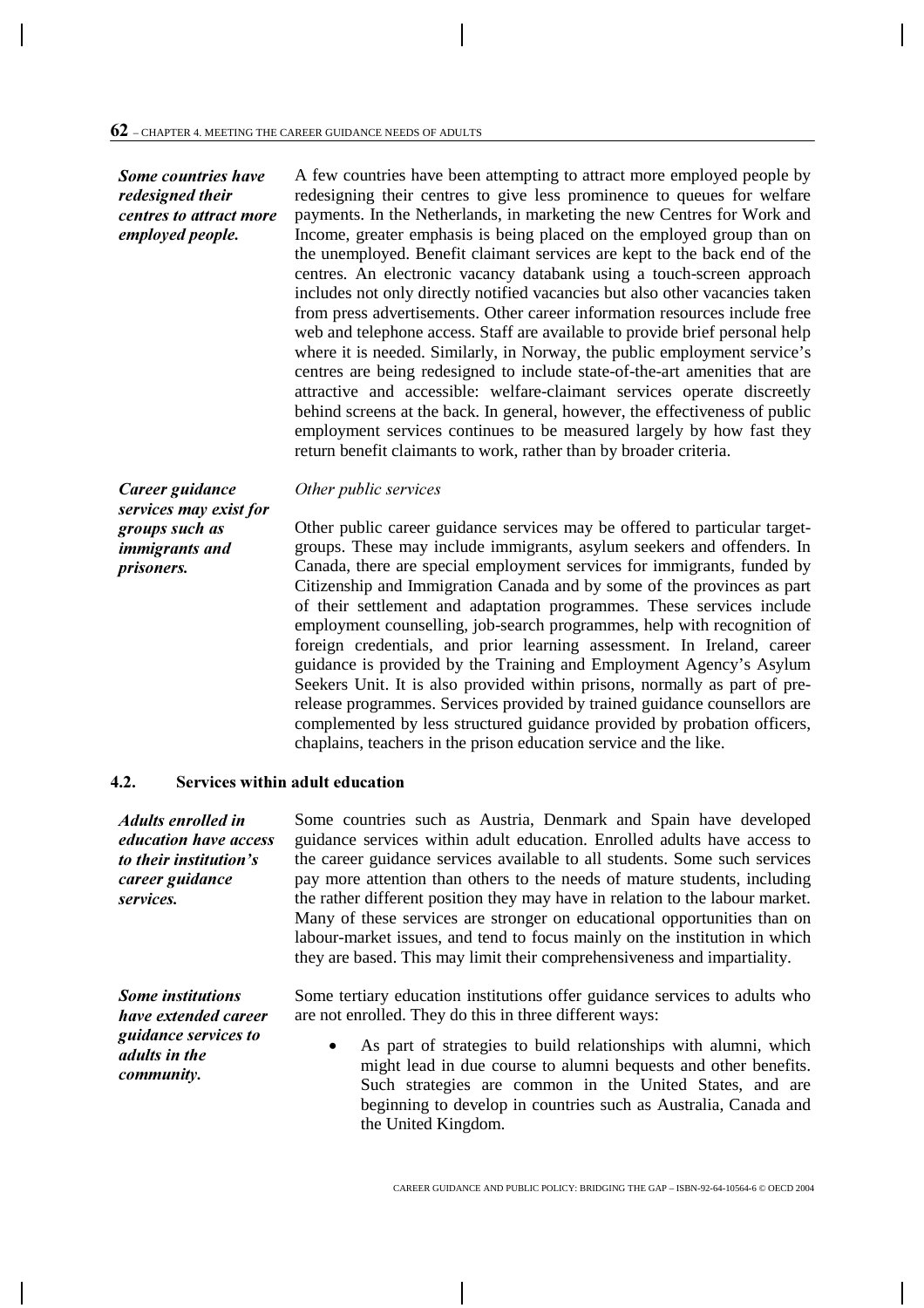- As part of access strategies designed to lead to possible enrolments.
- As fee-paying services. Some universities offer such services in Australia and the United Kingdom.

In some cases there may be a mix of these strategies. For example in Technical and Further Education (TAFE) institutes in Australia (New South Wales), people who are not sure whether they will study in TAFE are entitled to one free visit at which it is determined whether they are likely to be a TAFE student. If so, they are offered career counselling; if not, they are offered information and referred elsewhere (usually to private services) or offered career counselling for a fee.

*Guidance may also be included in access <u>courses...</u>* Some institutions run access courses, sometimes in community centres, for adults returning to formal learning after a substantial gap. These often include strong guidance elements, designed to help such adults not only to develop their study skills but also to determine what and why they want to learn.

...and in processes for assessment and *recognition of prior learning.* A growing trend in countries such as Canada, the Netherlands and Norway is the introduction of processes for the assessment and recognition of prior learning, including learning which has been acquired informally. Such processes can be only a technical procedure, assessing whether people can enter a given programme or meet the requirements of a specific qualification. Alternatively, they can also develop into a guidance dialogue, in which people are helped to identify and value the knowledge and competencies they have acquired informally, and to explore new opportunities to which they might be transferable.

It can also play an *important role in the informal adult and community education* sector. Career guidance can be provided in the more informal adult and community education sector, which is often a significant provider of second-chance opportunities for adults. In Australia, the Full Steam Ahead programme in the Australian Capital Territory helps adult learners to focus on what they want in life and encourages them to explore their beliefs and values and to identify and overcome barriers. In Victoria the Learning Town programme has set up a careers library in eight community-based adult education providers and organised career guidance training for a member of staff from each provider. In Ireland, a number of pilot adult education guidance programmes have been established, designed to provide support to adults who are enrolled in literacy, community education and other programmes.

*Ensuring that career* guidance is impartial is a key issue. A key issue in providing career guidance for potential adult education students is to ensure that it is impartial, and does not inadvertently or openly promote the interests of particular institutions through attempting to recruit students or failing to refer them to alternative sources of learning. One approach to this, on a large scale, is the regional adult information, advice and guidance partnerships that have been created throughout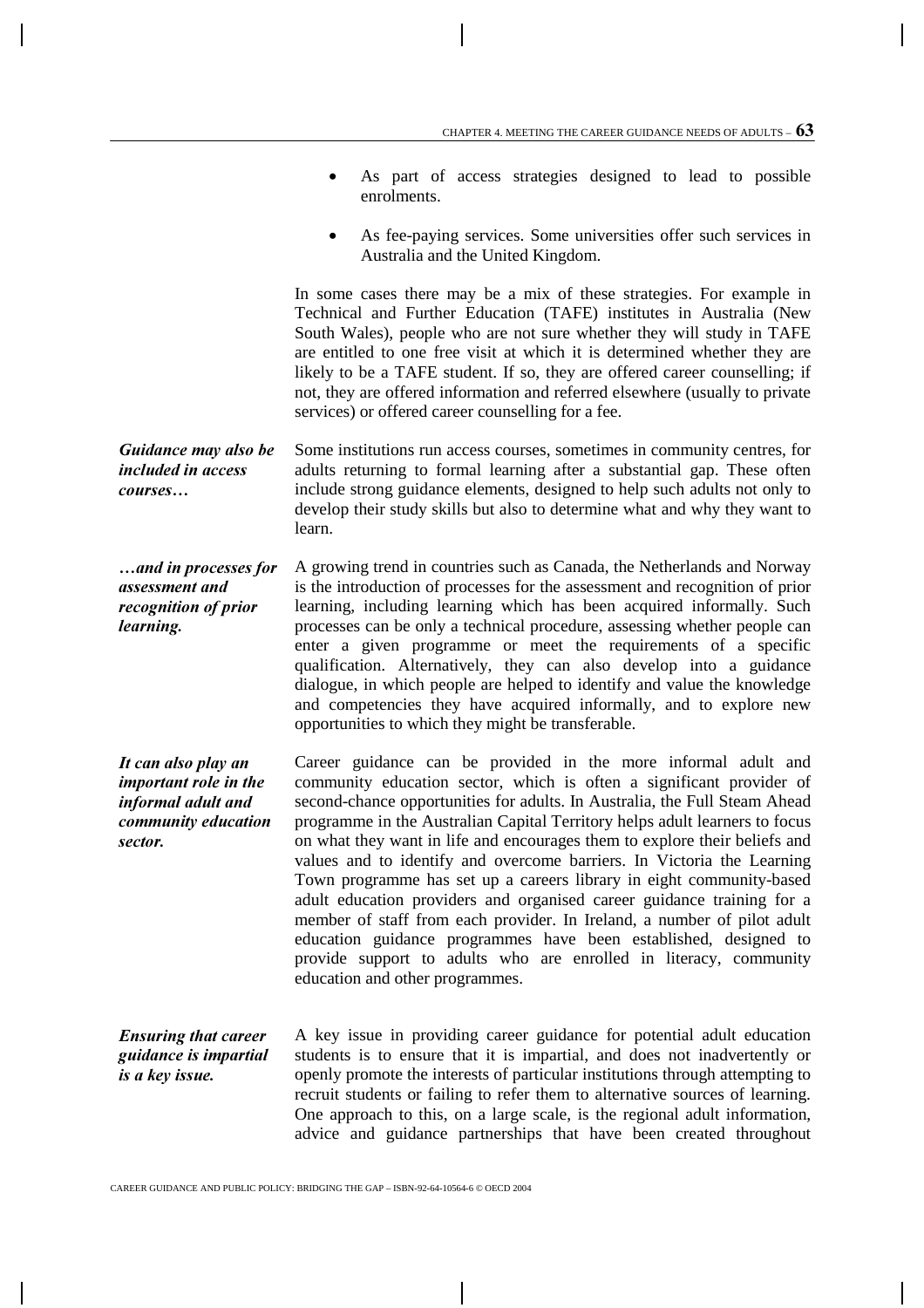England, and the related regionally-based guidance services that provide assistance to adults in Scotland and Wales.<sup>1</sup> The partnerships in England have been created as a part of the government's strategy to encourage poorly qualified and low-skilled adults to return to education (Department for Education and Employment, 1998). These services must account for their performance by reporting the numbers from key target groups such as single parents and ex-offenders that have been assisted. An example of a similar pilot programme on a smaller scale in Austria is given in Box 4.1. The example in Box 4.1 also illustrates how career guidance services can be used in adult education to provide systematic feedback on adults' learning needs, thus improving the match between the supply of learning and the demand for it.

# Box 4.1. A regionally-based adult education guidance service

In the county of Burgenland the Austrian Ministry of Education has established a regional service to provide career guidance that is independent of particular adult education providers. The service is located in a regional adult education support centre, rather than in an institution that provides adult education. It has a high proportion of women who are unemployed or seeking to return to work among its clients. It sees adult education providers as its clients, as well as individuals. Its services are free. In order to give information and guidance to people where they are located and at times that are convenient to them, it provides guidance by telephone and by e-mail as well as face-to-face. It provides guidance to smaller communities in the region on a peripatetic basis, rather than requiring all clients to travel to the regional centre. It is committed to using data to improve its client services. It was established in conjunction with a survey to define client needs, it maintains a computerised database of client needs and problems and feeds results from this to adult education providers, and it is being evaluated in association with the University of Graz. It makes intelligent use of the local media in order to publicise its services and to increase access. It communicates with regional adult education providers through a regular newsletter, and has developed a database of adult education advisors in the region to help it keep in touch with regional institutions.

# 4.3. Community-based services

 $\overline{a}$ 

| Career guidance                                                           | A recent development in a number of countries has been the growth of                                                                                                                                                                                                                                                                                                                                                                                                                                                                                                  |
|---------------------------------------------------------------------------|-----------------------------------------------------------------------------------------------------------------------------------------------------------------------------------------------------------------------------------------------------------------------------------------------------------------------------------------------------------------------------------------------------------------------------------------------------------------------------------------------------------------------------------------------------------------------|
| may be offered by                                                         | career guidance services in community-based organisations. Some of these                                                                                                                                                                                                                                                                                                                                                                                                                                                                                              |
| community-based                                                           | focus on particular ethnic groups; some on groups such as single parents,                                                                                                                                                                                                                                                                                                                                                                                                                                                                                             |
| organisations.                                                            | people with particular disabilities, ex-offenders, or the homeless.                                                                                                                                                                                                                                                                                                                                                                                                                                                                                                   |
| <b>Some countries have</b><br>deliberately<br>enhanced such<br>provision. | In Australia and Canada the growth of such services has been stimulated<br>by the contracting-out of some public employment services to these kinds<br>of organisations. (Chapter 8 discusses the issue of contracting out in more<br>detail.) Part of the rationale for such contracting out is that the<br>organisations concerned are often perceived by members of their target-<br>groups as being more accessible and more attuned to their needs. The<br>result of such policies can be the creation of a major sector of guidance<br>provision (see Box 4.2). |

<sup>1.</sup> These arrangements are complemented by a national telephone help line (learndirect) which is mentioned in Chapter 1 and described in more detail in Chapter 5.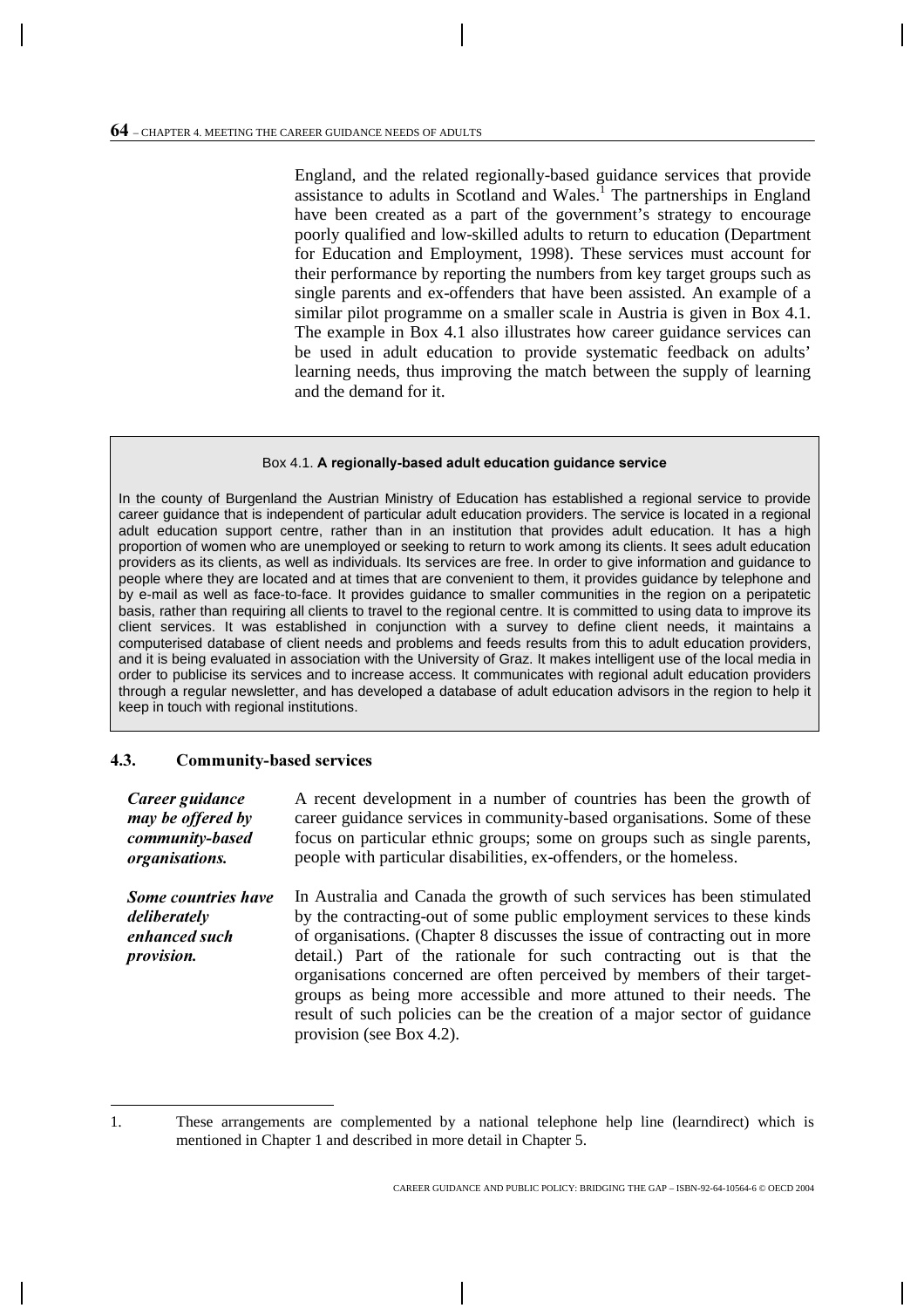# Box 4.2. Community-based services in Canada

In Canada, it is estimated that there are probably over 10 000 community-based organisations delivering career development services. Many are small, with perhaps 5-7 full-time-equivalent staff; though some are much larger, with as many as 100 or 200 employees over a variety of locations. Some of these organisations focus on career development activities such as information services, career guidance and job-search workshops. Many have a wider range of functions, including various forms of education and training and community work. Some of these, such as literacy programmes, may include career development elements. This may enable them to adopt more holistic approaches to the needs of their clients.

Often their funds come from a range of different government sources. In many cases a lot of their funding is project-based. This can lead to staff turnover and risk their continued survival. The community-based sector in Canada is generally fragmented, under-resourced and has limited access to support structures. Some services employ trained career guidance staff but many do not. To address these issues, the federal government has supported a range of networks, mainly at provincial level.

A notable such national initiative is Career Circuit. It supports community-based organisations offering career development services to young people, especially those who have left school. It is based on a partnership created by the government between three non-profit organisations: the Canadian Career Development Foundation, the Canadian Foundation for Economic Education and the Canadian Youth Foundation. It offers on-line networking between over 5 000 agencies, a searchable database of career resources, and a selfinstructional training programme, supported by a network of trainers. A number of Regional Representatives, with a mix of career development and other qualifications plus community development experience, have been employed to liaise between and support the agencies.

# It can take varied forms. Community-based services can take many forms. In Korea, there are around a hundred women's centres, some funded by the national government and some by the provinces. In addition to providing social centres, they may run education and training courses, and offer career information and counselling services (see Box 4.3). In Luxembourg, local action projects run by voluntary and not-for-profit organisations include the Full Employment Network (Reseau Objectif Plein Emploi), a programme for women who are victims of domestic violence (the *\* en détresse* project) and local and regional development projects. Such projects are financed from a range of sources; generally their staff do not have specific training in guidance and their roles include a wide range of other functions.

*Community-based provision potentially* has both strengths *and* weaknesses. The merits of policy strategies that work through community-based organisations include not only their greater knowledge of, and acceptability to, particular client groups, but also the contribution they can make to community capacity building (Bezanson and Kellett, 2001). Some accordingly hold the view that they should be used as the conduit for most public services, including those in the guidance field. On the other hand, others take the view that this sector is fragmented, idiosyncratic, and sometimes anti-government and anti-bureaucratic, and that it too often consumes public funds without discernible outcomes (see Grubb, 2002b). It seems likely that the sector has a contribution to make to career guidance strategies for adults, but alongside – rather than as a substitute for – more formal services.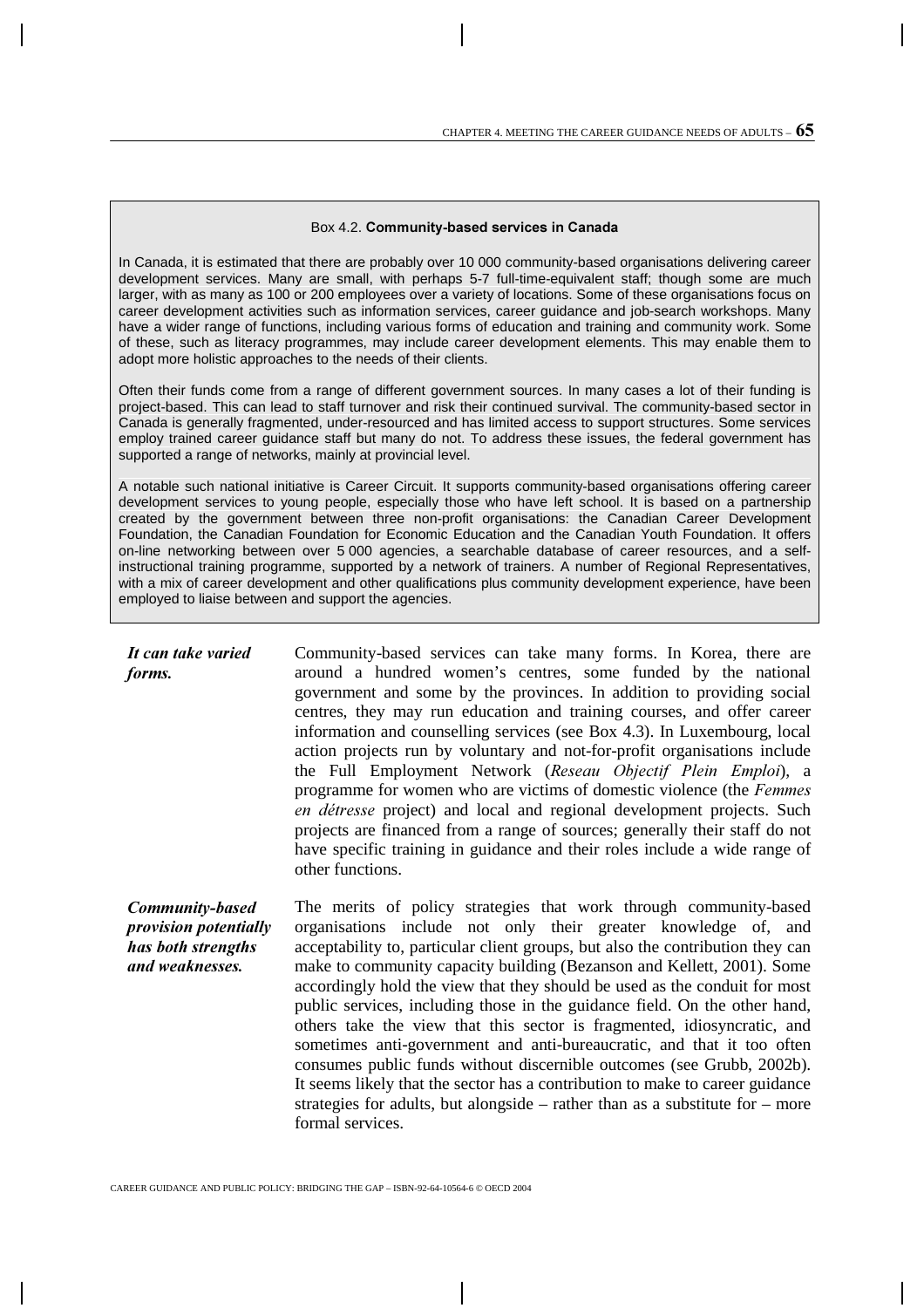## Box 4.3. A women's development centre in Korea

Kyonggi Women's Development Centre is widely viewed in Korea as a "beacon centre" in terms of its information and counselling services.

Alongside its training courses, it helps women who want to set up their own business (including "incubator" facilities), and runs one-week career planning courses for unemployed women and for single mothers. It provides web-based and face-to-face career guidance services which include testing programmes and a jobplacement service. Its web-based services include databases on educational courses, child-care facilities, women experts, and companies with women as chief executives. It was built by women employed through a public-works programme.

Among the staff of the centre are several people with social-welfare and counselling qualifications.

# 4.4. Employment-based services<sup>2</sup>

**Many employees look** to their employer for career guidance, and some employers provide it.

Many employed people look to their employer for career guidance, both on learning new skills and on career development within the organisation (MORI, 2001). Some employers offer systematic career guidance to their staff. This tends to be confined to larger enterprises and, with some exceptions, to managerial and professional staff:

- In Australia, the Queensland Police Service offers help with career-planning to all staff, including low-skilled staff. This includes access to career planning officers, mentors, workbooks, workshops, and a web site containing skill profiles of all the main positions within the organisation.
- In the Netherlands, a few large employers have established mobility centres for their employees. These centres are often staffed by human resource development specialists, supported by external consultants. These may provide training needs assessments. The centres are concerned mainly with internal movement within the company, but may also let employees explore opportunities in the external labour market, depending on whether the company is prepared to support this or not.

Governments have used training levies to *encourage firms to provide career* guidance...

 $\overline{a}$ 

In some countries, governments have encouraged such provision, in two ways. The first is by including career guidance as allowable expenditure against training levies:

 In Canada (Quebec), there is a legal stipulation that employers must demonstrate that they spend one per cent of their payroll on employee training, which may include career development services leading to training plans.

<sup>2.</sup> In addition to the services provided by employers and trade unions that are discussed here, a range of career guidance services exist that can be purchased on the market in the private sector. These are normally provided by private consultants, management consultancy firms, outplacement firms and the like. They are discussed in Chapter 8.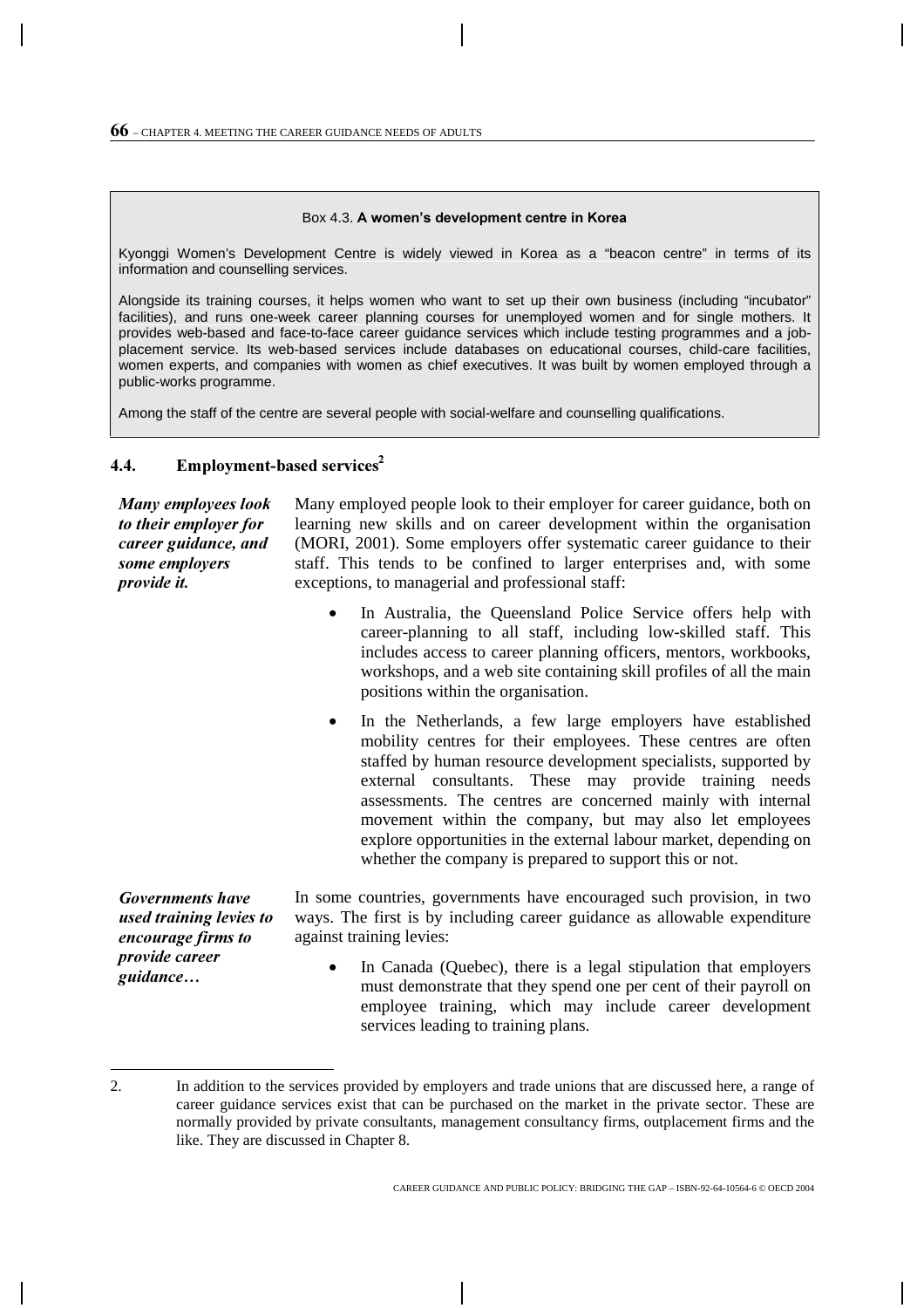- In the Netherlands, some sectors of employment, in total covering around 38% of all employees, have developed their own training schemes, based on training levy funds from employers and employees. These are particularly important for small- and medium-sized organisations, which often lack their own training arrangements. The schemes may include access to some limited sector-specific career guidance from training officers.
- In Korea, companies with over 1 000 employees must invest at least two per cent of their payroll in training. If they do not, they pay the balance as a training levy. There is little evidence of companies establishing career development reviews to support such training programmes, but the potential is there.

...and quality-mark *-* The second is through voluntary quality-mark schemes. In the Netherlands and the United Kingdom, a government-subsidised Investors in People programme provides a quality-mark to companies that adopt good human resource development practices. In the Netherlands, this includes encouragement for companies to use careers advisers to support their development review systems.

*Career guidance is* commonly part of *outplacement* packages. Many employers include career guidance services in outplacement packages when they decide to dismiss staff. Such services are usually purchased from outside providers. Sometimes, in the case of mass redundancies, governments may provide some financial support for such schemes. This happens, for example, in Canada.

*Some trade unions <u>Provide career</u>* guidance to their members.

In some countries, trade unions are playing an increasing role in employment-based career guidance. They are doing so by negotiating for it within collective bargaining, and as career guidance providers in their own right. A major advantage of such schemes is that low-qualified and lowskilled workers may be more likely to informally approach a union representative in the workplace than to make an appointment at an external career guidance centre staffed by fully-qualified practitioners.

- In Denmark, Norway and the United Kingdom, some unions have run courses to train their shop stewards to act as "educational ambassadors" or "learning representatives" in encouraging their members (especially those with limited or no qualifications) to access education and training. This programme is extensive in the United Kingdom and receives strong support both from government and from the trade union movement (www.learningservices.org.uk/). In late 2002 there were around 3 500 Union Learning Representatives in the United Kingdom, and their number is projected to increase to perhaps seven times this by 2010 (Cabinet Office, 2002). The Employment Act 2002 has given Union Learning Representatives a statutory right to carry out their duties, and to be adequately trained.
- Some trade unions provide direct career guidance for their members in Canada, the Netherlands and Spain. In Austria both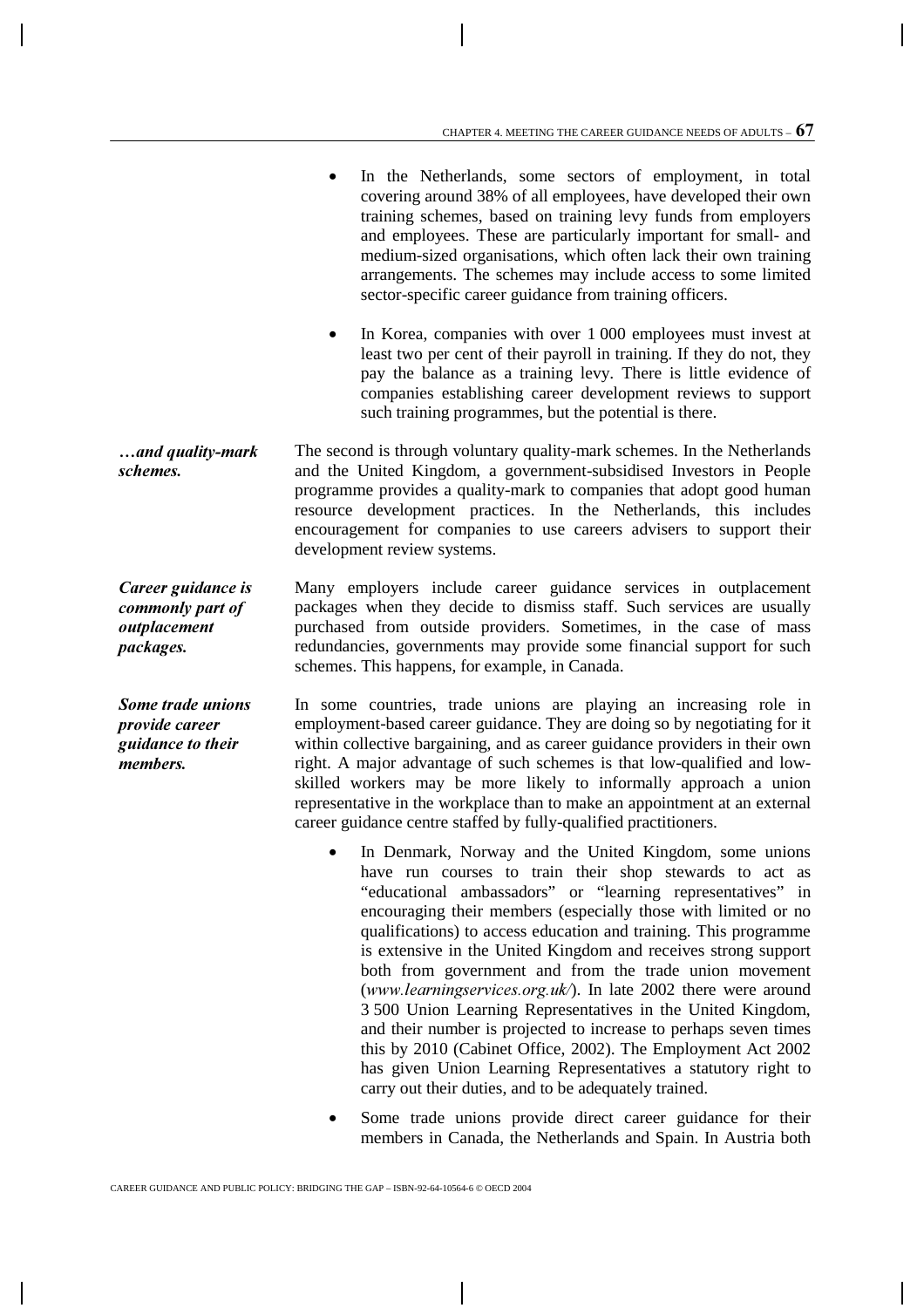employer organisations and the trade unions provide direct career guidance. The trade unions, through the Chamber of Labour, tend to concentrate upon career guidance for the unemployed. Personal career guidance provided by the employers' Economic Chambers is provided on a fee-paying basis, although at a subsidised cost. In addition, the Economic Chambers provide extensive career information centres.

**Many** employer-based services are limited in *their impartiality and -!* A potential limitation of career guidance services provided by employers is that there may be a conflict of interest between the employer and the employee. If for example an employer wants to retain an employee, he/she may not be willing to support access to guidance services which encourage the person to investigate jobs in other organisations.

#### $4.5.$ Filling gaps in provision

**There are major gaps** *in current provision for adults.* Despite the diversity of career guidance services available to adults, major gaps exist in all countries. One gap is services for employed adults, especially those in small- and medium-sized organisations. Another is for people who have been outside the labour market for a while and are not entitled to employment services or to social assistance: for example women returning to the labour market and refugees. There may be other gaps: for example, workers displaced by employers who do not provide outplacement services. In addition many services for adults are quite narrowly targeted: for example on particular educational institutions, or their own workplace.

**These include career** *<u>guidance</u>* for older age groups. A gap that is evident in many countries is the limited scope of career guidance for older workers and for the "third age". In the United Kingdom, recent reviews of guidance for the third age have revealed a wide range of disconnected provision (Ford, 1997; Department for Education and Skills, 2003). Many countries are concerned about their ageing population and the problems this is increasingly posing for increased health and old age security expenditure. To relieve the pressures on public resources, policies are being developed to maintain employment among older workers and promote their re-entry into the labour market. This can be linked to encouraging more flexible approaches to managing the transition to retirement. It can also be linked to encouraging those who have left the labour market to continue their involvement in learning and in voluntary work in the community, so reducing health bills and harnessing their social contribution (OECD, 1998b; OECD, 2000b). Policy responses to ageing societies in most OECD countries have, to date, largely focused upon reforms to retirement age provision and reformed income support arrangements. There are strong arguments for public policy seeking stronger links between these reforms and the availability of career guidance to help people to create more flexible transitions to retirement. In particular, a much closer integration between financial planning and career guidance, as part of overall retirement planning, could assist people to put together more flexible mixes of temporary employment, part-time work, and self-employment during the transition to retirement.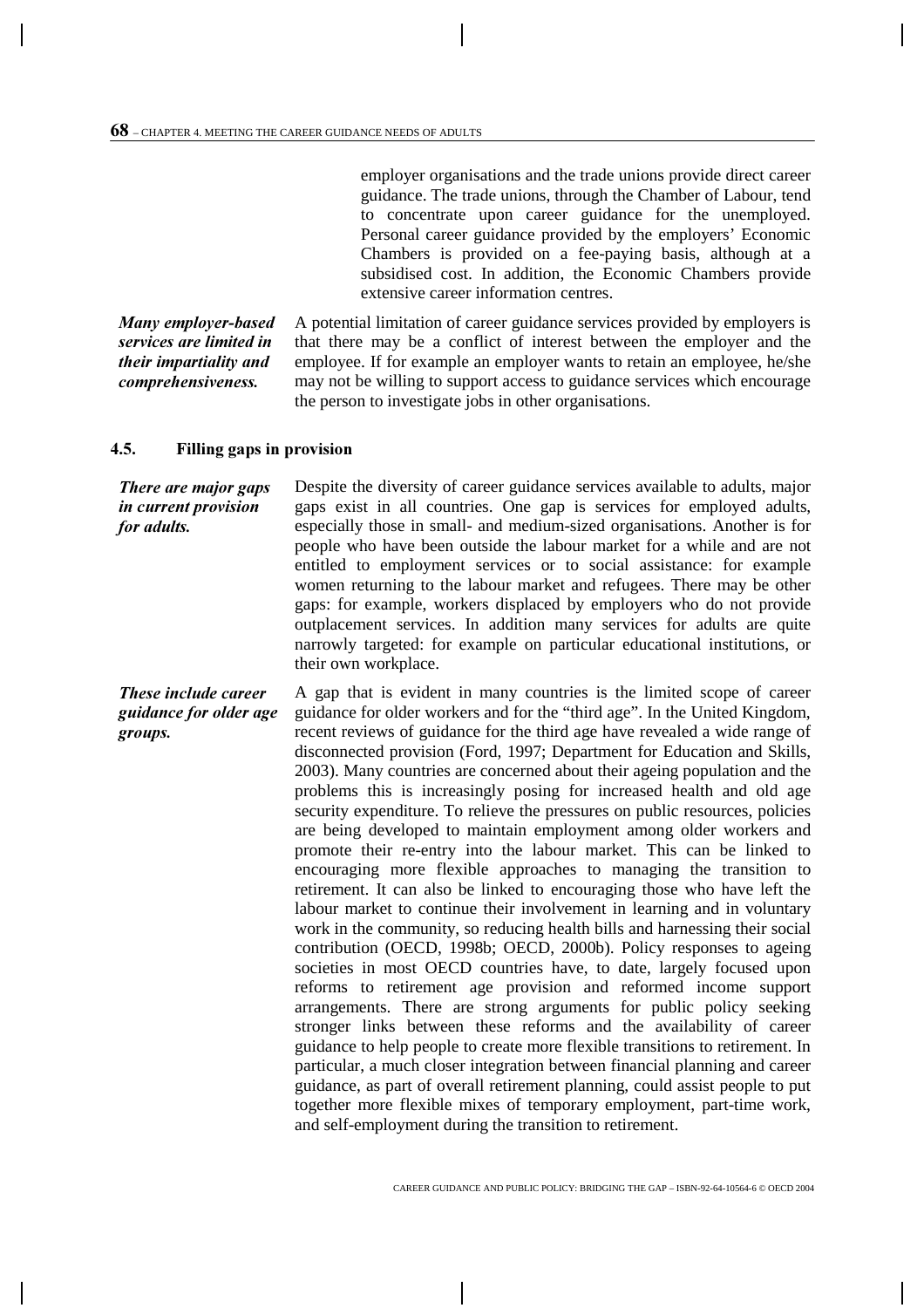As yet, no country has developed a systematic approach to career guidance for the third age. Some provision exists in a few countries:

- In Australia (Western Australia), the Profit from Experience Programme, funded by the state's Department of Training and accessed through community-based Joblinks, supports matureage people to re-enter the workforce.
- In Korea, 36 "manpower banks" for older workers have been set up in a variety of organisations including the YMCA, Korean Elderly Association centres and social welfare centres.

**There is evidence of** *unmet demand.* In a number of countries, there are strong indications that demand for career guidance by adults exceeds the supply of services. For example:

- Where openly accessible services exist, they are heavily used, often leading to queues and bottlenecks (this is the case, for example, with the career counselling services in the public employment services in Finland and Germany).
- Many services take care to limit their publicity for fear of being overrun. In Canada (Manitoba), for instance, employment counselling is freely available in principle but is not widely publicised for fear that the ensuing demand might exceed supply. For similar reasons the already stretched career guidance service in Finland's public employment service does not actively advertise itself.
- Some services designed for young people are regularly approached by adults. This can be observed in Australia, where 60% of the clients of a small national network of Career Information Centres designed for young people are adults, and in Norway. In Austria, the career information centres (BIZ) of the Federal Employment Office were initially designed as a service largely for youth. However adults now constitute 47% of their clients, and in 2001 the number of adult users grew by 15%.

It also seems likely that much potential demand is untapped. In the United Kingdom, a national telephone guidance and information service for adults was launched in February 1998, accompanied by extensive media marketing. By the end of 2000, it had received 2.4 million calls (Watts and Dent, 2002) and over five million by mid 2003.

A level of demand that exceeds supply is unsurprising, given that most career guidance services are free. A common solution to such situations is to seek to ration supply: for example by setting priorities for the provision of services; or allowing the imposition of a price to ration services. However such solutions might not be compatible with a goal of seeking to expand access to career guidance, for all who wish it, throughout the lifespan. These issues are taken up further in the discussion of marketbased approaches in Chapter 8.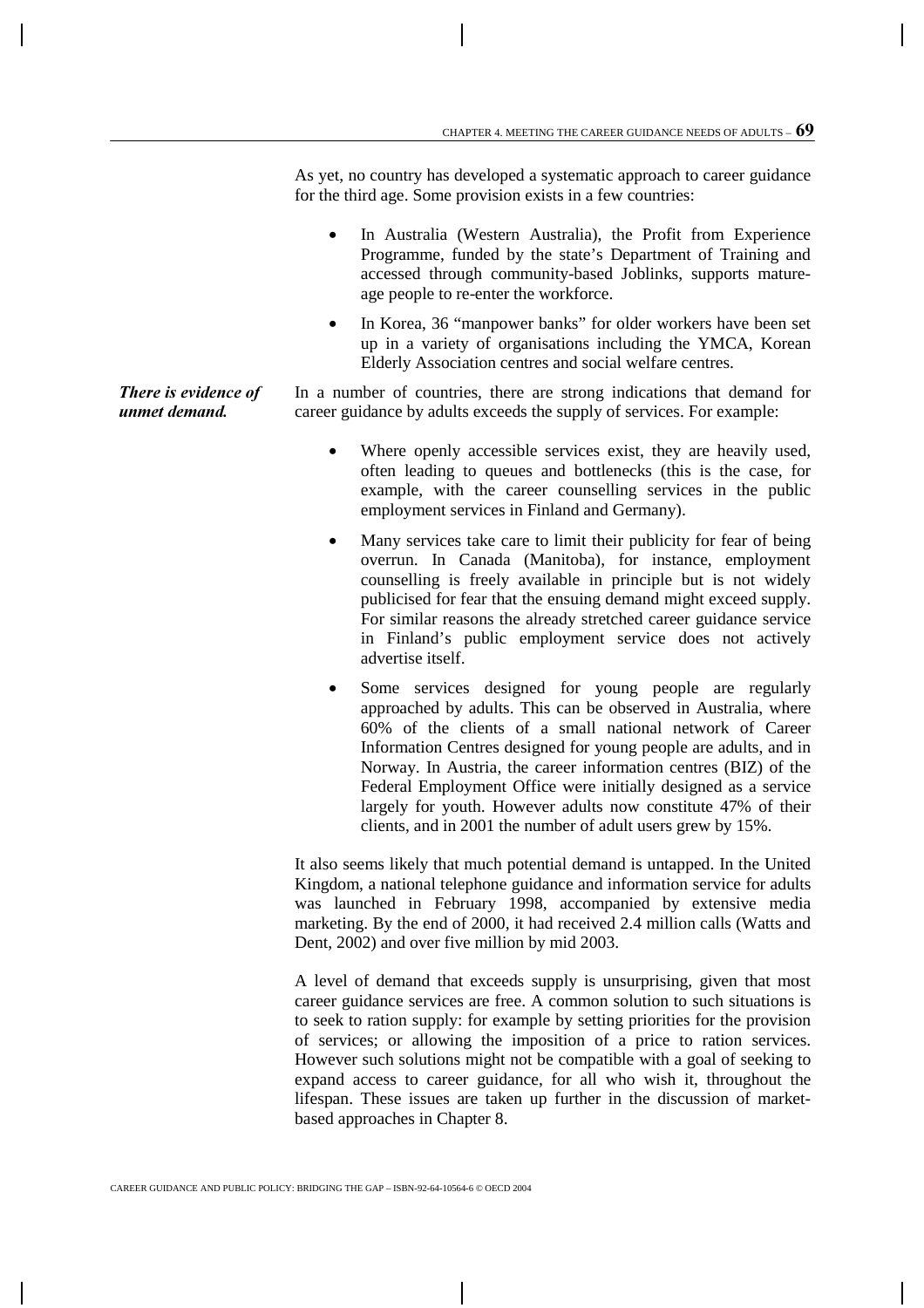**Open-access career** centres for all adults are limited. Few countries currently have open-access career centres, available to all adults. Even where they exist, they tend to be limited in number and restricted in the range of services they offer. In Australia for example there are only 12 Career Information Centres that are open to the general public. In Denmark, there have been a few experiments in setting up open-access career centres in well-populated locations, but some have closed after a period because there has been no framework for sustaining them. **There are a number** Options available to policy-makers to widen adult access to career

of ways to fill these gaps. guidance include the adoption of more innovative approaches to service delivery – based, for example around ICT and telephone technology – and the stimulation of private markets for career guidance, including through adopting innovative approaches to financing career guidance. The first of these is discussed in Chapter 5. Chapter 8 discusses the role of private markets in career guidance.

**One** strategy is to expand the role of public employment  $s$ *ervices...* Another strategy would be to consider a wider role for public employment services than their current focus on short-term goals with restricted targetgroups (OECD, 2001c) so that their role is more closely integrated into national lifelong learning strategies: encompassing an added emphasis upon sustaining employability (Bouquin, 2001). The adoption of such an approach would involve expanding public employment centres to include career development centres, building on their current information resource centres but making these more central. It would involve redesigning the centres to appeal to a wider clientele, with a clearer physical separation between career development and benefit-claimant services. The existing emphasis in many public employment services' career information centres on providing information on learning and work opportunities would need to be expanded to make the available information more comprehensive, and to ensure the availability of appropriately trained and qualified staff to help provide information and to give personal advice. It would also require the adoption of clear branding and marketing strategies to promote the service and aid public recognition.

...possibly drawing *upon the strengths of* current services in *Germany* and Norway.

Drawing from existing practice, a model might be provided by bringing together the respective strengths of two systems:

- The career information centres (BIZ) in Germany. These are available at almost every local employment office. They include a variety of information on occupations in printed and videodisc form, as well as audiotapes on questions relating to university studies, and access to electronic databases. Administrative and information staff are available to provide brief help; some centres also make a career counsellor available. Similar centres exist in both Austria and Luxembourg, although not necessarily in every public employment centre.
- The innovative features of the public employment service in Norway (Aetat), including the design-quality of its new walk-in services, the quality of its web site (with its user-friendly and comprehensive vacancy listings), its inventive range of web-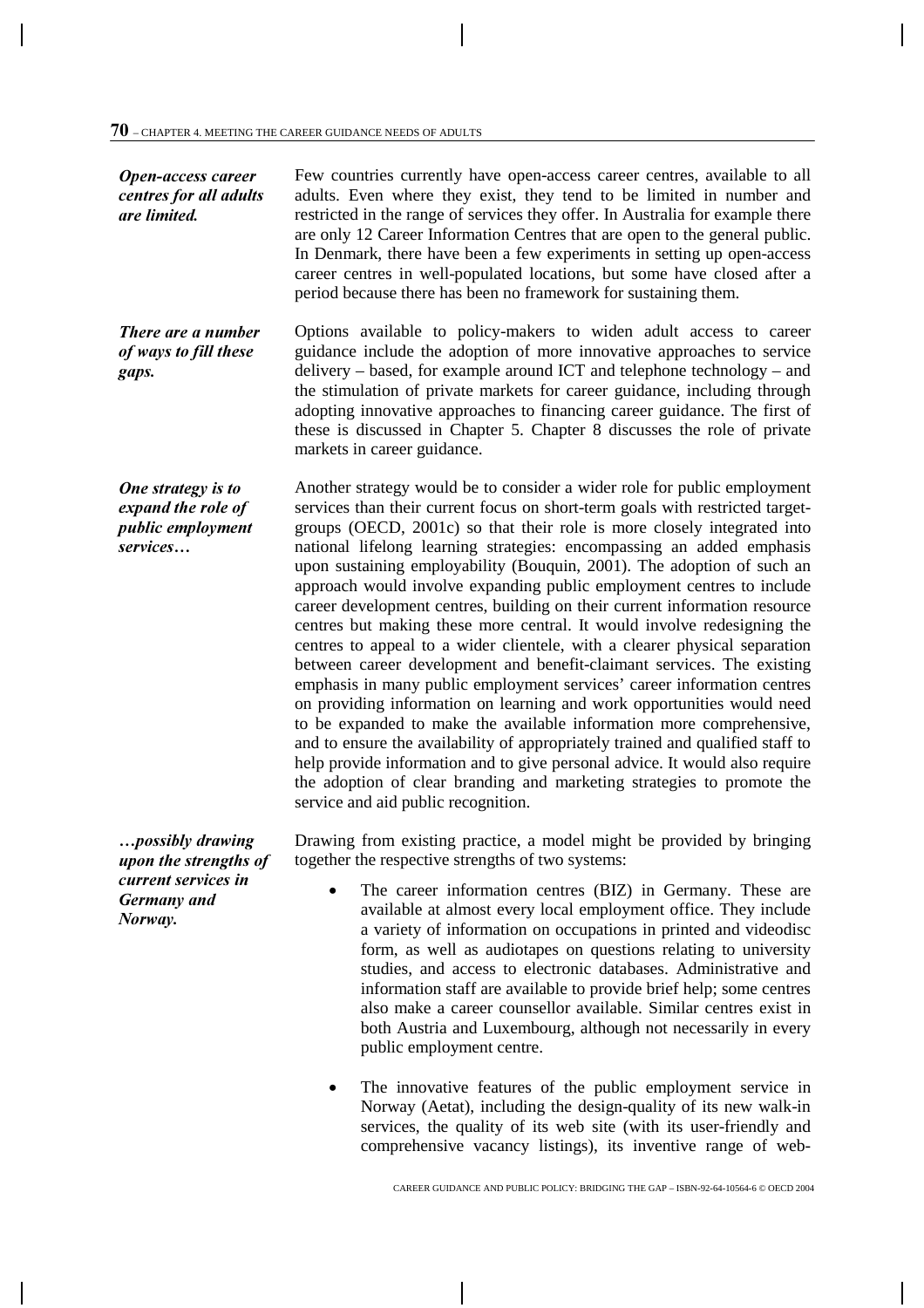based tools, and its plans to set up a call centre for information on learning and work.

**The implications of** such a strategy would *need to be carefully* considered.

Such a strategy would have many implications, and would need careful consideration in light of current demands and pressures upon public employment services. Specific considerations include:

- implications for the costs of public employment services;
- implications for the obligation of public employment services to ensure that the unemployed are able and willing to quickly return to work;
- whether an expanded role should include access to in-depth assessment and personal advice, as it does in Denmark, Finland and Germany. If so whether this should be free or charged for; whether it should be available only to certain target groups; or whether it should be available by referral to other agencies; and
- implications for staffing, including their recruitment, qualifications and training.

*Another strategy is to* form local *r* partnerships between existing providers...

Another strategy for addressing current gaps in adult access to career guidance might be to form local partnerships between existing providers such as employment services, universities, colleges, adult education centres, community-based agencies, employers, unions and private-sector agencies. Potentially, such an approach can involve:

- clear and mutually agreed quality standards;
- better information being available to people about the full range of local services.
- clear referral mechanisms that recognise the strengths and weaknesses of the different sources of career guidance.
- local strategies to fill local gaps (Bezanson and Kellet, 2001).

There are a number of examples that can be drawn upon:

- Human Resources Development Canada (HRDC) has published a Partnership Handbook for use by its regional and local offices, designed to encourage a co-operative rather than competitive culture in relation to the contracting out of employment services. In Toronto, a partnership has been formed between the HRDC employment offices and a number of community agencies, aimed at providing seamless services to clients.
- In England, as outlined in Section 4.2, funding has been provided to enable career guidance partnerships for adults to be formed at local level in all areas of the country, with clear target groups of low-qualified and low-skilled adults. In Scotland and Wales,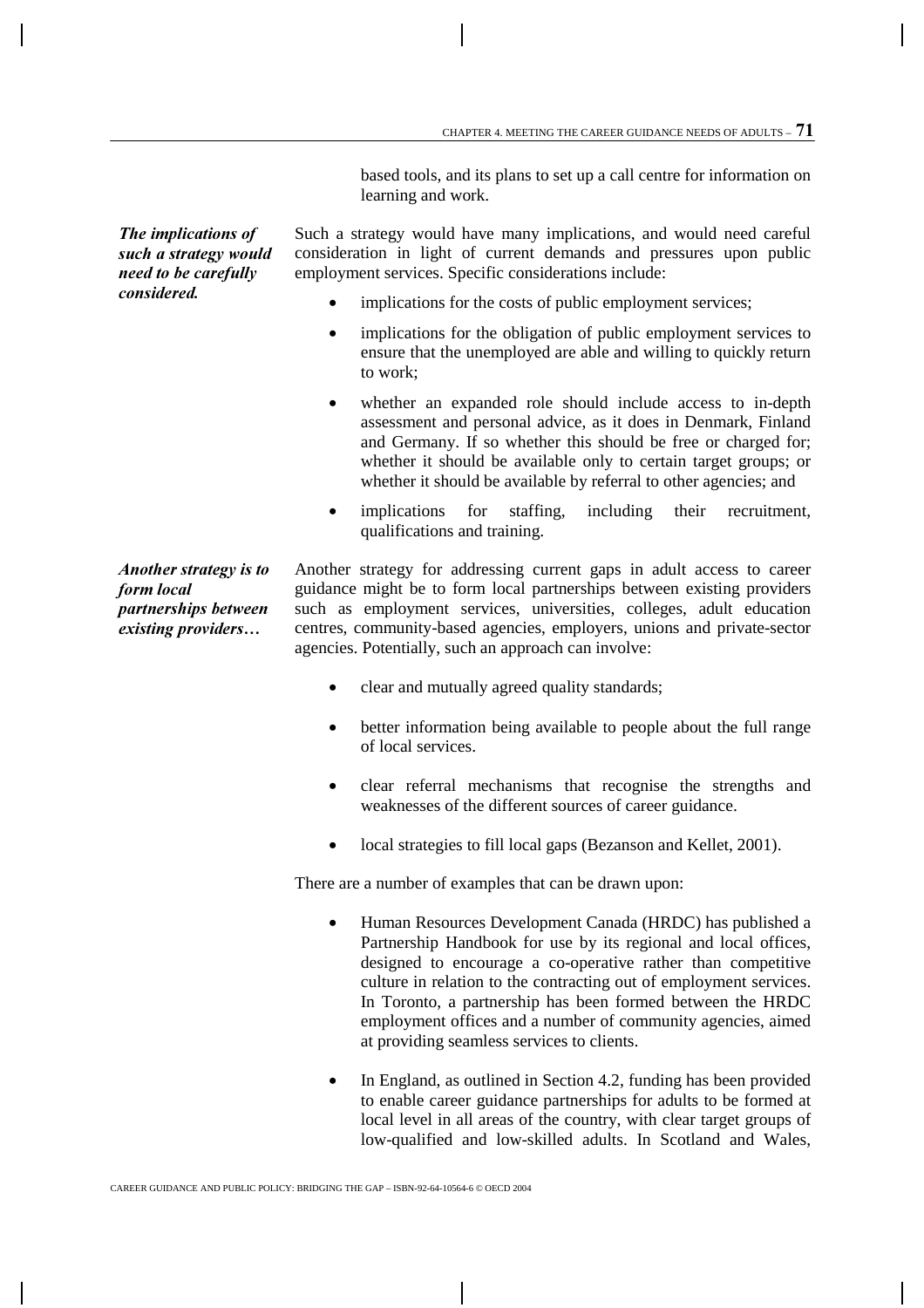similar regionally-based services have been established, but with charters to provide services to youth as well as adults.

• In Denmark, there are 14 Regional Guidance Committees (VFU), linked to the structure of Regional Labour Market Councils. All the major guidance services are represented on the VFUs, with a secretariat provided by the public employment service. Their role includes distributing information and running staff-development. They commonly have sub-committees dealing with the key interfaces: between youth education and higher education, for example, or between different services for adults. They also coordinate a structure of local guidance committees, which conduct similar activities at local level.

...with different levels of co-operation. Such partnerships might work at a number of levels. These include:

- Communication: where no working patterns are changed, but efforts are made to help services to understand what each other offers so that they can, for example, cross-refer clients appropriately.
- Co-operation: where two or more services co-operate on some joint task.
- Co-ordination: where two or more services alter their working patterns to bring them more closely into line with one another, while remaining within their existing boundaries.
- Cross-fertilisation: where efforts are made to encourage services to share and exchange skills, and in effect to work across boundaries in ways that are likely to redraw the boundaries themselves.
- Integration: where the cross-fertilisation process is developed to a point which means that the boundaries between the different services disappear altogether (Watts, Guichard, Plant and Rodriguez, 1994).

**Such partnerships** could be networked and supported *nationally.* National policy can support partnership arrangements in a number of ways, in addition to funding them. These include: the development of quality standards, as occurs in the United Kingdom, where all local adult guidance partnerships must adhere to national standards in order to get government funds; the development of a national career information web site including regular references to local services; and helping to co-ordinate web site, help line and face-to-face services.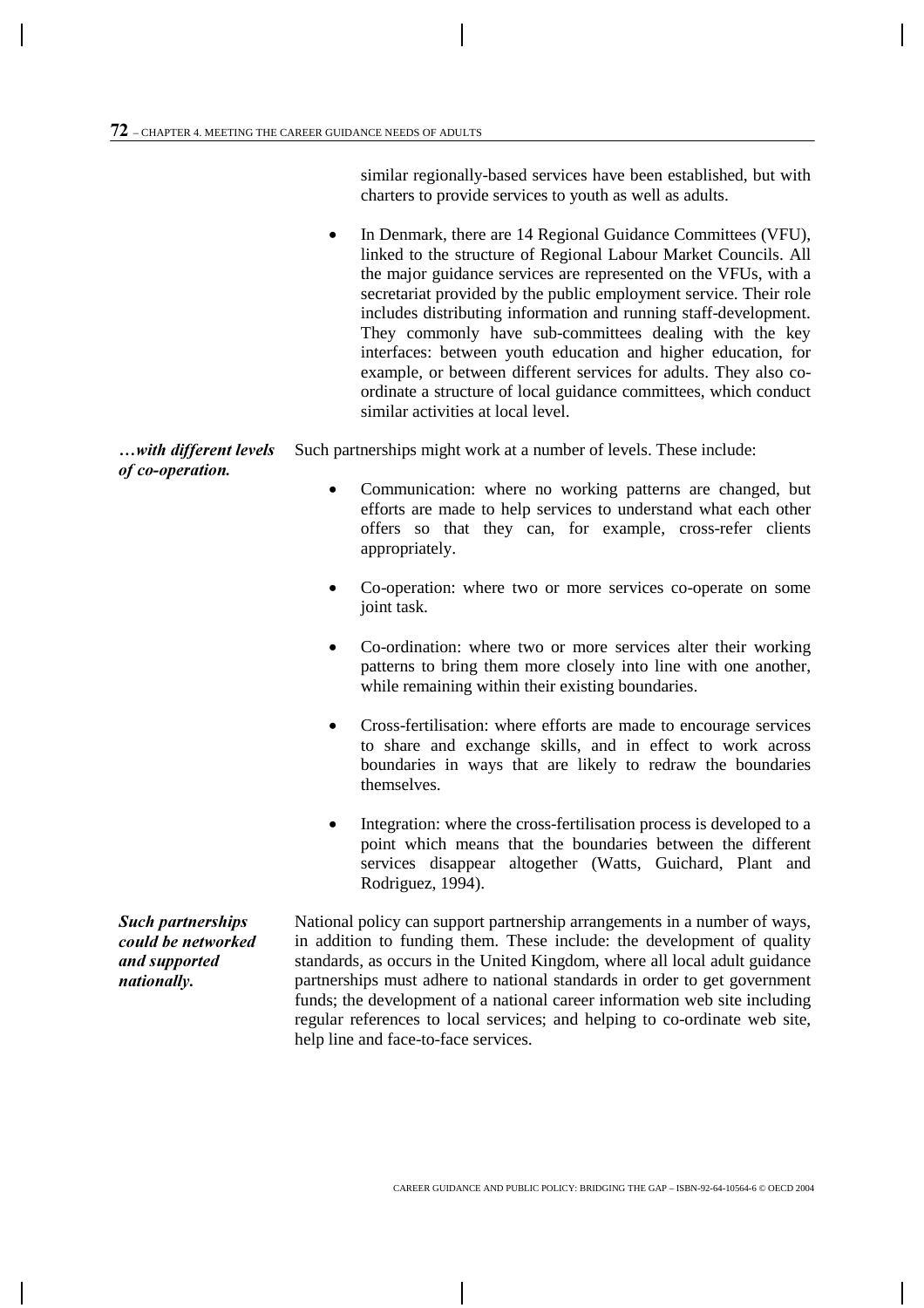# CHAPTER 5. WIDENING ACCESS THROUGH INNOVATIVE AND DIVERSE DELIVERY

This chapter highlights a number of ways in which access to career guidance can be widened and in which the needs of more diverse target-groups can be met, on a cost-effective basis. These involve reorganising the work, the adoption of new tools and techniques, and investment in new technologies.

The chapter's key policy conclusions are that:

- $\bullet$  The labour-intensive nature of face-to-face interviews implies that policy-makers need to seek more innovative and cost-effective ways to provide career guidance if they are to widen access without a large increase in public expenditure.
- $\blacklozenge$  A number of more cost-effective approaches are available. These include self-help techniques, the creation of open-access resource centres, the use of community members, and wider use of support staff. More flexible approaches to work organisation, including extended hours and outreach methods, can also be used to extend access to career guidance.
- $\blacklozenge$  ICT has significant potential – still unrealised in many OECD countries – to extend access to career guidance. Present limitations include lack of access to ICT, bandwidth limitations, and lack of staff skills and training.
- $\bullet$  Call centre technology and help lines also have significant potential to widen access to career guidance, but are under-utilised in most OECD countries.
- $\blacklozenge$  All of these more innovative and cost-effective ways to deliver career guidance have implications for the training and skills of career guidance practitioners. These need to be addressed by policy-makers if the potential of new approaches is to be more fully realised. They also imply a need for better use of screening processes that allow client needs to be better matched to the services available.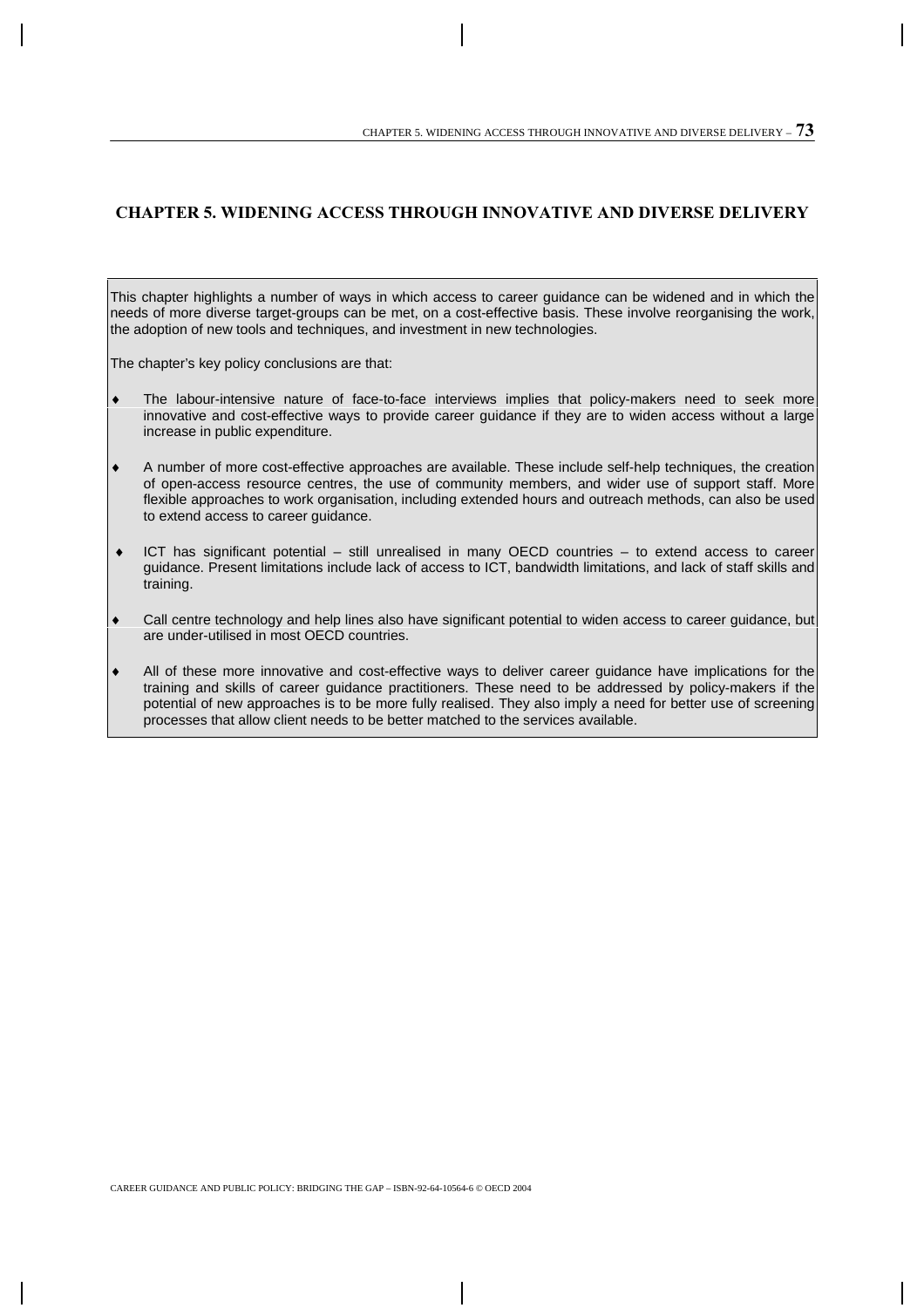# 5.1. Diversifying service delivery

**Traditional one-to***one interviews are lahour-intensive.* Traditionally, career guidance has been carried out largely through one-toone interviews. It has been a personal service analogous to hairdressing in its cost structure: productivity gains have been hard to realise. However a need for wider access to career guidance – both throughout the lifespan and by more diverse client groups – focuses attention on how productivity gains can be used to widen access.

 $Other strategies,$ *however, are less* labour-intensive, but are rarely introduced systematically.

This review has highlighted the availability of a wide range of strategies and approaches that are less labour-intensive than one-to-one interviews, and that can be used to replace or supplement such interviews. All of them can potentially increase the time that clients are actively involved in career guidance activities in relation to professional staff resources. In many cases, techniques that might widen access, diversify service delivery and allow resources to be better targeted have been adopted in an occasional or one-off manner, often at local level, without being translated into national practice. Policy-makers have rarely taken a systematic approach to the integration of several of these techniques to build more comprehensive and cost-effective career guidance strategies.

**Several techniques** *are available to* diversify delivery *-*

There are a number of ways in which service delivery can be diversified to use staff time more productively:

- Embedding career education in the curriculum. This now occurs in schools in a wide range of OECD countries, and also in tertiary education. Some of the issues involved in a curriculumbased approach are discussed in Chapter 3.
- Group guidance activities are commonly used in some career guidance services: for example in Germany's Federal Employment Service; or in the Career Counselling Programme recently established in Australia. For some purposes these may be just as helpful as one-to-one interventions.
- Self-help techniques most commonly assess vocational interests, but also competencies, and relate these to possible occupational and educational choices. Originally most self-help tools were developed in paper and pencil format – for example the Holland Self Directed Search (Holland, 1997) – but increasingly self-help tools are being included as part of web-based services. They are able to be scored and interpreted by clients themselves, without, in most cases, intervention by a career guidance practitioner.
- Reorganising the physical layout of careers centres as openaccess resource centres which clients can use on a self-service basis, with minimal help. This commonly involves services being made available at several levels, from self-help to lengthier interviews. Self-help is normally the initial contact point, supported by appropriately trained receptionists and by clear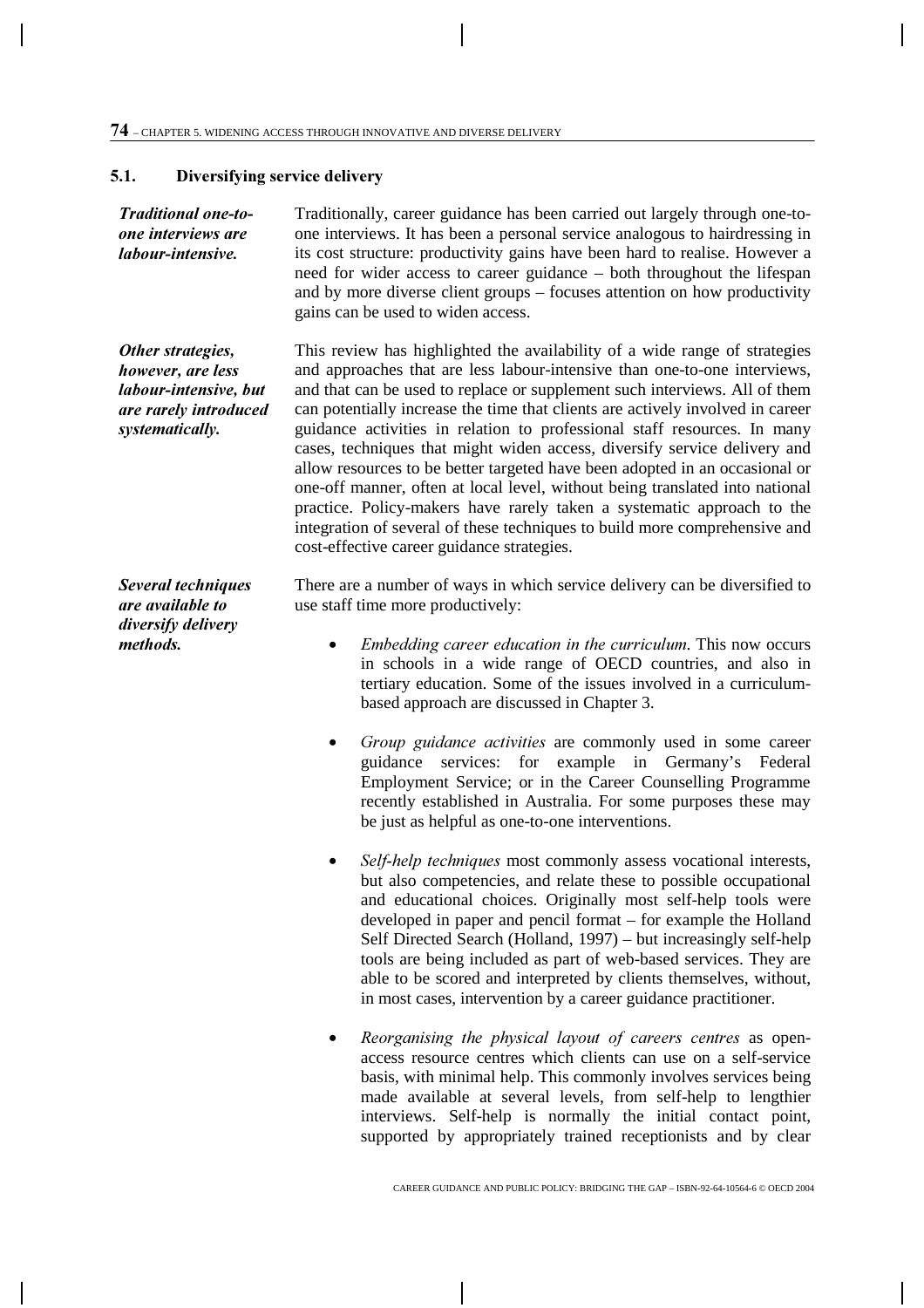signs to indicate what resources are available. It is commonly used in many higher education career services in the United Kingdom, and also increasingly in many of the Connexions services for young people in England. It is also common in some countries' public employment services, for example in Austria.

- Encouraging community members to deliver parts of programmes: for example, alumni, parents, employers and tradeunion representatives can all be involved in giving talks, in mentoring programmes, and in providing work-experience opportunities. Chapter 3 has described some programmes that systematically involve community members in schools.
- Making use of support staff to work alongside more highly qualified staff in delivering services, for example, providing help with information searches, and in managing relationships with community members. Generally such support staff have both less, and different, training to fully qualified practitioners. The use of support staff, and more differentiated staffing and qualifications structures, is common in open-access resource centres. This is the case in university careers services in Australia, where there is a mix of career counsellors, information officers and employment officers. A mix is also found in the large (100 or more staff) career guidance organisations in the United Kingdom such as Connexions Services and Careers Wales companies, and in Ireland where adult career guidance services employ information officers alongside guidance counsellors.

# 5.2. Extending access

*Various strategies are available for extending access.* Many strategies exist to extend access to services to clients who might not otherwise be able to use them:

- In Germany, the opening hours of some public employment offices are being extended on one or two days a week in order to make them accessible to employed people.
- Outreach approaches, in which services are taken to where clients are, or are located in accessible community settings, are commonly used in a number of countries to widen access to career guidance. For example the strategies for working with outof-school youth in a number of Scandinavian countries, Ireland and Luxembourg commonly make use of outreach approaches. The Austrian adult guidance pilot programme described in Chapter 4 uses a peripatetic approach to bring services to communities where clients are located, rather than requiring clients to come to a common service centre. A similar peripatetic approach to widening access is used by many of the adult guidance partnerships that operate in England and in Wales.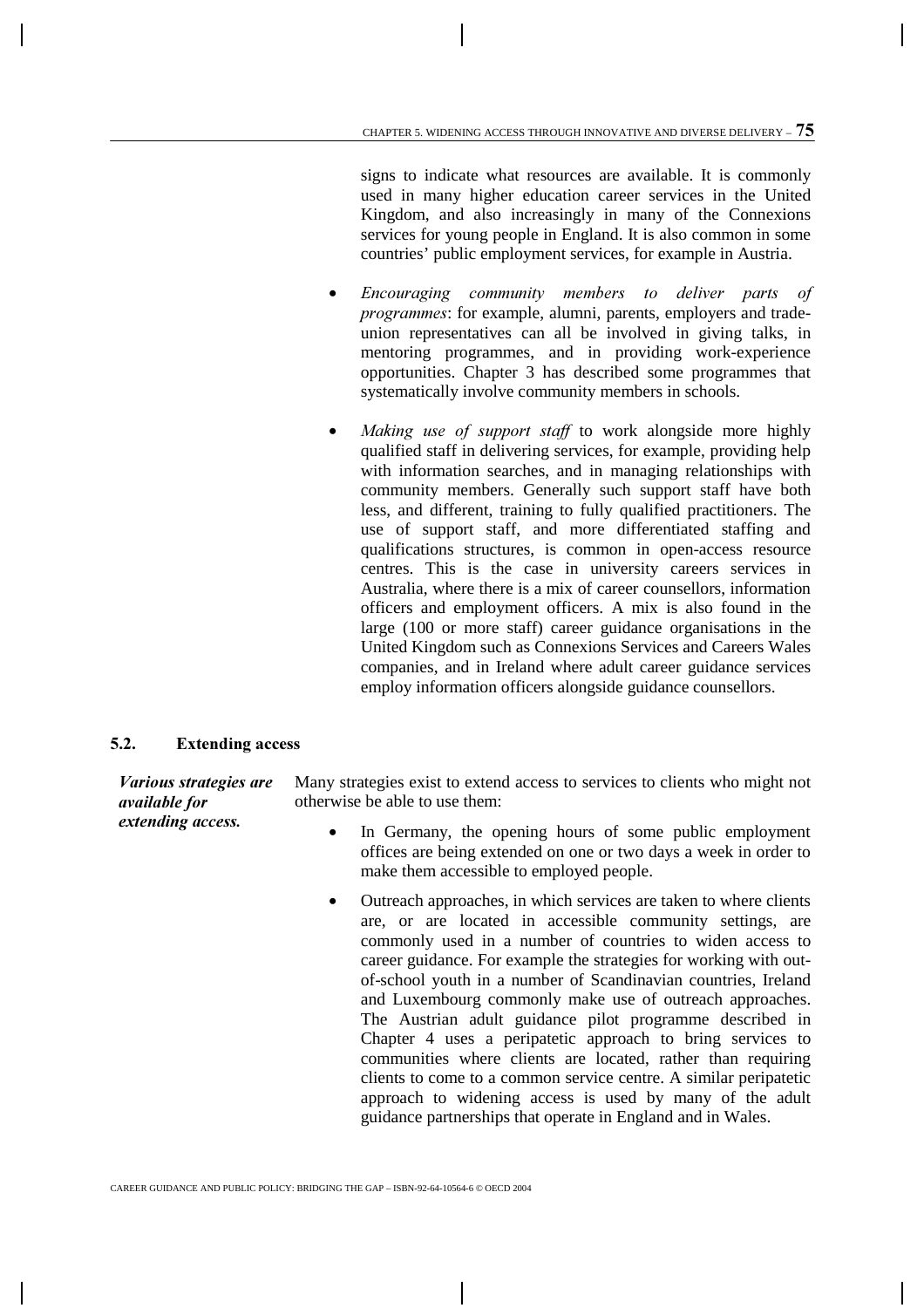One of the rationales for the contracting-out of services to community-based organisations is, as noted in Chapter 4, that they are often perceived by members of their target-groups to be more accessible and more attuned to their needs.

# 5.3. Harnessing technology

*ICT has a potentially important role, and* can be used in a wide variety of ways.

A further strategy both for diversifying service delivery and for extending access is to harness the power of information and communication technologies (ICT). In all countries, ICT is now used extensively in guidance services: frequently as a way of providing career information, but often also to offer other forms of support for career decision-making. ICT can be used in career guidance to achieve a number of purposes:<sup>1</sup>

- Self-awareness. These include ICT resources that help users to assess themselves and to develop a profile that can be related to learning and work opportunities. They range from simple selfassessment questionnaires to more sophisticated psychometric tests.
- Opportunity awareness. These include databases of learning and work opportunities, with a menu of search criteria which enable users to find the information that they need. The databases may cover: education and training institutions or courses; the content of occupations; employers, or job vacancies; voluntary-work opportunities; information on sources of childcare or income support; and information on how to become self-employed. Some include information on labour-market supply and demand. There are also some examples which let users simulate what it is like to work in particular occupational areas.
- *Decision learning*. These include systems which let users match their personal profiles to learning or work opportunities. The outcome is a list of the opportunities which match the profile most closely. They also include decision-making resources that help users explore options systematically, balancing how attractive options are against the probability of achieving them.
- *Transition learning*. These help users to implement decisions. They may include support in developing action plans, preparing curricula vitae, completing application forms, and preparing for job interviews. They may also include help in obtaining funding for courses of study or for becoming self-employed.

**The Internet has** greatly extended *access to career* guidance resources...

 $\overline{a}$ 

These different applications can be available on CD-ROM, but are increasingly available on the Internet. When they are on the Internet they can be accessed from a wide variety of locations, including the home. Many computer-aided guidance systems and web sites cover only one or two of the applications described above. Some cover several. This can

<sup>1.</sup> The following classification, developed originally by Law and Watts (1977), was adapted by Offer (1997) to classify existing European ICT-based resources in the field of career guidance.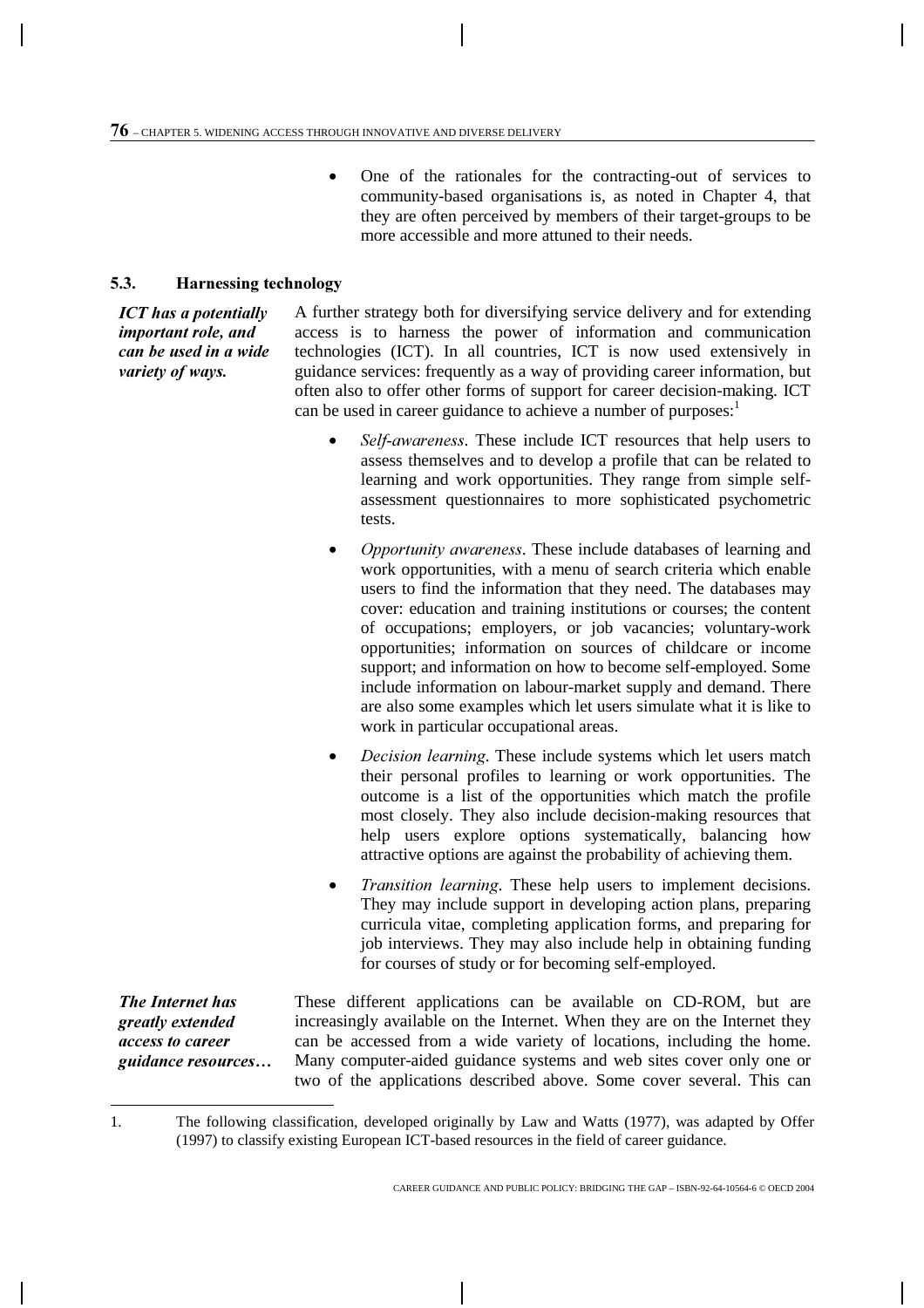extend their value to users considerably, as they can cover more aspects of the career decision-making process.

...and has massively *increased the extent of* such resources. The Internet has produced a massive increase in the extent and range of such resources. The ease of interconnecting them means that they no longer need to be viewed as separate entities In addition, many guidance services have begun to develop their own web sites, rather than buying ICT-based resources from external suppliers. This lets them deliver some of their services on-line, and customise links so that they meet the distinctive needs of their clients. It allows them to mix their on-line and off-line services in innovative ways (Offer *et al.*, 2001).

> There are still important limitations to the use of ICT in career guidance. These include:

- Lack of access, particularly by those who are poor or elderly, and by people in remote areas without telephones.
- Bandwidth limitations, and the cost of Internet access, which restrict the range of resources that can be accessed. In Ireland, for example, the cost of Internet access has restricted access to webbased resources, and forced many schools to rely instead upon CD-ROM based guidance materials. These are more costly and slower to update than web-based resources.
- *Lack of skills and training* in the use of ICT on the part of guidance professionals. In many countries, ICT does not appear to attract much attention in career guidance training programmes (McCarthy, 2001).

These limitations restrict the extent to which ICT is used in career guidance in many countries. As an example, in Australia, a government decision to reduce the number of printed copies of its Job Guide because it is available on-line was widely criticised by schools because many students do not have easy access to the Internet at school or at home. The decision was subsequently reversed. In France a survey in 2000 found that many more young people still consulted paper documents than the Internet or CD-ROMs (Tricot, 2002). Many of these limitations are transitional problems, and it seems likely that ICT will continue to grow as a form of service delivery.

*Increasing use is also being made of help lines, though this is*  many countries.

Imaginative use can also be made of call centre technology to widen access to career guidance. An important example is outlined in Box 5.1 Other examples include:

 In Australia, the 12 Career Information Centres responded to nearly 40 000 enquiries by telephone in the first six months of 2001. There are also other help line services in the guidance field in Australia. In Victoria, for example, Youth Employment Link has a small call centre with four staff servicing young people

**There are still** *important limitations to the use of ICT, <i>hough many are transitional in nature.*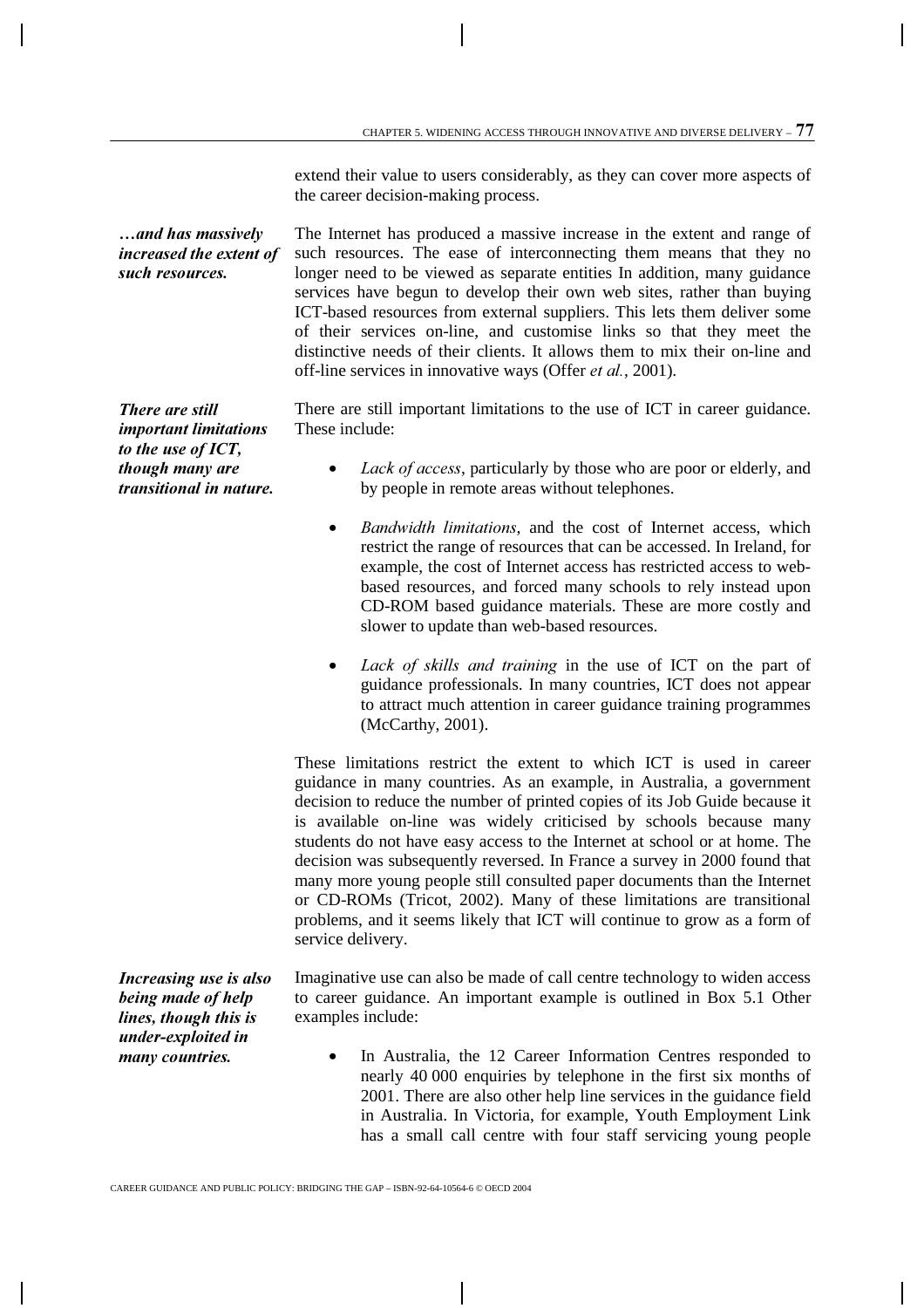aged 15-24. Victoria's TAFE Course Line, which provides information on vocational education and training and has four staff, took over 47 000 calls in 2001. In Western Australia, a Training Information Centre with nine staff takes around 45 000 calls per year. The Tertiary Advice and Counselling Service in Queensland offers telephone advice and counselling on a fee-for-service basis.

- In Canada there is a career information hotline in Alberta.
- Plans to develop call centres for career information or guidance are also under consideration in other countries including Germany, the Netherlands and Norway.
- Some of these services also offer contact by e-mail, fax and post.

Help lines are of particular value in helping to increase access in rural and remote communities, and in increasing access for those who cannot easily visit traditional career guidance centres such as single parents, the disabled, and prisoners. In general help lines are an under-exploited career guidance resource in most countries.

Help lines, web sites, e-mail and face-to*face career guidance need to be integrated.* Help lines, web sites and e-mail, linked with face-to-face facilities, open up new opportunities for the delivery of career guidance. People can get help in a convenient form, with which they feel most comfortable. Some feel comfortable visiting a careers centre; some do not. Some are more comfortable on the telephone, or on e-mail; some are not. Public policy should promote opportunities for wider choice in the ways that services can be used.

*ICT is normally used in a stand-alone way.* It is now possible to use ICT-based services as part of a client-practitioner relationship. However the trend with publicly funded services is towards technology being used in stand-alone ways. These allow standardised services to be used repeatedly by different users without additional staff costs. This adds substantially to the policy options for extending access to services without commensurate increases in costs.

*ICT has implications* for career guidance staffing structures *and training.* Where ICT is used in a stand-alone way, career guidance practitioners need to do three things: assess people's needs and indicate the resources and services which might best meet them; be available for brief interventions to help them review what they have learned from these resources and services; and be available for longer interviews for those who need them. The first two of these roles might be performed in part by support staff, with support from fully trained staff. .

> The use of ICT requires career guidance practitioners to know how to manage a wider range of career guidance resources. They need to know how to identify which resources are appropriate for different clients, and they need to know how to use these resources appropriately. This includes knowing how to use screening processes. Thus wider use of ICT has the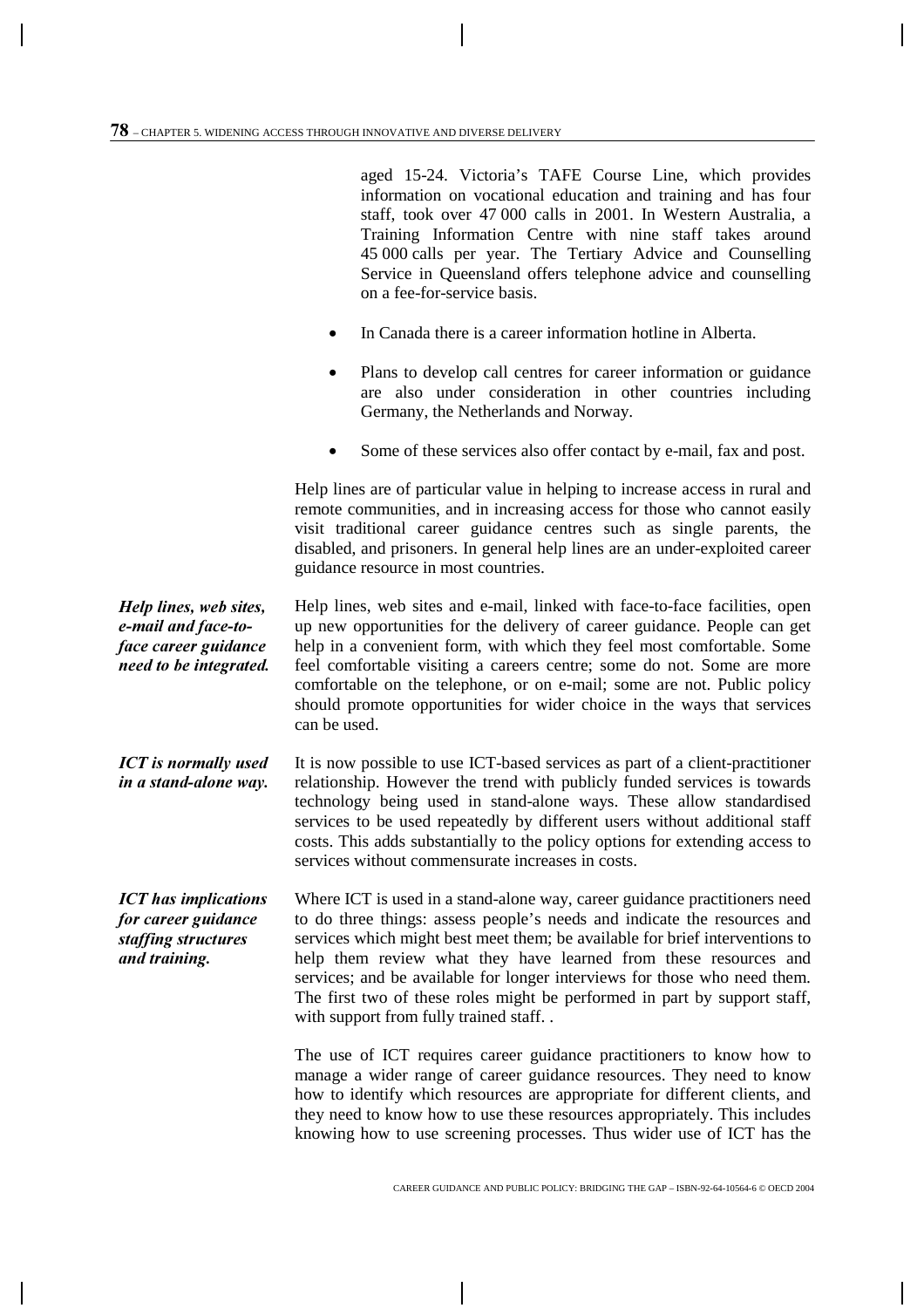potential to expand opportunities for more differentiated staffing structures to be introduced, and has implications for the types of skills needed by career guidance practitioners.

#### Box 5.1. The learndirect service in the United Kingdom

learndirect is a highly innovative approach to meeting the career guidance needs of adults. Its methods of operation are strikingly different from traditional methods based upon 30-minute personal interviews that require clients to make appointments and visit specialised career guidance centres. Launched in 1998, its core is built around call centre technology. There are two call centres in England (in Manchester and Leicester), one for Northern Ireland, and smaller centres in Scotland and Wales. Its underlying goal is to offer free and impartial advice that can assist adults to access further education and training opportunities. To support advice and information on learning opportunities, learndirect provides information on funding for learning and on childcare. learndirect is open to all adults, but like a number of other recent initiatives in the United Kingdom, it focuses particularly upon adults with low levels of qualifications. Call centre help lines are open between 8.00 and 22.00, 365 days a year. This makes the service accessible well outside of standard business hours, and makes it easily accessible by groups such as prisoners, those of no fixed abode, foreign students, the isolated, and asylum seekers. Over five million people have called learndirect since it was opened.

Staff have to be prepared to do shift work. In addition, around a quarter of all staff work part-time. Call centres are staffed by Information Advisers who act as the first point of contact and handle basic information inquiries. The next level of staff, known as Learning Advisers, handles the inquiries of those who need more than basic information. A third tier of staff, known as Lifelong Learning Advisers, handles more complex inquiries and requests for help. As a rough indication, calls handled by Information Advisers last an average of 3.5 minutes, calls handled by Learning Advisers an average of 8.5 minutes, and calls handled by Lifelong Learning Advisers an average of 16 minutes. Demand for the services of Lifelong Learning Advisers is substantially above their capacity to handle them. Special training programmes and qualifications have been devised or adapted for learndirect staff, as it has been found that standard qualifications do not easily fit its needs. Initially some career guidance practitioners had expressed reservations about whether the type of work being conducted within learndirect could be described as career guidance. However initial suspicions appear to have considerably reduced.

All staff have access to an online database of information on some 600 000 education and training courses, at all levels, as well as a wide variety of other printed information. The online database can be accessed directly at www.learndirect.co.uk/, and is updated monthly. An online diagnostic package can be used to assess interests and preferences as part of the web site. There have been over 10 million hits on the site since it opened in 2000.

In order to attract callers, learndirect conducts regular and systematic marketing campaigns. These make heavy use of radio and television, and can be targeted at particular occupations or themes. Experienced marketing staff are employed to buy advertising time and space for this purpose.

learndirect is discussed in Watts and Dent (2002).

# 5.4. Screening processes

**Screening processes** are needed to identify client needs and how they can be met.

The wider use of self-help tools, the introduction of open-access resource centres, and some of the ways in which ICT can be used in career guidance all increase the need for screening processes or tools. These allow clients to be sorted into priority groups according to their needs, and more costly intensive services to be provided for those who need them. Screening tools have been developed within public employment services, although in practice administratively simpler criteria such as unemployment duration are often used to allocate services.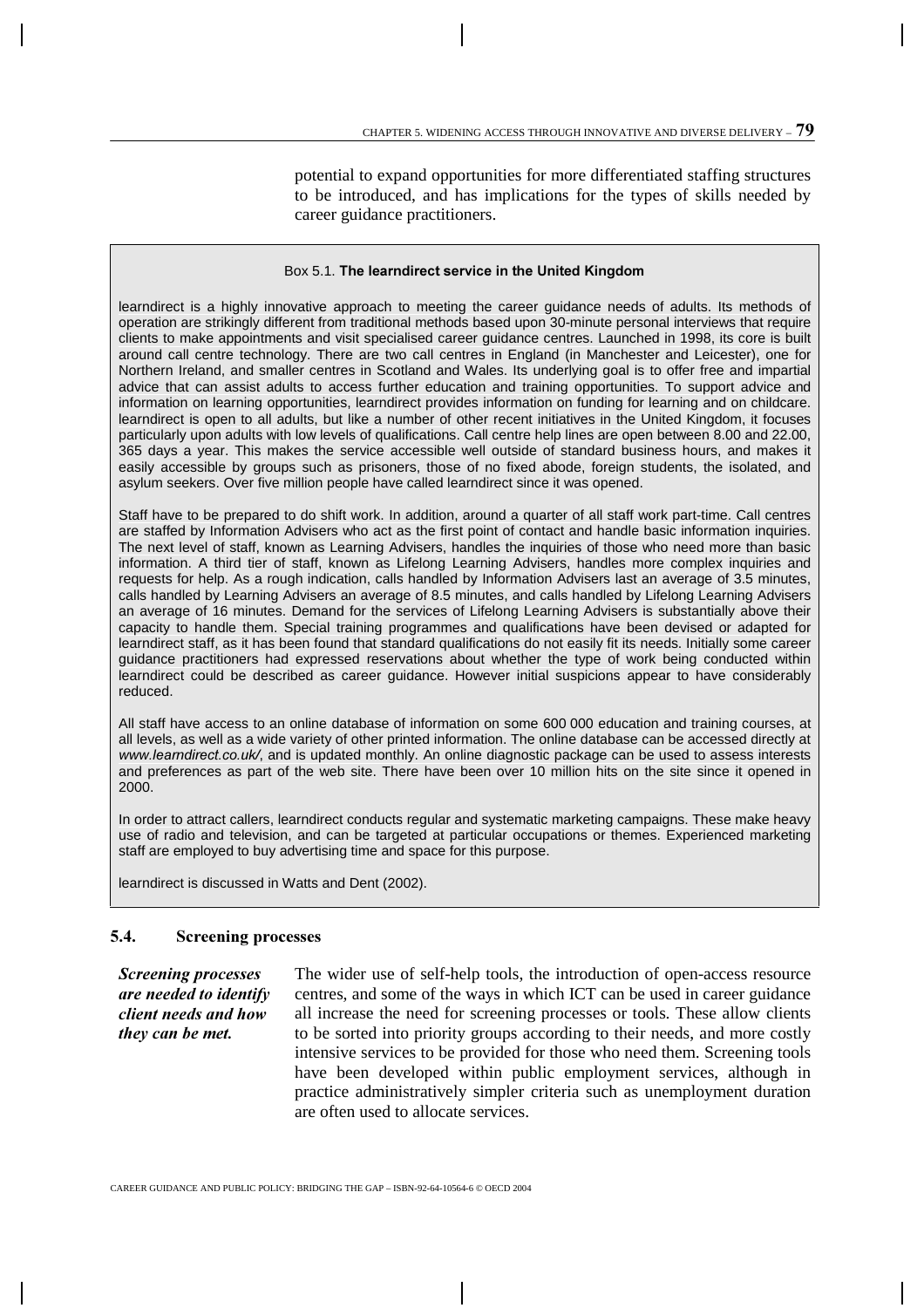Some employment services have adopted a three-level service model to ensure that intensive assistance is provided to the most needy and to high priority groups:

- In Germany, unemployed adults are required to have an interview with a placement officer to estimate their chances of reintegration into the labour market, and to assess what help they need. In some cases they are then expected to find a job on their own by using the service's do-it-yourself information facilities; others are provided with brief help or are given help in groups; others are referred to a counsellor for more intensive help.
- In the Netherlands, the operating principle in the new Centres for Work and Income is to make sure that people help themselves as much as possible. A three-level model is being developed: for those who can help themselves; for those who need some help; and for those who need a lot of help.
- In the United States, the One-Stop Centres are designed so that all users have access to information; those unable to find jobs then get limited guidance in the use of this information; and those still unable to find jobs get more intensive services including jobsearch assistance (Grubb, 2002b).

*Both theoretical rationales and* practical tools exist to support screening processes.

There are good grounds for arguing for the use of more differentiated career guidance methods to match different individual needs (Holland, 1997). Screening tools can be a way to do this, as well as to ensure that the most effective use is made of staff time. Although they are not yet common, a rationale for the use of such tools within such three-level models has been developed by Sampson and his colleagues (Sampson, Palmer and Watts, 1999; Sampson et al., 1999) in terms of readiness for decision-making. Thus:

- Those who are initially judged to have a *high* level of readiness for career decision-making can be referred to *self-help* services: career resource rooms and web sites designed to help them to select, find, sequence and use resources with little or no help.
- Those judged to have a *moderate* level of readiness can be referred to brief *staff-assisted* services: some help with the use of resources, supplemented by group sessions.
- Those with a low level of readiness can be referred to *individual case-managed* services: individual counselling and longer-term group counselling.

A range of instruments to measure readiness for career decision-making exist. These include measures of career certainty or indecision, of vocational identity, and of dysfunctional career thoughts. Estimates of the proportion of people who need individual, case-managed services tend to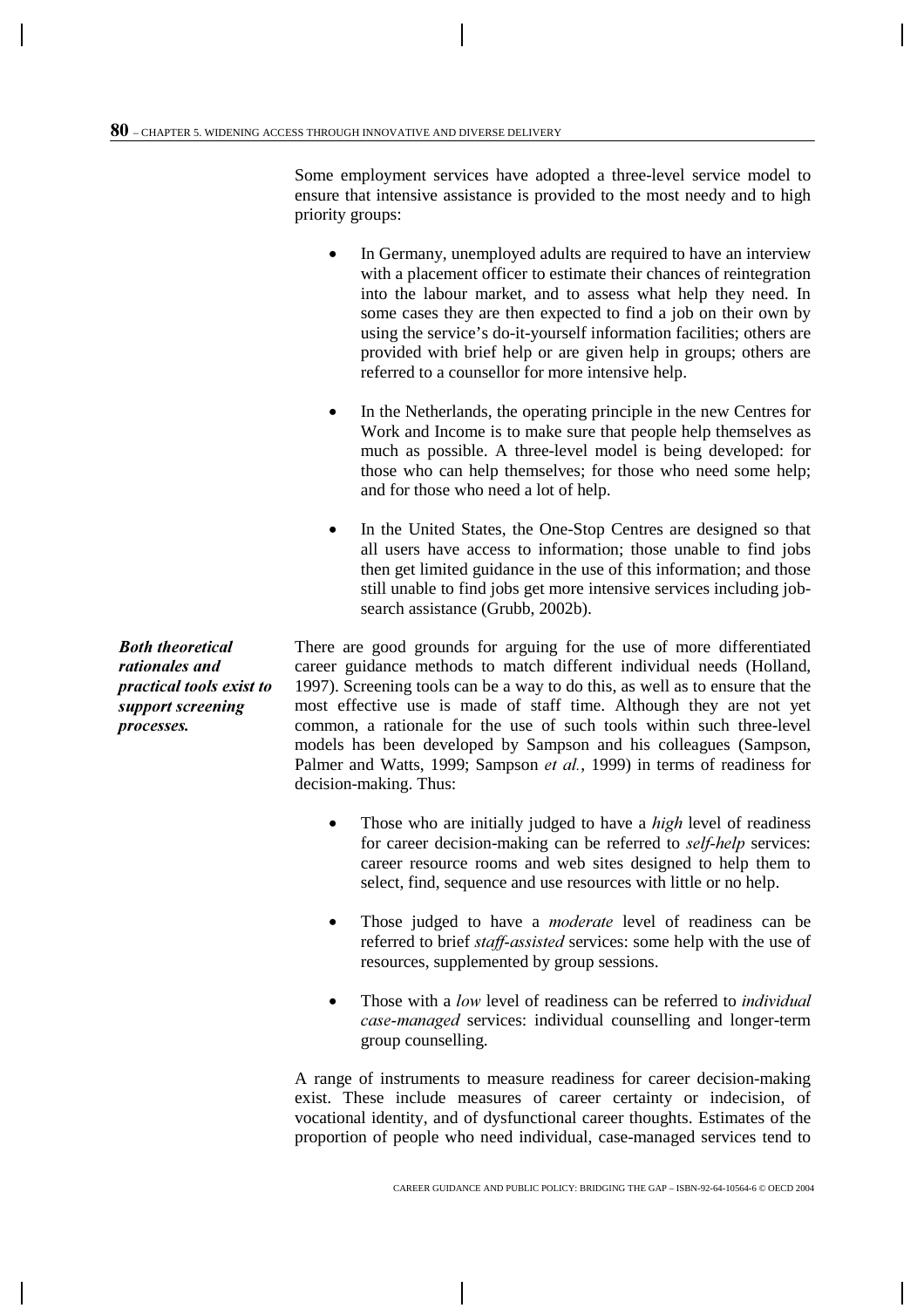fall between 10% and 50%, depending on the population, with the remainder being divided between those requiring self-help and brief staffassisted services (Sampson et al., 1999). Earlier estimates using a paperand-pencil-based tool (Holland, 1997) led to a similar conclusion: perhaps only 30% of people need individual case-managed career guidance. Such findings have significant implications for policy-makers seeking to judge the level of resources that need to be invested in lifelong career guidance systems. Chapter 10 returns to this point.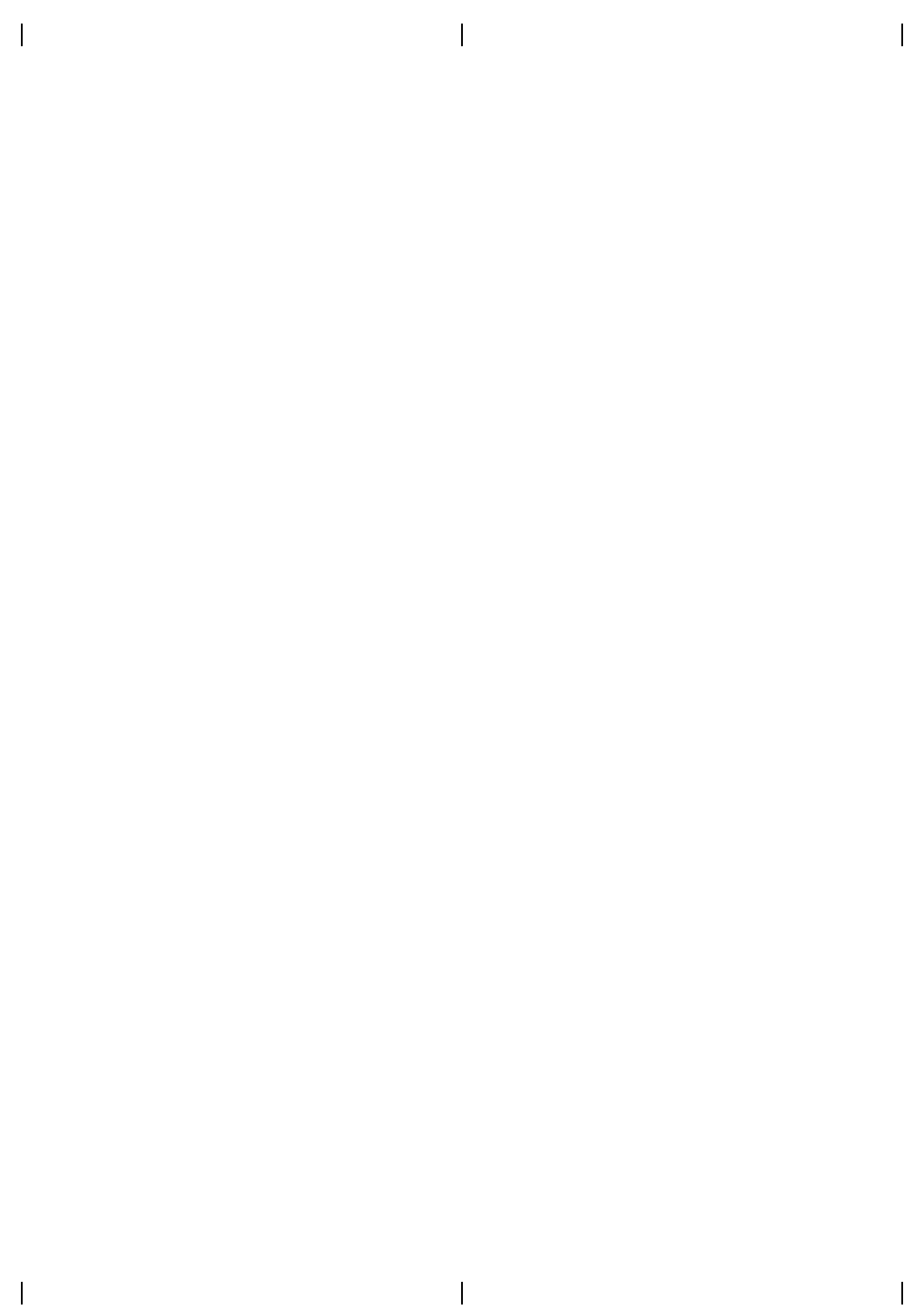# CHAPTER 6. PROVIDING CAREER INFORMATION MORE EFFECTIVELY

This chapter discusses why the quality and availability of career information matter as policy issues. It outlines the principal sources of career information and their strengths and limitations, and discusses what needs to be done to ensure that it is used, once produced.

The chapter's key policy conclusions are that:

- $\blacktriangle$ Good career information is essential for good quality career guidance.
- $\blacklozenge$  In many OECD countries career information is not well co-ordinated between different ministries and agencies or between different levels of government. This limits its transparency and comprehensiveness. In particular, educational, occupational and labour market supply and demand information are too often separated, and too infrequently linked to self-assessment tools.
- $\blacklozenge$  Too often career information is provider-driven rather than user-driven. It needs to be more thoroughly based upon client needs and upon what is known about the career decision-making process. In addition, it is often stronger in providing educational information than in providing occupational and labour market information, and too infrequently reports the labour market destinations of graduates from educational institutions.
- $\blacklozenge$  ICT has the potential to address many of these problems. However a simple replication, on-line or in CD-ROM format, of existing print-based sources is a major waste of this potential.
- $\blacklozenge$  In addition to ensuring that career information is comprehensive, impartial and integrated, governments have a responsibility to set standards for the wider market for career information, including that which is produced by the private sector. They also need to consider how career information is used, once produced.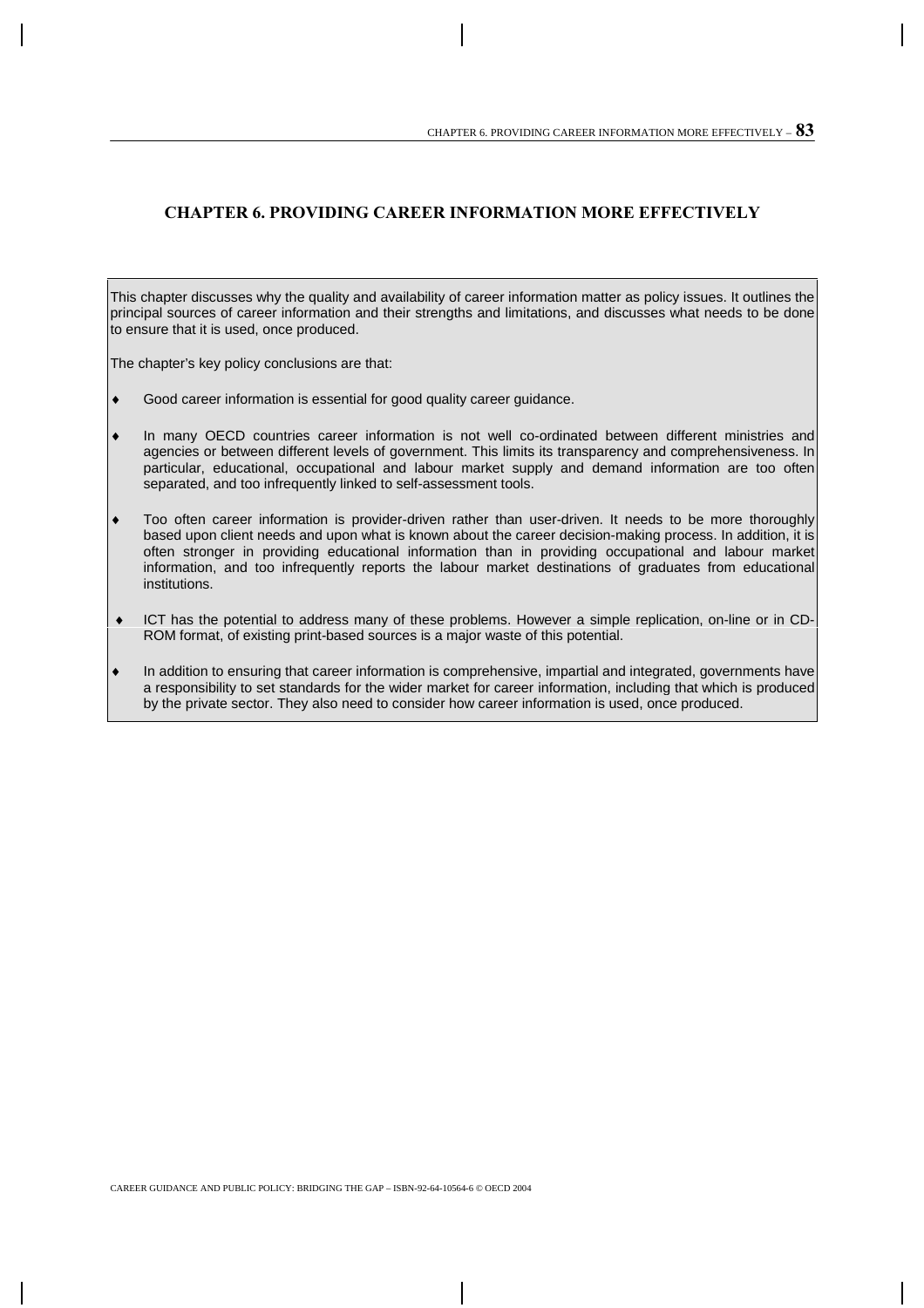#### 6.1. Why career information matters

*Good-quality career information is essential for good-' guidance.* The key theories of vocational choice and development that underpin career guidance have long ascribed a central role to information. Information – about the self, about education and training opportunities, about occupations and their characteristics, about labour market supply and demand – is central to notions such as the self concept and career decidedness. The skills that people have in gathering, evaluating and applying such information in order to manage their careers are keys to concepts such as vocational maturity, which in turn underpin the rationale for different types of career guidance interventions (see Killeen, 1996b). Labour economists view information that is accurate and equally available – about workers' attributes, about the availability and characteristics of jobs – as a key to labour market efficiency: as indeed it is to the efficiency of all types of markets (Grubb, 2002a). Where information is imperfect or asymmetric the efficiency of job searches and of matches between labour supply and labour demand is reduced (Autor, 2001).

> People obtain the educational, occupational and labour market information that they need from a wide variety of sources. Some of these are informal: family and friends for example. Such sources are likely to be well trusted and rich in detail, but may also be partial and unreliable. They may fail to open up new possibilities for exploration, confining people to the known and familiar. For comprehensive, impartial and reliable information, and to widen the chances that information will open up new options, people have to look to more formal sources. Career information, then, is a central part of career guidance. The quality of career information, its effective organisation and distribution and its accessibility must be seen as important issues for public policy.

#### 6.2. Sources of career information

**Since career** *information is a* public good, governments need to make sure that it is *<u>available</u>*.

Career information is widely recognised as a public good which should be freely available to all, for reasons of both efficiency and equity. This is why governments play an important role in providing formal career information. In some countries, the role that should be played by governments has been made explicit. In Canada, for example, career and labour market information is officially viewed as being "important because it enables Canadians, including employers, workers, job seekers and educational institutions, to make a range of informed labour market decisions".

Career information is produced in a very wide variety of formats: comprehensive occupational guides containing information on the content of many hundreds of occupations and their education and training requirements; individual leaflets or brochures on particular occupations or industries; handbooks and catalogues produced by educational institutions, as well as collective guides to courses and institutions in particular sectors of education or regions; and promotional material produced by individual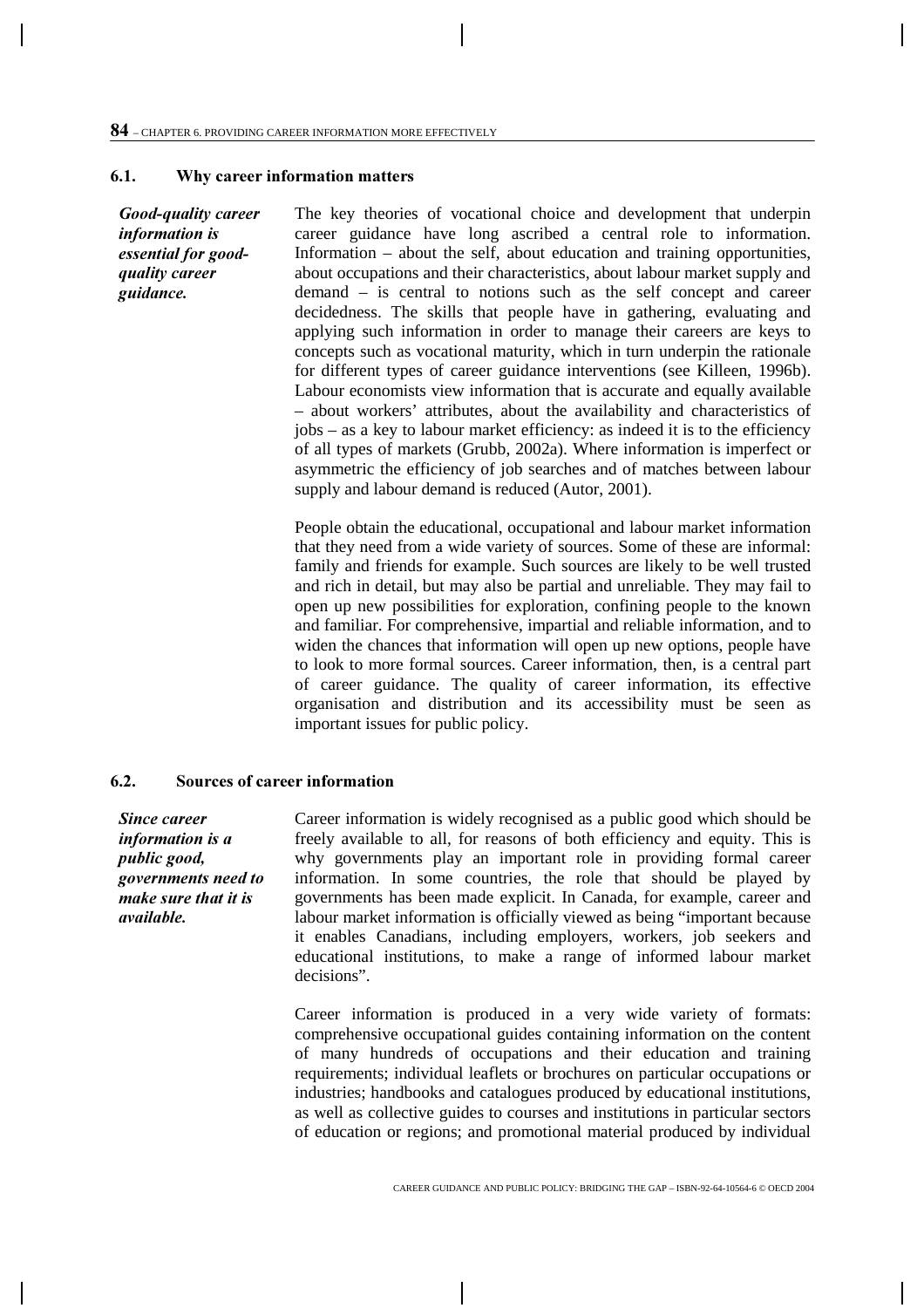enterprises or industry associations. Increasingly it is available electronically: on CD-ROMs; in the form of videos and films; and on the Internet.

**Some governments** *have set up specialist* agencies for this 

In most countries, governments play a significant role in funding the collection, organisation, linking, systematising and distribution of career information. They do this in a variety of ways. In a few cases they have set up separate agencies to do it:

- In France three national agencies play a role in collecting, producing and disseminating career information: the *Office* National d'Information sur les Enseignements et les Professions (ONISEP), which was created in 1970; *le Centre d'Information* et de Documentation Jeunesse (CIDJ), which was created in 1969; and the Centre pour le Développement de l'Information sur la Formation Permanente (le centre INFFO), which was created in 1976.
- In Denmark the National Council for Educational and Vocational Guidance (RUE) has had a similar set of responsibilities, although this body is now being replaced.
- In the United States, a National Occupational Information Coordinating Committee was set up in 1976 to build a national network of State Occupational Information Coordinating Committees (SOICCs), and to construct a national framework for state-specific occupational information systems (NOICC, 2000). In 2000, new vocational education legislation transferred NOICC's functions to the United States Department of Education.
- In the Netherlands, linked to the privatisation of guidance agencies, the education and employment ministries in 1992 transferred many of their information and materials-development activities to the National Career Service Centre (LDC). Initially LDC was fully subsidised by the government, but these subsidies have gradually been reduced, being replaced by sales of products (particularly from schools and also from human resource departments within companies) and contracts for particular activities. From the end of 2002 the subsidies have disappeared altogether.

One advantage of such agencies is that they can more easily co-ordinate the collection of information: across portfolios – particularly education and labour; across different sectors of education; and between different levels of government administration such as state and national governments. Such agencies also make it easier to link different types of information, or to compile it in a single source. Without such agencies, governments must address these co-ordination issues in other ways.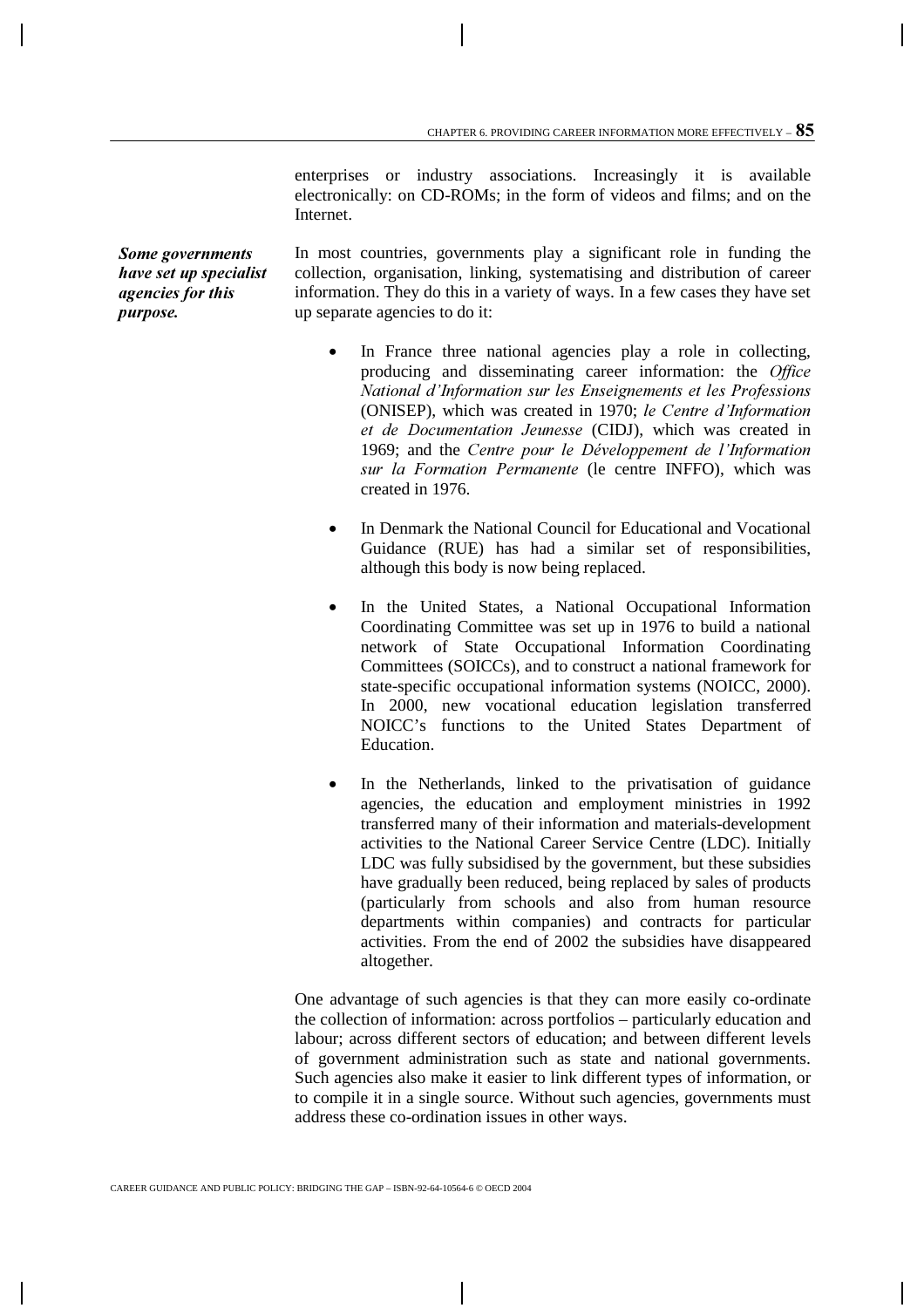*More often, individual* ministries produce career information or *contract out its* production. More commonly, the production and distribution of career information is the responsibility of individual ministries, either directly or through contracting out to the private sector. In Australia, much national career information is based on partnerships between government and the private sector. The private-sector Good Guides Group, in particular, has contracts to supply a number of key products, including the *Job Guide* which is disseminated to all schools, and the OZJAC computer-based information system which is also widely used in schools. In Australia the government also funds sector bodies in industries experiencing skill shortages to produce innovative career information. Government financial support to private-sector information products is also provided, for example, in Canada, Germany and Ireland.

**There** is a variety of *<i><u>other information</u> providers...* Other significant information suppliers include educational institutions, industry associations and enterprises. Where individual organisations publish information, whether in print, video, or on-line, it is usually designed to be persuasive, and to serve promotional purposes. Where the information is published under a collective umbrella, it may be more objective. In several countries, for example the United Kingdom, comprehensive objective listings of higher education courses are provided by universities' representative bodies.

Other organisations may publish information from a consumer perspective:

- In the United Kingdom, some students' unions have published alternative prospectuses, for potential students to use alongside official prospectuses.
- In several countries, newspapers publish ratings of higher education institutions from a consumer perspective.
- In the Netherlands, students entering higher education have access to systematic information on current students' ratings, by institution and subject, of their programme, their teachers, and the facilities provided for them. The publication of this information is supported by government funding.

..*including the private sector.* In many countries, there is also a private sector in career information, including guides, handbooks, books on occupations, web sites and the like. Some are financed by sales to users; some by advertisements (whether overt or disguised in an editorially controlled form); some by a mix of both. Where products are funded in whole or in part by providers who pay for editorial entries, this may restrict the comprehensiveness and impartiality of the information, and this may not be evident to users. It is also common in some countries for major metropolitan newspapers to produce regular careers supplements, often containing personalised depictions of occupations or job sectors of a type that is often not available in more formal government guides, and funded through advertisements. An example of a career information product produced for the private market in Ireland is described in Box 6.1.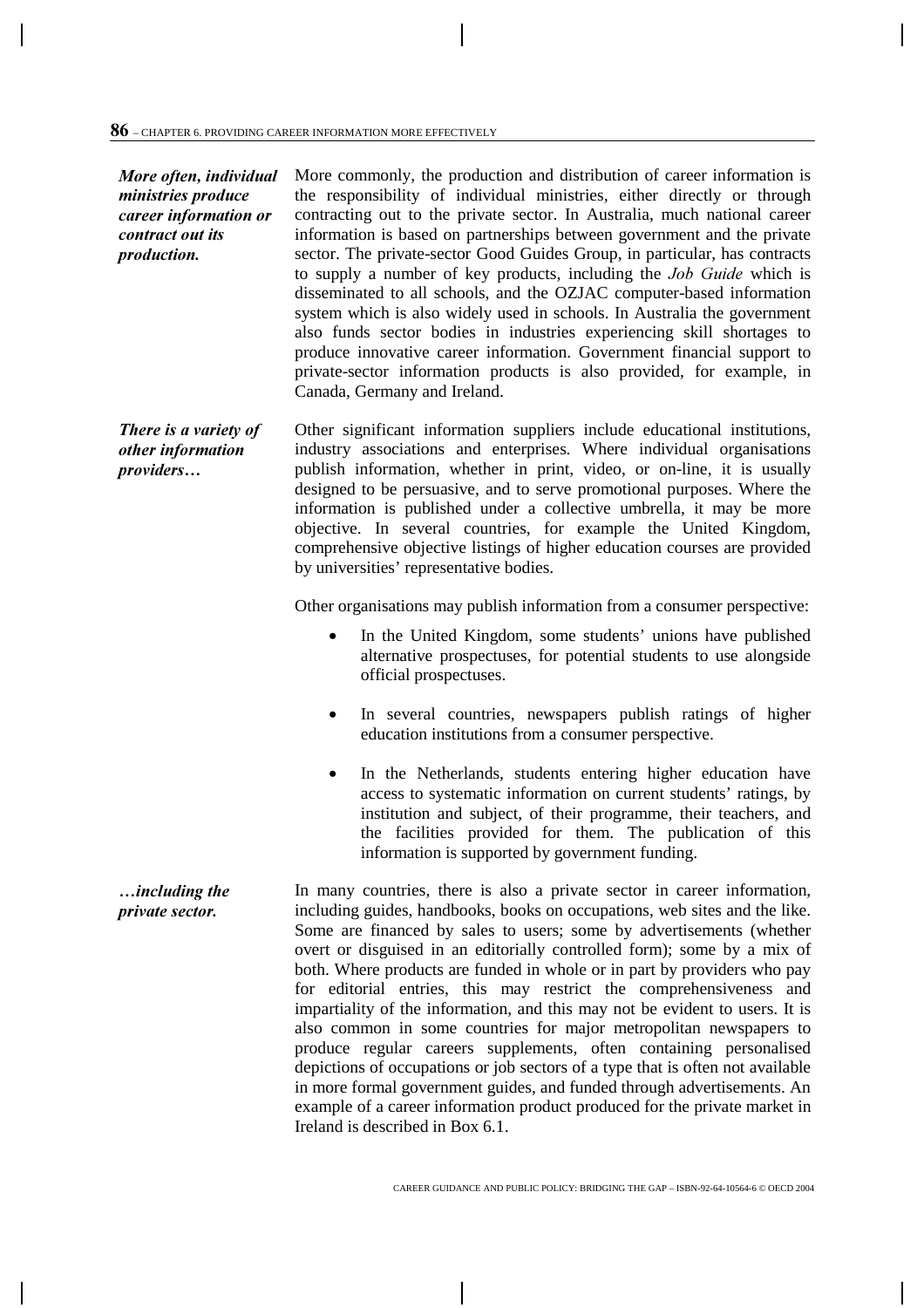#### Box 6.1. A private sector career information product in Ireland

Careers World is a widely used career information product that was developed by the private sector with financial support from the Department of Education and Science. Available on the Internet at www.careersworld.com/ and distributed free to schools and other educational institutions in CD-ROM format, Careers World draws its information from enterprises, most of which are large and in the private sector, and enables them to provide information on the employment and careers that they offer. It is funded by employer subscriptions, and has been seen as a way for firms to help recruit staff in a tight labour market. Whether it will continue to enjoy the same level of employer support in a labour market less marked by skill shortages is a key question for its future.

Its coverage of small firms, which form the majority of the Irish enterprises, is limited, as is its coverage of some occupational areas. It includes a preference assessment exercise, and has a polished and professional feel to it, with ample graphics and sound. It also provides links to tertiary and further education course information related to the occupational areas that it includes. The principal feature that it contains which is not found in the other main products available in Ireland is its "real life" component: exemplars of individuals who are working in the contributing enterprises.

> The private sector is also active in producing much career information on the Internet. An example is JobStar Central (*jobstar.org/jobstar.cfm*), originally funded through a United States federal government grant, supported through the Wall Street Journal's careers site, and providing users with access to a recruitment database as well as to occupational and education and training information. In the United States many of the educational portals which provide information on college entry mirror the market that has long existed for such private guides in print form. An example is *www.petersons.com/.*

#### 6.3. Gaps and weaknesses in career information

**Fragmented career** *information is separate ministries* and government *agencies are not well* co-ordinated.

If good co-ordination does not exist, fragmented responsibility for career information between different ministries or agencies can result in lack of transparency and fragmentation of the information itself. For example in Spain it is common for products that give information on courses of education and training to be published separately by the individual autonomous communities, which have legal responsibility for the provision of education. It is also common, within individual autonomous communities, for separate guides to be produced for the different sectors of education and training. Whilst the creation of a single national system of vocational education qualifications, in place of the previous three, has helped to reduce this fragmentation, it is still common for separate guides to be produced for vocational education and tertiary education. In Ireland, separate information products have been produced for tertiary and postsecondary courses of education, for vocational training, and for adult education. In Austria a growing interest in producing on-line databases of adult education courses initially resulted in many regions producing their own, unconnected databases. Steps have been taken to connect these separate databases. In Norway, there are a number of overlapping databases on adult education, which together provide only partial coverage of what is available.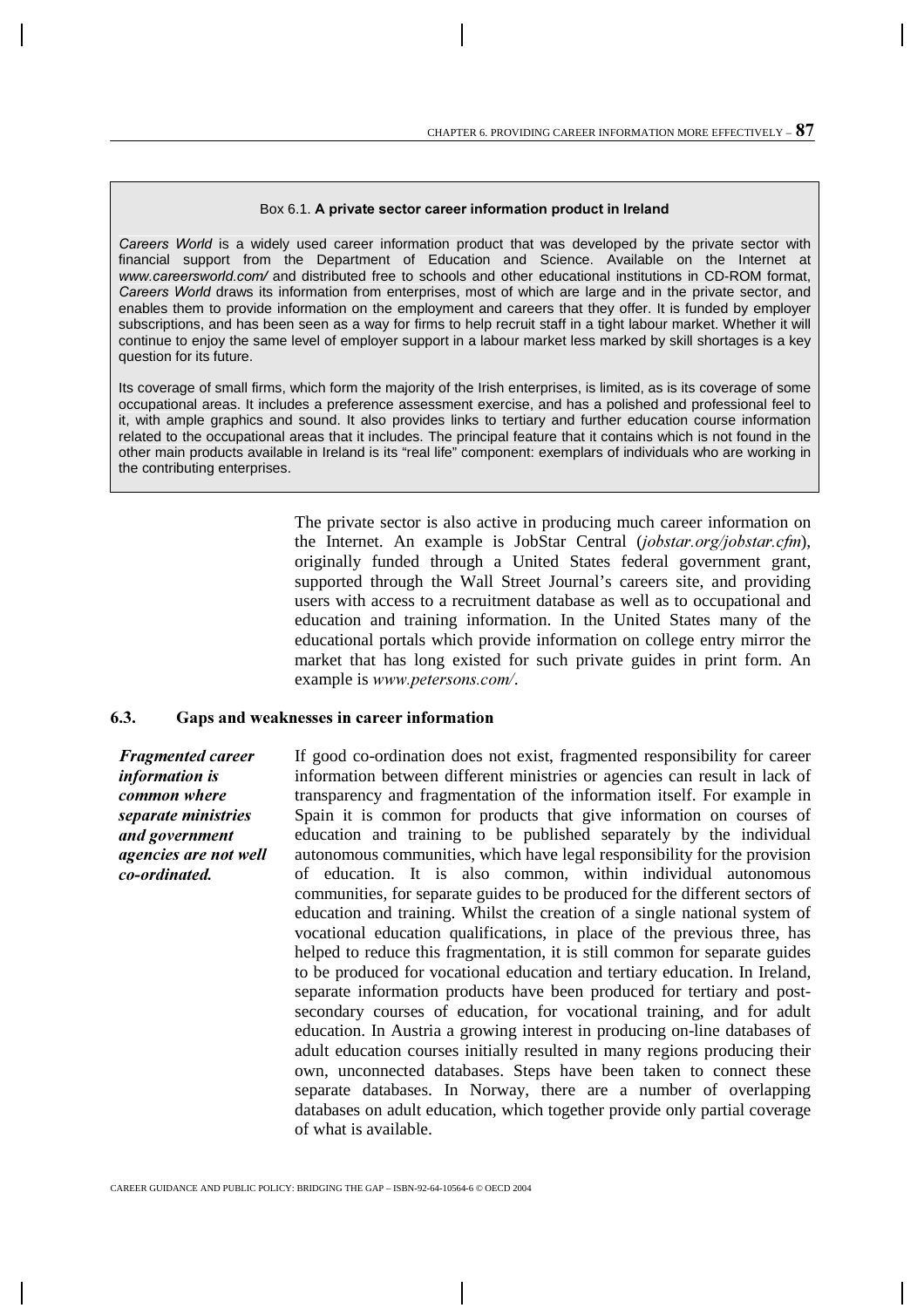It is also common for products that contain information on education and training courses to be separated from sources of information on the content of the jobs that these qualifications lead to. In Finland, for example, at the time of the OECD review, the main national product containing information on the training needed in order to become a carpenter was separate from the product containing information on the content of the occupation of carpenter. Each, in turn, was separate from the major sources of information on labour market supply and demand for carpenters. Similar fragmentation between education and training information, occupational information and labour market information was observed in a number of other countries. In Germany, the Federal Employment Service currently has separate databases on occupations (BerufeNET), on training opportunities (KURS), on apprenticeship and training vacancies (ASIS), and on job vacancies (SIS); these are distinct from a career selection programme (MACH'S RICHTIG) and other self-exploration programmes. Work has started to transfer these to the Internet in a more integrated form.

Fragmented career information such as the above examples can make it difficult for people to get a comprehensive overview of what is available. This has implications both for geographical mobility and for social mobility. Lack of transparency, and difficulty in obtaining integrated information, suit existing separate administrative boundaries. However they fail to deliver the comprehensive information that people need to make career decisions (Tricot, 2002).

*information is provider- rather than*  $\emph{customer-driven}$ . The production of career information to reflect existing bureaucratic boundaries rather than consumer need reflects a wider issue: in general, much of the available career information is provider-driven rather than customer-driven. There is a need for more customer-oriented portals and search engines, working from questions which individuals want to ask, rather than from the information which providers want them to have. There is also a need for the design of career information products to be more thoroughly grounded in what is known from research about the career development and decision-making processes. Box 6.3 below provides an example of a career information product that has taken this into account.

**The quality of labour** market information is strong in some *countries...* 

**Too** much

Information on labour market supply and demand, including local and regional information as well as national information, is an essential element of career information. The quality of labour market information varies across countries. It is particularly strong in Canada (Box 6.2). Other examples exist of good practice:

 In Korea, materials produced by the Work Information Centre of the Korea Human Resource Development Service include: occupational classifications and statistics; the KNOW (Korea Network for Occupations and Workers) system of occupational profiles covering worker interests, skills, aptitudes and other requirements, plus salaries and prospects (to be completed in 2003, based on the O\*NET system in the United States); and occupational outlook data (Korean Job Future, revised every two years) comprising five-year forecasts based on extensive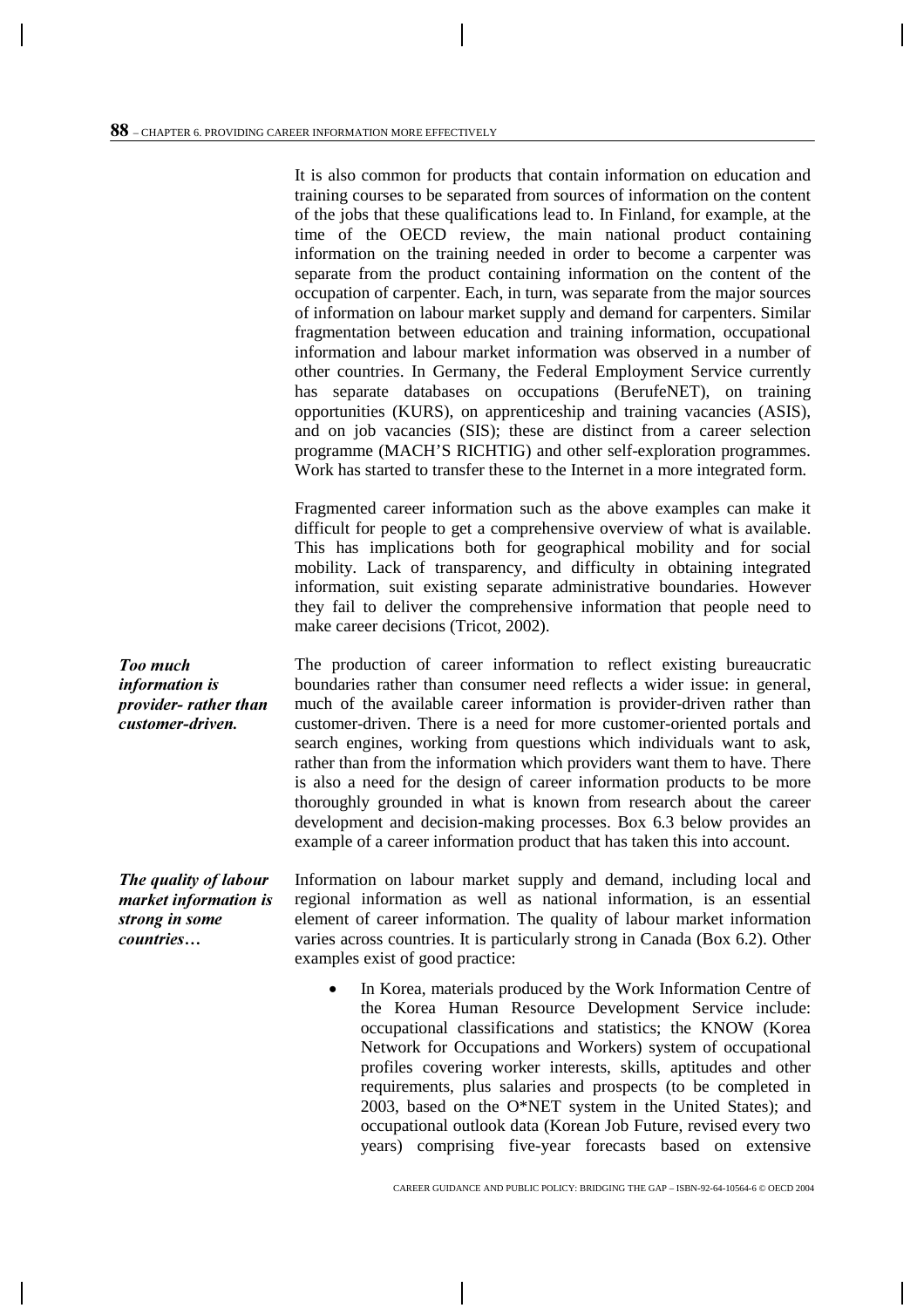employment surveys. The latter publication is sent to schools and universities, along with other creative resources including a job game developed for use in elementary schools (further versions for junior high and senior high schools are being developed).

 In the Netherlands, a database of projected labour-market demand in some 2 500 occupations has been developed, linked to related education and training routes.

...*but relatively weak* in others. In countries like Denmark, Luxembourg and Norway, however, little information seems currently to be provided to schools and other guidance services on supply and demand in different occupational areas, or on salaries and wages.

#### Box 6.2. Labour market information in Canada

The collection and analysis of labour market information is a major activity in the public employment services in Canada. Human Resources Development Canada (HRDC) has a legal responsibility for information on jobs, occupations, career paths and learning opportunities, as well as labour market trends.

In addition to using its own internal resources to develop and disseminate this information, HRDC supports a number of partnerships with the provinces to co-ordinate their efforts in this area. These include the Canada Career Consortium (CCC), the Canadian Career Information Partnership (CCIP) and Canada WorkInfoNet (CANWIN). These arrangements co-ordinate data-collection systems which are rightly claimed to be among the best in the world. CANWIN is responsible for a national portal designed to connect all citizens to the career information they need; it is based on a lead partner in each province, working within a set of common guidelines (in these respects it bears some resemblances to the ESTIA network in the European Union).

One of the key products from HRDC's labour market information work is Job Futures, which is extensively used by career guidance practitioners and their clients. It includes supply and demand projections by occupation and by field of study, and is accompanied by a guide to help practitioners answer common labour market information questions. In future these products will be available in web-based form only, making it easier to update them. Provinces also create their own parallel products.

There is concern in several countries that existing labour market

Kingdom) conduct regular surveys of such destinations, but in general the

| There are arguments        | There is concern in several countries that existing labour market               |
|----------------------------|---------------------------------------------------------------------------------|
| for attempting to base     | information does not capture changes within occupations and is slow in          |
| labour market              | capturing and describing new occupations. If labour market information          |
| information more on        | could be based more flexibly on skills and competencies, rather than upon       |
| skills and                 | occupations alone, this might make it easier to update. It might also help      |
| competencies, and to       | people to consider moves across occupational boundaries, so enabling            |
| pay more attention to      | them to adapt more easily to declining demand in existing occupations or        |
| career paths.              | the opening up of new occupations. More information also needs to be            |
|                            | provided on career paths within and across occupations.                         |
| More attention is also     | Another common criticism of labour market information is that it tends to       |
| needed to local            | be national or at best regional in nature, and to pay insufficient attention to |
| differences.               | differences between local labour markets. Rural and remote areas may be         |
|                            | particularly poorly served in these respects.                                   |
| <b>Another significant</b> | A significant information gap in most countries is information on the           |
| gap is information on      | destinations of students from different tertiary education courses. Several     |
| course destinations.       | countries (including Australia, Canada, Korea, Norway and the United            |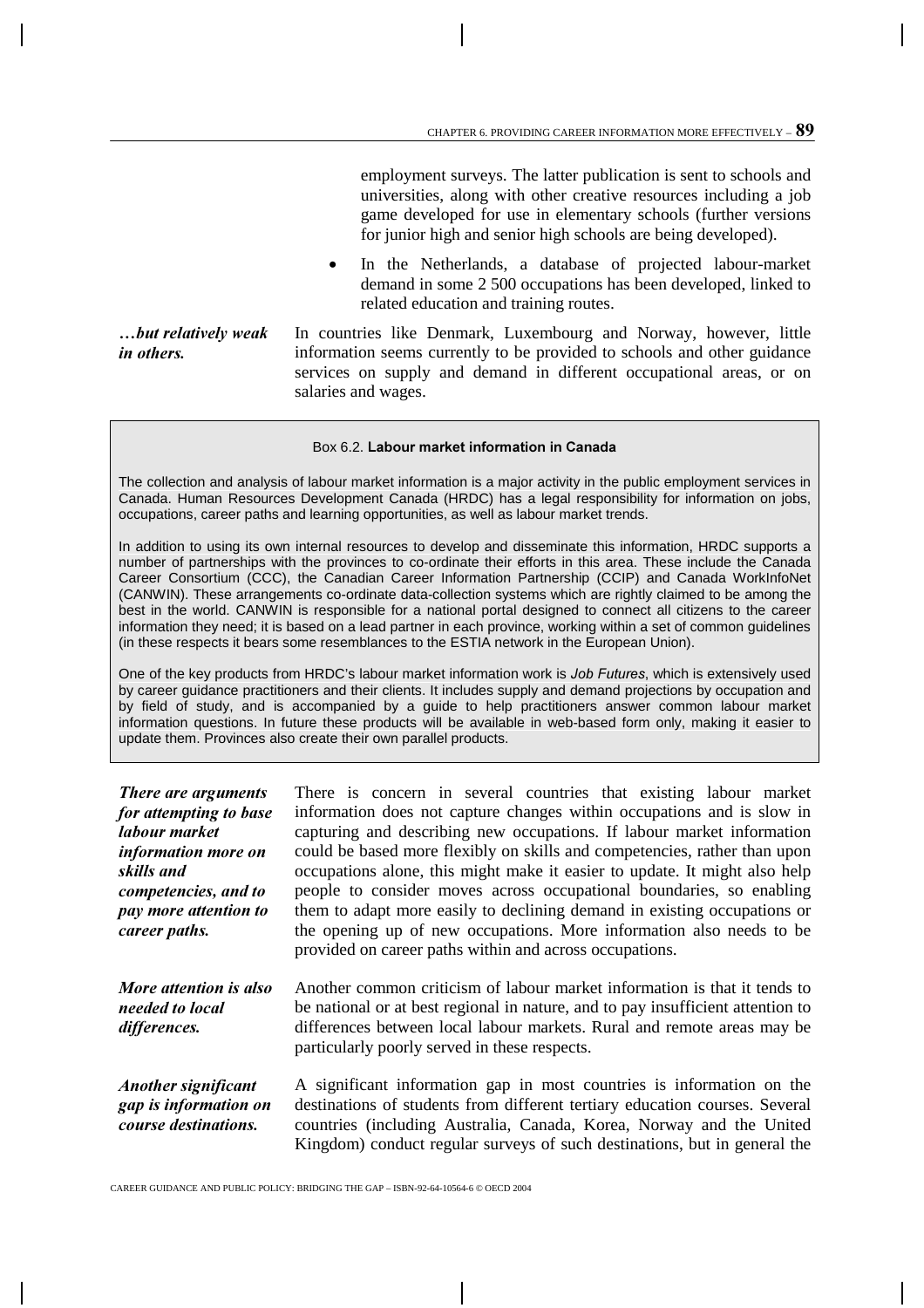results are not made available in a user-friendly form on a course-bycourse basis. Yet post-course destinations, preferably a couple of years after graduation as well as in the immediate post-graduation period, represent important information for students considering entry to such courses, enabling them to evaluate the extent and nature of the employment prospects to which the courses lead. Particularly in countries where students and their families are increasingly expected to cover or contribute to their tuition and living costs, there is likely to be growing demand for such information.

This gap is an illustration of two more general points: that educational information is often better-developed than occupational information; and that these two forms of information are often only weakly linked.

#### Box 6.3. The National Career Information System in Australia

A major recent initiative in Australia has been the establishment of a National Career Information System (NCIS), which is designed to provide a comprehensive web-based career exploration and information service for all Australians (www.myfuture.edu.au/). It represents a significant co-operative venture between the federal and state governments (previously the states adopted very different approaches to the delivery of career information), plus a variety of other partners. The development costs were met by the federal government; recurrent costs will be shared between the federal government and the states.

The system contains information on education and training opportunities and on occupations, including regional information on labour-market demand and on wages and salaries (drawn from census data). It also includes opportunities for users to assess their interests and capabilities and match these to potential occupations.

In addition, there are sections designed to build the helping capacity of parents and other career "influencers". Attention is given to adult career development themes such as life balance and mid-life career change alongside the more familiar focus on employment search. A rationale paper (McMahon and Tatham, 2002) published to accompany the launch of the system locates it in relation to the wider processes of career guidance and career development.

**ICT** offers new *possibilities for career | provision*... Much career information is now ICT-based, either on CD-ROM or, increasingly, on the Internet. This has many advantages:

- It is easy to link different types of information: information on education and training, on the labour market, on the content of jobs. Thus ICT offers an opportunity to address the common problem of poorly integrated career information discussed above. An example of an integrated system is described in Box 6.3.
- The information can be updated quickly and at minimal cost, especially when web-based.
- The information can be readily linked to personal assessment tools.
- The information can be designed so that it is easier for individuals to search and navigate through it than in the case of print-based career information.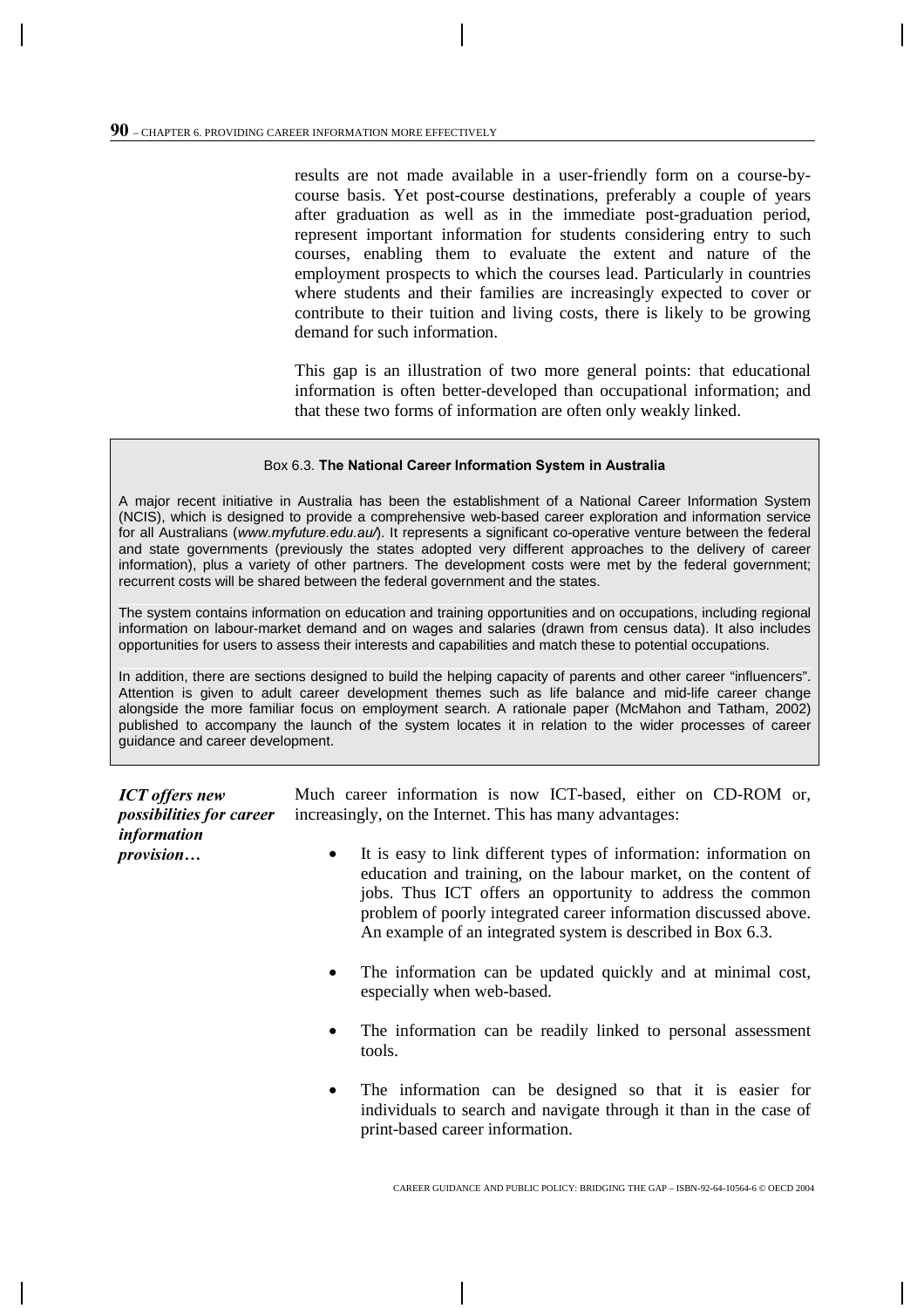Governments seem increasingly to be attracted to ICT applications. This is partly because it is more cost-effective. It is also sometimes linked to their strategies for promoting e-learning and the ICT capability of their citizens.

...*but often this potential is not fully* harnessed. At present, however, many ICT-based career information systems are replicas of print-based systems, and so do not use the new opportunities which ICT offers. Too often, as well, insufficient attention is given in the design of systems to considering how and for what purposes they are to be used. In particular, techniques to enable users to link their personal characteristics to career information are commonly crude or not sufficiently developed.

Governments have an *interest in the quality* of all career *information, whatever its source.* Many of the gaps and weaknesses in career information outlined above could be addressed by wider use of information quality standards. In view of governments' interest in the quality of career information as a public good, and the diversity of sources of such information, there is a case for governments to extend their role beyond being one of the providers, and also to set standards for all types of career information. These could cover such criteria as: its accuracy; its comprehensiveness; its relevance to the target-group (including its usability and its tested reading levels); its objectivity and freedom from bias; and the extent to which it is up-to-date (Tricot, 2002).

Some countries have developed standards for career *information.* A number of countries have developed standards of this kind, either as a government initiative or as an initiative of career guidance representative organisations. In the United States, standards have been developed by the National Career Development Association for career information literature, for video career media, for software, and for web sites. The first of these sets the model for the others to some extent. It contains, among its general guidelines, a list of items to help editors of career information: dating and revisions, credits, accuracy of information, format, vocabulary, use of information, bias and stereotyping, and graphics, followed by comprehensive content guidelines (see Plant, 2001). Guidelines for career information have also been developed in Denmark and the Netherlands and are currently being developed in Canada. At present, all such guidelines operate on a voluntary basis.

# 6.4. Converting information into action

**Information** is *necessary for good* career decisionmaking, but it is not sufficient. Reasons *include...* Public investment in information is of little value if its potential users are not able to access the information they require, to understand it and relate it to their personal needs, and to act upon it. Many people cannot do so. There is clearly a need for more research in this area, including research on how people find and use information. Meanwhile there are good grounds for believing that information, while necessary, is not sufficient, in at least three respects.

...equity of access... The first is equity of access. Most information requires good reading skills, and is not accessible to those who cannot read well. In addition,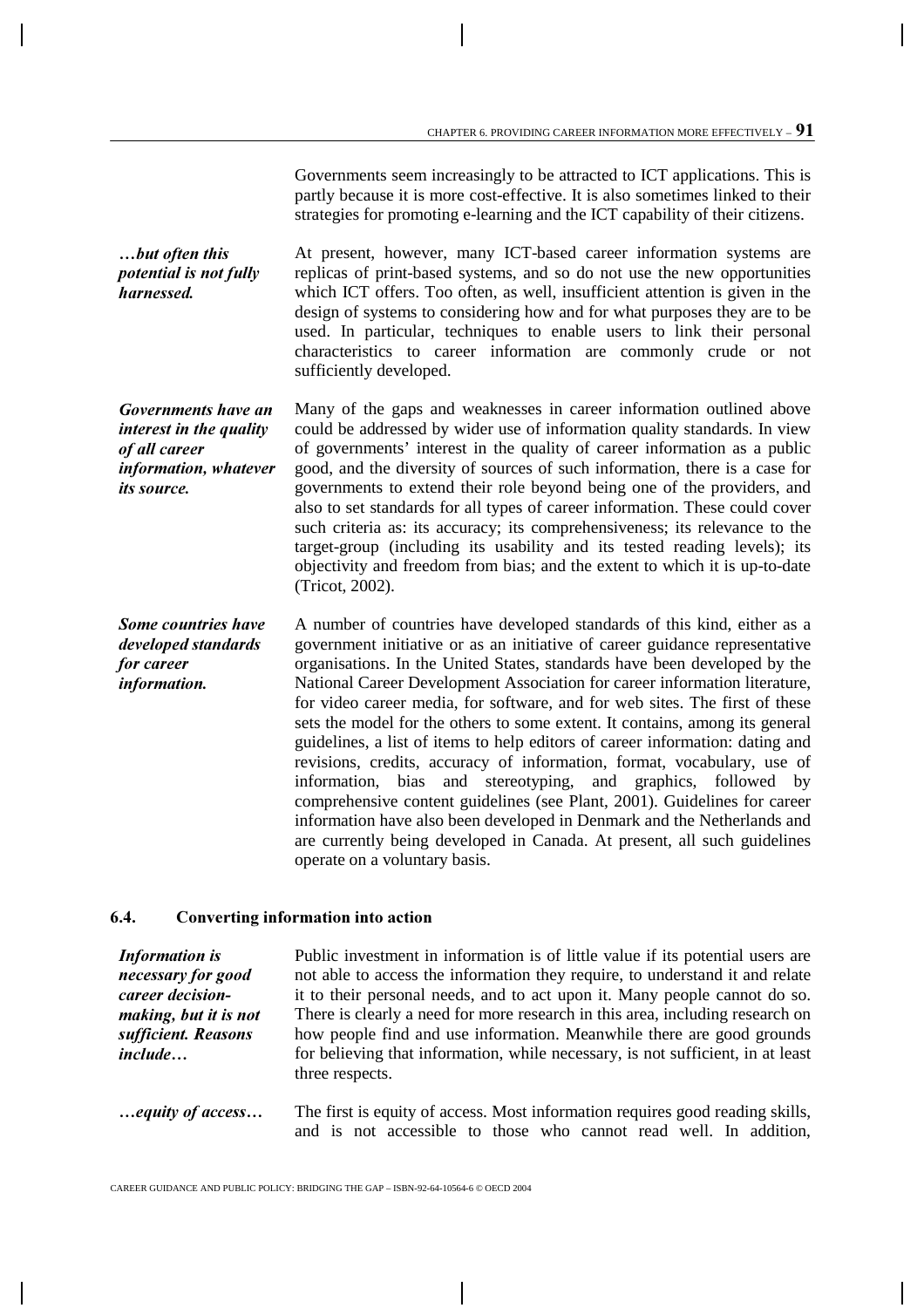information has tended to be more accessible to people in urban than in rural areas. As more information is delivered in electronic form, this marginalises those who do not have access to ICT or do not have the skills or confidence to use it effectively.

...difficulties in *finding the information* one  $\mathit{needs...}$ The second is difficulties in finding the right information. Most people are now faced with too much information. They often access and sift information in very ad hoc rather than systematic ways. Often people look for information only at the last minute, taking the quickest and easiest source they can find. This means that they may be influenced by information that they find by chance rather than by a systematic search of a reasonably comprehensive range of information.

...and the need expressed by many for *personal support...* The third is the need to "talk it through" with someone. Many people feel a need to discuss information with someone before they can act upon it. This may be a friend or relation. It may be someone who is knowledgeable, such as a person who actually works in an occupation. At times it will be a career guidance practitioner who can help them to relate information to their needs and to act upon it.

...which is linked to the complex and personal nature of career decisionmaking, compared with consumer *-*

**Strategies for** *<u>providing information</u> need to be linked to* strategies for using it.

This is linked to a more fundamental point. As Grubb (2002a) points out:

"In many respects the choices about schooling, work, and careers are not choices in the same sense that we think of the choices among shirts or fruit or financial services; they are much more difficult issues of identity, involving deeper issues of what a person is, what their values are, how they position themselves with respect to others and to social groups, what they think of as a worthy life – the many different elements defining who they are."

Policies for developing career information need to pay attention both to its production and distribution, and to how it can be made relevant and meaningful, and used. Austria provides two examples of systematic attempts to communicate career information so that it is placed in context and made more meaningful to users. The first, outlined in Chapter 3, is an extensive programme organised by the Austrian National Union of Students in which tertiary students visit final year (grade 12) school classes to provide information on university study and assist the transition to university life. This programme complements printed material on entry requirements and course content published by the Ministry for Education, Science and Culture. The second is a programme that operates in the career information centre (BIZ) of the Economic Chamber of Vienna. Here, an extensive collection of printed and electronic information is available on a wide range of occupations. To complement this, and to help make it more meaningful to young people, the centre maintains a network of employers to whom young people can be referred for personal discussion and to see what is actually done in jobs.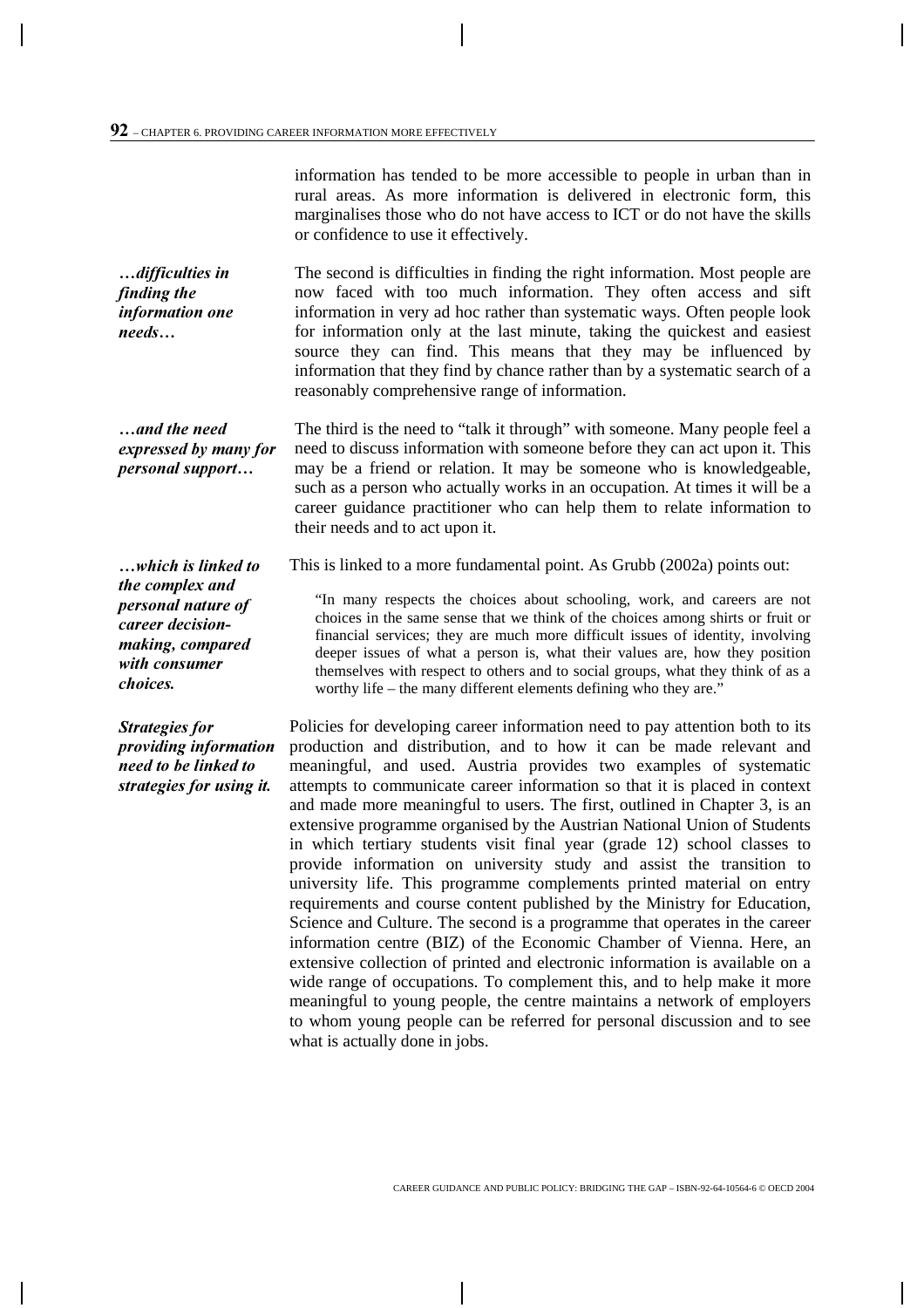# CHAPTER 7. STAFFING CAREER GUIDANCE

This chapter outlines some of the difficulties involved in trying to assess the size of the career guidance workforce. The non-specialised basis upon which career guidance is often delivered, the weak training and qualification arrangements that exist in most countries, and the fragmented nature of practitioner representative organisations indicate that career guidance is almost everywhere weakly professionalised. In many countries insufficient training, inappropriate training, or both, constitute significant barriers to the capacity of career guidance services to contribute to the implementation of lifelong learning and active labour market policies. The chapter argues for a stronger role for governments in setting training standards and content.

The chapter's key policy conclusions are that:

- $\blacklozenge$  Using the standard criteria for a profession, career guidance is weakly professionalised in most countries. In the largest settings in which it is typically provided (schools and public employment services) it is commonly provided by people who are also expected to do other things (teach, place people in jobs, help people with personal and study problems) and who normally do not have specialised tertiary-level qualifications and training for their career guidance work.
- $\blacklozenge$  Career guidance practitioners in many countries receive either insufficient or inappropriate training. Available training programmes generally have major gaps in a number of areas that are important for the capacity of career guidance to meet the types of policy challenges outlined at the beginning of this report. In particular they are weak in: developing skills in ICT use in career guidance; training for support workers; providing an understanding of labour market changes; developing skills for curriculum-based delivery; teaching practitioners how to develop clients' career self-management skills; and teaching practitioners how to organise and manage career guidance resources, as opposed to direct personal service delivery.
- $\blacklozenge$  Governments need to play a more direct role in reshaping the nature of the career guidance workforce and its qualification and training arrangements. A priority in most countries should be to create separate, and appropriate, occupational and organisational structures through which career guidance can be delivered, including more differentiated occupational structures. This needs to be combined with significant improvements to the level of training required of career guidance practitioners, and with more deliberate interventions to shape the content and nature of career guidance training.
- $\blacklozenge$  Comprehensive competency frameworks, covering both support staff and fully qualified staff, need to be developed as a basis for these types of reforms.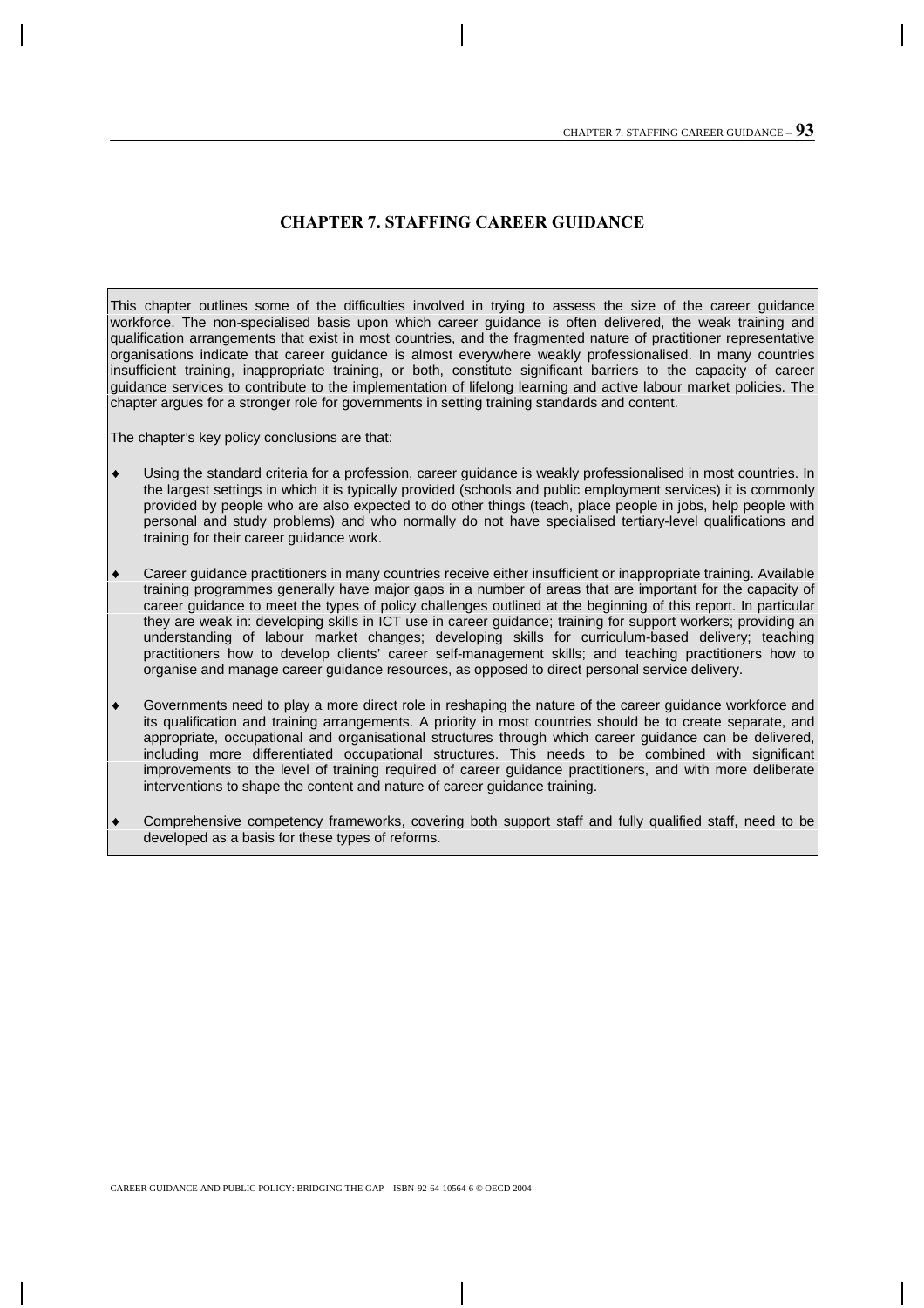#### 7.1. How large is the career guidance workforce?

**Information on career** guidance practitioners is difficult to obtain. Information on the size and nature of the career guidance workforce is difficult to obtain in all countries. Where data is available its reliability and interpretation are often uncertain, and it is rarely comparable across countries. These problems arise for a number of reasons. Unlike many other services, career guidance is not always provided on a full-time specialist basis by people who have specialised and officially recognised qualifications. Clear entry and qualification routes into clearly defined occupational roles are often absent. The career guidance workforce includes many whose primary occupational identity is not as a career guidance specialist but as a teacher, psychologist, counsellor, human resource specialist, employment officer or labour-market analyst, for example. Often they provide career guidance for only part of their working time. In schools, career guidance is commonly regarded as a specialist subrole for selected teachers, often with limited time to carry it out, and with limited training, possibly on a voluntary basis.

> As a result of how career guidance is provided, headcounts may include those who provide career guidance as only part of their duties, those who provide it as their principal duty, or both. In assessing the size of national career guidance workforces, it is difficult, as an example, to directly compare an Austrian teacher who has undertaken a brief in-service training course and who is given one to two hours release each week to provide both educational and career guidance, with an employee of Careers Wales in the United Kingdom who provides career guidance on a full-time basis, and has a specialised postgraduate career guidance qualification. An additional problem in obtaining data is that the career guidance workforce is very diverse, and spread across many different sectors. Thus information may be readily available for some sectors, but not for others. A further problem in attempting to define the size of the career guidance workforce is that in many countries policy-makers have, to date, not seen the need to do so.

Estimates of the size of the career guidance workforce differ widely, but may have an upper bound of around 0.8% of the labour force.

Countries taking part in the OECD review were asked to provide the best available data on the total number of people employed to provide career guidance. Only two – Canada and Denmark – were able to provide comprehensive data. The Canadian data comes from a 1994 national survey of "career and employment counsellors", the only comprehensive national source of data available in that country. It shows the estimated total number of career guidance workers to be around 0.68% of the total labour force at the time. That survey was criticised by many in the community sector, who believed that it did not accurately capture the level of their training. It included many in the education sector who provided career guidance for only a relatively small proportion of their time, and many employment counsellors who spent significant time on benefit and employment programme administration. It excluded career guidance practitioners in universities. Denmark estimated that "approximately 22 500 persons are occupied with educational and vocational guidance, typically as a part-time job", and that half of these are located in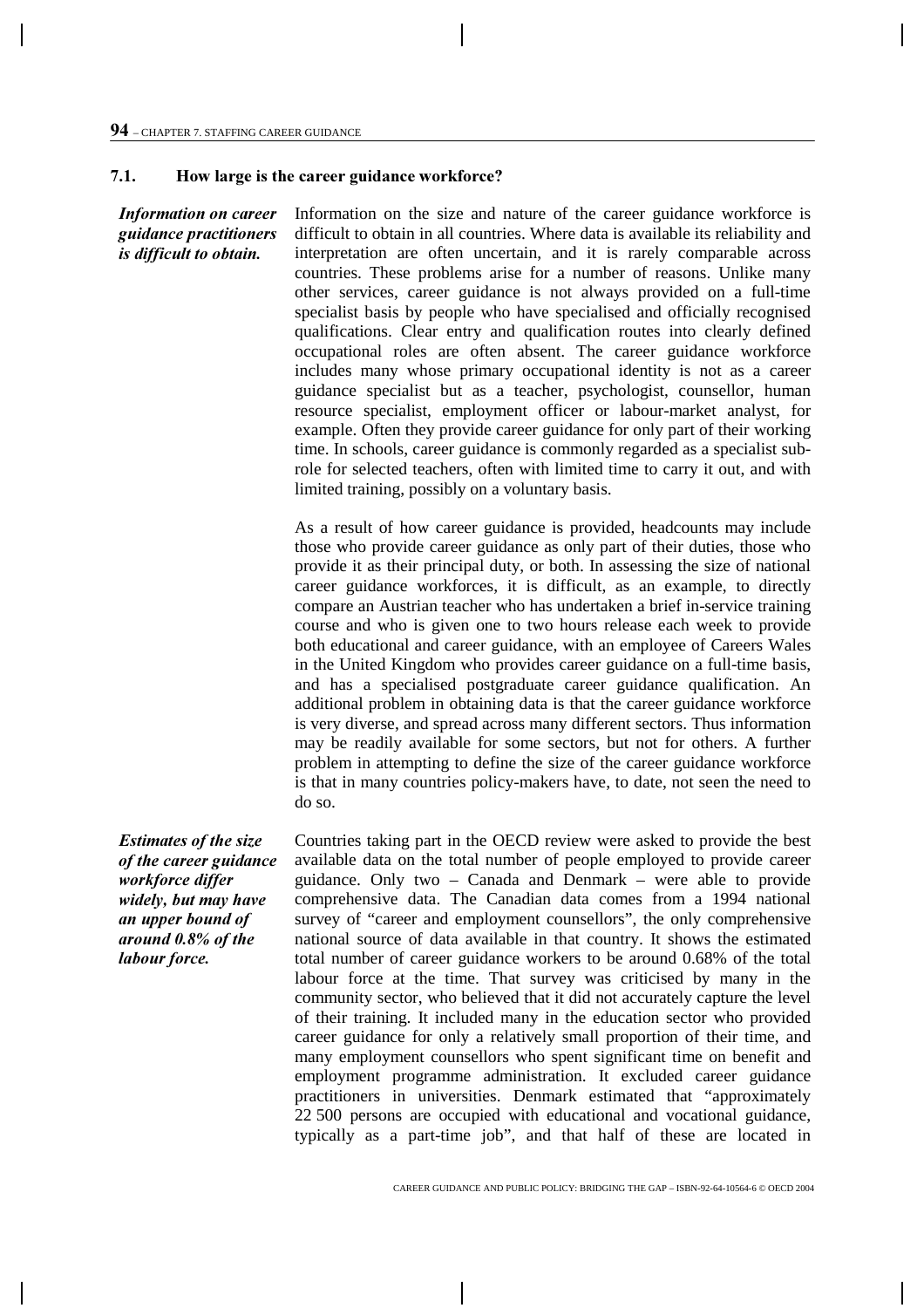compulsory education where on average they devote seven hours a week to counselling. The 22 500 represents roughly 0.79% of the total labour force.

In the case of four other countries, data contained within the national questionnaire allowed approximate estimates of workforce size to be calculated. In all cases they were substantially smaller than the Canadian and Danish estimates. The Australian estimate was the lowest of the four, and represented only 0.03% of the labour force. However it was based upon the number of full-time-equivalent positions rather than the total number. Therefore it cannot be compared to the Canadian and Danish figures, even putting aside the different sectors covered (for example it included university career guidance staff, who were excluded from the Canadian survey). Luxembourg provided a total number of career guidance workers that was equal to 0.12% of the labour force. However it should be noted that it is very difficult to estimate the real size of the Luxembourg labour force, as cross-border workers resident in other countries, and resident foreigners mostly working in international organisations, constitute around 62% of total employment.

#### 7.2. Is career guidance a role, an occupation or a profession?

*A* profession can be distinguished from an *occupation on a number of criteria.* 

A profession can be distinguished from an occupation on a number of criteria. These include:

- The existence of clear, formal, specialised and lengthy entry and qualification routes into clearly defined occupational roles, staffed by (generally full-time) specialists.
- Control, or substantial influence, over occupational supply: for example by licensing.
- The existence of standards to control professional behaviour, such as codes of ethics to protect the public interest.
- The use of evidence as basis of practice, combined with clear knowledge of the effects of treatments.
- The existence of a network of supporting professional associations, training institutions and research organisations.

In most countries career guidance is *weakly* professionalised. On most of these criteria, with only a few exceptions the career guidance workforce is weakly professionalised in most countries. To illustrate this, Annex 3 describes for 14 countries the work roles, training and qualifications of two key sets of career guidance workers: those who provide personal career guidance in and for schools; and those who provide personal career guidance in and for the public employment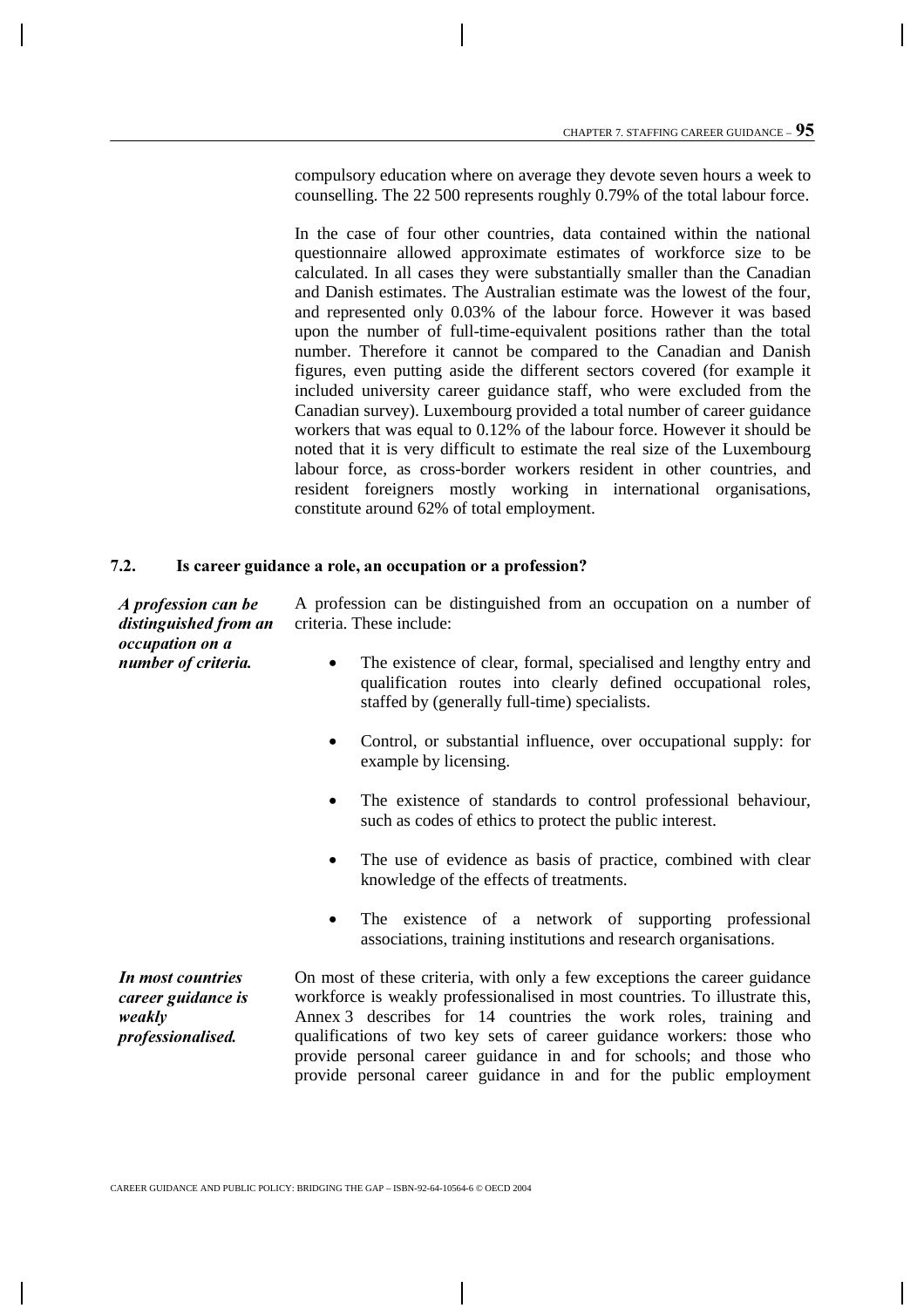service.<sup>1</sup> It shows that in most cases, career guidance in and for these two settings is not a specialised function. More commonly, it is provided on a part-time basis by those who are teachers or employment officers: for example in schools in Austria, Denmark and Norway. When provided by full-time guidance specialists, it is frequently combined with other forms of guidance, counselling and personal assistance: the remediation of learning difficulties; the resolution of behavioural and social problems; or job placement. Examples include student counsellors in Finnish schools, some guidance counsellors in Irish secondary schools (others are parttime), counsellors in Spanish schools, and some employment service officers in Ireland's Training and Employment Agency.

There are some exceptions. For example full-time career guidance specialists are employed: in the United Kingdom in Connexions services, Careers Wales and the Careers Service in Northern Ireland; in Germany's Federal Employment Service; in Finland's public employment service; in secondary schools in the Australian state of New South Wales; and in Dutch reintegration companies.

*Career guidance training and dualifications are* rarely both specialised and at tertiary level.

 $\ddot{\phantom{a}}$ 

With very few exceptions, the career guidance workforce consists in all countries of people with a tertiary qualification. However that qualification may not have been the basis upon which they entered career guidance, and it may not have been how they acquired the knowledge and skills needed to provide career guidance. The training that is received by those who provide career guidance reinforces the argument that, in most cases, career guidance is a weakly professionalised occupation. Examination of data on the training and qualifications of those who provide career guidance in and for schools and public employment services (Annex 3) suggests that five main training and qualification models exist:

# 1. Specialised career guidance qualifications

Specialised, tertiary-level qualifications in career guidance are required in only a small number of cases. For example: generally in the United Kingdom for those providing personal career guidance to schools; for some of those who work in Germany's Federal Employment Service; for many of those employed to deliver Australia's Career Counselling Programme; and for many of the qualified teachers appointed as careers advisers in schools in New South Wales in Australia (although in-service training can be accepted instead of specialised postgraduate career guidance qualifications).

<sup>1.</sup> Outside of these two contexts – for example in the community sector or in tertiary education – the nature of training and qualification arrangements, and the ways that these intersect with the organisation of work roles, are even more diverse, and correspondingly harder to summarise systematically. In the case of teachers who deliver career guidance through the curriculum, in the ways outlined in Chapter 3, specific career guidance training arrangements and qualifications requirements (that is, apart from their general training as teachers) are often even weaker than those described here for staff who provide personal career guidance in and for schools.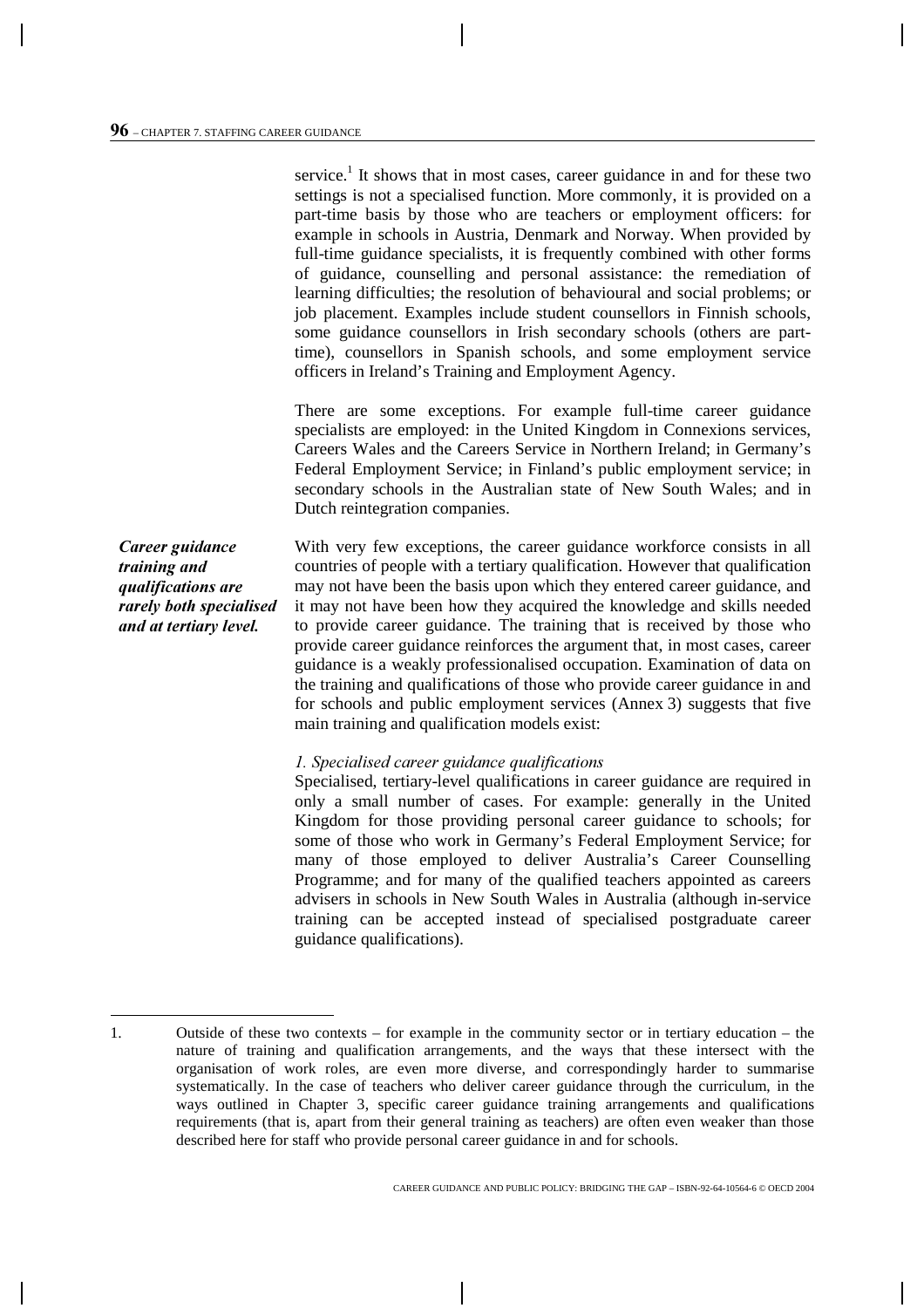*<u>Often career guidance</u>* forms part of general *guidance and counselling training.* 

# 2. General counselling and guidance qualifications

In some cases a postgraduate qualification in guidance or counselling is required, but career guidance may form only part of more general training in guidance and counselling. This is the case with the guidance officers in Ireland's schools, student counsellors in Finnish schools, many guidance counsellors in Canadian schools, and many career counsellors' qualifications in Korea.

**Required** *qualifications can be too general, and* insufficient.

# 3. Basic and general, but insufficient, qualifications

In many cases those who provide personal career guidance, either in schools or in public employment services, are required to have tertiary qualifications in broad fields that are linked to career guidance, but which need not provide any specific training in career guidance itself. The most common case is a requirement for career guidance practitioners to have a qualification in psychology or pedagogy, at either first degree or masters level. In such cases there is normally no requirement for the content of this qualification to provide any exposure either to the specific theories or the specific methods of career guidance. Specific knowledge of the career guidance theories and methods that are needed to underpin its practice in such cases is either (unjustifiably) assumed, or, in rarer instances, provided, often at a fairly superficial level, through in-service training. Qualifications in psychology, or pedagogy, without specific requirements for training in career guidance, are required of those in Austria's School Psychology Service, of school psychologists in the Czech Republic and Luxembourg, school counsellors in Spain, employment service counsellors in the Czech Republic, and vocational guidance psychologists in Finland's employment service. In addition to resulting in insufficient training, possible consequences of such recruitment criteria are that career guidance staff can adopt an inappropriate diagnostic and therapeutic model; or that career guidance can be seen as something for those who have problems, not an entitlement for all who wish it.

# 4. Limited training

In some cases people are appointed to provide career guidance with no specific training in it, and then undertake relatively brief courses run by tertiary education institutions. This is the case for part-time guidance counsellors in Danish schools who undertake relatively brief courses run by tertiary education institutions, and employment officers in Ireland who have the opportunity to undertake a part-time certificate-level course at the University of Maynooth.

#### ...or may simply be 5. In-service training

in-service.

*Training may be dimited to short*  $tertiary courses...$ 

In many cases people are appointed to career guidance roles with no specific training in career guidance and then provided with relatively brief in-service training that leads to no formal qualifications. This is the case with student advisers in Austrian schools, many *schooldekanen* in the Netherlands, guidance counsellors in Norwegian schools, and employment service officers in Austria, Denmark, Korea, Luxembourg, and Norway.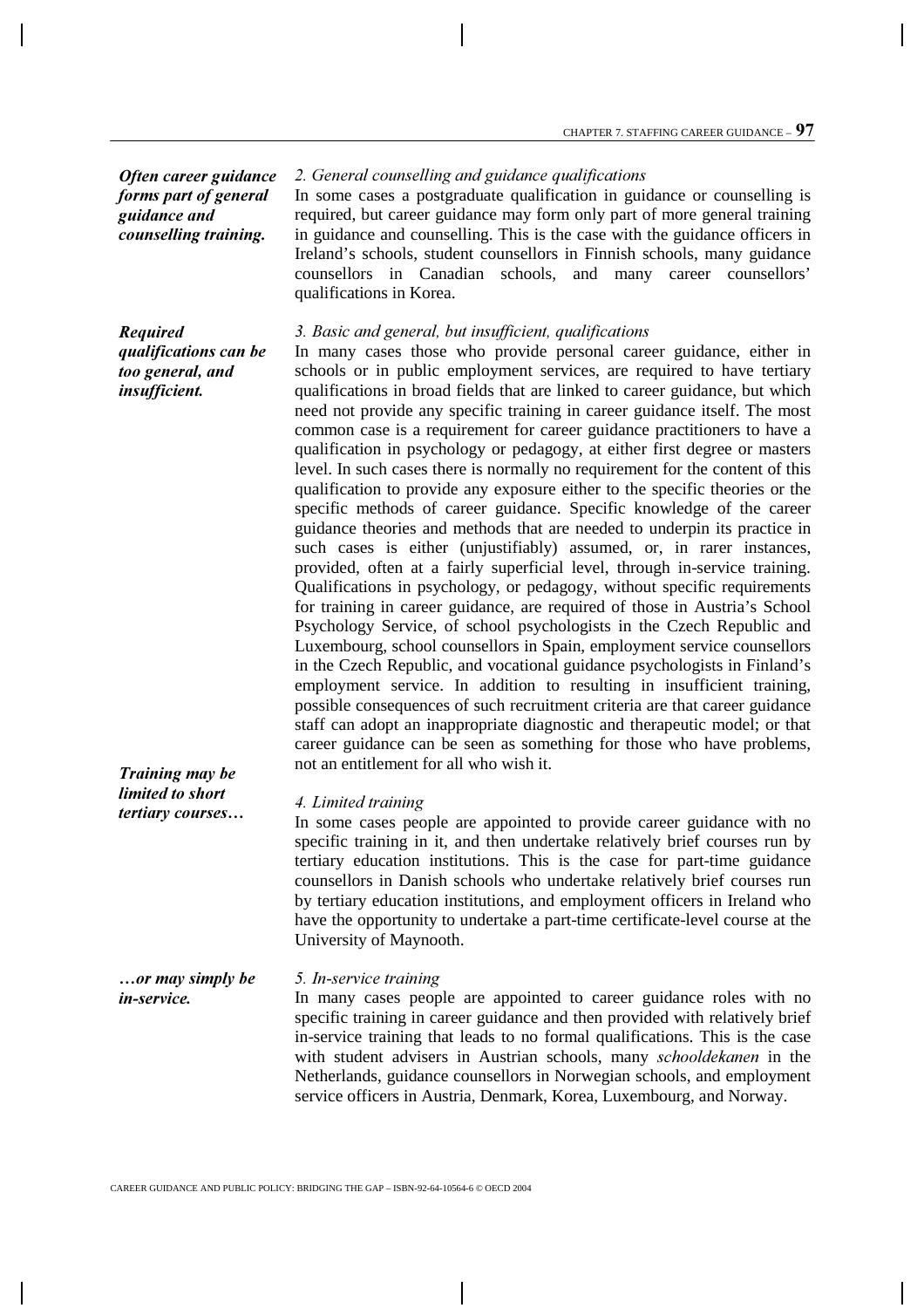#### *Many of these training models* coexist within the one *country.*

It is not unusual for many of these qualification and training models to coexist within the one country. In Australia, for example, the training and qualification standards in different sectors conspicuously lack any coherence or consistency. They range from technical and further education (TAFE) institutes and Queensland schools, where career counselling is offered by registered psychologists who arguably are over- or inappropriately qualified for the task, to other sectors where no qualifications are specified at all. In Korea, career counsellors often seem to have high levels of educational qualifications, but not necessarily to have had substantial training designed to develop their specific competencies in career guidance. Master's degrees in counselling, for example, may include at most one or two courses in career development. Moreover, it seems not uncommon in Korea for roles to be allocated to people with little or no specific training: this is the case, for instance, with some school counsellors and also for the staff of job information centres in higher education.

In schools, *dualification and training levels tend to be higher when the role is given to non*teachers. Within schools, qualification and training levels tend to be higher when career guidance roles are allocated to non-teachers. In Australia (Queensland), guidance officers cover both career guidance and personal counselling. They have postgraduate master's-level qualifications in educational psychology, though their training does not necessarily include any significant attention to career guidance. In Canada (Quebec), guidance counsellors in schools must have a master's degree which includes significant attention to career issues, but do not have to have a teaching background. In the Netherlands, a number of schools have now appointed as *schooldekanen* staff who are trained career counsellors but are not teachers – partly perhaps because they tend to be cheaper, but partly also because of their specialised expertise.

**Professionalisation** *tends to be weaker*  $with$ *in higher education.* 

Ironically, recruitment, training and qualification standards for career guidance tend to be weak in the sector of education which is responsible for much of the training in the field as a whole: higher education. This tendency has been observed both in other international studies (Watts and van Esbroeck, 1998) and in the OECD review. For example:

- In Denmark, the main form of training for study advisers in higher education used to be short one-week courses. A 1996 review found that only 40% had even attended these courses (Plant, 1998). The length of the courses has since been increased to four weeks.
- In Germany, the guidance staff in the central student counselling services within higher education come from a variety of academic backgrounds; some have specific qualifications in guidance and counselling, but some do not.
- In Ireland, the qualifications and training of the staff of careers services in tertiary education are determined by the institutions themselves, without central regulation.
- The same is true in Canada, apart from Quebec (where career guidance qualifications are strongly protected). In the other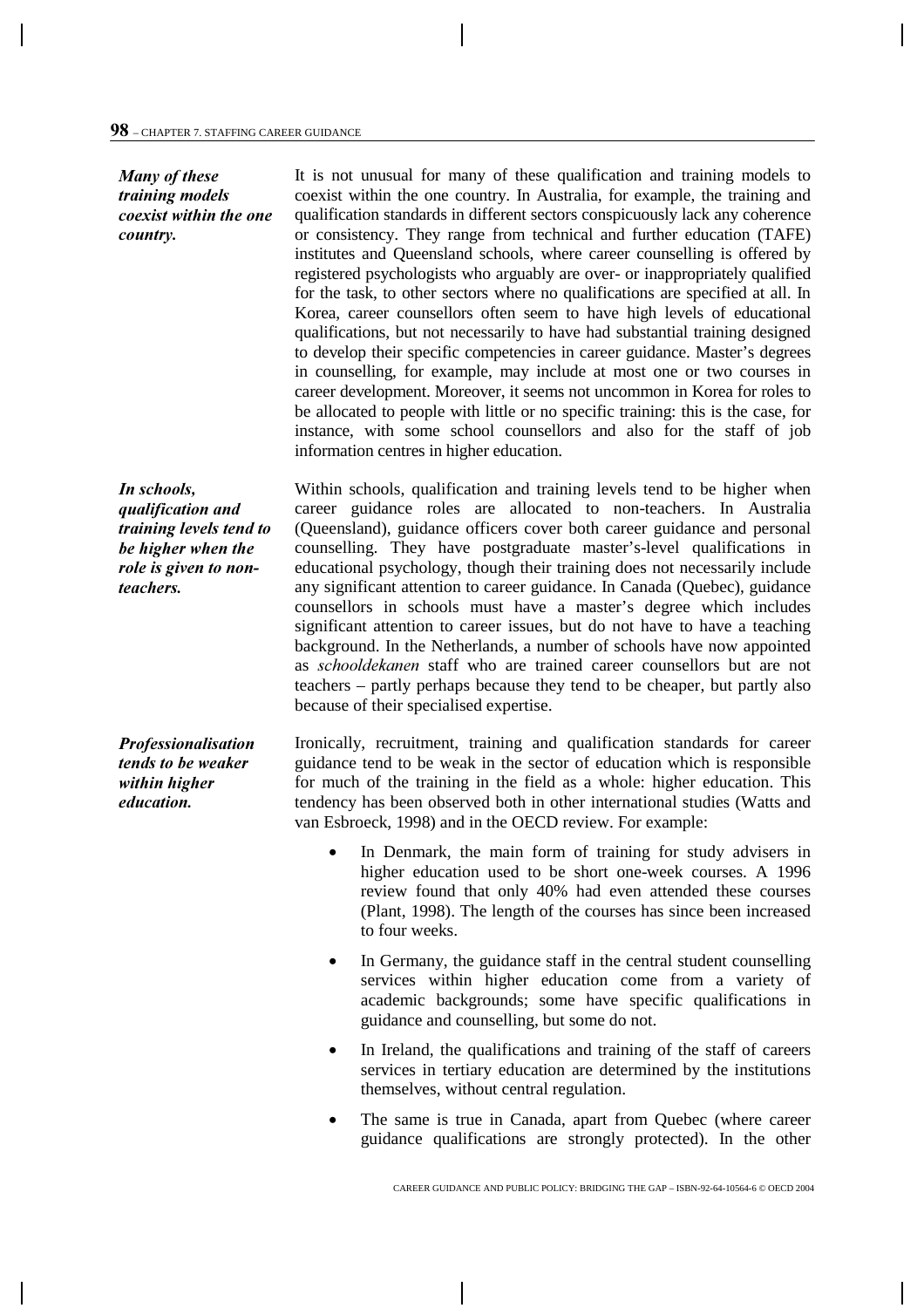provinces, many institutions have not specified the competencies required of guidance specialists, or the training necessary to acquire them.

 In Korea, the job-placement services in universities and colleges are in general staffed with graduates who have had little or no specific training for this work, apart from short in-service programmes.

In a couple of countries, specialised career guidance training is becoming linked to human resource development (HRD) training. In the Netherlands, outside the basic in-service training for *schooldekanen*, the main training in career guidance is part of four-year HRD courses in five *hogescholen* (the third year being spent in a work placement). The notion is that all HRD staff should be trained in career guidance; it is also possible to specialise in career guidance in the final year. The courses can also be taken on a parttime basis. In Korea, there are plans to develop bachelor and master's degrees for staff in employment services, possibly linked to training for HRD roles.

 An outcome of limited or inappropriate training arrangements is that many career guidance practitioners receive no thorough grounding in the basic theories of career guidance, little systematic exposure to the social and economic contexts and purposes of career guidance, and no systematic applied training in the techniques that form the basis of its practice. An example of a postgraduate course (at the University of East London) that attempts to ensure that comprehensive theoretical and practical training is provided is given in Box 7.1.

#### Box 7.1. The Postgraduate Diploma in Careers Guidance at the University of East London

The University of East London offers a Postgraduate Diploma in Careers Guidance that can be entered by those with a recognised university degree or equivalent. It can be completed either in one year full-time or in two to three years part-time. It trains people to work with a range of client groups. Successful completion can satisfy requirements for membership of the Institute of Careers Guidance (ICG). Students are required to build up a portfolio of evidence for this. The course covers:

Guidance Theory and Practice: Students learn the skills and processes of guidance interviews and group work, study a variety of theories relevant to guidance practice, and evaluate their implications for practice.

Equal Opportunities: Strategies to promote equal opportunities in a guidance context are taught, and awareness is raised of issues related to equal opportunities.

Organisation Change and Development: Students examine a guidance agency in the framework of organisation theory and change management. They acquire the skills needed to operate effectively and autonomously in a variety of contexts.

Labour Market Studies: Employment and training structures and labour market trends are studied. Students learn about and evaluate labour market information sources. Skills needed to operate at the interface of education, training and employment are acquired.

**Education Systems and Practice:** Contemporary education policy and the implications for career education are examined. Students acquire the knowledge and skills needed to take part in curriculum planning and implementation.

**Specialist guidance** *training is beginning* to be linked to HRD *training.*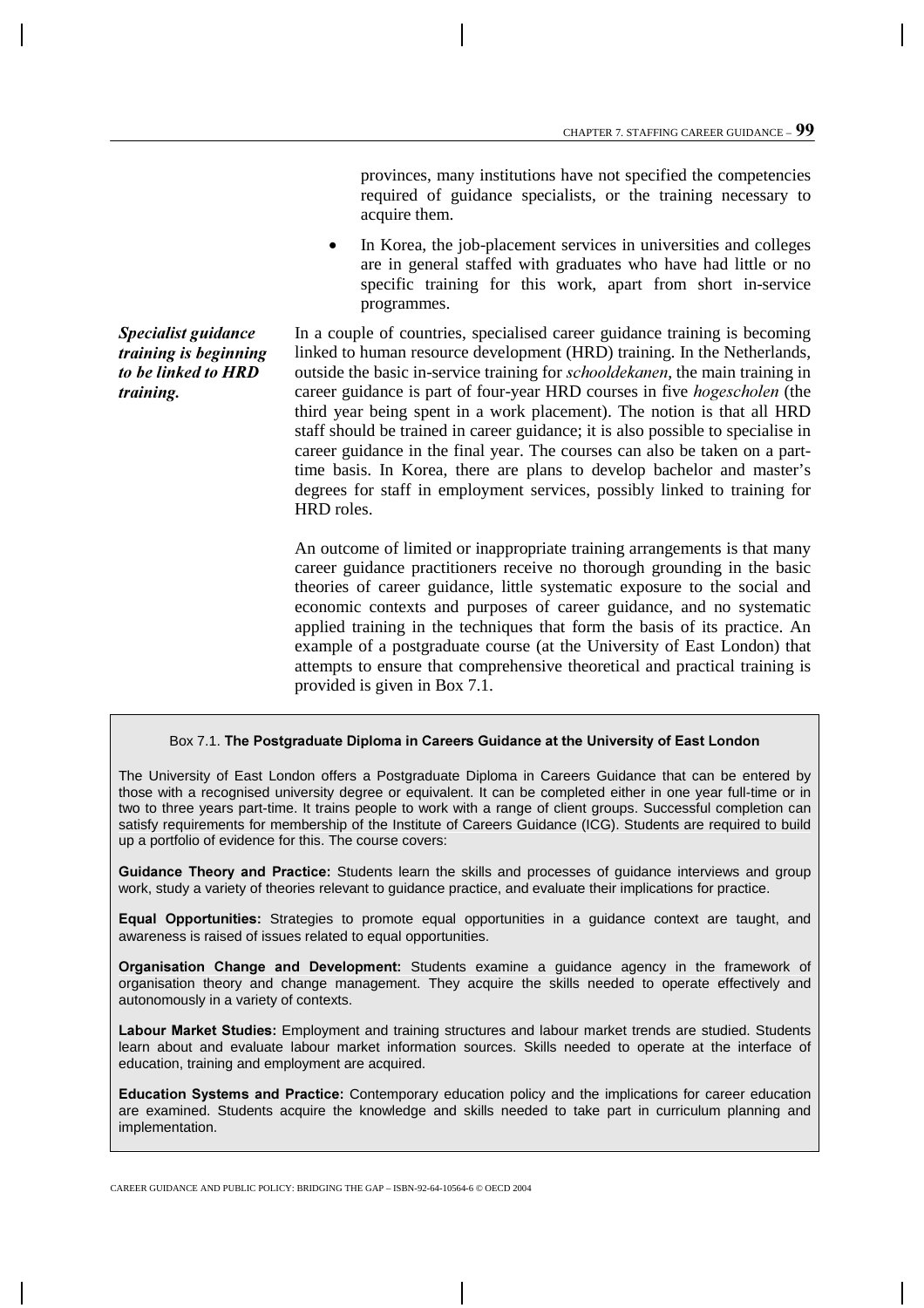$\overline{a}$ 

There is a strong case for increasing the level of career guidance training in a number of OECD countries. Career guidance has a substantial underpinning of theoretical knowledge, and its practitioners need to acquire a wide range of skills in order to do their job. There is a common core of knowledge and skills required by practitioners in all areas of career guidance. In addition, specialised knowledge and skills need to be acquired by those who work in specific areas: schools, tertiary education, employment settings and so on. This argues for extended periods of training in many countries, and higher levels of qualification. $2$ 

*Career guidance practitioners have dimited capacity to influence occupational supply.* Another of the criteria by which a profession can be distinguished from an occupation is the ability of its members to control, or substantially influence, occupational supply: for example by licensing; or by deregistration of those found guilty of malpractice. Few such procedures for controlling supply exist in the case of career guidance. There are, however, a limited number of exceptions. The most notable of these exists in Quebec, where strong licensing arrangements exist (see Box 7.2). In the United Kingdom, a weaker form of control is exercised by the Institute of Careers Guidance (ICG). The ICG, which represents career guidance practitioners, is the awarding body for the Qualification in Careers Guidance, one of the two principal qualifications required to work as a specialist career guidance practitioner in the major career guidance agencies in the United Kingdom. The ICG accredits the higher education institutions that provide the Qualification, and as such has a quality assurance role.

#### Box 7.2. Professional regulation of career counsellors in Quebec

In Canada (Quebec), anyone who wants to work as a guidance counsellor or career counsellor has to be a member of the Ordre des Conseillers et des Conseillères en Orientation et des Psychoéducateurs et Psychoéducatrices du Québec (OCCOPPQ).

The ordre has been in existence since 1963 and is one of 45 ordres which regulate a select number of professions in the province. Members have to possess a master's degree in guidance and counselling and submit themselves to periodic professional inspections.

**Some have established** In some countries, registers have been established of career guidance *registers of guidance* professionals. practitioners:

• In Canada, in addition to the regulatory structures in Quebec, moves towards licensing career development practitioners are taking place in Alberta. In addition, the Canadian Counselling Association is seeking regulated status for the counsellors in a number of provinces and has introduced a "career development" category of membership, though its counselling orientation and its restriction to those with a relevant master's level qualification may limit its appeal.

<sup>2.</sup> However here are also dangers associated with inflated qualification levels: for example by requiring a postgraduate qualification at master's or doctoral level.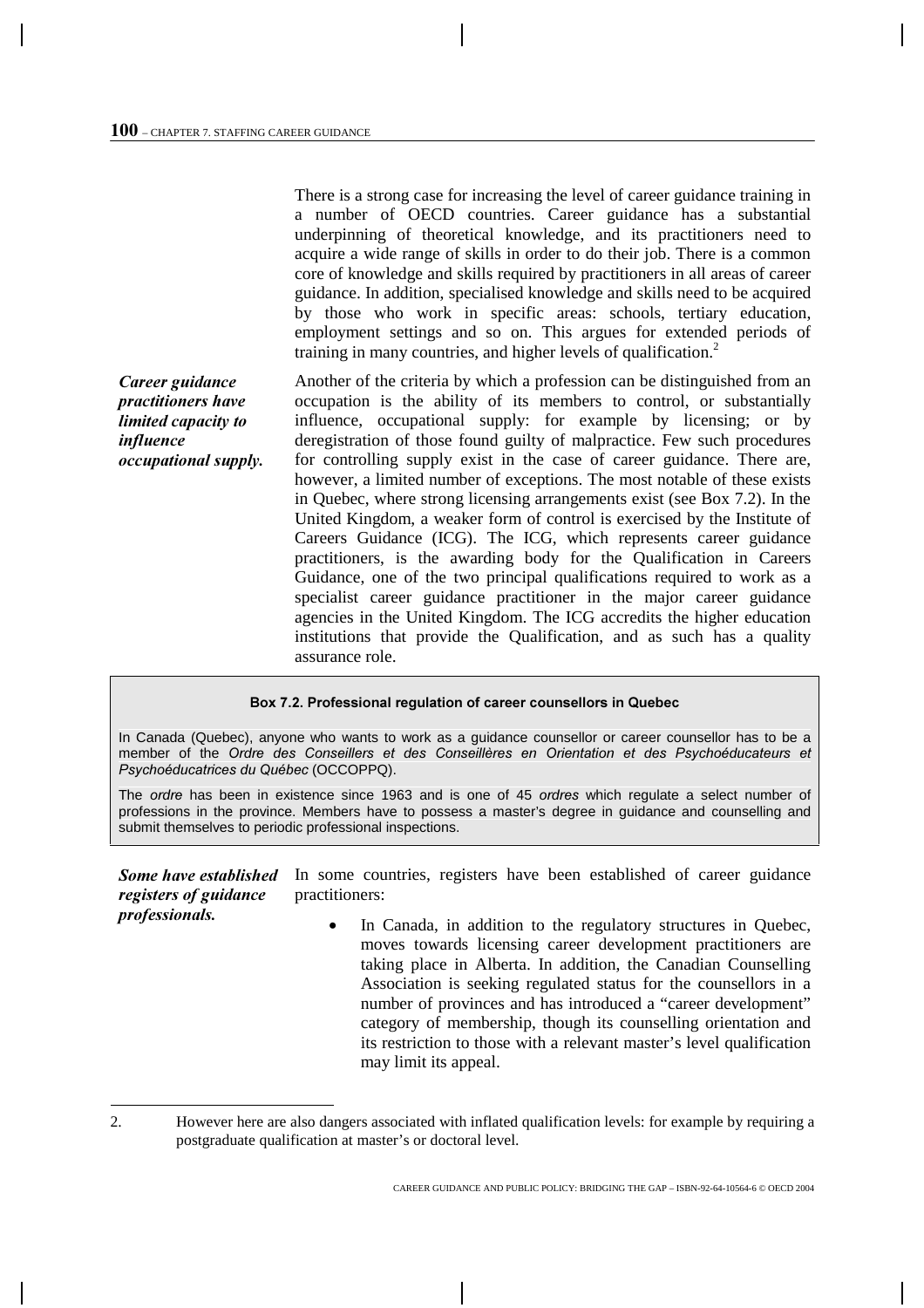- In Germany, the German Association for Career Counselling (DVB) has established a Register of Career Counsellors which currently has 420 members (around 100 of these are not DVB members). To be registered, applicants have to demonstrate relevant initial qualifications, certified experience, and regular continuing training.
- In the Netherlands, a Careers Officers/Counsellors Register Foundation has been established by the Association of Vocational Guidance Counsellors (VBA).
- In Austria a professional association of counsellors, with a voluntary code of ethics, has been formed in order to attempt to raise the quality of career guidance provided by contractors to the Federal Employment Office.
- In the United States, licensing forms a significant part of the path to professionalisation: licensure is an important feature in 44 states (and the District of Columbia) (see: www.counseling.org). These regulations are linked with the quality assurance programme offered by the Council for Accreditation of Counselling and Related Educational Programmes (CACREP) (Plant, 2001).

*range of associations represent career guidance*  Alongside patchy training structures, there is also in many countries a very fragmented structure of representative associations, with different associations for those working in different sectors. In Canada, there are more than 20, and on some estimates as many as 40-50, associations representing career development practitioners. Many are at provincial level, operating in particular sectors, and sometimes even for different linguistic groups, each with different membership requirements. In Korea, there are at least four guidance associations: the Korea Vocational Counselling Association (mainly for vocational counsellors in the public employment services), the Korea Career Education Association (mainly for school counsellors and career education teachers), the Association of Job Information Centres at the Higher Education Level, and the Korea Career Counselling Society (mainly for people working in universities and in research institutes). Links between them appear to be limited. Such fragmentation is also an issue in Ireland, the Netherlands and Norway. This can make it difficult both for those who work in career guidance to see it as a whole, and for policy-makers to relate effectively to it. **Some have developed** In a few countries, steps have been taken to bring together the different

*federal structures to bring the different* associations together. representative associations within a single structure. In Denmark, the eight separate national guidance associations are linked together beneath an umbrella organisation. In Australia, the Career Industry Consortium of Australia brings together all the major associations at both state and national level. In the United Kingdom, a Federation of Professional Associations in Guidance has been formed to bring the main associations together.

*In many countries a*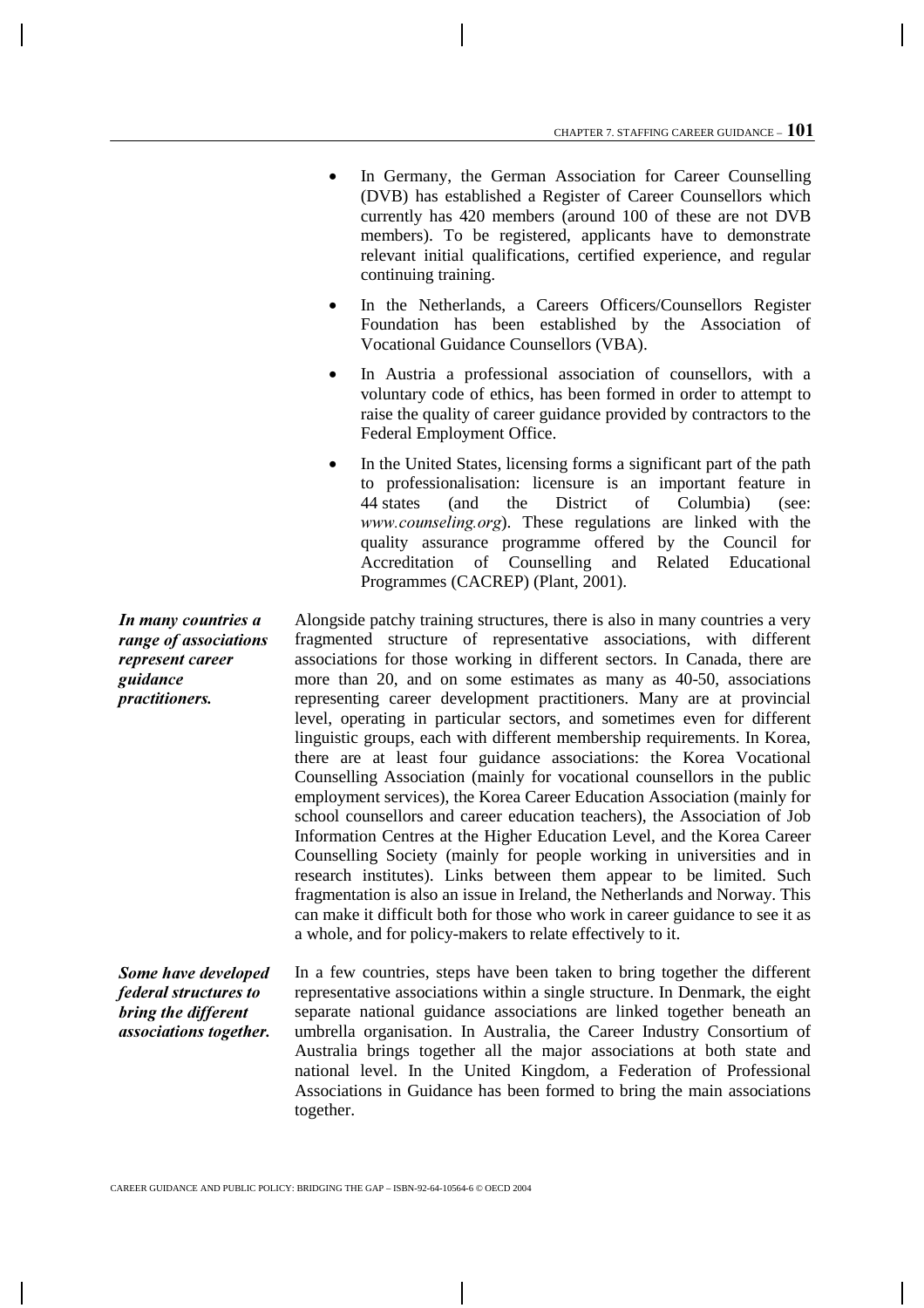# **Professionalisation** *can provide both* **benefits and problems** for policy-makers.

Professionalisation can have advantages in raising and maintaining the quality of services, and can play a role in helping to regulate markets for services. However a high degree of professionalisation, particularly when associated with an undifferentiated staffing structure, a weak knowledge base, inappropriate qualification requirements and traditional methods of service delivery, many of which exist in the case of career guidance, also poses problems for policy-makers. These problems can include increased costs and more expensive service delivery, limitations on access to employment in career guidance, an occupation that acts to protect its members more than the public, and difficulty in shaping and influencing service delivery within an enclosed system that resists external influences from public policy. The challenge for policy-makers is to strike a balance between the weak occupational structures and inadequate training arrangements that currently exist on the one hand, and the dangers of overprofessionalisation that exist on the other.

#### 7.3. Reshaping the career guidance workforce and its training and qualifications

*Occupational* structures in career *<u>guidance</u> need to be* strengthened.

*Creating clearer occupational structures* 

Career guidance may not satisfy the standard criteria for a profession in most OECD countries, but neither in very many cases it is a clearly identifiable and separate occupation. It is a role, combined uneasily with many others. This is a stumbling block to the capacity of policy-makers to better use it to serve important public policy objectives. For example we have seen that where it is part of broader guidance roles, it is always accorded a low priority by those who are supposed to provide it. When it cannot readily be identified as a service that is available in its own right, people will continue to have difficulty in accessing it. And if it is not a separate occupational category, the problems of creating separate and appropriate training arrangements for it will persist. This has implications for the nature and quality of the career guidance services that policymakers are able to deliver to citizens.

In order to increase access to career guidance throughout the lifespan and meet the needs of a wider range of clients, substantial changes are needed to the ways in which career guidance work is organised. A more differentiated workforce is needed, with wider use of trained support staff, and with career guidance practitioners acting as managers and coordinators of services, not just as personal service providers.

The priority for policy-makers in most OECD countries should be to create separate, and appropriate, occupational and organisational structures to deliver career guidance. Where such structures do not exist, policy-makers should consider intervening, for example in industrial tribunals, to have appropriate occupational classifications created, together with their associated qualification requirements. A model of a separate occupational structure, combined with a separate organisational structure, is provided later in Box 10.2.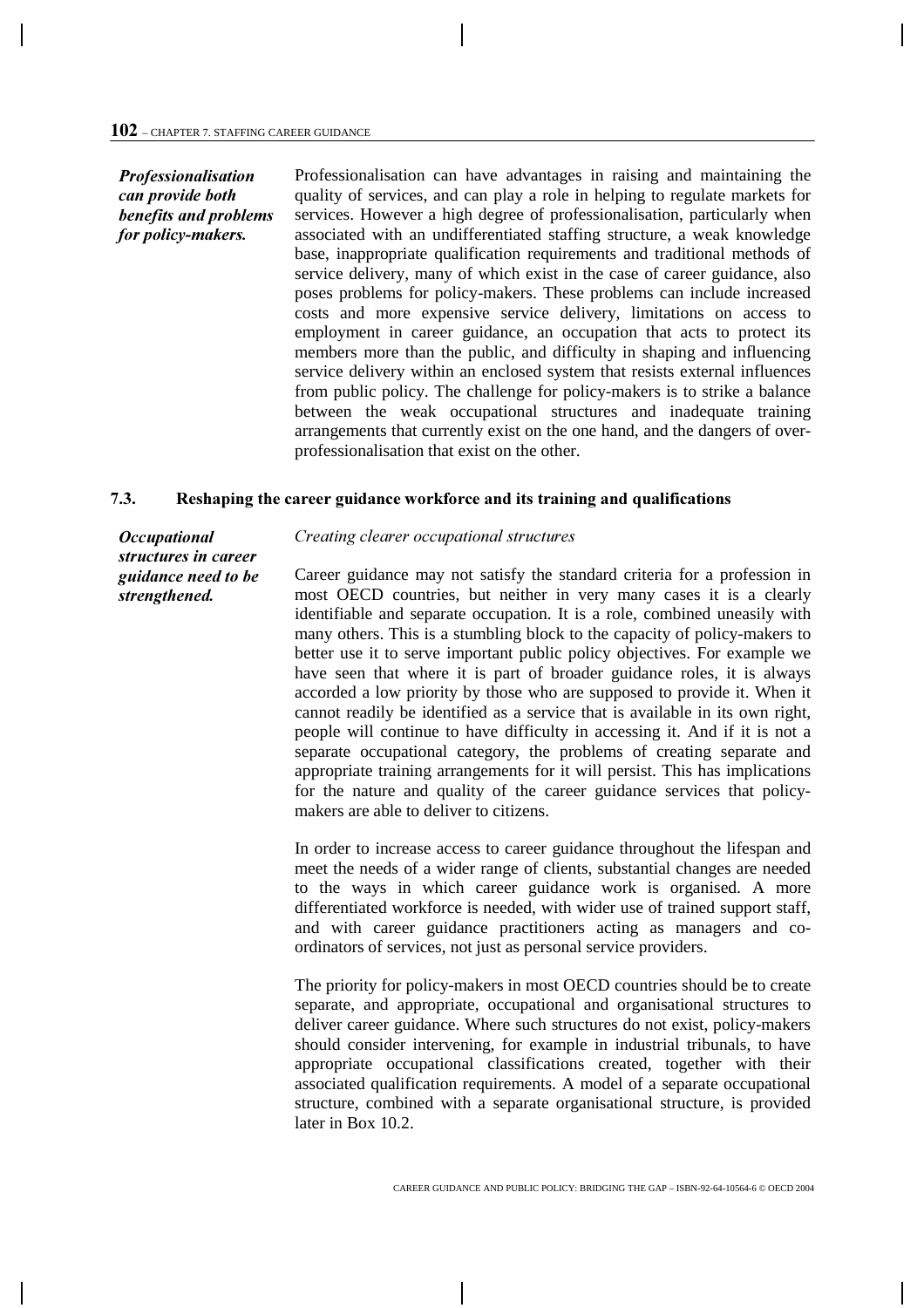**The nature and** content of career *<u>guidance</u> training is a* major issue for policy*makers, influencing their capacity to rovide* appropriate services to diverse *client groups.* 

# Strengthening training and qualification arrangements

The level, content and structure of training courses, and the types of qualifications required of career guidance practitioners, have a major influence upon the types of career guidance services that governments are able to provide for their citizens. As an example, the absence of training at several levels makes it more difficult for governments to introduce differentiated workforces of the sort that make the United Kingdom's learndirect service (see Chapter 5) possible, or to introduce self-service methods. This has implications both for access to career guidance and for its cost. Wider use needs to be made of self-help techniques and of new technologies, and career guidance practitioners need to become accustomed to working in a wider range of settings. Lack of training in ICT- and telephone-based service delivery reduces the readiness of practitioners to adopt these methods, again with implications for access and costs. And the existence of separate training courses and qualification requirements for those providing career guidance in the different sectors of education and other settings, as occurs in Denmark, reduces the flexibility with which the career guidance workforce can be deployed as need and demand change. Yet government involvement in the training of career guidance workers is highly variable (see McCarthy, 2001), with purposeful intervention by policy-makers in training issues appearing to be the exception. Wide differences can be observed between countries in the extent to which governments directly provide either initial or recurrent training; in the extent to which they fund these; and in their involvement in setting the content of training.

All of this has major implications for the roles, skills and qualifications of those who work in career guidance. Addressing the level and content of career guidance training is thus a major issue for policy-makers. However in the face of these challenges:

"For the most part, training is done the way it was 50 years ago. It is primarily talk-based, stemming from a psychological background (versus a career development or adult transition, or labour market background), and does not address the diverse career paths and complex labour markets that clients encounter. There is definitely a need for more diverse content in career development training programmes." (Hiebert, McCarthy and Repetto, 2002, p. 41).

In many countries, deficiencies are evident in the quantity and level of training that is available:

- In Austria, there appears to be no specific training in career guidance available within tertiary education, and government inservice training is limited to quite short courses.
- In Norway, no formal tertiary-level training in career guidance is required of those who provide it either in schools or in the public employment service. In-service courses and experience are the principal training methods available.

**The level of training** *is insufficient in some*  $countries...$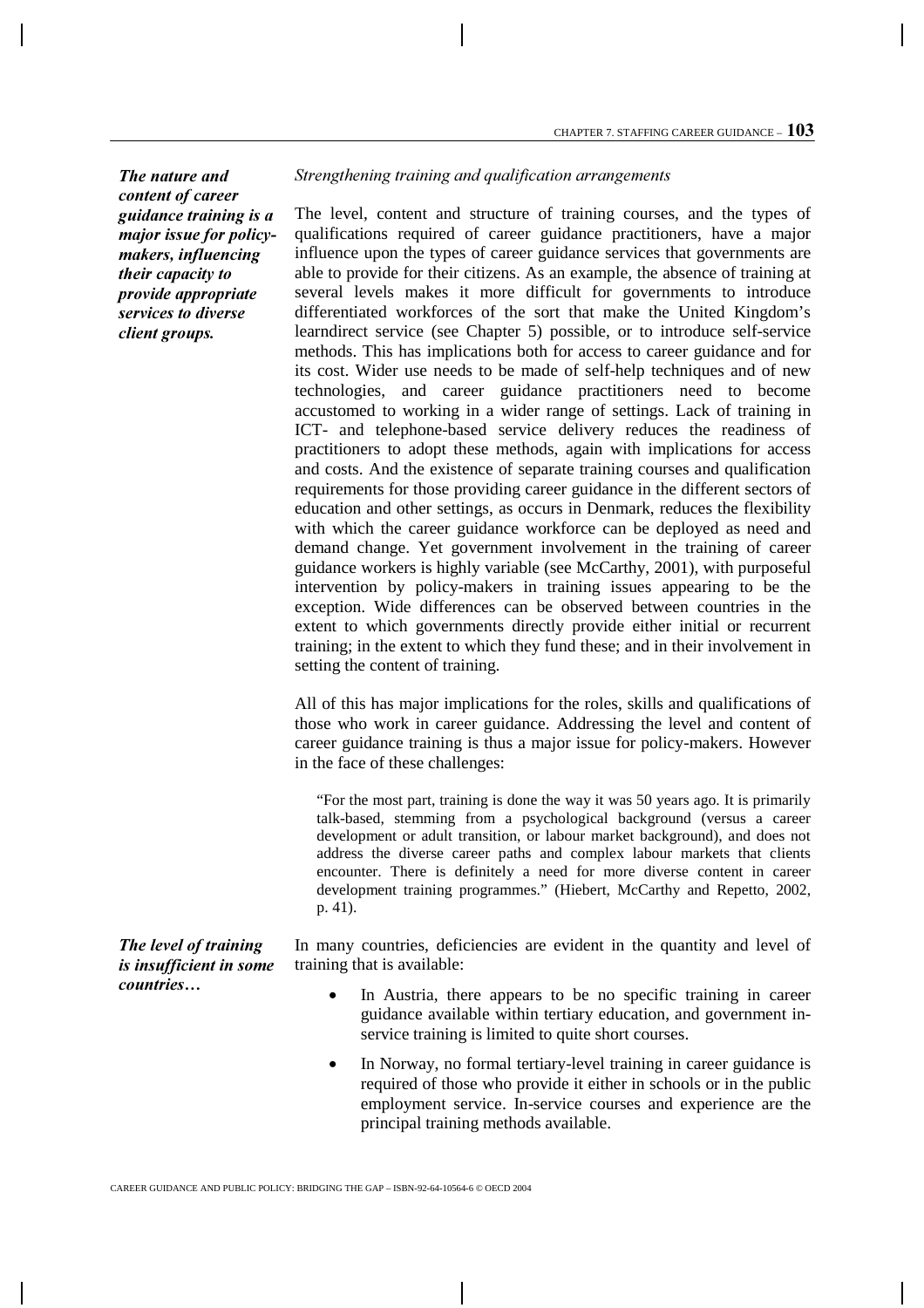- In Austria, the Czech Republic, Finland, Luxembourg and Spain, services that provide career guidance recruit psychologists, with no requirement that their degrees include specific training in the theories and methods of career guidance. In such circumstances work experience and in-service courses become the principal training methods.
- In Germany, despite the Federal Employment Service losing its previous monopoly, the main training provision currently available is that provided by the Service's Fachhochschule for its own staff. Few other courses are available in tertiary education institutions, although there are some moves to develop more.

...and its content is There are also significant deficiencies in the content of career guidance training, in nearly all countries. Gaps and weaknesses noted by McCarthy (2001) include a lack of training:

- in the integration of technology, including ICT, into career guidance;
- that provides an understanding of labour market changes;
- that provides perspectives on transnational mobility. This is a particular issue within the European Union;
- in accountability issues and methods; and
- for support workers such as information officers and community liaison workers.

The OECD review has also made it clear that nearly all training programmes continue to concentrate upon the provision of career guidance as a personal, one-to-one service, focused upon immediate decisionmaking. Few programmes train practitioners to help people develop the skills to manage their own careers. Few try to develop the knowledge and skills required for designing and delivering curriculum-based career guidance. Even fewer try to develop the organisational, management and consultancy knowledge and skills required to deliver career guidance through the use of support workers and networks of community members. Furthermore, few try to provide comprehensive training that prepares people to provide career guidance in a wide range of settings (schools; tertiary education; the workplace; the community; employment offices) or to a diverse range of groups (young people as well as adults; the disadvantaged and those with special needs). And many, particularly those that are quite short, concentrate upon imparting knowledge. The strong skills-base of career guidance means that training programmes should both teach the necessary theoretical understanding, and develop a strong foundation of the skills required for practice.

deficient in a number of ways.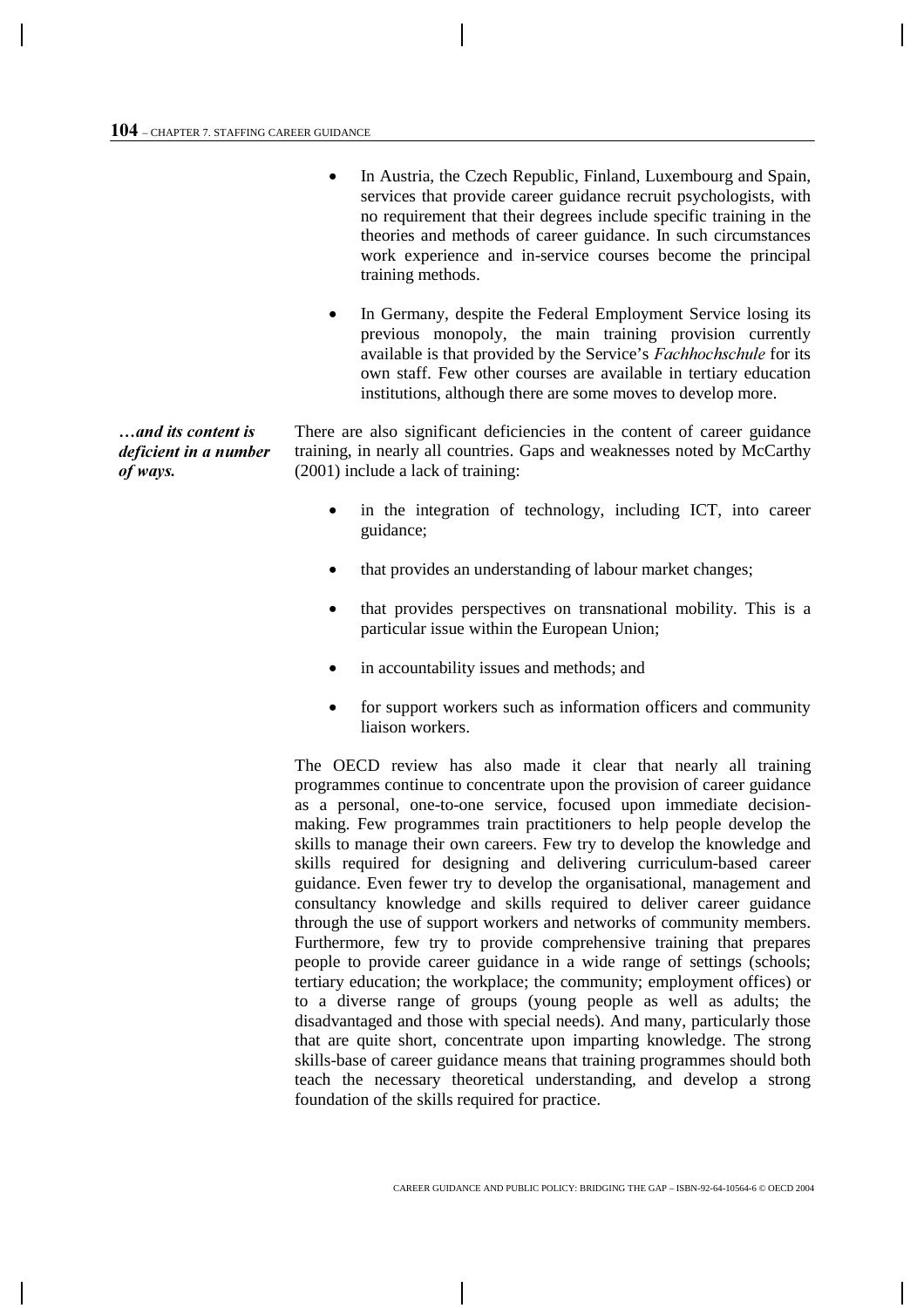*Existing training arrangements are a barrier to the implementation of key*   $objectives.$ 

Taken together, these gaps and weaknesses suggest that in many countries insufficient training, inappropriate training, or both, constitute significant barriers to the capacity of career guidance services to contribute to the implementation of lifelong learning and active labour market policies. Governments need, in many countries, to play a stronger role in raising the level and reshaping the content and structure of career guidance training arrangements.

 $Comprehensive$ *competency frameworks can be a* first step in addressing *training deficiencies.* 

A first step in addressing these issues would be to develop comprehensive career guidance competency frameworks, of which the Canadian Standards and Guidelines for Career Development Practitioners (Box 7.3) represents one of the few available examples.<sup>3</sup> Such frameworks should describe the knowledge and skills required by career guidance practitioners at all levels, working in all sectors, and working with diverse types of clients. They can be used to construct qualifications, and training programmes to deliver these, at several levels, reflecting the needs of a differentiated workforce. Comprehensive competency frameworks allow qualifications and training programmes to be developed not only for full-time specialised career guidance practitioners, but also for those, such as career education teachers in schools, who are involved in career guidance for only part of their time, and for support staff such as information officers and community liaison staff.

Such frameworks allow a modular structure to be developed for training and qualifications. These contain a core of knowledge and skills to be acquired by all as well as optional elements reflecting needs in different settings and the needs of different types of clients. They can be used to develop standards for both initial training courses and qualifications, and recurrent training programmes. In the United States such standards have been developed by the Council for Accreditation of Counselling and Related Educational Programs to regulate and maintain the quality of the training career guidance staff. They incorporate a lengthy quality assurance process, including direct inspection of premises, the curriculum, and staff qualifications (Plant, 2001).

#### Box 7.3. The development of a competency framework in Canada

In Canada, the Standards and Guidelines for Career Development Practitioners provides a framework within which a variety of roles can be identified. It has been developed through a careful process of consultation and consensus-building.

The framework outlines a number of core competencies which all career development practitioners need to have, regardless of their employment setting. It also includes a range of specialised competencies, the need for which will vary according to the nature of the service being provided, the type of work setting, and the client groups that are being served.

The framework is being field-tested in a wide variety of settings to assess how it might be used. For further details, see Plant (2001) and www.career-dev-guidelines.org.

 $\overline{a}$ 3. The occupational standards of the United Kingdom's Employment National Training Organisation are another example, although these encompass not only guidance roles but also the fields of advice, counselling and psychotherapy.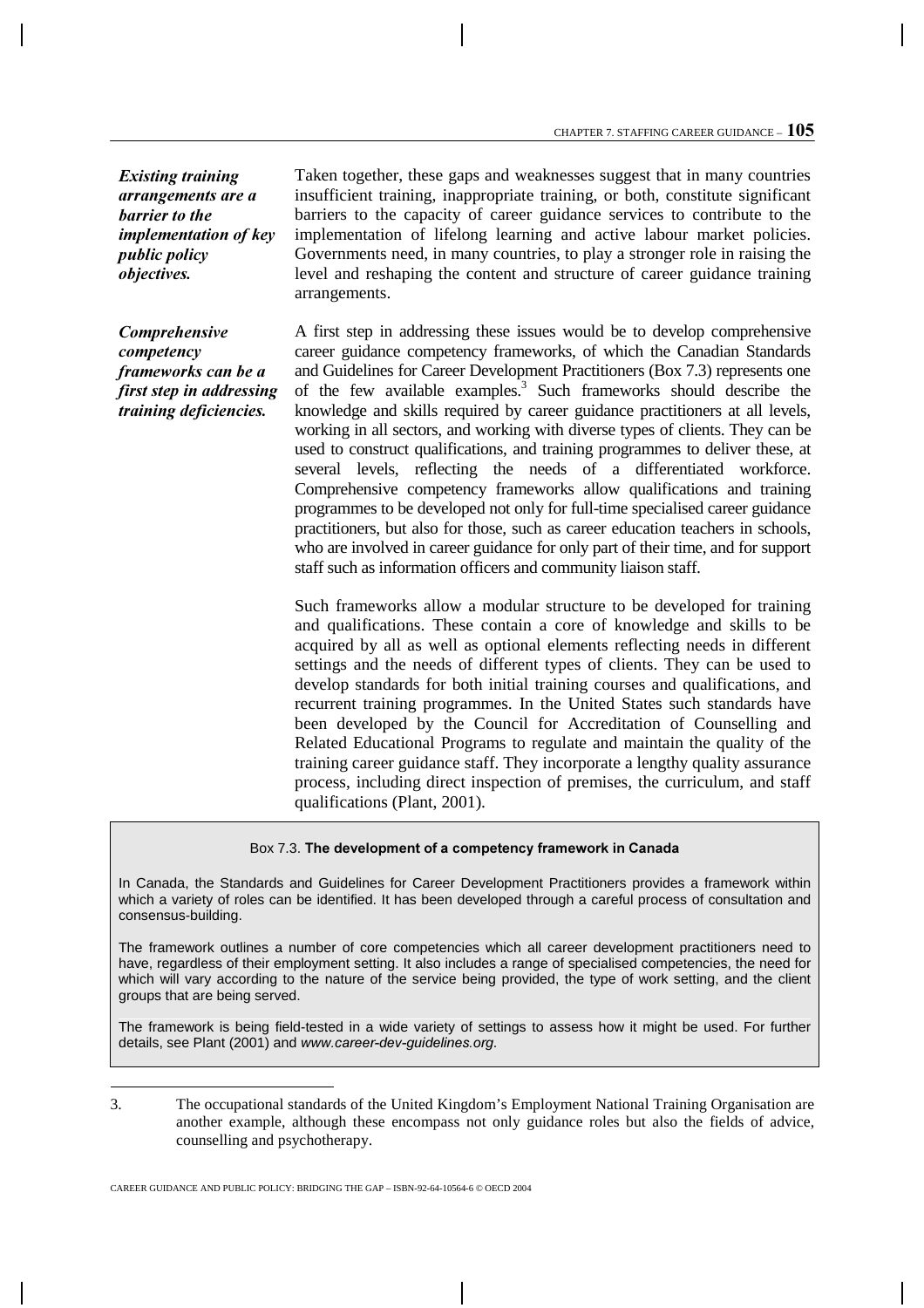*They also have* advantages in the management of the *career guidance* workforce.

Competency frameworks have a number of other advantages, in addition to bringing greater consistency and flexibility to training arrangements. They can help to provide clearer career paths for career guidance practitioners, including both vertical and horizontal progression, $4$  and in particular more explicit recognition and progression for career guidance workers in support roles such as information officers. They have the potential to facilitate recognition and accreditation of prior experiential learning, as well as short courses and web-based learning, and to encourage continuous professional development.

 $\overline{a}$ 4. The review has revealed instances (for example in Denmark and Ireland) in which experience in specialist career guidance work in schools can be a route into management roles. This is likely to be due to the whole-school perspective and community liaison skills that are developed, in addition to the interpersonal skills required for the work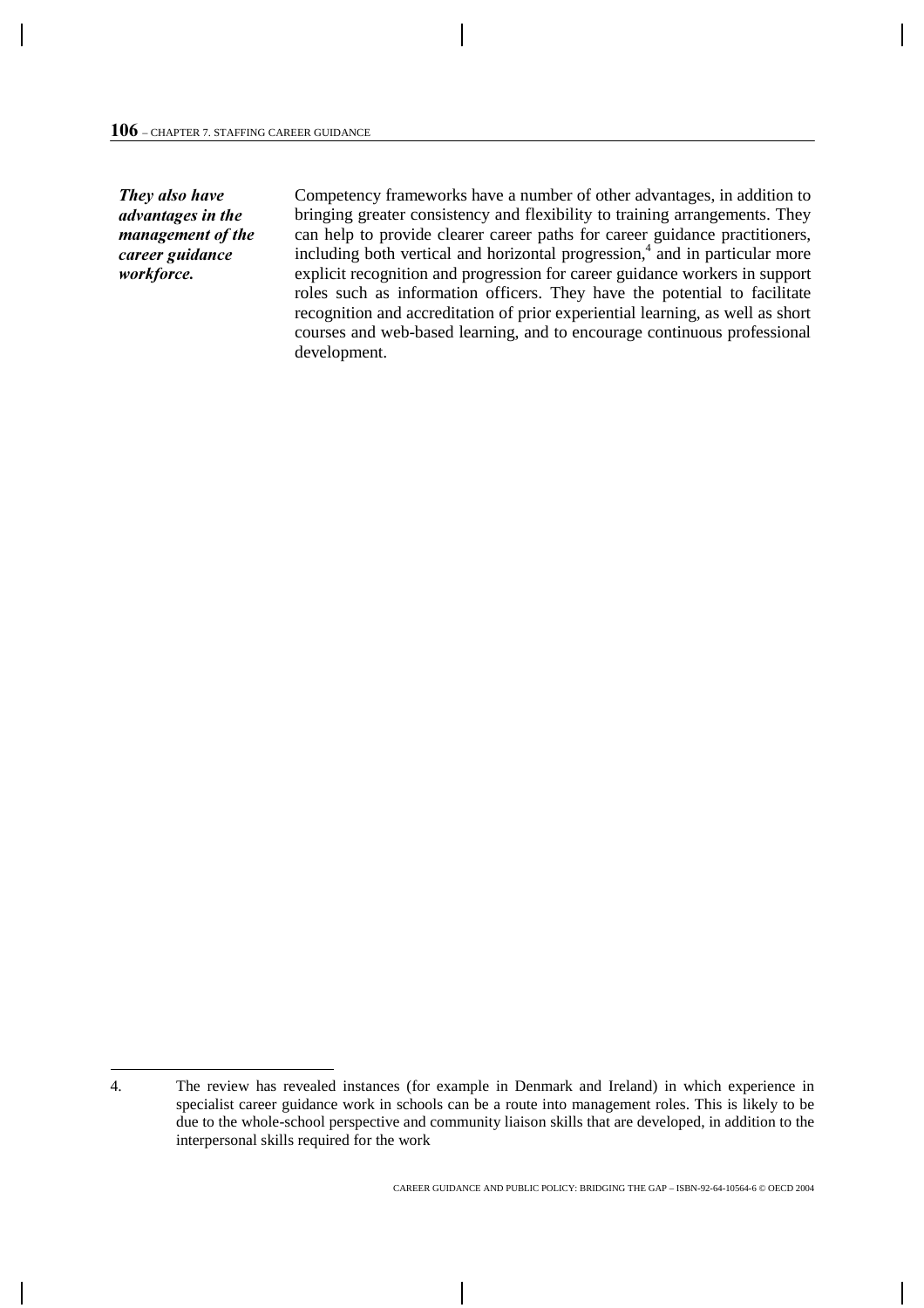# CHAPTER 8. FUNDING CAREER GUIDANCE

This chapter outlines some of the problems involved in finding out how much governments spend on career guidance, and provides some partial estimates of this expenditure for a limited number of countries taking part in the OECD review. The chapter outlines some of the ways that governments fund career guidance, and discusses the implications of these methods for the nature and quality of services. In particular it discusses how consistency and quality may be assured in devolved funding systems and when services are contracted out. It concludes with a discussion of market models in career guidance, and of how governments might use them to widen access to career guidance.

The chapter's key policy conclusions are that:

- $\blacklozenge$  The information available on how much is spent on career guidance is very limited in nearly all countries. Such information is needed if policy-makers are to know what benefits they are getting in relation to costs. They need it to take into account the relative costs of different types of services, and of services to different types of clients, when they are planning how to deliver services.
- $\blacklozenge$  Sufficient, if incomplete, examples of cost and resource-use data are available from selected countries to allow it to be demonstrated that the problems involved in obtaining policy-relevant expenditure data are able to be solved.
- $\blacklozenge$  Within devolved funding systems, and when services are contracted out, questions arise about the residual responsibilities of central government, and about how the quality and consistency of services can be assured. Methods available to deal with the latter questions include staffing formulae, legislative requirements, performance contracts and student entitlements.
- $\blacklozenge$  A wider use of market models to fund career guidance services might allow government expenditure to be concentrated on those most in need, if those who could afford to pay were able and encouraged to do so. Reasonably strong markets seem to exist in a number of countries for career information, as well as for career guidance that is linked to outplacement services. However markets for personal career guidance have proven to be difficult to develop. Some of the reasons for this are inherent in the nature of personal career guidance. It has sizeable social benefits, as well as individual benefits; it is highly variable and thus hard to standardise and market on a large scale (unlike career information); and it is frequently not very transparent, with supply and demand both being hard to specify.
- $\blacklozenge$  Governments could assist markets in career guidance to grow through a number of steps: wider use of subcontracting as a way to finance services; helping to make the supply of and demand for services more transparent; linking career guidance to financing mechanisms such as individual learning accounts and training levies; and helping to set standards for the market in order to raise consumer confidence.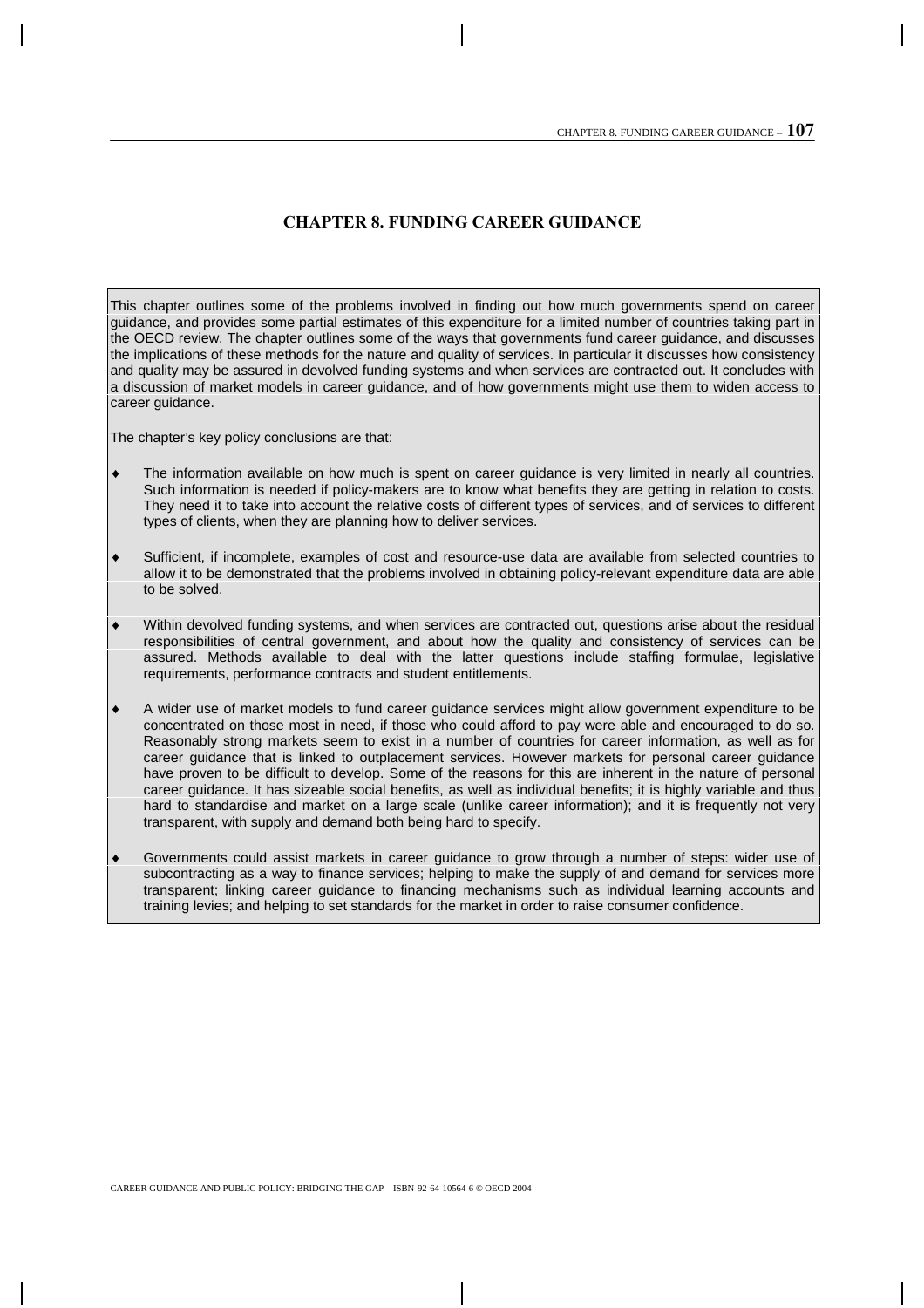### 8.1. Estimating expenditure

*Information on how* much is spent on *career guidance is important for policymakers...* Information about expenditure on career guidance services is important to policy-makers for a number of reasons. They need to know whether benefits are commensurate with costs (assuming, of course, that benefit data is also available). Expenditure data is needed to know the relative costs of different types of services, or what is being spent to meet the needs of different types of clients. And it is important in making decisions about relative priorities: between both service types and client groups. Good data on the costs of different types of career guidance services and different types of delivery methods is also essential if policy-makers are to estimate what the costs might be, under different types of policy assumptions, of developing career guidance services that are universally accessible, throughout life.

- ...but in all countries *it is difficult to obtain.* Not surprisingly, major problems exist in estimating how much governments, and other parties, spend upon career guidance. In the case of individuals and enterprises expenditure data is, to all intents and purposes, completely absent in all countries. Estimating government expenditure on career guidance also poses major difficulties, but not all of these are insurmountable.
- Some problems stem *from the nature of the* career guidance workforce. Some of the problems involved in estimating government expenditure stem from the nature of the career guidance workforce. This is difficult to identify when it is spread over many different government portfolios, at different levels of government, and when many of those who provide career guidance perform other roles as well. Given that staffing is the major resource involved in career guidance, problems in measuring staffing levels accurately will result in problems in measuring expenditure.

Others stem from the ways that government services are funded... The problem of measuring real career guidance staffing levels interacts with the ways that some of the government services that provide career guidance are funded. While public employment services are normally funded directly by central government, this is less commonly the case in education portfolios. In the Netherlands, for example, virtually all education funds go directly to individual institutions, which then decide what they will spend them upon. In Denmark, the funds used for much career guidance are provided to regional and local levels in the form of block grants for particular education sectors, and the allocation of these to career guidance can vary across and within sectors by local priority. Obtaining consolidated expenditure data is also difficult in federal systems of government such as Canada and Australia. In Australia, some organisations are reluctant to release some information of this type on the grounds of privacy, or for commercial-in-confidence reasons. In combination, a part-time workforce and devolved funding decisions can make much expenditure information very difficult to track down.

...from budgetary and accounting methods... How government budget data is published, and government accounting procedures, can also make it difficult to monitor expenditure on career guidance. This is particularly so where career guidance does not constitute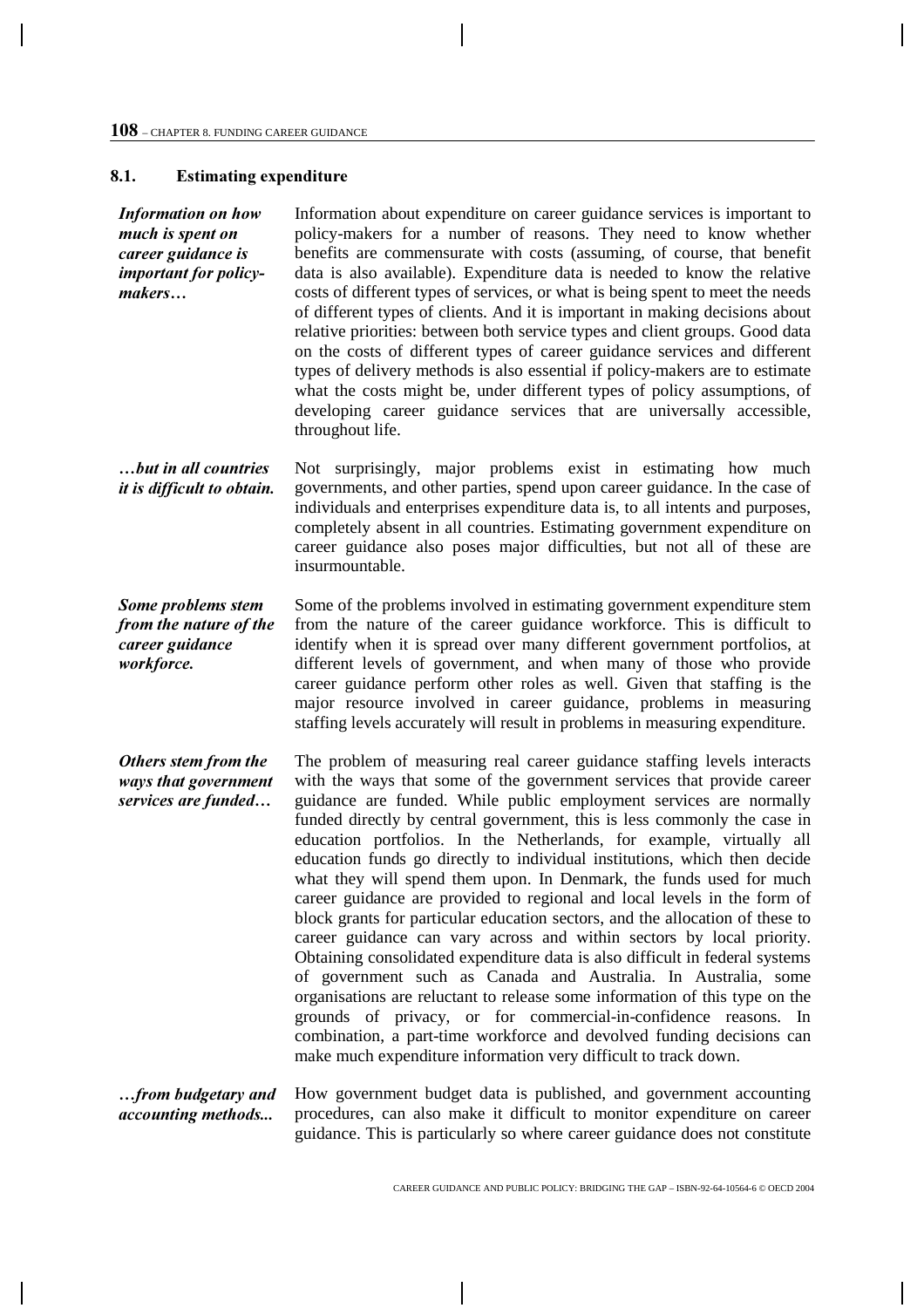a separate line-item in government budgets. However it can be an issue even where there are separate and identifiable services that provide career guidance, as in Luxembourg. It has been a problem even in Germany's Federal Employment Service, where a very large and specialised career guidance workforce exists: accounting methods there are currently being changed to allow career guidance expenditure to be monitored. Spain was able to provide data on salary costs for education information centres, but not for their operating costs which are included in general budgets.

Expenditure and resource-use data is easier to obtain where governments fund separate and specialised career guidance services, such as Careers Wales in the United Kingdom. Where such services are asked to assume additional roles, as in England's Connexions service which provides a range of youth services in addition to career guidance, specific expenditure data becomes harder to obtain.

...*from it having a low political priority,* or from a lack of *overall co-ordination <i>of career guidance.* As with measuring the size of the career guidance workforce, some of the problems in measuring expenditure stem from the fact that in some countries policy-makers have, to date, either not seen it to be important, or have lacked the necessary means to gather data in a co-ordinated way. Thus the Czech Republic, in its national questionnaire for the OECD review, commented that "This information is not monitored in the Czech Republic." And Luxembourg pointed out that problems in how its budget data is reported were added to by the lack, at the time, of any overall national co-ordination of career guidance.

| Guidance service                | Average annual guidance hours per student |
|---------------------------------|-------------------------------------------|
| Youth guidance                  | 0.9                                       |
| General adult education         | 1.5                                       |
| Youth boarding schools          | 1.8                                       |
| General upper secondary courses | $3.0 - 5.0$                               |
| Commercial colleges             | 3.5                                       |
| Upper secondary education       | 3.7                                       |
| <b>Technical colleges</b>       | 4.9                                       |
| Agricultural schools            | 7.0                                       |
|                                 |                                           |

#### Table 8.1. Estimated average staff inputs in some Danish guidance services

 $\emph{Nonetheless,}$ examples exist of helpful resource-use data.

Not all of these problems, however, are insurmountable. Finland, for example, reported that estimates of unit costs in the public employment service can be based upon the percentage of staff time spent on counselling. And Denmark provided (see Table 8.1) detailed estimates of resource use in different sectors of education based upon the average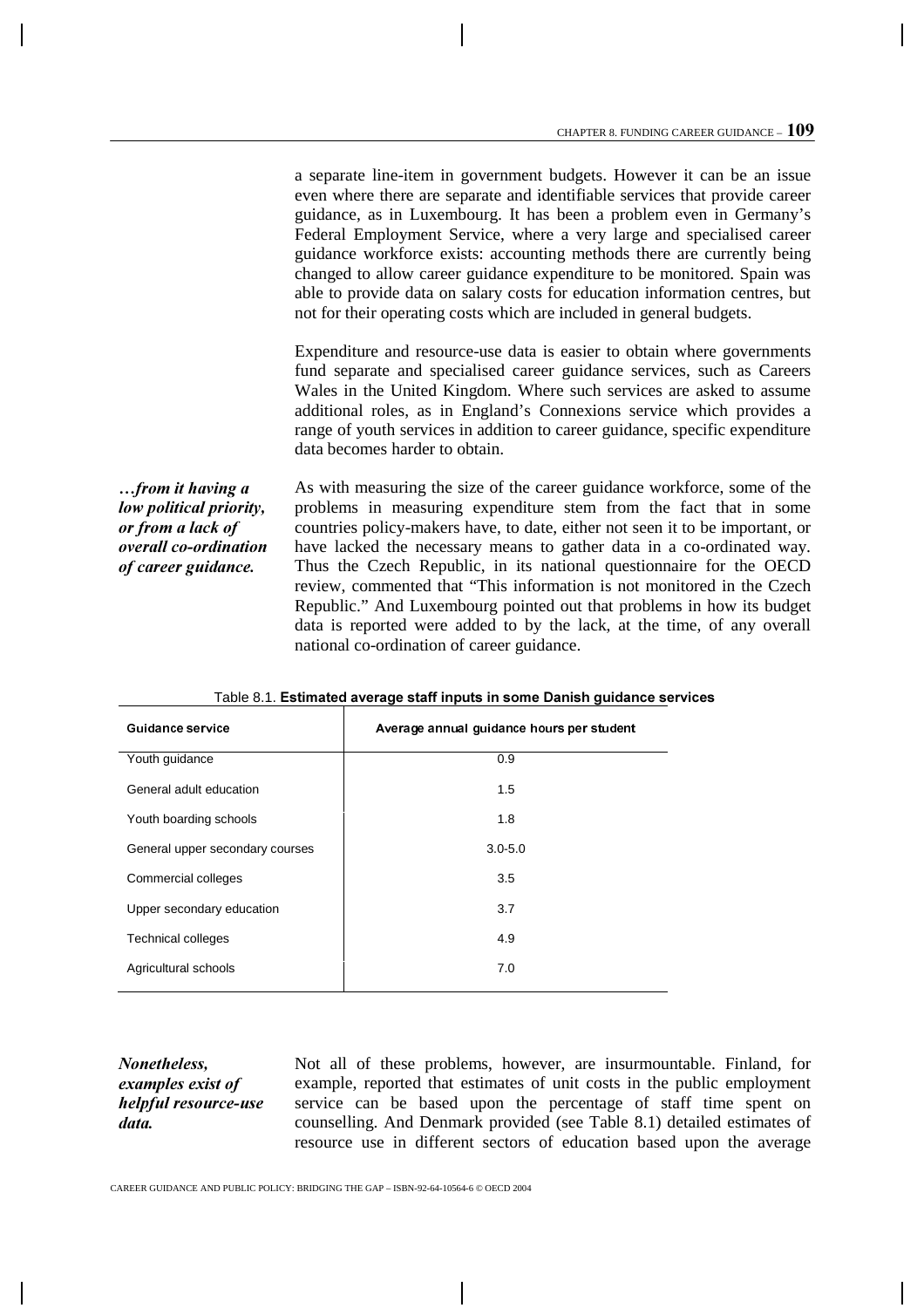number of guidance hours received by students each year. When multiplied by average salary costs (not, in themselves, easy to estimate in Denmark) this can give an estimate of expenditure. However for many policy purposes resource data based upon average staff hours is very useful. Information such as that in Table 8.1, for example, could be used to estimate the likely cost, in terms either of expenditure or numbers of staff needed, of introducing an individual entitlement to career guidance. Or it could be used to ask questions about the fairness of and reasons for differences in resource use between different guidance services: the Danish data shows resources per student to be nearly eight times higher in the best-resourced service than in the worst-resourced.

The provision of data such as this requires career guidance staff to keep a record of their time use. Instances were encountered during the career guidance review – for example in Ireland's schools – of a reluctance by career guidance staff to do so on the grounds of "privacy". Such problems should be able to be resolved by policy-makers working with career guidance practitioners. In Ireland, for example, client record data is kept in adult guidance services to allow the implementation of policy goals to be monitored, as it is in adult guidance partnerships in England.

*Most countries can at best provide partial* data. Some countries have not been able to resolve such problems, or perhaps have yet to begin to address them, and were able to provide little useful data on government expenditure. In other cases expenditure data was available for some sectors or services, but not sufficient to allow an estimate to be made of overall government expenditure on career guidance. Finland, for example, was able to provide detailed data on expenditure on career information and resource materials by the National Board of Education, but not on career guidance services in schools.

*A* few are able to *provide data from which estimates of <u>overall expenditure on*</u> career guidance can be calculated, even if these are far from 

Despite problems such as those outlined above, three countries – Australia, Austria, and England – were able to provide sufficient data to enable at least a partial estimate to be made of overall expenditure on career guidance, and for this to be translated into an indicator of annual expenditure on career guidance per head of population aged 15-64. The three estimates are not directly comparable. Each, in its own way, is incomplete, and an underestimate of total expenditure. For Australia and England, for example, no information is available on direct career guidance services provided to the clients of public employment services, although some data is available on the cost of central career information services. For Austria, information is available on some career guidance services that are contracted out to other agencies by the public employment service, but not on the cost of career guidance directly provided by the service itself. Information on the expenditure elements included in, and absent from, each is given in Annex 4. The resulting estimates, which should be treated with a great deal of caution, show expenditure on career guidance per head of population aged 15-64 to be  $\epsilon$ 11.48 in Australia,  $68.48$  in Austria, and  $623.54$  in England. Intuitively these orders of magnitude make sense in view of the intensity and level of career guidance services reported in national questionnaires and observed during national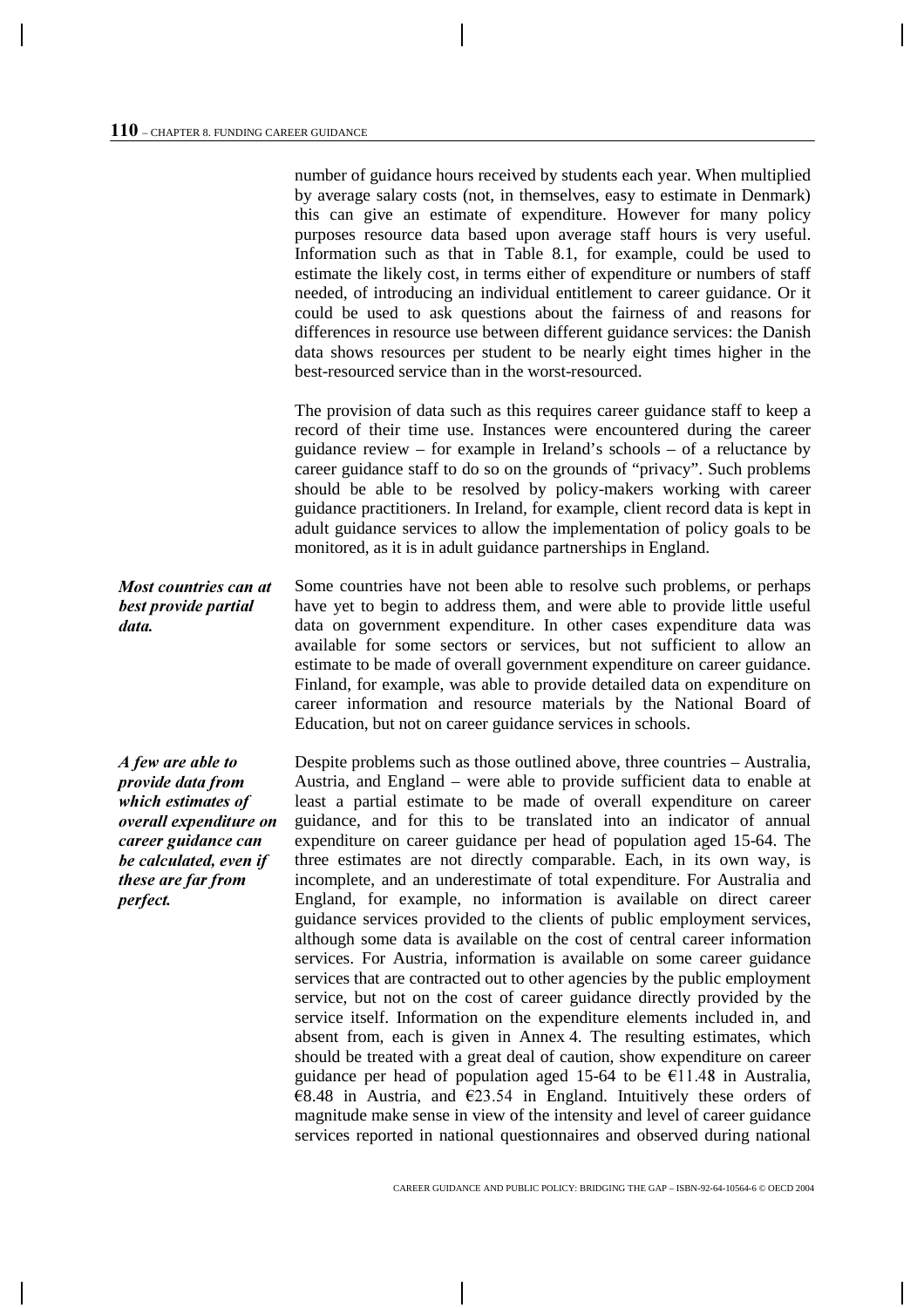visits. They also make sense when the highest and lowest estimates are compared. In Austria's schools, part-time student advisers receive only 1-2 hours per week for their work, career education lessons are concentrated in grades 7 and 8, are often not given by careers specialists, and no external services provide systematic and specialised support for schools' career guidance programmes. In England, on the other hand, all schools must have a comprehensive careers library and must provide career guidance for the 13-19 year-olds age range, and an extensive external agency (Connexions) provides personal career guidance support to schools and colleges. In Australia the level of provision in schools falls between these extremes, being strong in parts of the country, and weaker in others. Similar degrees of difference between the three countries exist in other sectors. In the United Kingdom career guidance is stronger both for adults and in tertiary education than it is in Austria.

The three estimates of expenditure on career guidance per head of population aged 15-64 are liable to be incomplete, for reasons set out in Annex 4, or to be less than completely reliable through the inclusion of estimated rather than actual expenditure for some items. Nevertheless they represent a significant advance on previous knowledge. Hopefully, more detailed work will enable them to be refined and extended to other countries.

For some policy purposes, estimates of total expenditure on career guidance services, either across all sectors or within particular sectors, are important. For other policy purposes, however, estimates of the relative costs of providing different types of services, or of providing services to different types of clients, are needed. Problems in estimating levels of resource use across different types of services are not limited to the field of career guidance. It is common, for example in many areas of education, to find that official budget information is of limited value, and that expenditure decisions are taken at several different levels, or across several portfolios. Many of these problems can be addressed by the use of a systematic approach to the evaluation of cost-effectiveness. Specifically, the ingredients approach (Levin, 1983) offers a well-tested approach that has the potential to substantially improve policy-makers' understanding of the real resource demands of different types of career guidance programmes.

The ingredients approach involves a careful assessment of the actual ingredients used to provide a service (staff time, resource materials and capital costs for example) at the point of service delivery (in a school, in a community agency providing career guidance, in an employment office for example) and the estimation of their actual costs. When applied across a sample of the different settings in which career guidance is provided, it has the potential to illustrate not only what the key components of career guidance delivery costs are, but also how these costs vary according to the type of service being provided. Together with measures of outcomes or benefits, the ingredients method allows estimates to be provided of the cost per unit of effectiveness. It is particularly well suited to the estimation of

**The ingredients** approach could be used by policy-makers to obtain better and more useful expenditure data.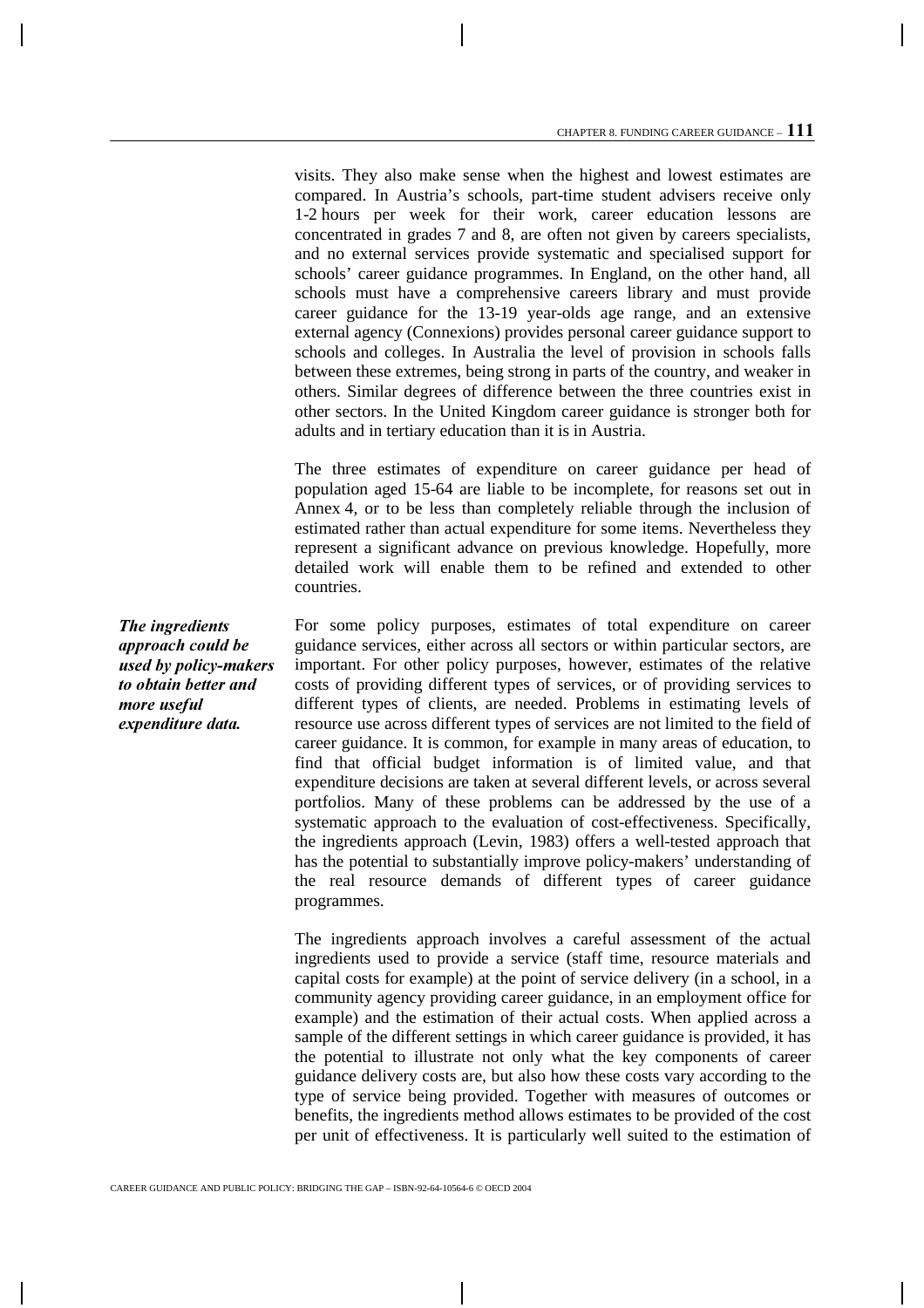costs under the types of circumstances in which career guidance is delivered in many OECD countries, and it deserves to be more widely adopted.

## 8.2. Government funding: methods and issues

*Most career guidance is funded by* governments... In most countries, governments provide the overwhelming majority of funds for career guidance: only some limited services are funded directly by individuals or employers.<sup>1</sup> The main alternative funding method exists in Germany, where the extensive career guidance services of the Federal Employment Office are, like its other services, funded by individuals and employers through the social insurance system.<sup>2</sup>

...using a range of methods, which can affect the nature and *quality of services.* A range of government funding methods for career guidance exist. Funds can be provided by national governments: this is most commonly the case in public employment services. Or they can be provided by governments at the regional or local level, as is more often the case in school career guidance services. These differences are commonly associated with differences in the ways that funds for career guidance are managed. They can either be managed directly by central government, delegated to a government agency (as in the case of many public employment services), devolved directly to local-level institutions such as schools, devolved indirectly through a lower level of government, or subcontracted to community or other organisations. Often funds for career guidance form part of block grants for wider purposes, as in most career guidance within educational institutions in Denmark, and funds for wider youth support programmes in England's Connexions service. At times they are specifically earmarked for career guidance, as in funds provided to the service d'orientation professionelle de l'administration de l'emploi in Luxembourg. These different funding methods can affect the nature and quality of services, and so give rise to a number of policy issues.

**Devolution of funding** decisions raises issues *about residual national responsibilities and* strategic coordination.

### Issues in devolved funding systems

In many countries educational funding, especially for primary and secondary education, is devolved largely to regions or municipalities. Devolution to lower levels of government can also be observed in some countries' labour portfolios. Thus in Canada seven of the provinces have taken full responsibility for career development and other employment services, and have struck labour market development agreements with the federal government through Human Resources Development Canada (HRDC). In another five provinces these services are partly devolved. A

 $\overline{a}$ 1. And some services are indirectly funded by individuals, either wholly or partly, as in the case of students at private schools or colleges where student fees meet part or all of the costs of career guidance services.

<sup>2.</sup> A similar example can be found in Austria, where the contributions that individuals and employers make to employees' and employers' Chambers contribute to the costs of services provided by those organisations.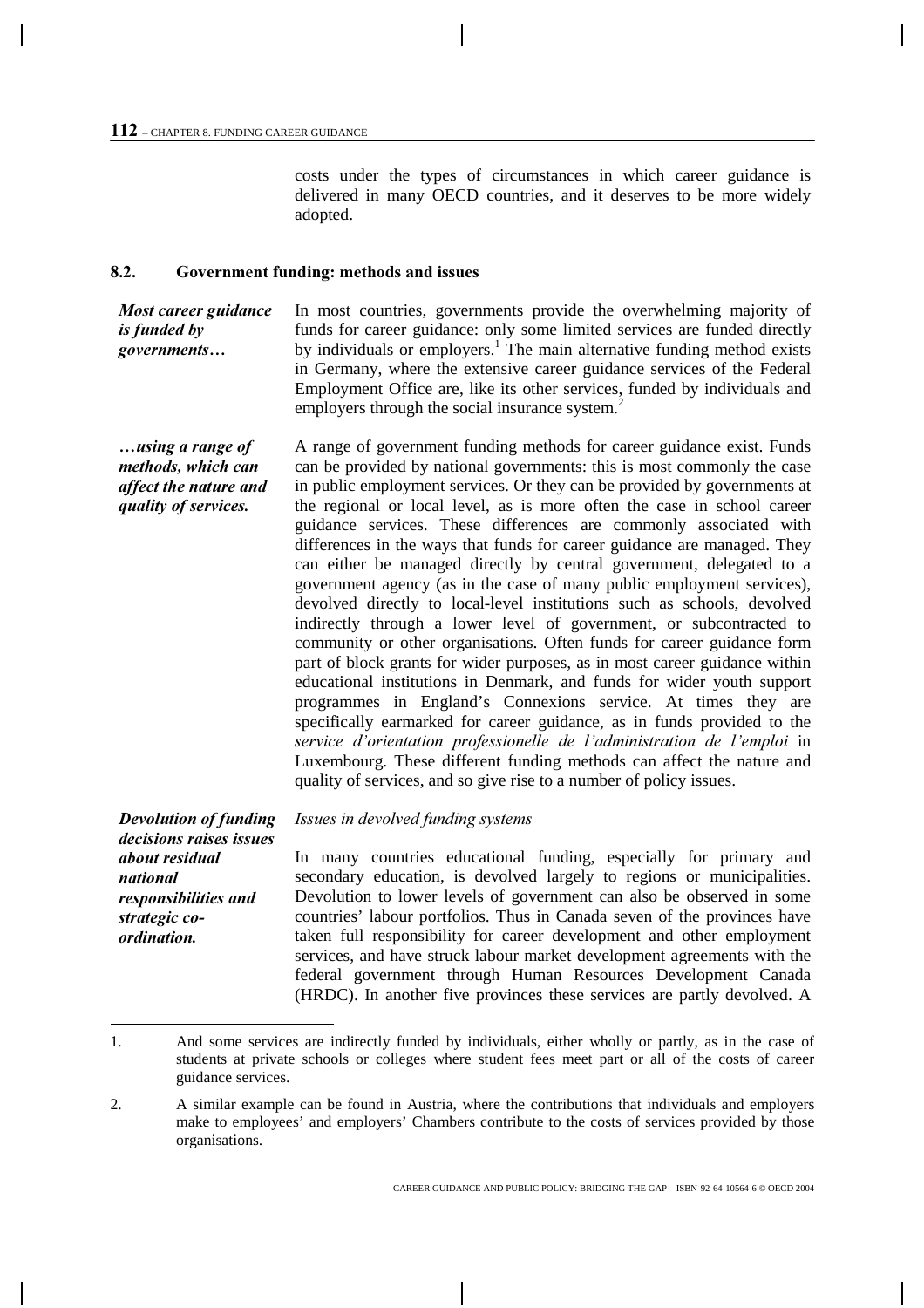similar situation exists in Spain's public employment service, with the autonomous regions in most cases taking full responsibility for employment services, including associated career guidance.

Such devolution raises the question of whether some career guidance responsibilities should be retained at the national level. In Canada, HRDC retains responsibility for national labour market information and for certain special programmes (notably for young people, for Aboriginals, and for people with disabilities). In Spain, the National Institute for Employment (INEM) retains a central, national occupational observatory, although some of the autonomous communities have their own occupational observatories, and common standards in some instances have yet to be developed. There is also an issue about whether there should be a national mechanism for strategic co-ordination. In Canada, overall strategic coordination of labour market matters between federal and provincial governments, including consideration of career guidance issues, is managed through the Forum of Labour Market Ministers. Similar arrangements exist in Spain.

Devolution of funding decisions also requires policy-makers and service managers to consider how they can ensure that there is minimal variation in the nature and level of services. For example some managers of educational institutions may see career guidance as being very important for the institution and its students; some may not. This issue is particularly likely to arise in countries where the performance of institutions is judged by the number of students that they recruit (inputs) or by output measures such as examination results, rather than by process measures or by longerterm outcome measures. This raises the issue of whether central government has a responsibility to ensure the consistency and quality of career guidance provision, and if so, how. Career guidance services in tertiary education are a particular case of this issue, because here central government control over how funds are used is weak in the face of traditional institutional autonomy. But it can also be seen in the case of school career guidance services, as both English and Irish research demonstrates (Morris, Rickinson and Davies, 2001; National Centre for Guidance in Education, 2001).

**Staffing formulas are** one solution to this. Where funding to regions or to institutions takes the form of block grants, some central governments have imposed a de facto earmarking of funds for career guidance through the use of staffing formulas. This can be found particularly in the case of educational institutions. In Australia, the state of New South Wales makes formal provision for a staffing allocation of a full-time-equivalent careers adviser in each secondary school; in the Canadian province of British Columbia there must be a school counsellor for every 693 students in grades K-12; in Norway, guidance counsellors have a reduced teaching load according to a formula under a collective agreement which provides for a minimum of one hour per week per 25 students.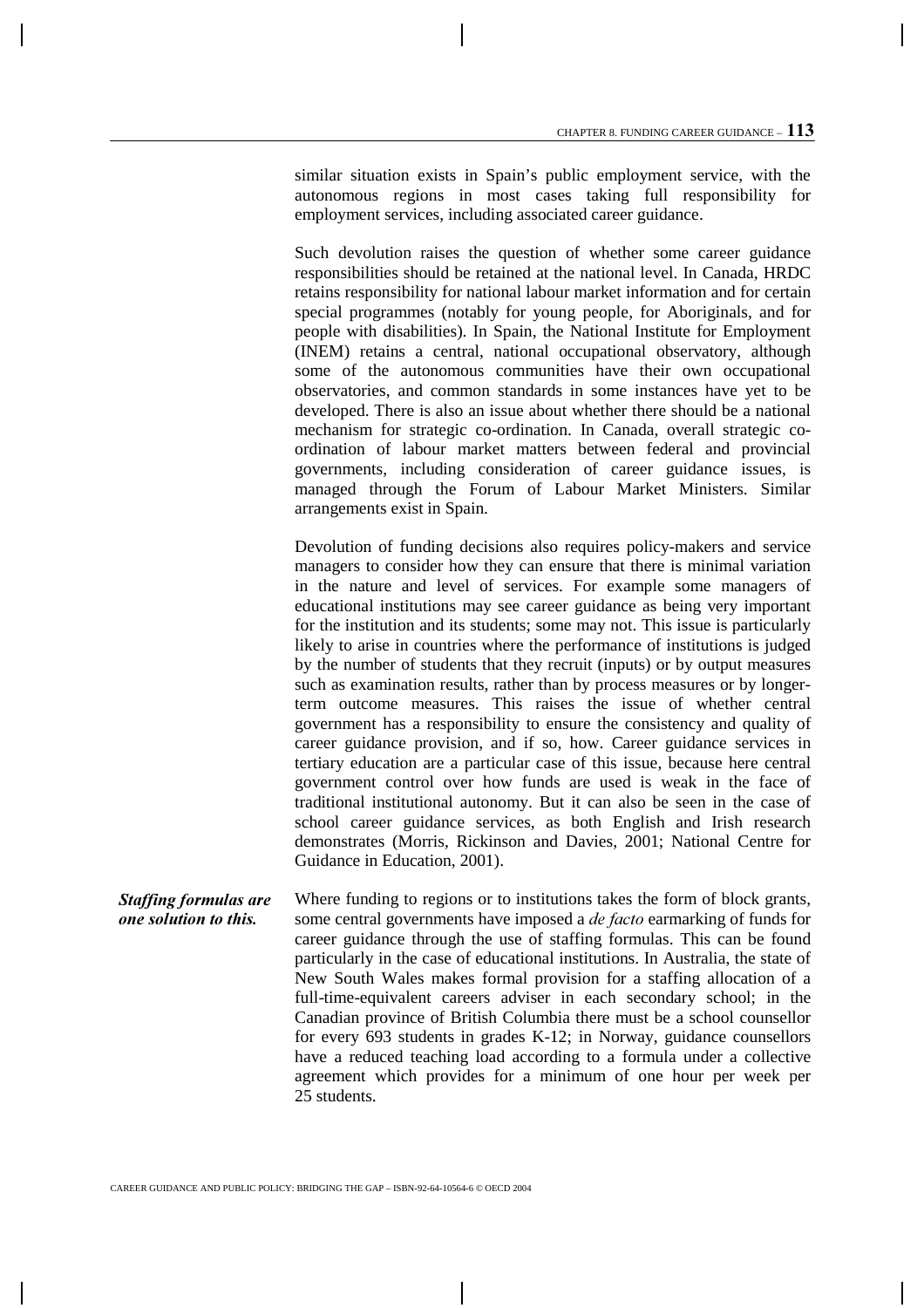| <b>Other solutions</b><br>include legislative<br>requirements                                                                                                   | Central governments have also tried to make sure that devolution leads to<br>career guidance actually being provided by using legislation. Often these<br>requirements are fairly vague, and it is left to those who manage<br>institutions to decide how to interpret and implement them. For example,<br>1997 English legislation requires each school to provide a minimum<br>programme of career guidance, and to provide a careers library. And 1998<br>Irish legislation requires that "students have access to appropriate guidance<br>to assist them in their educational and career choices". In each country,<br>school inspectorates report on how legislative provisions are implemented.<br>This may be complemented by research, such as that cited above.                                                                                                                                                                                                                                                                                                                                                                                                                                                    |
|-----------------------------------------------------------------------------------------------------------------------------------------------------------------|-----------------------------------------------------------------------------------------------------------------------------------------------------------------------------------------------------------------------------------------------------------------------------------------------------------------------------------------------------------------------------------------------------------------------------------------------------------------------------------------------------------------------------------------------------------------------------------------------------------------------------------------------------------------------------------------------------------------------------------------------------------------------------------------------------------------------------------------------------------------------------------------------------------------------------------------------------------------------------------------------------------------------------------------------------------------------------------------------------------------------------------------------------------------------------------------------------------------------------|
| and performance<br>contracts.                                                                                                                                   | An additional approach, noted in Chapter 3 in the case of Finnish tertiary<br>institutions, is for the annual financial contracts between the central<br>government and universities to require plans for the improvement and<br>promotion of guidance services.                                                                                                                                                                                                                                                                                                                                                                                                                                                                                                                                                                                                                                                                                                                                                                                                                                                                                                                                                            |
| <b>Student entitlements</b><br>might be an<br>alternative approach<br>to ensure the<br>consistency and<br>quality of career<br>guidance in devolved<br>systems. | Student entitlements to career guidance could be another way to ensure the<br>consistency and quality of career guidance in devolved systems. Where<br>they are considered, entitlements need to take into account the arguments<br>in favour of diverse delivery methods raised in Chapter 5. In other words,<br>they should not presume an entitlement to a certain number of hours of<br>face-to-face personal career guidance, or of guidance practitioner time per<br>student. If they were to be phrased in these terms, they would limit the<br>incentive to provide more cost-effective services such as curriculum<br>provision, group guidance, self-help services or ICT-based services.<br>Framing entitlements around outcomes rather than inputs might be one<br>way to achieve this flexibility. So might mandated requirements for career<br>guidance to be included in school planning, together with appropriate<br>accountability requirements. However they are framed and monitored, if<br>student entitlements to career guidance provision are to be introduced in a<br>financially responsible way, they need to be supported by the type of<br>expenditure data discussed in the previous section. |
| Some career guidance                                                                                                                                            | Contracting out                                                                                                                                                                                                                                                                                                                                                                                                                                                                                                                                                                                                                                                                                                                                                                                                                                                                                                                                                                                                                                                                                                                                                                                                             |

services are contracted out in a number of countries, and for a number of different reasons.

 $\overline{a}$ 

In a number of countries, governments have contracted out some of their career guidance services. This occurs for a number of reasons. Often it is based upon the view that the role of government is to purchase services and to assure their quality rather than to provide them directly. Services are also contracted out because they are cheaper, as staff in contracted agencies tend to have lower salaries and fewer benefits than civil servants.<sup>3</sup> This can make it easier to argue for additional resources to extend services. In addition, subcontracted services are at times felt to be more flexible in responding to changing demands. As noted in Chapter 4, community-based and private organisations are often felt to be more attuned than government organisations to the distinctive needs of certain client groups or to local

<sup>3.</sup> In services contracted out by the federal government in Canada, salaries are about 10% less, and employment-related expenses amount to an additional 12% of salary compared to 25% among government employees.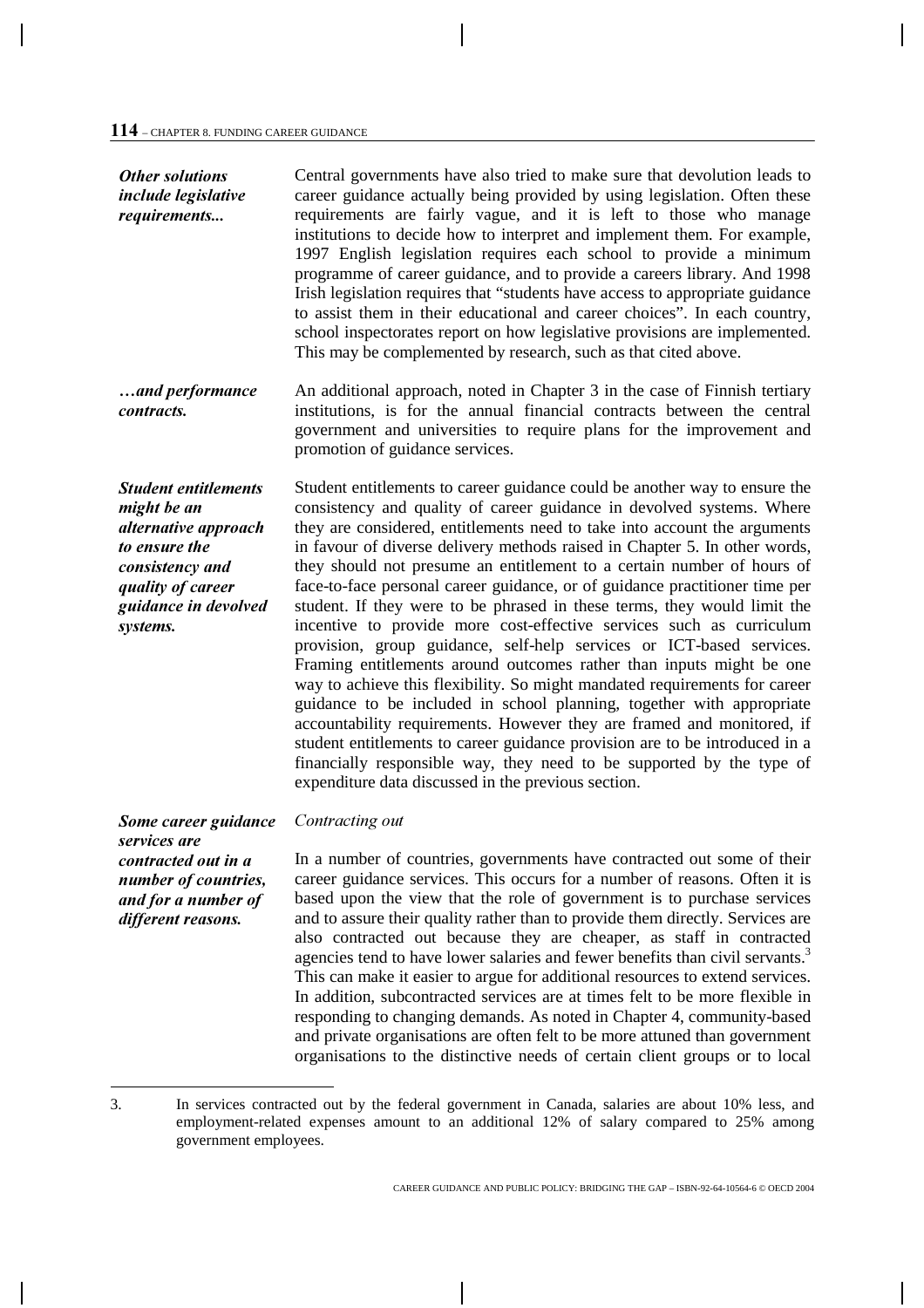labour market circumstances. Contracting out can occur within highly devolved financing systems, with minimal central government involvement, and also where central governments retain quite detailed supervision of the conditions under which services are provided.

In some cases contracting out of career guidance services has been part of a wider contracting out of employment services, but it has also taken place in other contexts.

In Australia, where the entire public employment system was contracted out in the mid- to late 1990s (OECD, 2001d), the national questionnaire refers to a 1996 review which showed that very few providers of case management services directly included career guidance. Those employment service clients who need specialised career guidance services are referred to CRS Australia, a separate organisation that has been subcontracted to provide the Career Counselling Programme. Subcontracting is also used to deliver the Jobs Pathway Programme which provides a range of locally-based support services to school leavers: these services may include some career guidance.

In Austria, the Federal Employment Office contracts out some guidance services to a range of for-profit and not-for-profit organisations which in turn can contract services to private counsellors. Much of this work takes the form of six-week orientation courses for groups of 14-20 people, which cover matters such as job finding techniques and career planning, but also personal and social skills. In an attempt to develop an improved approach to quality assurance, and in particular to help ensure the standards of the staff providing the services, a Professional Association of Counsellors was formed in 2001.

In the Netherlands, the Centres for Work and Income provide initial onestop centres for benefit claimants. The services that they offer include basic information on career guidance. Those who are eligible for more intensive employment reintegration services, which may include some career guidance, are then channelled via the municipalities or the Employers' Insurance Benefits Agency to private-sector reintegration companies from whom these services are purchased. However the choice of provider is made by the official authorities, rather than by clients. This has led to a complex and cumbersome system, which seems likely to have increased bureaucracy rather than reducing it (see Box 8.1).

Also in the Netherlands, there has been a progressive privatisation of statefunded guidance offices which previously had worked with schools (see Chapter 3). After consolidation into 16 regional guidance offices (AOBs), their funds were progressively passed to schools, which were free to buy services from the AOBs or elsewhere, or to retain the monies and provide the services themselves. Many schools preferred the latter course, partly because it enabled them to control the content of the guidance given. This meant that many of the AOBs disappeared. As in the case of the reintegration services, the power to purchase career guidance services was placed not in the hands of individuals, but in the hands of institutions with their own agendas and priorities.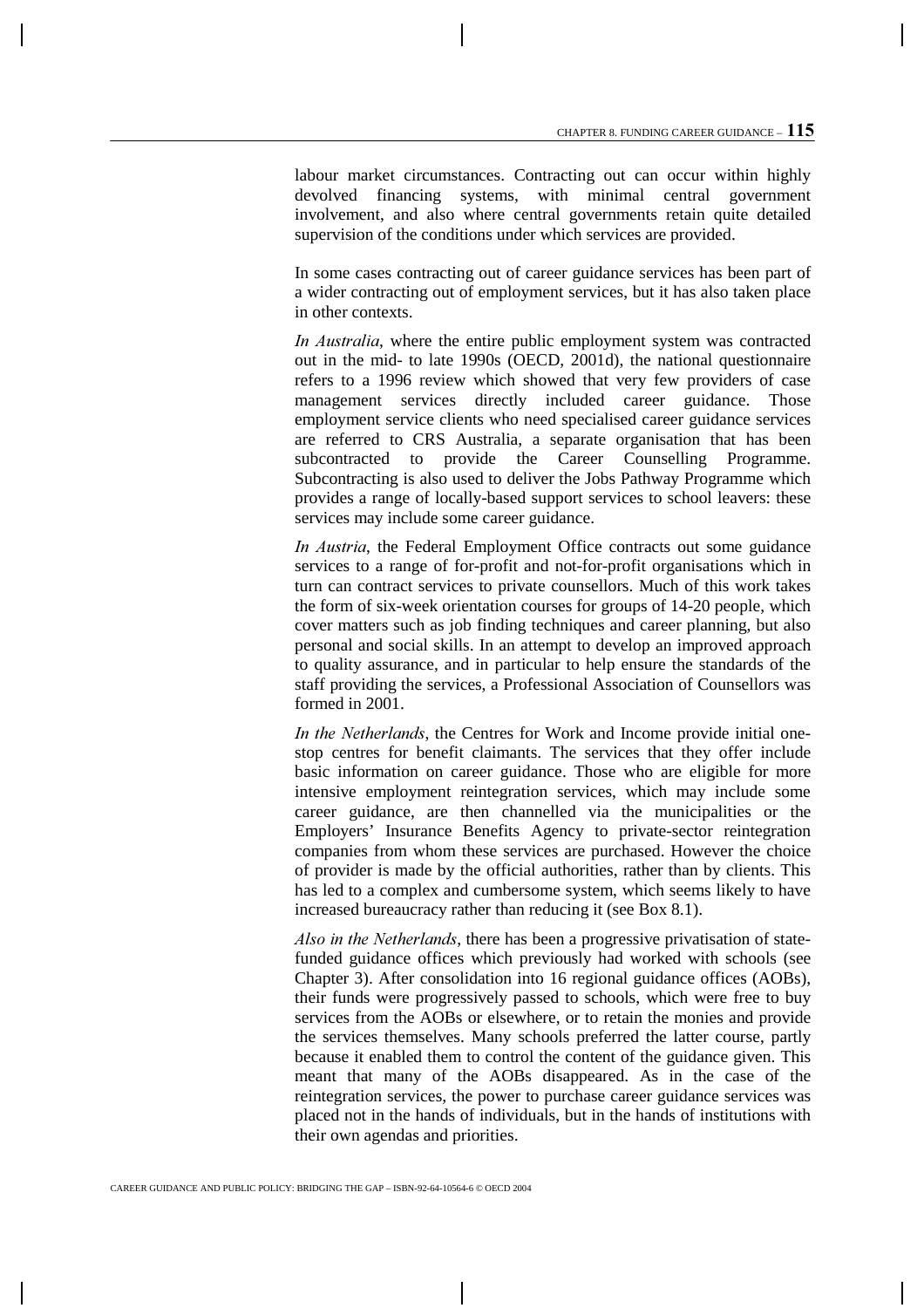In England the government has established a national network of regionally-based partnerships to provide career guidance to adults (see Chapter 4). These services are provided under contract to the central government, through the Learning and Skills Council.

#### Box 8.1. Subcontracted private reintegration services in the Netherlands

In the Netherlands, the Centres for Work and Income (CWI) screen those eligible for social-security benefits for access to employment reintegration services. The purchase of these services is carried out at a second level: by the Employers' Insurance Benefits Agency, or by the municipalities. They award annual contracts to private reintegration agencies, with quality, outcome and price as important criteria. Some of the work of the reintegration agencies is contracted on to sub-contractors (or even sub-sub-contractors), so adding further levels to the process. Sub-contractors complain about the number of clients who fail to turn up for appointments, because of the complex process and delays in receiving information on appointments.

There is concern in the Netherlands about quality assurance in this process. It has resulted in a separation between the diagnosis of client need at the CWI, the selection of the provider, and service provision. Case management occurs at the second level, but is largely a series of paper transactions: direct contact with clients is concentrated at the other two levels. One way to reduce the complexity might be to place the purchasing power in clients' hands. Some moves in this direction have already been made.

## **Contracting out can** *have different ' guality.*

The above examples suggest that contracting out can be associated with different consequences for quality. One is the risk, commonly associated with monopsonies (a single purchaser associated with multiple suppliers of services), that competition between service providers results in price and quality both being driven downwards. There are suggestions in the above Austrian example that this might have occurred. Another is the type of complexity, and separation of purchase and supply, that has occurred in the Netherlands. Subcontracting can also, within a devolved system, as illustrated by the example of career guidance in schools in the Netherlands, lead to the erosion of services. On the other hand the English example illustrates that subcontracting can be associated with the imposition of strong quality standards. As pointed out in Chapter 4, adult guidance partnerships in that country must adhere to national career guidance quality standards in order to receive government funds. The Australian Career Counselling Programme is another example of a contracted service in which strong quality standards have been applied. The issue of quality in career guidance, and of the means by which it can be assured, is taken up in Chapter 9.

### 8.3. Market models

**There are two** *reasonably strong* markets in the career guidance field:...

A number of private markets exist for career guidance and information services. There are two areas in particular where markets are reasonably vibrant. These are the publication of career information and other career materials; and outplacement agencies, which commonly include impartial career counselling, independent of the interests of particular firms or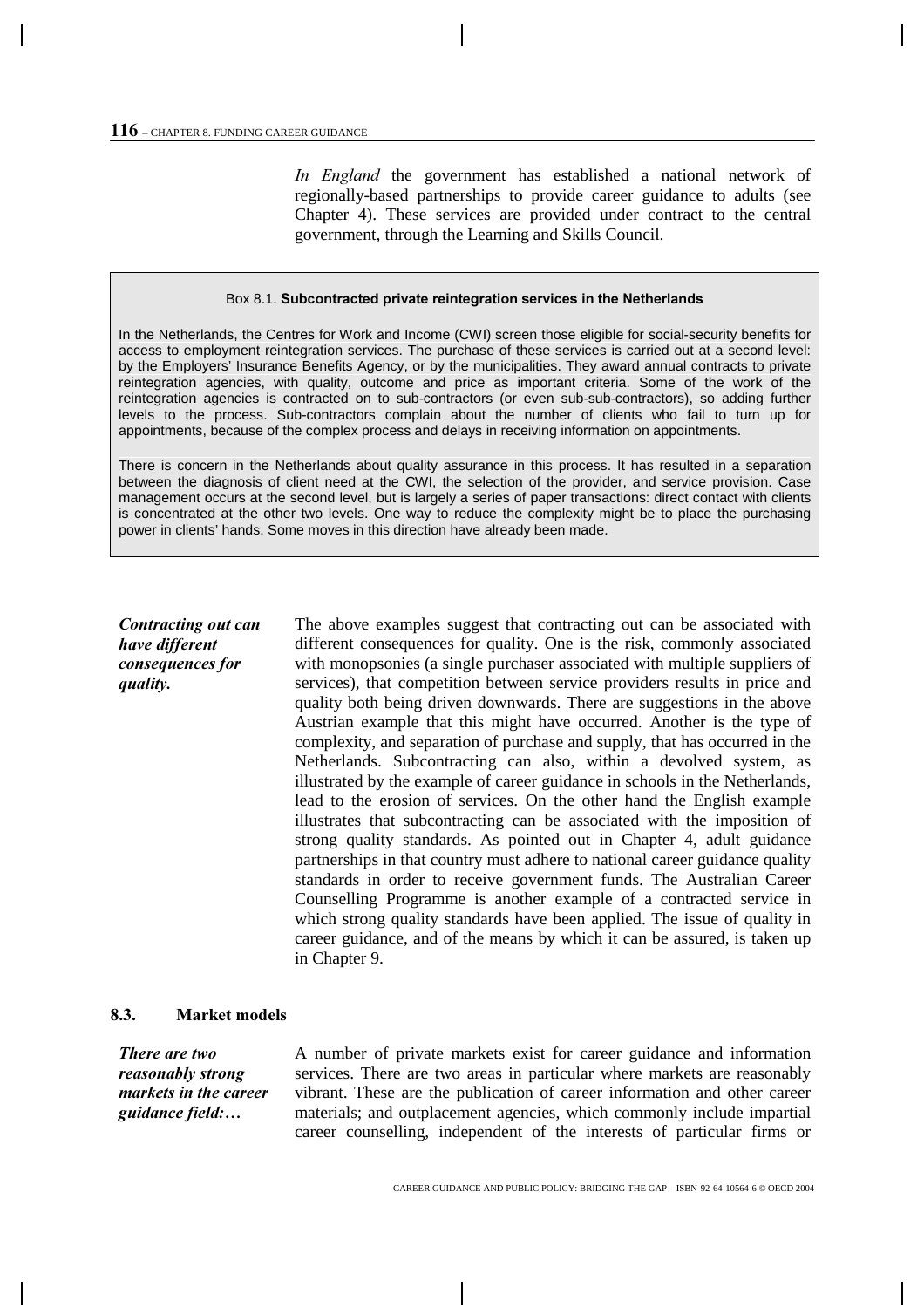particular educational institutions. A substantial private market, including an on-line market, also exists for employment agencies, although these generally offer only limited career guidance services.

...*in* career  $information...$ The important role played by the private sector in producing career information has already been discussed in Chapter 6. As noted there, many publications, videos, CD-ROMs and web-based products are produced by private companies. These are funded by charges to consumers, by advertising, by government, or by a mix of these. In addition to career information, these privately published resources include self-help manuals and career education materials. Most of this market is unregulated, apart from voluntary guidelines. In a few cases, however, education authorities may review and identify selected career education materials as approved learning resources to be used with the official curriculum: this is the case in Canada (British Columbia), for example.

> Markets for career information and other published resources exist for a number of reasons. Foremost among these is the high value that people place upon information as a basis for informed and satisfying decisions. In career guidance, as in other markets, information is a valued commodity. Other factors include the relatively low unit cost with which career information can be produced, compared to other career guidance services such as personal interviews; and the ease, again compared to personal interviews, with which these products can be distributed in a standardized form to a mass market.

A further area where a well-developed market exists is outplacement agencies. In Australia, for example, it is estimated that there are some 250 agencies of this kind. These agencies commonly include career counselling, and the fees are normally paid not by the individual end-users but by their employers. A Spanish example of such an outplacement service is given in Chapter 1.

Outplacement is, perhaps, the one area where employers are prepared to pay for genuinely impartial career counselling, since their concern is to help the employee's decision-making so that they leave in a positive way. In such cases employers have little interest in the content of the client's decision, unlike the cases in which they provide career guidance for reasons of internal career development for employees that they want to keep. Sometimes these schemes are confined to professional or managerial employees; sometimes they are applied more broadly.

There may be government subsidies for outplacement services. In Korea, for instance, government subsidies can cover half of the costs in the case of small- and medium-sized organisations, and one-third in the case of large organisations.

The market for outplacement services tends to be volatile, linked to the economic cycle: it is much stronger in times of recession, when companies are laying off staff, than in times of economic growth. Some providers attempt to compensate for this by offering consultancy support to the

 $...$ and in *outplacement agencies.*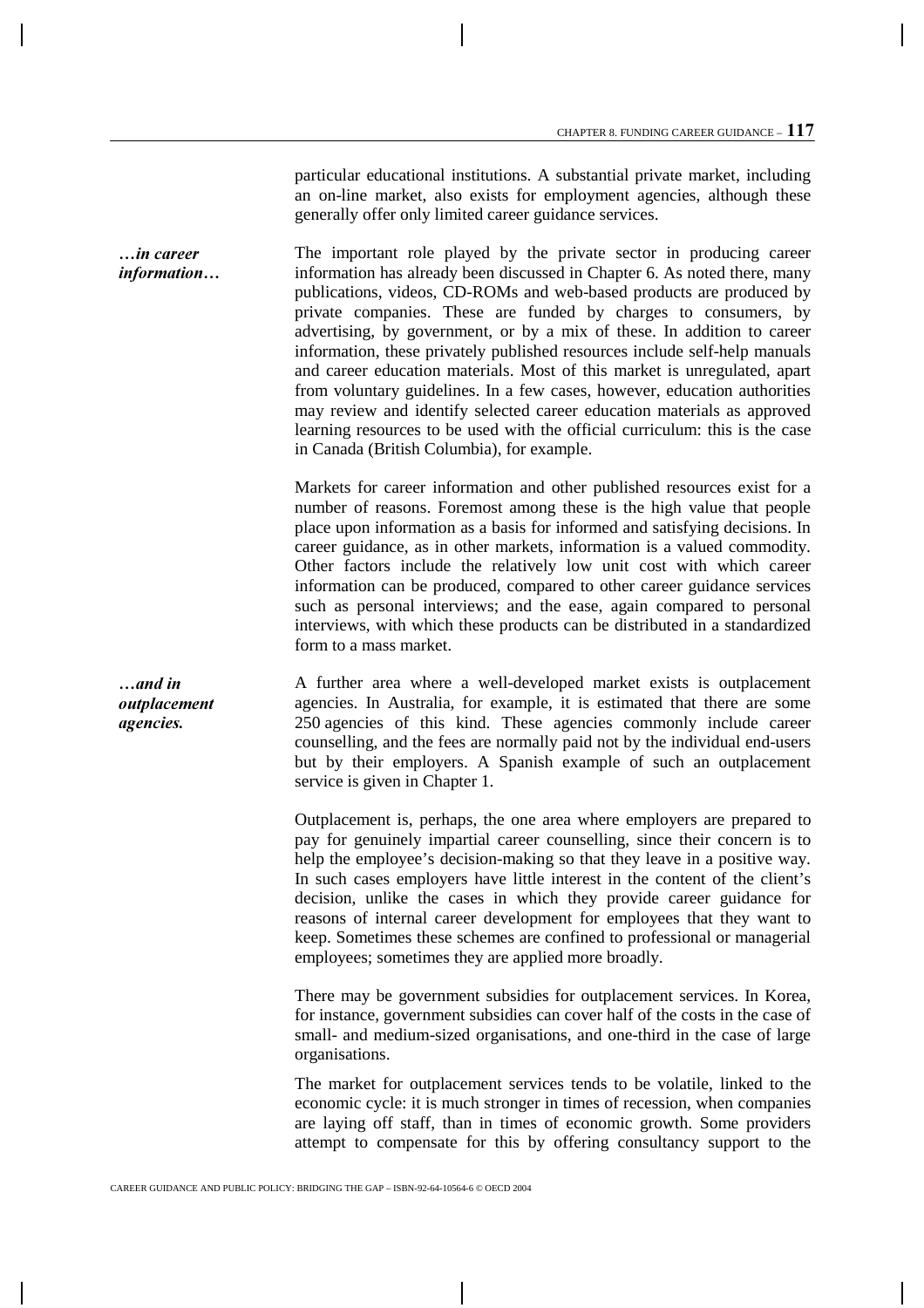construction and operation of career development systems within companies.

A strong market also exists in employment *agencies...* 

In the case of employment agencies, a substantial market has developed in many countries such as Korea, where there were 3 592 for-profit employment agencies registered in 2002. There has also been growth of private agencies in a number of countries where placement services were formerly a public monopoly, such as Denmark, Germany and Norway.

...although career guidance services as *part of them are <u>generally limited.</u>* In general, such placement agencies offer only limited elements of career counselling.<sup>4</sup> Where such services are charged to individuals, conflicts of interest can arise. An example is consultants being paid by a current employer to give career counselling to someone being made redundant, and being paid a second fee by a new employer for "headhunting" the same person (Gurney et al., 2000). In Germany, there are regulations that payment for career counselling can only be accepted from individuals where the service is not also providing a placement service, on the grounds that employer payments for the placement service might compromise the counselling process.

*Some countries also* have limited markets for career guidance *paid for by individuals.* 

 $\overline{a}$ 

In some countries there is also a limited market for career guidance services paid for by individuals. Information on the extent of this market is sparse, although some countries are able to provide data.

In Australia, it is estimated that there are around 600 individuals and organisations offering career guidance. Many also provide services to organisations. Those working in sole practice report that it is difficult to earn a full-time living from the fees that they are able to charge.

In Canada, there are a number of private practitioners who specialise in career guidance or offer it as one of a range of counselling and consultancy services (assessments for insurance compensation in injury and accident cases can be a lucrative sideline). There are some signs that the private sector may be increasing, driven in part by parents' awareness of the deficiencies of career guidance within the public school system. There is also a growth of interest in career coaching. This may involve coaching in job-search skills or it may involve a more long-term supportive relationship (usually for senior executives, paid for by their employers). On the other hand, the growth of self-help materials, on-line information, and career development programmes in high schools may be having a negative impact on the potential for this market to grow.

In Germany, the Federal Employment Service's former monopoly both of placement and of vocational guidance services ended only in 1998.<sup>5</sup> The private sector ranges from individuals working by themselves to large consultancy companies offering outplacement and career-development

<sup>4.</sup> Web-based services are, however, increasingly offering "guidance" or "careers advice" as a "loss leader" (Offer *et al.*, 2001).

<sup>5.</sup> Some private services already existed prior to 1998: a judgement of the European Court of Justice in 1991 had ruled that the service's monopoly of placement services constituted an inadmissible restriction on the placement of senior executives and managers by private human resource consultants.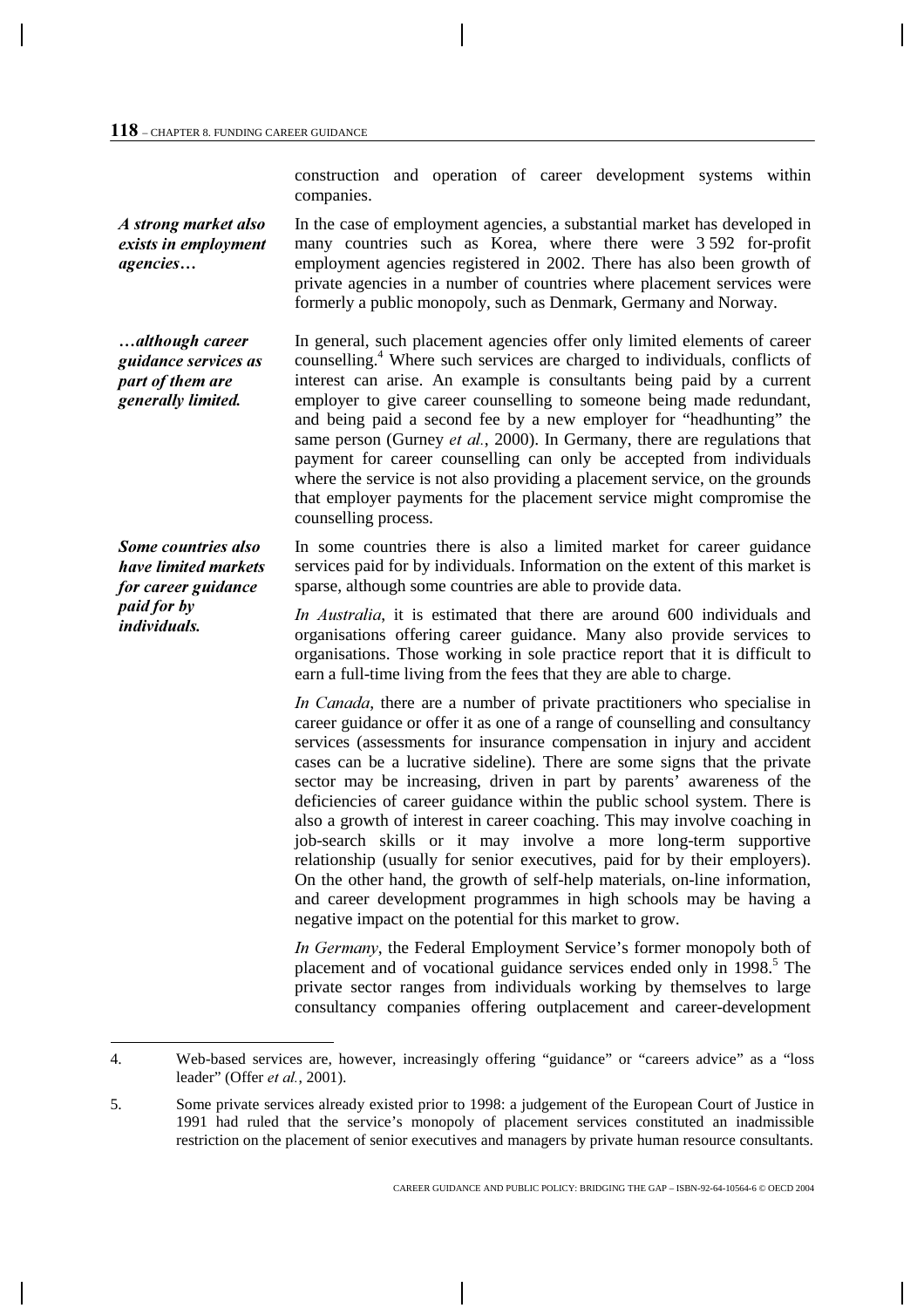services, often as part of a wider range of services. The German Association of Management Consultants (BDU) has around 10 000 members, some 20% of whom claim to provide some career counselling services (though no information is available on how much of their time this consumes). The telephone yellow pages list some 630 individuals and organisations under the title *Karriereberatung*. Of the 420 current members of the Register of Career Counsellors set up by the German Association for Career Counselling, 35 are from the private sector. It is unclear to what extent these various services derive their income for career guidance services from individuals, from employers, or from public bodies like the Federal Employment Service and the municipalities.

In the Netherlands, a fairly substantial private sector in career guidance provision has developed. It includes the surviving regional guidance offices (AOBs), companies formed by staff from the AOBs or from the former public employment service, some sole traders from these and other backgrounds, and a range of other organisations including some large consultancy organisations. Some of these providers concentrate on offering career guidance. Others offer it as part of a range of other training and HRD services. No information is available about the number of people who pay directly for such services or about how much they pay. It seems likely, however, that this part of the market is very limited: figures reported by the former AOBs on the proportion of their turnover generated from private customers fluctuate between one per cent and five per cent (Meijers, 2001).

In Norway, a fairly new feature of the guidance system has been the emergence of a small private sector. The first and largest of these agencies was set up in 1990 and currently has five offices and five employees in different parts of the country. A further four small agencies have been set up since then. They tend to make more extensive use of psychometric tests than most other guidance services do. A recent Norwegian initiative to improve the co-ordination of career guidance services is to focus in part on how the role of private providers might be extended (see Section 9.1).

*Individuals seem reluctant to pay for* career guidance at full-cost rates. In general, individuals appear to be reluctant to pay for career guidance – or at least reluctant to pay at full-cost rather than marginal-cost rates. This is a policy issue, given the limited nature of services available to adults in most countries (see Chapter 4). It may be only a transitional problem, based on the fact that users have been accustomed to such services being free of charge and that it takes time for them to adapt to market-based provision. However it could be a systemic problem, based on the difficulties of treating career guidance as a commodity in the ways a market would require (Watts, 2001).

For this and other *reasons, guidance is* difficult to manage on *a* market basis.

There are several reasons why career guidance is hard to handle through private markets (Grubb, 2002b). These include the fact that both supply and demand are difficult to specify and define, with even those who provide services often not able to agree on how to describe the services they offer. In addition, career guidance is highly variable in nature, and is often subsumed within other services such as education and job placement. For some needs,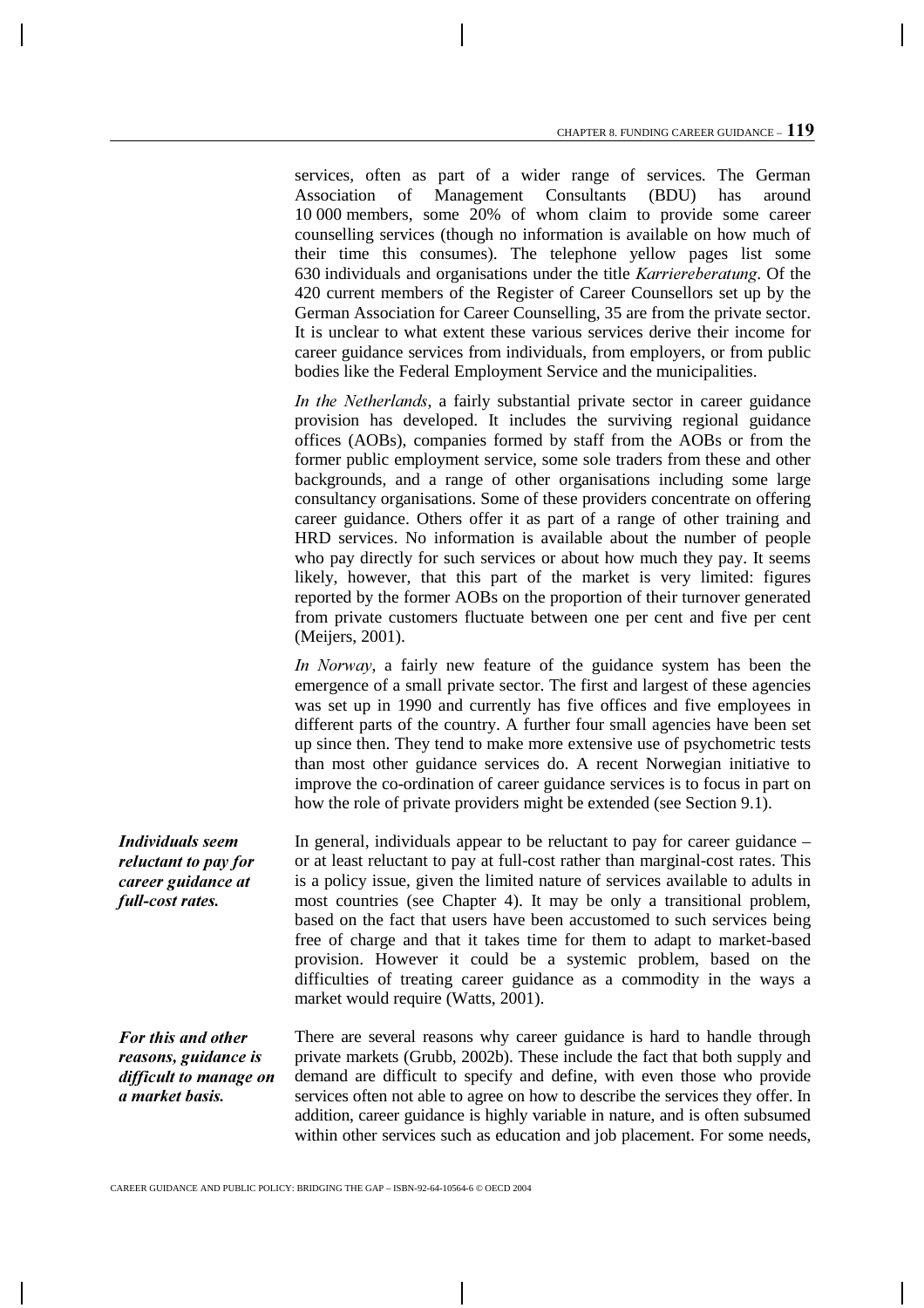acceptable alternatives such as self-help tools on web sites are available free of charge. Also, there are large societal benefits that flow from career guidance, as outlined in Chapters 1 and 2. This suggests that if it is not only individuals, but also the wider society, that benefits from career guidance, it is harder, compared to other goods and services, to place most of the costs upon the individual. And, as discussed above, personal interviews, which to date have been the main delivery method of career guidance, are hard to standardise and to associate with economies of scale. Finally, many of the individuals who most need personal career guidance are least able to afford to pay for it, and least likely to be willing to do so.

On the other hand, given arguments in favour of expanded provision of career guidance for adults, in particular, it can be argued that the wider adoption of market-based funding methods would allow those who can afford to pay to make a financial contribution towards the costs of the services that they need, and for government funds to be concentrated mainly upon those least able to pay. In general, services paid for by individuals or employers tend to be geared towards professional and executive levels; those purchased by public bodies tend to be geared to the unemployed or other disadvantaged groups (*i.e.* to be compensating for market failure). Thus governments have an interest in considering what steps they might take to encourage the wider use of private markets in the provision of career guidance.

The reality is that the market model represents the fallback position where there is a policy vacuum (Grubb,  $2002b$ ) – in the case of funding of guidance for employed adults, for example. In principle, however, policies that were based on an acceptance that career guidance is a private good as well as a public good could work at least in part through the market.<sup>6</sup> A comprehensive strategy for lifelong guidance for all could encourage both public and private funding. Thus, in Australia, a House of Representatives Standing Committee inquiry on mature-age workers recommended that the government should "fund a universal, professional careers guidance service, available without fees to young people at school, and to all job seekers on benefits". It further commented: "It is appropriate that adults not on benefit should pay for career guidance. A sliding scale of fees could be devised taking into consideration a client's circumstances" (House of Representatives Standing Committee on Employment, Education and Workplace Relations, 2000, pp. 135-137). Such a policy position has yet to be implemented in Australia. However it is an important example of how policy-makers might be able to think about ways to combine different types of funding models for different client groups in order to build career guidance systems that are universally accessible, throughout life.

**Policies to extend** career guidance could seek to work in part through the market.

 $\overline{a}$ 

<sup>6.</sup> The substantial social benefits associated with career guidance which were outlined in Chapters 1 and 2 constitute a case for some government subsidy of such services, in addition to contributions by individuals, in order to make them more affordable. Public investment in career information which is available to both public and private providers is one form of such subsidy.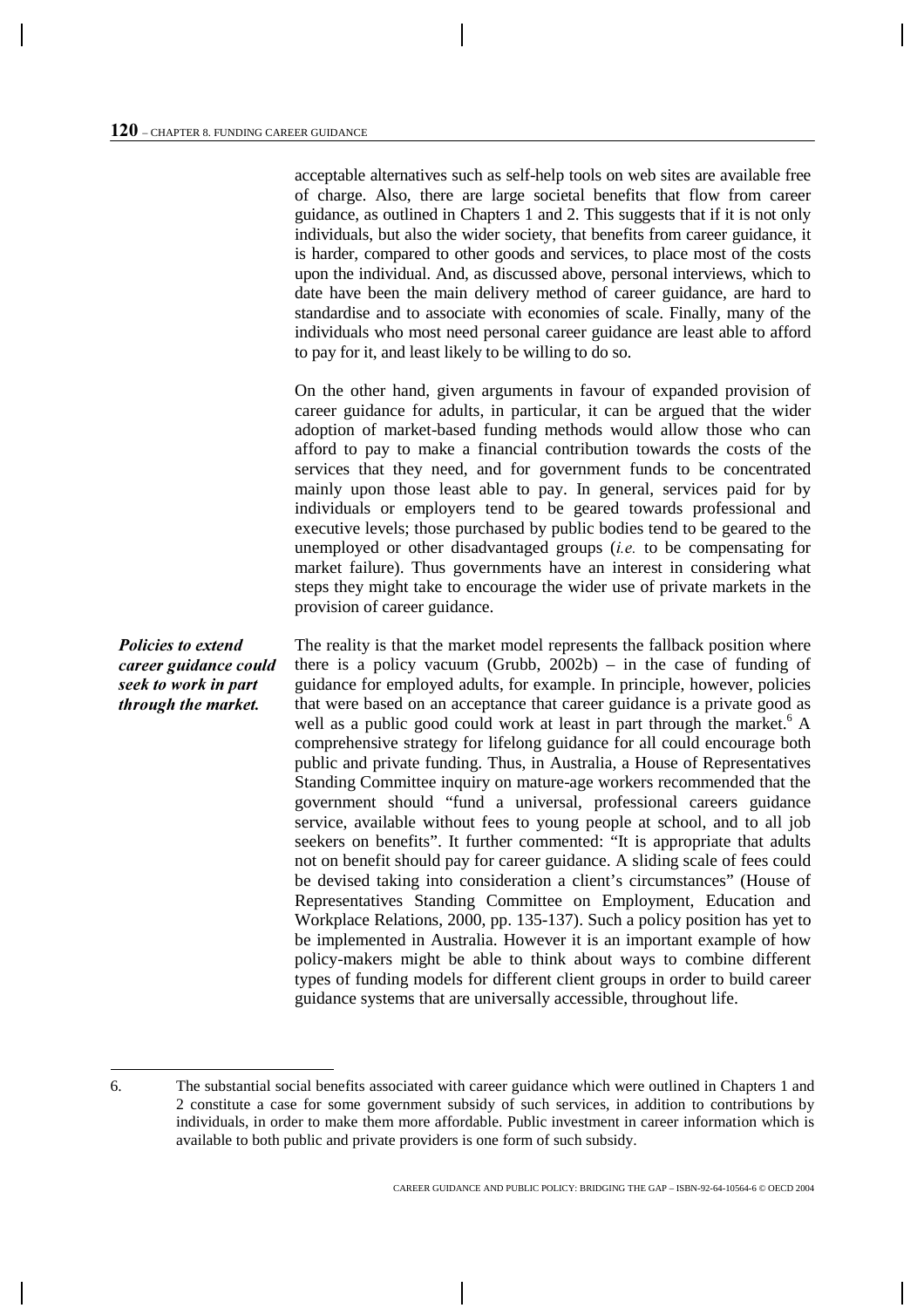**This implies three** *roles for government.* A mixed funding model, such as that suggested above, implies three roles for government:

- Stimulating the market in order to build its capacity.
- Regulating the market and assuring the quality of services, both to protect the public interest and to build consumer confidence.
- Compensating for market failure where this is appropriate.

*Subcontracting policies are one way* of stimulating the market. One measure to stimulate the market and compensate for market failure is the subcontracting policies outlined above. For example in Australia the private career guidance sector has been given a considerable boost by government policies to contract out public services which are free to the user. Some of these, notably the Career Counselling Programme, concentrate upon career guidance. Others, including the Job Network and the Jobs Pathways Programme, may include career guidance among a wider range of education and employment services. In effect, successive governments have created a new industry in employment services, comprising a variety of providers in the public, private and voluntary sectors, which overlaps with the emerging career guidance industry. Many of these providers have tendered successfully for participation in a number of the government programmes: some specialise in this work; others incorporate it into a wider range of activities.

*So is a hetter specification of supply* and demand... Another step that governments can take to help to stimulate private markets for career guidance is to improve the ways in which both supply and demand are specified. This could be by: separating career guidance from other services so that it has its own identity; creating clear, separate and readily identifiable training qualifications for those who provide career guidance; adopting and promoting quality standards for career guidance; commissioning consumer surveys of the need for and satisfaction with services; and strengthening the consumer voice in the provision of career guidance. Some of these are discussed further in Chapter 9.

...the adoption of *more innovative approaches to financing career guidance...* Adopting more innovative approaches to financing career guidance is another way that governments can attempt to stimulate markets for it. Experiments with individual learning accounts have been launched in a number of OECD countries, including Belgium, the Netherlands and the United Kingdom. These encourage joint investment in learning by individuals, by employers and by the state. There are strong arguments in favour of such accounts being able to be used to purchase career guidance. As with other markets, appropriate information and advice can help to protect the value of investments in learning, and ensure that appropriate investment decisions are made. Knowing that people are more likely to make informed investment decisions is likely to encourage both employers and the state to invest in such schemes, as well as individuals. Van Wiele (2003) describes a learning and development account project in the Flemish Community of Belgium in which career guidance costs are accepted as allowable costs, alongside direct education and training costs.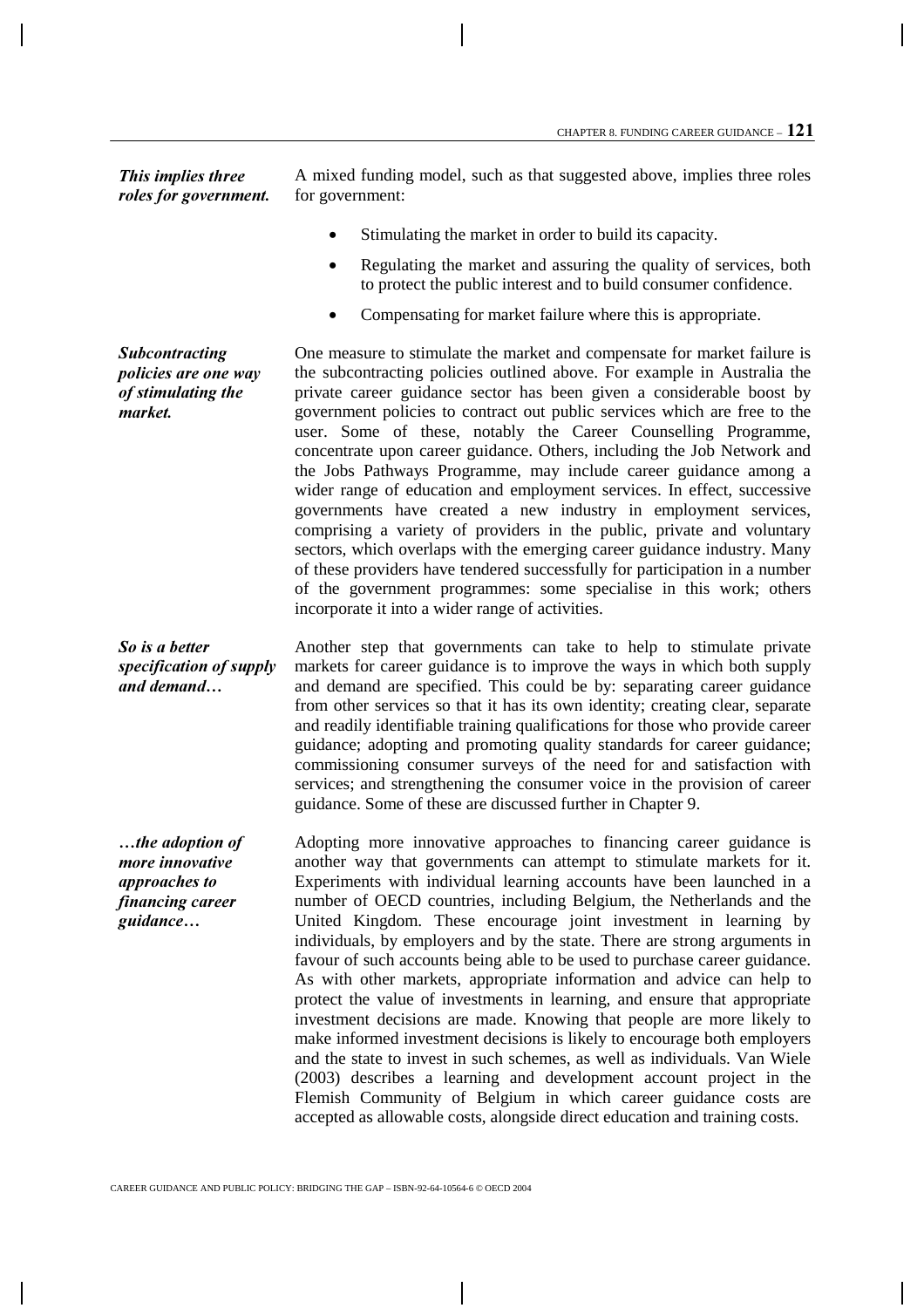Other mechanisms to encourage the co-financing of adult learning that are being experimented with in OECD countries include time accounts, interest rate subsidies, tax deductions and tax credits, income contingent loans, and transferable training loans (OECD, 2003c). Making career guidance an allowable expenditure item under training levies, as discussed in Chapter 4, is another way to finance career guidance that could encourage the growth of private markets. There seems merit in policymakers exploring how these several mechanisms also might be used to encourage greater investment in career guidance by adults.

Only a few limited attempts have been made to set standards for the market for career guidance:

- In Canada (Quebec), as outlined in Chapter 7, the titles of career counsellor and guidance counsellor are protected by law. Of the 2 183 individuals registered there in 2002, 27% were in private practice on a full-time or part-time basis.
- In Germany, the Federal Employment Service can prohibit private career guidance services from operating in order to protect the interests of clients. Career guidance practitioners who are expected to meet the interests of an employer or an institution must communicate this to their clients, indicating that it might influence the career guidance that is provided. And payment for career guidance can only be accepted from individuals where the service is not also providing a placement service. In practice, however, no control mechanisms seem to have been established to enforce these principles. The effect is that career guidance services in the private sector are effectively unregulated.
- In the United Kingdom (England), all career guidance services that receive public funds have to meet national quality standards. For other guidance services, however, these standards have only a voluntary status.

Other efforts to address the issue of quality standards are discussed in Chapter 9.

...and setting standards for the *market.*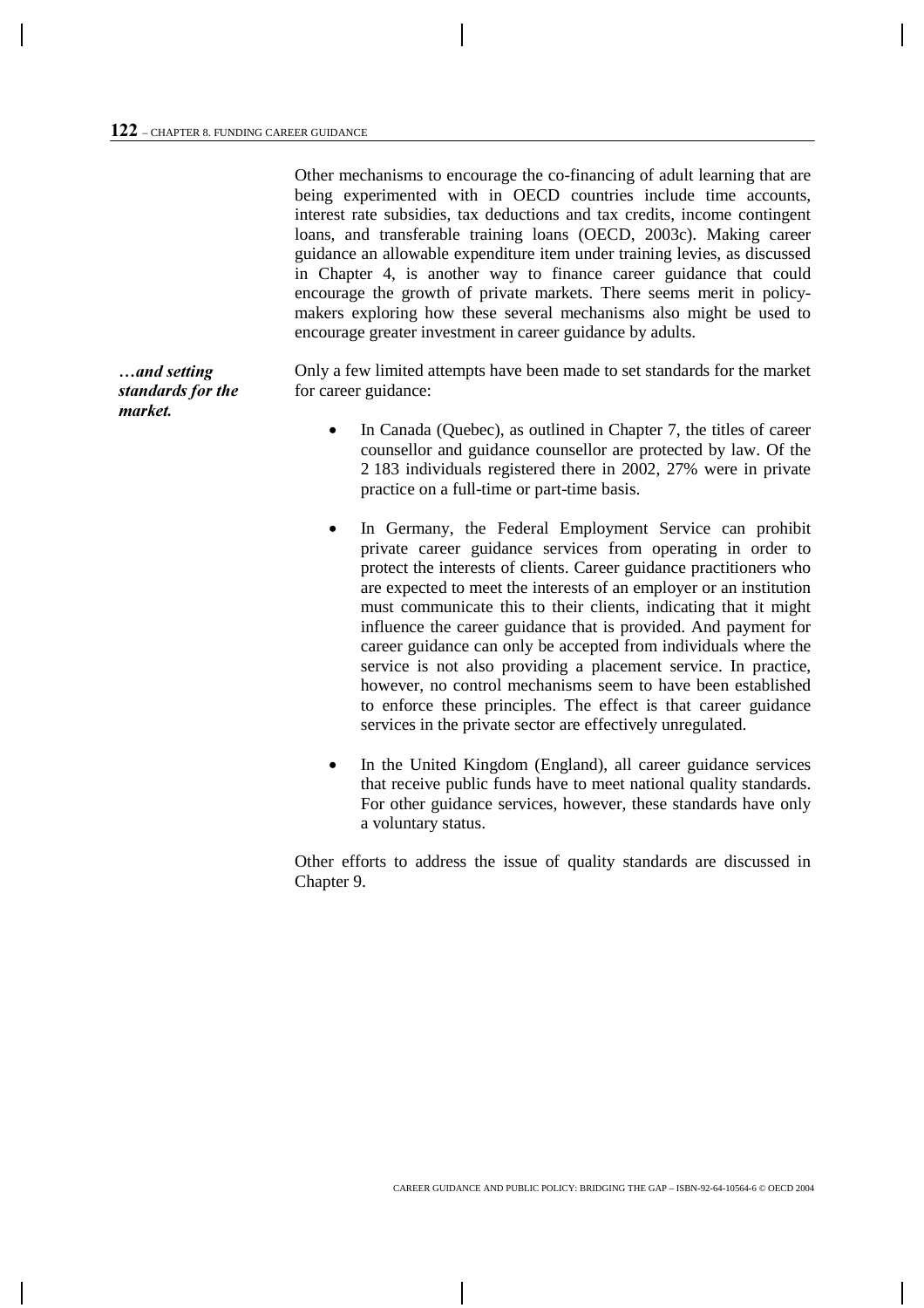# CHAPTER 9. HOW CAN POLICY INFLUENCE THE PRACTICE OF CAREER GUIDANCE?

This chapter outlines some of the ways that policy can have a stronger impact upon the organisation and delivery of career guidance services. These include: improved strategic leadership and co-ordination; better use of evidence and data; the use of legislation; the development and promotion of quality standards; and the development of a stronger voice for consumers in shaping the nature of career guidance services. Many of these are weakly developed in OECD countries.

The chapter's key policy conclusions are that:

- $\blacklozenge$  Governments have an important role to play, in association with other stakeholders, in exercising strategic leadership so that career guidance services can be better planned and better co-ordinated. In many countries this role has not been exercised well, although some recent examples exist of more effective planning and co-ordination mechanisms that can encompass at least the key government portfolios.
- $\blacklozenge$  Better evidence and data are needed to improve policy-makers' capacity to steer their career guidance services. Governments can do a number of things to improve the evidence base for career guidance policy, including: improving administrative data (for example on the nature of career guidance clients, the types of services that they receive, and the costs of the services provided), working in association with career guidance representative organisations; and supporting, for example through funding programmes, the growth of expertise in policy-relevant research within the academic community.
- $\bullet$  Legislation can be another instrument for steering career guidance services. However it is commonly quite general in nature. Its value as a steering instrument might be increased if it was more often used to define client entitlements.
- $\blacklozenge$  Service delivery standards are another instrument that can be used to steer career guidance services and enhance their quality, particularly if linked to funding. Standards that are developed specifically for career guidance need to be developed in association with career guidance practitioners. Outcome-focused quality standards are attractive within the context of lifelong learning and active employability policies.
- $\blacklozenge$  Governments should also strengthen the voice of consumers in the ways that services are delivered. Instruments include need and satisfaction surveys and community consultations.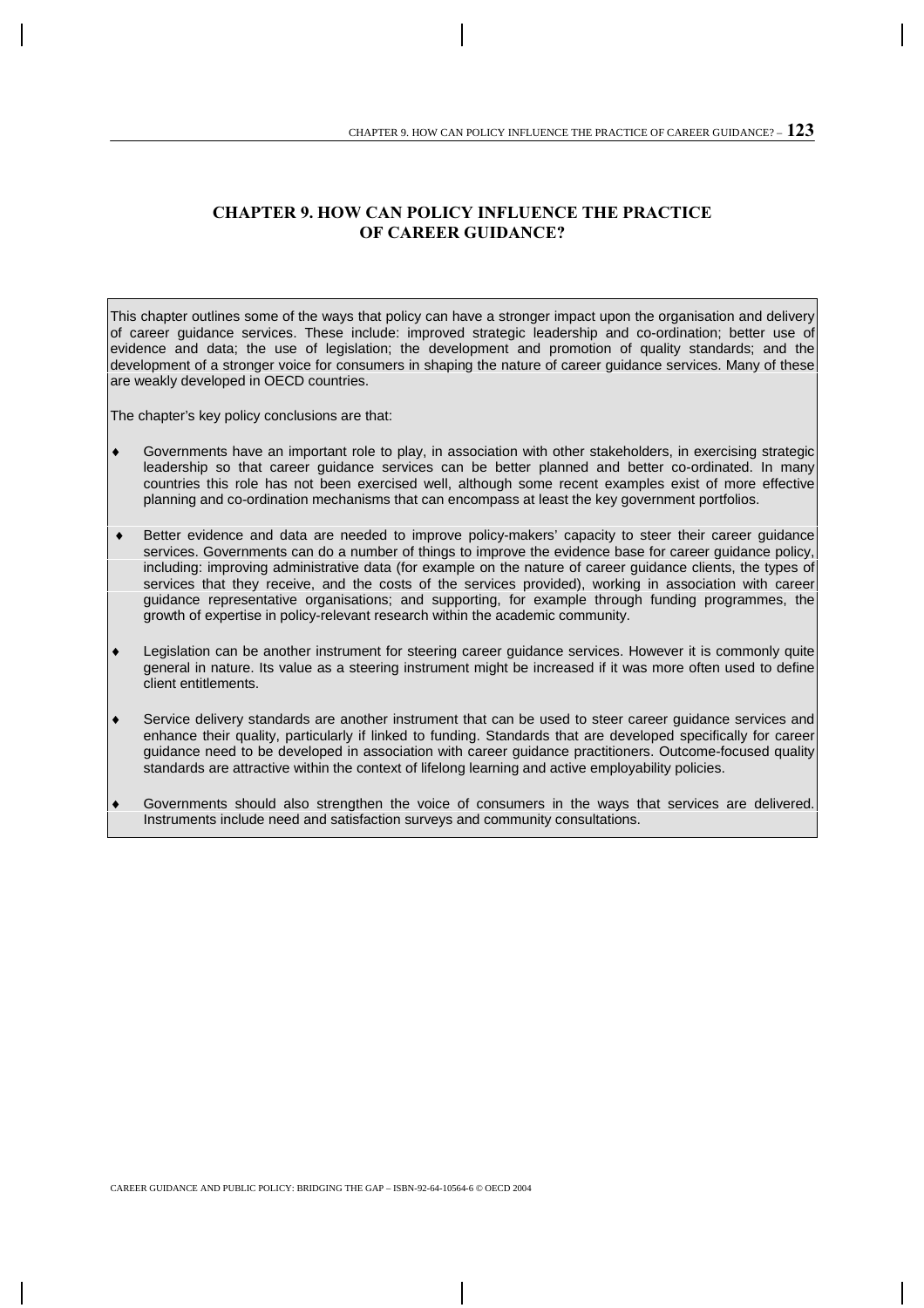## 9.1. Strategic leadership

Governments have an *important strategic leadership role, but need to exercise it in* co-operation with other stakeholders. Governments have an important role to play in exercising strategic leadership and in co-ordinating career guidance services: both at the level of policy development, and in the delivery of services. But in many cases they do not manage all career guidance services directly, and even where they do, services require the support of partners of various kinds. So strategic leadership and co-ordination need to be carried out by governments in co-operation with other stakeholders. These include representatives of education and training providers, employers, trade unions, community agencies, students, parents, consumers, and career guidance practitioners (see Bezanson and Kellett, 2001). Such stakeholders need to be included not only in programme delivery, for example in some of the ways outlined in Chapter 3, but also more strategically, in providing advice and in helping to set the policy goals and frameworks for career guidance services.

Leadership is needed so that career *guidance can support lifelong* learning policies. Clear strategic leadership, involving all key stakeholders, is needed to articulate a vision of how career guidance can support lifelong learning and sustained employability. It is needed: to clarify the role of different partners, including different career guidance services, translating such a vision into practical policies and programmes; to identify gaps in provision; and to determine how they can be filled.

**Strong co-operation is** needed between *education* and *employment portfolios...* Within government, good co-ordination is needed between different ministries and agencies. In particular, there is in many cases a need for stronger co-operation between education and employment portfolios. Because career guidance supports people's pathways through learning and work, it needs to operate at the interface between the two. Where links between them are weak, gaps in services for those who do not fall neatly in one or the other can escape notice. Another risk is that services can be weakly resourced if neither portfolio sees them as their prime responsibility. Specific examples include services for early school leavers who are neither in the labour market nor in education, or for women wishing to return to work or learning after a period of absence. Another consequence of weak co-operation is that career guidance can become imbalanced: for example, as outlined in Chapter 3, concentrating upon educational choices without taking enough account of the employment consequences of these choices. In federal systems like those in Canada and Spain, where responsibilities are held at different jurisdictional levels, these problems of co-ordination and strategic leadership can be particularly difficult.

...and is important for a number of specific *<i>operational* tasks. There are a number of specific issues on which co-operation between the two portfolios is needed. An important one is the establishment of effective working links between schools and employment services to ensure that a strong labour market perspective is included both in personal advice provided to school students, and within curriculum-based career education programmes. This can have implications for the training provided to school-based career guidance staff, for schools' access to public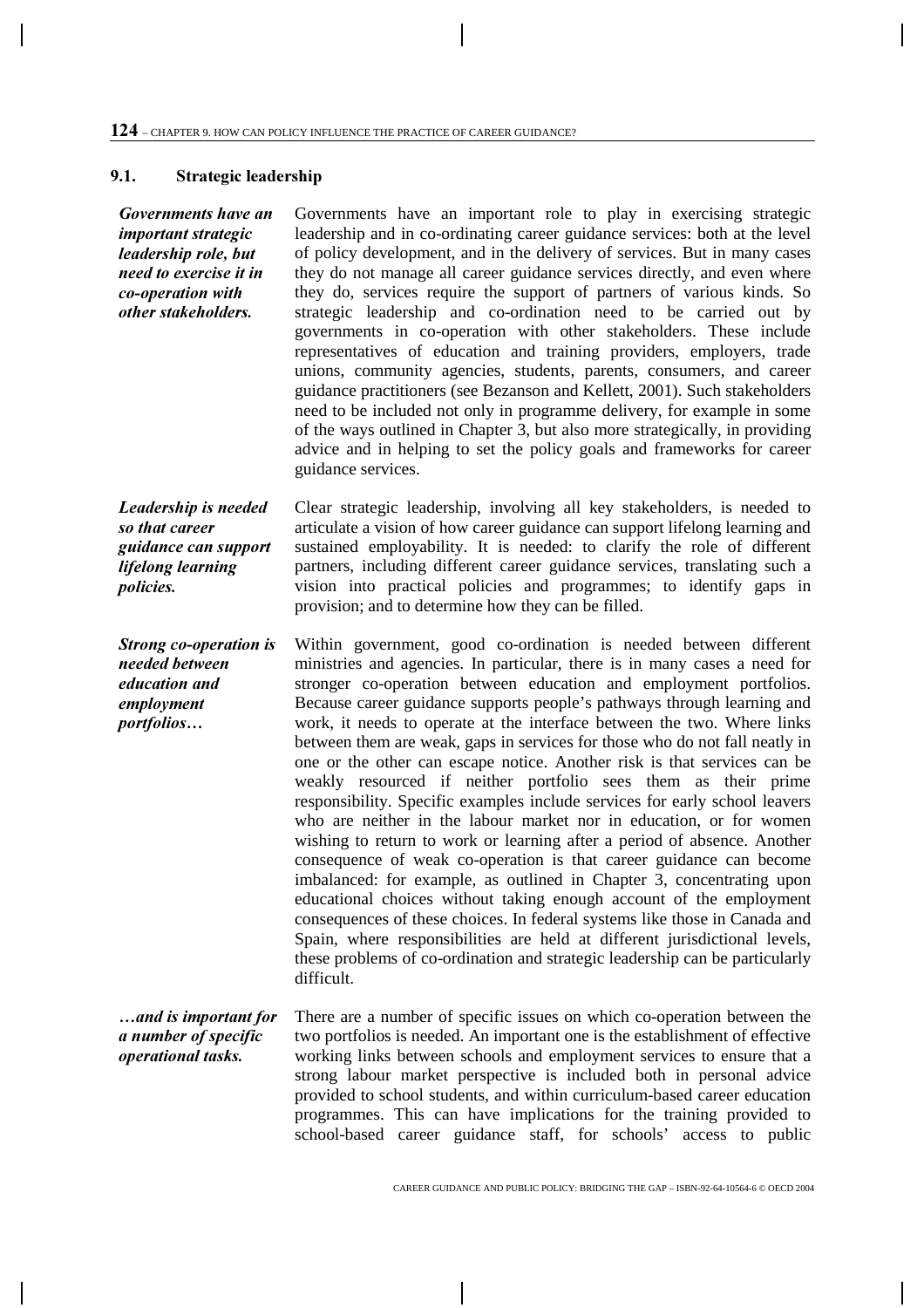employment service staff time, or both. Co-operation between the two portfolios is also needed to ensure that career information databases integrate information on education, training and employment. In Chapter 6 it was pointed out that the lack of such integration is a common weakness of career information systems. This can be avoided by better co-operation.

**Consultative bodies** can be set up, which can also carry out tasks that need to be collectively owned.

Mechanisms for involving stakeholders can include permanent bodies for consultation and advice on which stakeholders are represented. In addition to broad tasks such as setting strategic directions, identifying gaps in services, and co-ordinating what different stakeholders do, such bodies can be given operational responsibility for tasks for which high levels of cooperation and collective ownership are needed. Examples include: the development of quality standards; and the development of new frameworks for career guidance training and qualifications.

*Mechanisms for*  ordination are often *guite* weak. In many countries mechanisms that can provide such leadership and coordination for career guidance services, either within government or between government and other stakeholders, are inadequately developed. Policy objectives are often poorly defined, poorly articulated and poorly communicated within and across government portfolios. Forums in which government and non-government stakeholders can communicate and debate policy issues are frequently absent, both at national level and regionally or locally.

**However** some *countries do have* such structures... A few examples exist of initiatives to provide strategic leadership and improved co-ordination for career guidance. In Norway, where the Directorate of Labour currently has a formal legal responsibility for coordinating career guidance, the public employment service (Aetat) has been given responsibility to set up a working group to propose ways to ensure national and local co-ordination of career guidance services, including the possibility of a permanent co-ordinating body. Its tasks includes considering how to provide career guidance for adults, and if and how private actors can be used as providers of services. Aetat has been asked to invite the relevant bodies to participate; among them are the Board of Education, the Norwegian Institute for Adult Education, the Career Centre at the University of Oslo, and the social partners.

> In Luxembourg, the government has agreed to establish a mechanism to co-ordinate career guidance services. Its tasks are to include the development of a national strategy for lifelong guidance. Responsibility will be given to an existing tripartite committee on vocational training on which key ministries, as well as the social partners, are represented.

> In England, the National Information Advice and Guidance Board has been set up to ensure coherence in planning career guidance services that are provided or funded by the Department for Education and Skills and the Department for Work and Pensions. Its purpose is to co-ordinate policy and provision both within and between the education and employment portfolios. Although it does not encompass all career guidance services (for example those in the private and not-for-profit sectors), it does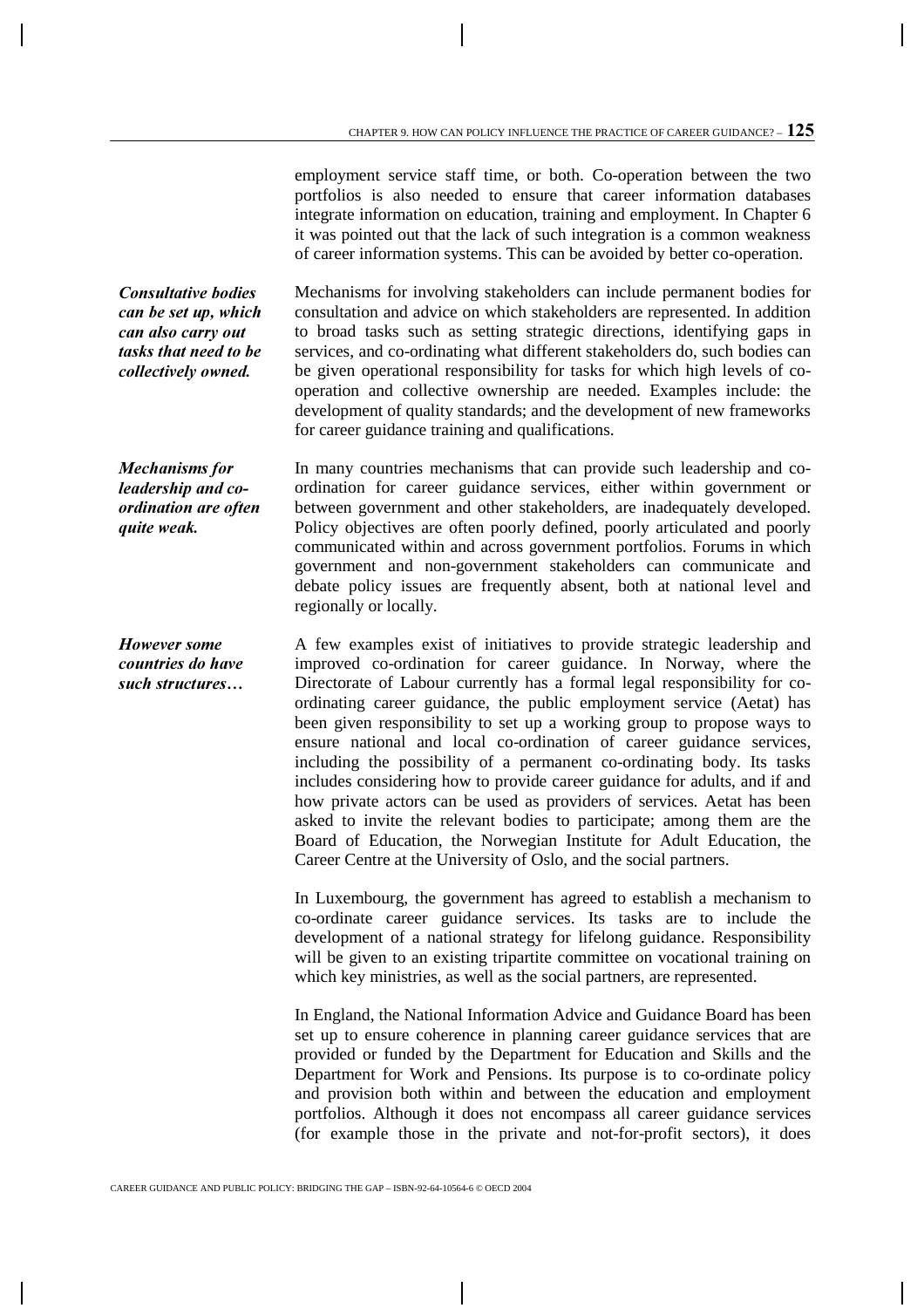encompass the largest and the most important of them. It is staffed by a secretariat located in the Department for Education and Skills. Also in the United Kingdom, the Guidance Council has been set up as an independent body. It includes representatives of the main stakeholder bodies, with government observers. It was contracted by the government to develop organisational quality standards.

...and there is also potential to link to structures for developing lifelong *learning strategies.* In other countries, mechanisms exist that help to co-ordinate, or which have the potential to co-ordinate, national approaches to lifelong learning. For example in Germany, an Alliance for Jobs, Training and Competitiveness is developing a national lifelong learning strategy. It includes both of the relevant federal ministries – of education and of labour – as well as the social partners. In Korea, a high-level human resource development committee has been established which includes the Ministers of Education and Human Resources and of Labour. And in the Netherlands, structures are being developed between the Ministry of Economic Affairs, the Ministry of Education, Culture and Science, and the Ministry of Social Affairs and Employment, to co-ordinate policies on lifelong learning. For reasons discussed in Chapter 1, career guidance and its strategic leadership need to be key concerns for these structures.

 *involvement can also be increased through broad* public  $constultations.$ Other mechanisms to increase stakeholder involvement can include broad public consultations on needs and on the adequacy of services to meet these needs. For example in Canada (Quebec), the policy to develop the concept of the "guidance-oriented school" (*l'école orientante*) that was outlined in Chapter 3 stemmed from an extensive process of community consultation (the Estates General on Education). In the course of this consultation, the limitations of the previous career education provision – based on a programme taught largely by teachers who happened to have space in their timetables – were repeatedly pointed out, particularly by young people themselves. The criticisms were reinforced at a Quebec Youth Summit held in 2000.

### 9.2. Evidence and data

Policy-makers need a strong evidence base. Evidence and data are key tools, and tools of growing importance, for all policy-makers (Solesbury, 2001), including those responsible for career guidance policies and services. At the very least, strong and systematic evidence is needed to assess the match between career guidance services and policy objectives, but also to assess the need for new or expanded services, and the value that those who provide funds are getting for the funds invested.

**Career guidance has a** *strong research* tradition, but this has had little relevance for *policy. Research* Research is one of the ways in which the evidence and data needed for policy development can be gathered. Career guidance has a strong research tradition, but this has largely focused upon theories, tools and methodologies, and has less frequently been of direct policy relevance. Its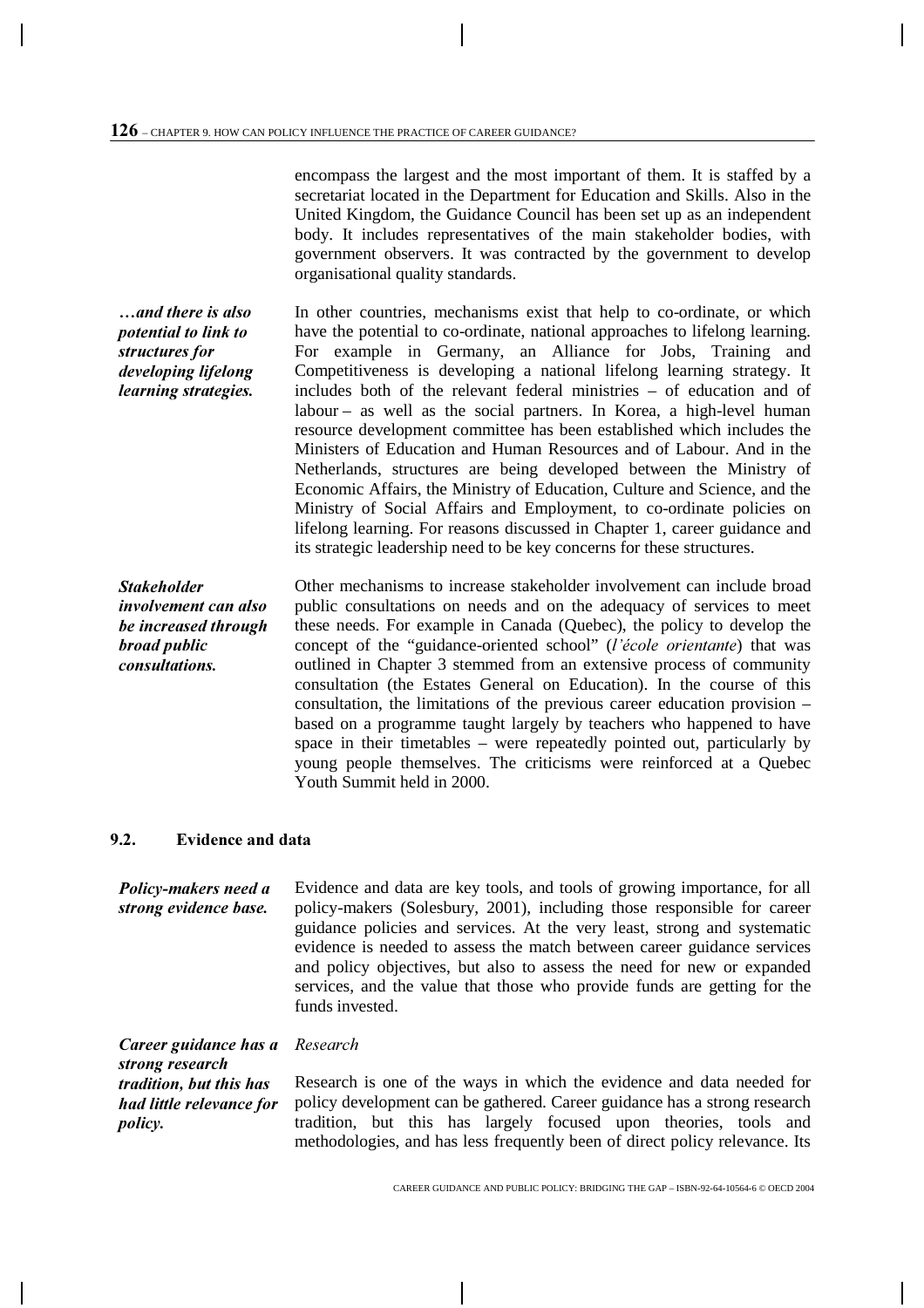focus upon outcomes, for example, has been weak, as outlined in Chapter 2, and its focus upon costs, as outlined in Chapter 8, even weaker.

**Policy-relevant** research needs to focus upon outcomes. Research on the impact of career guidance has frequently been of limited help to policy-makers. In part this is because it is difficult research to do well: career guidance is often hard to observe directly, it is very diverse in nature, it is often embedded in other activities, and the outcomes it tries to achieve are diverse, diffuse and to some extent idiosyncratic to the needs of individuals. While much of the existing evidence is positive in nature, as outlined in Chapter 2, policy-makers have sometimes used the lack of hard evidence to support limited investment in services. Yet they have been reluctant to fund the complex, large-scale research that is needed to supply such evidence. There is certainly a need for more studies of the effects of specific kinds of interventions with specific target-groups. These should where possible include estimates of costs, so that cost-benefit analyses can be conducted. However there is also a need for a clearer specification of the outcomes expected from career guidance services and programmes. The Canadian Blueprint for Lifework Designs, described in Section 9.4 below, is a promising approach to this which sits well in a lifelong learning and active employability framework.

## *Better evidence is also needed on inputs and* processes.

 $\overline{a}$ 

#### Improved administrative data

Formal research is only one of the tools available to policy-makers to gather policy-relevant data. The collection of administrative data – for example on clients or on services provided – is equally important. Here, too, career guidance has been weak, as evidenced for example by the difficulty experienced by all countries in providing good data on the nature of the career guidance work force outlined in Chapter 7. Many had equal difficulty in providing data on career guidance clients. As an example, when asked about the information available on the extent to which career guidance services are used, Ireland replied that in the education sector "…there is little information available about the extent to which …services are used. There is no systematic recording of client and problem type, and no national standard for such records." Such a response was not unusual. The Netherlands replied that "there are only limited hard data on this subject".

In addition to an interest in the outcomes of career guidance, policymakers need information to help them to understand its inputs and processes. Much of this can be collected through improved administrative data, as well as special surveys.<sup>1</sup> Information that is relevant for better understanding career guidance inputs and processes includes:

<sup>1.</sup> It should be noted that the expansion of self-service and ICT-based techniques poses problems for the collection of this type of data that do not exist when services are provided through traditional face-toface interviews in fixed service locations. With these newer types of service delivery, it is often difficult for service managers to know who clients are. Community-based surveys of the use of a range of service types, for example as a module attached to labour force surveys, are one way to address this issue. In some settings focus groups can be another method.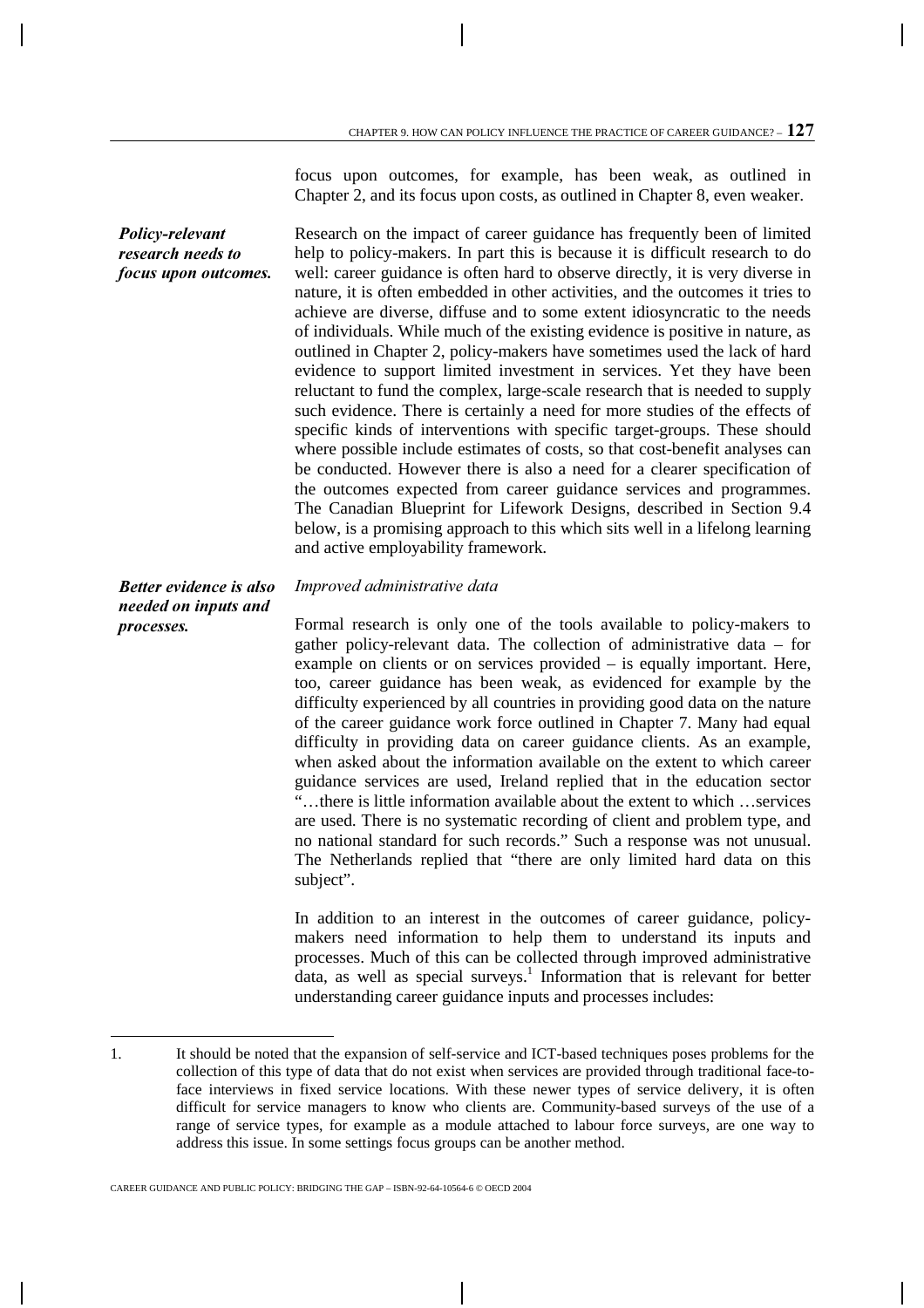- The needs of different kinds of clients.
- The total numbers who receive career guidance and their characteristics (by age, gender, geographical region, socioeconomic status, educational level, ethnic origin).
- The types of services received by different groups.
- Client satisfaction rates, and variations in these rates by client characteristics.
- The distribution of demands for services over time (hours of the day, days of the week, times of the year).
- The overall costs of services, and how these costs are shared between different parties.
- The relative costs of different types of services.

*A* number of gaps are Four particular evidence gaps that were identified during the review were:

*particularly evident.* 

- The need within devolved school systems for more quantitative as well as qualitative information on the extent and nature of services provided. Such information was clearly lacking in Australia, Canada, Korea, the Netherlands and Norway, for example.
- The need for more information on the extent and nature of the private sector in career guidance provision, including who its clients are and how much they pay for what sorts of services. This gap is particularly significant if  $-$  as this report has argued it should be – such private provision is regarded as a matter of public concern.
- The need for more market research on people's career guidance needs and on where and how these needs are currently being met (for an example of such research, see MORI, 2001).
- The need for simple client monitoring procedures such as those described in Box 9.1.

### Box 9.1. Client monitoring in Ireland

In Ireland, the new adult guidance pilots have developed a simple client recording instrument to allow the use of services by designated target groups to be monitored. In addition, the FÁS/LES Caseload Management System is used to monitor and track clients' progress.

Such experience has shown that it is possible to develop such an instrument in a way that preserves client confidentiality and that involves career guidance staff in a positive way in its use in order to improve service quality. There is a need to develop a similar instrument for use in schools. In addition to being an essential tool for policy-making, it would also be a valuable tool for individual guidance counsellors, giving them systematic rather than (as at present) impressionistic feedback on the services they provide. Feedback to individual institutions should be an essential feature in developing such an instrument.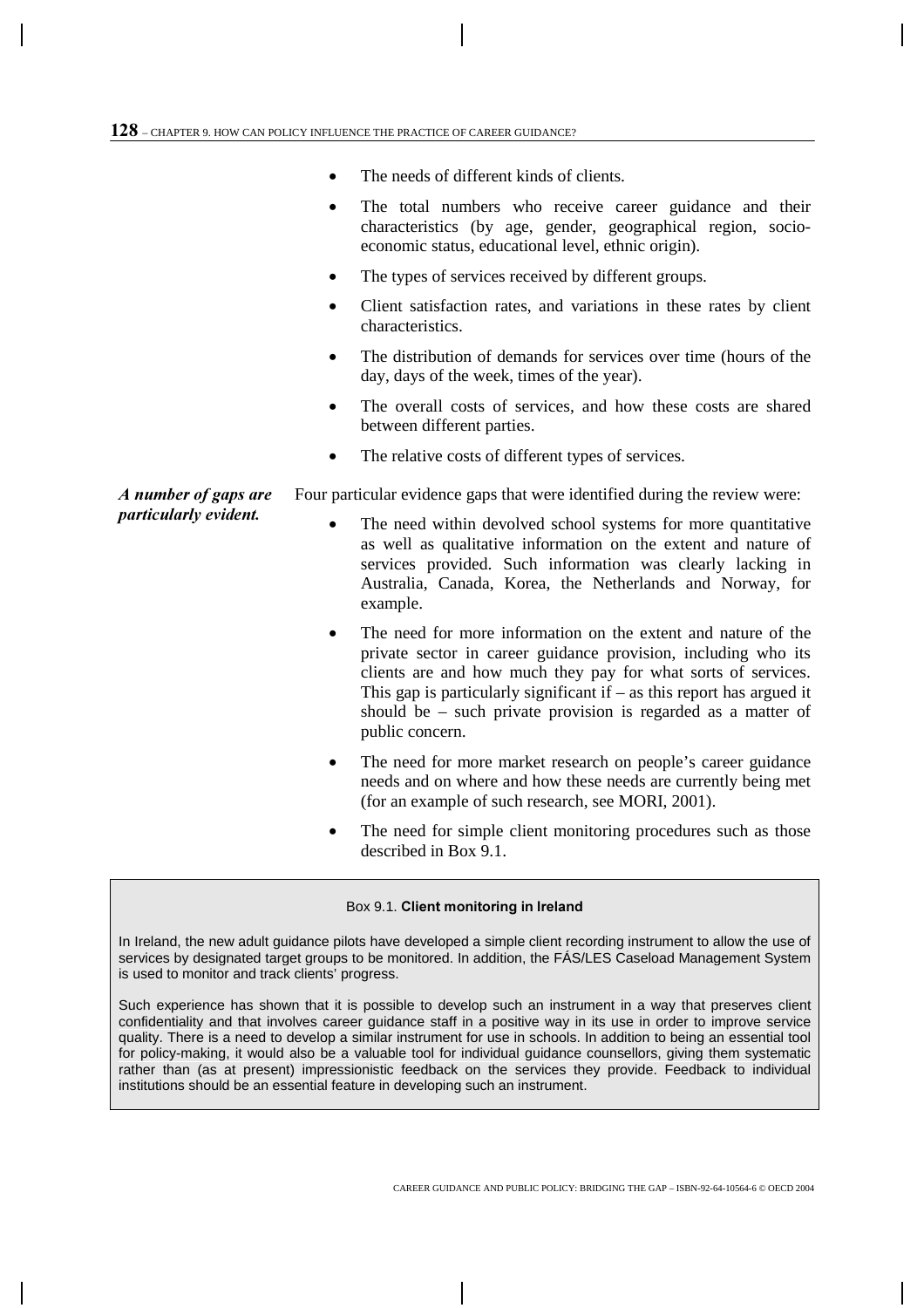Some promising *initiatives exist.* To date, few OECD governments have systematically attempted to widen the knowledge base for career guidance through a comprehensive strategy that involves: improving administrative data; supporting the establishment of specialised career guidance research centres; directly commissioning programmes of relevant research and evaluation; and using all of these to improve policy and practice. There are, however, some examples of promising, if limited, initiatives. In Ireland a National Centre for Guidance in Education has been established, which, among other roles such as training, has conducted a number of policy-relevant surveys: for example on the extent of career guidance provision in secondary schools. In the Czech Republic the National Institute of Vocational Education has conducted extensive surveys on student use of and satisfaction with a range of career guidance services, both those provided within and by schools, those provided for schools by external agencies, sources such as the media and the Internet, and informal sources such as friends and family. In Denmark the Career Guidance Research Unit at the Danish Pedagogical University is being upgraded, and its focus widened to also encompass policy issues. And in Finland, an extensive and co-ordinated set of evaluations have been conducted of career guidance services in a number of sectors, with direct links to policy development (see Box 9.2).

#### Box 9.2. A co-ordinated link between evaluation and policy development in Finland

During 2000-2003 Finland conducted a wide-ranging evaluation of its guidance services: in comprehensive schools; in secondary education; in tertiary education; in adult education; and in the public employment service. While revealing many examples of good practice, a principal message from the evaluations was that national policies were fragmented, and that services have not been able to meet growing demand. Feedback mechanisms were found to be weak at the institutional level, and a need was revealed for stronger planning and leadership in guidance delivery (Kasurinen and Numminen, 2003).

The outcomes of the review process have been translated into policy in a number of ways. For example as outlined in Chapter 3, the variability in tertiary services that was revealed by the review has resulted in the relationship between funding and career guidance being tightened with institutions needing to prepare guidance plans as part of their performance contracts. Within schools, the National Board of Education will execute new national guidelines for guidance, and implement a web-based service to support the institutional self-evaluation of services. Additional initiatives have included the strengthening of in-service training for teachers and guidance practitioners, the creation of a network of regional consultants, the introduction of a number of regional pilot programmes, and the development of national standards for student-counsellor ratios.

In order to communicate and build upon the review process the Institute for Educational Research at the University of Jyväskylä, in co-operation with the Ministry of Education, the Ministry of Labour and the National Board of Education, hosted a national seminar on the future of career guidance in Finland in late 2002.

**However a more**  *infrastructure is needed to improve the*  $e$ *vidence base*.

Many such examples, are however, largely one-off initiatives. In most countries, a stronger and more permanent infrastructure is needed for building a coherent body of evidence to underpin career guidance policy and practice. There are a number of concrete steps that governments can take to strengthen national data collection and research strategies in order to improve career guidance policy-making.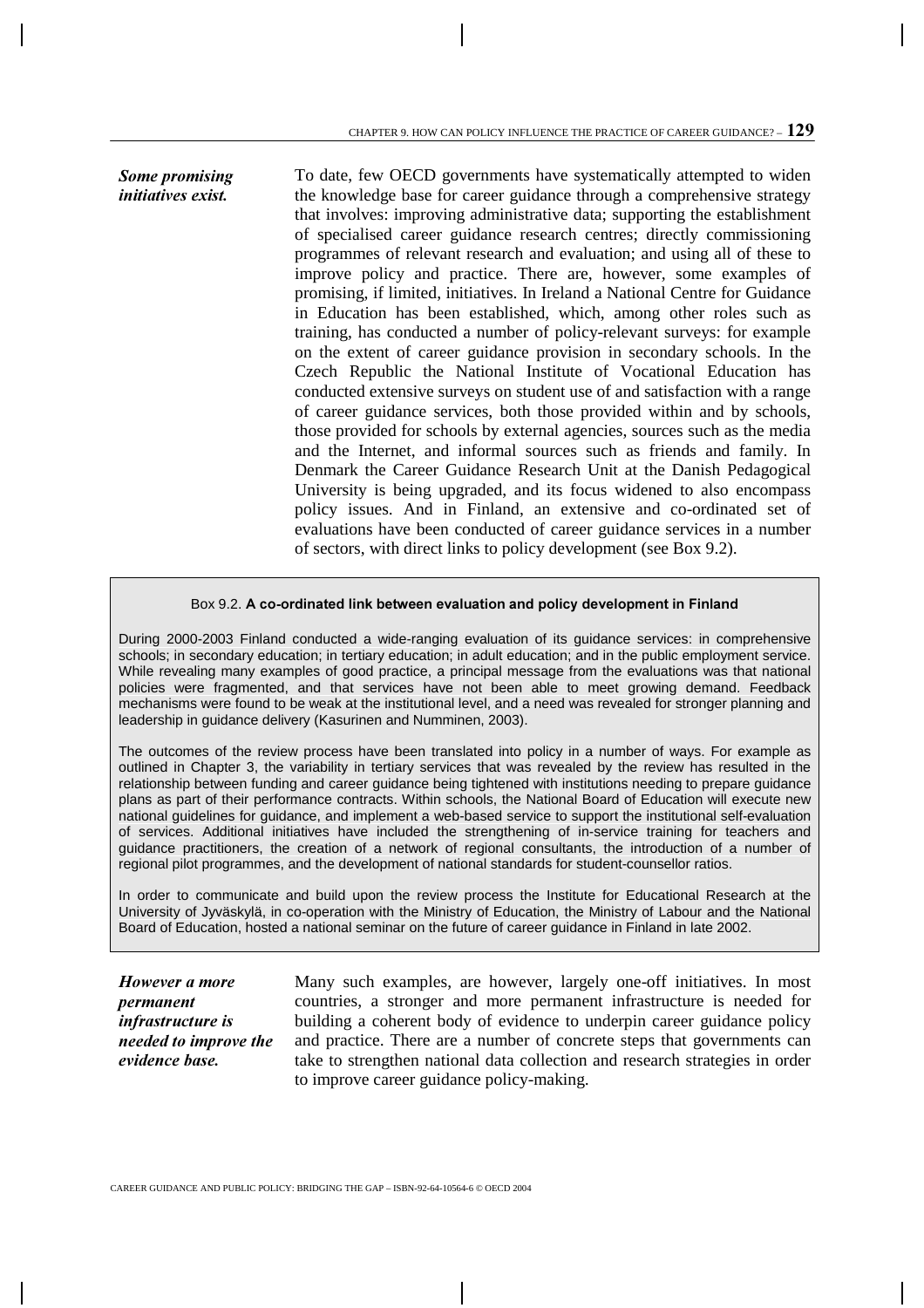**This should** encompass both *improved* data *collection...* Steps that can be taken to improve data collection include: the development of improved indicators on clients, services provided, staff time-use, costs and outcomes; and working with practitioner organisations and service providers to obtain agreement on consistent and improved administrative systems for data collection. ...and the development of coherent research strategies. Steps that can be taken to improve policy-relevant research include: the creation of university chairs with a special focus on the link between career guidance and public policy; financial support for specialised national research centres within higher education; strengthening the role of higher education in the provision of career guidance training; the development of a body of expertise in policy-relevant research through the regular commissioning of policy-relevant research; and the development of a

example of a country that is moving in such a direction (see Box 9.3).

national research strategy on career guidance and public policy, in association with key stakeholders. The United Kingdom provides an

#### Box 9.3. Developing a national research strategy for career guidance in the United Kingdom

Compared to many other countries the United Kingdom has a strong knowledge base for its career guidance services. It has specialised centres for research and policy analysis in career guidance such as the National Institute for Careers Education and Counselling (NICEC) and the Centre for Guidance Studies at the University of Derby. In addition, several other centres both in tertiary education and outside it have research staff with a particular interest and expertise in career guidance. In the United Kingdom a high level of qualifications is required of career guidance practitioners. The role of the university sector in providing these qualifications is strong, including to postgraduate level. As a result, there is a group of academic staff with in-depth knowledge and expertise in the field of career guidance.

United Kingdom career guidance research is characterised by a focus upon policy and evaluation, not simply upon processes and techniques. The government frequently commissions research, uses it in policy development, and publishes it, even when its conclusions might be critical. This research is, in turn, used extensively by those who work in the field of career guidance, ensuring vigorous, healthy and informed debate between policy-makers and practitioners.

However much of the research that is conducted has been one-off and fragmented rather than strategic, and not disseminated widely or effectively. Following a conference jointly organised by the Guidance Council and the University of Derby Centre for Guidance Studies in May 2002 (The Guidance Council, 2002) a proposal to establish a National Research Forum for career guidance in the United Kingdom has been supported by the government. Initially there is to be a period of consultation and design, to be followed by a two-year pilot period. The key objectives of the Forum are to: develop a coherent research strategy relevant to policy and practice; help to identify research priorities and gaps; provide a co-ordinated approach to research to support investment in career guidance; and involve a wide range of stakeholders.

## 9.3. Legislation

**The role of legislation** *varies...* Countries vary widely in the extent to which legislation is used to steer career guidance services. It is not used at all as a direct steering device for career guidance services in Australia, and tends to be relatively weak and indirect in Korea and the Netherlands. However legislation on career guidance is extensive in Spain, and in Finland is regarded as a very important guarantee of service provision. In the United Kingdom legislation plays an important role, but alongside other steering methods.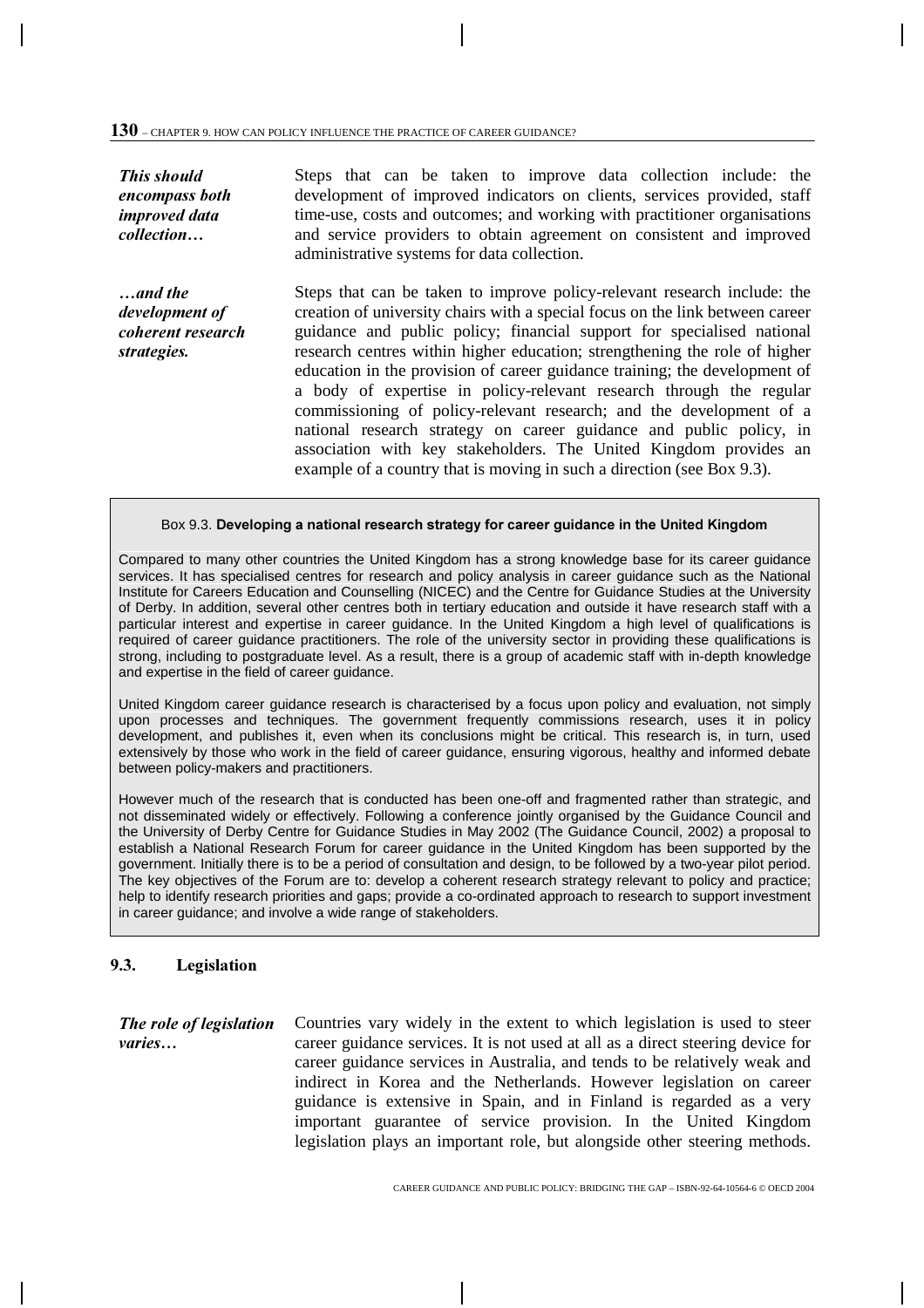In Canada rather than legislation, agreements between levels of government or between government departments, and personal service contracts between governments and non-government service providers are used to steer services.

...but it tends to be *<u>general</u>* in nature. In most instances where legislation is used, it requires government institutions and agencies, such as schools or public employment services, to provide career guidance, but only in very broad terms. In Ireland, the Education Act requires schools to ensure that "students have access to appropriate guidance to assist them in their educational and career choices". The Labour Services Act requires the Irish Training and Employment Agency (FÁS) "to provide, or arrange for the provision of, whether for reward or otherwise, services consisting of the provision of guidance, advice and information in respect of choice of career and employment and to assist (whether financially or otherwise) in, and coordinate, the provision of such services by others". And in Norway, the Education Act states simply that: "The pupils have the right to necessary guidance on education, careers and social matters". What is "necessary" is largely left to schools to define. Denmark has had a separate Act on career guidance since the mid-1950s, and it was last revised in 1996. The legislation, however, simply provides an overall framework for services to be offered by educational institutions, public employment services, and other relevant authorities and agencies.

> In some cases the main purpose of the legislation is to clarify jurisdictional responsibilities. For example in the United States, the Carl D. Perkins Vocational and Applied Technology Act of 1990 required that each state give assurances that it would provide leadership, supervision and resources for comprehensive career guidance and vocational counselling (see Bezanson and Kellett, 2001).

**Sometimes it is more** specific. Sometimes legislation is more specific in indicating the types of services that are to be provided, and to whom. For example in Germany, the Framework Act for Higher Education requires institutions of higher education to "inform students and applicants on the opportunities and conditions of study and on the content, structure and requirements of study courses" and during the entire study period to "assist students by providing subject-oriented advice". In providing such guidance, it also requires institutions to co-operate with "the authorities responsible for vocational guidance". Legislation may also provide some specification about staffing. For example in the Netherlands, the Secondary Education Act states that "one or more members of the staff shall be assigned the task of careers teacher/co-ordinator". Legislation more rarely, however, specifies the quality standards that are to be used in service provision such as staff qualifications.

It could be used more to define client *entitlements.* While legislation is commonly used to impose obligations for service provision, it is less frequently used to specify client entitlements. As a result, wide variation in the nature and quality of available services is observed, even where legislation requires career guidance to be provided.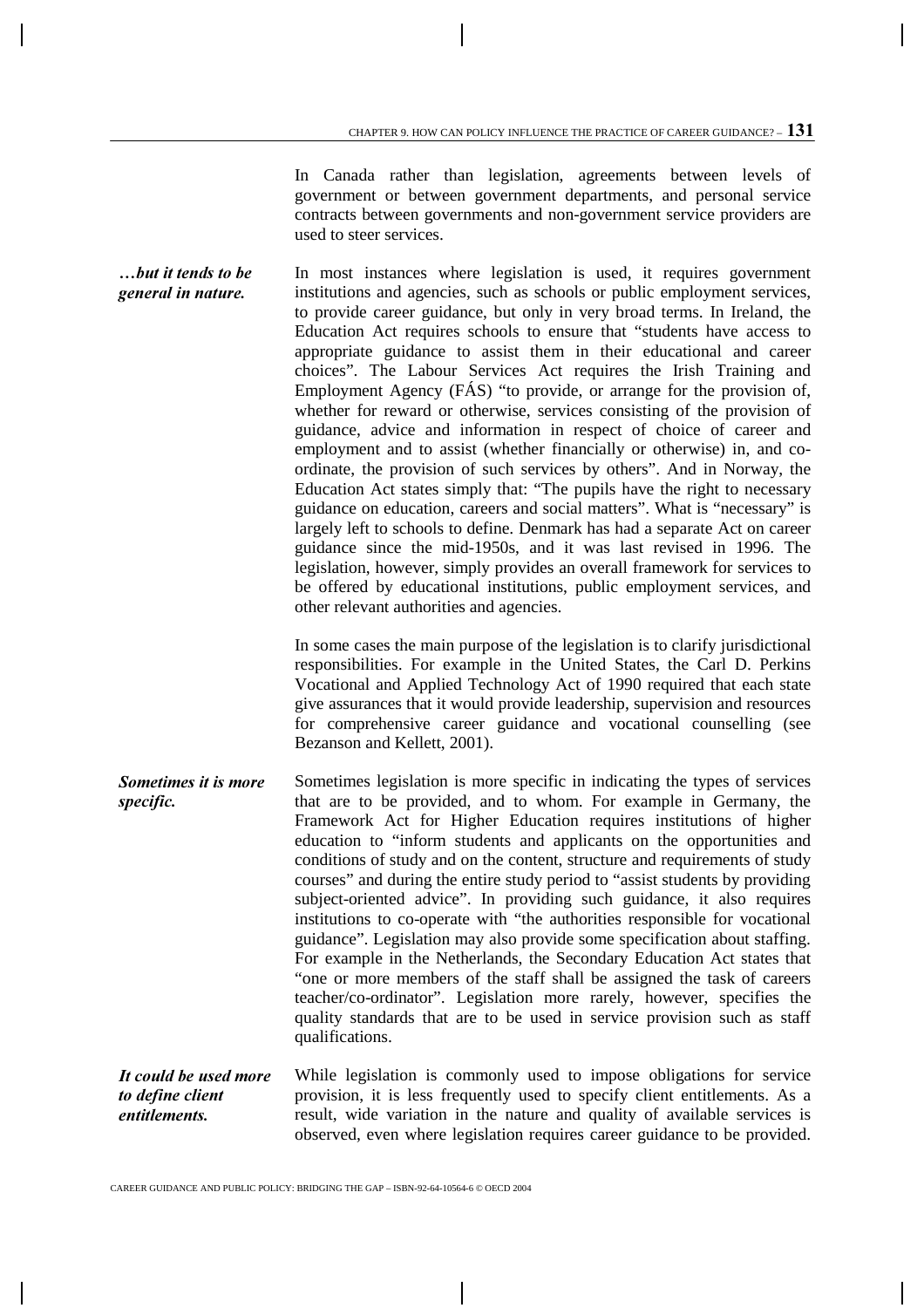The use of legislation to specify entitlements to career guidance, or to mandate processes for local accountability, might be ways, especially within devolved systems, of helping to ensure greater consistency in standards and quality.

## 9.4. Quality standards

**Quality standards can** *cover not only career information and staff* competencies but also service delivery. Quality standards can be developed for career information, for the qualifications that are required for employment as a career guidance practitioner, or for membership of relevant associations. The discussion here is confined to the use of quality standards as a way to influence how organisations deliver career guidance. Such standards can apply either to the processes used to deliver career guidance (the more common case), or to the outcomes expected from it.

Such standards are *particularly important in decentralised and* market-based  $s$ *vstems...* Quality standards are particularly important in decentralised systems and in systems in which outsourcing is used extensively by governments to purchase services. Through links with funding, they can be a way for governments to try to ensure quality in such systems. For example in England, all adult guidance services that get public funds have to demonstrate that they conform to national career guidance quality standards (see Box 9.4). When private markets are used to deliver and fund services, quality standards can also be a way for governments to encourage individuals and employers to invest in career guidance.

...*but have a role in* centralised systems *too.* A systematic approach to quality standards is also required in more centralised systems such as Austria and Germany. In such systems quality has often been presumed to be assured through administrative controls and through the specification of the qualifications required of staff. But this is too limited, particularly where staff qualifications are quite weak or variable. Other methods can be used to ensure quality within such systems. Examples include: performance targets, including targets for access to services by priority client groups; client monitoring and feedback mechanisms; and standards on issues such as impartiality.

**Standards can be of** Service delivery standards can be of four types:

*four kinds:...* 

- Generic standards applied to a wide variety of activities, of which career guidance is only one.
- Standards developed for a particular sector (of education, for example) which includes guidance among its range of activities.
- Standards developed specifically for the career guidance field, with an accreditation procedure to enforce them.
- Voluntary guidelines developed for the career guidance field, which services can adopt and apply if they so wish.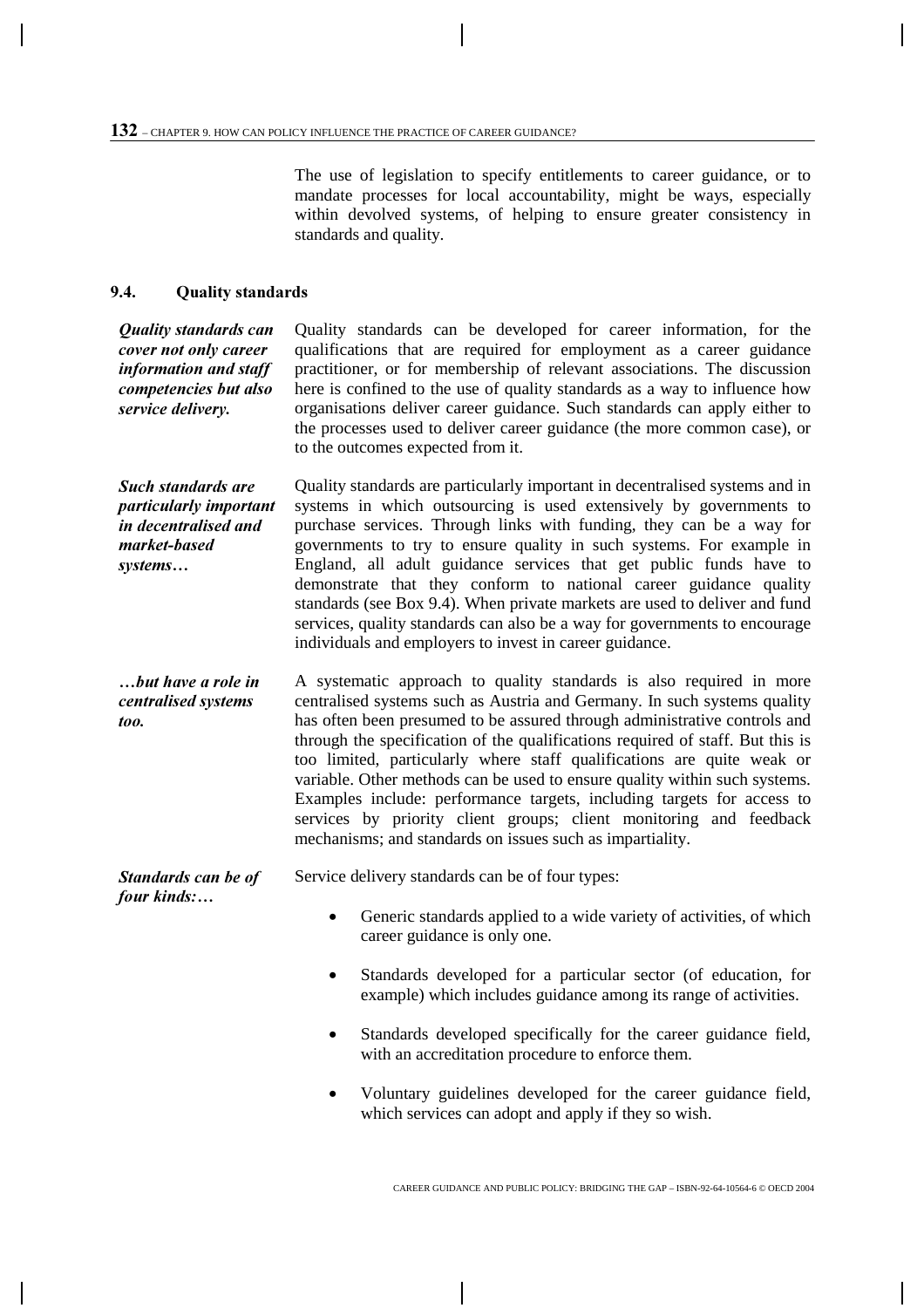### ... generic standards... Generic standards

Generic standards include the ISO 9000/9001/9002/9003 quality models, the European Foundation of Quality Management standards, and the Total Quality Management standards. They are based on an industrial production model, but have been implemented in a small number of guidance services in Belgium, Denmark, Ireland and the Netherlands. They tend, however, to be seen by guidance practitioners as a top-down control mechanism rather than as a tool for improving how services are provided (Plant, 2001).

...standards designed for specific sectors...

### **Standards designed for specific sectors**

Denmark provides an example of standards developed for a particular sector. There, in vocational education and training, guidance is included as an integral part of the quality-assurance processes for the institution as a whole. These are on a self-assessment basis, but with audit processes including spot checks to ensure that colleges are able to support what they claim.

In some such cases, however, the standards are not very specific about how career guidance should be provided. In the Netherlands, the inspections to which all state-funded educational institutions are subject are the main quality-assurance mechanism in guidance as in other areas. The inspectorate publishes a brief overall assessment based on these inspections in its annual report. The attention given to career information and guidance in the inspections seems to vary greatly. Much depends on whether there is anyone on the inspection team with an interest or some competence in the area. Where this is not the case, the treatment of career guidance seems often to be limited. The United Kingdom's Office for Standards in Education, which conducts inspections of schools and colleges, has specific criteria to be used for the inspection of career guidance programmes, and publishes separate reports on the outcomes of these inspections (see *www.ofsted.gov.uk*).

#### Box 9.4. The matrix quality standards in the United Kingdom

In the United Kingdom, quality standards for career guidance delivery were initially developed by the Guidance Council, an independent organisation established in 1993 that represents career guidance organisations, and are now managed by the Employment National Training Organisation. The matrix standards, as they are known, cover five areas that directly concern the ways that individuals are helped (for example how effectively they are helped to explore options and make choices, or to gain access to information) and five areas that concern the ways that services are managed (for example how well they make use of client feedback, or develop their staffs' skills). Career guidance organisations wishing to be accredited by the United Kingdom's Guidance Accreditation Board are assessed against the matrix quality standards. For some funding purposes, organisations wishing to receive government funds must be accredited against the standards.

As well as being used for accreditation purposes, the standards can be used for quality improvement. Organisations that want to use them to improve the quality of their services can use consultants from a register maintained by the Employment National Training Organisation. Further details of the matrix standards can be obtained at www.matrix-quality-standards.com.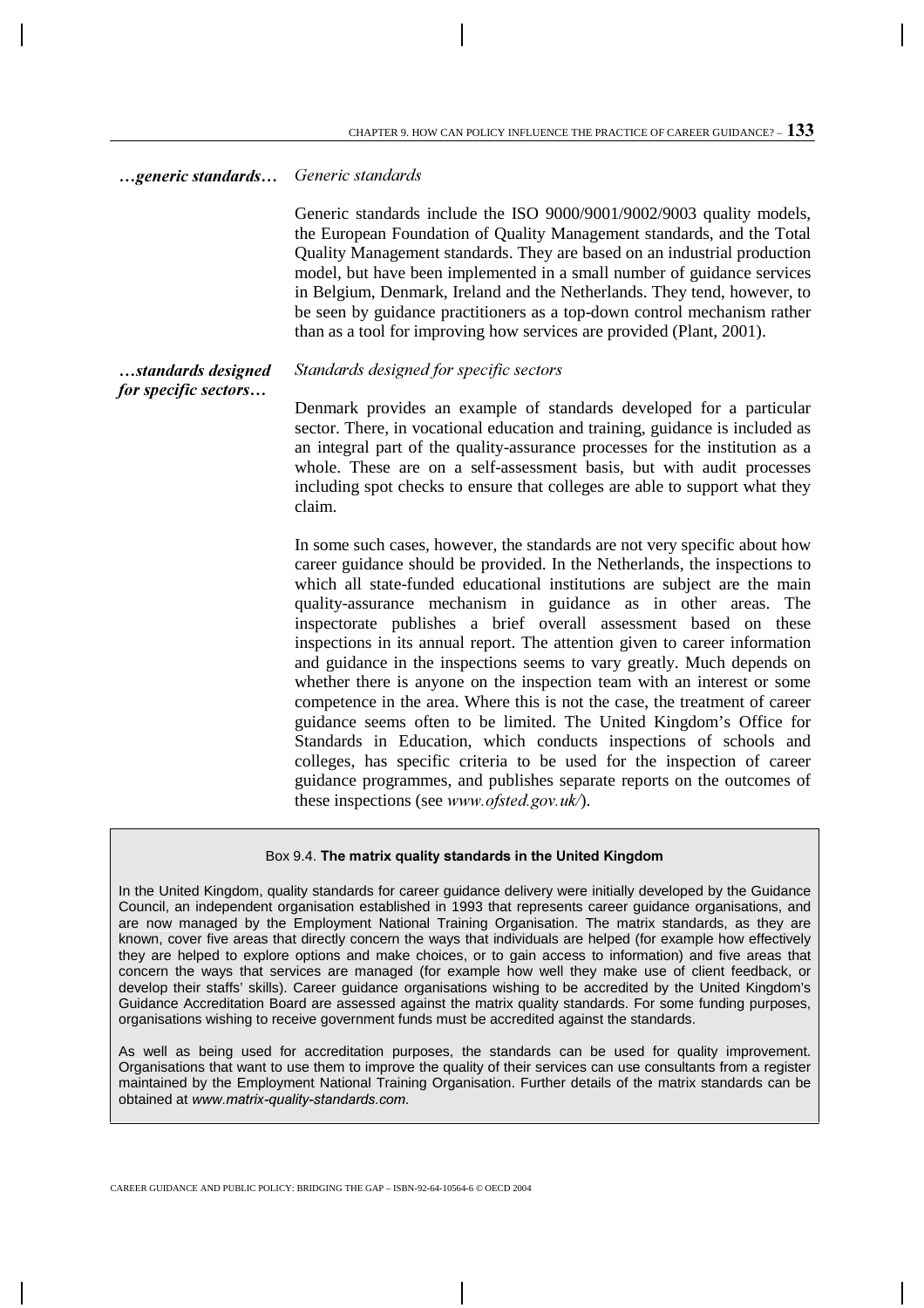*Voluntary guidelines* 

...standards designed *for career guidance...* 

...and voluntary

# Standards designed for career guidance

The main example of organisational quality standards developed specifically for the career guidance field, with an accreditation procedure to enforce them, is the standards developed by the Guidance Council in the United Kingdom. These are described in Box 9.4.

*<u>guidelines.</u>* Voluntary quality guidelines exist in a number of countries. In Australia, a Career Education Quality Framework for use in schools was developed by the Australian Student Traineeship Foundation and the Career Education Association of Victoria. Incentives for schools to use the framework have been provided by adopting it as the reporting basis for a National Innovation in School Careers Programmes Award. However because participation in the scheme is voluntary, it tends to be undertaken by schools which already have strong programmes. Thus its potential as a quality improvement tool is more limited. In Canada, some organisations have developed their own standards, sometimes with support from materials developed by such bodies as the Canadian Career Development Foundation, but this process is informal and lacks a clear implementation strategy.

In Denmark, following the publication of ethical guidelines in 1995 by the then National Council for Educational and Vocational Guidance, additional guidelines have been published for the development of quality-assurance processes. These suggest that each service should discuss and agree upon quality criteria and set up appropriate self-assessment procedures. In Ireland, guidelines for schools on guidance programme planning have been issued by the National Centre for Guidance in Education. In the United Kingdom, a number of voluntary quality frameworks for use in schools have been developed at local level. They do not have any formal national status, for example in relation to school inspections.

- **How standards are** developed will   $effectiveness.$ The process used to develop standards is important. If there is a strong sense of ownership by stakeholders, including the services themselves, the standards are likely to be trusted and effective. This is why governments may seek to ask stakeholder representative bodies to develop the standards on their behalf. Whether or not they do so, they need to work in strong partnership with career guidance representative organisations, both in developing quality standards, and in developing the types of new qualification arrangements referred to in Chapter 7.
- **Standards can be used** *to improve quality.* In addition to providing assurance of quality to funding bodies and consumers, quality standards can be part of strategies for quality improvement. One way of doing this is for the standards to be supported by a consultancy service. If the standards are linked to an accreditation procedure, it is helpful if the consultancy service remains separate from this procedure (for an example of such separation, see Box 9.4).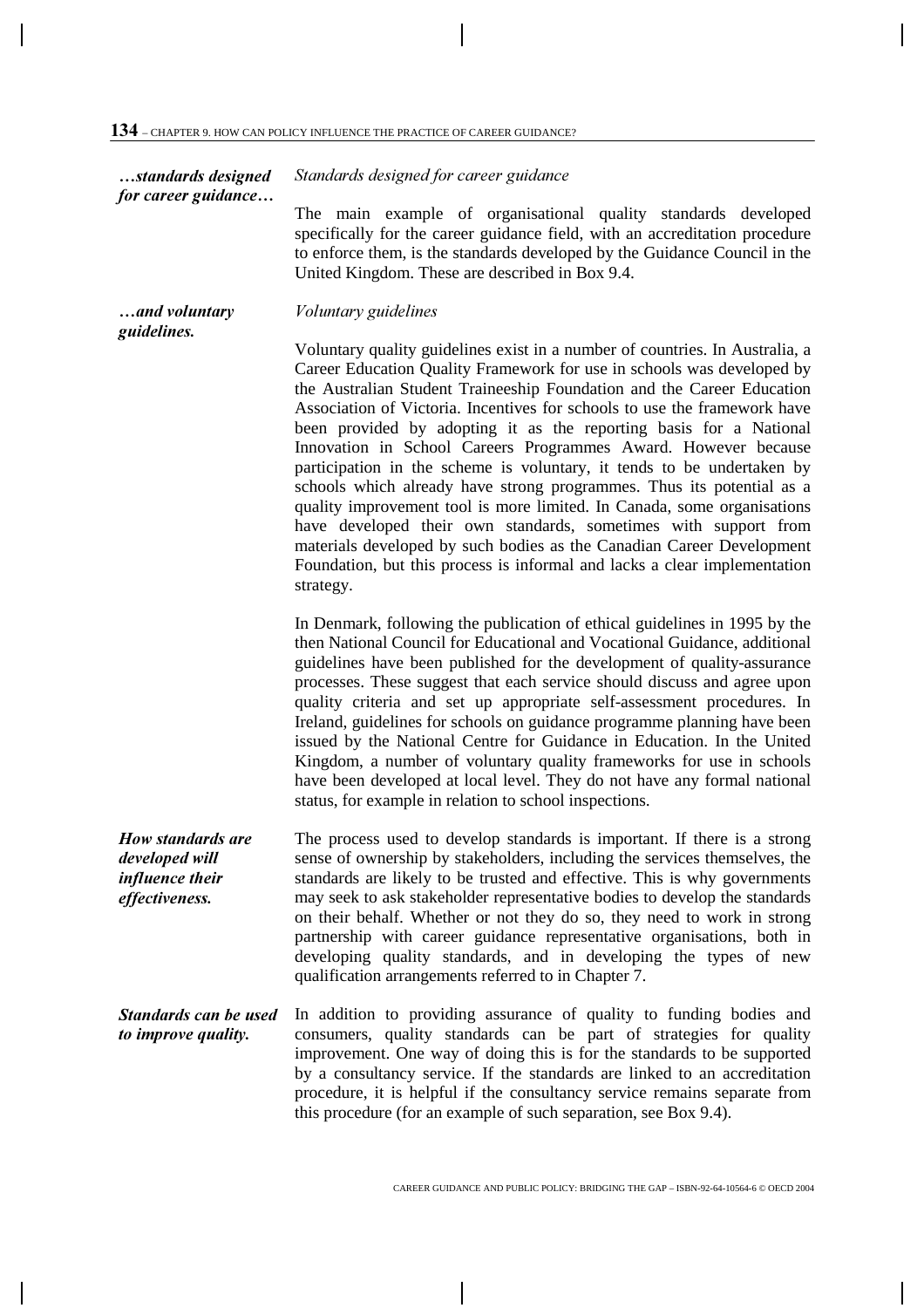| The impartiality of<br>services is an<br><i>important issue for</i><br>quality standards.                            | Quality standards that are designed for the delivery of career guidance<br>should address the need for transparency about the neutrality and<br>impartiality of career guidance, an issue which has been raised several<br>times in this report. The United Kingdom matrix standards require that<br>people have access to impartial and objective career guidance wherever<br>possible, and that where it is not they be made aware of the purposes and<br>limitations of the career guidance available. And in Germany, Social<br>Code III states that career counsellors who are expected to meet the<br>interests of an employer or an institution must communicate this to their<br>clients, indicating that it might influence the counselling process.                                                                                                                                                               |
|----------------------------------------------------------------------------------------------------------------------|-----------------------------------------------------------------------------------------------------------------------------------------------------------------------------------------------------------------------------------------------------------------------------------------------------------------------------------------------------------------------------------------------------------------------------------------------------------------------------------------------------------------------------------------------------------------------------------------------------------------------------------------------------------------------------------------------------------------------------------------------------------------------------------------------------------------------------------------------------------------------------------------------------------------------------|
| Career guidance<br>quality standards can<br>also focus upon<br>outcomes, adopting a<br>developmental<br>perspective. | Standards that focus upon outcomes<br>Career guidance quality standards can also focus upon outcomes, for<br>example by specifying the types of skills and competencies that career<br>guidance should try to achieve. The Canadian Blueprint for Lifework<br>Designs is an important example of such an approach. Based upon a model<br>originally developed in the United States by the National Occupational<br>Information Coordinating Committee (1996), the Canadian Blueprint <sup>2</sup> was<br>extensively piloted over a four-year period prior to implementation. It<br>specifies ten broad competencies in three areas: personal management;<br>learning and work exploration; and life/work building. Each is described at<br>four levels, corresponding to developmental stages in people's lives. The<br>Canadian model is currently being field tested in Australia (McMahon,<br>Patton and Tatham, 2003). |
| These are attractive in<br>a lifelong learning<br>and active<br>employability context.                               | Outcome-focused quality standards designed within a developmental<br>perspective are particularly attractive in a lifelong learning and active<br>employability context. At the least, they can be used as a framework to<br>assist the design of career guidance tools, programmes and services. They<br>have significant potential as a tool for policy-makers wishing to find ways<br>to shift career guidance services from a focus upon the implementation of<br>immediate, short-term decisions to a broader approach that also<br>encompasses the development of career-management skills.                                                                                                                                                                                                                                                                                                                           |

## 9.5. Strengthening the consumer voice

**Strengthening the** voice of consumers on *how services are provided is another lever that policy*makers can use.

 $\ddot{\phantom{a}}$ 

Policy-makers who wish to make career guidance services more responsive to the needs of clients can use a number of ways to strengthen the voice of consumers in determining how services are organised and provided. Focus groups and community consultations are one such method. An example is the use of such methods as a basis for the development of *l'école orientante* in Quebec, outlined in Section 9.1. Finland is another country in which extensive use has been made of student views in evaluating the effectiveness of career guidance services in education (see Box 9.2). This has been done both through student surveys and through the direct involvement of student unions in planning guidance services.

<sup>2.</sup> Details can be obtained at *www.blueprint4life.ca.*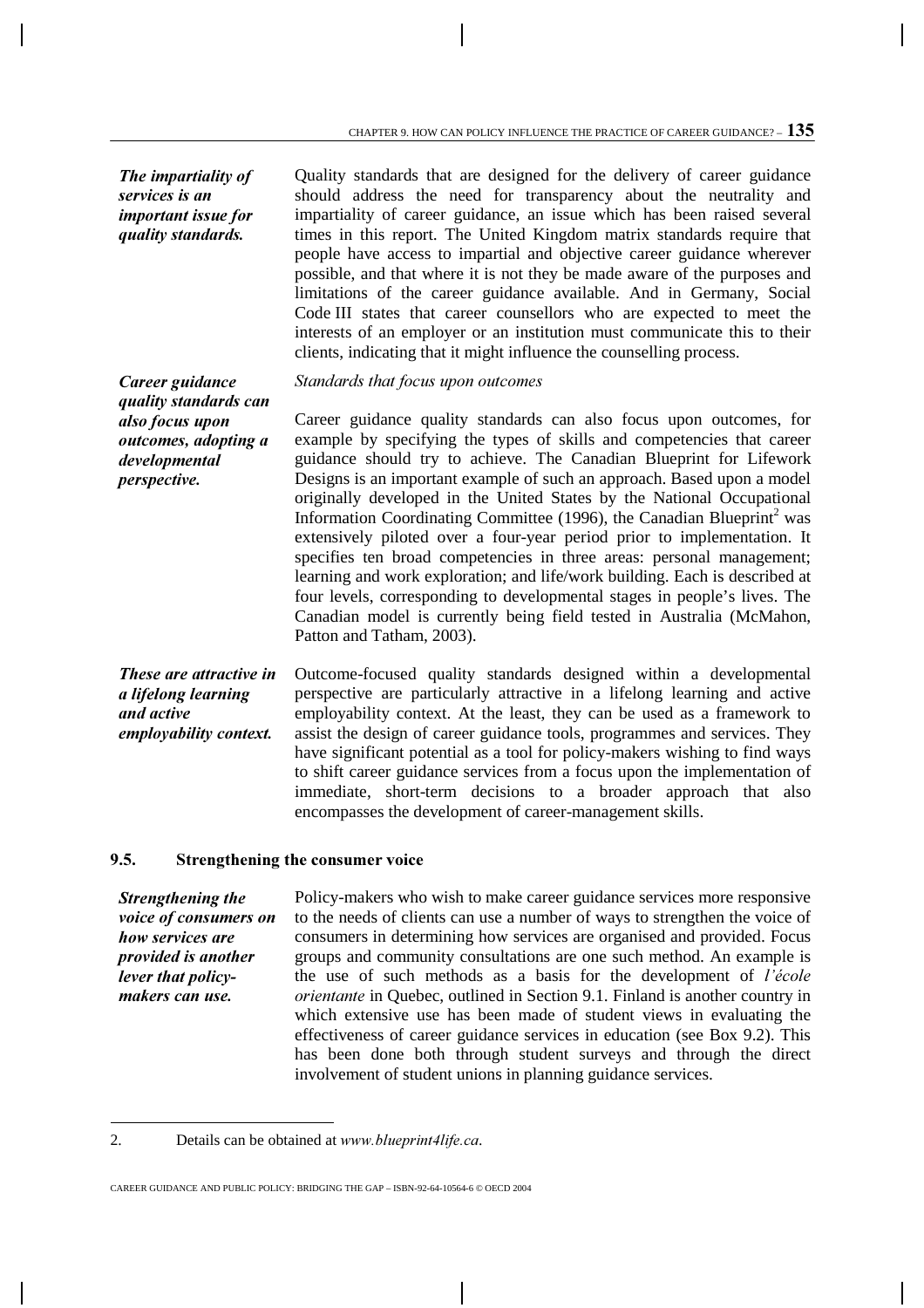Client monitoring and satisfaction surveys, such as those conducted by the Czech National Institute for Vocational Education (see Section 9.2), and client entitlements, can be other important ways to strengthen the input that consumers have on the nature of career guidance services. The national quality standards used in the United Kingdom (see Section 9.4) presume that such methods will be used by career guidance services. In a related way, surveys of citizens' need and demand for services can be used for service planning: for example in determining the location and hours of operation of services, assessing relative needs between different client groups, and assessing the balance between different types of services that should be provided.

There is also a potential for career guidance services to be used to improve the responsiveness of educational institutions to consumer needs. This might be done by managers systematically using career guidance practitioners as intermediaries, either through advocacy on behalf of individual clients, or through general feedback mechanisms to service managers (Oakeshott, 1990). An Austrian example of such a systematic approach is given in Box 4.1. In Sweden, under an adult education initiative from 1997 to 2002, learners were not permitted to start an education or training programme without first seeing a guidance counsellor and drawing up a learning plan: funding followed the learner, but only if mediated through the guidance service. Other European countries have experimented with various ways in which career counsellors can be used as brokers between supply and demand in adult education (Go-Between II Project, 2002).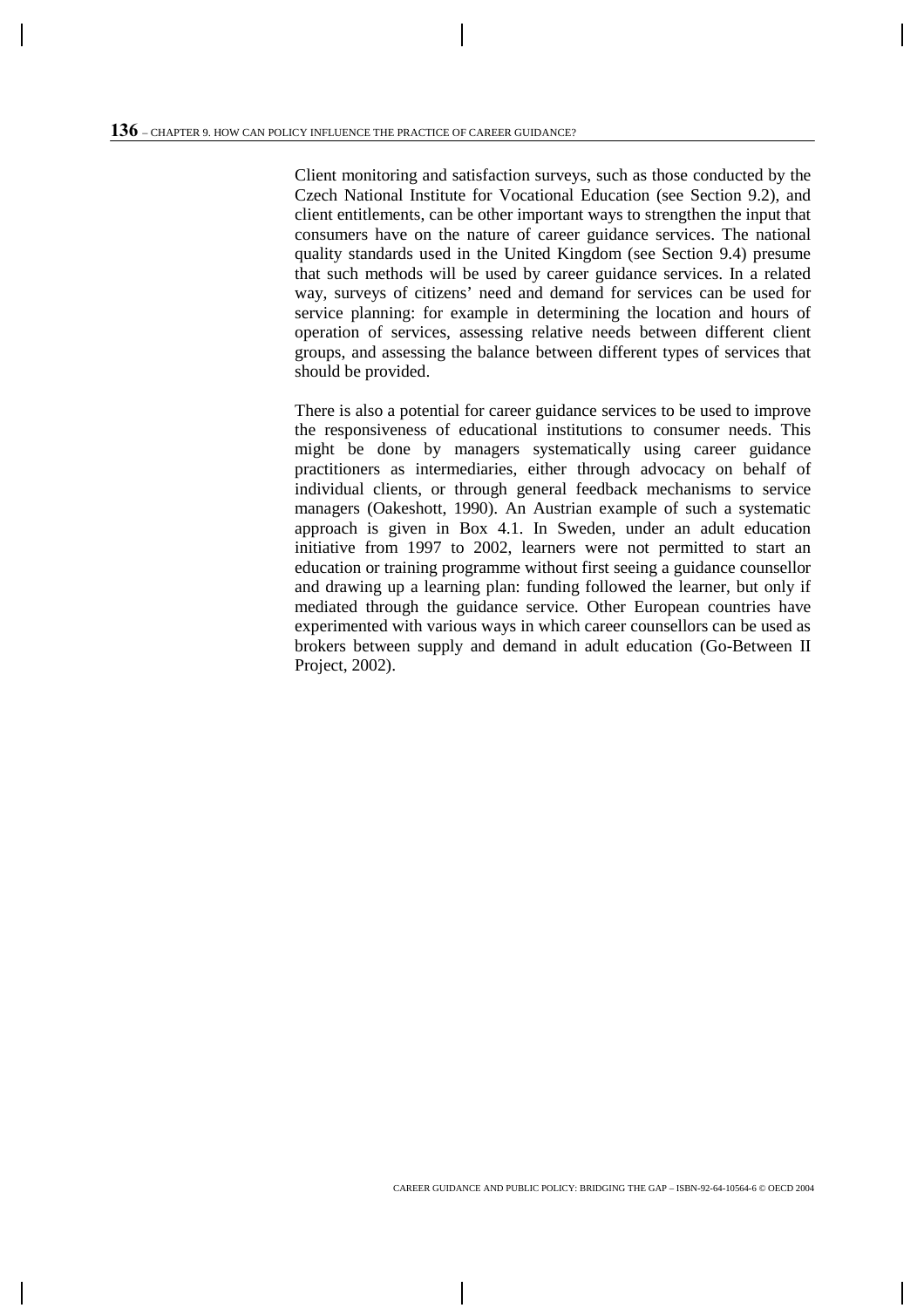# CHAPTER 10. BUILDING POLICY FRAMEWORKS FOR LIFELONG GUIDANCE

This chapter outlines the key challenges that face policy-makers in designing lifelong guidance systems, and sets out the choices that have to be made in translating these challenges into practical programmes.

The chapter's key policy conclusions are that:

- $\blacklozenge$  There is no one common design for lifelong guidance systems. These will vary according to national traditions and administrative arrangements, and according to the stage of development of career guidance services. However in all countries policy-makers face common choices in designing lifelong guidance systems.
- $\blacklozenge$  In designing lifelong guidance systems, countries must translate the need for wider access to services, and for a broader focus upon the development of career self-management skills, into practical sets of priorities and specific decisions about how resources are used. In broad terms, the first priority should be for systems and programmes that develop career self-management skills and provide high quality and impartial career information. Policies should not be based upon the assumption that everybody needs intensive personal advice and guidance, but should seek to match levels of personal help, from brief to intensive, to personal needs and circumstances.
- $\bullet$  A key step is to identify gaps in services. These will differ from country to country. They will depend upon national demographic, economic or economic issues.
- $\blacklozenge$  Policy-makers need to decide: when the career guidance process should start; how long it should continue throughout life; how responsibility for young people should be shared at key decision points such as the transition from school to work or to tertiary education; whether to deliver services through specialised occupational and organisational structures that provide only career guidance, or to attempt to combine career guidance with other forms of personal services; whether services should be all-age or age-specific; and what mix of present models and more innovative approaches, of the sort outlined in this report, to use to deliver career guidance for adults.
- $\blacklozenge$  The report concludes with six major issues that need to be considered in designing improved lifelong guidance systems in OECD countries.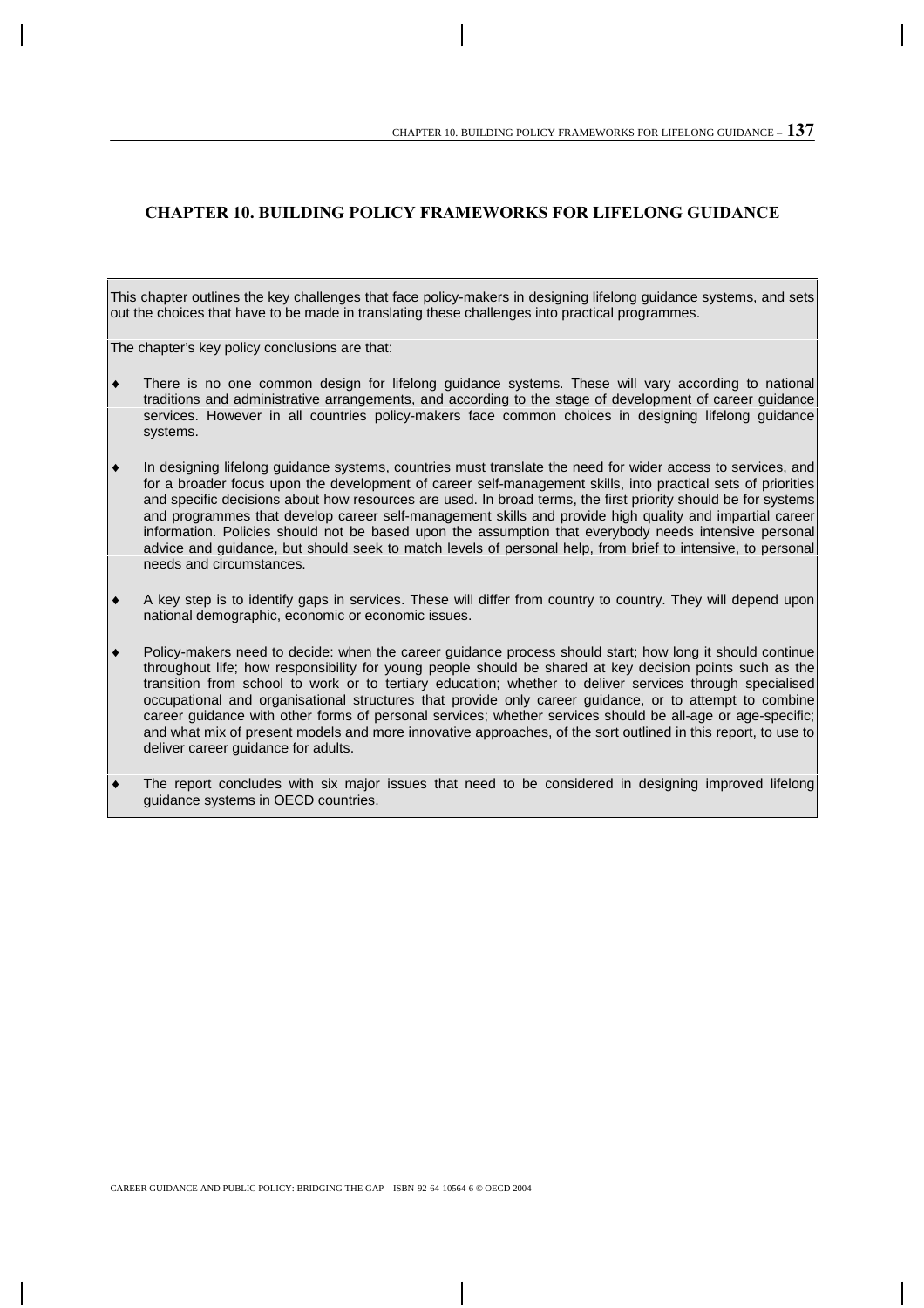*Key challenges in implementing lifelong learning and active labour market policies*...

Chapter 1 set out key challenges for the organisation and delivery of career guidance services that face policy-makers in OECD countries in implementing lifelong learning and active labour market policies. In brief, these are to:

- Move from an approach that emphasises assistance with immediate occupational and educational decision-making to a broader approach that also develops people's ability to manage their own careers: developing career planning and employability skills; and
- Find cost-effective ways to expand access to career guidance throughout the lifespan.

...*need to be translated in practical* ways into lifelong *guidance systems.* 

We have termed the systems that translate these key challenges into practical programmes "lifelong guidance systems". In Chapter 1 a number of features of such systems were described. These are:

- transparency and ease of access over the lifespan, including a capacity to meet the needs of a diverse range of clients;
- particular attention to key transition points over the lifespan;
- flexibility and innovation in service delivery to reflect the differing needs and circumstances of diverse client groups;
- processes to stimulate regular review and planning;
- access to individual guidance by appropriately qualified practitioners for those who need such help, at times when they need it;
- programmes to develop career-management skills;
- opportunities to investigate and experience learning and work options before choosing them;
- assured access to service delivery that is independent of the interests of particular institutions or enterprises;
- access to comprehensive and integrated educational, occupational and labour market information; and
- involvement of relevant stakeholders.

The examples included in this report show that many OECD countries can demonstrate some of these features. However none can claim to have put all of the pieces of the lifelong guidance jigsaw together. Some have more pieces on the table than others. Completing the puzzle will require, in all countries, a significant shift in mindset which policy-makers should not under-estimate.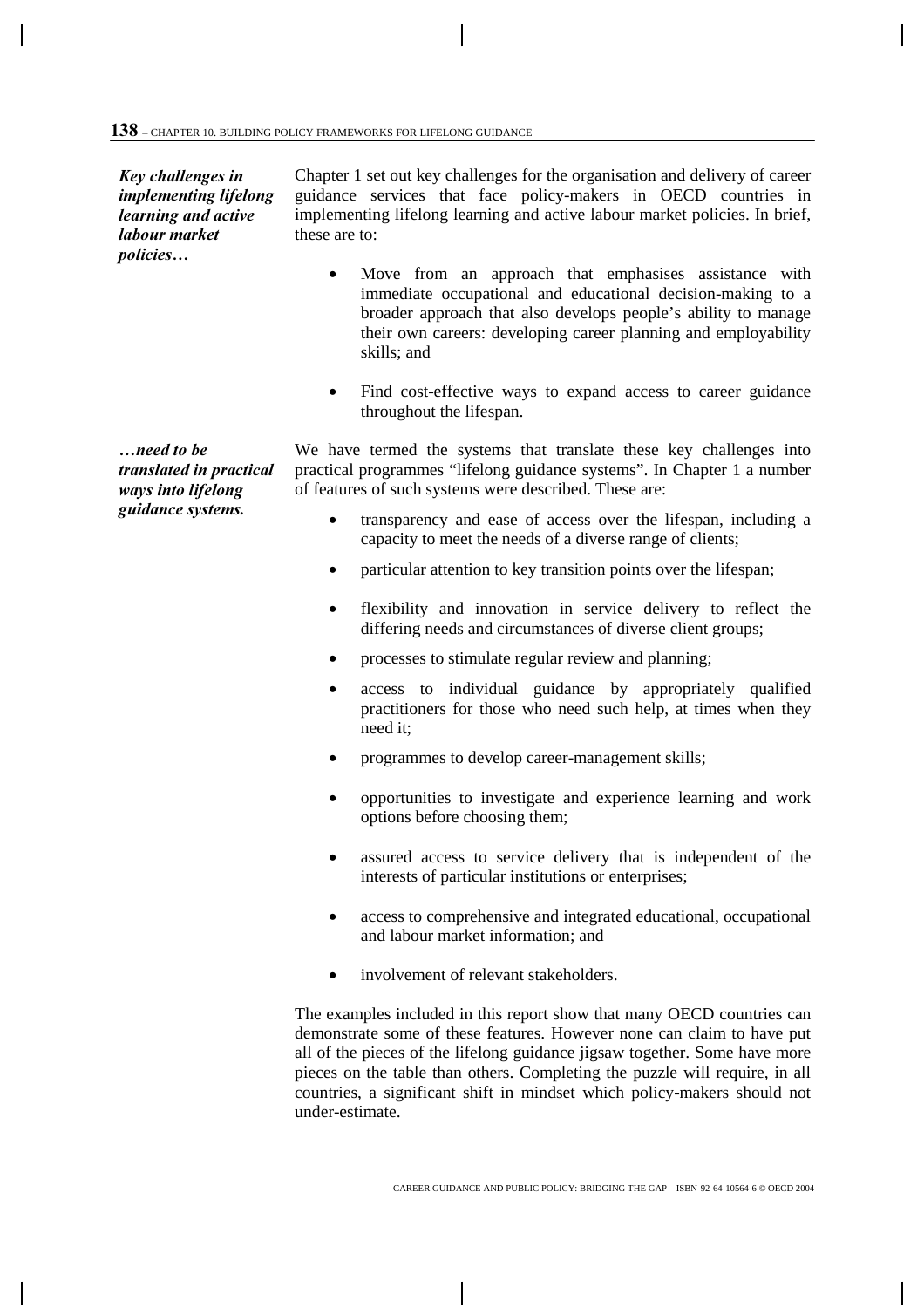**Systems** will be different in each country. However common choices face all policy-makers.

**The broad priorities** should be for systems *that develop career* self-management skills and that provide

information.

 $\overline{a}$ 

In designing lifelong guidance systems there is no single or optimal solution. Policy-makers, in government and elsewhere, must make a number of choices. The types of choices that they make will reflect a number of factors. These include the stage of development of their career guidance systems,<sup>1</sup> their traditions and existing institutional arrangements, and the human and financial resources that are available. And so lifelong guidance systems might take many forms. However there are a number of common choices that must be faced by policy-makers in designing them. It is more helpful to focus upon these choices, and suggest what some of the options associated with them might be, than to try to suggest a single, common model for a lifelong guidance system.

Deciding on broad priorities

This report began by pointing out that traditionally, and still in most cases, career guidance has been a personal service that concentrates upon helping people to make career decisions through personal, face-to-face interviews. A key challenge for policy-makers is to shift their career guidance systems to adopt a broader perspective, emphasising the promotion of people's capacity to manage their own careers. This is consistent with the view that the role of governments in democratic societies is to help citizens to manage their own lives, not to manage their lives for them.

**Policies should not be** *based upon the* assumption that everybody needs *intensive personal career guidance.* This perspective on what career guidance should be trying to do has major implications for the broad priorities that should be adopted in designing lifelong career guidance systems, and in allocating resources within them. Policies should assume that all people need career decision-making skills and career self-management skills, and that everybody needs access to high quality, impartial career information. Accordingly, the first priorities for policy-makers should be systems that develop skills and systems that provide information. Policies should not be based upon the assumption that everybody needs intensive personal advice and guidance, but should seek to match levels of personal help, from brief to intensive, to personal needs and circumstances.<sup>2</sup>

*This has major implications for resource* allocation decisions. When deciding what to allocate resources to, policy-makers should give the highest priority to activities and resources that develop the capacity to self-manage, and that provide the basis of informed decision making. Examples include: embedding career education in the school and tertiary education curriculum; developing associated resources such as the Real

<sup>1.</sup> Broadly, career guidance systems can be thought of as developing through three stages: an approach that focuses predominantly upon the provision of information; an approach that focuses upon diagnosis and advice giving, so that the person is "matched" to suitable occupations or courses; and an approach that includes an emphasis upon the development of career-management and employability skills. Countries differ widely in the extent to which each of these three stages is evident in their career guidance systems.

<sup>2.</sup> The existence of a market for career information in many countries reinforces the value that people attach to information as the basis of informed decision making. In Chapter 5 evidence that only a minority of people seem to need extensive personal career guidance was referred to.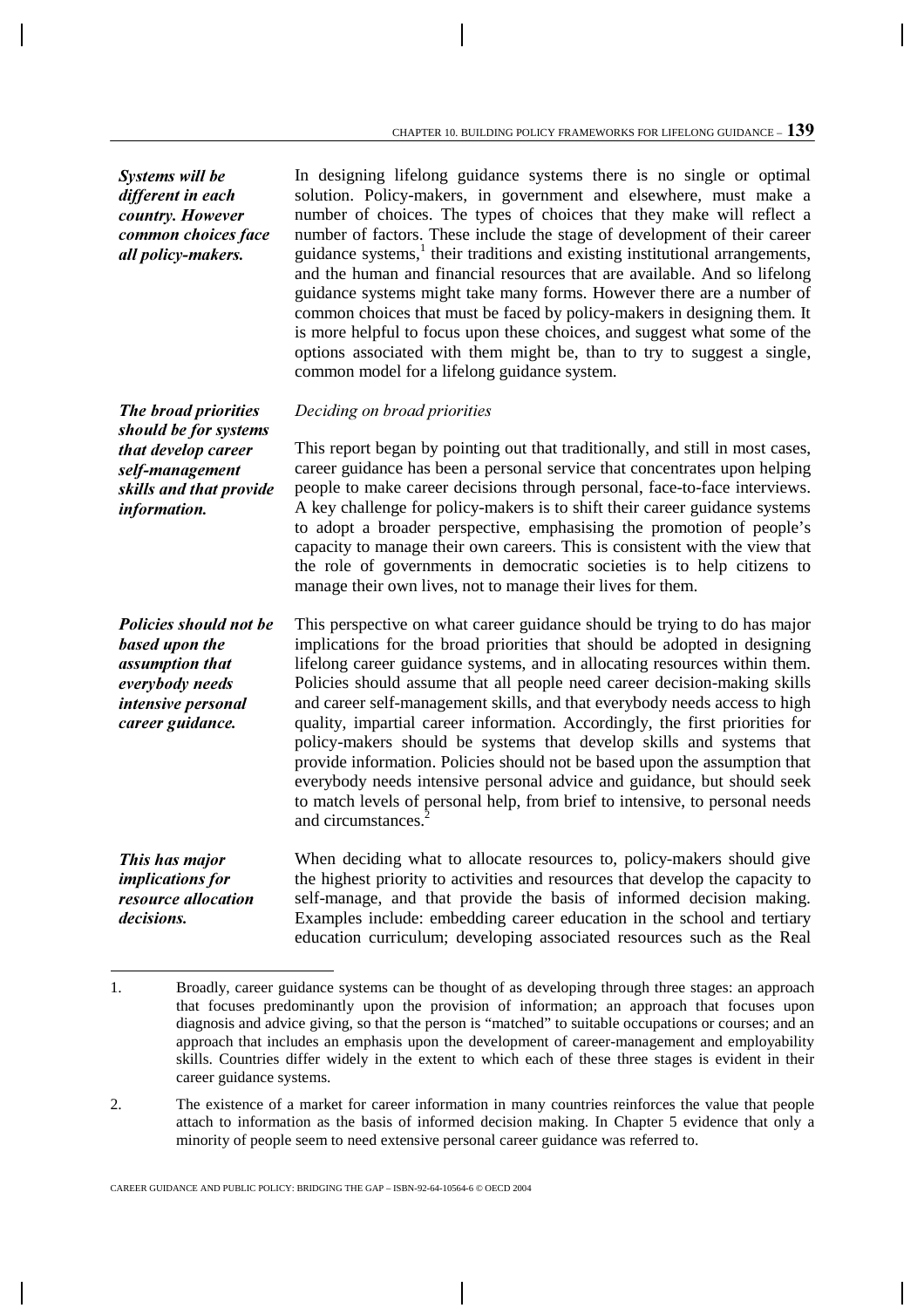Game; introducing programmes that allow people to experience occupations and courses before making decisions; building networks of career mentors; workshops and training courses that teach career selfmanagement skills; producing self-help resources, including those that are ICT-based; introducing open-access resource centres; improving the integration and co-ordination of different types of career information; improving the user-friendliness of career information; and linking career information databases to self-assessment and decision making tools.

Identifying gaps and priorities

A key step must be to identify gaps in services. Decisions are then needed about priorities in filling these gaps. Gaps in services will vary from country to country. In some cases – for example Ireland – an obvious gap is the relatively weak emphasis that is placed upon a curriculum-based approach within schools. In other countries – for example Austria – the fact that career education is focused upon a limited number of school grades rather than being more widely spread throughout the K-12 curriculum might be seen as a gap. In many countries a gap exists in the lack of effective and well targeted career guidance for young people who have dropped out of school before completing upper secondary education or the equivalent, and who are on the margins of both learning and work. For example in the Czech Republic career education is relatively well embedded in the curriculum, but services for out-of-school youth are weaker. In Ireland these gaps for young people appear to be reversed. Again using the example of Ireland, career guidance within tertiary education might not seem to be a gap, since services are relatively well developed when compared to many other countries. However in a country such as Spain career guidance services in tertiary education might be viewed as a gap, particularly in light of the relatively large size of the tertiary education sector and the relatively high unemployment rates of recent graduates. In virtually all countries services for adults are less well developed than are services for young people. And within the adult population there are particular gaps in services for employed adults wishing to develop their careers, and in services for those on the threshold of retirement. In all countries, the absence of any meaningful data on the size of the private market for career guidance constitutes a gap. An additional gap that is apparent in many countries is the poor co-ordination of career information services: between labour and education portfolios, between different sectors of education, and between different levels of government (see Chapter 6).

Some gaps will reflect *national demographic, educational* or *economic issues.* In many countries what are perceived as gaps in services, and the priorities for filling them, will be a function of national demographic, educational and economic issues: for example the existence of refugee and immigrant groups who are not well integrated into the labour market or education has been a factor in the creation of new types of career guidance services in Ireland. In a country such as Spain relatively low rates of female labour force participation and the need for career guidance services to be a tool in helping to raise these might influence decisions on priorities in a way that

*A* key step is to *identify gaps, and to* decide which of these *chould be priorities.* Gaps will vary from country to country.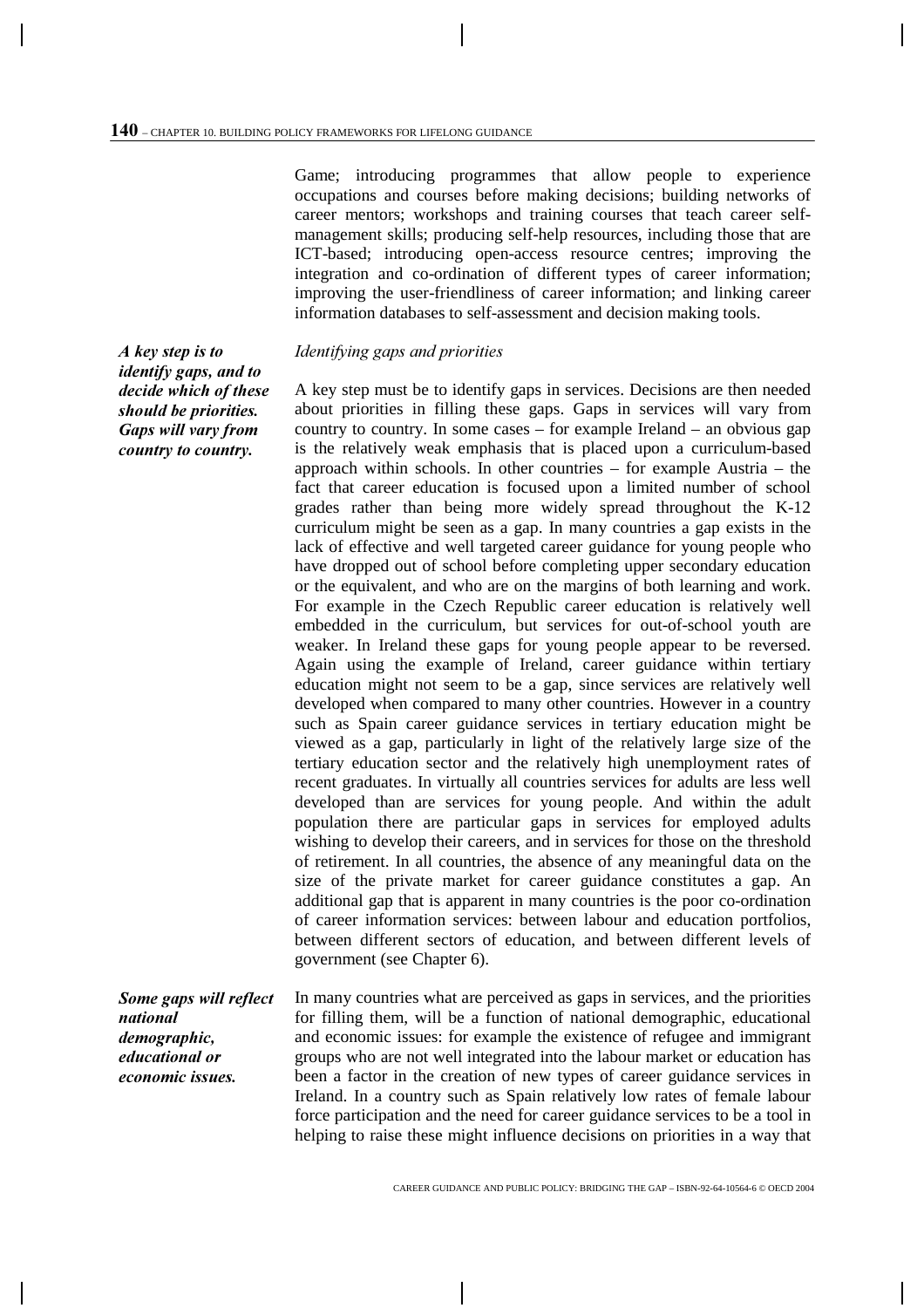might not be the case in a country such as Denmark, where female labour force participation rates are higher. The Czech Republic has given a priority to career guidance within schools as part of its national strategies to deal with youth unemployment. The United Kingdom and Ireland have given priority to new services for adults as part of their efforts to improve levels of educational achievement and attainment, particularly among the lowest qualified.

*Resource decisions* will flow from the *identification of gaps.* Linked to the identification of gaps and decisions about priorities are decisions about methods and resources. As Chapter 5 has indicated, policymakers have a wide range of delivery methods and tools available to use. Lengthy face-to-face interviews with highly qualified staff are relatively costly, but might be appropriate for those with the greatest needs. Other tools can be included in the repertoire of policy responses, and the mix of these can be tailored to particular types of clients and particular needs: group interviews; ICT or web-based services; self-help tools; open-access resource centres; telephone-based services; services delivered by support staff; organised networks of community members; and curriculum-based services. The choice of the mix of these will influence decisions about the level of resources required. At the same time the resources available will influence decisions on the mix of services to be provided. This reinforces the need for better data on the relative costs of different interventions to better enable such choices to be made.

### Box 10.1. A model for comprehensive guidance planning in tertiary education

Hakulinen and Kasurinen (2002) have proposed a seven-dimensional model to assist the planning of guidance services in the Häme Polytechnic in Finland. The aim of the model is to make the best use of existing resources to meet demands for guidance services and the needs of different client groups during the different phases of an individual learning programme. The seven dimensions are:

Time: This refers to the different phases of the individual learning programme: pre-entry, entry, on-programme, exit, and follow-up.

Content: This refers to the focus of the service at different points in the student's study programme. For example: enrolment, orientation, selection of a course, or placement.

Area: This refers to the groups of staff within the institution (for example qualified staff, trained support staff) who are responsible for different types of services (for example career guidance, personal guidance, educational guidance).

Location of services: This describes the division of responsibilities, at different phases of the individual learning programme, between faculty staff members and specialised student services.

Methodology: This describes the methods used to meet the needs of different types of clients. For example face-to-face services, group counselling, self-help, ICT, portfolios.

Systemic: Where local policies are developed, this describes factors such as the contexts, the development of curricula, the extent to which individual programmes are possible, and how faculties support individuals.

Context: This describes the impact upon services of factors such as national policy on guidance, legislation, and national curriculum guidelines.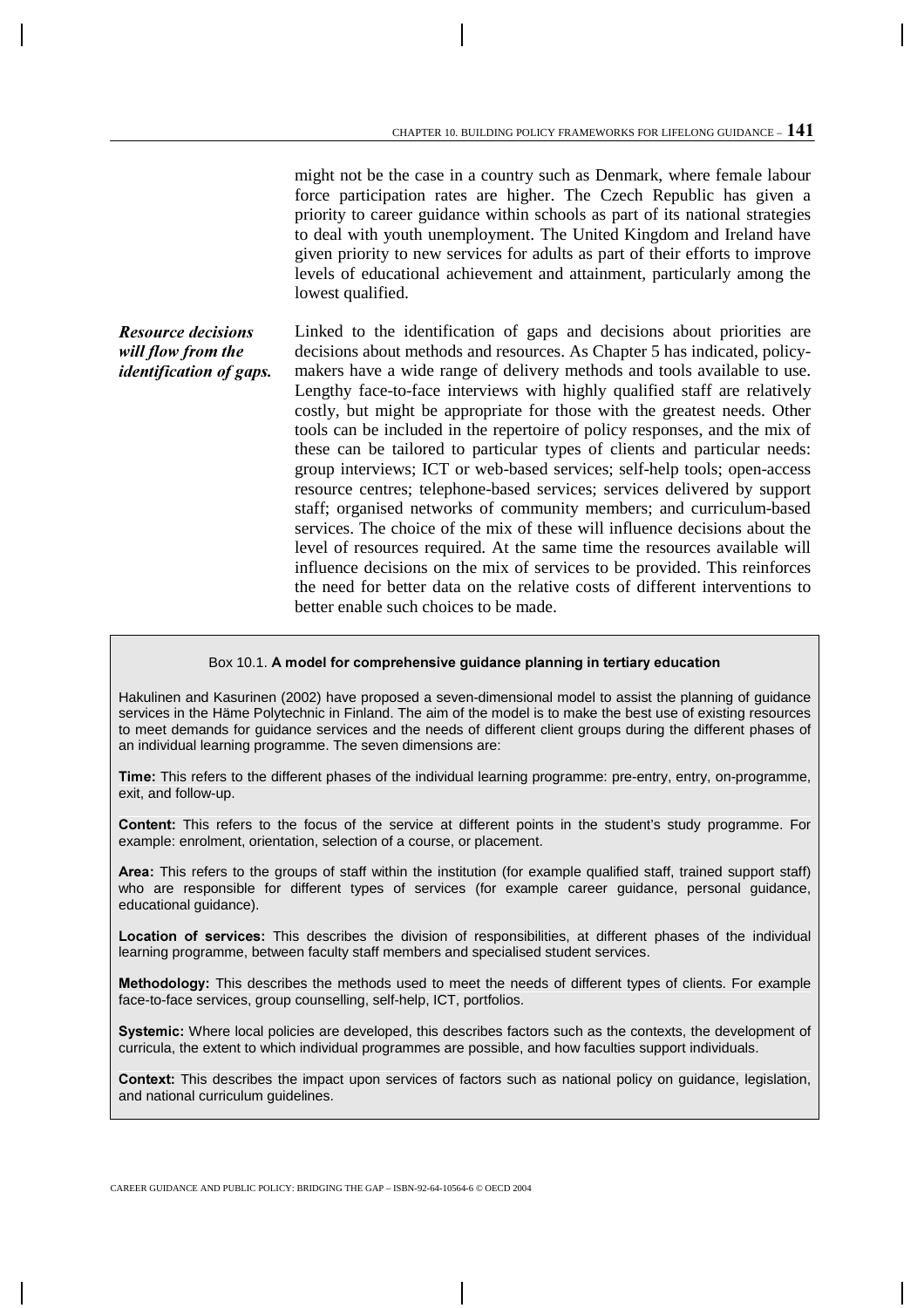*Lifelong guidance* systems require a number of common *duestions to be addressed by policy*makers. A number of other key choices need to be made by policy-makers in building lifelong guidance systems. These include answers to questions such as: • When should the process start, and how long should it continue? • How should responsibility for career guidance of young people be shared or divided at the key interface points (compulsory to post-compulsory; secondary to tertiary; education to work)? Should career guidance services be structured on an all-age or an age-specific basis? • Should they be structured on a career-specific or a holistic basis? Who should be responsible for services to adults? Choices such as these can arise at the institutional level as well as nationally. Box 10.1 illustrates how one tertiary education institution in Finland has developed a framework for service planning that attempts to take into account factors such as those discussed above. *When should the* process start... *When should the process start?* Traditionally, career guidance services have been concentrated largely around the point at which students leave school. As the age of schoolleaving has been postponed, and the educational choices made within the school system have assumed greater importance, the tendency has been for guidance to start just before the age at which students are first required to make educational decisions that have significant vocational implications. Now, however, within the context of lifelong learning, the attention is shifting to helping students to develop the skills and competencies which will enable them to manage their learning and work throughout life. This is a process which can and should start early in primary schools, with, for example, programmes to help pupils to manage their learning and to explore the world of work. Chapter 3 has discussed some of the implications of this for the organisation and management of schools. ...and how long *should it continue?* Within the context of active employability policies, there are good arguments, outlined in Chapter 4, for career guidance extending to the point at which people are contemplating retirement. A closer integration between financial planning and career guidance would help to ensure more flexible transitions between full-time work and retirement. How should *responsibility for* career guidance for  *shared:* ... Responsibility for young people at key interface points The issue of who should have responsibility for career guidance of young people has been discussed in Chapter 3. There are three main options that apply to the interface between initial education and work: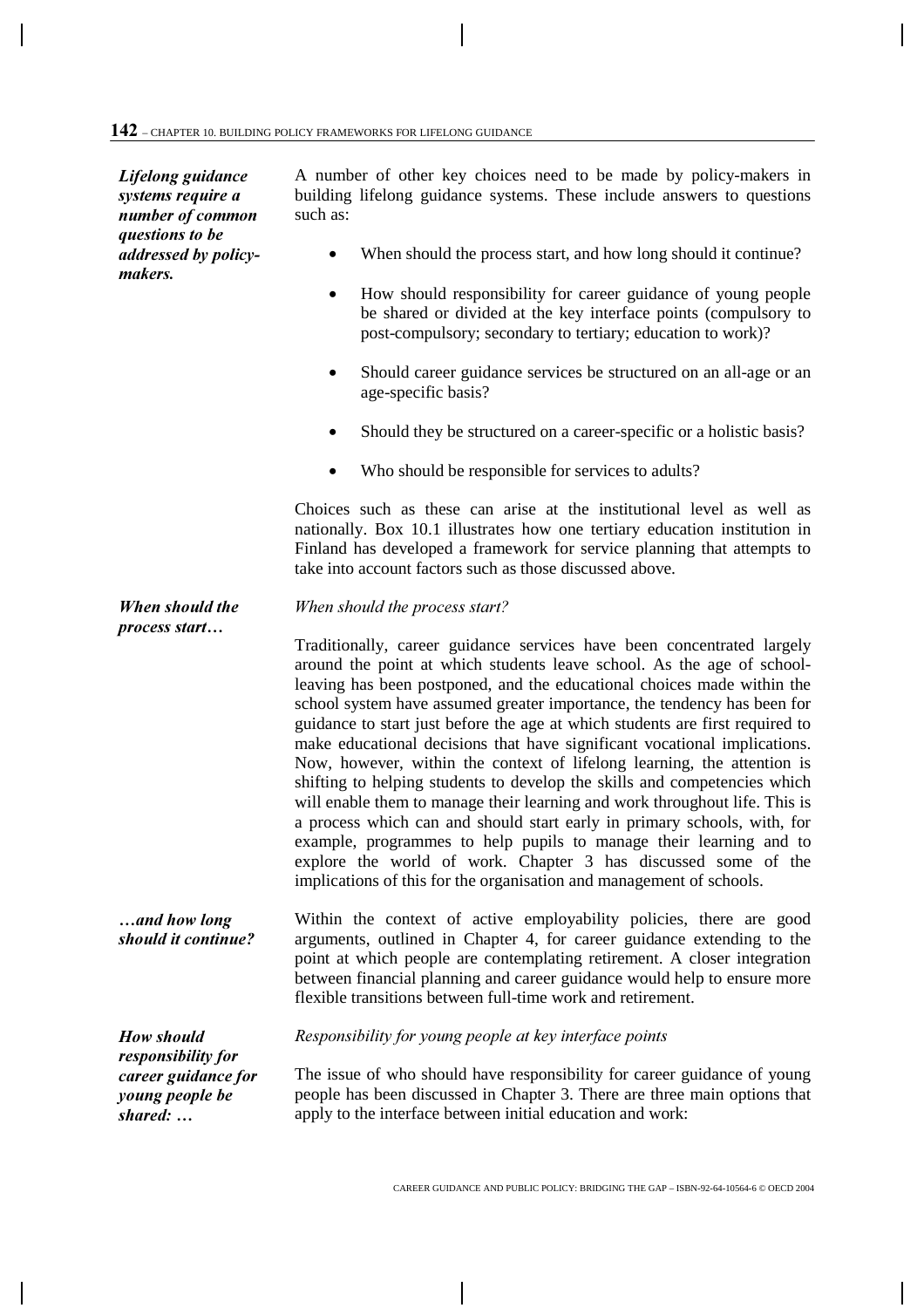- For educational institutions to be responsible.
- For an external agency to be responsible.
- For responsibility to be shared between educational institutions and an external agency.

..*for those in -\$* As discussed in Chapter 3, the first option tends to have weak links with the labour market and can pose problems regarding impartiality. The second tends to have weak links with the curriculum and seems less likely to adopt a skills-development approach, but to focus upon immediate decision-making. There are, then, strong arguments in favour of the major career guidance services for young people who are in initial education being a shared responsibility: between schools and external agencies that have good labour market links and can provide advice which is independent of the needs of the institutions. Such a model requires good co-ordination between education and labour portfolios, and between schools and external agencies, in order to avoid gaps and overlaps.

..*in tertiary* education... In planning services for young people, another important point of interface is between schools and tertiary education. As indicated in Chapter 3, governments have an important role here in collecting, systematising and distributing impartial information about tertiary study opportunities. They also have an important responsibility to make sure that it reflects consumer needs: for example through providing information on student satisfaction and outcomes, not just on entry requirements and course content. A key issue for tertiary career guidance services is to ensure that they are impartial, not driven by the self-interest of individual institutions, particularly where institutions are competitive and funding is driven by student numbers. Governments should also try to ensure that tertiary career guidance services are comprehensive: encompassing not only advice at the point of enrolment, but also career-management and the development of employability, links between students and future employers, and job placement. A range of levers can be used. Among these are: review, analysis and debate; performance contracts; and the consumer pressures arising from a more diverse and competitive tertiary education environment.

...and for those not in the labour market? Services for young people must also meet the needs of those who have dropped out of education without completing upper secondary school, and who are either unemployed or not in the labour market. All existing examples show that services for this group of young people need to be flexible, part of broader re-insertion programmes that can link them to a range of other services, and managed at the local level. Both government agencies and community organisations have a role to play in the delivery of such services. Careful co-ordination between education and labour authorities is needed to ensure that career guidance for such youth has both a learning and an employment dimension, and can provide personal support and action planning.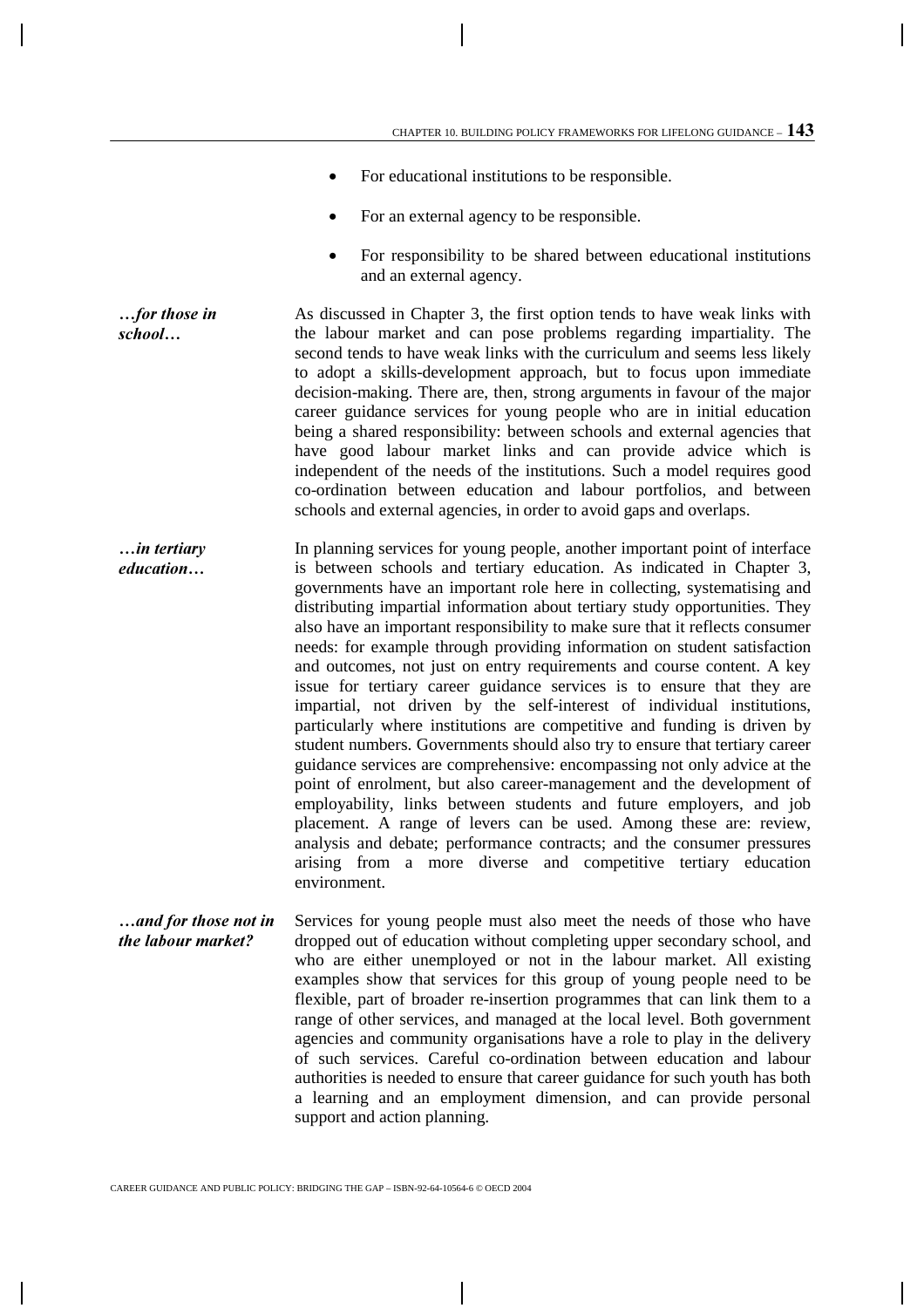Should services be allage or age-specific?

All-age or age-specific career guidance services?

If services are provided at least in part by external agencies, this opens up the issue of whether such agencies should be structured on an all-age or age-specific basis. The Federal Employment Service in Germany, Luxembourg's ADEM-OP, Careers Scotland and Careers Wales in the United Kingdom are examples of all-age services (although it should be noted that within both the German Federal Employment Service and Careers Wales, services for the two groups are provided by different specialists). On the other hand the Connexions service in England is an external agency providing services to schools and colleges which concentrate upon young people.

Age-specific services enable attention to be focused on the distinctive needs of the age-group in question. On the other hand all-age services can also do this, but at the same time they have a number of organisational and resource-use advantages. In particular they allow a diverse range of services to be provided throughout the lifespan within the one organisational framework. Potentially this allows them to be more costeffective, avoiding unnecessary duplication of resources. Box 10.2 illustrates many of these advantages.

## Box 10.2. Careers Wales

In April 2001 the National Assembly for Wales launched Careers Wales, an all-age career guidance service that operates through a confederation of seven regional careers companies with a common brand name. Careers Wales' vision statement sees career guidance as being at the heart of social and economic prosperity, and its mission statement reflects a belief in the development of people through lifelong career planning. Careers Wales is responsible for delivering the statutory careers service for youth, adult guidance, the learndirect call centre network, the Youth Gateway (a short, intensive transition skills course for 16-17 year-olds at risk in the transition from school), and education-business links.

Career education and guidance is seen as a universal entitlement for all young people in Wales. Within the framework of a universal entitlement, some staff specialise in working with those young people who have special needs. Careers Wales supports school and college career education programmes (which are mandatory in Wales for those aged 13-19) through curriculum consultancy, teacher training, and support for careers libraries. Some staff specialise in supporting schools and colleges in this way, and some in providing personal career guidance. An awards process, benchmarked against quality standards, is being used to improve the quality of school and college careers programmes. Through its responsibility for education-business links Careers Wales manages work experience, enterprise education, and mentoring programmes. Each involves both employer support, including quality assurance checks, and teacher development.

All careers companies operate one-stop-shops, and these are accessible on a drop-in basis to all ages. Some adult services are delivered, using an outreach model, in a wide variety of community settings, some through the offices of the individual careers companies, some using a mobile facility, some by telephone, and some online. Careers Wales operates an on-site service within enterprises to assist those facing redundancy. For unemployed 16-17 year-olds Careers Wales provides an employment, education and training referral and placement service.

Staff employed by Careers Wales can work with both youth and adults, but tend to specialise in one or the other. However the fact of a common employing authority for all staff gives service managers flexibility to deploy staff across different areas of specialisation. It is common, for example, for adult guidance staff to spend time in the Welsh learndirect call centres. A single employing authority within an all-age service also gives staff the possibility of a more varied work role.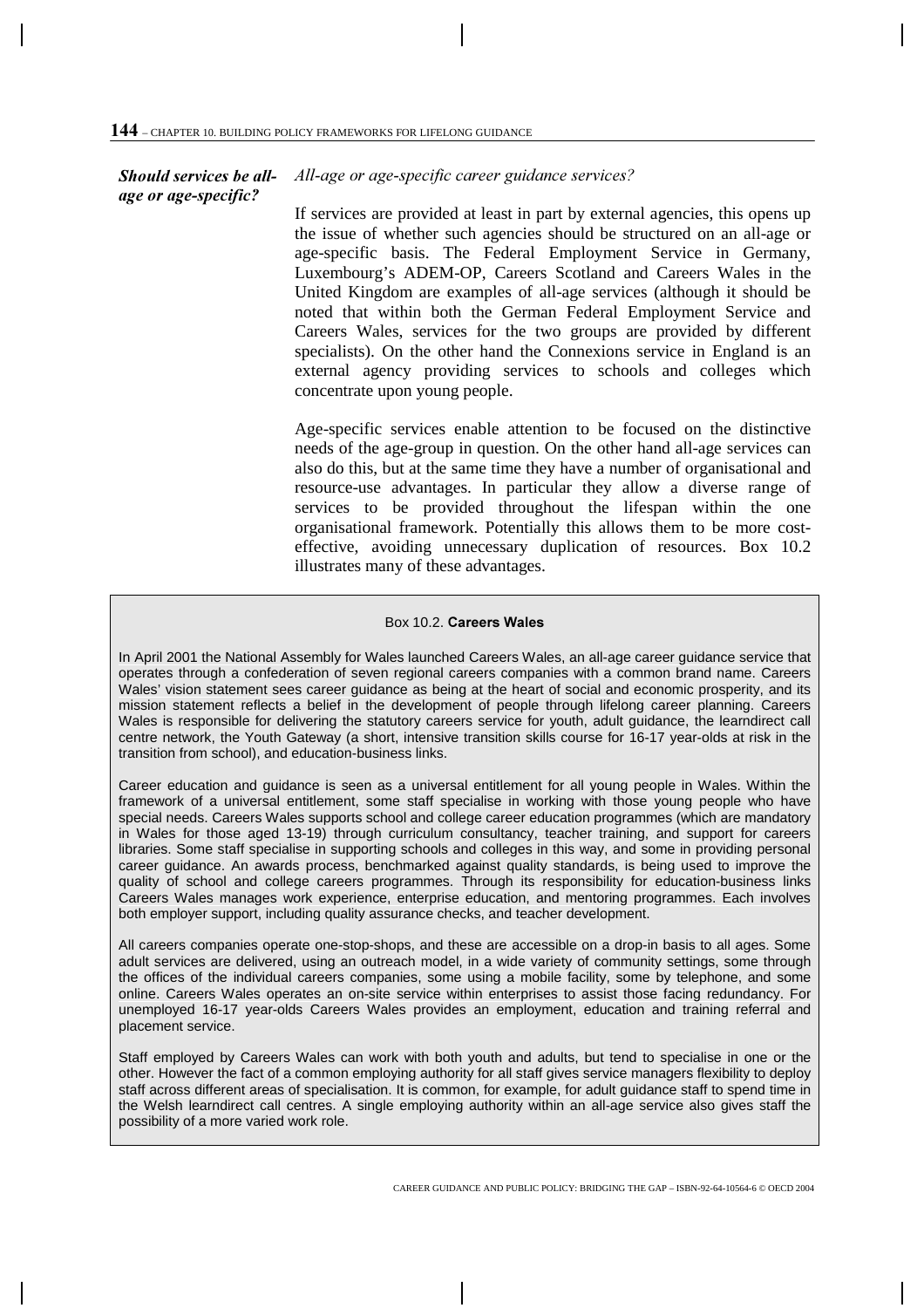**Should they deal with** *a range of issues, or provide specialised career guidance?* 

## *Broad guidance services or specific career guidance services?*

Some age-specific services, particularly those designed for young people, also adopt broad approaches to guidance, helping people with a wide range of personal and social needs, extending beyond career choice and career development. Such "holistic" services can make it easier to take account of the interaction between different parts of an individual's life. Often, for example, it is argued that educational and vocational issues are closely linked to other personal and social issues, and it is difficult to deal adequately with the former without also addressing the latter. (This, of course, is something that is familiar to well-trained career guidance specialists, and can be handled through training in diagnostic skills and through effective referral systems).

On the other hand, as pointed out in Chapter 3, the universal experience is that within a broad or holistic model, $\bar{3}$  career guidance for the wider student body gets squeezed by the more immediate and demanding personal and study problems of those experiencing particular difficulties. There is also a risk within such a model that insufficient attention will be given to the distinctive skills and resources required for career guidance work, including up-to-date knowledge of changes in the education system and the labour market. This report has argued, in Chapter 7, that policymakers should shift from providing career guidance through occupations composed of shared roles, one of which is career guidance, to providing it through separate, and specialised, occupations with their own appropriate training and qualifications arrangements. These arguments in favour of providing career guidance through separate, specialised occupations and through specialised career guidance services are reinforced by the need, discussed in Chapter 8, for policy-makers to make career guidance services more transparent and visible as part of the process of better specifying supply and demand.

Some strategies for *widening adult career* guidance involve policy-makers *grappling with quite new approaches.* 

 $\overline{a}$ 

## Responsibility for adult career guidance

A number of broad strategies for extending career guidance to adults have been discussed so far. Each of these could involve policy-makers grappling with quite new approaches to career guidance. In Chapter 4, the possibility of widening access through a restructured role for public employment services was raised, as well as ways of using more extended local partnerships. Chapter 4 also argued for a closer link between financial planning and career guidance in order to encourage more flexible approaches to managing the transition between full-time work and retirement. Chapter 5 outlined how more innovative and cost-effective service delivery methods could be used to increase access to career guidance. It discussed what the implications of these newer delivery

3. Such as found, for example, in schools in Australia (Queensland), in many schools in Canada, in Ireland's upper secondary schools, in Norway's schools, and in the specialised psycho-pedagogical services in the Czech Republic, Luxembourg and Spain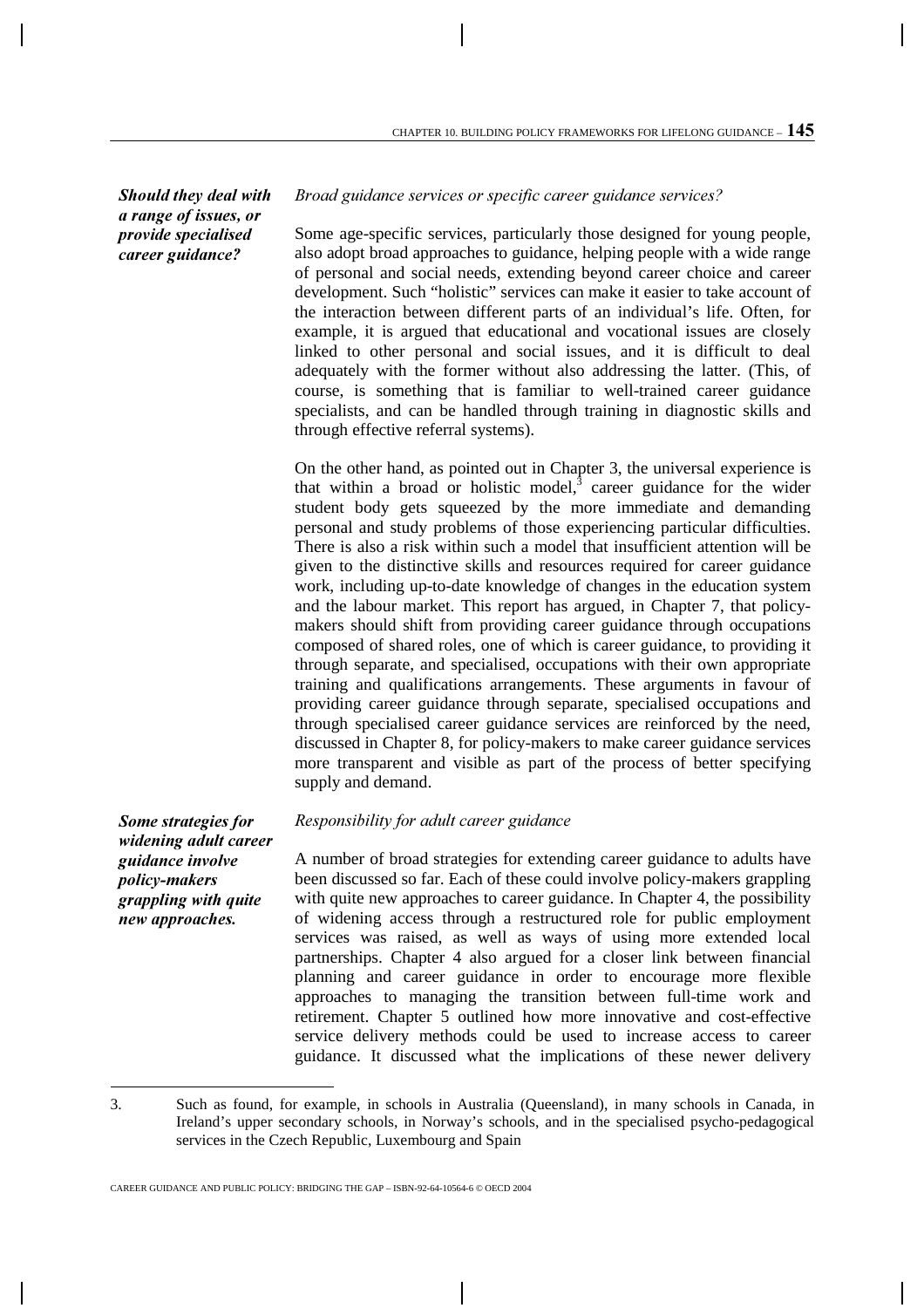methods might be for how the work of career guidance is organised, including staffing structures, training and qualifications. And Chapter 8 discussed some of the steps that governments might take in to extend market-based models, including making markets more transparent through a better specification of supply and demand, and adopting more innovative approaches to financing career guidance.

*In addition, a number* of existing models *exist:* Under current arrangements, policy-makers are faced with four broad models for providing career guidance for adults. Each has advantages and disadvantages.

**Services** *located* within education... The first is to locate career guidance services for adults within the education system. This is common in many countries, whether in specialised adult education institutions, as in Austria, Denmark and Spain for example, or in all-age institutions such as Australia's TAFE colleges and Canada's community colleges. Having career guidance services located within educational institutions can help students to see the links between learning and career choices more clearly, and to appreciate that learning is a resource that can be returned to later in life. It also is a more practical solution to the career guidance needs of those having problems mid-course than requiring them to consult an external agency.

> On the other hand it can over-identify learning with formal education, emphasise learning at the expense of work, and have weak links with the labour market. Potentially it can also carry the risk, as with career guidance for young people that is located within educational institutions, of advice on enrolment and drop-out decisions being tailored to the interests of the institutions, at the expense of the interests of the individual. There is the additional risk, again as with such career guidance services for young people, that career guidance can take second place to services intended to deal with students' personal, emotional or study problems. And locating career guidance services for adults within educational institutions leaves open the question of where adults who are not in the education system can obtain career guidance.

...within the labour *market...* A second choice is to adopt a labour-market-based model. This can involve the main services for adults being located within the public employment service. The main current example of such an approach is Germany. However as we have seen in Chapter 4, whilst in nearly all countries the public employment service plays a major role in providing career guidance to some adults, this is generally limited to the unemployed or other selected groups, and the career guidance needs of those who are either employed or not in the labour market are rarely well catered for. Locating career guidance services for adults within employment services can, of course, ensure that career guidance is strongly informed by the needs of the labour market, and also that it is independent of the interests of particular educational institutions and employers. And certainly labour authorities have a strong role in the production and dissemination of occupational and labour market information, for adults as well as young people, in all countries. On the other hand locating the main career guidance services for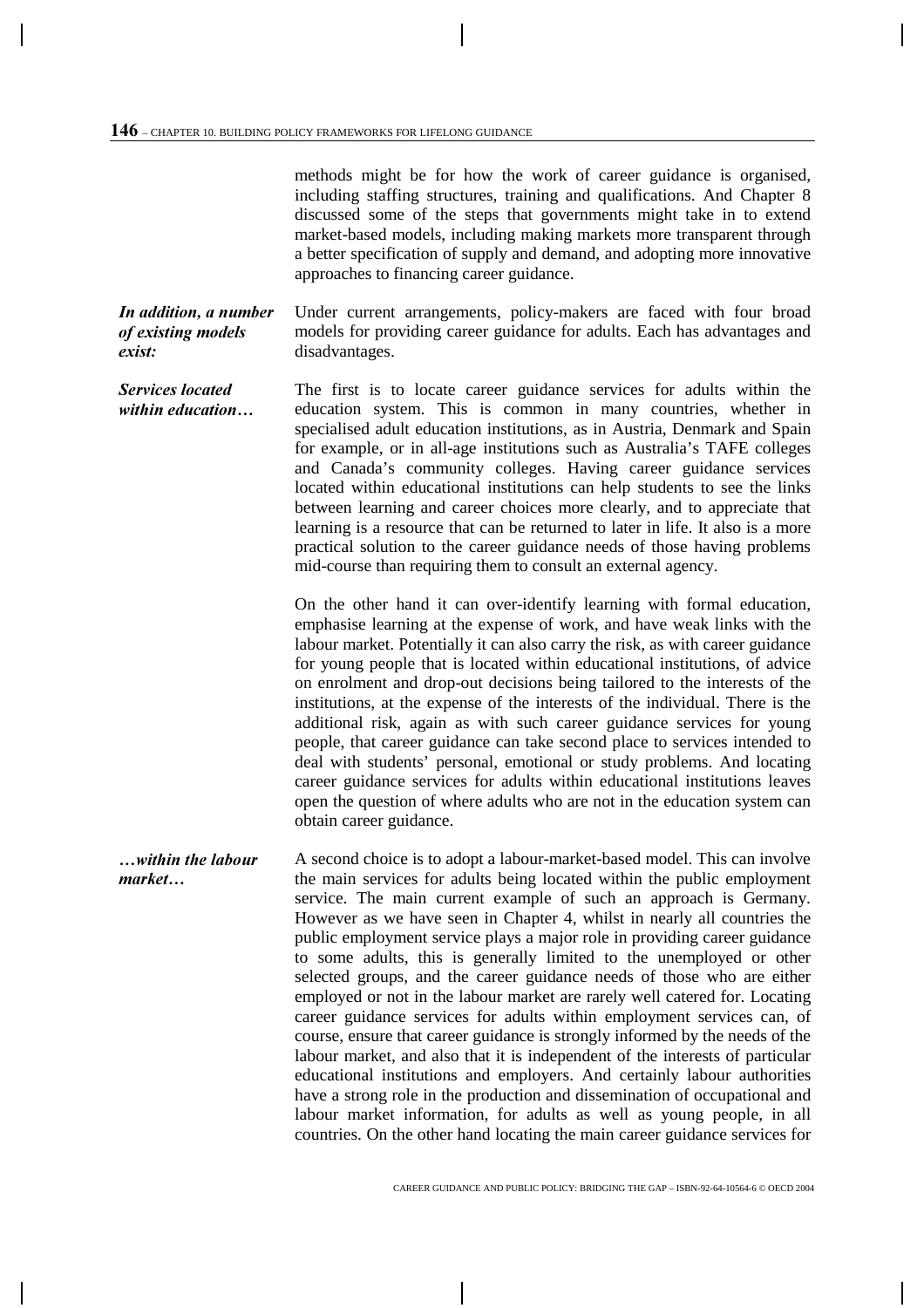adults within public employment services, as they are currently organised, may run the risk of career guidance being focused too narrowly upon short-term employment goals, neglecting longer-term career development and planning.<sup>4</sup>

The review has shown that other forms of employment-based career guidance can be influenced by public policy. An example is the use of trade union representatives to provide some initial guidance and access to learning, particularly for low-qualified workers. Other examples include allowing career guidance expenditure to be allowable against training levies, and voluntary quality-mark schemes to encourage enterprises to develop their human resources. Such programmes are described in Chapter 4.<sup>5</sup>

...within the  $community...$ A third option, which is illustrated most clearly in Canada, is to rely upon community-based services. This has the potential advantage, as pointed out both in Chapter 4 and in the discussion of funding methods in Chapter 8, of making services more accessible, and in particular of bringing them closer to the needs of target groups that are of particular concern to policy-makers such as the low-qualified, single parents, ex-offenders, and migrants and refugees. However as community-based organisations tend to be quite fragmented, such a strategy runs the risk that many people will fall through the net. It can bring with it a risk of considerable variation in the quality of service provision if it is associated with highly devolved subcontracting as a financing method. As a result the community-based model needs to be linked to quality assurance procedures such as those discussed in Chapter 9, or with performance contracts of the sort used in England's adult information, advice and guidance partnerships which require staff to have specified qualifications and service delivery organisations to meet agreed quality standards.

...and market-based services. The fourth main option for the provision of adult career guidance that can be seen in existing services is a market-based model, in which employers and most adults are expected to pay for career guidance, with government confining its role to the provision of information and to providing guidance for those who cannot be expected to pay for it (notably the unemployed). The Netherlands has perhaps gone furthest in this direction, though a number of other countries have expressed some policy interest in it too. From a public policy stance a market-based model can have the advantage of allowing public expenditure to be targeted upon those most in need, and consequently of allowing career guidance to be provided to a higher number of those in specified target groups. However as was noted in Chapter 8, there seem, in many countries, to be considerable barriers to the

 $\overline{a}$ 

<sup>4.</sup> However this risk might be less of a concern for the types of broader approaches to career guidance within public employment services that were outlined in Chapter 4.

<sup>5.</sup> Development reviews are another form of labour market-based career guidance. They can have the advantage of being systematic and regular, and of focussing upon longer-term planning. However if they are part of employers' appraisal systems they can be seen as an external imposition upon the employee rather than a matter of choice.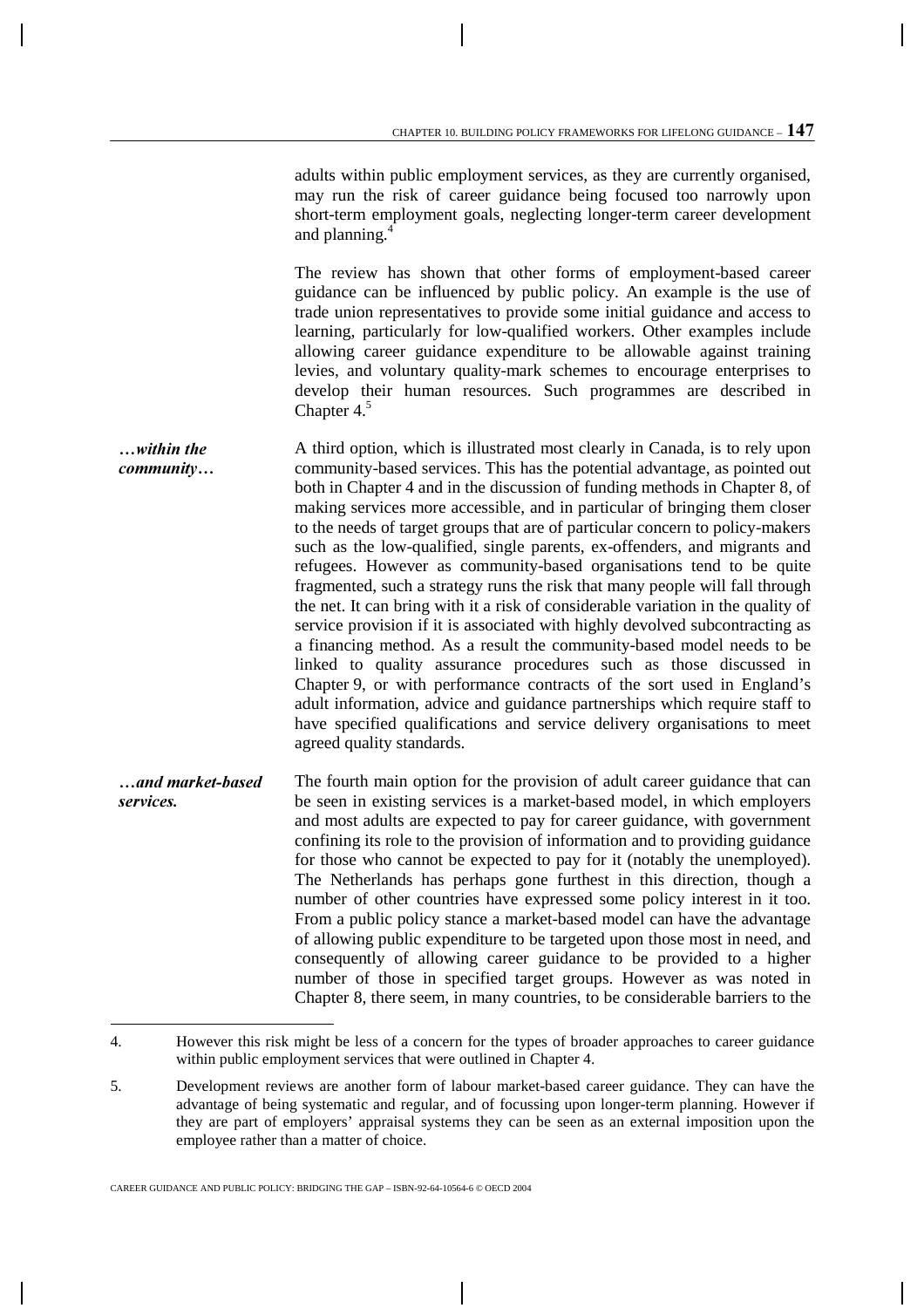introduction of full-cost market-based services without significant changes to the visibility and quality of career guidance, and to how it is financed. And market-based services cannot be a general solution to adults' career guidance needs, as many of those who most need career guidance are least able to afford it.

*+ -! approach needs to* draw upon all of *these...* ...strengthening the *case for improved* strategic coordination. The above discussion helps to illustrate the point that none of the major current major models of providing career guidance for adults can meet all needs. One option is to establish new types of services. This can be an attractive option. Normally it requires strong public and political support. And it can be made difficult by resistance from existing interests. In such circumstances policy-makers might prefer to consider how a comprehensive approach can be achieved through a combination of some or all of the existing models discussed above, together with some of the more innovative approaches discussed elsewhere in this report. The need, in the process, to consider questions such as gaps in services, priorities and resources, reinforces the importance of improved national strategic coordination of career guidance services that was discussed in Chapter 9, a need which applies to services for both young people and adults.

#### To conclude

The creation and management of lifelong guidance systems require policy-makers to address six major issues, whether in considering career guidance services for young people, for adults, or for both. In most OECD countries these issues have, to date, received minimal attention. They are:

- Ensuring that resource allocation decisions give the first priority to systems that develop career selfmanagement skills and career information, and that delivery systems match levels of personal help, from brief to extensive, to personal needs and circumstances, rather than assuming that everybody needs intensive personal career guidance.
- Ensuring greater diversity in the types of services that are available and in the ways that they are delivered, including greater diversity in staffing structures, wider use of self-help techniques, and a more integrated approach to the use of ICT.
- Working more closely with career guidance practitioners to shape the nature of initial and further education and training qualifications in support of the development of career self-management skills, better career information, and more diverse service delivery.
- Improving the information base for public policy-making, including gathering improved data on the financial and human resources devoted to career guidance, on client need and demand, on the characteristics of clients, on client satisfaction, and on the outcomes and cost-effectiveness of career guidance.
- Developing better quality assurance mechanisms and linking these to the funding of services.
- Developing stronger structures for strategic leadership.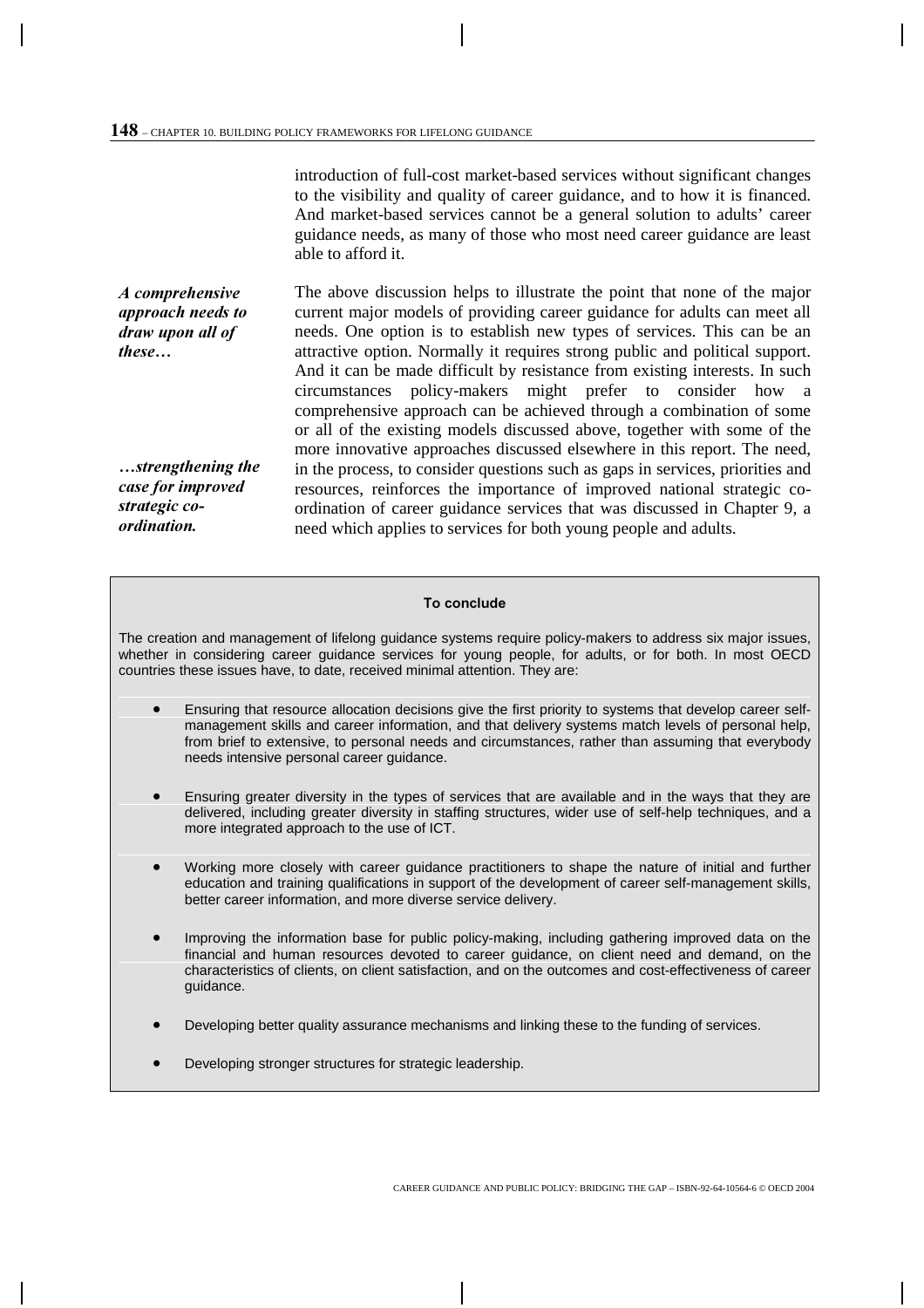# **REFERENCES**

- AUTOR, D.H. (2001), "Wiring the labor market", *Journal of Economic Perspectives*, Vol. 15 (1), pp. 25-40.
- AZRIN, N.H., PHILIP, R.A., THIENES-HONTOS, P. and BESALEL, V.A. (1980), "Comparative evaluation of the Job Club programme with welfare recipients", Journal of Vocational *Behavior*, 16, pp. 133-145.
- AZRIN, N.H., PHILIP, R.A., THIENES-HONTOS, P. and BESALEL, V.A. (1981), "Follow-up on welfare benefits received by Job Club clients", Journal of Vocational Behavior, 18, pp. 253-254.
- BEZANSON, L. and KELLETT, R. (2001), "Integrating career information and guidance services at a local level", paper prepared for the OECD Career Guidance Policy Review, *www.oecd.org/edu/careerguidance.*
- BOUQUIN, S. (2001), "The point of view of the users of public services: from unemployment emergency to the lifelong learning", paper delivered to a seminar on Innovations in Employment and Vocational Training Services, Charleroi.
- BREUNIG, R., COBB-CLARK, D.A., DUNLOP, Y. and TERRILL, M. (2003), "Assisting the longterm unemployed: results from a randomised trial", *The Economic Record*, 79, pp. 84-102.
- CABINET OFFICE (2002), *In Demand: Adult Skills in the 21st Century*, London.
- CANADIAN CAREER DEVELOPMENT FOUNDATION (2000), Making Waves: Career Development and Public Policy, Canadian Career Development Foundation, Ottawa.
- CANADIAN CAREER DEVELOPMENT FOUNDATION (2002), Making Waves: Volume 2. Connecting Career Development with Public Policy, Canadian Career Development Foundation, Ottawa.
- CENTRE DE CO-ORDINATION DES PROJETS D'ÉTABLISSEMENT (2002), *L'Orientation et le* tutorat au cycle inférieur dans le cadre des projets d'établissement, Ministère de l'Éducation nationale, de la Formation professionelle et des Sports, Luxembourg.
- COMMISSION OF THE EUROPEAN COMMUNITIES (2001), Making a European Area of Lifelong Learning a Reality, Brussels.
- DEPARTMENT FOR EDUCATION AND EMPLOYMENT (1998), The Learning Age, HMSO, London.
- DEPARTMENT FOR EDUCATION AND SKILLS (2003), *Challenging Age: Information, Advice* and Guidance for Older Age Groups, London.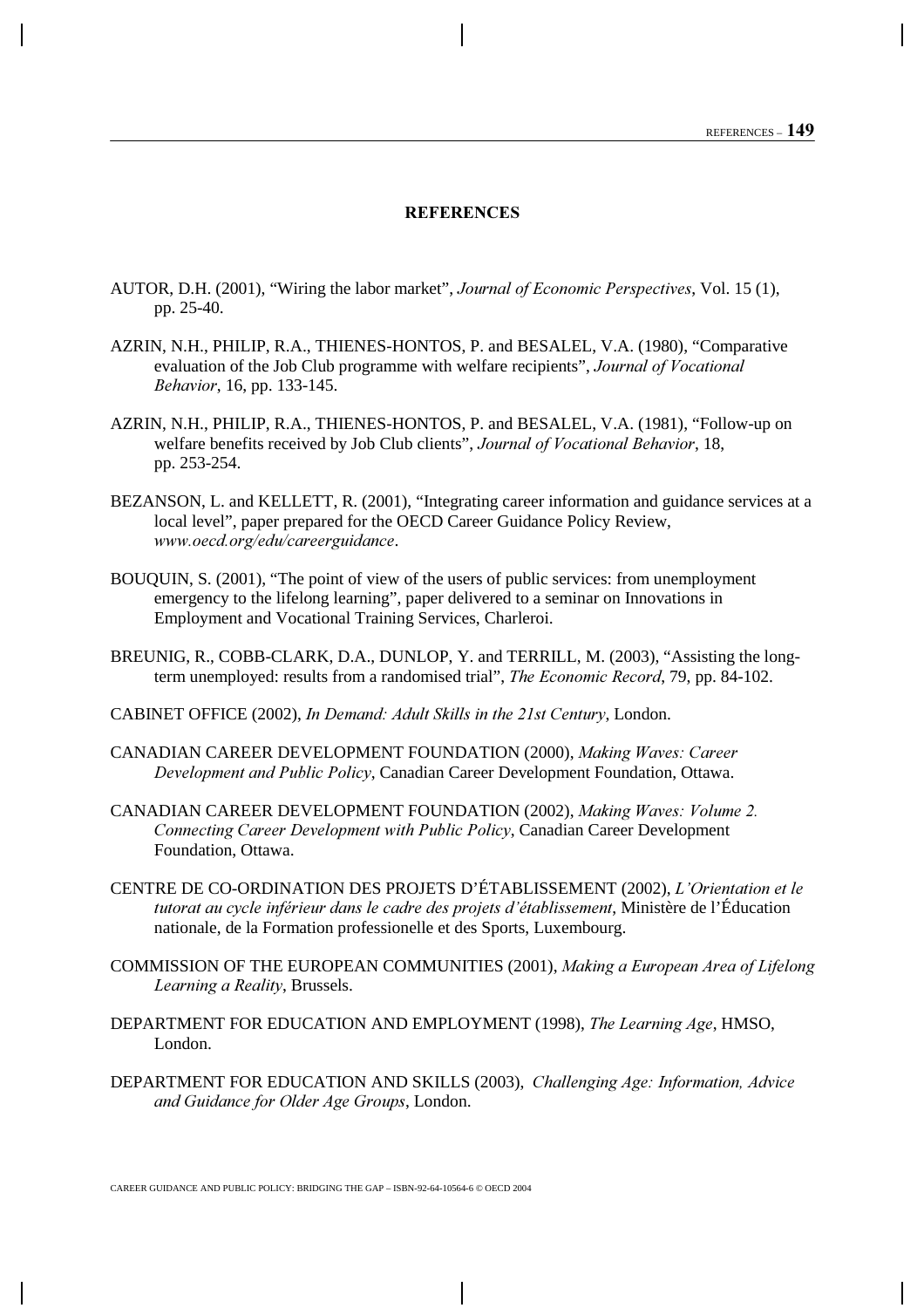- EDWARDS, A., BARNES, A., KILLEEN, J. and WATTS, A.G. (1999), *The Real Game: Evaluation* of the UK National Pilot, National Institute for Careers Education and Counselling, Cambridge.
- EUROPEAN COMMISSION (1998), *From Guidelines to Action. The National Action Plans for* Employment, D/98/6, Brussels.
- EVANS, J.H. and BURCK, H.D. (1992), "The effects of career education interventions on academic achievement: a meta-analysis", *Journal of Counselling and Development*, 71, pp. 63-68.
- FORD, G. (1997), Career Guidance for the Third Age: a Mapping Exercise, NICEC Project Report, Careers Research and Advisory Centre, Cambridge.
- GAZIER, B. (ed.) (1999), *Employability: Concepts and Policies*, Report 1998, Institute for Applied Socio-Economics, Berlin.
- GENERAL ACCOUNTING OFFICE (1999), Welfare Reform: Assessing the Effectiveness of Various *Welfare-to-Work Approaches, Washington, DC.*
- GINZBERG, E. (1971), Career Guidance: Who Needs It, Who Provides It, Who Can Improve It, McGraw-Hill, New York.
- GO-BETWEEN II PROJECT (2002), The Career Counsellor as a Broker between Demand and Supply in Adult Education, Careers Europe, Bradford.
- GRUBB, W.N. (2002a), "Who am I: the inadequacy of career information in the information age", paper prepared for the OECD Career Guidance Policy Review,  $www. oecd. org/edu/careerguidance.$
- GRUBB, W.N. (2002b), "An occupation in harmony: the roles of markets and governments in career information and career guidance", paper prepared for the OECD Career Guidance Policy Review, www.oecd.org/edu/careerguidance.
- GRUBB, W.N. (2003), "The roles of tertiary colleges and institutes: Trade-offs in restructuring postsecondary education", mimeo, OECD, Paris.
- GURNEY, R., KINNEAR, P. and CUSACK, M. (2000), *Evaluation of the Career Counselling Programme, Yarralumla, ACT, Better Enterprises.*
- HAKULINEN, R. and KASURINEN, H. (2002), "Ohjaus mmattikorkeakouluopiskelijoiden palvelujärjestelmänä – luonnos ohjauksen kehittämiseksi Hämeen ammattikorkeakoulussa" (Guidance as an overall service for students in a polytechnic – a framework for guidance services in Häme polytechnic), mimeo.
- HARRIS, M. (2001), *Developing Modern Higher Education Careers Services*, Department for Education and Employment.
- HIEBERT, B., McCARTHY, J. and REPETTO, E. (2002), "Professional training, qualifications and skills", in Canadian Career Development Foundation (ed.), Making Waves: Volume 2. Connecting Career Development with Public Policy, Canadian Career Development Foundation, Ottawa.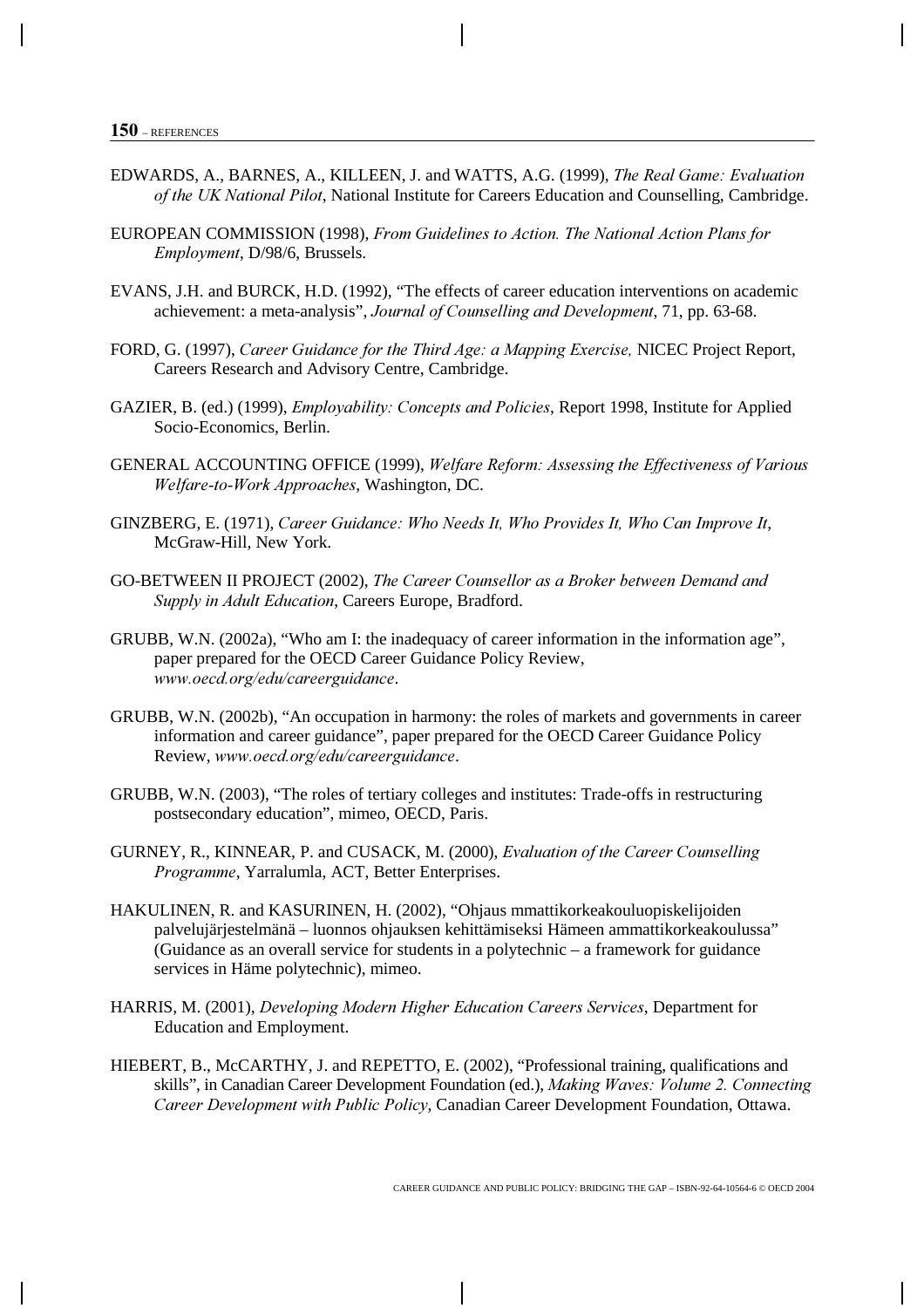- HOLLAND, J. (1997), Making Vocational Choices: A Theory of Vocational Personalities and Work *Environments*, 3<sup>rd</sup> edition, Psychological Assessment Resources, Inc., Odessa, Fla.
- HOUSE OF REPRESENTATIVES STANDING COMMITTEE ON EMPLOYMENT, EDUCATION AND WORKPLACE RELATIONS (2000), Age Counts: an Inquiry into Issues Specific to Mature-Age Workers, Parliament of the Commonwealth of Australia, Canberra.
- KASURINEN, H. and NUMMINEN, U. (2003), *Evaluation of Educational Guidance and Counselling in Finland*, National Board of Education, Evaluation 5/2003, Helsinki.
- KILLEEN, J. (1996a), *Does Guidance Work?: An Evaluation of the Intermediate Outcomes of* Gateways to Learning, Research Studies RS19, HMSO, London.
- KILLEEN, J. (1996b), "Career theory", in A.G. Watts, B. Law, J. Killeen, J. Kidd and R. Hawthorn (eds.), Rethinking Careers Education and Guidance: Theory, Policy and Practice, Routledge, London, pp. 23-45.
- KILLEEN, J. and KIDD, J.M. (1991), Learning Outcomes of Guidance: A Review of Research, Research Paper No. 85, Employment Department, Sheffield.
- KILLEEN, J. and WHITE, M. (2000) *, The Impact of Career Guidance on Adult Employed People.* Research Report RR226. Department for Education and Employment, Sheffield.
- KILLEEN, J., SAMMONS, P. and WATTS, A.G. (1999), "The effects of careers education and guidance on attainment and associated behaviour", National Institute for Careers Education and Counselling, Cambridge.
- KILLEEN, J., WHITE, M. and WATTS, A.G. (1992), The Economic Value of Careers Guidance, Policy Studies Institute, London.
- KUDER, F. (1977), Activity Interests and Occupational Choice, Science Research Associates, Chicago.
- LAPAN, R., GYSBERS, N. and SUN, Y. (1997), "The impact of more fully implemented guidance programs on the school experience of high school students: A Statewide evaluation", *Journal of* Counselling and Development, Vol. 75, pp. 292-301.
- LAW, B. and WATTS, A.G. (1977), *Schools, Careers and Community*, Church Information Office, London.
- LEVIN, H.M. (1983), *Cost-effectiveness: A Primer*, Sage Publications, Beverly Hills, Ca.
- McCARTHY, J. (2001), "The skills, training and qualifications of guidance workers", paper prepared for the OECD Career Guidance Policy Review, www.oecd.org/edu/careerguidance.
- McINTYRE, J.L. and ROBINS, A.F. (1999), *Fixing to Change: A Best Practices Assessment of One-*Stop Job Centres Working with Welfare Recipients, Fiscal Policy Centre, University of Washington.
- McMAHON, M. and TATHAM, P. (2002), *Career: More than Just a Job*, Department of Education, Training and Youth Affairs, Canberra.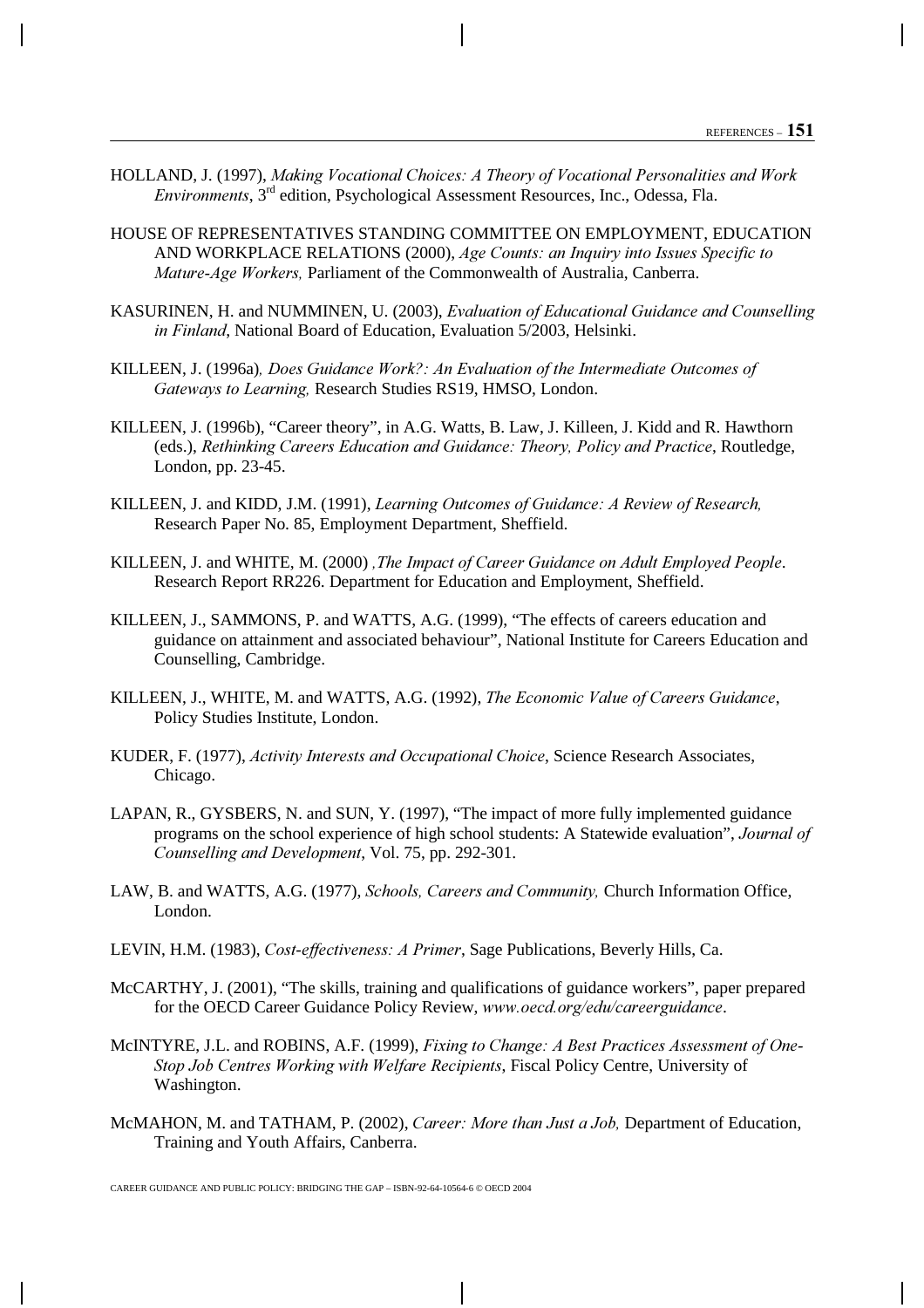- McMAHON, M., PATTON, W. and TATHAM, P. (2003), *Managing Life, Learning and Work in the* 21<sup>st</sup> Century: Issues Informing the Design of an Australian Blueprint for Career Development, Miles Morgan, Perth, W.A.
- MAGUIRE, M. and KILLEEN, J. (2003), "Outcomes from career information and guidance services", paper prepared for the OECD Career Guidance Policy Review, Paris, *www.oecd.org/edu/careerguidance.*
- MARKET AND OPINION RESEARCH INTERNATIONAL (MORI) (2001), *Demand for* Information, Advice and Guidance, The Guidance Council, Winchester.
- MARTIN, J. P. (1998), "What works among active labour market policies: Evidence from OECD countries' experiences", Labour Market and Social Policy Occasional Papers, No. 35, OECD, Paris.
- MEIJERS, F. (2001), "The effects of the marketisation of career guidance services in the Netherlands", *International Journal for the Advancement of Counselling*, Vol. 23, pp. 131-149.
- MINISTÈRE DE L'ÉDUCATION QUÉBEC (2001), *Prendre le virage du succès. L'école orientante* à l'œuvre : Un premier bilan de l'expérience montréalaise, Direction de la recherche et de l'évaluation.
- MOELLER, G. and LJUNG, V. (1999), "The Korsør production school and the Danish production schools", in OECD, *Preparing Youth for the*  $21<sup>st</sup>$  Century: The Transition from Education to the *Labour Market*, Paris.
- MORRIS, M., RICKINSON, M. and DAVIES, D. (2001), "The delivery of career guidance in schools", Research Report No. 296, Department for Education and Skills, London.
- NATIONAL CENTER FOR EDUCATIONAL STATISTICS (2003), *High School Guidance* Counselling, NCES 2003-15, United States Department of Education, Washington.
- NATIONAL CENTRE FOR GUIDANCE IN EDUCATION (2001), Audit of Guidance in Postprimary Schools 1999-2000, National Centre for Guidance in Education, Dublin.
- NATIONAL OCCUPATIONAL INFORMATION COORDINATING COMMITTEE (1996), National Career Development Guidelines K-Adult Handbook, Washington, D.C.
- NATIONAL OCCUPATIONAL INFORMATION COORDINATING COMMITTEE (2000), The NOICC/SOICC Network 1976-2000, Administrative Report No.22, NOICC, Washington, D.C.
- OAKES, L. and VON DADELSZEN, J. (2000), "The New Zealand policy framework for career information and guidance", in B. Hiebert and L. Bezanson (eds.), *Making Waves: Career* Development and Public Policy, Canadian Career Development Foundation, Ottawa.
- OAKESHOTT, M. (1990), *Educational Guidance and Curriculum Change*, Further Education Unit/Unit for the Development of Adult Continuing Education, London.
- OECD (1997), "Responding to new demand in tertiary education", *Education Policy Analysis*, Paris.
- OECD (1998a), Maintaining Prosperity in an Ageing Society, Paris.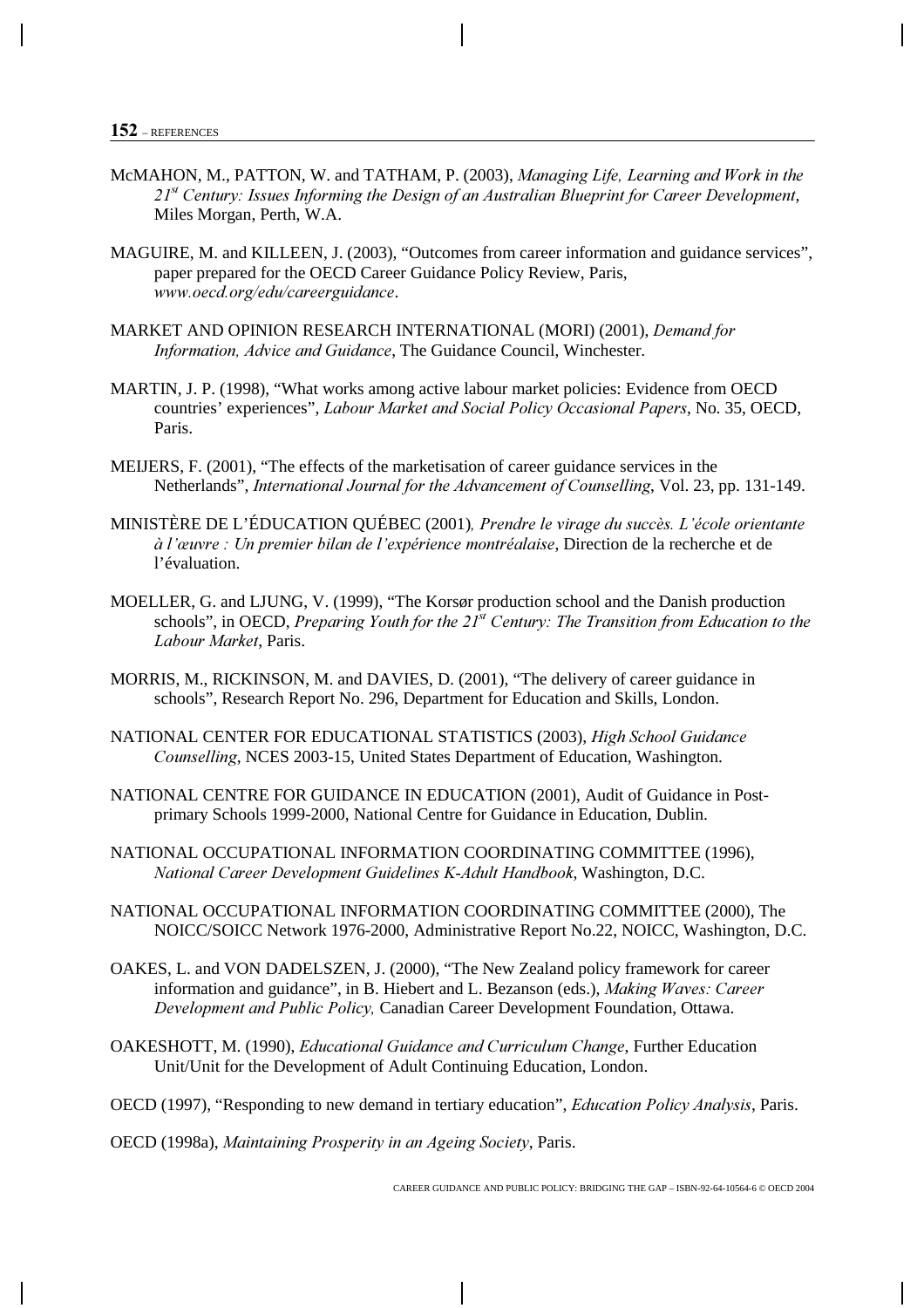- OECD (1998b), Redefining Tertiary Education, Paris.
- OECD (1999), *The Local Dimension of Welfare-to-Work: An International Survey, Paris.*
- OECD (2000a), *From Initial Education to Working Life: Making the Transition Work*, Paris.
- OECD (2000b), *Reforms for an Ageing Society*, Paris.
- OECD (2000c), *Economic Outlook*, December, Paris.
- OECD (2001a), "Lifelong learning for all: Policy challenges", *Education Policy Analysis*, Paris.
- OECD (2001b), *The New Economy: Beyond the Hype The OECD Growth Project*, Paris.
- OECD (2001c), *Labour Market Policies and the Public Employment Service*, Paris.
- OECD (2001d), *Innovations in Labour Market Policies: The Australian Way*, Paris.
- OECD (2001e), *Education at a Glance: OECD Indicators*, Paris.
- OECD (2002), "Rethinking human capital", *Education Policy Analysis*, Paris.
- OECD (2003a), *Beyond Rhetoric: Adult Learning Policies and Practices*, Paris.
- OECD (2003b), "Career guidance: New ways forward", *Education Policy Analysis*, Paris.
- OECD (2003c), "Strategies for sustainable investment in adult learning", *Education Policy Analysis*, Paris.
- OECD (2003d), "Changing patterns of governance in higher education", *Education Policy Analysis*, Paris.
- OFFER, M. (1997), A Review of the use of Computer-Assisted Guidance and the Internet in Europe, National Centre for Guidance in Education, Dublin.
- OFFER, M., SAMPSON, J.P. and WATTS, A.G. (2001), *Technology and the Future: Strategic* Implications for Higher Education Careers Services of Technically Mediated Service Delivery, Higher Education Careers Services Unit, Manchester.
- OLIVER, L.W. and SPOKANE, A.R. (1988), "Career intervention outcomes: what contributes to client gain?", *Journal of Counselling Psychology*, Vol. 35, pp. 447-462.
- PARSONS, F. (1909), *Choosing a Vocation*, Houghton Mifflin, Boston.
- PLANT, P. (1998), *New Skills for New Futures: Higher Education Guidance and Counselling Services in* Denmark, FEDORA, Louvain-la-Neuve.
- PLANT, P. (2001), "Quality in careers guidance", paper prepared for the OECD Career Guidance Policy Review, www.oecd.org/edu/careerguidance.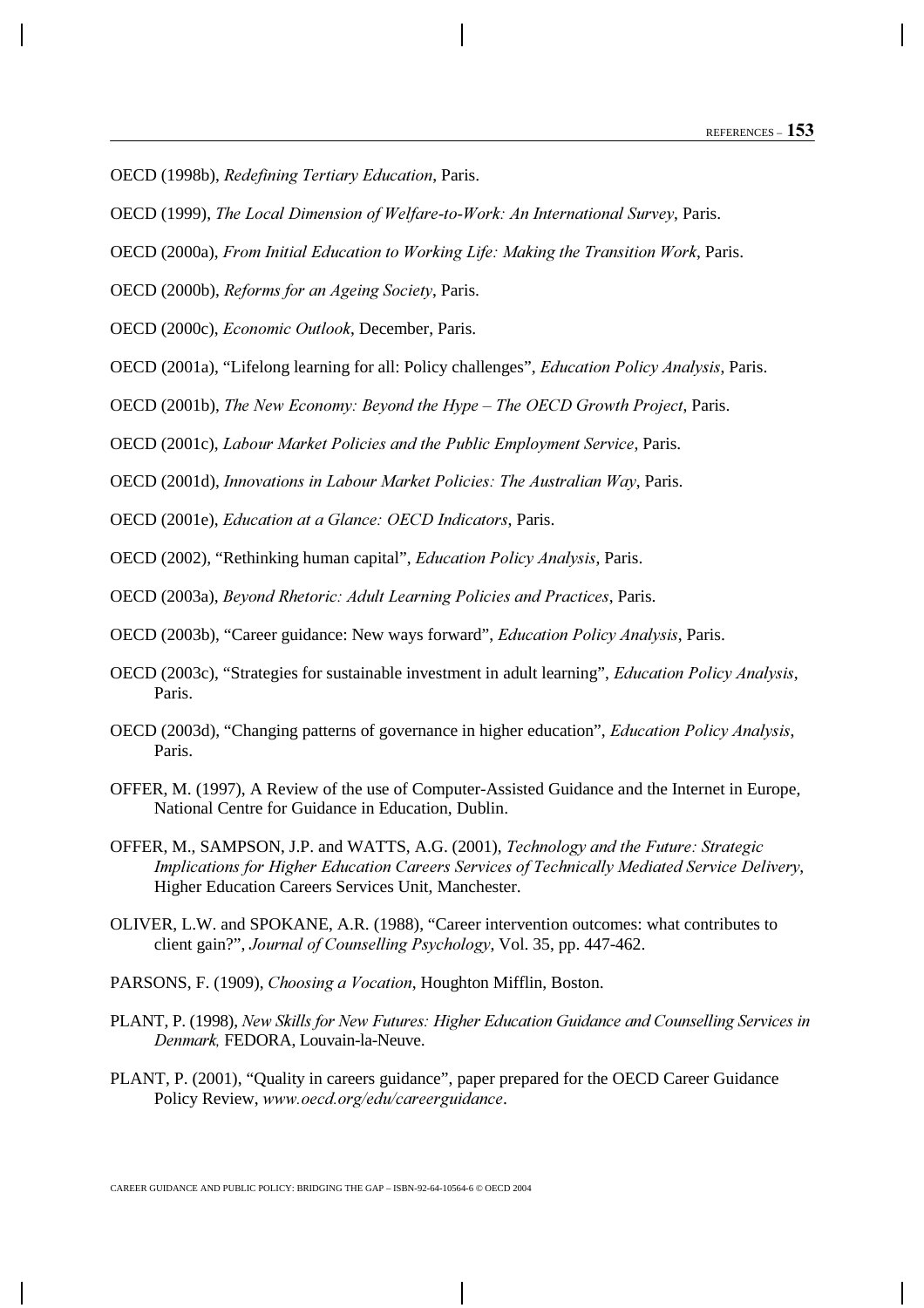- PRIDEAUX, L., CREED, P., MULLER, J. and PATTON, W. (2000), "A review of career interventions from an educational perspective: Have investigations shed any light?",  *Journal of Psychology*, Vol. 59, pp. 227-239.
- ROSEN, S. (1995), "Job information and education", in M. Carnoy (ed.), *International Encyclopedia* of Economics of Education, 2<sup>nd</sup> edition, Elsevier Science, Oxford.
- SAMPSON, J.P., PALMER, M. and WATTS, A.G. (1999), *Who Needs Guidance?*, Centre for Guidance Studies, University of Derby, Derby.
- SAMPSON, J.P., PETERSON, G.W., REARDON, R.C. and LENZ, J.G. (1999), "Improving career services through readiness assessment: a cognitive information processing approach", mimeo, Center for the Study of Technology in Counselling and Career Development, Florida State University, Tallahassee, Fla.
- SCHILLING, M. and MOIST, A. (1998), *New Skills for New Futures. Higher Education Educational* Guidance and Counselling Services in Austria, report for FEDORA under the Leonardo da Vinci Programme.
- SOLESBURY, W. (2001), "Evidence based policy: Whence it came and where it's going", Working Paper No. 1, ESRC Centre for Evidence Based Policy and Practice, www.evidencenetwork.org/
- SPOKANE, A.R. and OLIVER, L.W. (1983), "The outcomes of vocational intervention", in W.B. Walsh and S.H. Osipow (eds.), *Handbook of Vocational Psychology*, Vol. 2, pp. 99-136, Erlbaum, Hillsdale, N.J.
- SUPER, D.E. (1957), *The Psychology of Careers*, Harper and Row, New York.
- TEIG, A. (2000), Skoleradgivning Status og Utdanningsbehov, Oslo University College Report 1/2000, Oslo.
- THE GUIDANCE COUNCIL (2002), Creating a Vision for Career Guidance Beyond 2006. Identifying the Research Opportunities, The Guidance Council, Winchester.
- TRICOT, A. (2002), "Amélioration de l'information sur les métiers", paper prepared for the OECD Career Guidance Policy Review, www.oecd.org/edu/careerguidance.
- VAN WIELE, E. (2003), "'Bijblifrekening', A learning and development account project in Flanders", paper delivered at the ELAP conference, 19-20 May, Berlin.
- VUORI, J. and VESALAINEN, J. (1999), "Labour market interventions as predictors of reemployment, job seeking activity and psychological distress among the unemployed", *Journal* of Organisational and Occupational Psychology, Vol. 72, pp. 523-538.
- WATT, G. (1996), The Role of Adult Guidance and Employment Counselling in a Changing Labour *Market*, European Foundation for the Improvement of Living and Working Conditions, Dublin.
- WATTS, A.G. (2001), "The role of information and communication technologies in an integrated career information and guidance system", paper prepared for the OECD Career Guidance Policy Review, www.oecd.org/edu/careerguidance.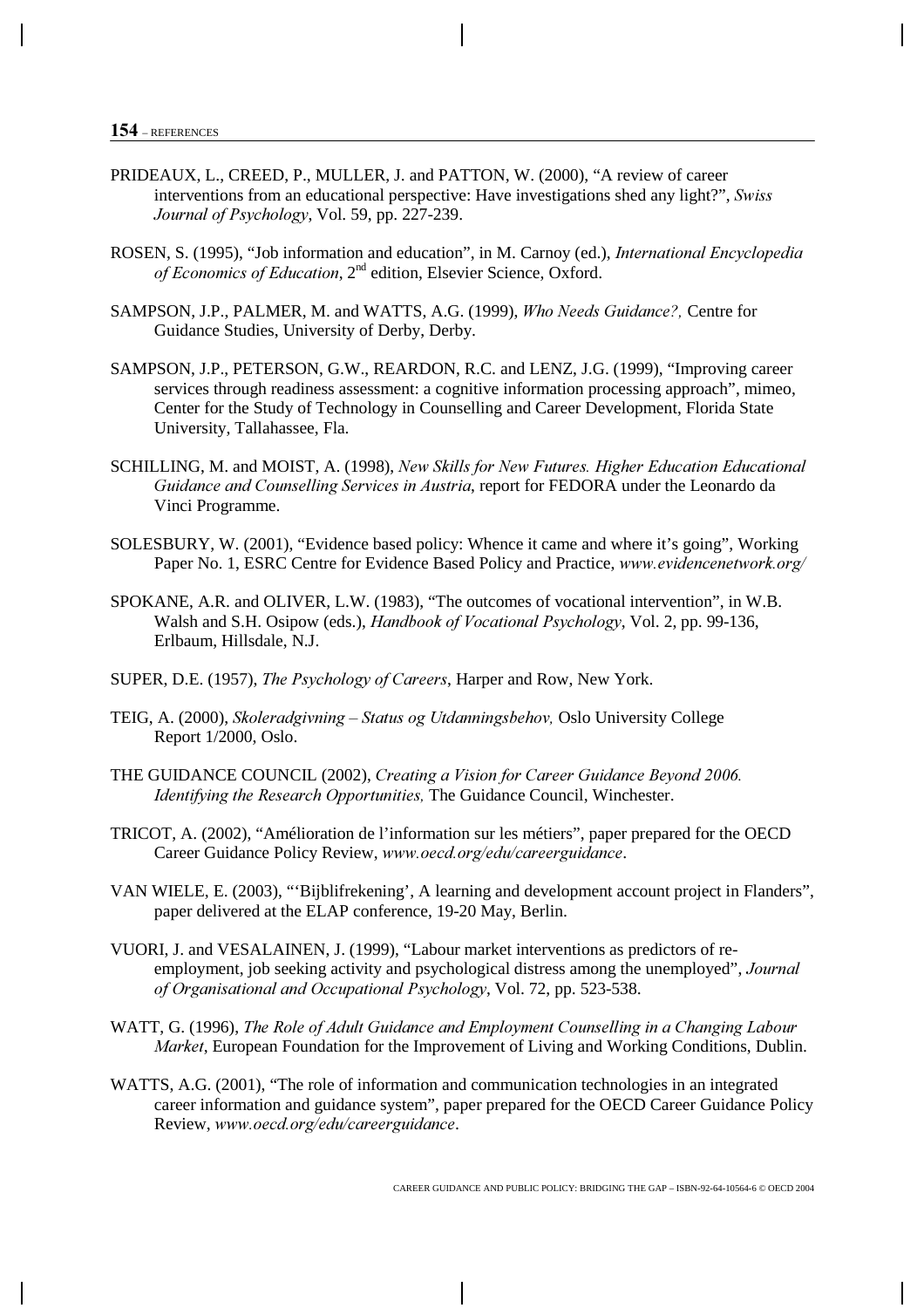- WATTS, A.G. and DENT, G. (2002), "Let your fingers do the walking': The use of telephone help lines in career information and guidance", *British Journal of Guidance and Counselling*, Vol. 30, pp. 17-34.
- WATTS, A.G. and KIDD, J.M. (1978), "Evaluating the effectiveness of career guidance: A review of the British research", *Journal of Occupational Psychology*, Vol. 51, pp. 235-248.
- WATTS, A.G. and VAN ESBROECK, R. (1998), *New Skills for New Futures: Higher Education* Guidance and Counselling Services in the European Union, VUB Press, Brussels.
- WATTS, A.G., GUICHARD, J., PLANT, P. and RODRIGUEZ, M.L. (1994), *Educational and* Vocational Guidance in the European Community, Office for Official Publications of the European Communities, Luxembourg.
- WHISTON, S.C., SEXTON, T.L. and LASOFF, D.L. (1998), "Career-intervention outcome: A replication and extension of Oliver and Spokane", *Journal of Counselling Psychology*, Vol. 45, pp. 150-165.
- WOODS, J. and FRUGOLI, P. (2002), "Information, tools, technology: Informing labour exchange participants", paper prepared for the conference Job Training and Labour Exchange in the U.S., jointly organised by the W.E. Upjohn Institute and the U.S. Department of Labor, Augusta, Michigan, September.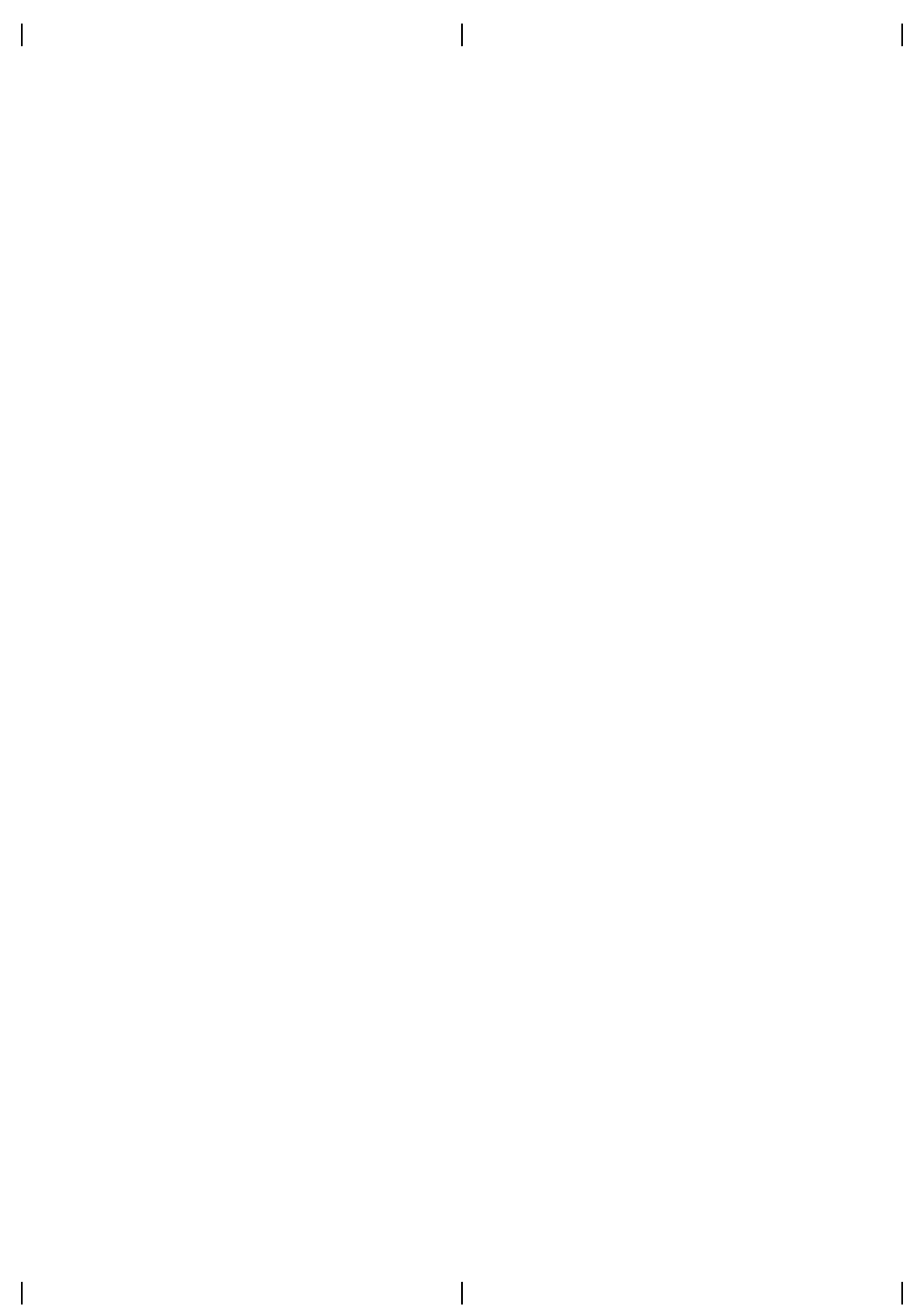# ANNEX 1. HOW THE REVIEW WAS CONDUCTED

# Participating countries

A proposal to conduct a review of national career guidance policies was approved by the OECD's Education Committee and by its Employment, Labour and Social Affairs Committee in Autumn 2000. Fourteen OECD countries took part in the review: Australia; Austria; Canada; the Czech Republic; Denmark; Finland; Germany; Ireland; Korea; Luxembourg; the Netherlands; Norway; Spain; and the United Kingdom (England, Wales and Northern Ireland).

## National co-ordinators and national questionnaires

Countries taking part in the review appointed a national co-ordinator. Whilst most of these were from key national ministries (education or labour) some were from academic institutions. The national co-ordinators for the review were:

| Country        | <b>National Co-ordinator</b>                                                             |
|----------------|------------------------------------------------------------------------------------------|
| Australia      | Ms Robyn Bergin, Department of Education, Science and Training                           |
| Austria        | Dr Gerhard Krötzl, Federal Ministry for Education, Science and Culture                   |
| Canada         | Mr Christian Dea, Human Resources Development Canada                                     |
| Czech Republic | Mr Libor Berny, National Institute of Technical and Vocational Education                 |
| Denmark        | Mr Steffen Svendsen, Danish Institute for Educational Training of Vocational<br>Teachers |
| Finland        | Mr Raimo Vuorinen, Institute of Educational Research, University of<br>Jyväskylä         |
| Germany        | Mr Axel Volhard, Federal Ministry of Education and Research                              |
| Ireland        | Mr Torlach O'Connor, Department of Education and Science                                 |
| Korea          | Dr Ji-yeon Lee, Korean Research Institute of Vocational Education and<br>Training        |
| Luxembourg     | M. Jean Zahlen, Ministère du Travail et de l'Emploi                                      |
| Netherlands    | Dr Linda de Ruiter, Ministry of Education, Culture and Science                           |
| Norway         | Ms Annbjørg Rimslåtten, Ministry of Education, Research and Church Affairs               |
| Spain          | Ilmo. Sr. D. José Luis Mira, Ministry of Education, Culture and Sport                    |
| United Kingdom | Mr Millar MacDonald, Department for Education and Skills                                 |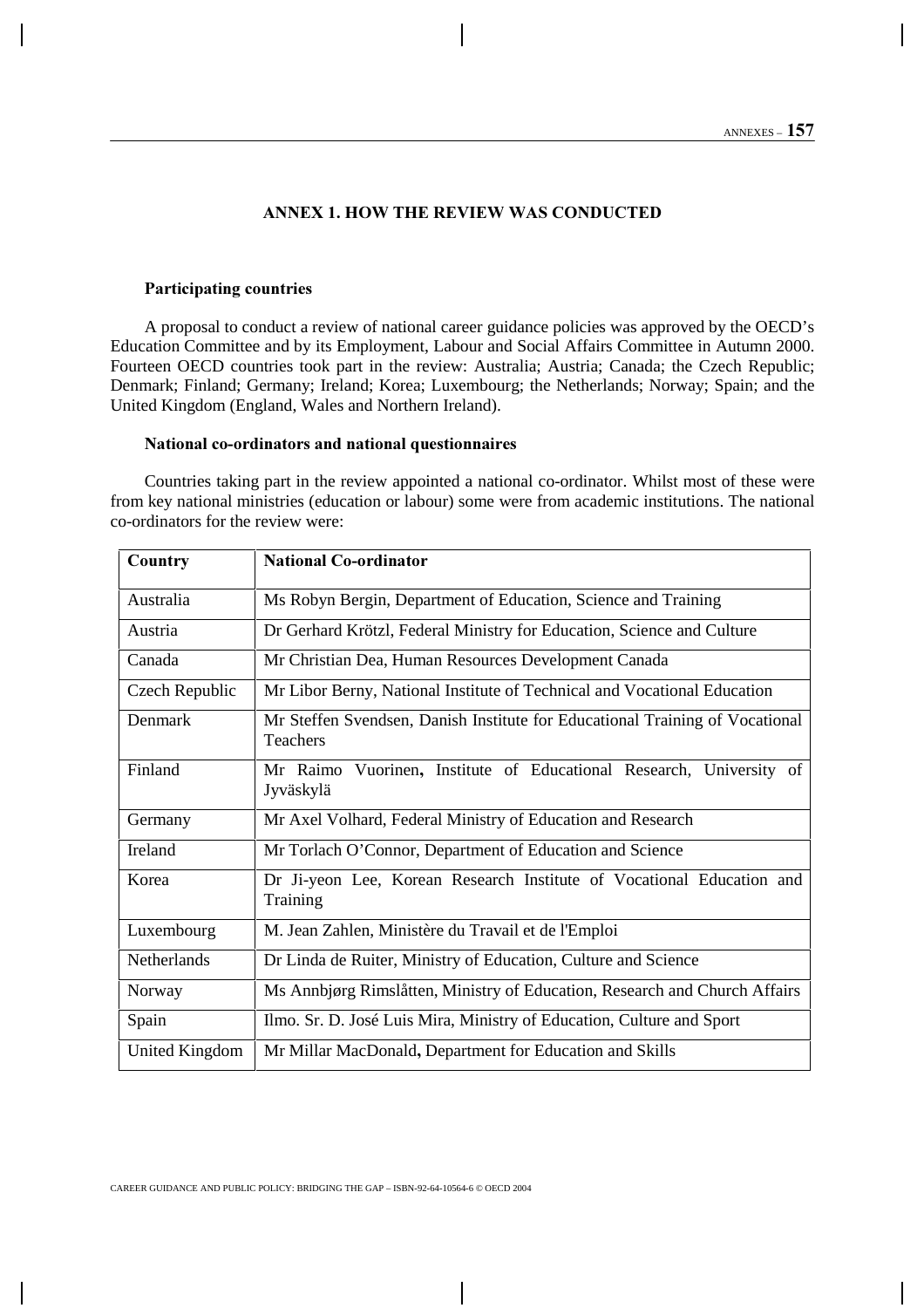In co-operation with national co-ordinators a detailed national questionnaire was developed to obtain details of national career guidance services and policies. The questionnaire included 12 sections:

- i. Overview vii. Delivery settings
- ii. Key goals, influences, issues and initiatives viii. Delivery methods
- iii. Policy instruments for steering services ix. Career information
- iv. The roles of the stakeholders x. Financing
- v. Targeting and access  $xi$  xi. Assuring quality
- 
- 
- -
- 
- vi. Staffing xii. The evidence base

The national questionnaires sought details of a very wide range of career guidance policies and programmes: in schools; in tertiary education; in the public employment service; in services for adults as well as services for youth; in community-based services; in privately provided services; and in information services as well as services providing advice and guidance. In completing the national questionnaires countries were asked to consult widely with key actors: the major ministries providing or funding career guidance services; state, regional or provincial authorities as well as national authorities; major public and private career guidance service providers; employers and trade unions; organisations representing career guidance practitioners; researchers. In many cases countries formed national steering committees to help them in this task. Generally countries found completion of the questionnaire a relatively lengthy and complex undertaking, with much of the information requested being either difficult or impossible to obtain in many cases. In some countries national co-ordinators assumed the major role in completing the questionnaire. In others it was carried out by the national steering committee working collectively. In further cases the work was contracted out to independent researchers or research organisations.

The completed national questionnaires, together with the other documentation referred to in this annex, can be found on the review's web site: *www.oecd.org/edu/careerguidance.* 

# **National visits and Country Notes**

Upon the completion of national questionnaires all participating countries received a visit from a review team.<sup>1</sup> During the visit the review team met with national policy-makers, visited career guidance services, met representatives of career guidance practitioners and researchers, and held meetings with key stakeholders such as employers and trade unions. Generally these visits lasted for a week, although in the case of some large countries, and in particular those with federal systems of government, they lasted for a week and a half. In some of the participating countries a national seminar was held as part of the review visit. This enabled key stakeholders to come together with the review team to discuss key policy issues.

Typically the review teams consisted of two people, one from the OECD secretariat and one independent expert. Members of the review teams were:

 $\overline{a}$ 1. With the exception of Finland. Here major reviews of career guidance in the main education sectors and in the public employment service were being conducted at the same time as the OECD review, and it was felt premature to have a national visit before these reviews had been completed.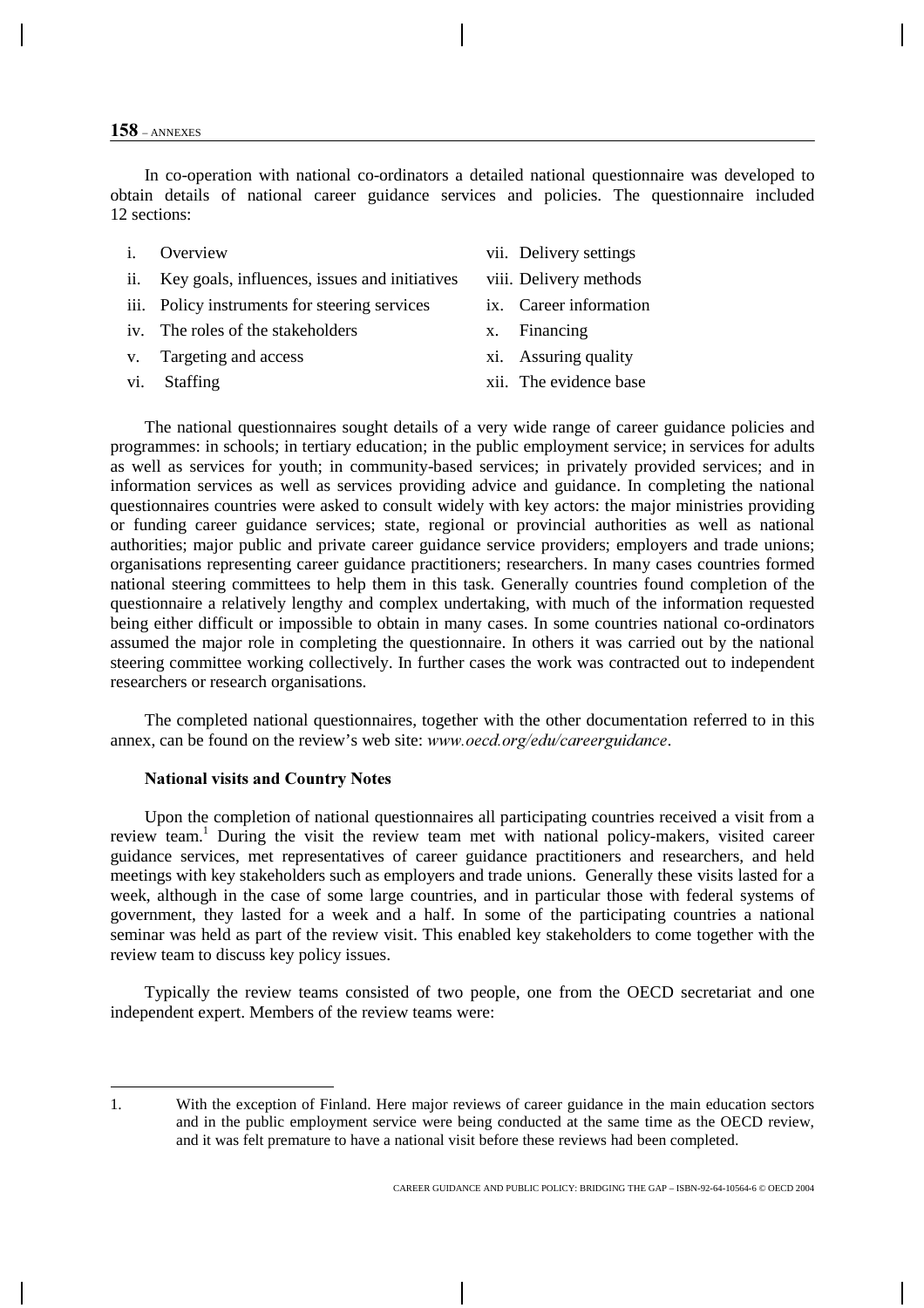| Country                           | <b>OECD</b> secretariat | <b>Independent members</b>                                                                                                                  |
|-----------------------------------|-------------------------|---------------------------------------------------------------------------------------------------------------------------------------------|
| Australia<br>(March 2002)         | Mr Tony Watts           | Canadian<br>Ms<br>Lynne<br>Bezanson,<br>Career<br>Development Foundation, Canada                                                            |
| Austria<br>(March 2002)           | Mr Richard Sweet        | Steffen<br>Danish<br>Svendsen,<br>Institute<br>Mr<br>for<br>Educational<br>Training of Vocational<br>Teachers,<br>Denmark                   |
| Canada<br>(July 2002)             | Mr Tony Watts           | Ms Annemarie Oomen, National Centre for School<br>Improvement, the Netherlands                                                              |
| Czech Republic<br>(February 2003) | Mr Richard Sweet        | Ms Annemarie Oomen, National Centre for School<br>Improvement, the Netherlands<br>Mr Helmut Zelloth, European Training Foundation,<br>Italy |
| Denmark<br>(January 2002)         | Mr Tony Watts           | Mr Raimo Vuorinen, Institute of Educational<br>Research, University of Jyväskylä, Finland                                                   |
| Germany<br>(June 2002)            | Mr Tony Watts           | Professor Peter Plant,<br>Danish<br>University<br>of<br><b>Education</b> , Denmark                                                          |
| Ireland<br>(December 2001)        | Mr Richard Sweet        | Mr David Fretwell, The World Bank, United States                                                                                            |
| Korea<br>(August 2002)            | Mr Tony Watts           | Commission,<br>John<br>McCarthy,<br>European<br>Mr<br>Belgium                                                                               |
| Luxembourg<br>(June 2002)         | Mr Richard Sweet        | Professor Ronald Sultana, University of Malta,<br>Malta                                                                                     |
| Netherlands<br>(April 2002)       | Mr Tony Watts           | Mr Lester Oakes, Careers Service, New Zealand                                                                                               |
| Norway<br>(February 2002)         | Mr Tony Watts           | Canadian<br>Ms<br>Bezanson,<br>Lynne<br>Career<br>Development Foundation, Canada                                                            |
| Spain<br>(September 2002)         | Mr Richard Sweet        | Professor Ronald Sultana, University of Malta,<br>Malta                                                                                     |
| United Kingdom<br>(April 2002)    | Mr Richard Sweet        | (Health reasons prevented Professor Peter Plant of<br>the Danish University of Education, Denmark from<br>taking part at the last moment).  |

Upon completion of the national visits, brief (25-30 pages) Country Notes were written. These had two aims: to provide a description of national arrangements for career guidance services, largely for the benefit of other countries; and to provide an outline of some of the key policy issues facing the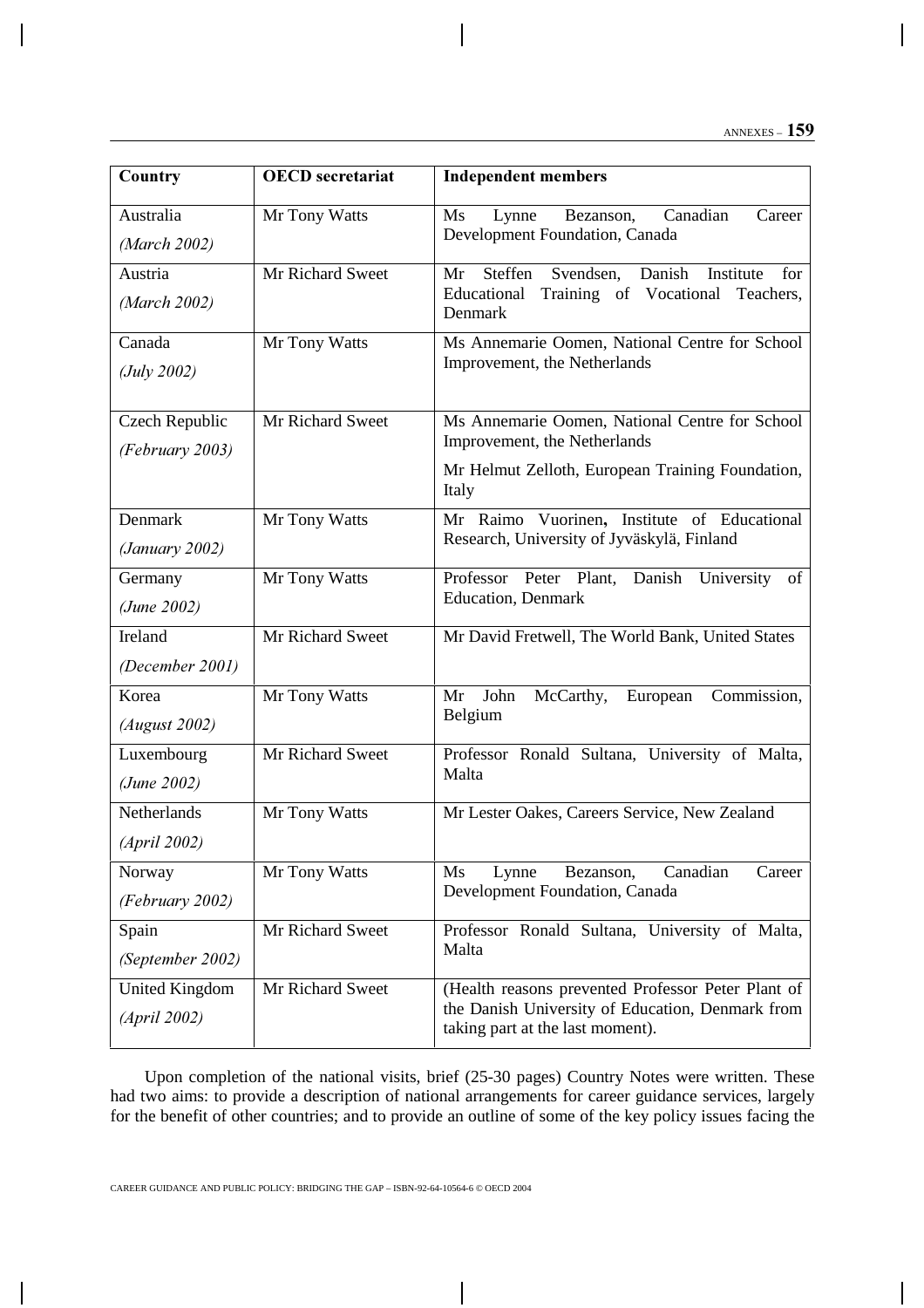country, as well as some suggestions for how these might be addressed. The latter aim was intended primarily to benefit the country itself.

# **Commissioned papers**

In association with the European Commission, eight expert papers were commissioned by the review. The papers and their authors were:

| Paper                                                                                                              | <b>Author</b>                                                                                                     |
|--------------------------------------------------------------------------------------------------------------------|-------------------------------------------------------------------------------------------------------------------|
| skills, training and qualifications<br>The<br>of<br>guidance workers                                               | John McCarthy, National Centre for Guidance<br>in Education, Ireland                                              |
| An occupation in harmony: The roles of markets<br>and governments in career information and<br>career guidance     | Professor W. Norton Grubb, University of<br>California, Berkeley, United States                                   |
| Who Am I? The inadequacy<br>of<br>career<br>information in the information age                                     | Professor W. Norton Grubb, University of<br>California, Berkeley, United States                                   |
| Quality in careers guidance                                                                                        | Professor Peter Plant, Danish University of<br><b>Education</b> , Denmark                                         |
| Outcomes from career information and guidance<br>services                                                          | Malcolm Maguire and John Killeen, National<br>Institute for Careers Education and Counselling,<br>United Kingdom  |
| Integrating career information and guidance<br>services at the local level                                         | Lynne Bezanson and Ralph Kellet, Canadian<br>Career Development Foundation, Canada                                |
| <b>Improving Occupational Information</b>                                                                          | André Tricot, Institut Universitaire<br>de<br>Formation des Maîtres de Midi-Pyrénées,<br>France                   |
| The role of information and communication<br>technology in an integrated career information<br>and guidance system | Professor A.G. Watts, National Institute for<br>Careers Education and Counselling, United<br>Kingdom <sup>2</sup> |

# International co-operation

 $\overline{a}$ 

Strong co-operation among international organisations was a notable feature of the review:

- The OECD took an active role in helping to plan the second international symposium on career development and public policy organised by the Canadian Career Development Foundation that was held in Vancouver in March 2001. The inputs to this symposium and its proceedings were an important contribution to the conceptual framework for the review.
- The International Association for Educational and Vocational Guidance (IAEVG) was consulted during the design phase of the review. The IAEVG participated in the initial planning meeting for the activity held in January 2001 in Paris, and as well as in meetings of

<sup>2.</sup> Professor Watts completed the paper prior to joining the OECD secretariat as a consultant to work on the review.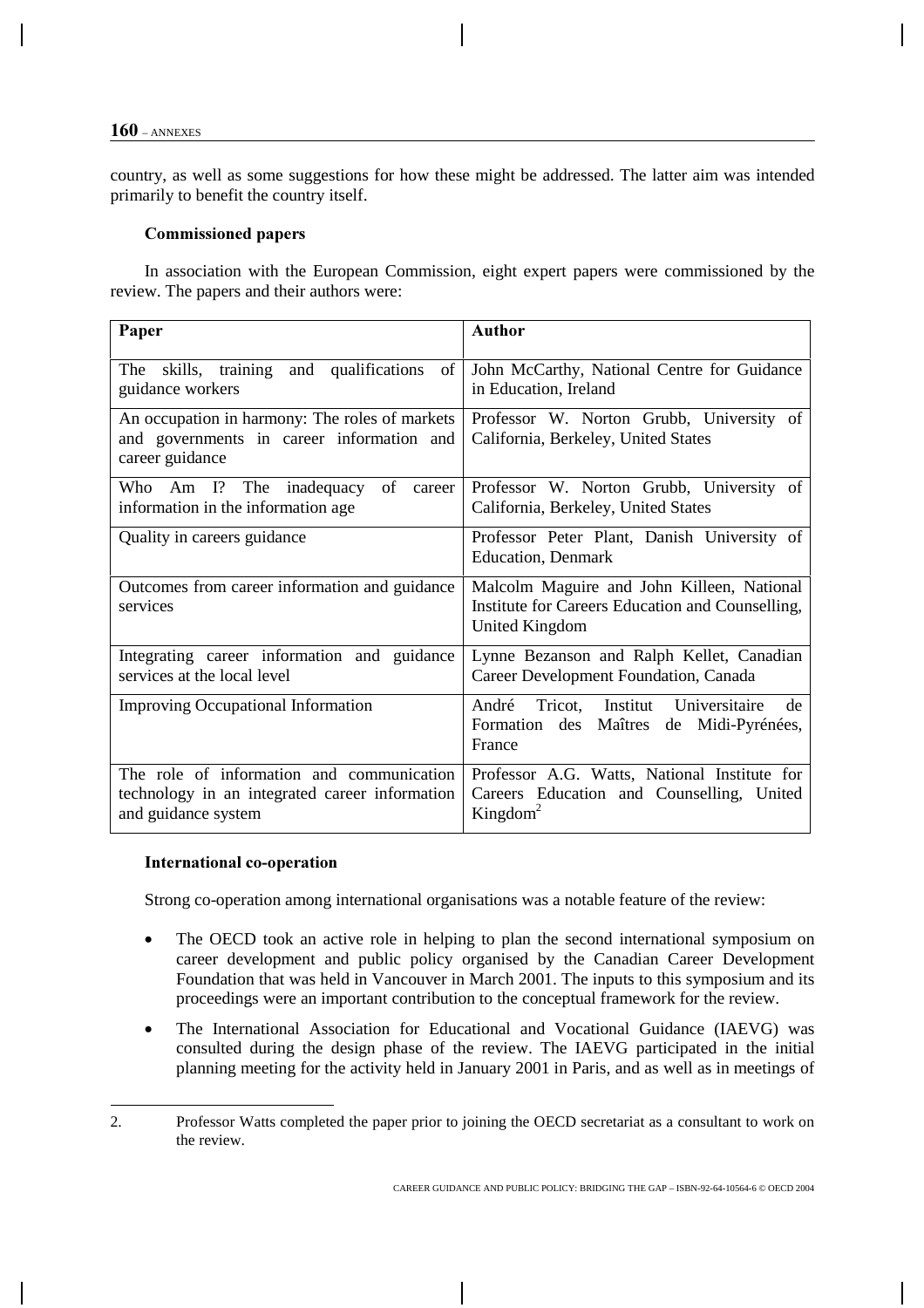national co-ordinators held in Paris in January 2002 and in Bonn in September 2002. Progress reports on the activity were given to international conferences of the IAEVG held in Berlin in August 2000, in Warsaw in May 2002, in Wellington in November 2002, and in Berne in September 2003. A progress report on the review was given to the Board of the IAEVG at its meeting in Paris in February 2002. A special issue of the IAEVG's International Journal for Educational and Vocational Guidance in 2004 on comparative studies of career guidance and public policy will include an overview of the review's conclusions and edited versions of some of its commissioned papers.

- As indicated above, the OECD and the European Commission jointly commissioned and funded the eight expert papers commissioned by the review. The European Commission's 2001 Communication on Lifelong Learning (Commission of the European Communities, 2001) identified guidance as a key component of national lifelong learning strategies and as a priority for action. Following its release, the Commission has established a European Expert Group on Lifelong Guidance with a brief to examine issues relating to the provision of lifelong guidance services in the member states and candidate countries in a lifelong learning framework. In preparation for the first meeting of that group, the Commission asked the European Centre for the Development of Vocational Training (CEDEFOP) to gather information on career guidance programmes and policies in those European countries not taking part in the OECD review.<sup>3</sup> The European Training Foundation (ETF) was asked to gather similar data on accession countries.<sup>4</sup> In each case the national questionnaire developed for the OECD review was used to collect data, and the OECD worked closely with CEDEFOP and the ETF to assist in the completion and synthesis of the questionnaires.
- During 2003 the World Bank commenced a review of career guidance policies and programmes in seven Bank client countries.<sup>5</sup> The national questionnaire developed for the OECD review formed the basis of the survey instrument used for the World Bank review, and the OECD participated in the steering group for the Bank review.
- Taken together, the OECD review, the CEDEFOP, ETF and World Bank reviews have resulted in information on national career guidance policies and programmes being gathered against a common framework for 36 countries. This forms a rich set of data for comparative study.

# **Dissemination activities**

 $\overline{a}$ 

A significant amount of dissemination activity was undertaken in the course of the review to ensure that policy-makers and organisations representing career guidance practitioners were key abreast of the aims of the review and its progress. This took the form of the production of regular newsletters that were electronically distributed to a large international audience, articles in journals and newsletters, and presentations to conferences and seminars. In addition to the presentations to meetings of the IAEVG mentioned above, this activity included presentations to national seminars in Australia, Austria, Denmark, Finland, Greece, Jamaica, and the United Kingdom. A chapter summarising some of the key policy messages from the review was written for the 2003 edition of the OECD's flagship publication Education Policy Analysis (OECD, 2003b).

<sup>3.</sup> France, Greece, Iceland, Italy, Portugal and Sweden completed questionnaires.

<sup>4.</sup> Questionnaires were completed by Bulgaria, Cyprus, Estonia, Hungary, Latvia, Lithuania, Malta, Poland, Romania, Slovakia and Slovenia.

<sup>5.</sup> Chile, the Philippines, Poland, Romania, Russia, South Africa and Turkey.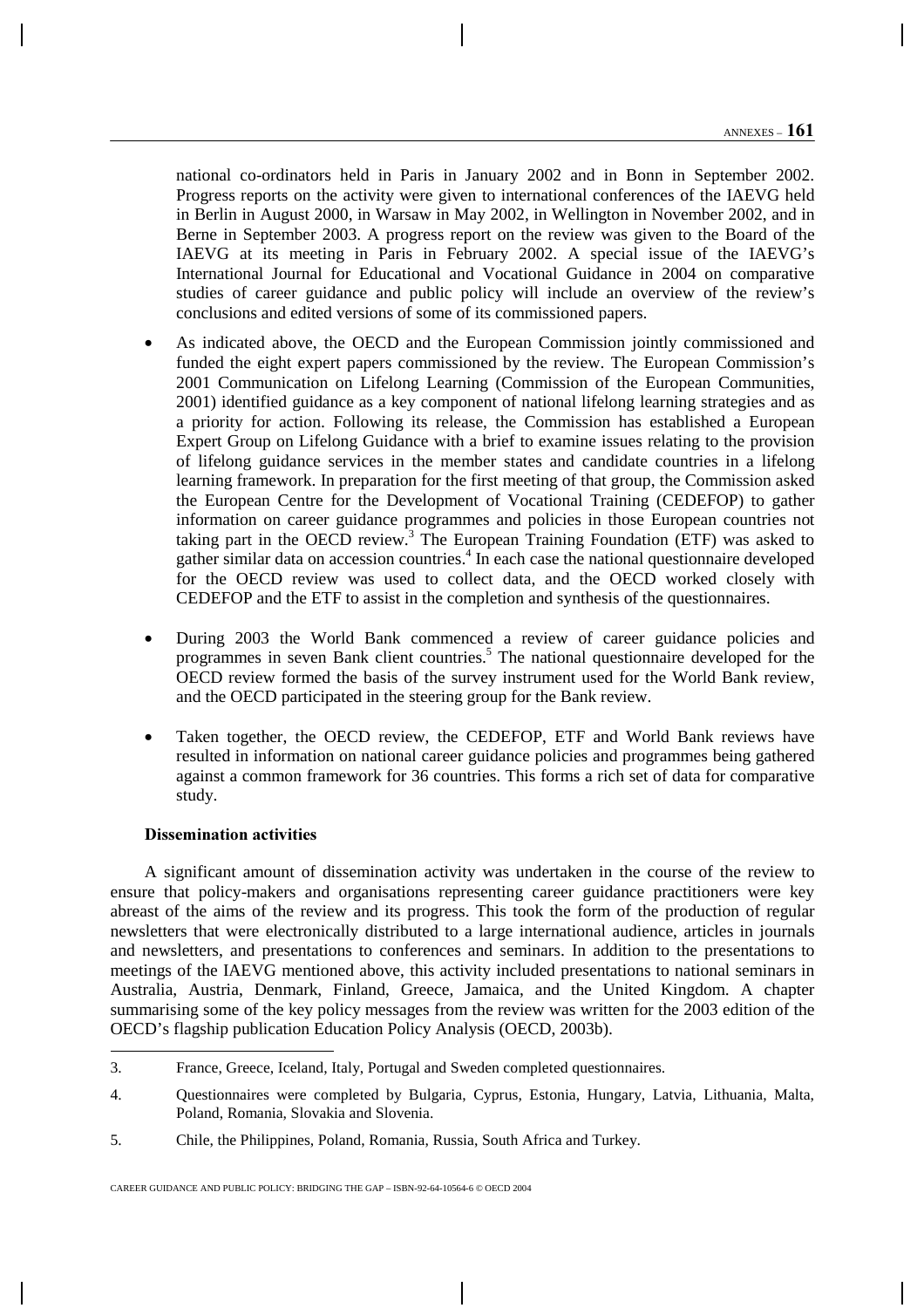# ANNEX 2. CAREER EDUCATION IN THE SCHOOL CURRICULUM

- Country Summary
- Australia The location of career education in state curriculum frameworks varies. In some cases it is located within personal development, health and physical education syllabuses; in some within social studies; in some it is integrated into a number of subjects across the curriculum. It is also included in courses in work education and the like which are taken by some students but not others.
- Austria All grade 7 and 8 students must receive 32 hours of career education each year. In most cases it is integrated into other subjects by normal classroom teachers, many of whom have little training for this. In the *Hauptschule* it is provided as a separate subject in around 45% of cases.
- Canada There is very wide variation between and within provinces and territories. For example in British Columbia 60 hours must be devoted to career education and personal planning each year from kindergarten to grade 12 and four credits in this must be obtained for graduation; in Saskatchewan 30 hours of career education are required in grades 6-9; in Ontario a half-credit course in career studies is mandatory in grade 10; in Alberta a grade 11 course in career and life management is compulsory.
- Czech Republic Career education is included in the curriculum for all students from grade 7 through to grade 12. Schools may decide whether to teach it as a separate subject or to integrate it into other subjects. In some 25% of compulsory schools it is taught as a separate subject.
- Denmark Educational, vocational and labour market orientation is a mandatory topic in grades 1-9.
- Finland Career education is compulsory in grades 7-9, and new curriculum guidelines require it to be included in the full basic education. Two hours per week of lessons are provided in grades 7-9, and one hour per week in the optional tenth grade and in upper secondary education. Vocational school students receive 1.5 weeks of career guidance and counselling. The municipalities must provide a comprehensive plan how guidance is delivered as a mainstream service to all and also describe the responsibilities of different actors in a cross-sectoral and multi-professional approach. Additionally the plan must include descriptions of the content and delivery methods of the career education programme which is delivered in separate classes, in individual and group counselling sessions.
- Germany Schools incorporate *Arbeitslehre* (learning about the world of work) into the curriculum: either in specific subjects such as technology; or more broadly across the curriculum. It is often in the last two years of compulsory school, but may start much earlier. It is less often taught in the Gymnasium than in other types of schools. Classes are supplemented by work visits, and by work-experience placements. It focuses upon learning about the world of work, rather than upon self-awareness and the development of career planning skills.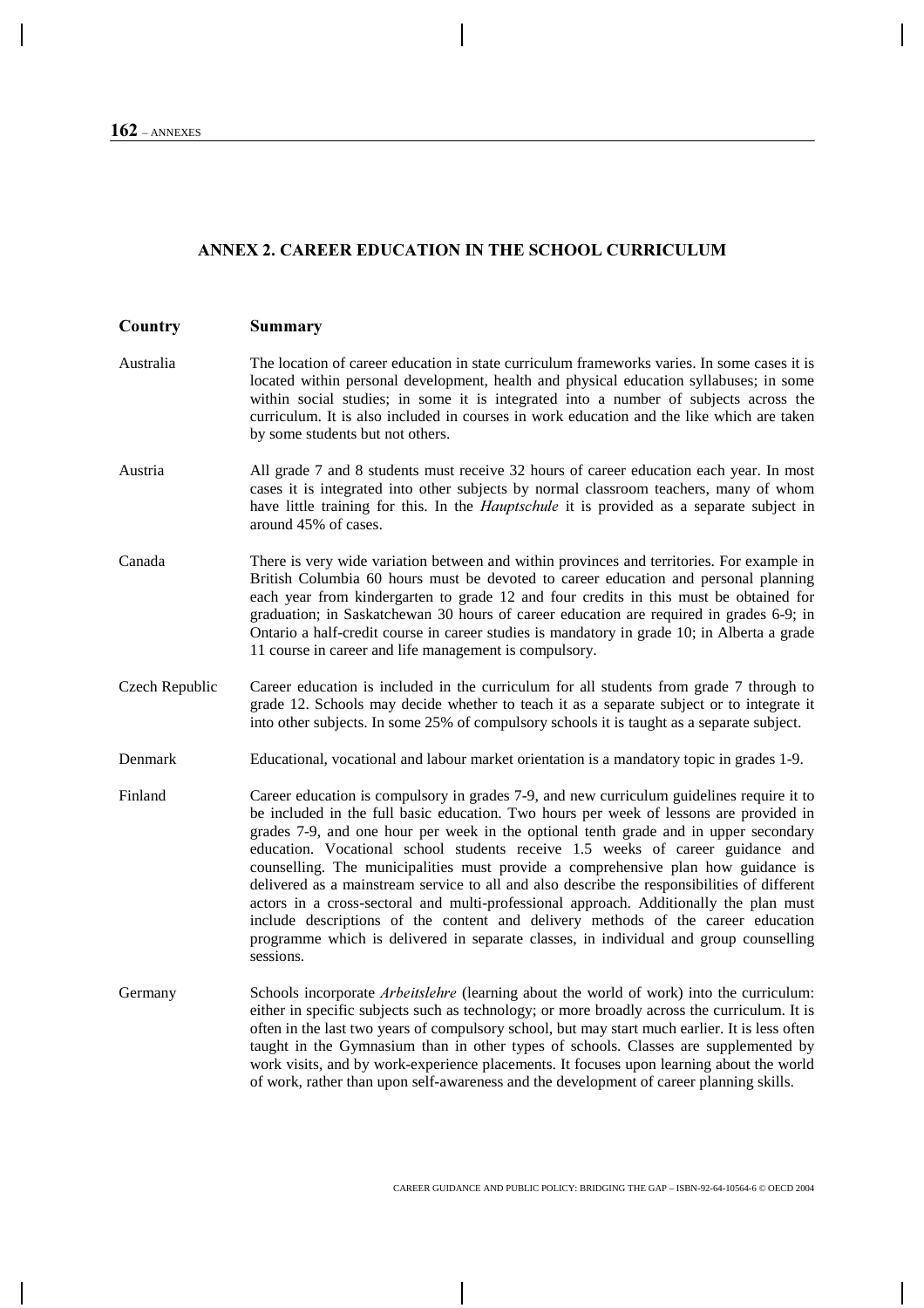- Ireland Career education is not mandatory. In upper secondary education two programmes which together account for around 24% of students – the Leaving Certificate (Vocational) and the Leaving Certificate (Applied) – include career education modules.
- Korea Career education is currently being introduced into the school curriculum. "Employment and career" can be included as an elective "extra-curricular" subject for two hours per week for one semester (*i.e.* a total of 68 hours), both in junior and senior high school. Provinces and schools decide whether it is to be mandatory and how to implement it.
- Luxembourg Career education is not mandatory. However some lycées have begun to implement pilot projects, in which career education can be included in grades 7, 8 and 9 for two hours a week.
- Netherlands "Orientation towards learning and working" is included in the upper forms of all general subjects, and "orientation towards the sector" in all vocational subjects, within prevocational education. Within general education "orientation on continued education" is an optional component within the so-called "free space" periods.
- Norway Within the curriculum, the goal is that "educational and vocational guidance shall be interdisciplinary topics regarded as the responsibility of the school as a whole". Teaching about working life is in principle included in the subject syllabuses for each grade within the national curriculum for primary and lower secondary schools, but it tends to be phrased in very general terms. In practice, the main focus is from grade 8 and the extent of such delivery varies considerably: it is estimated that on average it amounts to only perhaps 6 hours in grade 8, 8 in grade 9, and 10 in grade 10, largely concentrated in social studies.
- Spain National legislation requires the provision of career guidance throughout the Spanish school and adult education systems. One class hour per week of guidance is included in compulsory primary and secondary education and in the two years of baccalaureate upper secondary education. Both lower and upper secondary vocational education students take a "vocational training and guidance" module for 65 class hours per year, and work experience programmes are a compulsory part of the curriculum in both levels of vocational training.
- United Kingdom Since 1997 career education has been a mandatory part of the national curriculum in England for the 14-16 year-old age group, although its extent and content have not been specified and schools have adopted widely differing approaches. Early in 2003 the government announced that career education is to be provided from age 11, and issued guidelines on the learning outcomes to be achieved as part of it.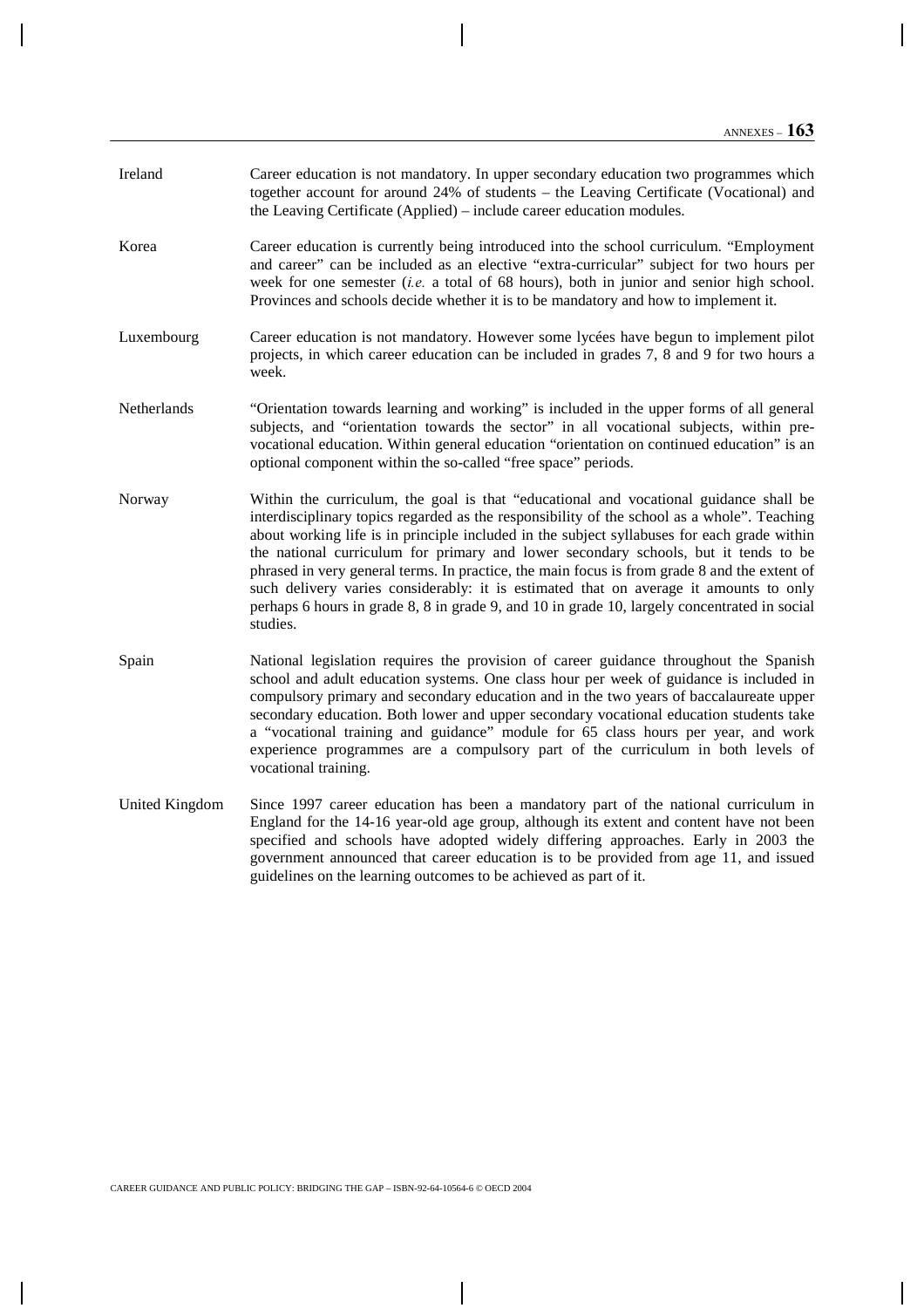# ANNEX 3. THE TRAINING, QUALIFICATIONS AND WORK ROLES OF STAFF PROVIDING PERSONAL CAREER GUIDANCE IN SCHOOLS AND PUBLIC **EMPLOYMENT SERVICES**

#### 1. SCHOOLS

#### Country Training and qualifications

- Australia Arrangements differ between the states. For example in New South Wales each secondary school has a full-time careers adviser who must be a qualified teacher and in addition must have either a postgraduate careers qualification or have completed an in-service course. Their work is separate from that of school counsellors, who deal with learning problems and personal difficulties. In Queensland full-time guidance officers combine careers guidance (roughly a third of their time), personal guidance and help with learning problems. They have postgraduate qualifications in educational psychology, which do not necessarily include any specific careers content. In Victoria careers advisers are part-time, combining the role with normal teaching duties. In Western Australia schools make their own decisions on how career guidance is to be provided and on the type of training required and qualifications required of staff
- Austria Part-time student advisers are teachers who receive initial training lasting three weeks, followed by six training periods of from one to three weeks each. A standardised initial training course of 208 hours over two and a half years is being piloted in 2003. Student advisers are allocated 1-2 hours per week to provide personal help to students, and this can include career guidance, personal guidance and educational guidance. The work of student advisers can be supplemented by a small School Psychology Service that is staffed by qualified psychologists, and which concentrates upon personal, emotional and study difficulties in addition to career guidance.
- Canada Guidance counsellors in most provinces are licensed teachers who usually have a graduate qualification in guidance and counselling at masters level. This may, however, contain little material on career guidance: its main focus is upon personal and social counselling and the remediation of learning difficulties. Generally they are full-time, but the ratio of students to counsellors can be as high as 1:1 200.
- Czech Republic Schools employ part-time educational counsellors who are qualified teachers, and whose teaching load is reduced by at most one hour per week in order to perform counselling. They can have a masters degree in psychology or pedagogy, and additional in-service courses are advisable but not compulsory. Approximately 100 schools employ school psychologists, and there is also a network of 94 psychological and pedagogical consulting centres that provide services to schools. Psychologists in both settings mostly provide help with personal and learning difficulties, but may also provide career guidance. They must have a masters level qualification in psychology, but this may not contain any specialised career guidance content. In addition, counsellors of the public employment service provide career guidance to school students. They normally have a qualification in psychology or pedagogy, but this may not contain any specialised career guidance content.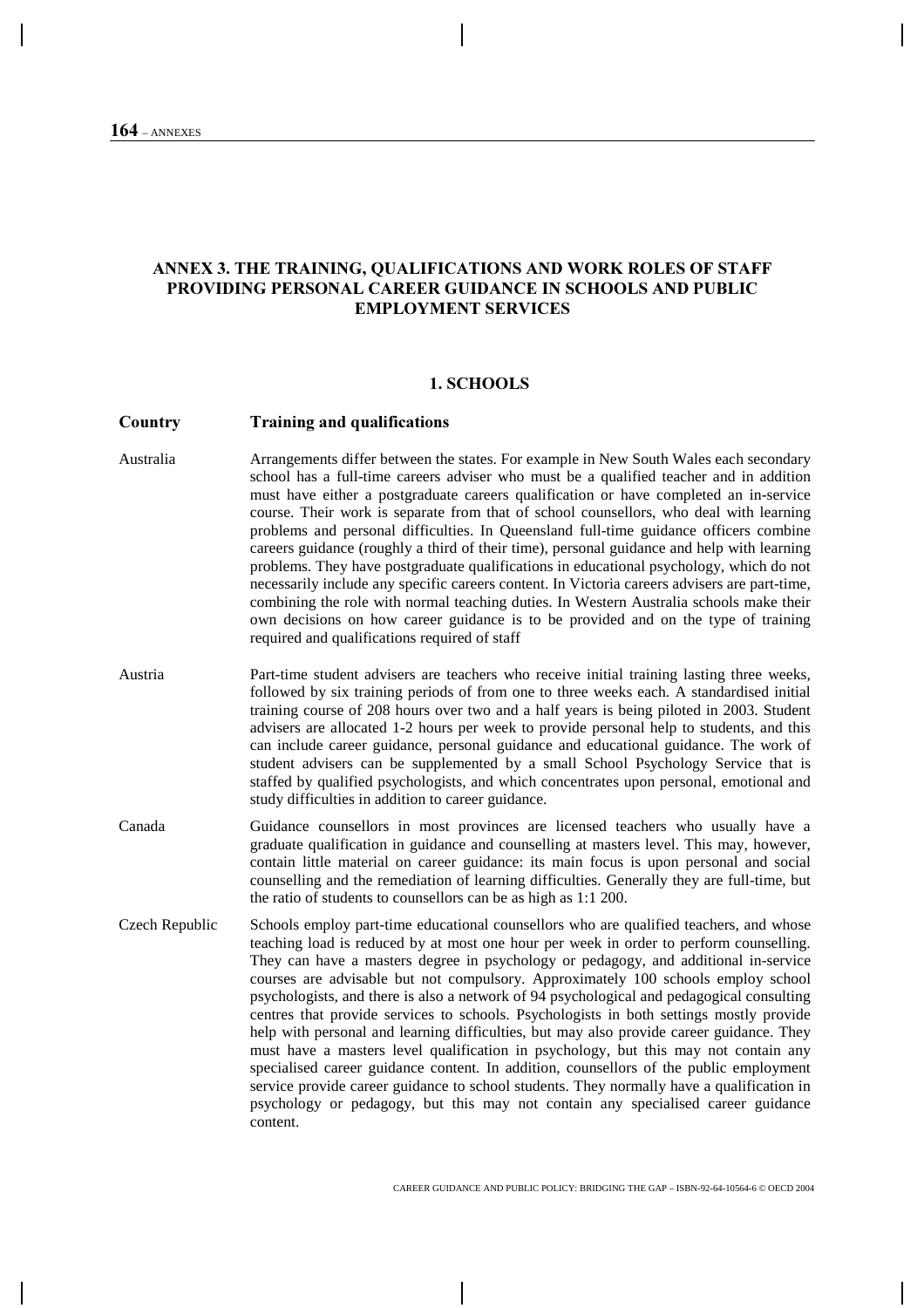- Denmark One teacher in each *folkeskole* is appointed as a part-time guidance counsellor (for an average of around 20% of their time), and receive a basic training of 240-360 hours. Comparable staff in general upper secondary schools receive 215 hours of training, and those in upper secondary vocational schools 518 hours. Guidance counsellors provide personal and educational guidance in addition to career guidance.
- Finland Student counsellors in comprehensive schools and secondary schools are qualified teachers who have also completed a postgraduate qualification at master's level in guidance and counselling. They work as student counsellors on a full-time basis. The qualifications required by student counsellors are specified in national legislation, and may be gained through work-based programmes in addition to formal study. Additional training to doctoral level is available in two Finnish universities. Student counsellors provide personal and educational guidance in addition to career guidance.
- Germany The career counsellors of the Federal Employment Service who provide career guidance to school students can undertake a special three-year first-degree course at the service's own *Fachhochschule*, although only around one in five have such a qualification. The rest have normally undertaken a six-month internal course in career guidance.
- Ireland Upper secondary schools are allocated one guidance counsellor for every 500 students. They are qualified teachers who have undertaken a one-year postgraduate Diploma in Guidance and Counselling. Their time is divided between classroom teaching of normal school subjects and guidance and counselling, although many are employed full-time on guidance duties. Their work involves personal and educational guidance as well as career guidance.
- Korea School counsellors are qualified teachers with (usually) some additional specialist training of 240 hours over one year, leading to a certificate. Some school counsellors have little or no training. Some may have a masters-level qualification. The role includes personal and educational guidance as well as career guidance, and is normally part-time, often for no more than a few hours a week, and rarely for more than two-thirds of their time.
- Luxembourg Full-time staff of the Psychology and School Guidance Service (SPOS) work in *lycées* in teams that include a combination of psychologists with (normally) a Bac+4 qualification in psychology, social assistants with a Bac+3 qualification in the health field, and teaching assistants with a Bac+3 qualification in pedagogy. These qualifications need not include material on either guidance and counselling in general or career guidance specifically. SPOS teams provide personal and educational guidance as well as career guidance. In addition to SPOS staff located in the *lycées* there is a specialised support centre, also staffed by qualified psychologists.
- Netherlands The Secondary Education Act states that "one or more members of the staff shall be assigned the task of careers teacher/co-ordinator" (section 32). It is however up to the school to decide how this role is defined and how much time and resource are allocated to it. In practice, most if not all schools appoint one or more *schooldekanen*. Some of these have been on a two-year part-time course to train them for their role; some, though, have only been on a course lasting two or three days, or may have had no training at all.
- Norway The Education Act states that: "The pupils have the right to necessary guidance on education, careers and social matters". What is "necessary" is, however, largely left to schools to define. In most cases, the service is provided mainly by teachers who function as guidance counsellors and provide both educational/vocational guidance and educational welfare counselling. About half have had "relevant" training (defined very broadly to include, for example, general psychology and sociology) equivalent to half a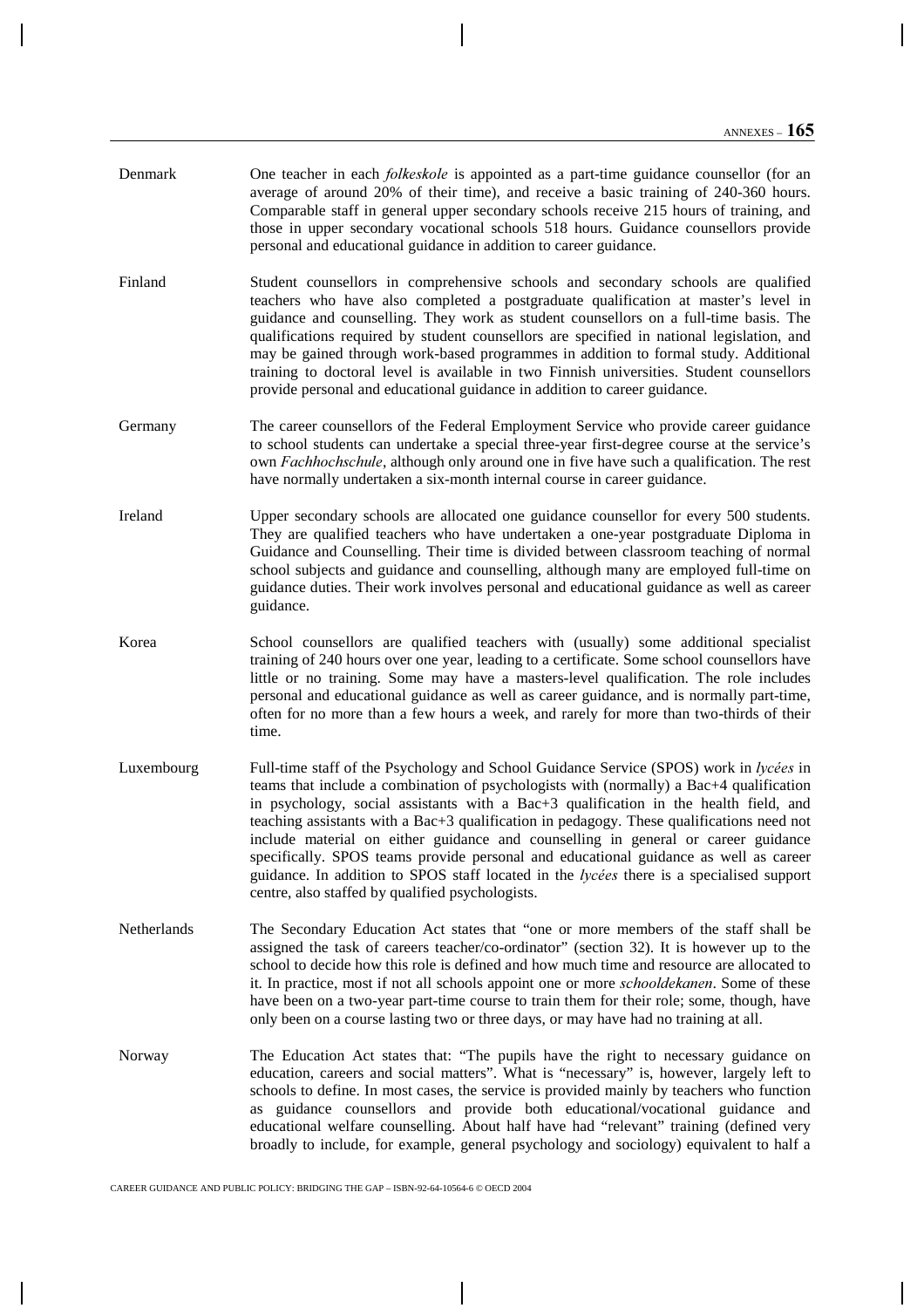year's study, around a quarter have had less than this, and the remaining quarter had had no relevant training at all. They have a reduced teaching load according to a formula under a collective agreement which provides for a minimum of one hour per 25 pupils.

- Spain Both guidance and counselling departments within schools, and counselling support centres that are located outside schools, are staffed by teams that normally consist of counsellors, teachers and social workers. These teams provide personal and educational guidance in addition to career guidance. Counsellors are required to have a university degree in psychology, pedagogy or educational psychology. These degrees need not contain any content specific to career guidance.
- United Kingdom In England Connexions (previously known as the Careers Service) employs full-time Personal Advisers (some of whom were previously known as Careers Advisers) who work with a range of young people's problems, not only career guidance. However in most Connexions companies career guidance appears to be a full-time and specialised role, and Personal Advisers who concentrate upon career guidance must have a postgraduate qualification in career guidance or its equivalent. In Wales seven specialised Careers Wales companies provide a similar service to schools, and have similar training and qualifications requirements of their staff. In Northern Ireland the Careers Service employs full-time specialised career guidance staff with specialised career guidance qualifications that are essentially the same as those of the staff of Connexions in England and Careers Wales in Wales.

## 2. THE PUBLIC EMPLOYMENT SERVICE

#### Country Training and qualifications

- Australia Employment services are contracted out to a range of non-government organisations, only some of which provide career guidance as part of their range of employment services, and then under no standard conditions. However specialised career guidance is available to clients meeting specified criteria through the Career Counselling Programme, and those who staff this programme are required to have specialised career guidance qualifications, preferably at postgraduate level.
- Austria Career guidance is provided within the offices of the Federal Employment Service (AMS) and through a network of 52 specialised career information centres (BIZ) that are administered by the AMS. AMS staff combine career guidance with other forms of employment assistance such as job placement. All AMS staff undertake an initial sixmonth full-time internal training course, of which career guidance is one component, and receive an additional one-and-a-half week internal training each year, though this need not be in career guidance.
- Canada As public employment services in Canada are largely devolved to the provinces, and in many provinces career guidance is contracted out to the community sector, there is wide variation in how career guidance is provided within employment services, and in the training and qualifications of those who provide it.
- Czech Republic Specialised information and counselling centres are located within each employment office. They are staffed by counsellors who would normally have a tertiary qualification in psychology or pedagogy, although these need not necessarily include specific career guidance content.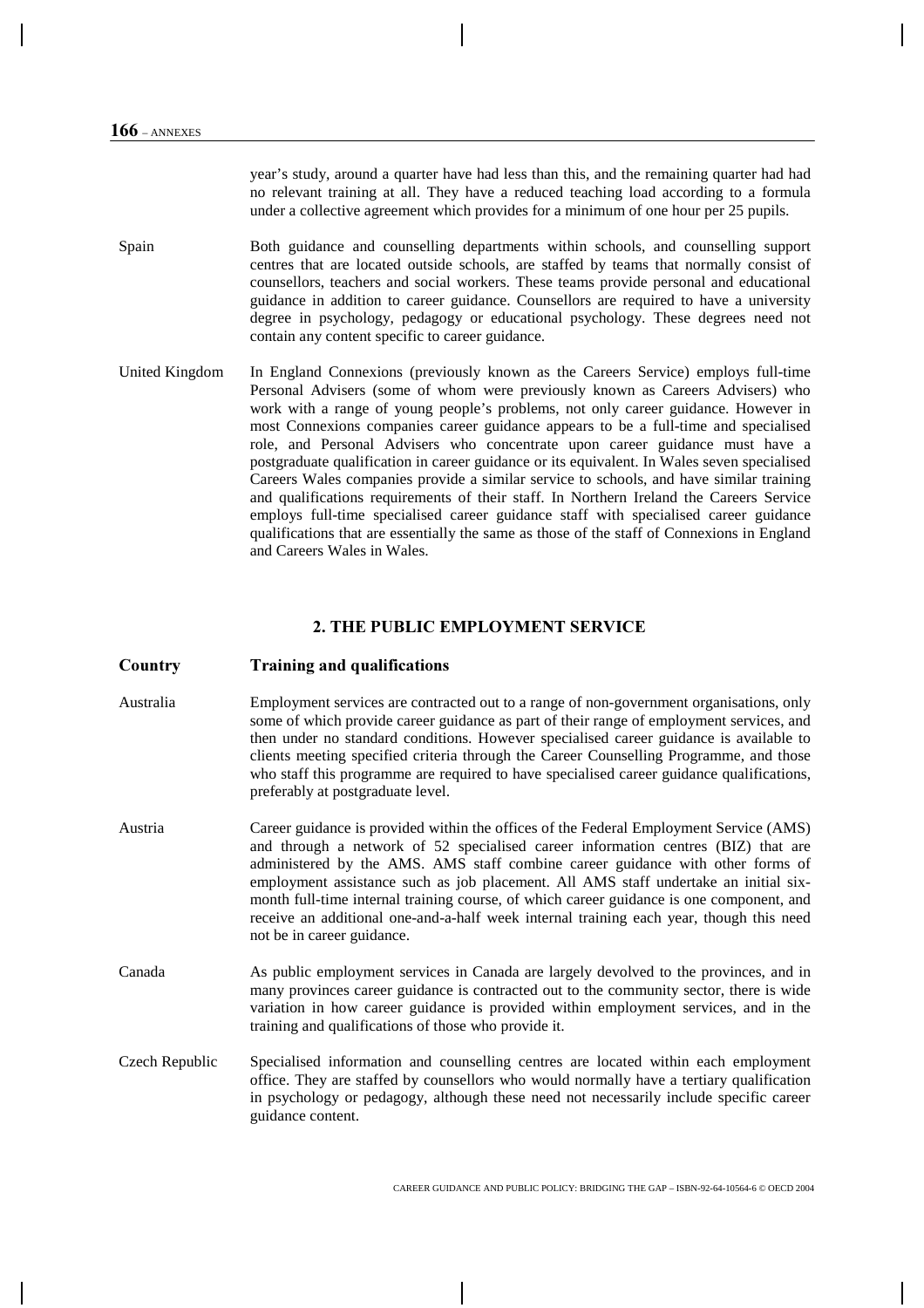| Denmark     | There are separate guidance counsellors and placement officers in the public employment<br>service, although the roles have recently become more blurred: it is accepted that<br>placement officers may offer some basic guidance, and that guidance counsellors may be<br>involved in developing individual action plans. Training for guidance counsellors is in-<br>house, as part of the general training programme for public employment service staff: it<br>comprises a two-week course on top of the basic three-month initial training provided for<br>all staff. This represents a reduction from the former training pattern.                                                                                                                                                                                                                                                                                                                                                                                                                                                                                                  |
|-------------|-------------------------------------------------------------------------------------------------------------------------------------------------------------------------------------------------------------------------------------------------------------------------------------------------------------------------------------------------------------------------------------------------------------------------------------------------------------------------------------------------------------------------------------------------------------------------------------------------------------------------------------------------------------------------------------------------------------------------------------------------------------------------------------------------------------------------------------------------------------------------------------------------------------------------------------------------------------------------------------------------------------------------------------------------------------------------------------------------------------------------------------------|
| Finland     | The Finnish Employment Office employs some 280 specialised vocational guidance<br>psychologists. Each has a Masters degree in psychology, and also completes short in-<br>service training. Many obtain further postgraduate qualifications. Their work is separate<br>from job placement. In addition the Employment Office employs educational advisers and<br>employment consultants who specialise in dealing with special needs clients and who run<br>job clubs.                                                                                                                                                                                                                                                                                                                                                                                                                                                                                                                                                                                                                                                                    |
| Germany     | Within the Federal Employment Service career guidance and job placement are combined<br>within the one role in the case of young people, but for adults career guidance constitutes<br>a separate specialisation in its own right. Vocational counsellors can undertake a special<br>three-year first-degree course at the service's own Fachhochschule, although only around<br>one in five have such a qualification. The rest have normally undertaken a six-month<br>internal course in career guidance.                                                                                                                                                                                                                                                                                                                                                                                                                                                                                                                                                                                                                              |
| Ireland     | Most Irish Training and Employment Agency (FÁS) Employment Service Officers<br>provide both employment services and career guidance. Close to eight in ten have at least<br>some form of guidance training. Staff are able to undertake the University of Ireland,<br>Maynooth, Certificate in Adult Guidance and Counselling on a part-time basis over a<br>twelve month period. FAS has set itself the goal of increasing the number of its staff who<br>are qualified at Diploma/Higher Diploma level in guidance and counselling.                                                                                                                                                                                                                                                                                                                                                                                                                                                                                                                                                                                                     |
| Korea       | The staff of the public employment service include nearly 2 000 vocational counsellors.<br>Many were recruited on the basis of a knowledge-based qualification test set up as part of<br>the National Technical Qualification Test System: passes could be achieved after a course<br>of 1-3 months run by private training institutions. Nearly 27% of vocational counsellors<br>in the public employment security centres currently have this qualification, but around<br>20 000 people have now passed the test, so it no longer has much market value,<br>particularly as in some of the employment services it is preferred but not mandatory.<br>Currently a "grade 2" test is being introduced for those who have passed the basic test and<br>have acquired five years' experience. Short one-week courses are also run by the Ministry<br>of Labour for recruits on entry and after one year: these are concerned mainly with<br>administrative matters, though the second one includes some career guidance theory.<br>There are plans afoot to move towards a more professional structure of bachelor and<br>masters degrees. |
| Luxembourg  | The Employment Administration contains a small, specialised career guidance service. Its<br>staff are generally recruited under normal public service conditions, and are not required<br>to have specific career guidance qualifications. Some, however, have tertiary<br>qualifications in pedagogy or the social sciences.                                                                                                                                                                                                                                                                                                                                                                                                                                                                                                                                                                                                                                                                                                                                                                                                             |
| Netherlands | Career guidance is not normally provided directly by the Dutch Centres for Work and<br>Income (CWI), but purchased from a range of private reintegration agencies, although<br>client needs for such services are diagnosed by the CWI. Reintegration companies<br>employ a wide range of specialised staff, including psychologists, careers advisers, work<br>advisers, and reintegration consultants. These staff possess a wide range of qualifications,<br>which would normally be at tertiary level and in a field related to career-management.                                                                                                                                                                                                                                                                                                                                                                                                                                                                                                                                                                                    |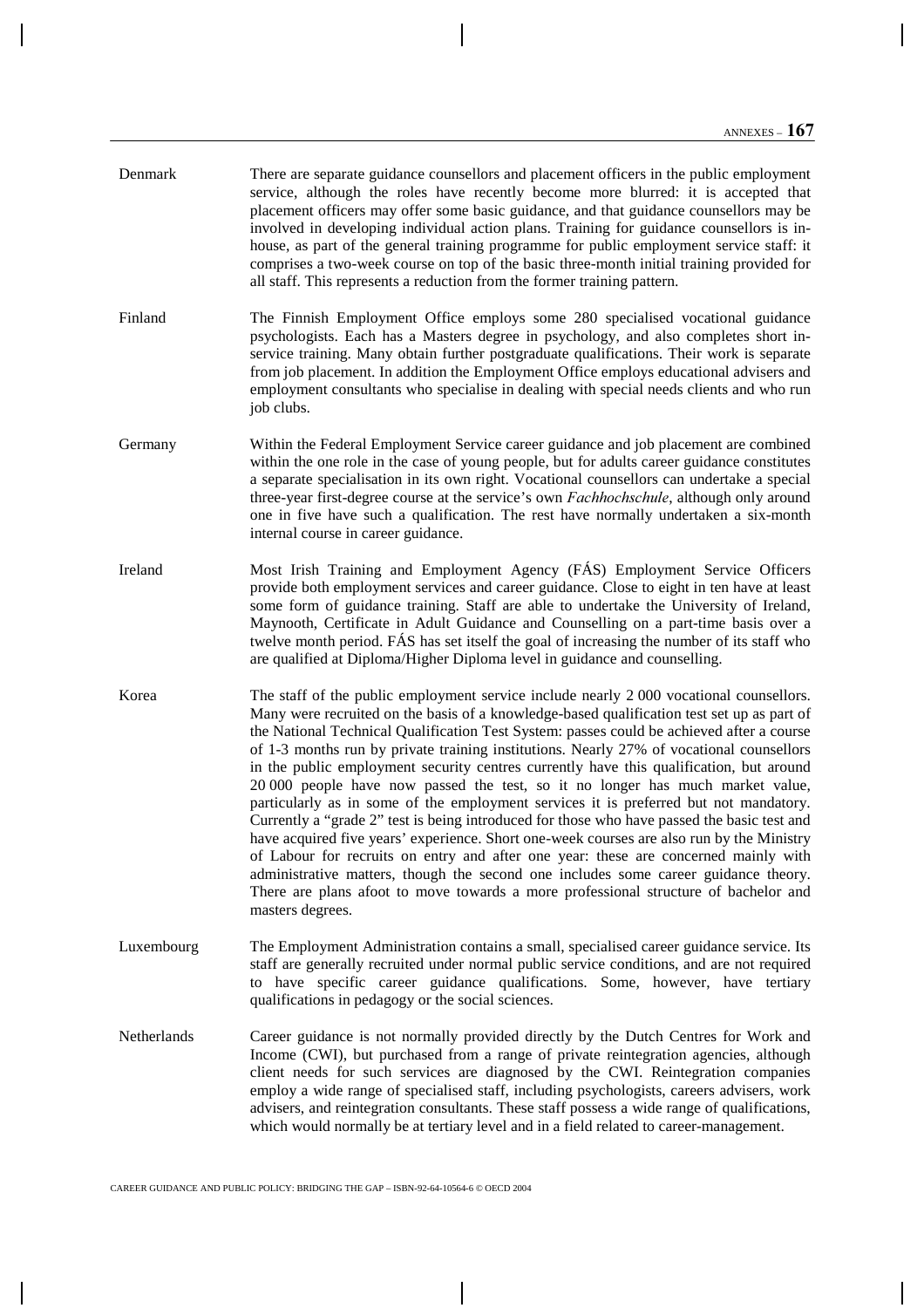| Norway         | There are no formal requirements for the counselling staff of the public employment<br>service to have specialised career guidance or counselling qualifications, although this is<br>regarded as desirable. Extensive in-service training is available at four levels.                                                                                                                                                                                                                                                                                          |
|----------------|------------------------------------------------------------------------------------------------------------------------------------------------------------------------------------------------------------------------------------------------------------------------------------------------------------------------------------------------------------------------------------------------------------------------------------------------------------------------------------------------------------------------------------------------------------------|
| Spain          | Public employment services have, in most instances, been decentralised to the control of<br>the Autonomous Communities. Staff providing career guidance are normally required to<br>have a degree or associate diploma level qualification. This can be in a field such as<br>psychology, but can also be in fields such as law or sociology. Specialised career<br>guidance content need not be included within these qualifications. In-service courses are<br>normally available for public employment service staff, and these can be in career<br>guidance. |
| United Kingdom | Employment Service/Jobcentre Plus staff attend internal training courses to prepare them<br>for their role, and these courses can include elements of career guidance. Frontline staff<br>are encouraged to undertake qualifications in customer service. Many specialist advisers<br>within Jobcentre Plus have specialised guidance qualifications in addition to internal<br>training. Clients requiring specialised career guidance will normally be referred to a                                                                                           |

Advice and Guidance for Adults partnership.

specialised external career guidance agency such as Connexions or an Information,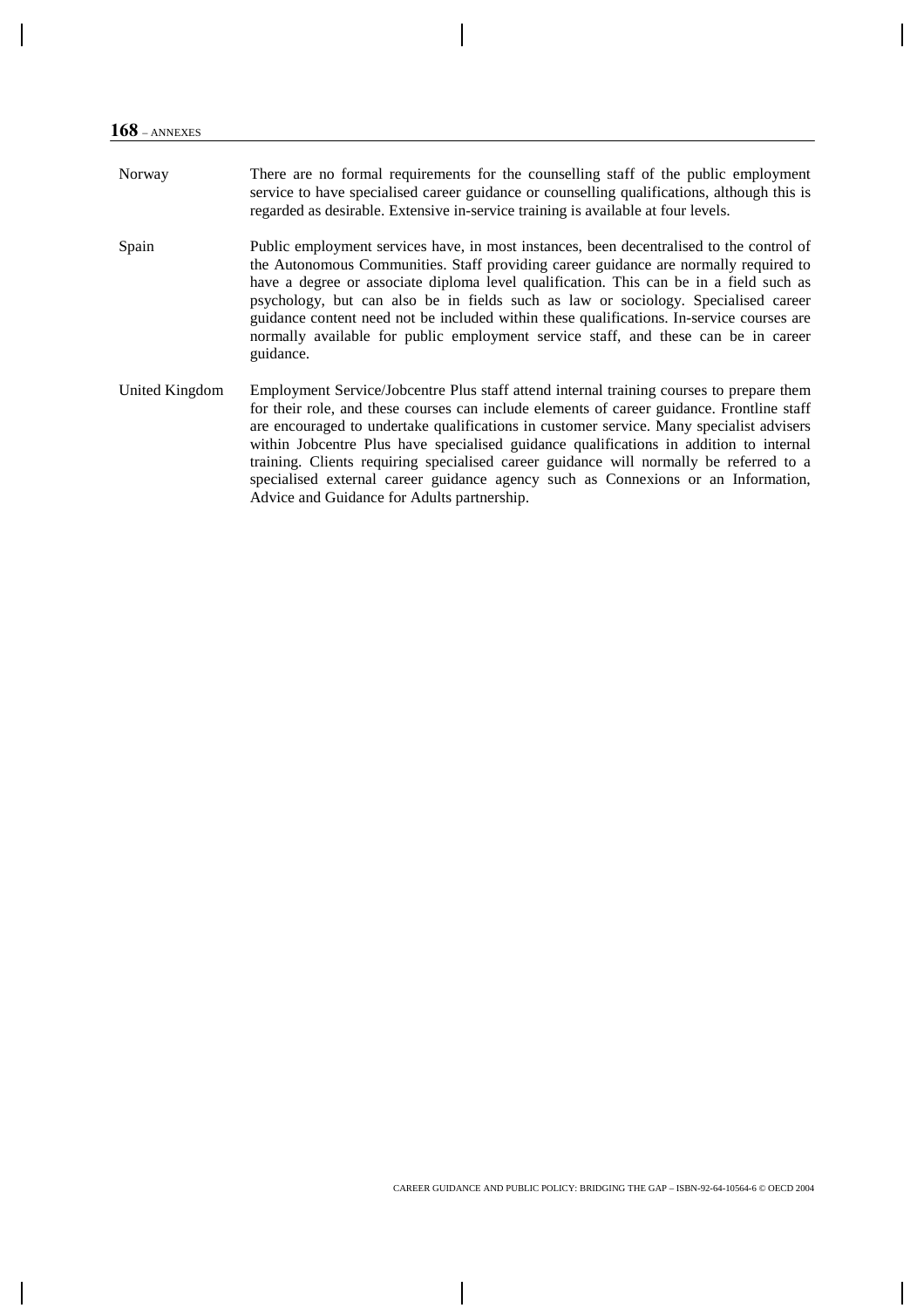# ANNEX 4. ESTIMATES OF TOTAL GOVERNMENT EXPENDITURE ON CAREER **GUIDANCE IN THREE COUNTRIES**

This annex briefly describes the types of data available in the three countries for whom at least an approximate estimate can be made of the total cost to government of providing career guidance.

#### **Australia**

Responsibility for government funding of career guidance services in Australia is divided between the federal government and the states and territories. The states and territories have constitutional responsibility for education and the federal government is responsible for employment services. While in schools the states have major funding responsibility, in tertiary education the federal government provides the bulk of the funds, through the states. The federal government uses contracting out extensively when funding career guidance services.

For the federal government, estimates are available of the costs within the education portfolio of funding special career guidance programmes and of national career guidance initiatives such as the introduction of the Real Game. In the federal employment portfolio, an estimate can be provided of the costs of providing career information and of relevant labour market analysis. However it is not possible to estimate the costs of providing career guidance through the employment service network, which is contracted out. In addition, an estimate is available of the costs to the federal government of career guidance provided through the defence forces recruiting organisation.

In the case of schools the quality of the data that is available varies between the states. In New South Wales schools have full-time careers advisers, and the cost of their salaries is available, in addition to other costs for special career guidance programmes. In Victoria school funding is highly decentralised, and a consolidated estimate of career guidance staff costs is not possible. However the cost of central funds provided for a tagged career guidance component of a managed individual pathways programme is known. No data is available for the state of Queensland. In South Australia no data is available on direct staff costs in schools. However the (quite small) costs of regional networks developed to support local careers initiatives are known. For Western Australia, only the costs of career information services are available. However whilst direct salary costs for school career guidance staff are poor in all states except New South Wales, an estimate is available of the number of full-time-equivalent career guidance staff in schools across all states and territories and both public and private school systems. Using average teaching salary costs, this can be translated into an estimate of the costs of career guidance services in schools. (Note however that in the non-government school sector student fees rather than government grants account for a proportion of total expenditure, and thus the estimate provided of total school sector salary costs is likely to slightly over-estimate government costs.)

In tertiary education the number of full-time-equivalent career guidance staff in universities is known, and this can be used, together with average salary costs, to estimate the costs of career guidance services in universities. However it is thought that this might be an under-estimate given the costs of providing career guidance services that were able to be provided directly by selected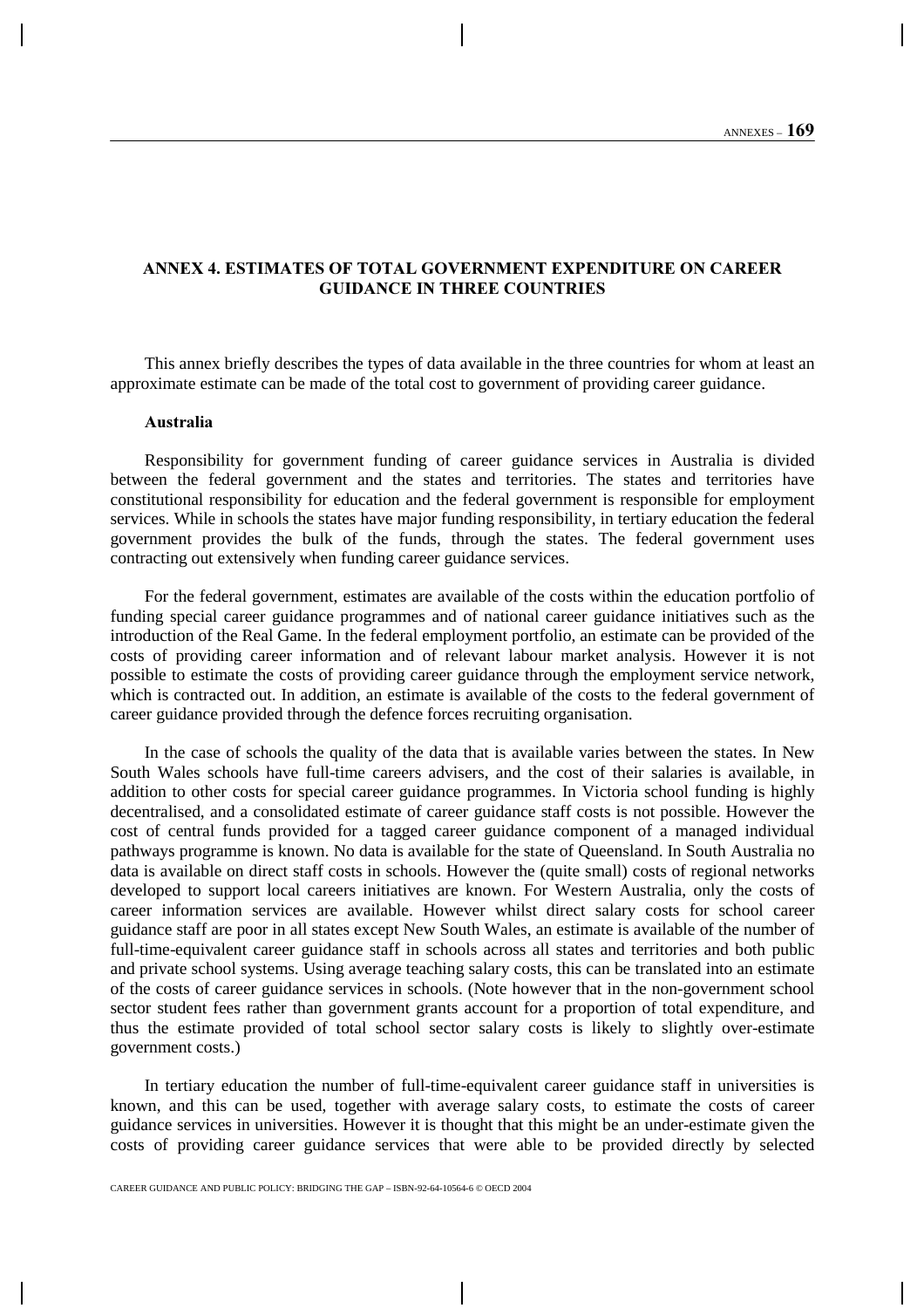universities. In the Technical and Further Education sector the number of career guidance staff is known for some states but can at best be estimated in others. Average salary costs in association with staffing estimates have been used to obtain cost estimates.

In summary, much of the Australian data is based upon estimated staff numbers in association with average salary costs, rather than upon direct expenditure data. The major gap is the lack of data on career guidance provided through the contracted-out public employment service.

#### Austria

In Austria most government funds for career guidance services are provided directly rather than through contracting out. Relatively complete data is available in Austria for estimating the costs of career guidance provided within schools. Career education lessons are provided for all students in grades 7-8 for 32 lesson periods in each year. Average teaching salaries for these lessons are able to be estimated, as can the additional administrative costs associated with the lessons.

In addition to career education lessons, Austrian schools employ student advisers. These are normal teachers who have had special training for the role, and who are given 1-2 hours per week release from teaching to perform it. They receive an allowance for their work, and the cost of these allowances is available. The administrative costs of their training and the costs of producing special materials for them are also available. However the costs of their release time in order to provide advice to students are not available.

Career education lessons and student advisers are complemented by a small school psychology service which provides career guidance for only some of its time. In addition the service provides training and resource development support to the other two career guidance services within schools. An estimate is available of cost of the proportion of the time that the school psychology service devotes to career guidance, as well as of the cost of the administrative support that it provides.

Tertiary education in Austria is funded directly by central government, and an estimate is available of the personnel and administrative costs of both direct and indirect career guidance services in tertiary education.

Some estimates are available of the costs of providing administrative support to career guidance services in adult education in Austria, but not of the direct costs of these services in adult education institutions.

No estimate is available of the costs of providing direct career guidance services in the labour portfolio, as these costs are included within the costs of providing other employment services such as job placement. However data is available on the cost of some career guidance services that are contracted out to external organisations.

An additional type of career guidance service that is quite important in Austria is the regular careers fairs held in major cities. These are funded by government and by other stakeholders. However no estimate of the costs to government of funding these fairs is available.

In summary the main gaps in the Austrian data which lead to an under-estimate are the lack of data on the costs of the release time of student advisers, exclusion of many costs in the public employment service and the existence of only limited data on costs in adult education institutions.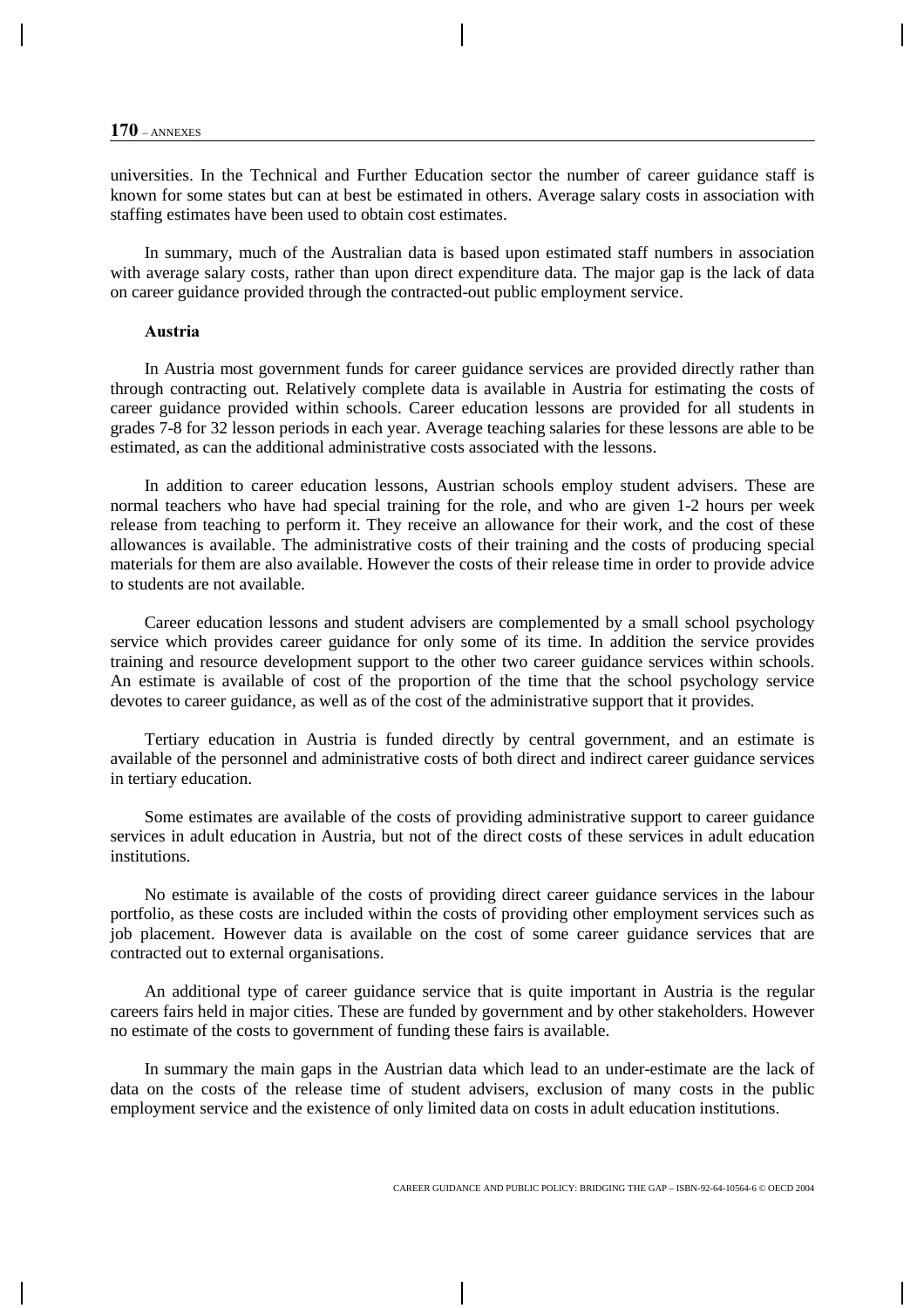## England

In England the costs of the Connexions Service, which provides a direct, external career guidance support service to schools are known. However whilst the Connexions Service is a very large provider of career guidance to young people, it also provides other forms of support and advice to youth (for example assistance with housing or drugs issues). Thus government expenditure on the Connexions Service will over-estimate career guidance expenditure in the absence of an estimate of the proportion of resources within Connexions devoted to career guidance compared to other forms of activities. In addition to the Connexions Service, career guidance for young people is provided by schools and Further Education colleges themselves including the career education programmes and the careers libraries that schools and colleges are required by legislation to provide. The costs of both of these are not known.

Government funds for adult career guidance are provided through a set of local adult information, advice and guidance partnerships. The costs of direct government support for these are known. In addition, the government funds career guidance for adults through the learndirect service, and the direct costs of this are known. Some government funds to support career guidance for adults are provided through the Union Learning Fund, but the extent of these funds is not known. Government expenditure, through the labour portfolio, on Worktrain, a major on line career information service, is available. The cost of career guidance provided in the public employment service through the Jobcentre Plus centres is unknown.

The costs of career guidance services in higher education are also unknown.

In summary, the estimate of total costs provided for England is an over-estimate to the extent that Connexions provides services other than career guidance, and an under-estimate through the omission, in particular, of estimates of the costs of career guidance provided directly by schools and the costs of career guidance provided through the local offices of the public employment service.